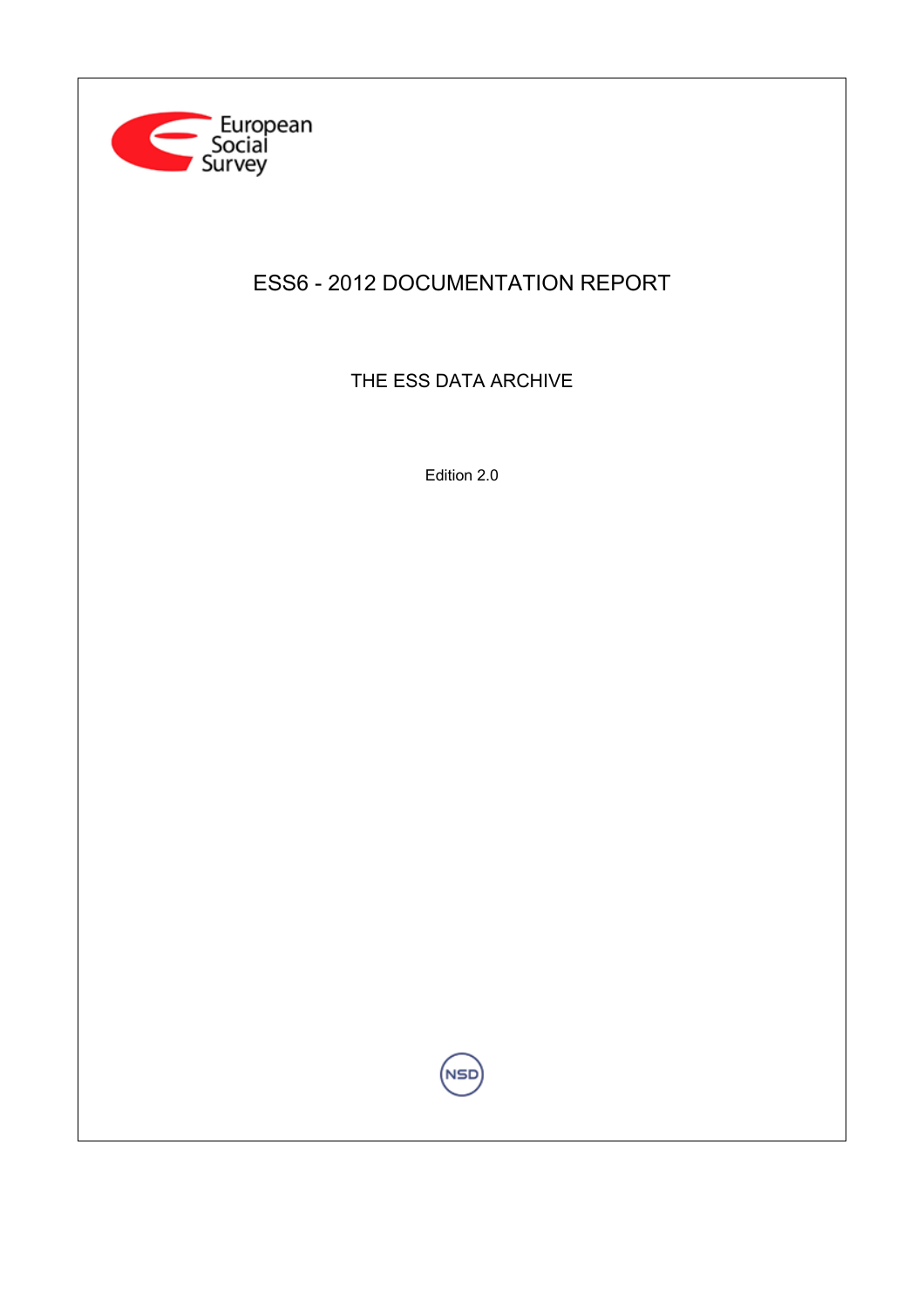# **Version Notes, ESS6 - 2012 Documentation Report**

ESS6 edition 2.0 (published 14.05.14): Applies to datafile ESS6 edition 2.0.

Changes from edition 1.3

Additional countries: Albania, France, Italy, Lithuania, Ukraine.

Documentation for Hungary has been reinstated.

21 Weighting: Information updated to include post-stratification weights. 25 Version notes: Information updated for ESS6 ed.2.0 data. 26 Completeness of collection stored: Information updated for ESS6 ed.2.0 data.

Czech Republic:

46 Deviations: F6 (RSHPSTS) and F11 (MARSTS). Underlying country specific questionnaire items have been introduced since ESS5-2010.

Denmark:

47.1 Break down of response and non response, main questionnaire corrected. Refusals by opt-out list added, total number of issued sample units amended and the response rate thus adjustedand.

Portugal: 49 Weighting. Documentation amended.

Slovenia: 49 Weighting. Documentation amended.

Russian Federation: 40 Geographic unit, correspondence with NUTS: Reference to documentation of region variable added.

Appendix A1 Education: Finland: F15 (EDLVDFI) Corrected value for "Other" to 5555.

Appendix A4 Legal Mariatal and Relationship Status: Czech Republic: Country specific variables MARSTCZ, RSHPSCZ and bridging added.

Appendix A5 Population Statistics: Kosovo: Table "Highest completed education level" corrected.

ESS6 edition 1.3 (published 13.01.14): Applies to datafile ESS6 edition 1.2:

Changes from edition 1.2: Hungary: Documentation for Hungary have been removed.

Norway: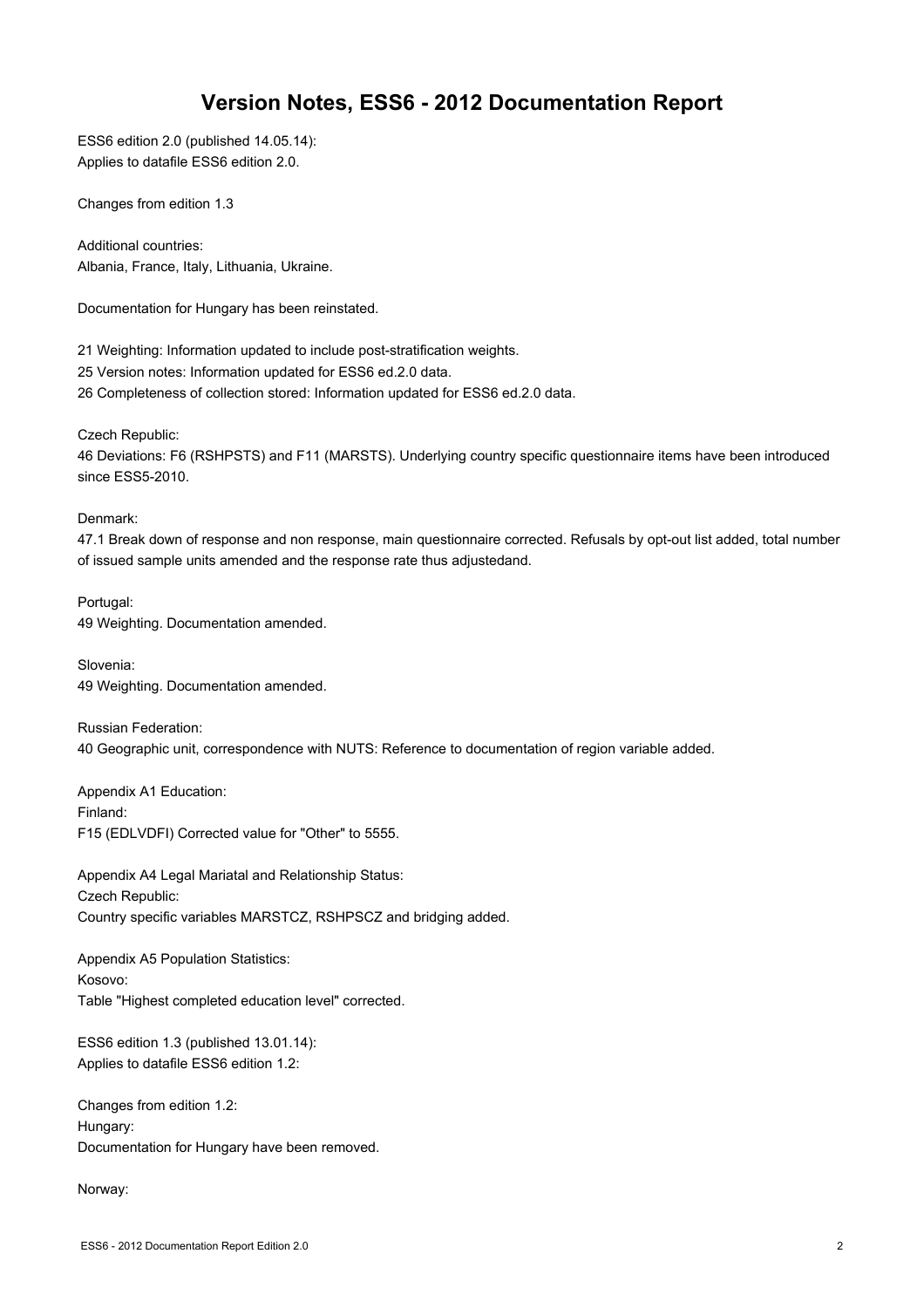39 Field work period: Field work period changed from 13.09.12 - 05.02.13 to 14.08.12 - 08.02.13 after consultation with national ESS team.

Russian Federation:

40 Geographic unit: Changes in the Region variable for the Russian Federation. Error in order of category labels has been amended to: 1 - Central FO and 2 - North Western FO.

ESS6 edition 1.2 (published 29.11.13): Applies to datafile ESS6 edition 1.1:

Changes from edition 1.1: 25 Version notes: Information updated for ESS6 ed. 1.1 data.

26 Completeness of collection stored: Information updated for ESS6 ed. 1.1 data.

Estonia: 39 Field work period(s): Fieldwork period added.

Germany: 43.1 Interviewer selection: Amended number of inexperienced interviewers.

Hungary:

46 Deviations: B26 (GINCDIF), B27 (FREEHMS) Data removed. D2 (OPTFTR), D3 (PSTVMS), D4 (FLRMS), D6 (FLTEEFF), D8 (WRHPP), D10 (ENJLF), D11 (FLTSD), D16 (DCLVLF), D17 (LCHSHCP), D18 (ACCDNG), D19 (WRBKNRM), D23 (DNGVAL), D24 (NHPFTR), D25 (LOTSGOT), D26 (LFWRS), D27 (FLCLPLA) Data removed.

Slovakia: 43.2 Briefing of interviewers: Total length of ESS specific briefing corrected.

ESS6 edition 1.1 (published 31.10.13): Applies to datafile ESS6 edition 1.0:

Changes from edition 1.0:

47.1 Break down of response and non response, main questionnaire: Label of category M amended. Response rate formula description updated.

Hungary:

33 Data collector: Address of fieldwork organisation added.

# ESS6 edition 1.0 (published 30.10.13):

Includes data from Belgium, Bulgaria, Cyprus, Czech Republic, Denmark, Estonia, Finland, Germany, Hungary, Iceland, Ireland, Israel, Kosovo, Netherlands, Norway, Poland, Portugal, Russian Federation, Slovakia, Slovenia, Spain, Sweden, Switzerland and United Kingdom.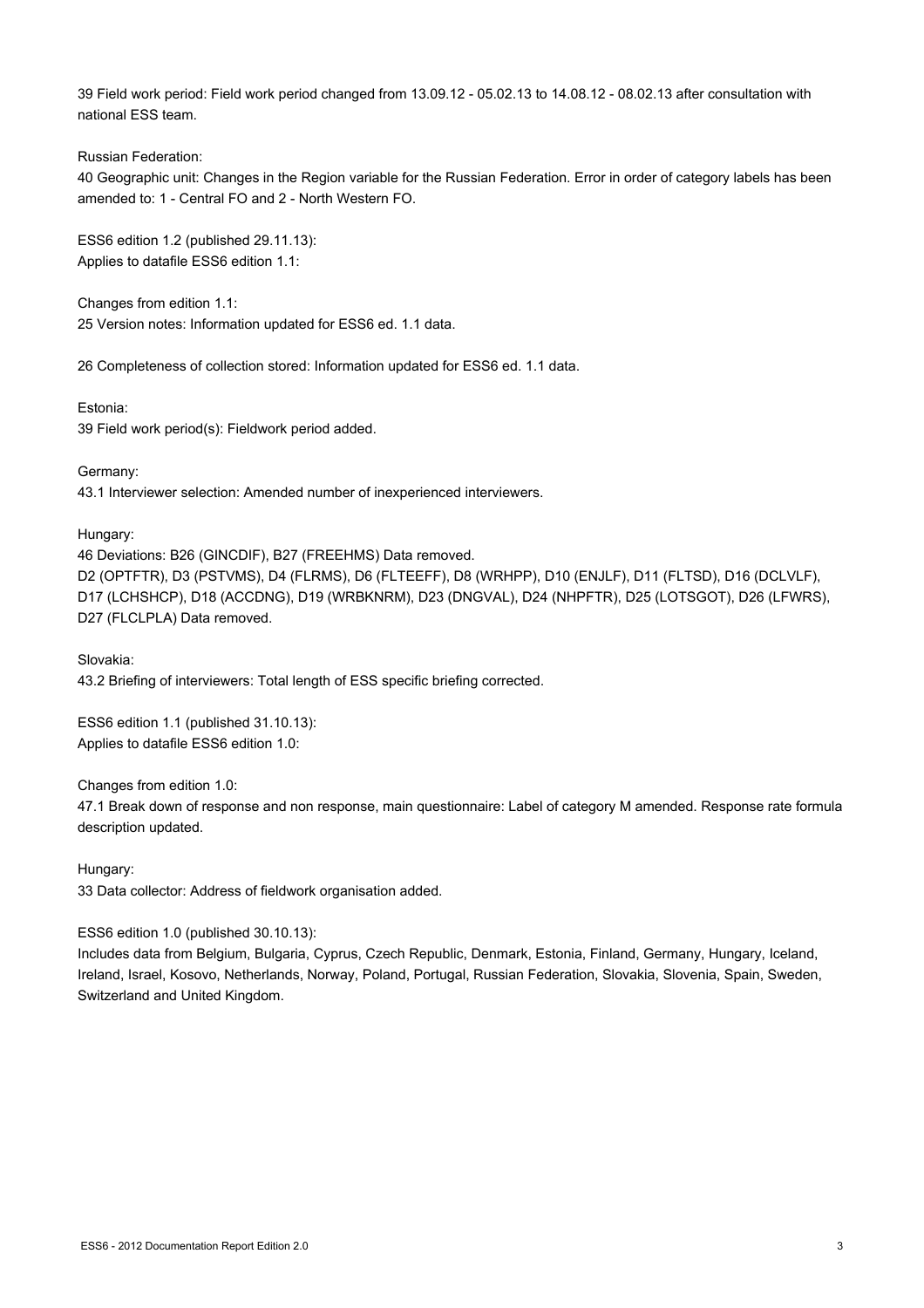# **Contents**

|     | $\overline{7}$ |
|-----|----------------|
|     | $\overline{7}$ |
|     |                |
|     |                |
|     |                |
|     |                |
|     |                |
|     |                |
|     |                |
|     |                |
|     |                |
|     |                |
|     |                |
|     |                |
|     |                |
|     |                |
|     |                |
|     |                |
|     |                |
|     |                |
|     |                |
|     |                |
|     |                |
|     |                |
|     |                |
|     |                |
|     |                |
|     |                |
|     |                |
|     |                |
|     |                |
|     |                |
|     |                |
| 207 |                |
|     |                |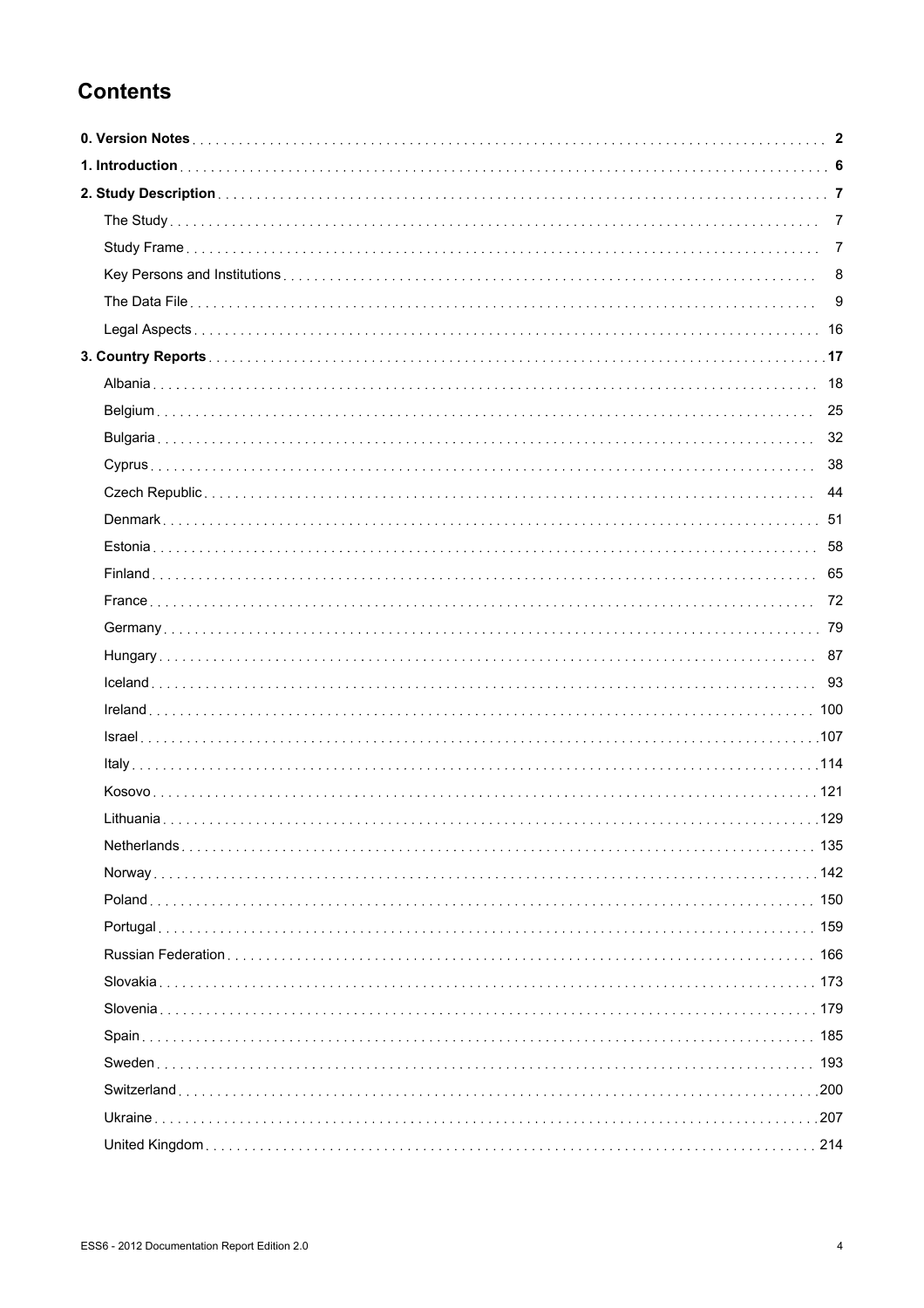# **4. Appendices, separate documents**

- A1 Education
- A2 Income
- A3 Political Parties
- A4 Legal marital and relationship status
- A5 Population statistics, ESS6 2012
- A6 Classifications and coding standards, ESS6 2012
- A7 Variables and questions, ESS6 2012
- A8 Variable lists, ESS6 2012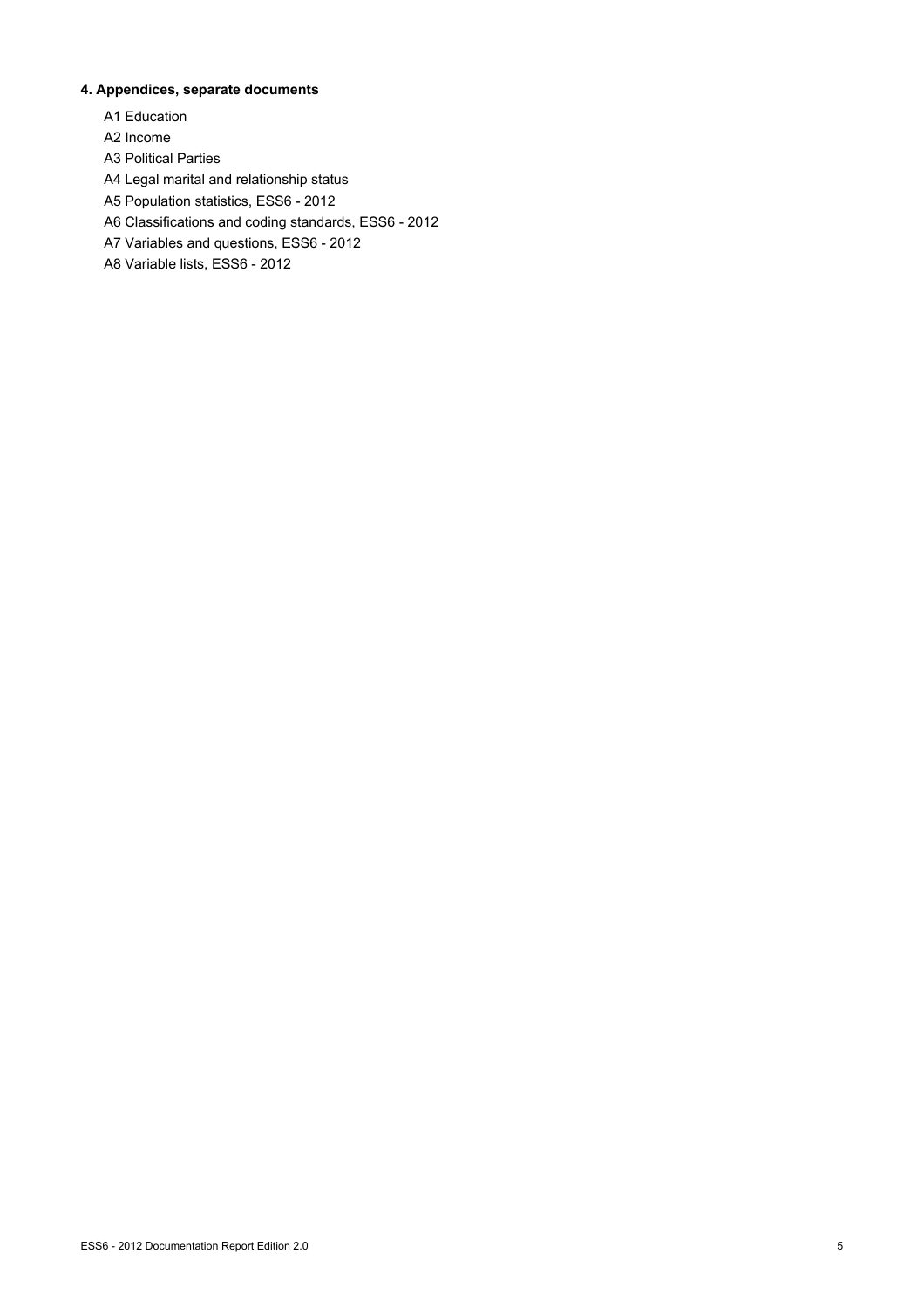# **Introduction**

The ESS6-2012 Documentation Report is a comprehensive document aimed primarily to accompany and document the data from the main and supplementary questionnaire in this round of The European Social Survey.

The report has 2 main sections. Firstly the Study description, containing information regarding the study itself, the study frame, key persons and institutions, access to the ESS data, a summary description of the data file, and legal aspects concerning the conditions of use of the ESS data.

Secondly the report contains Country reports, providing country specific information on data collector, funding agencies, sampling procedures, fieldwork procedures, response rates and other country specific study related materials.

In addition, the report has eight Appendices available as separate documents. Appendix A1 contains documentation of the measurement of educational attainment. Appendix A2 documentation of the income measure. Appendix A3 documentation of political parties, and Appendix A4 documentation of legal marital and relationship status. Appendix A5 contains country by country population statistics, Appendix A6 contains documentation of classifications and standards used in the ESS6- 2012, A7 contains a list of variables and questions in the main and supplementary questionnaire. A8 is a variable list sorted by question number and by variable name.

We would particularly urge all users to familiarise themselves with the Legal aspects found under items 28 Restrictions, 29 Citation Requirement, 30 Disclaimer and 32 Deposit Requirement.

The ESS Data Team at NSD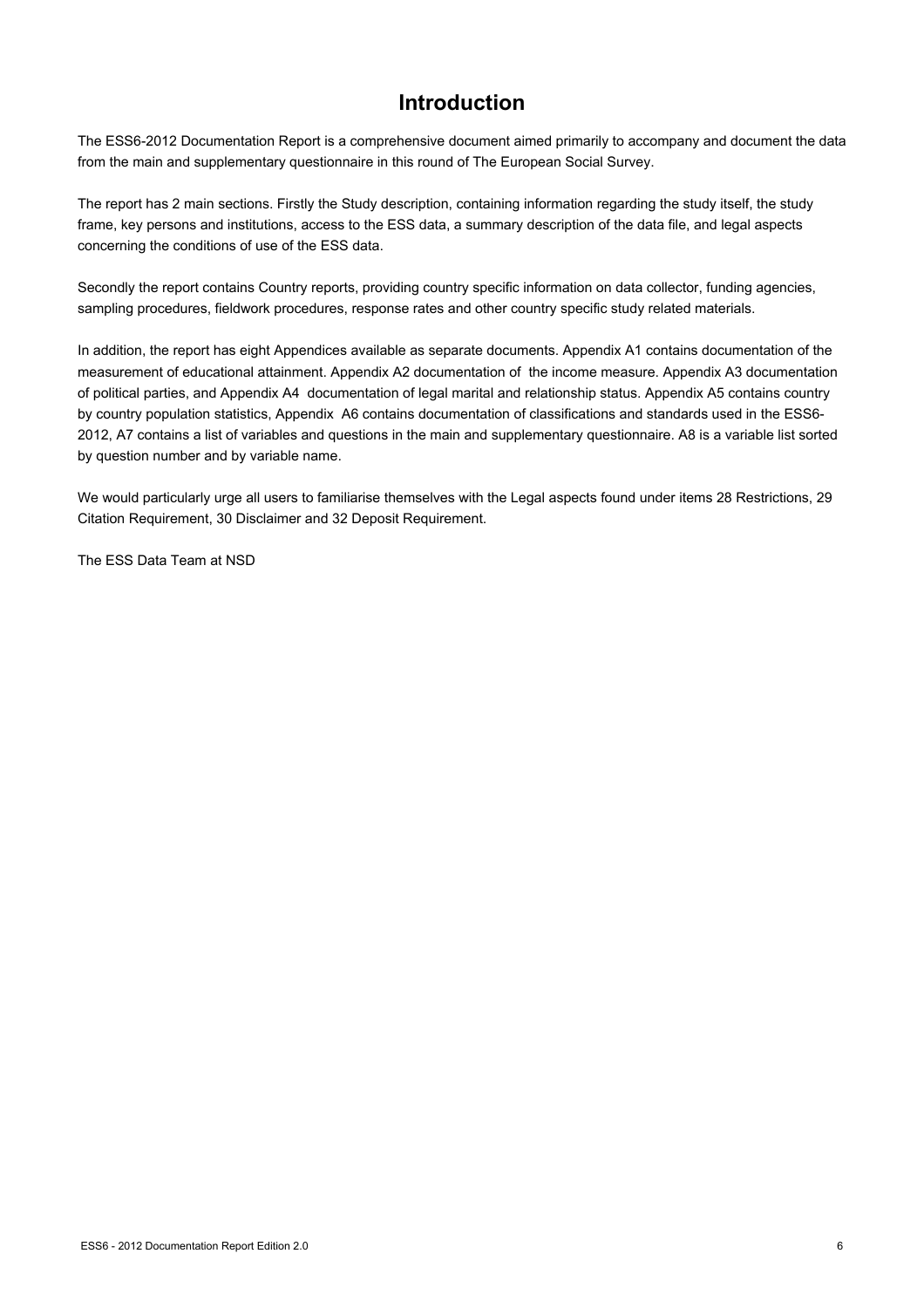# **Study Description**

|                          | <b>The Study</b>                                                                                                                                                                                                                                                                                                                                                                                                                                                                                                                                                                                                                                                                                                                                                                                                                                                                                                                                                                                                                                                                                                                                                                                                                                                                                                             |
|--------------------------|------------------------------------------------------------------------------------------------------------------------------------------------------------------------------------------------------------------------------------------------------------------------------------------------------------------------------------------------------------------------------------------------------------------------------------------------------------------------------------------------------------------------------------------------------------------------------------------------------------------------------------------------------------------------------------------------------------------------------------------------------------------------------------------------------------------------------------------------------------------------------------------------------------------------------------------------------------------------------------------------------------------------------------------------------------------------------------------------------------------------------------------------------------------------------------------------------------------------------------------------------------------------------------------------------------------------------|
| 1 Title                  | ESS6-European Social Survey Round 6 2012/2013                                                                                                                                                                                                                                                                                                                                                                                                                                                                                                                                                                                                                                                                                                                                                                                                                                                                                                                                                                                                                                                                                                                                                                                                                                                                                |
| 2 Alternative title      | ESS6-2012                                                                                                                                                                                                                                                                                                                                                                                                                                                                                                                                                                                                                                                                                                                                                                                                                                                                                                                                                                                                                                                                                                                                                                                                                                                                                                                    |
| 3 ID Number              | ESS6e02.0                                                                                                                                                                                                                                                                                                                                                                                                                                                                                                                                                                                                                                                                                                                                                                                                                                                                                                                                                                                                                                                                                                                                                                                                                                                                                                                    |
| 4 Bibliographic Citation | European Social Survey (2014). ESS Round 6 (2012/2013) Technical Report. London:<br>Centre for Comparative Social Surveys, City University London                                                                                                                                                                                                                                                                                                                                                                                                                                                                                                                                                                                                                                                                                                                                                                                                                                                                                                                                                                                                                                                                                                                                                                            |
| 5 Abstract               | The European Social Survey (ESS) is an academically-driven multi-country survey,<br>which has been administered in over 30 countries to date. Its three aims are, firstly $-$ to<br>monitor and interpret changing public attitudes and values within Europe and to<br>investigate how they interact with Europe's changing institutions, secondly - to advance<br>and consolidate improved methods of cross-national survey measurement in Europe<br>and beyond, and thirdly - to develop a series of European social indicators, including<br>attitudinal indicators. In the sixth round, the survey covers 29 countries and employs<br>the most rigorous methodologies. It is funded via the European Commission's 7th<br>Framework Programme, the European Science Foundation and national funding<br>bodies in each country. The survey involves strict random probability sampling, a<br>minimum target response rate of 70% and rigorous translation protocols. The hour-long<br>face-to-face interview includes questions on a variety of core topics repeated from<br>previous rounds of the survey and also two modules developed for Round Six covering<br>Europeans' Understandings and Evaluations of Democracy and Personal and Social<br>Wellbeing (the latter is a partial repeat of a module from round 3). |
| 6 Topic classification   | Media; social trust; political interest and participation; socio-political orientations; social<br>exclusion; national, ethnic and religious allegiances; understandings and evaluations of<br>democracy; personal and social wellbeing; demographics and socioeconomics                                                                                                                                                                                                                                                                                                                                                                                                                                                                                                                                                                                                                                                                                                                                                                                                                                                                                                                                                                                                                                                     |
| 7 Keywords               | Trust; politics; social values; social exclusion; discrimination; religion; national identity;<br>democracy; work; wellbeing                                                                                                                                                                                                                                                                                                                                                                                                                                                                                                                                                                                                                                                                                                                                                                                                                                                                                                                                                                                                                                                                                                                                                                                                 |
| 8 Time method            | <b>Study Frame</b><br>Cross section. Partly repetitive                                                                                                                                                                                                                                                                                                                                                                                                                                                                                                                                                                                                                                                                                                                                                                                                                                                                                                                                                                                                                                                                                                                                                                                                                                                                       |
|                          |                                                                                                                                                                                                                                                                                                                                                                                                                                                                                                                                                                                                                                                                                                                                                                                                                                                                                                                                                                                                                                                                                                                                                                                                                                                                                                                              |
| 9 Unit of analysis       | Individuals                                                                                                                                                                                                                                                                                                                                                                                                                                                                                                                                                                                                                                                                                                                                                                                                                                                                                                                                                                                                                                                                                                                                                                                                                                                                                                                  |
| <b>10 Universe</b>       | All persons aged 15 and over resident within private households, regardless of their<br>nationality, citizenship, language or legal status, in the following participating countries:<br>European Union countries - Belgium, Bulgaria, Cyprus, Czech Republic, Denmark,<br>Estonia, Finland, France, Germany, Hungary, Ireland, Italy, Lithuania, Netherlands,<br>Poland, Portugal, Slovakia, Slovenia, Spain, Sweden, United Kingdom.<br>Non-European Union countries: Albania, Iceland, Israel, Kosovo, Norway, Switzerland,<br>Russian Federation, Ukraine.                                                                                                                                                                                                                                                                                                                                                                                                                                                                                                                                                                                                                                                                                                                                                               |
| <b>11 Countries</b>      | Albania, Belgium, Bulgaria, Cyprus, Czech Republic, Denmark, Estonia, Finland,<br>France, Germany, Hungary, Iceland, Ireland, Israel, Italy, Kosovo, Lithuania,<br>Netherlands, Norway, Poland, Portugal, Russian Federation, Slovakia, Slovenia,<br>Spain, Sweden, Switzerland, Ukraine, United Kingdom                                                                                                                                                                                                                                                                                                                                                                                                                                                                                                                                                                                                                                                                                                                                                                                                                                                                                                                                                                                                                     |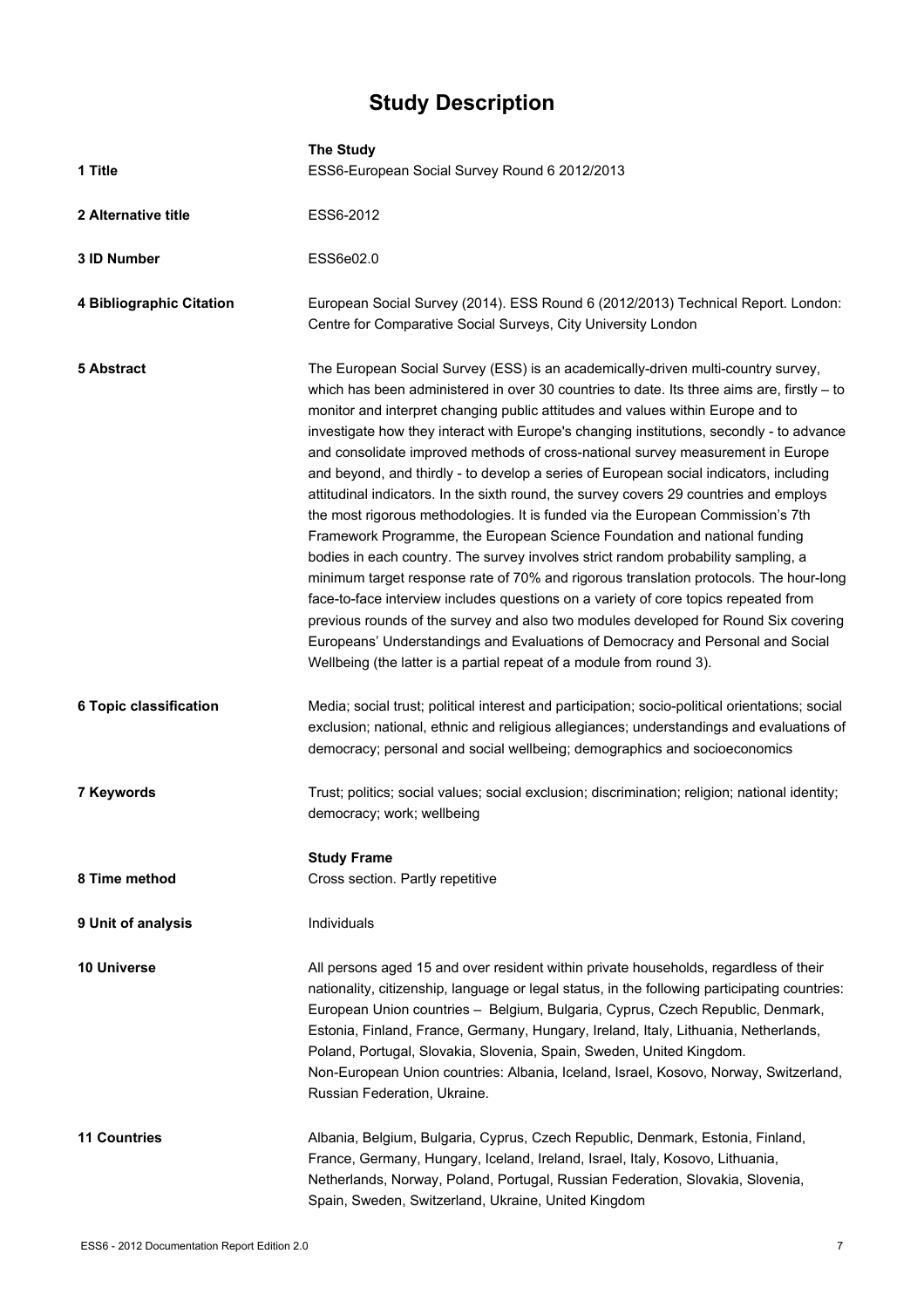| 12 Authoring entity/PI | <b>Key Persons and Institutions</b><br>Core Scientific Team, consisting of: Roger Jowell (former PI), Rory Fitzgerald (current<br>PI), Eric Harrison, Lorna Ryan, Ana Villar, Sarah Butt, Sally Widdop, Lizzy Gatrell,<br>Yvette Prestage, Mary Keane and Peter Martin: Centre for Comparative Social<br>Surveys (CCSS), City University London, UK.<br>Geert Loosveldt, Jaak Billiet and Hideko Matsuo: Katholieke Universiteit Leuven,<br>Belgium.<br>Bjørn Henrichsen, Knut Kalgraff Skjåk, and Kirstine Kolsrud: Norwegian Social Science<br>Data Services (NSD), Norway.<br>Angelika Scheuer, Sabine Häder, Achim Koch, Matthias Ganninger, Verena Halbherr,<br>Brita Dorer and Stefan Zins: GESIS, Germany.<br>Willem Saris, Wiebke Weber, Diana Zavala Rojas and Bruno Arpino: Universitat                                                                                                                                                                                                                                                                                                                                                                                                                                                                                                                                                                                                                                                                                                                                                                                                                                                                                                                                                                                                                                                                                                                                                         |
|------------------------|-----------------------------------------------------------------------------------------------------------------------------------------------------------------------------------------------------------------------------------------------------------------------------------------------------------------------------------------------------------------------------------------------------------------------------------------------------------------------------------------------------------------------------------------------------------------------------------------------------------------------------------------------------------------------------------------------------------------------------------------------------------------------------------------------------------------------------------------------------------------------------------------------------------------------------------------------------------------------------------------------------------------------------------------------------------------------------------------------------------------------------------------------------------------------------------------------------------------------------------------------------------------------------------------------------------------------------------------------------------------------------------------------------------------------------------------------------------------------------------------------------------------------------------------------------------------------------------------------------------------------------------------------------------------------------------------------------------------------------------------------------------------------------------------------------------------------------------------------------------------------------------------------------------------------------------------------------------|
|                        | Pompeu Fabra, Spain.<br>Ineke Stoop, Joost Kappelhof and Henk Fernee: The Netherlands Institute for Social<br>Research (SCP), Netherlands.<br>Brina Malnar: University of Ljubljana, Slovenia.                                                                                                                                                                                                                                                                                                                                                                                                                                                                                                                                                                                                                                                                                                                                                                                                                                                                                                                                                                                                                                                                                                                                                                                                                                                                                                                                                                                                                                                                                                                                                                                                                                                                                                                                                            |
| <b>13 Producer</b>     | Roger Jowell (former PI) and Rory Fitzgerald (current PI), CCSS, City University, UK<br>together with the Core Scientific Team and the National Coordinator from each<br>participating country:<br>Alban Nelaj, Open Society Foundation for Albania, Albania<br>Dries Terry, Katholieke Universiteit Leuven, Belgium<br>Sébastien Fontaine & Patrick Italiano, University of Liege, Belgium<br>Lilia Dimova, Agency for Social Analyses (ASA), Bulgaria<br>Marios Vryonides, European University Cyprus, Cyprus<br>Klará Plecitá Vlachova, Institute of Sociology, Czech Academy of Sciences, Czech<br>Republic<br>Torben Fridberg, Danish National Institute for Social Research, Denmark<br>Mare Ainsaar, University of Tartu, Estonia<br>Heikki Ervasti, University of Turku, Finland<br>Anne Cornilleau, Sciences Po, France<br>Jan W. van Deth, University of Mannheim, Germany<br>Bence Ságvári, Hungarian Academy of Sciences, Hungary<br>Stefán Hrafn Jónsson, The Icelandic Centre for Research - RANNÍS, Iceland<br>Finbarr Brereton & Peter Clinch, University College Dublin, Ireland<br>Noah Lewin-Epstein, Tel-Aviv University, Israel<br>Leonardo Morlino, LUISS, Italy<br>Alban Fejza, INDEX KOSOVA LLC, Kosovo<br>Vaidas Morkevicius, Kaunas University of Technology, Lithuania<br>Kees Aarts, University of Twente, Netherlands<br>Kristen Ringdal, Norwegian University of Science and Technology, NTNU, Norway<br>Paweł Sztabiński, Institute of Philosophy and Sociology, Polish Academy of Sciences,<br>Poland<br>Jorge Vala, Instituto de Ciencias Sociais (ICS), Universidade de Lisboa, Portugal<br>Anna Andreenkova, Institute for Comparative Social Research (CESSI), Moscow,<br>Russia<br>Jozef Vyrost, Institute of Social Sciences, Slovak Academy of Sciences, Slovakia<br>Slavko Kurdija, University of Ljubljana, Slovenia<br>Mariano Torcal, Universitat Pompeu Fabra, Spain<br>Mikael Hjerm, Umeå University, Sweden |
|                        | Michèle Ernst Stähli, FORS, Switzerland<br>Alison Park, National Centre for Social Research (NatCen), United Kingdom.<br>Andrii Gorbachyk, Taras Shevchenko National University of Kyiv, Ukraine                                                                                                                                                                                                                                                                                                                                                                                                                                                                                                                                                                                                                                                                                                                                                                                                                                                                                                                                                                                                                                                                                                                                                                                                                                                                                                                                                                                                                                                                                                                                                                                                                                                                                                                                                          |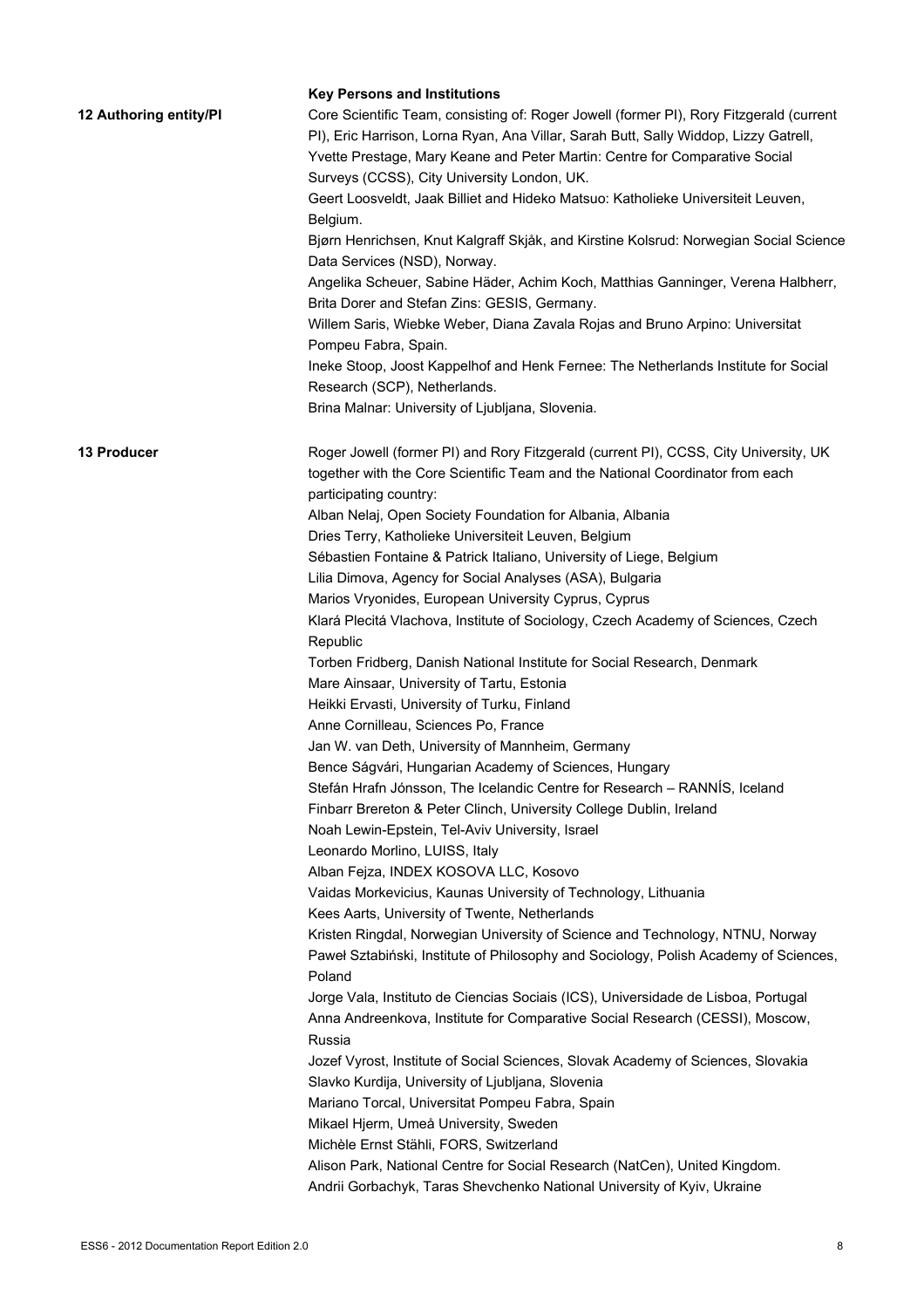| 14 Other Acknowledgements | The following groups of people were involved in substantive or advisory capacities at<br>various stages of the project: |
|---------------------------|-------------------------------------------------------------------------------------------------------------------------|
|                           | The Scientific Advisory Board, chaired by Max Kaase.                                                                    |
|                           | The Methods Group, chaired by Denise Lievesley.                                                                         |
|                           | The Sampling Expert Panel, headed by Stefan Zins (formerly headed by Matthias                                           |
|                           | Ganninger), GESIS.                                                                                                      |
|                           | The Interview Duration Committee, chaired by Piet Bracke.                                                               |
|                           | Questionnaire Design Team on Europeans' Understandings and Evaluations of                                               |
|                           | Democracy, headed by Hanspeter Kriesi, European University Institute (EUI),                                             |
|                           | Florence, Italy.                                                                                                        |
|                           | Questionnaire Design Team on Personal and Social Wellbeing, headed by Felicia                                           |
|                           | Huppert from University of Cambridge, UK.                                                                               |
|                           | Expert on international education classification, Silke Schneider, GESIS.                                               |
|                           | Expert papers on topics for the core questionnaire produced by John Curtice, Robert                                     |
|                           | Eriksson, Jan O. Jonsson, Ken Newton, Shalom Schwartz, Jacques Thomassen and<br>Joachim Vogel.                          |
|                           |                                                                                                                         |
|                           | <b>The Data File</b>                                                                                                    |
| 15 File name              | ESS6e02.0                                                                                                               |
| 16 Kind of data           | Survey data                                                                                                             |
| <b>17 File contents</b>   | Data from the Main and Supplementary questionnaires. See variable list in Appendix                                      |
|                           | A8.                                                                                                                     |
| <b>18 File structure</b>  | Rectangular                                                                                                             |
| 19 Overall case count     | 54 673                                                                                                                  |
| 20 Overall variable count | 627                                                                                                                     |
| 21 Weighting              | <b>DESIGN WEIGHTS:</b>                                                                                                  |
|                           | The purpose of the design weights (DWEIGHT) is to correct for unequal probabilities                                     |
|                           | for selection due to the sampling design used.                                                                          |
|                           | In general design weights were computed for each country as follows.                                                    |
|                           | $1.w = 1/(PROB1**PROBk)$ is a nx1 vector of weights; k depends on the number of                                         |
|                           | stages of the sampling design.                                                                                          |
|                           | 2. All weights were rescaled in a way that the sum of the final weights equals n, i.e.                                  |
|                           | Rescaled weights = $n*w/sum(w)$ .                                                                                       |
|                           | POST-STRATIFICATION WEIGHTS:                                                                                            |
|                           | The purpose of the post-stratification weights (PSPWGHT) is to reduce sampling error                                    |
|                           | and non-response bias, using auxiliary information. The ESS post-stratification weights                                 |
|                           | have been constructed using information about age, gender, education and region.                                        |
|                           | The ESS post-stratification weights also adjust for unequal selection probabilities                                     |
|                           | (design weights).                                                                                                       |
|                           | A raking procedure has been used in the production of the post-stratification weights.                                  |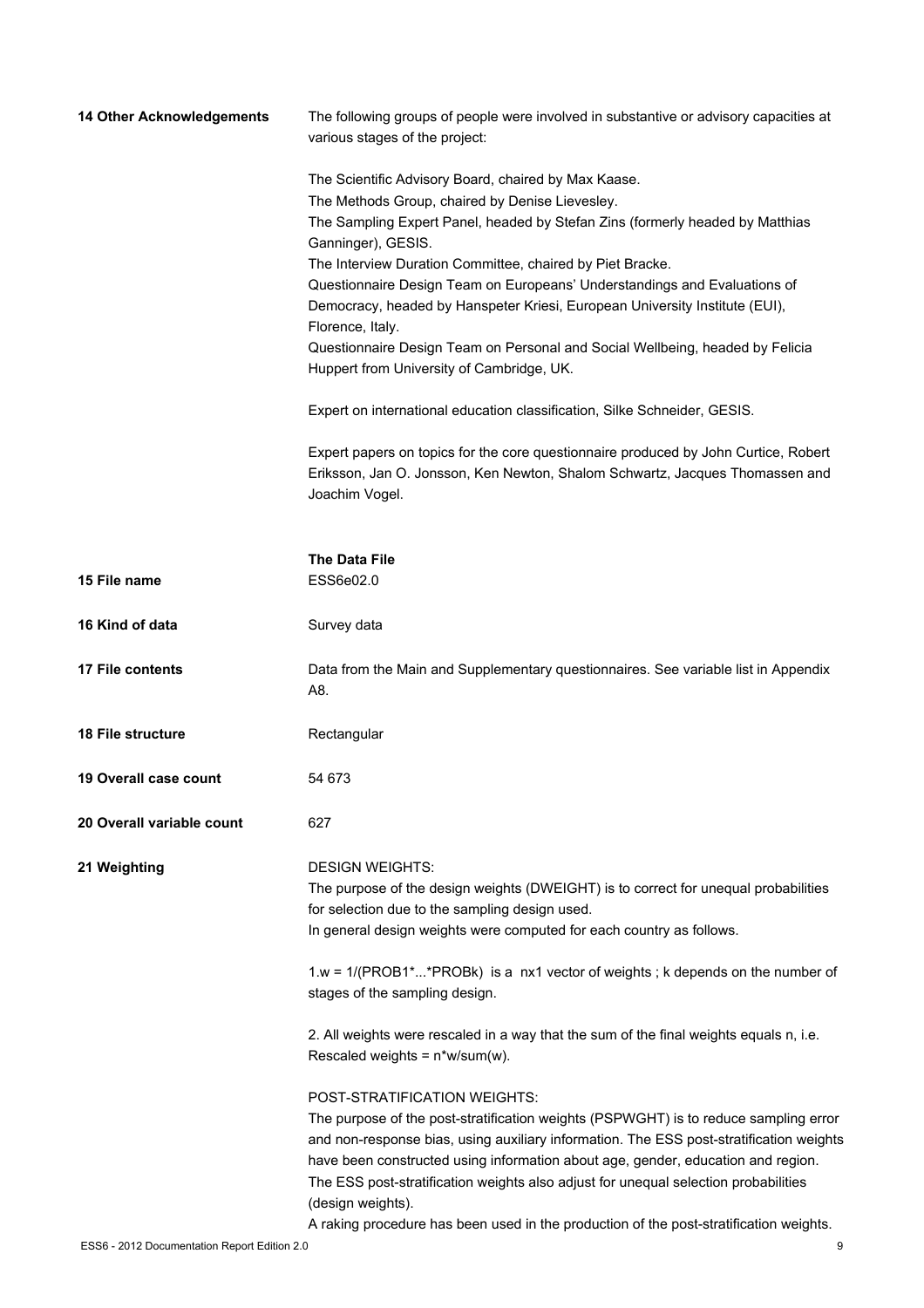|                                | Source population figures: Eurostat. The European Union labour force survey (EU-<br>LFS). For Albania, Iceland, Israel, Kosovo, Norway, Russian Federation, Sweden and<br>Ukraine: ESS Appendix Population Statistics.                                                                                                                                                                                                                                |
|--------------------------------|-------------------------------------------------------------------------------------------------------------------------------------------------------------------------------------------------------------------------------------------------------------------------------------------------------------------------------------------------------------------------------------------------------------------------------------------------------|
|                                | POPULATION WEIGHTS:<br>The Population size weight (PWEIGHT) corrects for population size when combining<br>two or more country's data, and is calculated as PWEIGHT=[Population aged 15 years<br>and over]/[(Net sample in data file)*10 000].<br>Source population figures: Eurostat. For Albania and Israel: national statistics. For<br>Kosovo: CIA World Factbook (https://www.cia.gov/library/publications/the-world-<br>factbook/geos/kv.html). |
| 22 Extent of processing checks | The data file is checked for: duplication of ID numbers, variable names and formats,<br>empty records, wild codes and logical inconsistencies. Missing values have been<br>assigned.                                                                                                                                                                                                                                                                  |
| 23 Missing data                | The following missing values have been assigned:<br>6, 66 etc. = Not applicable<br>7, 77 etc. $=$ Refusal<br>8, 88 etc. = Don't know<br>9, 99 etc. = No answer, i.e. Missing data not elsewhere explained<br>. = Variable not relevant, not deposited, or for other reason omitted from the data file<br>by the archive.                                                                                                                              |
| <b>24 Version</b>              | ESS6 edition 2.0                                                                                                                                                                                                                                                                                                                                                                                                                                      |
| <b>25 Version notes</b>        | ESS6 edition 2.0 (published 14.05.14):<br>Changes from edition 1.2                                                                                                                                                                                                                                                                                                                                                                                    |
|                                | Additional countries :<br>Albania, France, Italy, Lithuania, Ukraine                                                                                                                                                                                                                                                                                                                                                                                  |
|                                | Changes in variables:<br>Post-stratification weights (variable PSPWGHT) have been added.                                                                                                                                                                                                                                                                                                                                                              |
|                                | Changes in country data:<br><b>CZECH REPUBLIC:</b><br>MARITALB: Category 3 "Legally separated" recoded to 4 "Legally divorced/civil union<br>dissolved" in 277 records.<br>Country-specific variables (RSHPSCZ, MARSTCZ) have been added.                                                                                                                                                                                                             |
|                                | <b>GERMANY:</b><br>F15 (EDUADE1), F45 (EDUPADE1), F58 (EDUFADE1), F64 (EDUMADE1): Value<br>labels have been amended.                                                                                                                                                                                                                                                                                                                                  |
|                                | HUNGARY:<br>The erroneous data which were removed in ESS6 edition 1.2 have been corrected. All<br>records for Hungary have been reinstated with corrected data.                                                                                                                                                                                                                                                                                       |
|                                | ISRAEL:<br>F64 (EDUFAIL1): Value labels have been amended.                                                                                                                                                                                                                                                                                                                                                                                            |
|                                | NORWAY:                                                                                                                                                                                                                                                                                                                                                                                                                                               |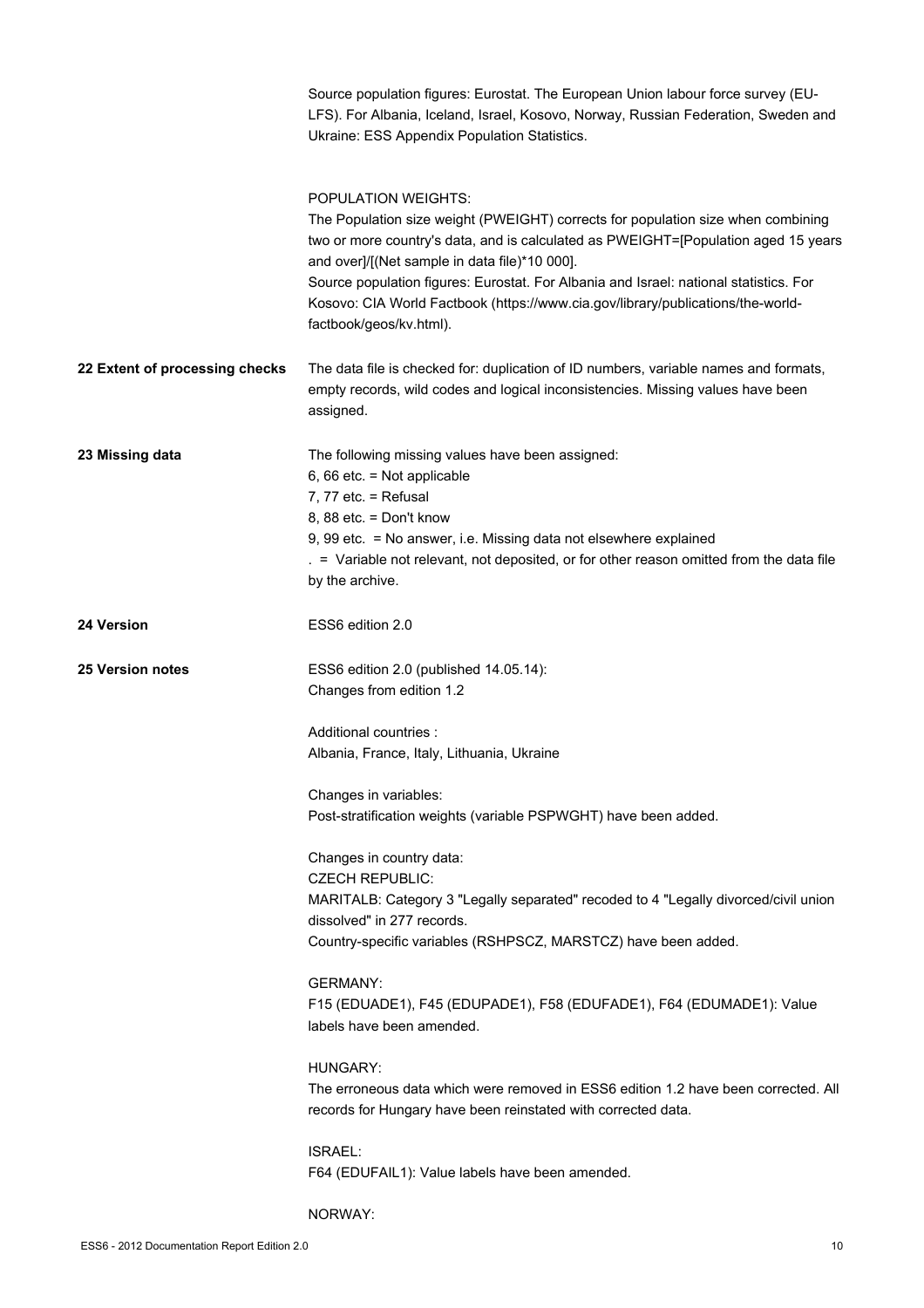F33 (ISCO08): Wild code 3440 corrected to category 3430 "Domestic housekeeper" in 1 record.

#### POLAND:

C10 (RLGDNAPL), C12 (RLGDEAPL): Variable name and value labels have been corrected to reflect the changes introduced in ESS5 - 2010.

PORTUGAL: (DWEIGHT): The design weights for Portugal have been corrected.

# SLOVENIA:

(DWEIGHT): The design weights for Slovenia have been corrected.

#### UNITED KINGDOM:

F15 (EDUGB2), F45 (EDUPGB2), F58 (EDUFGB2), F64 (EDUMGB2): Value labels have been amended.

ESS6 edition 1.2 (published 13.01.14): Changes from edition 1.1

Changes in country data:

#### HUNGARY:

Due to extensive errors in the Hungarian data, all data records for Hungary have been removed. Corrected data for Hungary will be published in the next ESS6 release.

#### RUSSIAN FEDERATION:

An error in the categories in the regional variable for the Russian Federation has been corrected: Values RU15, RU16, RU17 and RU18 have been recoded as follows: RU15=RU16, RU16=RU17, RU17=RU18 and RU18=RU15. In addition there has been a switch in category labels between categories RU11 and RU12. The correct categories and labels are: RU11 Central FO RU12 North-Western FO RU13 Volga FO RU14 South FO RU15 North Caucasian FO RU16 Urals FO RU17 Siberian FO RU18 Far East FO

ESS6 edition 1.1 (published 29.11.13): Changes from edition 1.0

Changes in country data:

# HUNGARY:

B26 (GINCDIF), B27 (FREEHMS): Due to errors found, data have been removed for Hungary for these variables awaiting possible corrections.

D2 (OPTFTR), D3 (PSTVMS), D4 (FLRMS), D6 (FLTEEFF), D8 (WRHPP), D10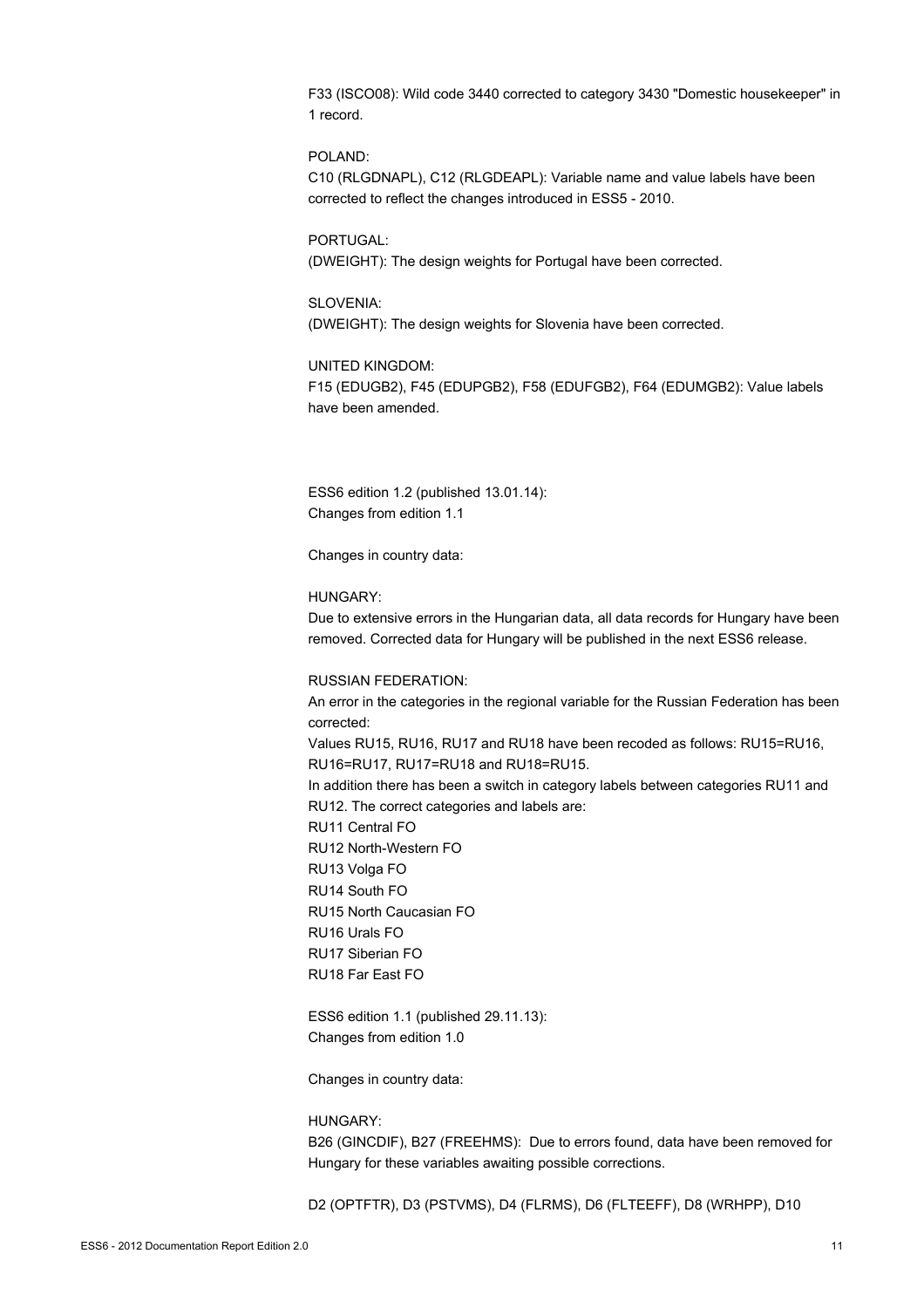|                                         | (ENJLF), D11 (FLTSD), D16 (DCLVLF), D17 (LCHSHCP), D18 (ACCDNG), D19<br>(WRBKNRM), D23 (DNGVAL), D24 (NHPFTR), D25 (LOTSGOT), D26 (LFWRS), D27<br>(FLCLPLA): Due to errors found, the data for Hungary have been removed for these<br>variables awaiting possible corrections.                                                                                                                              |
|-----------------------------------------|-------------------------------------------------------------------------------------------------------------------------------------------------------------------------------------------------------------------------------------------------------------------------------------------------------------------------------------------------------------------------------------------------------------|
|                                         | ESS6 edition 1.0 (published 30.10.13):<br>Includes data from Belgium, Bulgaria, Cyprus, Czech Republic, Denmark, Estonia,<br>Finland, Germany, Hungary, Iceland, Ireland, Israel, Kosovo, Netherlands, Norway,<br>Poland, Portugal, Russian Federation, Slovakia, Slovenia, Spain, Sweden, Switzerland<br>and United Kingdom.                                                                               |
| 26 Completeness of collection<br>stored | ALBANIA:<br>D12 (CLDGNG): No data was collected for this variable due to a CAPI error.                                                                                                                                                                                                                                                                                                                      |
|                                         | <b>BELGIUM:</b><br>F15 (EDULVLB), F15 (EISCED), F44 (EDULVLPB), F44 (EISCEDP), F52<br>(EDULVLFB), F52 (EISCEDF), F56 (EDULVLMB), F56 (EISCEDM): The underlying<br>national questionnaire items have changed since ESS5-2010.                                                                                                                                                                                |
|                                         | <b>BULGARIA:</b><br>Item non-response:<br>1 case (idno=2287) has more than 50% Refusal, Don't know or No answer in Main<br>questionnaire.                                                                                                                                                                                                                                                                   |
|                                         | <b>CYPRUS:</b><br>F15 (EDULVLB), F15 (EISCED), F44 (EDULVLPB), F44 (EISCEDP), F52<br>(EDULVLFB), F52 (EISCEDF), F56 (EDULVLMB), F56 (EISCEDM): The underlying<br>national questionnaire items have changed since ESS5-2010.                                                                                                                                                                                 |
|                                         | <b>CZECH REPUBLIC:</b><br>F6 (RSHPSTS): An underlying country specific questionnaire item has been introduced<br>since ESS5-2010. Please see Appendix A4 Legal marital and relationship status.                                                                                                                                                                                                             |
|                                         | F7 (LVGPTNEA): Filter error. Respondents not living with husband/wife/partner (code<br>2 "all others" at F5) have not been asked this question. The data from the variable<br>have been omitted from the integrated data file, but the variable has been renamed<br>LVPTEACZ and is available from a separate country-specific file for the Czech<br>Republic at http://www.europeansocialsurvey.org/data/. |
|                                         | F11 (MARSTS): An underlying country specific questionnaire item has been introduced<br>since ESS5-2010. Please see Appendix A4 Legal marital and relationship status.                                                                                                                                                                                                                                       |
|                                         | <b>DENMARK:</b><br>F17c (MAINACT): Filter error. 138 respondents have been routed to variable<br>MAINACT "Main activity last 7 days" even if only one answer was coded at F17a<br>(PDWRK - DNGNA).                                                                                                                                                                                                          |
|                                         | Item non-response:<br>3 cases (idno=65618, 65757 and 74990) have more than 50% Refusal, Don't know or<br>No answer in Main questionnaire.                                                                                                                                                                                                                                                                   |
|                                         | ESTONIA:<br>F35 (WRKAC6M): Filter error. 163 respondents who never have had a paid job were<br>asked this question.                                                                                                                                                                                                                                                                                         |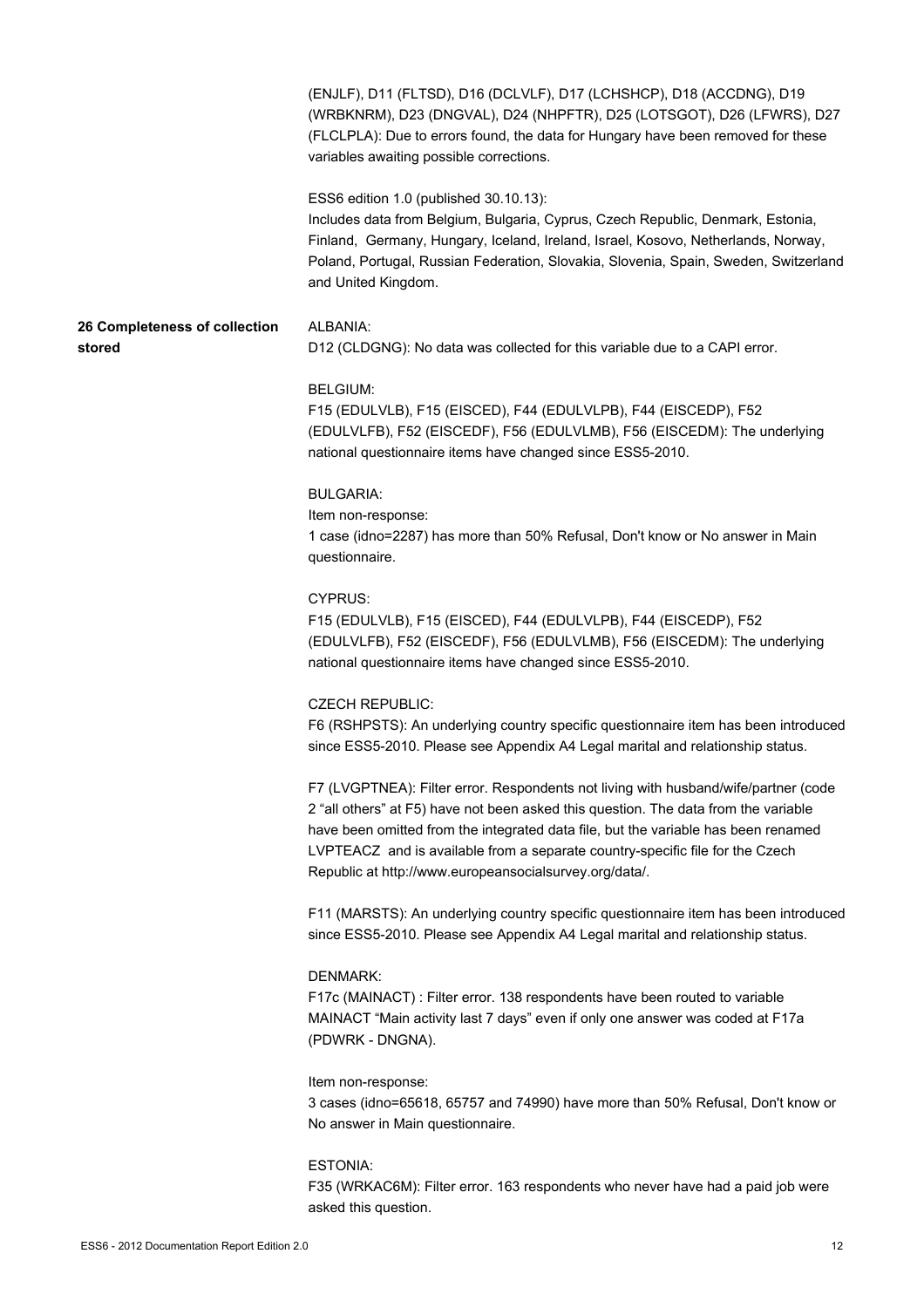### FINLAND:

F6 (RSHPSTS): An underlying country specific questionnaire item has been introduced since ESS5-2010. Please see Appendix A4 Legal marital and relationship status.

F11 (MARSTS): An underlying country specific questionnaire item has been introduced since ESS5-2010. Please see Appendix A4 Legal marital and relationship status.

REGION: The underlying Finish regional NUTS categories have changed since ESS5- 2010. Please see item 40.

#### FRANCE:

E33 (FPLVDMC): Filter error. All respondents coded 7 ("Refusal") on E31 (FPLVDM) have erroneously been routed past FPLVDMC.

E38 (CHPLDMC): Filter error. All respondents coded 7 ("Refusal") on E36 (CHPLDM) have erroneously been routed past CHPLDMC.

E45 (GVCODMC): Filter error. All respondents coded 7 ("Refusal") on E41 (GVSPCDM) have erroneously been routed past GVCODMC.

F52 (EDLVFDFR/EDULVLFB): Country-specific filter introduced [category 27 ("n'a jamais connu son père")] in EDLVFDFR. Category 27 was recoded/bridged to 8888 ("Don't know") in EDLVFDFR and EDULVLFB respectively. The 5555 ("other") category was not fielded. Respondents originally coded 27 (N=52) on country-specific variable (EDLVFDFR) were erroneously routed past F53 (EMPRF14), F54 (OCCFFR) and F55 (OCCF14B).

F56 (EDLVMDFR/EDULVLMB): Country-specific filter introduced [category 27 ("n'a jamais connu sa mère")] in EDLVMDFR. Category 27 was recoded/bridged to 8888 ("Don't know") in EDLVMDFR and EDULVLMB respectively. The 5555 ("other") category was not fielded. Respondents originally coded 27 (N=19) on country-specific variable (EDLVMDFR) were erroneously routed past F53 (EMPRM14), F54 (OCCMFR) and F55 (OCCM14B).

#### GERMANY:

C10 (RLGDNM) and C12 (RLGDNME): The underlying national questionnaire items have changed since ESS5-2010.

F15 (EDULVLB), F15 (EISCED), F44 (EDULVLPB), F44 (EISCEDP), F52 (EDULVLFB), F52 (EISCEDF), F56 (EDULVLMB), F56 (EISCEDM): The following underlying national questionnaire items for respondent, partner, father and mother have changed since ESS5-2010: EDUADE1, EDUPATDE, EDUFADE1, EDUMADE1. Please see Appendix 1 Education.

#### HUNGARY:

Item non-response: 1 case (idno=11429) has more than 50% Refusal, Don't know or No answer in Main questionnaire

## ICELAND:

F15 (EDULVLB), F15 (EISCED), F44 (EDULVLPB), F44 (EISCEDP), F52 (EDULVLFB), F52 (EISCEDF), F56 (EDULVLMB), F56 (EISCEDM): The underlying national questionnaire items have changed since ESS2-2004. Please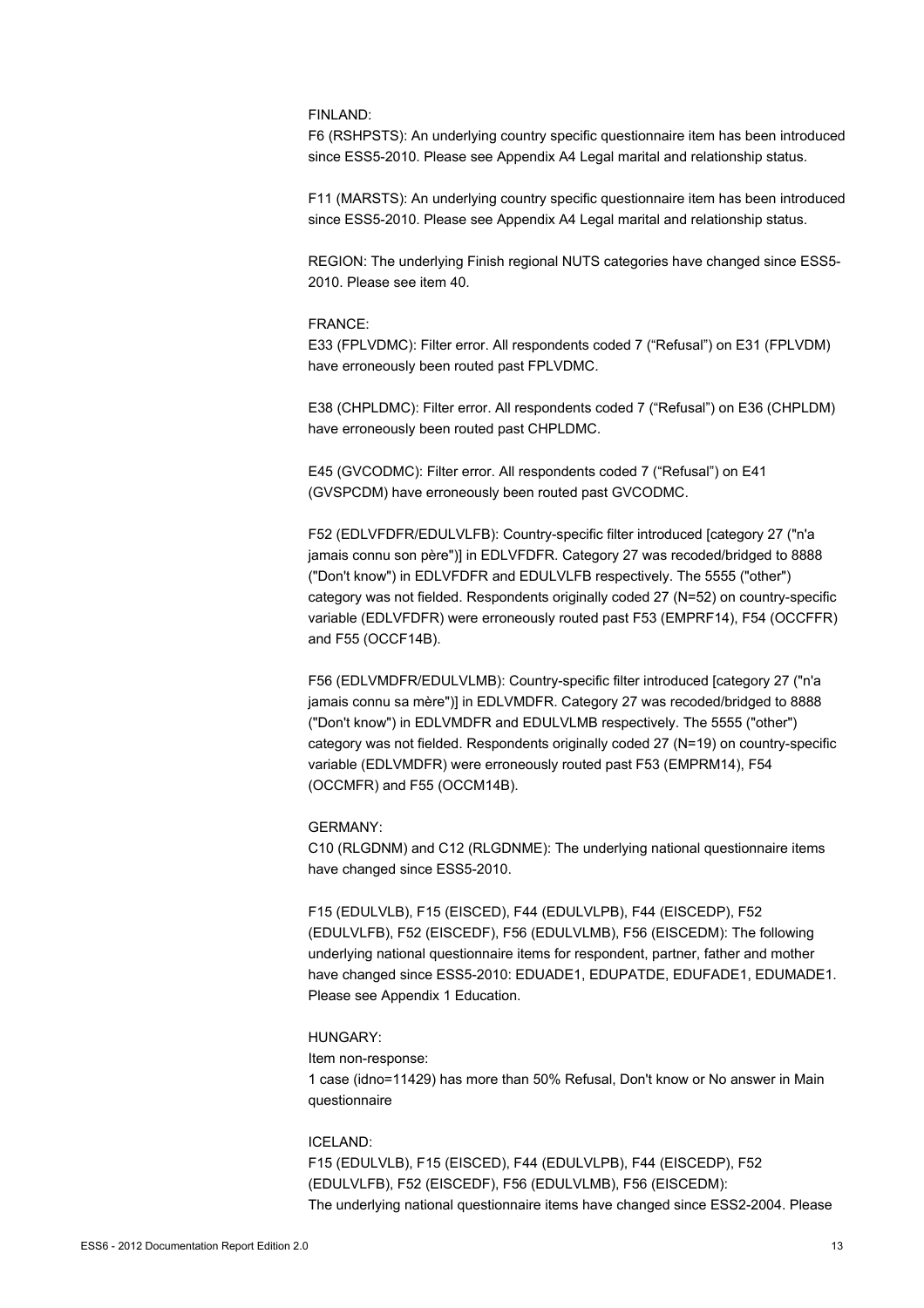see Appendix 1 Education.

#### ISRAEL:

F15 (EDULVLB), F15 (EISCED), F44 (EDULVLPB), F44 (EISCEDP), F52 (EDULVLFB), F52 (EISCEDF), F56 (EDULVLMB), F56 (EISCEDM): The underlying national questionnaire items have changed since ESS5-2010. Please see Appendix 1 Education.

#### ITALY:

F15 (EDULVLB), F15 (EISCED), F44 (EDULVLPB), F44 (EISCEDP), F52 (EDULVLFB), F52 (EISCEDF), F56 (EDULVLMB), F56 (EISCEDM): The underlying national questionnaire items for respondent, partner, father and mother have changed since ESS2-2004. Please see Appendix 1 Education.

#### KOSOVO:

B10 (PRTVTXK): Language-dependent administration of party categories. Kosovo-Serb respondents declaring non-Kosovo-Serb party affiliation and opting for Kosovo-Albanian parties listed in questionnaire for Albanian-speaking respondents (party categories 1-6) were post-coded from verbatim recorded category 7 ("Other"). Vice versa, Kosovo-Albanian respondents declaring non-Kosovo-Albanian party affiliation and opting for Kosovo-Serb parties listed in questionnaire for Serbian-speaking respondents (party categories 8-13) were post-coded from verbatim recorded category 7 ("Other").

B18b (PRTCLXK): Language-dependent administration of party categories. Kosovo-Serb respondents declaring non-Kosovo-Serb party affiliation and opting for Kosovo-Albanian parties listed in questionnaire for Albanian-speaking respondents (party categories 1-6) were post-coded from verbatim recorded category 7 ("Other"). Vice versa, Kosovo-Albanian respondents declaring non-Kosovo-Albanian party affiliation and opting for Kosovo-Serb parties listed in questionnaire for Serbian-speaking respondents (party categories 8-13) were post-coded from verbatim recorded category 7 ("Other").

#### NETHERLANDS

Sample design:

Please note, that the sample design for the Netherlands was not signed off by the ESS sampling expert panel.

### NORWAY:

F17a (PDWRK-DNGNA): Show card 53 includes "Annet" ("Other"). This should have been a hidden code as in all previous rounds of the ESS in Norway. The inclusion of "Annet" ("Other") in show card may account for the slight increase in respondents opting for this category.

F17c (MAINACT): Show card 53 includes "Annet" ("Other"). This should have been a hidden code as in all previous rounds of the ESS in Norway. The inclusion of "Annet" ("Other") in show card may account for the slight increase in respondents opting for this category.

F52 (EDULVLFB): For anonymity reasons, anyone with doctoral degree (category 800) was recoded into the category 720 ("ISCED 5A long, master/equivalent from upper/single tier tertiary").

F52NO (EDLVFDNO): For anonymity reasons, anyone with "Forskernivå (Doktorgrad,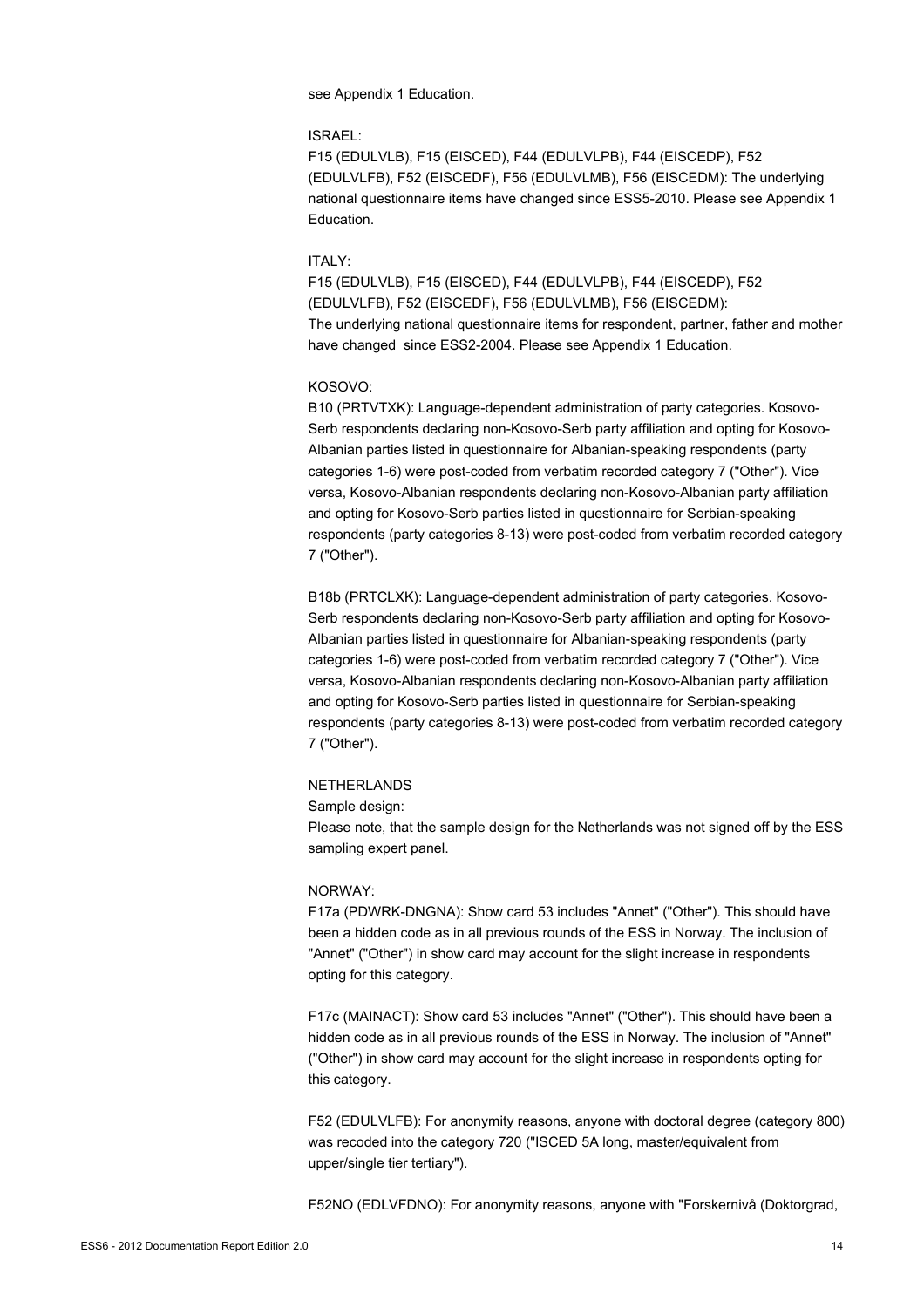Ph.d.)" (category 14) was recoded into category 13 ("Fullført 5-6 årig utdanning fra universitet (master, hovedfag), lengre profesjonsutdanning (cand. theol., cand.psychol., cand.med., cand.med.vet., sivilingeniør, sivilarkitekt, siviløkonom høyere avdeling)").

F56 (EDULVLMB): For anonymity reasons, anyone with doctoral degree (category 800) was recoded into category 720 ("ISCED 5A long, master/equivalent from upper/single tier tertiary").

F56NO (EDLVMDNO): For anonymity reasons, anyone with "Forskernivå (Doktorgrad, Ph.d.)" (category 14) was recoded into category 13 ("Fullført 5-6 årig utdanning fra universitet (master, hovedfag), lengre profesjonsutdanning (cand. theol., cand.psychol., cand.med., cand.med.vet., sivilingeniør, sivilarkitekt, siviløkonom høyere avdeling)").

#### Item non-response:

3 cases (idno=6486, 17460 and 20976) have more than 50% Refusal, Don't know or No answer in Main questionnaire.

#### POLAND:

F15 (EDULVLB), F15 (EISCED), F44 (EDULVLPB), F44 (EISCEDP), F52 (EDULVLFB), F52 (EISCEDF), F56 (EDULVLMB), F56 (EISCEDM): The following underlying national questionnaire items for respondent, partner, father and mother have changed since ESS5-2010: EDLEVEPL, EDLEVPEPL, EDLEVFEPL, EDLEVMEPL. Please see Appendix 1 Education.

#### Item non-response:

5 cases (idno=1296, 3823, 5015, 6133 and 9158) have more than 50% Refusal, Don't know or No answer in Main questionnaire.

#### RUSSIAN FEDERATION:

REGION: The underlying Russian regional categories have changed since ESS5- 2010. Please see item 40.

#### SPAIN:

F15 (EDULVLB), F15 (EISCED), F44 (EDULVLPB), F44 (EISCEDP), F52 (EDULVLFB), F52 (EISCEDF), F56 (EDULVLMB), F56 (EISCEDM): The underlying national questionnaire items have changed since ESS5-2010. Please see Appendix 1 Education.

F39 (MBTRU): Error in coding. Interviewers have to a large extent erroneously coded 2 "yes previously" instead of 3 "no". The variable shows unnatural high amount of respondents reporting to previously have been member of trade union or similar organisation (45.42% in ESS6 vs. 8.28% in ESS5 and 5.24% in ESS4). The data from the variable have been omitted from the integrated data file, but the variable has been renamed MBTRUES, and is available from a separate country-specific file for Spain at http://www.europeansocialsurvey.org/data/

INWTM: In 38 cases (IDNO= 6, 8, 149, 208, 236, 252, 308, 337, 462, 468, 514, 846, 940, 969, 002, 1398, 1497, 1501, 1598, 655, 1704, 1741, 1837, 1902, 1972, 1975, 1987, 1993, 2040, 2119, 2346, 2361, 2364, 2454, 2473, 2647, 2709 and 2865) the interview was conducted as Papi not Capi and interview time was not recorded. INWTM is set to missing (".") for these cases.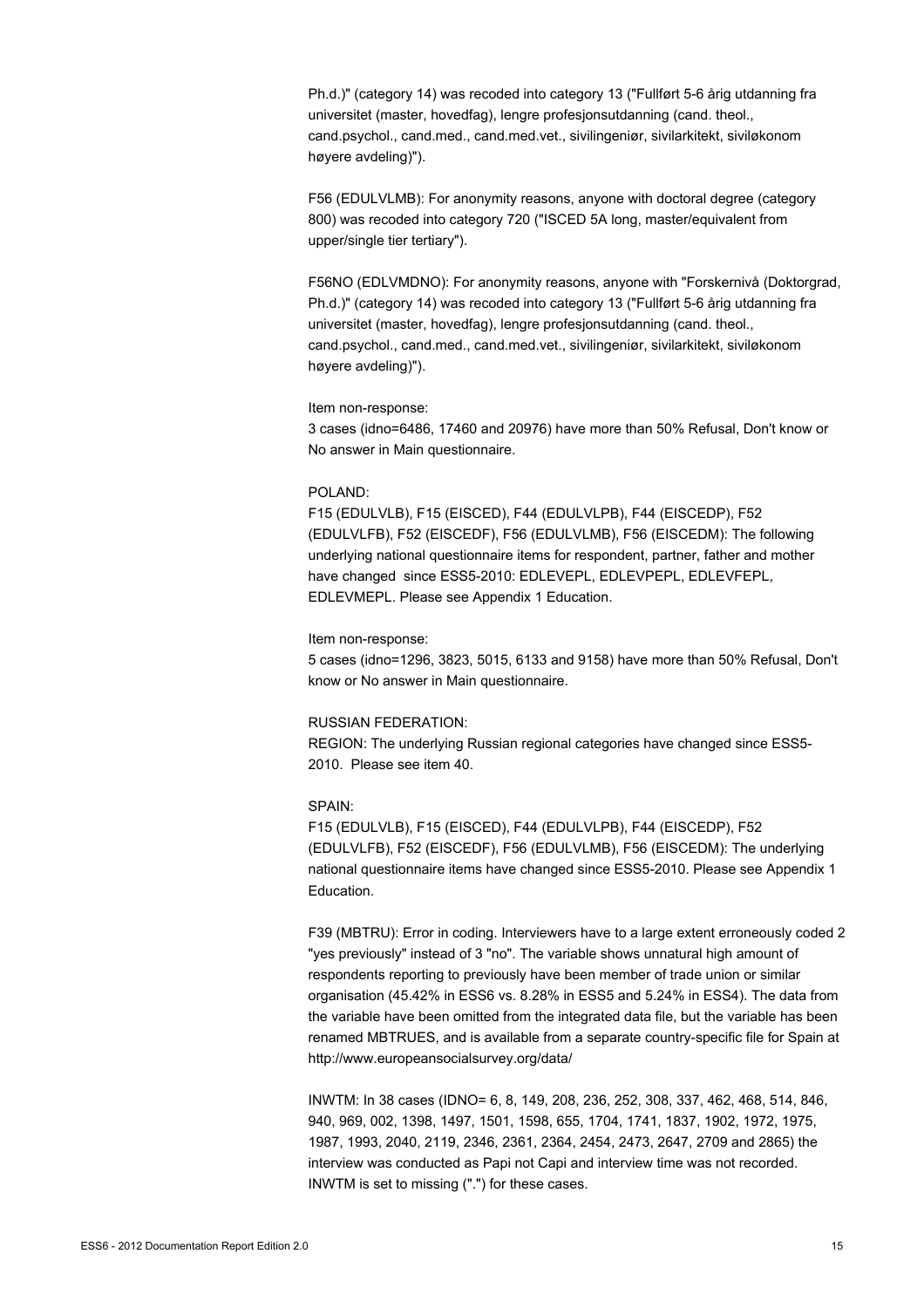|                         | UNITED KINGDOM:<br>F11 (MARSTS): An underlying country specific questionnaire item has been introduced<br>since ESS5-2010. Please see Appendix A4 Legal marital and relationship status.                                                                                                                                                                                                                             |
|-------------------------|----------------------------------------------------------------------------------------------------------------------------------------------------------------------------------------------------------------------------------------------------------------------------------------------------------------------------------------------------------------------------------------------------------------------|
|                         | F15 (EDULVLB), F15 (EISCED), F44 (EDULVLPB), F44 (EISCEDP), F52<br>(EDULVLFB), F52 (EISCEDF), F56 (EDULVLMB), F56 (EISCEDM): The following<br>underlying national questionnaire items for respondent, partner, father and mother<br>have changed since ESS5-2010: EDUAGB1, EDUPAGB1, EDUFAGB1, EDUMAGB1.<br>Please see Appendix 1 Education.                                                                         |
| 27 Distributor          | Norwegian Social Science Data Services,<br>Harald Hårfagresgt. 29, N-5007 Bergen, Norway.<br>Phone: +47 55 58 21 17<br>Fax: +47 55 58 96 50<br>e-mail: nsd@nsd.uib.no<br>Web: http://www.nsd.uib.no/english                                                                                                                                                                                                          |
| <b>28 Restrictions</b>  | <b>Legal Aspects</b><br>The data are available without restrictions, for not-for-profit purposes.                                                                                                                                                                                                                                                                                                                    |
| 29 Citation requirement | European Social Survey Round 6 Data (2012). Data file edition 2.0. Norwegian Social<br>Science Data Services, Norway - Data Archive and distributor of ESS data.                                                                                                                                                                                                                                                     |
|                         | Citation of documentation:<br>European Social Survey (2014): ESS-6 2012 Documentation Report. Edition 2.0.<br>Bergen, European Social Survey Data Archive, Norwegian Social Science Data<br>Services.                                                                                                                                                                                                                |
| 30 Disclaimer           | The Core Scientific Team (CST) and the producers bear no responsibility for the uses<br>of the ESS data, or for interpretations or inferences based on these uses. The CST<br>and the producers accept no liability for indirect, consequential or incidental damages<br>or losses arising from use of the data collection, or from the unavailability of, or break<br>in access to the service for whatever reason. |
| 31 Confidentiallity     | In accordance with data protection regulations in participating countries, only<br>anonymous data are available to users. Before depositing data to NSD, each national<br>team is responsible for checking their data with confidentiality in mind and to undertake<br>the necessary measures to ensure anonymity of the data files and to foresee that<br>anonymity is also maintained after merging of data files. |
| 32 Deposit requirement  | To provide funding agencies with essential information about the use of ESS data and<br>to facilitate the exchange of information about the ESS, users of ESS data are required<br>to register bibliographic citations of all forms of publications referring to ESS data in the<br>ESS on-line bibliography database at<br>http://www.europeansocialsurvey.org/bibliography.                                        |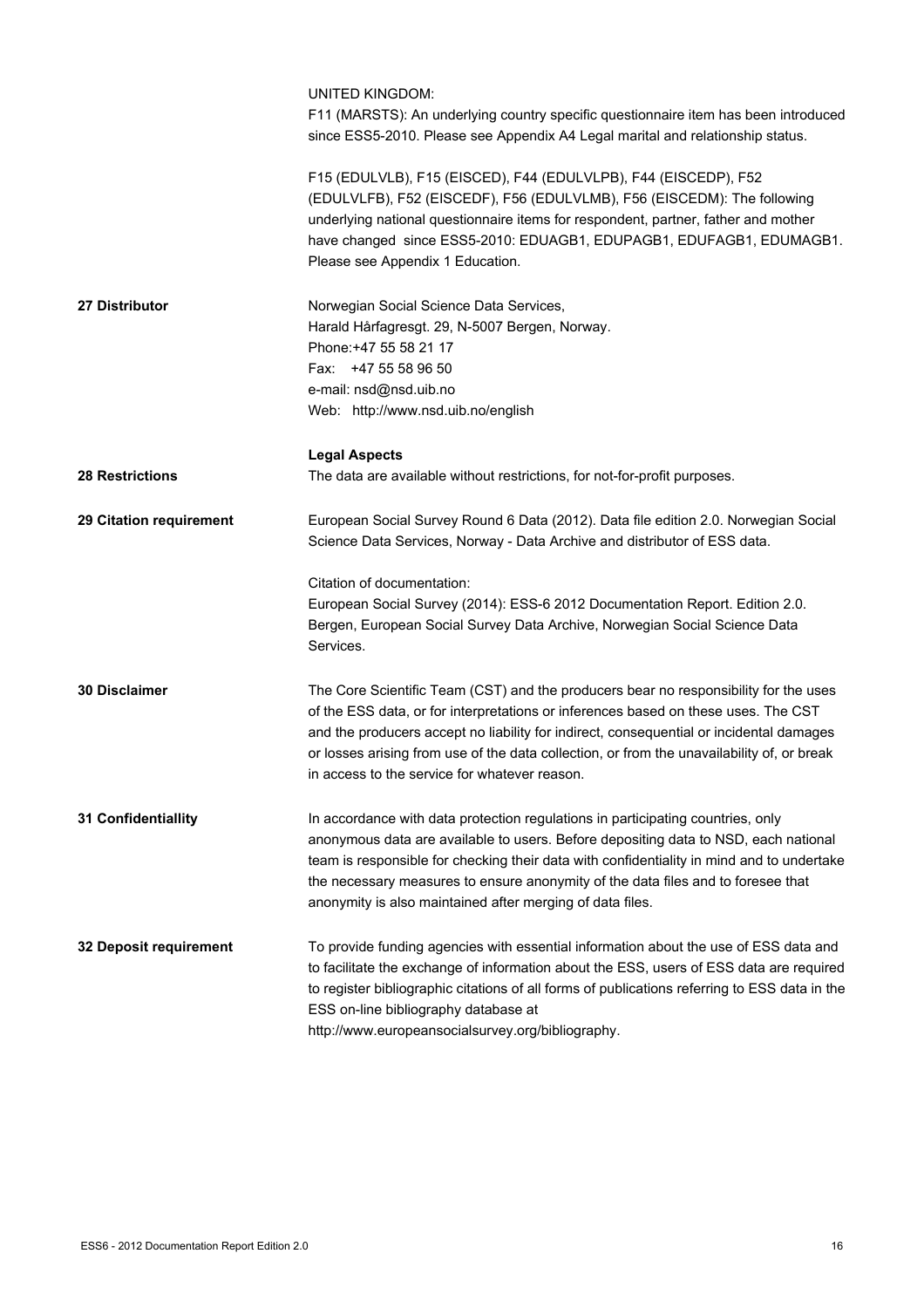

# **Country Reports**

# National Technical Summaries

| 18 |
|----|
|    |
|    |
|    |
|    |
|    |
| 58 |
| 65 |
|    |
|    |
| 87 |
| 93 |
|    |
|    |
|    |
|    |
|    |
|    |
|    |
|    |
|    |
|    |
|    |
|    |
|    |
|    |
|    |
|    |
|    |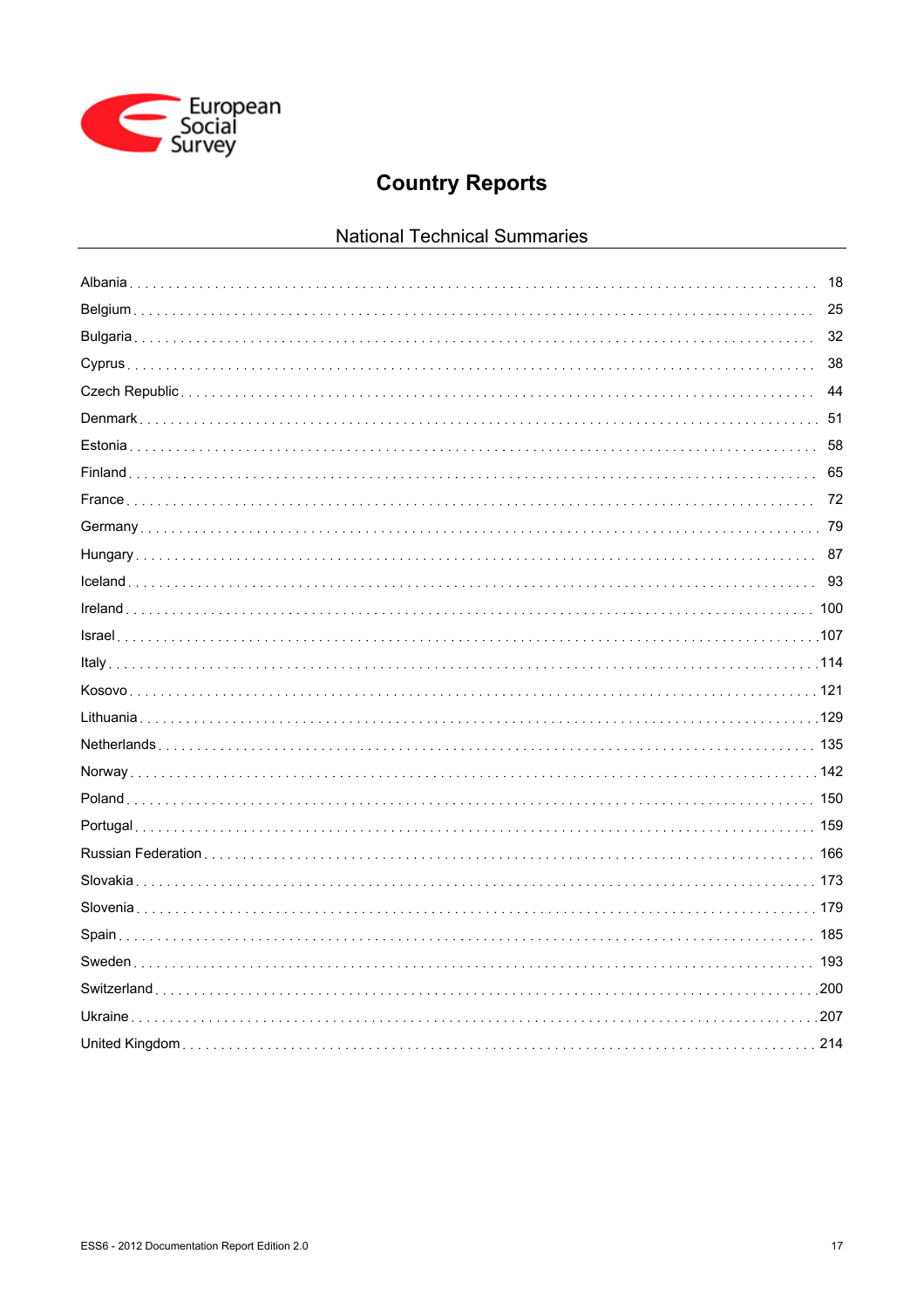# **Albania**

# **33 Data collector**

Open Society Foundation for Albania

# **34 Depositor**

Alban Nelaj, National Coordinator

#### **35 Funding agency**

Open Society Foundation for Albania

## **36 Grant number**

# **37 Mode of data collection**

#### **37.1 Main questionnaire**

| Computer assisted personal interview, CAPI: | Yes |
|---------------------------------------------|-----|
| Paper and pencil interview, PAPI:           | No. |

## **37.2 Contact form questionnaire**

| Computer assisted personal interview, CAPI: | No. |
|---------------------------------------------|-----|
| Paper and pencil interview, PAPI:           | Yes |

# **38 Type of research instrument**

**Structured questionnaires in:**

Albanian and Greek (5 interviews).

# **39 Field work period(s)**

01.12.12 - 12.02.13

# **40 Geographic unit**

| Statistical inference possible at the regional level:                                       | Yes |
|---------------------------------------------------------------------------------------------|-----|
| Is your country part of the NUTS nomenclature or Eurostat's statistical regions for EFTA No |     |
| and Candidate countries?                                                                    |     |

## **Suggested grouping of the regional categories:**

According to Urban/ Rural and the 12 Districts NUTS level in data file

# **Geographic units in dataset:**

- AL01 Berat AL02 - Durrës AL03 - Elbasan AL04 - Fier
- AL05 Gjirokastër
- AL06 Korçë
- AL07 Kukës
- AL08 Lezhë
- AL09 Dibër
- AL10 Shkodër
- AL11 Tiranë
- AL12 Vlorë

## **41 Geographic coverage**

Albania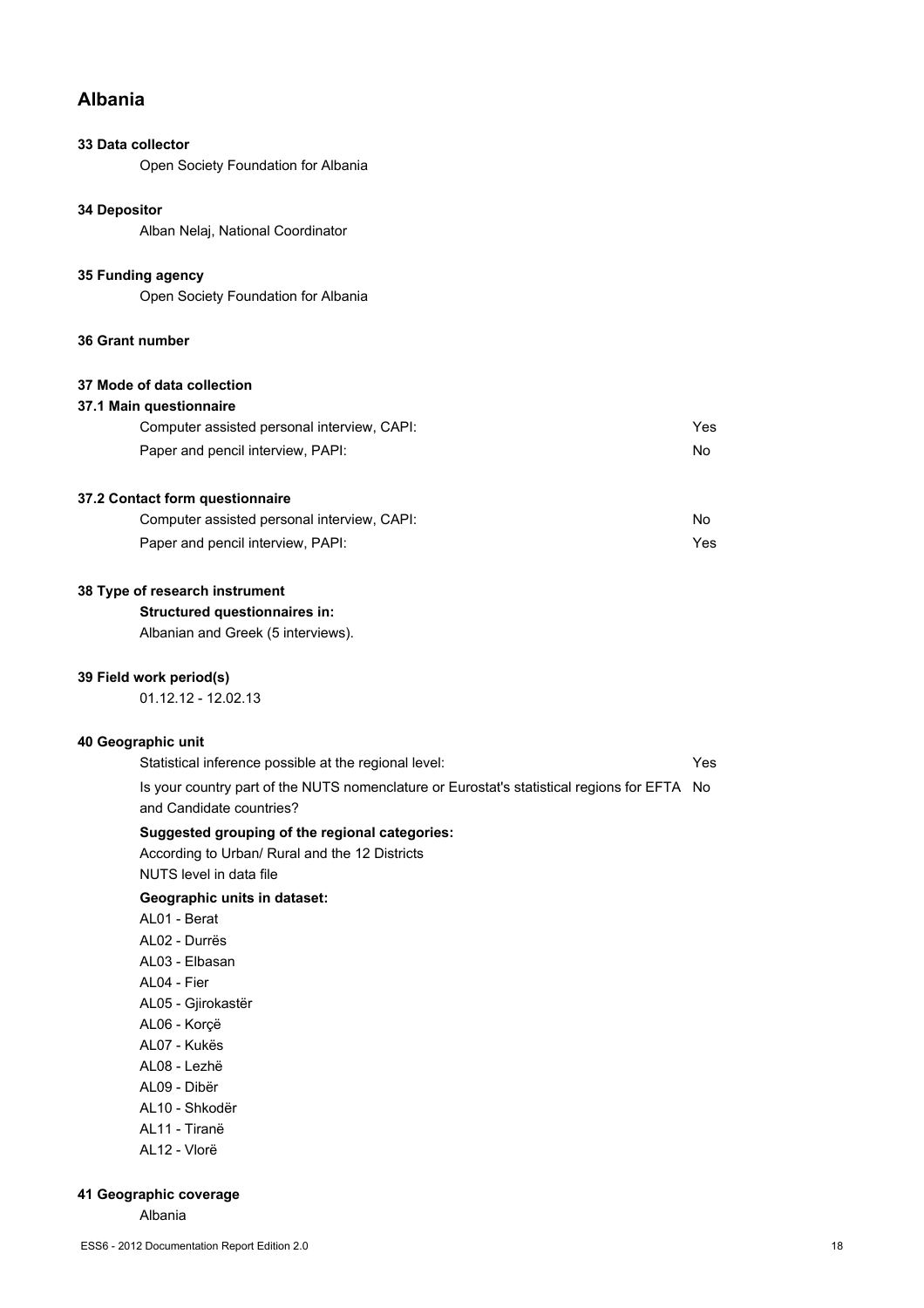# **42 Sampling procedure**

#### Sampling frame:

Stage 1: List of Albanian Voting Buildings (3836 in total) as Primary Sampling Units (PSUs). The list of PSUs was last updated in 2011. Stage 2: Google Maps of the area in selected PSUs.

Sampling design: Stratified three-stage probability sampling

#### Stratification:

Districts (12) by Urbanicity (2) leading to 24 non-empty strata. Proportional allocation of the total number of PSUs to strata where proportionality is to the number of registered voters in the population.

Stage 1: Selection of 267 PSUs which have been allocated to the 24 strata (see Table 2 in the appendix). Within a stratum, PSUs are ordered with respect to the number of registered voters. A PPS systematic random sample of nh PSUs is then drawn. If a PSU is selected more than once, a multiple of 6 dwellings (see next step) is selected.

Stage 2: Simple random sampling of 6 (or a multiple of 6) dwellings within each PSU. The selection is performed by using a voting building's location on a Google Map as the center and then using the spiral technique (see appendix) to select dwellings within the PSU. This technique

implies overlaying a spiral with 6 tick marks to the Google Map and selecting the dwellings closest to the tick marks. If a dwelling contains more than one household, the Fieldwork Coordinator records the number of households in the selected dwelling and selects one household by randomly choosing one name from the bells located at the entrance of the building randomly using a random number generator on the tablet device.

Stage 3: Random selection of one respondent in a selected household using the last birthday method.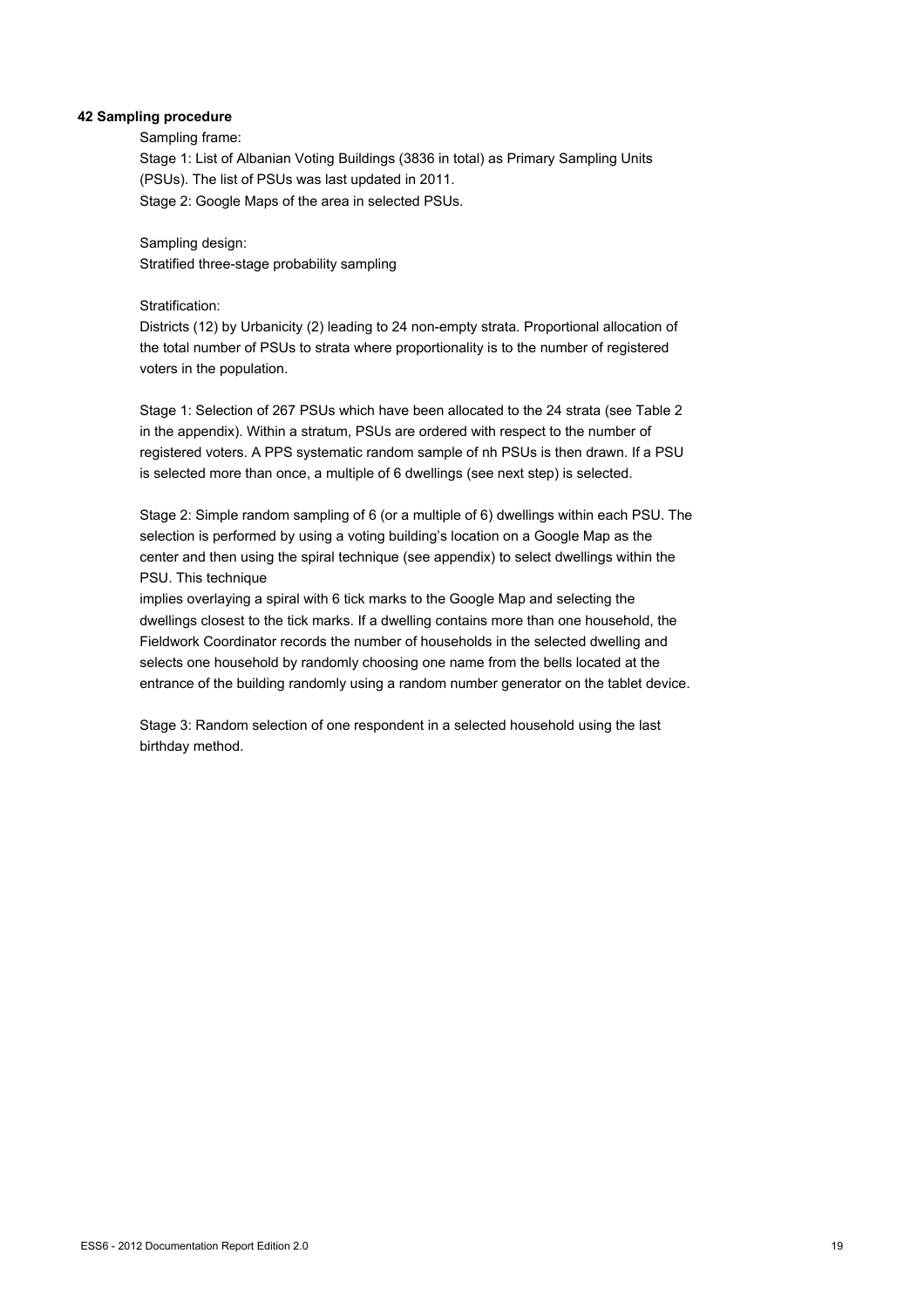# **43 Fieldwork procedures**

#### **43.1 Interviewer selection**

| Total number of interviewers:         |    |
|---------------------------------------|----|
| Number of inexperienced interviewers: | 14 |

# **43.2 Briefing of interviewers**

| How many of the interviewers received ESS specific personal briefing?:                                           | 53                |
|------------------------------------------------------------------------------------------------------------------|-------------------|
| Total length of ESS specific personal briefing(s) per interviewer:                                               | more than 8 hours |
| Written ESS specific instructions:                                                                               | Yes               |
| Was the ESS guidelines document: "Best practice guidelines and Interview scenarios"<br>provided to interviewers: | Yes               |
| Was the ESS briefing example interview ("dummy interview") conducted using the<br>guidance provided:             | Yes               |
| Training in refusal conversion:                                                                                  | Yes               |
| Training on how to fill in contact forms:                                                                        | Yes               |
| Training on how to fill in observable and dwelling information:                                                  | Yes               |
| Materials on observable and dwelling information:                                                                |                   |
| Photos:                                                                                                          | Yes               |
| Video-tape recording:                                                                                            |                   |
| If other materials used, please specify:                                                                         |                   |
| Coordinates                                                                                                      |                   |
| 43.3 Employment status of interviewers                                                                           |                   |
| Free-lance interviewers:                                                                                         | Yes               |
| Employees of the fieldwork organisation:                                                                         | No                |

# Other: Yes

# **If other, please specify:**

Long term contracted interviwers

# **43.4 Payments of interviewers**

| If bonus arrangement or other, please specify:                 |     |
|----------------------------------------------------------------|-----|
| Other:                                                         | No. |
| Bonus arrangement:                                             | Yes |
| A regular fixed salary:                                        | No. |
| Assignment fee (set fee for working on a set of sample units): | Yes |
| Per completed interview:                                       | Yes |
| Hourly rate:                                                   | No  |

Interviewers were paid the amount of USD 10 for each successfully conducted interview.

#### **43.5 Advance information**

| Use of advance letter: | Yes |
|------------------------|-----|
| Use of brochure:       | Yes |

# **43.6 Call schedules**

| First contact by:                                                        |   |
|--------------------------------------------------------------------------|---|
| Number of minimum required visits per respondent/sampling unit in total: | 3 |
| Number of visits required to be on a weekend:                            |   |
| Number of visits required to be in the evening:                          |   |

# **43.7 Respondent incentives**

ESS6 - 2012 Documentation Report Edition 2.0 20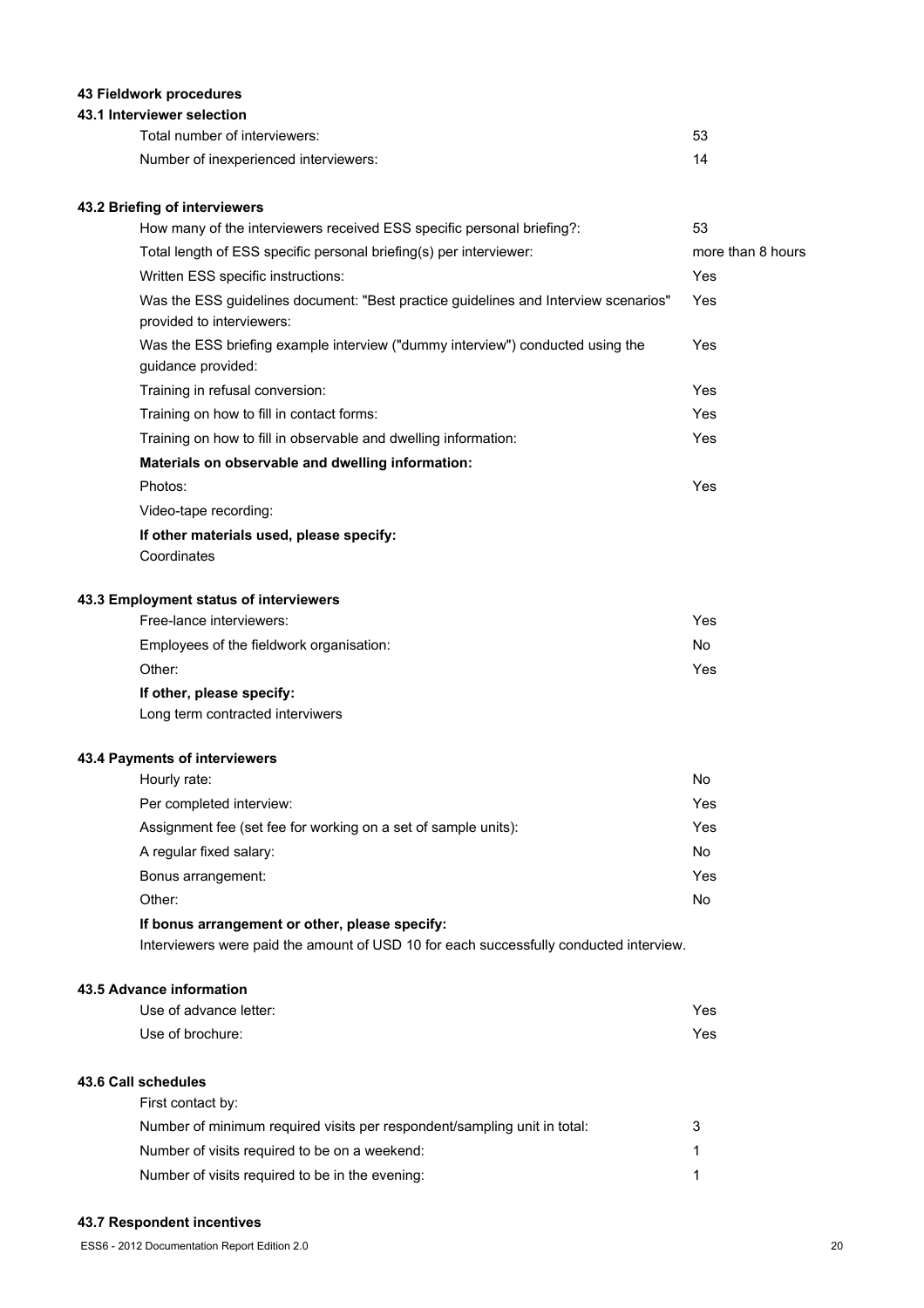| Respondent incentives:                                                                                                                                     | No                                 |
|------------------------------------------------------------------------------------------------------------------------------------------------------------|------------------------------------|
| Unconditional monetary incentives, paid before the interview:                                                                                              | No                                 |
| Conditional monetary incentives, upon completion of the interview:                                                                                         | No                                 |
| Unconditional non-monetary incentives (incl. vouchers), provided before the interview:                                                                     | No                                 |
| Conditional non-monetary incentives (incl. vouchers), upon completion of the interview:                                                                    | No                                 |
| Other response enhancing measures:                                                                                                                         |                                    |
| Use of other response enhancing measures (call-center, web-pages, etc.):                                                                                   | No                                 |
| 43.8 Strategies for refusal conversion                                                                                                                     |                                    |
| Strategies for refusal conversion:                                                                                                                         | Yes                                |
| If yes, please describe:                                                                                                                                   |                                    |
| In cases of refusals due to lack of trust by the part of the responder interviewers used<br>local intermediators to convince responders to be interviewed. |                                    |
| 43.9 Pretest                                                                                                                                               |                                    |
| The period in which the pretest interviews were held:                                                                                                      | 23.11.12 - 27.11.12                |
| Number of pretest interviews:                                                                                                                              | 106                                |
| 44 Control operation                                                                                                                                       |                                    |
| 44.1 Interviews                                                                                                                                            |                                    |
| Number of units selected for back-check:                                                                                                                   | 370                                |
| Number of back-checks achieved:                                                                                                                            | 310                                |
| Number of units where outcome was confirmed:                                                                                                               | 280                                |
| Type of back-check: Personal or Telephone:                                                                                                                 | Personal (120),<br>Telephone (160) |
| 44.2 Refusals                                                                                                                                              |                                    |
| Number of units selected for back-check:                                                                                                                   | 100                                |
| Number of back-checks achieved:                                                                                                                            | 60                                 |
| Number of units where outcome was confirmed:                                                                                                               | 60                                 |
| Type of back-check: Personal, Telephone or Mail:                                                                                                           | Personal (30),<br>Telephone (30)   |
| 44.3 Non-contacts                                                                                                                                          |                                    |
| Number of units selected for back-check:                                                                                                                   | 6                                  |
| Number of back-checks achieved:                                                                                                                            | 6                                  |
| Number of units where outcome was confirmed:                                                                                                               | 6                                  |
| Type of back-check: Personal, Telephone or Mail:                                                                                                           | Personal                           |

#### **45 Cleaning operations**

# **45.2 Checking and control of main questionnaire CAPI program(s)**

For one out of the two interviews each interviewer conducted during the pretest, were asked to fill out a paper questionnaire in addition to CAPI. The data of the 53 interviews conducted by both CAPI and PAPI were checked and resulted to be identical.

# **45.3 Verification of optical scanning or keying of main questionnaire**

Was the scanning or keying of the main questionnaire checked?:

Approximate proportion of the main questionnaires checked:

#### **45.4 Verification of supplementary questionnaire**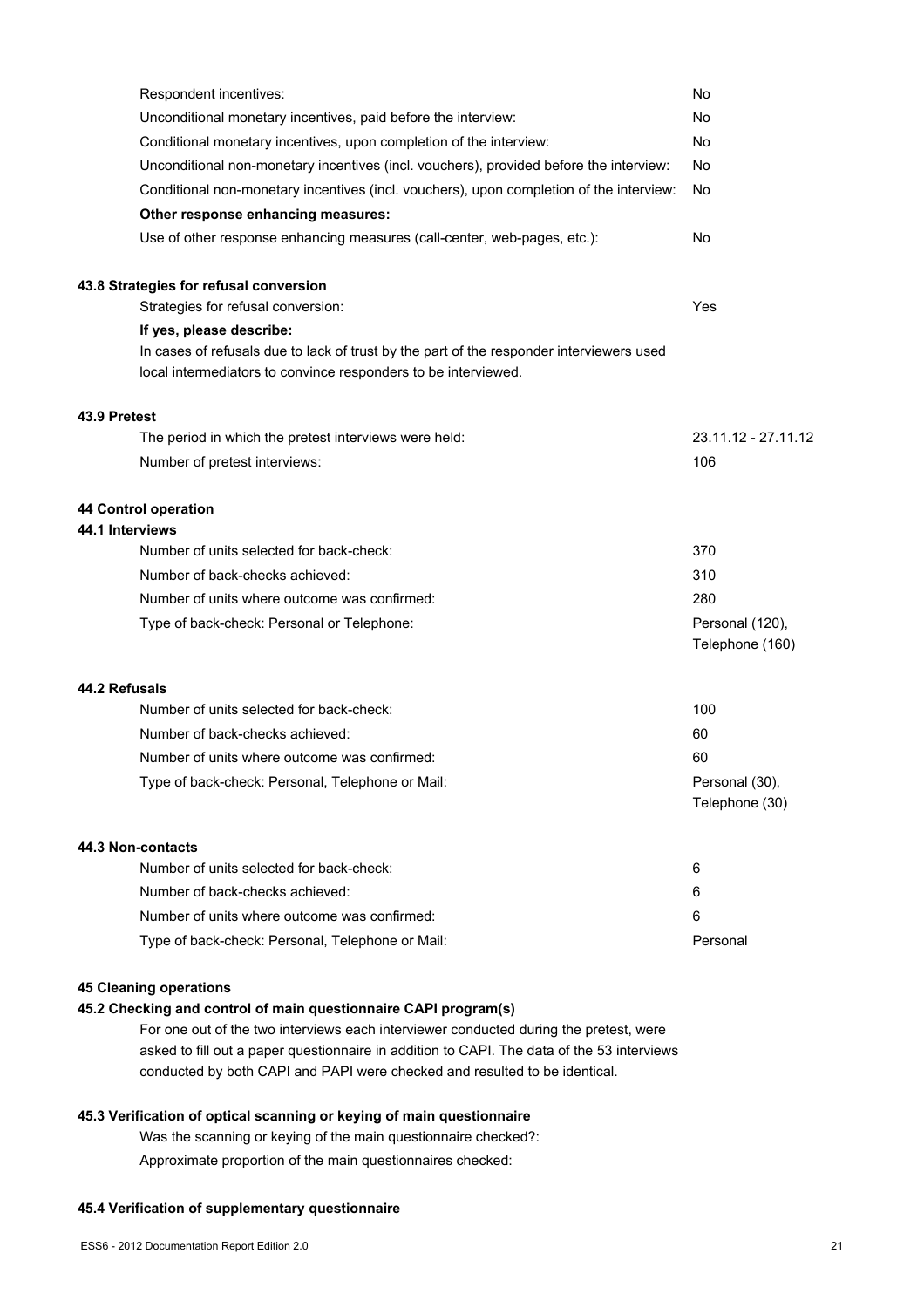If the supplementary questionnaires were scanned or keyed, was the scanning or keying checked?:

Approximate proportion of the supplementary questionnaires checked:

# **46 Deviations**

D12 (CLDGNG): No data was collected for this variable due to a CAPI error.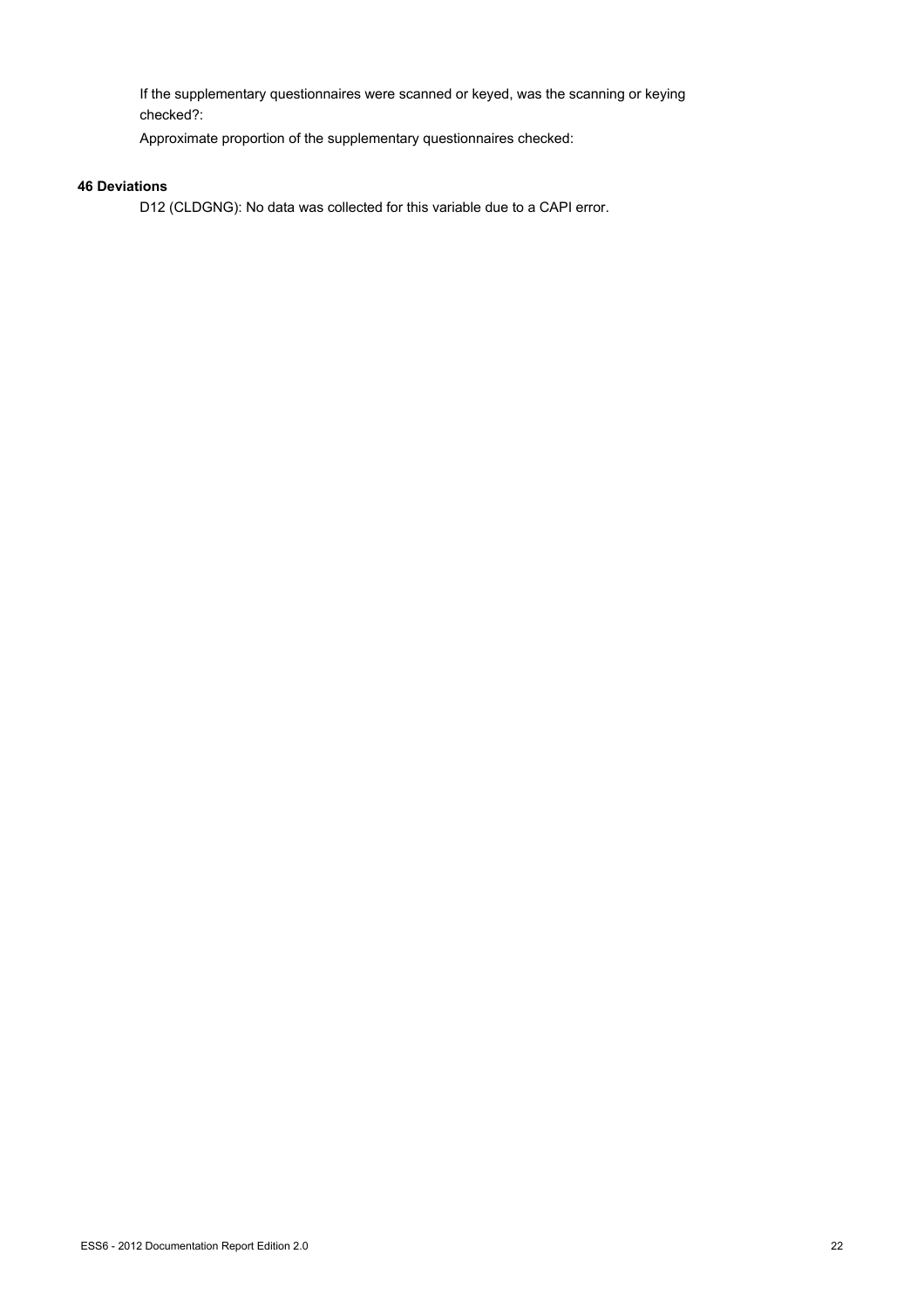## **47 Response rates**

#### **47.1 Break down of response and non response, main questionnaire**

| A. Total number of issued sample units (addresses, households or individuals):         | 1602         |
|----------------------------------------------------------------------------------------|--------------|
| B. Refusal by respondent:                                                              | 186          |
| C. Refusals by opt-out list:                                                           | 0            |
| D. Refusal by proxy (or household or address refusal):                                 | 96           |
| E. No contact (after at least 4 visits):                                               | 6            |
| F. Language barrier:                                                                   | 4            |
| G. Respondent mentally or physically unable to co-operate throughout fieldwork period: | 11           |
| H. Broken appointment, respondent unavailable, no interviews for other reasons:        | 0            |
| I. Address not residential (institution, business/industrial purpose):                 | 14           |
| J. Address not occupied (not occupied, demolished, not yet built):                     | 60           |
| K. Address not traceable:                                                              | $\mathbf{0}$ |
| L. Other ineligible address:                                                           | 0            |
| M. Respondent moved abroad:                                                            | $\mathbf{0}$ |
| N. Respondent deceased:                                                                | $\mathbf{0}$ |
| Y. Invalid interviews:                                                                 | 37           |
| Z. Number of valid interviews:                                                         | 1201         |
| V. Records in the data file:                                                           | 1201         |
| X) Number of sample units not accounted for:                                           | $\mathbf{0}$ |
| Response rate main questionnaire V/(A-(sum I,J,L,M,N)):                                | 78.60%       |
|                                                                                        |              |

#### **47.2 Supplementary questionnaires**

| Number of completed supplementary questionnaires: | 1238 |
|---------------------------------------------------|------|
|---------------------------------------------------|------|

#### **48 Estimates of Sampling error**

#### **49 Weighting**

Basic characteristics of the design weight calculation process: Number of realized stages: 3 Number of weights above 4.0: 43 Initial weights above 4.0: 4.34, 6.8, 4.26, 7.47, 4.76, 5.73, 5.78, 5.47, 4.12, 4.01, 4.62, 4.92, 4.85, 6.54, 4.47, 4.44, 4.69, 4.84, 4.23, 9.09, 4.04, 6.87, 7.62, 4.33, 7.41, 7.11, 6.79, 4.63, 13.99, 4.32, 4.55, 4.86, 9.12, 6.09, 6.59, 5.9, 4.69, 4.27, 4.11, 4.28, 4.41, 4.25, 5.39 IDNOs of weights above 4.0: 55, 161, 217, 225, 231, 240, 446, 542, 575, 596, 602, 604, 606, 608, 657, 663, 668, 669, 671, 716, 719, 720, 750, 760, 787, 838, 853, 866, 875, 893, 942, 944, 1055, 1078, 1089, 1099, 1109, 1169, 1185, 1194, 1210, 1212, 1218 Deffp: 1.97

## **50 Other study-related materials**

#### **50.7 Occupation coding**

#### **Classification used in coding of occupation:**

| First coded to a national classification based on ISCO and then bridged to match the | No. |
|--------------------------------------------------------------------------------------|-----|
| ISCO08:                                                                              |     |
| First coded to a national classification and then bridged to match the ISCO08:       | Yes |
| No previous coding, occupation coded directly into the 4-digit ISCO08:               | No. |
| Occupation coding procedures:                                                        |     |
| When did the coding of occupation for respondent and partner take place:             |     |

At the time of the interview: No and the set of the interview: No and the set of the interview: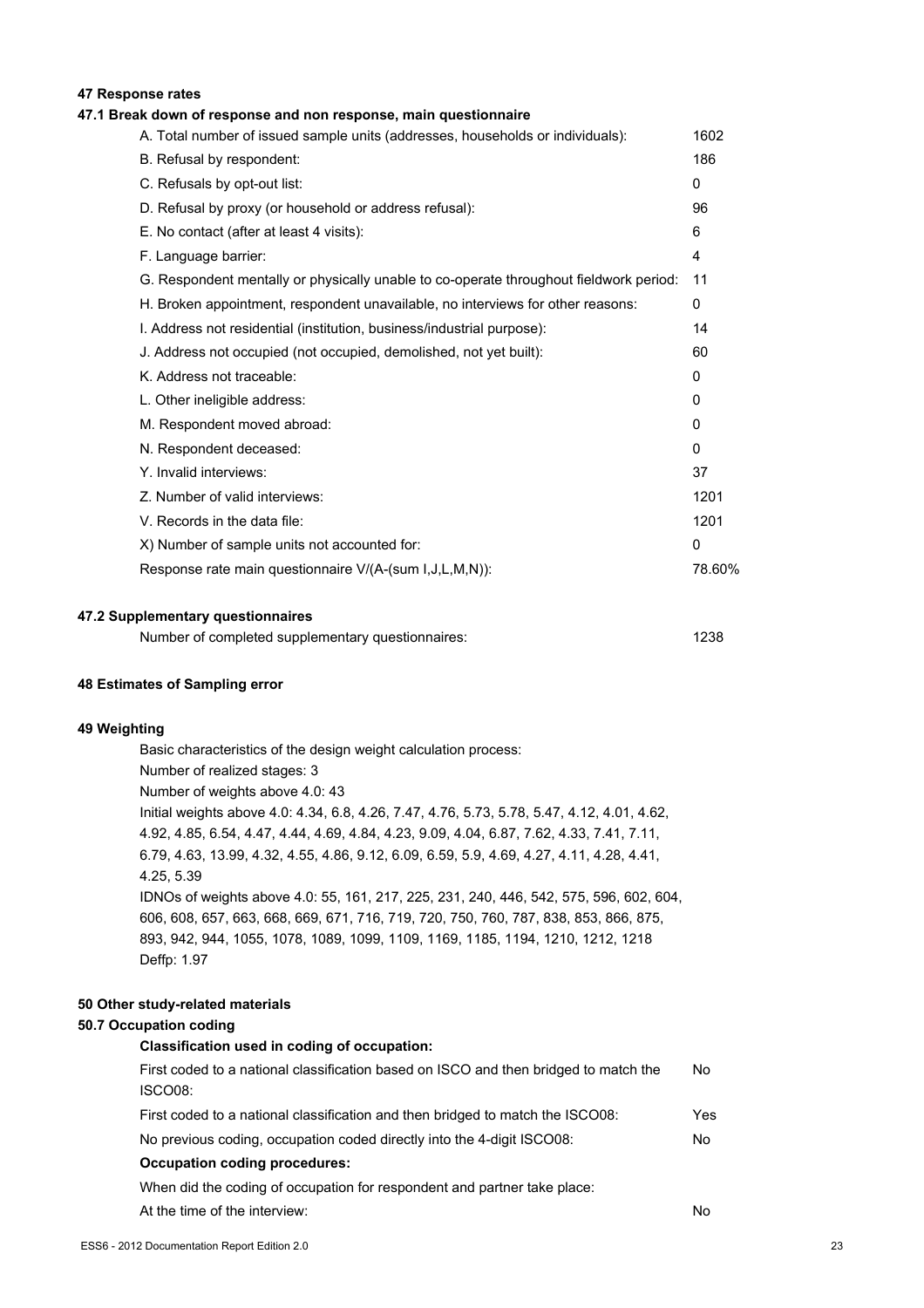| Later on:                                                                  | Yes. |
|----------------------------------------------------------------------------|------|
| Number of occupation coders:                                               |      |
|                                                                            |      |
| Coding procedures:                                                         |      |
| Were any occupation strings coded by more than one coder (double coding):  | No.  |
| Was an adjudicator used:                                                   | Yes  |
| If yes, was adjudication done:                                             |      |
| by sampling                                                                | Yes. |
| on difficult cases                                                         |      |
| Is some kind of automatic/semiautomatic coding used in the coding process: | No   |
|                                                                            |      |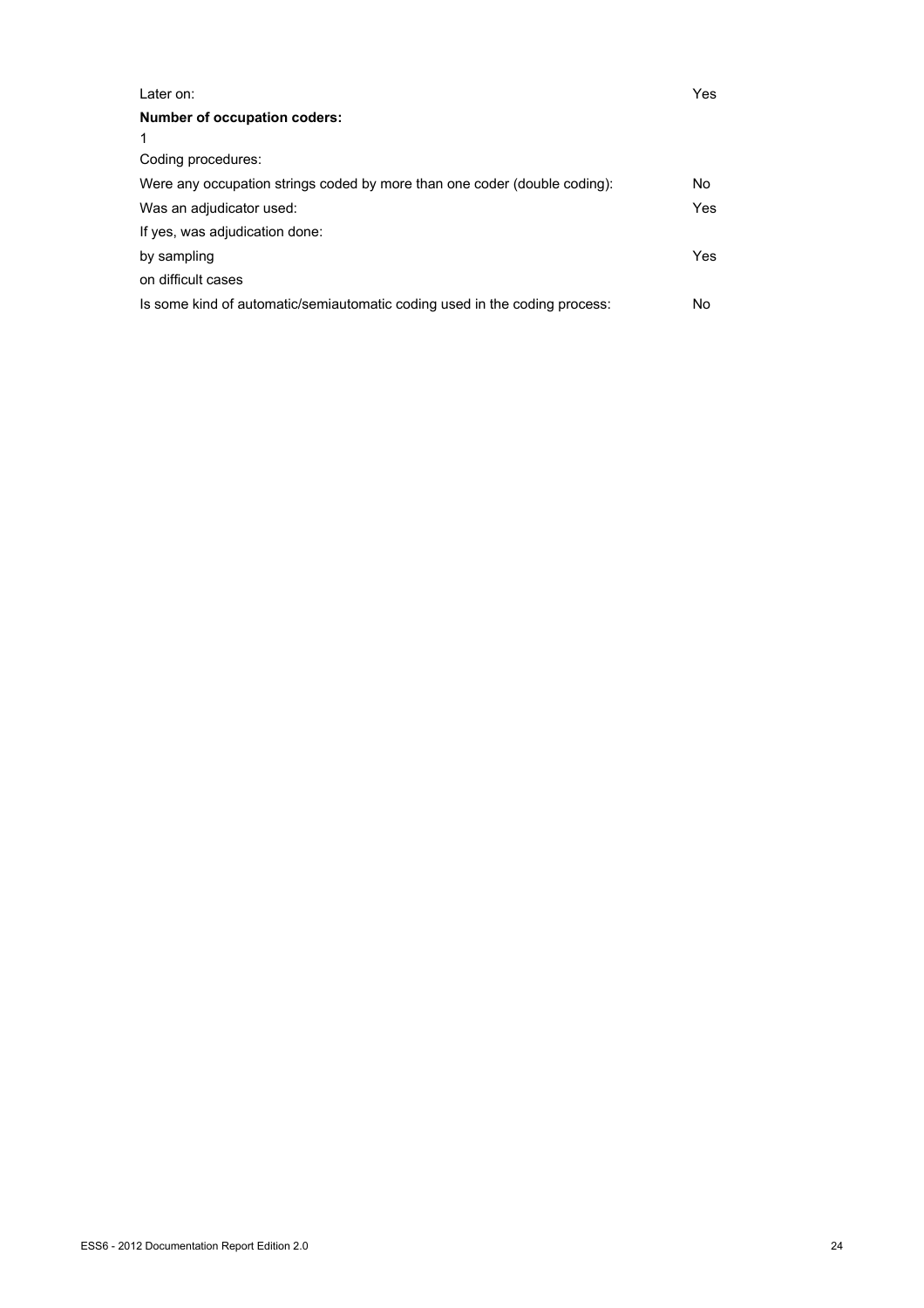# **Belgium**

# **33 Data collector**

TNS Dimarso, F. Riga Square 30, 1030 Brussels (BELGIUM)

# **34 Depositor**

Dries Tirry and Patrick Italiano, National Coordinators

#### **35 Funding agency**

Hercules Fonds (Flanders) & FNRS (Wallonia)

## **36 Grant number**

Subsiedieovereenkomst ESS 2012

# **37 Mode of data collection**

#### **37.1 Main questionnaire** Computer assisted personal interview, CAPI: Yes

| <b>OUTIDALCE ASSISTED DETSUTAT ITICI VICW.</b> OFIL I. |    |
|--------------------------------------------------------|----|
| Paper and pencil interview, PAPI:                      | No |
|                                                        |    |

# **37.2 Contact form questionnaire**

| Computer assisted personal interview, CAPI: | No  |
|---------------------------------------------|-----|
| Paper and pencil interview, PAPI:           | Yes |

## **38 Type of research instrument**

# **Structured questionnaires in:**

Dutch , French

#### **39 Field work period(s)**

10.09.12 - 24.12.12

#### **40 Geographic unit**

| Statistical inference possible at the regional level:                                                                    | Yes               |
|--------------------------------------------------------------------------------------------------------------------------|-------------------|
| Is your country part of the NUTS nomenclature or Eurostat's statistical regions for EFTA Yes<br>and Candidate countries? |                   |
| NUTS level in data file                                                                                                  | NUTS <sub>2</sub> |
| Geographic units in dataset:                                                                                             |                   |
| BE10 - Région de Bruxelles-Capitale /Brussels Hoofdstedelijk Gewest                                                      |                   |
| BE21 - Prov. Antwerpen                                                                                                   |                   |
| BE22 - Prov. Limburg                                                                                                     |                   |
| BE23 - Prov. Oost-Vlaanderen                                                                                             |                   |
| BE24 - Prov. Vlaams-Brabant                                                                                              |                   |
| BE25 - Prov. West-Vlaanderen                                                                                             |                   |
| BE31 - Prov. Brabant Wallon                                                                                              |                   |
| BE32 - Prov. Hainaut                                                                                                     |                   |
| BE33 - Prov. Liège                                                                                                       |                   |
|                                                                                                                          |                   |

BE34 - Prov. Luxembourg

BE35 - Prov. Namur

# **41 Geographic coverage**

Belgium

# **42 Sampling procedure**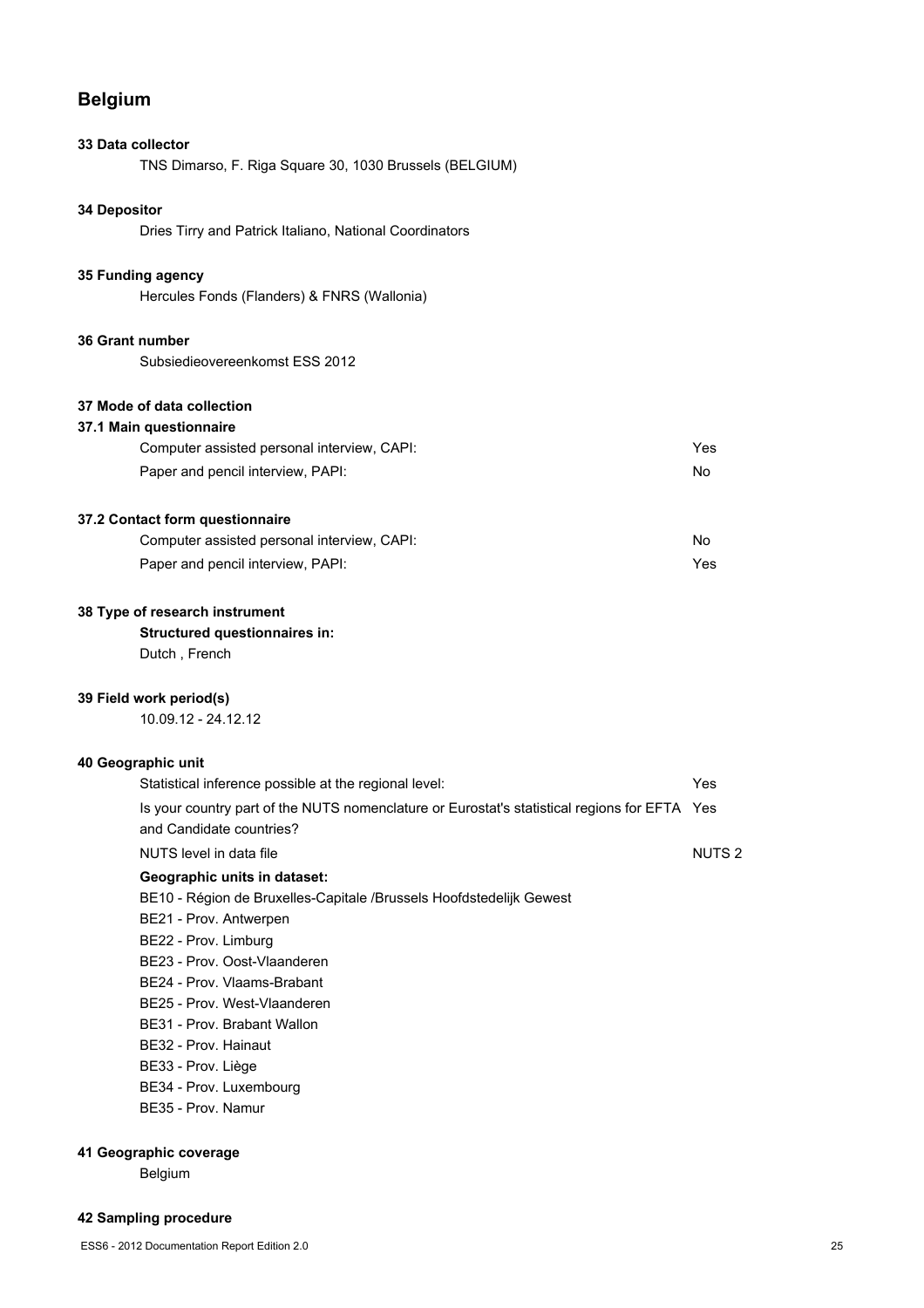# Sampling Frame:

The National Register is the official database of all (legal) residents in Belgium.

#### Remarks:

Because the National Register is an official database that is continually being updated (births, deaths, immigration and emigration are continually recorded), it provides the best sampling frame available in Belgium.

Sampling Design: Stratified two stage probability sampling.

Stratification: The ten provinces and Brussels are used for explicit regional stratification.

Stage 1: The primary sampling units are 363 sample points located in 222 municipalities. The number of those virtual clusters for each province is proportional to the size of the population in each province. For that a list of municipalities with a population distribution (+15 years) for each province is used. The number of clusters in a municipality is proportional to the size of its population.

Stage 2: In each of the 363 clusters, 9 persons are selected for the gross sample by simple random sampling. This means that the number of persons in each municipality equals the number of clusters in the municipality x 9.

#### Remarks:

Estimators based on a proportional stratified sample have no greater and in practice smaller variances than estimators based on a simple random sample of the same size. This advantage will not be used to estimate the design effects and to determine the sample size. Possible positive effects of stratification on the accuracy are not taken into account.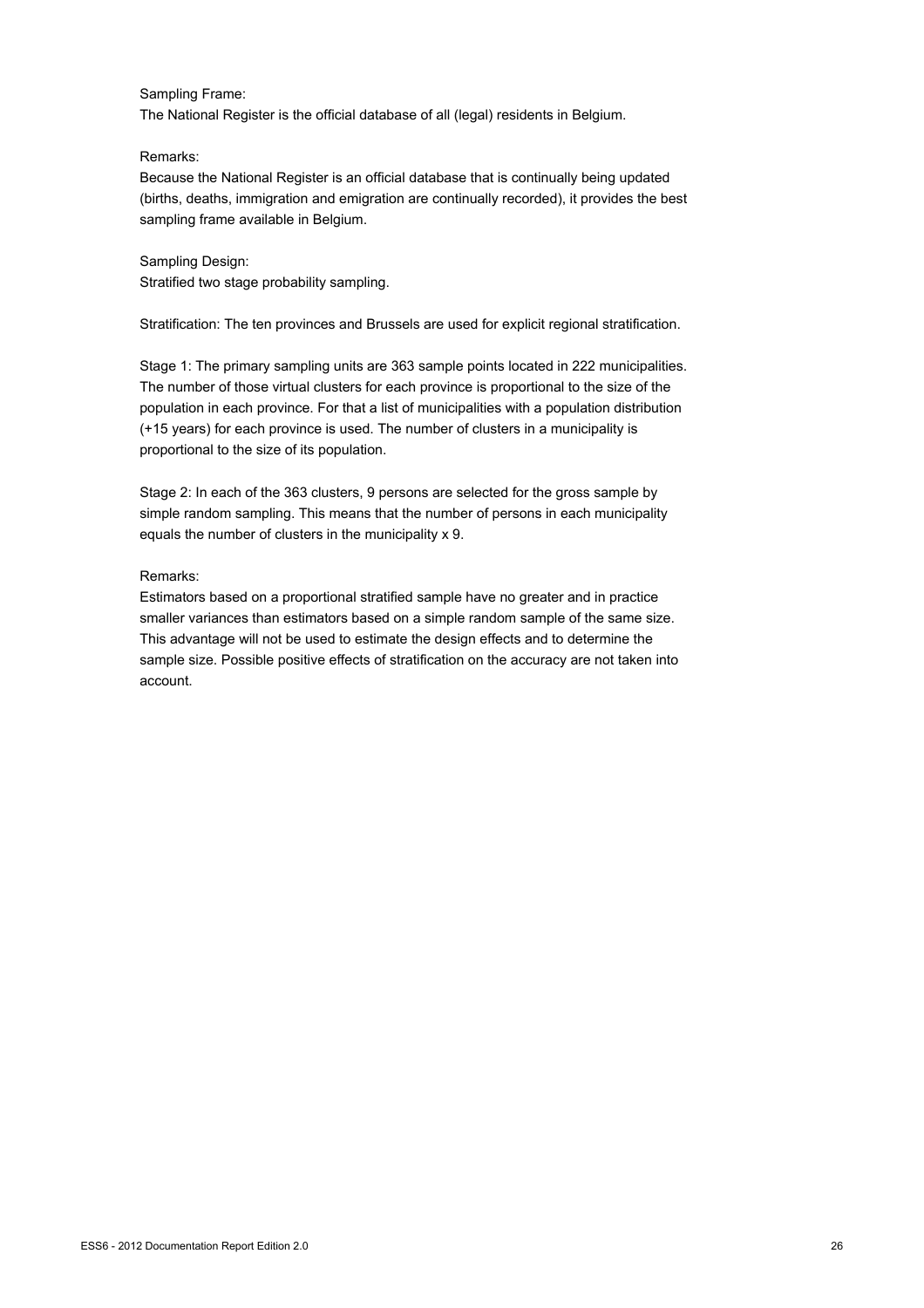# **43 Fieldwork procedures**

# **43.1 Interviewer selection**

| Total number of interviewers:<br>Number of inexperienced interviewers:                                                                                                                                                                                              | 160 (including 5 back<br>up, trained but never<br>active during fieldwork)<br>49 |
|---------------------------------------------------------------------------------------------------------------------------------------------------------------------------------------------------------------------------------------------------------------------|----------------------------------------------------------------------------------|
| 43.2 Briefing of interviewers                                                                                                                                                                                                                                       |                                                                                  |
| How many of the interviewers received ESS specific personal briefing?:                                                                                                                                                                                              | 160                                                                              |
| Total length of ESS specific personal briefing(s) per interviewer:                                                                                                                                                                                                  | 4-8 hours                                                                        |
| Written ESS specific instructions:                                                                                                                                                                                                                                  | Yes                                                                              |
| Was the ESS guidelines document: "Best practice guidelines and Interview scenarios"<br>provided to interviewers:                                                                                                                                                    | Yes                                                                              |
| Was the ESS briefing example interview ("dummy interview") conducted using the<br>guidance provided:                                                                                                                                                                | No                                                                               |
| Training in refusal conversion:                                                                                                                                                                                                                                     | No                                                                               |
| Training on how to fill in contact forms:                                                                                                                                                                                                                           | Yes                                                                              |
| Training on how to fill in observable and dwelling information:                                                                                                                                                                                                     | Yes                                                                              |
| Materials on observable and dwelling information:                                                                                                                                                                                                                   |                                                                                  |
| Photos:                                                                                                                                                                                                                                                             | Yes                                                                              |
| Video-tape recording:                                                                                                                                                                                                                                               | No                                                                               |
| If other materials used, please specify:<br>The Dutchspeaking interviews had to listen to a selection of audio tapes of actual<br>interviews from Round 5 and indicate on which criteria the interviewer did not attain the<br>best practices on good interviewing. |                                                                                  |
| 43.3 Employment status of interviewers                                                                                                                                                                                                                              |                                                                                  |
| Free-lance interviewers:                                                                                                                                                                                                                                            | Yes                                                                              |
| Employees of the fieldwork organisation:                                                                                                                                                                                                                            | No                                                                               |
| Other:                                                                                                                                                                                                                                                              | No                                                                               |
| 43.4 Payments of interviewers                                                                                                                                                                                                                                       |                                                                                  |
| Hourly rate:                                                                                                                                                                                                                                                        | No                                                                               |
| Per completed interview:                                                                                                                                                                                                                                            | Yes                                                                              |
| Assignment fee (set fee for working on a set of sample units):                                                                                                                                                                                                      | No                                                                               |
| A regular fixed salary:                                                                                                                                                                                                                                             | No                                                                               |
| Bonus arrangement:                                                                                                                                                                                                                                                  | No                                                                               |
| Other:                                                                                                                                                                                                                                                              | No                                                                               |
| If bonus arrangement or other, please specify:                                                                                                                                                                                                                      |                                                                                  |

Payment per completed interview and per completed contact form. Interviewers active in refusal conversion activities received an extra bonus.

# **43.5 Advance information**

**43.6 Call schedules**

| Use of advance letter:                                                   | Yes   |
|--------------------------------------------------------------------------|-------|
| Use of brochure:                                                         | Yes   |
| <b>Call schedules</b>                                                    |       |
| First contact by:                                                        | Visit |
| Number of minimum required visits per respondent/sampling unit in total: | 5     |
| Number of visits required to be on a weekend:                            | 1     |
|                                                                          |       |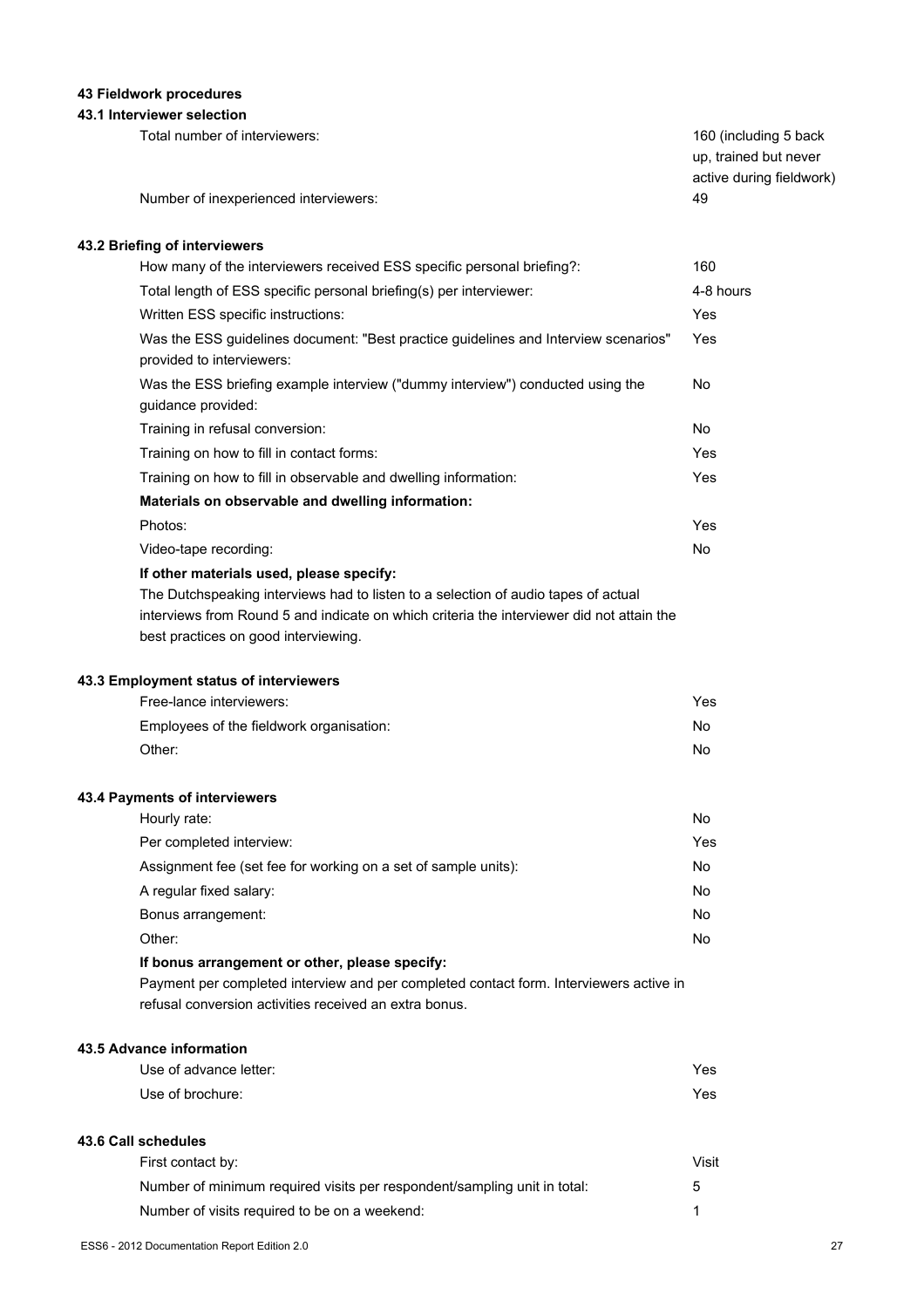# **43.7 Respondent incentives**

|                 | Respondent incentives:                                                                                                                                                                                                                                                        | Yes                     |
|-----------------|-------------------------------------------------------------------------------------------------------------------------------------------------------------------------------------------------------------------------------------------------------------------------------|-------------------------|
|                 | Unconditional monetary incentives, paid before the interview:                                                                                                                                                                                                                 | No                      |
|                 | Conditional monetary incentives, upon completion of the interview:                                                                                                                                                                                                            | No                      |
|                 | Unconditional non-monetary incentives (incl. vouchers), provided before the interview:                                                                                                                                                                                        | Yes                     |
|                 | Conditional non-monetary incentives (incl. vouchers), upon completion of the interview:                                                                                                                                                                                       | No                      |
|                 | Please specify:                                                                                                                                                                                                                                                               |                         |
|                 | Dutchspeaking respondents and potential respondents could obtain a brochure/small<br>book with substantive analysis of the results from the previous rounds.                                                                                                                  |                         |
|                 | Other response enhancing measures:                                                                                                                                                                                                                                            |                         |
|                 | Use of other response enhancing measures (call-center, web-pages, etc.):                                                                                                                                                                                                      | Yes                     |
|                 | Description of other response enhancing measures:<br>A green number was provided so that (potential) respondents could call if they have<br>questions.                                                                                                                        |                         |
|                 | 43.8 Strategies for refusal conversion<br>Strategies for refusal conversion:                                                                                                                                                                                                  | Yes                     |
|                 | If yes, please describe:                                                                                                                                                                                                                                                      |                         |
|                 | In total 622 addresses were put in refusal conversion. We can differ two types of<br>addresses:                                                                                                                                                                               |                         |
|                 | 1. Conversions of refusals                                                                                                                                                                                                                                                    |                         |
|                 | Addresses in clusters or regions with an unexpected high amount of refusals were put in<br>reconversion. These addresses were visited by another interviewer.                                                                                                                 |                         |
|                 | 2. Conversions of non contacts                                                                                                                                                                                                                                                |                         |
|                 | The initial interviewer was unsuccessful to find the respondent at home during at least 5<br>contact attempts. In most cases - and especially when the non contact rate in cluster or<br>region was unusually high- these addresses were visited again by another interviewer |                         |
| 43.9 Pretest    |                                                                                                                                                                                                                                                                               |                         |
|                 | The period in which the pretest interviews were held:                                                                                                                                                                                                                         | 10.08.2012 - 23.08.2012 |
|                 | Number of pretest interviews:                                                                                                                                                                                                                                                 | 15                      |
|                 | 44 Control operation                                                                                                                                                                                                                                                          |                         |
| 44.1 Interviews |                                                                                                                                                                                                                                                                               |                         |
|                 | Number of units selected for back-check:                                                                                                                                                                                                                                      | 1869                    |
|                 | Number of back-checks achieved:                                                                                                                                                                                                                                               | 397                     |
|                 | Number of units where outcome was confirmed:                                                                                                                                                                                                                                  | 397                     |
|                 | Type of back-check: Personal or Telephone:                                                                                                                                                                                                                                    | Τ                       |

**44.2 Refusals**

| sals                                             |     |
|--------------------------------------------------|-----|
| Number of units selected for back-check:         | 733 |
| Number of back-checks achieved:                  | 122 |
| Number of units where outcome was confirmed:     | 122 |
| Type of back-check: Personal, Telephone or Mail: |     |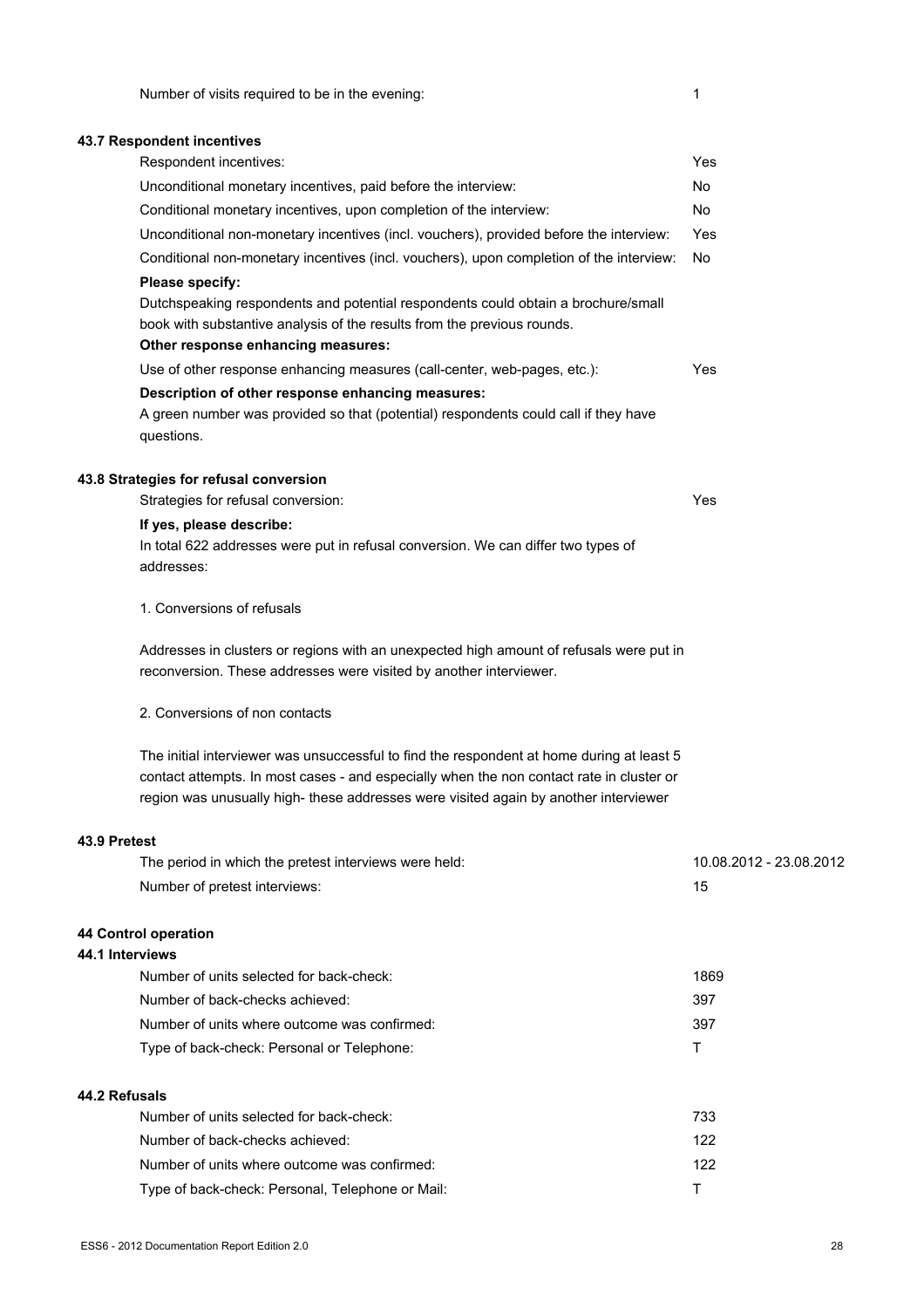# **44.3 Non-contacts**

| Number of units selected for back-check:         | 243 |
|--------------------------------------------------|-----|
| Number of back-checks achieved:                  | 28  |
| Number of units where outcome was confirmed:     | 28  |
| Type of back-check: Personal, Telephone or Mail: |     |

#### **45 Cleaning operations**

#### **45.2 Checking and control of main questionnaire CAPI program(s)**

The CAPI for the main and supplementary questionnaire and the contact forms were scripted by the fieldwork organization. After a first check by the fieldwork organization, the CAPI programs were thoroughly checked by Dries Tirry and Patrick Italiano. Routings, wordings, response categories were checked on consistency. Remarks were made and adjusted by the fieldwork organization. Once the adjustments were implemented a pilot was organized to make sure the script works as it should.

#### **45.3 Verification of optical scanning or keying of main questionnaire**

Was the scanning or keying of the main questionnaire checked?: Approximate proportion of the main questionnaires checked:

# **45.4 Verification of supplementary questionnaire**

If the supplementary questionnaires were scanned or keyed, was the scanning or keying checked?:

Approximate proportion of the supplementary questionnaires checked:

## **46 Deviations**

F15 (EDULVLB), F15 (EISCED), F44 (EDULVLPB), F44 (EISCEDP), F52 (EDULVLFB), F52 (EISCEDF), F56 (EDULVLMB), F56 (EISCEDM): The underlying national questionnaire items have changed since ESS5-2010.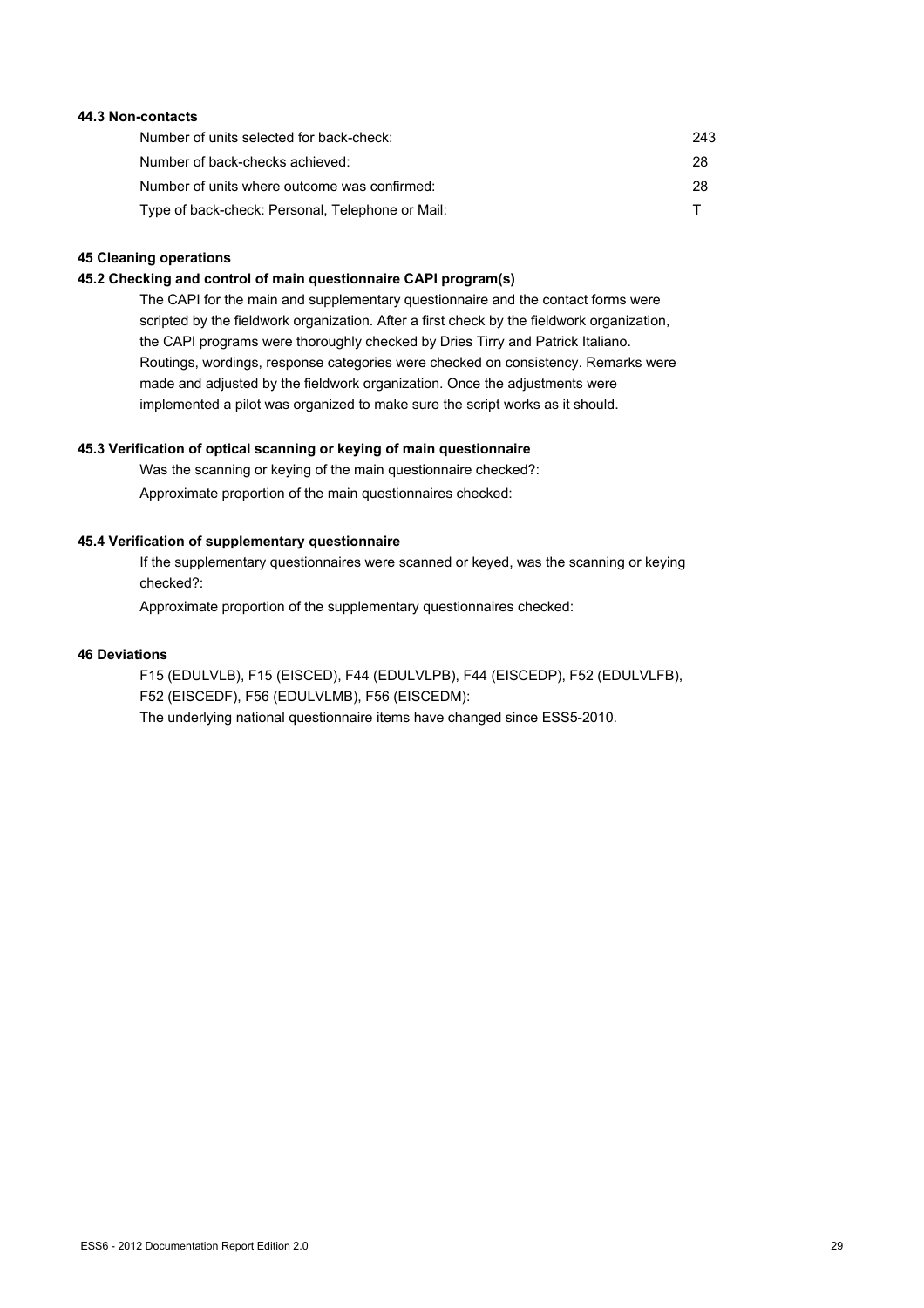# **47 Response rates**

# **47.1 Break down of response and non response, main questionnaire**

| A. Total number of issued sample units (addresses, households or individuals):         | 3267           |
|----------------------------------------------------------------------------------------|----------------|
| B. Refusal by respondent:                                                              | 733            |
| C. Refusals by opt-out list:                                                           | $\mathbf{0}$   |
| D. Refusal by proxy (or household or address refusal):                                 | 11             |
| E. No contact (after at least 4 visits):                                               | 243            |
| F. Language barrier:                                                                   | 74             |
| G. Respondent mentally or physically unable to co-operate throughout fieldwork period: | 133            |
| H. Broken appointment, respondent unavailable, no interviews for other reasons:        | 99             |
| I. Address not residential (institution, business/industrial purpose):                 | 7              |
| J. Address not occupied (not occupied, demolished, not yet built):                     | 33             |
| K. Address not traceable:                                                              | 13             |
| L. Other ineligible address:                                                           | 17             |
| M. Respondent moved abroad:                                                            | 20             |
| N. Respondent deceased:                                                                | 8              |
| Y. Invalid interviews:                                                                 | $\overline{7}$ |
| Z. Number of valid interviews:                                                         | 1869           |
| V. Records in the data file:                                                           | 1869           |
| X) Number of sample units not accounted for:                                           | $\mathbf{0}$   |
| Response rate main questionnaire V/(A-(sum I,J,L,M,N)):                                | 58.74%         |
|                                                                                        |                |

#### **47.2 Supplementary questionnaires**

| 1869<br>Number of completed supplementary questionnaires: |  |
|-----------------------------------------------------------|--|
|-----------------------------------------------------------|--|

#### **48 Estimates of Sampling error**

# **49 Weighting**

Basic characteristics of the design weight calculation process: Number of realized stages: 2 Number of weights above 4.0: 0 Initial weights above 4.0 IDNOs of weights above 4.0 Deffp: 1.00

#### **50 Other study-related materials**

#### **50.7 Occupation coding**

# **Classification used in coding of occupation:** First coded to a national classification based on ISCO and then bridged to match the ISCO08: First coded to a national classification and then bridged to match the ISCO08: No No previous coding, occupation coded directly into the 4-digit ISCO08: Yes **Occupation coding procedures:**

When did the coding of occupation for respondent and partner take place: At the time of the interview: No Later on: Yes **Number of occupation coders:**

1

Coding procedures:

Were any occupation strings coded by more than one coder (double coding): No

No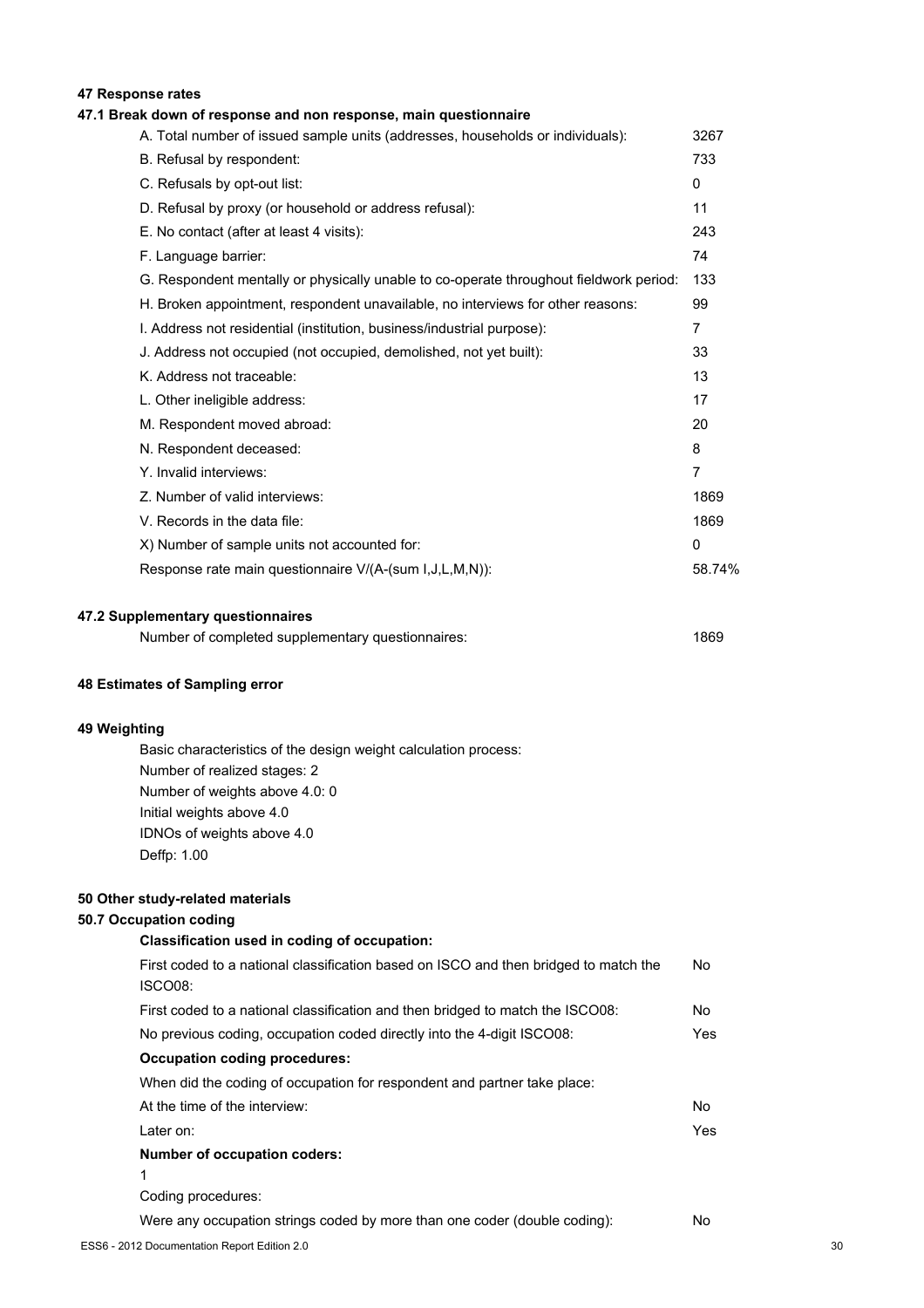| Was an adjudicator used:                                                            | Yes |
|-------------------------------------------------------------------------------------|-----|
| If yes, was adjudication done:                                                      |     |
| by sampling                                                                         | No. |
| on difficult cases                                                                  | Yes |
| Is some kind of automatic/semiautomatic coding used in the coding process:          | No. |
| Short description of coding and checking procedures:                                |     |
| The ISCO coding started one week before the end of the field (10 december 2012) and |     |
| was ready the 25th of january 2013. The coding was realised by one person and was   |     |

based on the three verbatim questions. The difficult cases in the coding were sent to KUL for advise how they must be coded. All the verbatims were imported in the SPSS on the 29th of january 2013. The SPSS file with verbatims was checked by the data processor.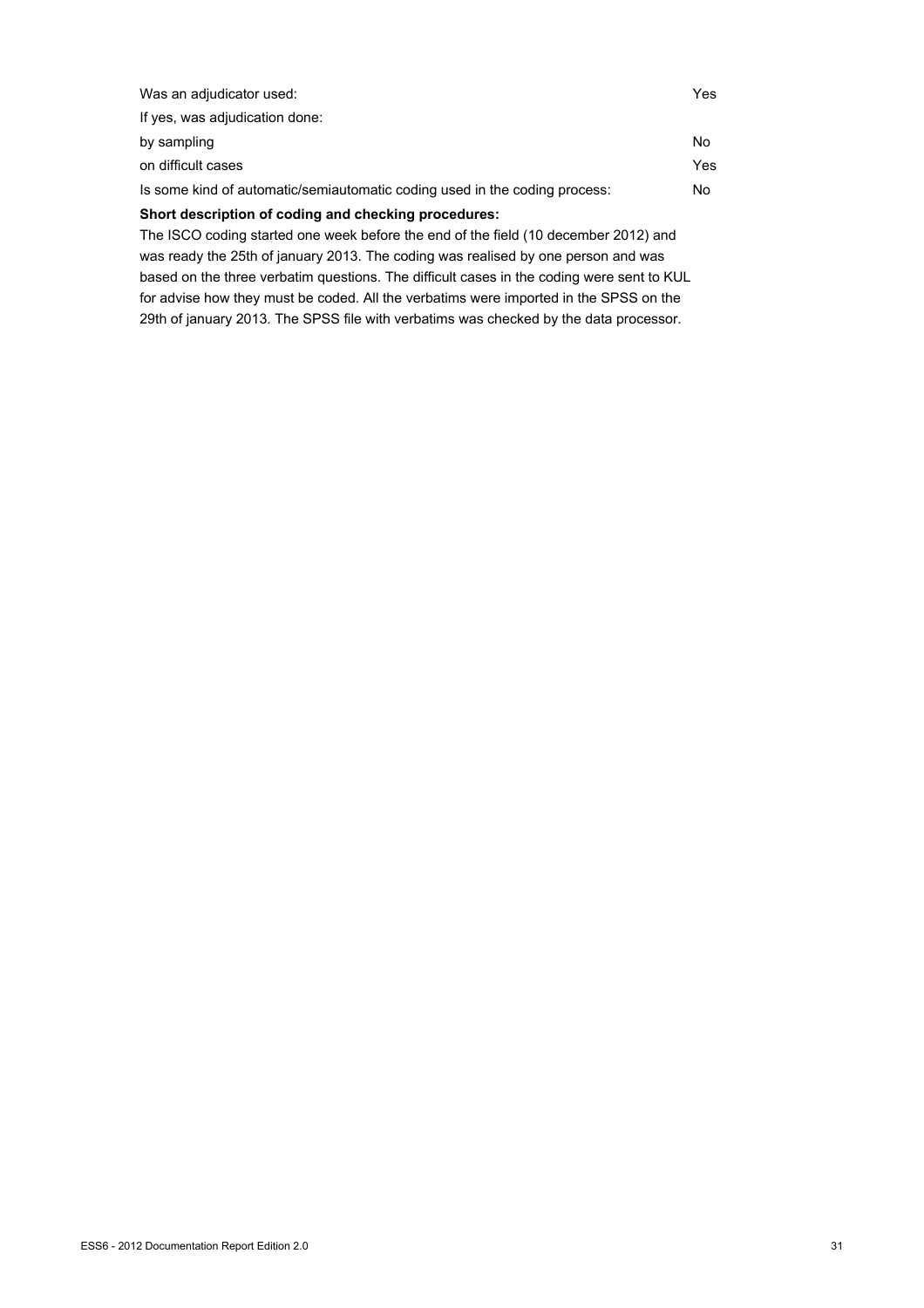# **Bulgaria**

# **33 Data collector**

Association "ESI-CENTER", Macedonia Sq. 1, Sofia 1040 (Bulgaria)

# **34 Depositor**

Lilia Dimova, National Coordinator

## **35 Funding agency**

National Science Fund of Bulgaria

#### **36 Grant number**

02-149/16.12.2009

# **37 Mode of data collection**

# **37.1 Main questionnaire**

| Computer assisted personal interview, CAPI: | No. |
|---------------------------------------------|-----|
| Paper and pencil interview, PAPI:           | Yes |

# **37.2 Contact form questionnaire**

| Computer assisted personal interview, CAPI: | No  |
|---------------------------------------------|-----|
| Paper and pencil interview, PAPI:           | Yes |

# **38 Type of research instrument**

# **Structured questionnaires in:**

Bulgarian

# **39 Field work period(s)**

09.02.13 - 30.04.13

# **40 Geographic unit**

| Statistical inference possible at the regional level:                                        | Yes          |
|----------------------------------------------------------------------------------------------|--------------|
| Is your country part of the NUTS nomenclature or Eurostat's statistical regions for EFTA Yes |              |
| and Candidate countries?                                                                     |              |
| NUTS level in data file                                                                      | <b>NUTS3</b> |
| Geographic units in dataset:                                                                 |              |
| BG311 - Vidin                                                                                |              |
| BG312 - Montana                                                                              |              |
| BG313 - Vratsa                                                                               |              |
| BG314 - Pleven                                                                               |              |
| BG315 - Lovech                                                                               |              |
| BG321 - Veliko Tarnovo                                                                       |              |
| BG322 - Gabrovo                                                                              |              |
| <b>BG323 - Ruse</b>                                                                          |              |
| BG324 - Razgrad                                                                              |              |
| BG325 - Silistra                                                                             |              |
| BG331 - Varna                                                                                |              |
| BG332 - Dobrich                                                                              |              |
| BG333 - Shumen                                                                               |              |
| BG334 - Targovishte                                                                          |              |
| BG341 - Burgas                                                                               |              |
| BG342 - Sliven                                                                               |              |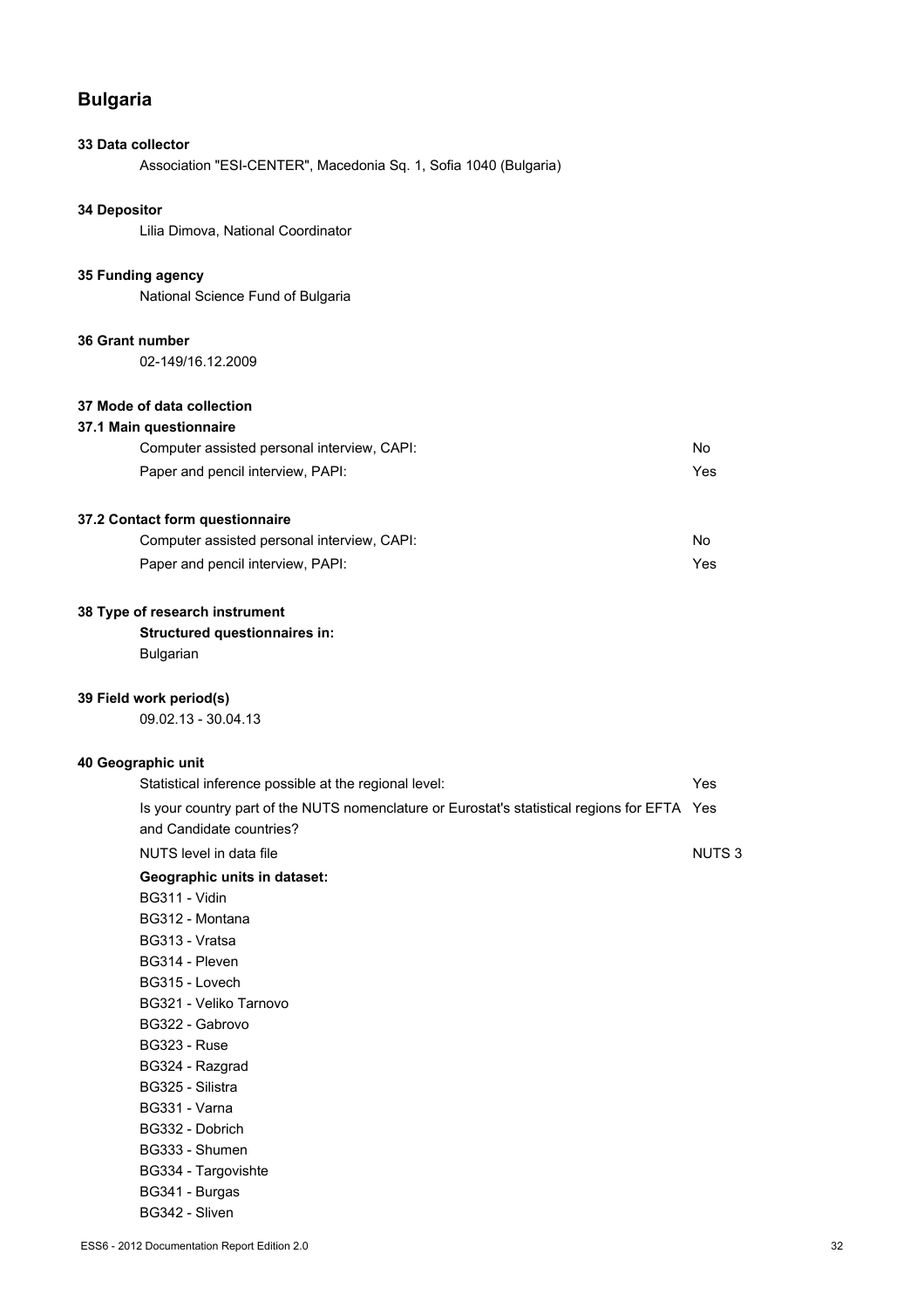BG343 - Yambol BG344 - Stara Zagora BG411 - Sofia (capital) BG412 - Sofia (region) BG413 - Blagoevgrad BG414 - Pernik BG415 - Kyustendil BG421 - Plovdiv BG422 - Haskovo BG423 - Pazardzhik BG424 - Smolyan BG425 - Kardzhali

#### **41 Geographic coverage**

Bulgaria

# **42 Sampling procedure**

Sampling Frame:

Stage 1: List of the electoral sections (their number is 12 313 and they cover the whole territory of the country). The lists are updated before a national election. The list for ESS6 is dated July 2009.

Stage 2: Lists of all households' addresses of the selected first stage units.

Sampling Design: Stratified three-stage probability sampling

#### Stratification:

Electoral sections are ordered by administrative regions (28 in total), municipalities (264 in total) and type of settlements (village and town) in each region. Within the list of electoral sections a cumulative measure of size column based on the number of people in each electoral section is computed.

Stage 1: Selection of 400 PSUs (electoral sections). The sampling is done with probabilities proportional to the electoral (18+) population. The PPS scheme is systematic sampling with a random start.

Stage 2: Simple random sampling of 9 household addresses in the chosen PSUs. After accounting for ineligibility and non-response, 6:2 interviews will be conducted in one PSU on average.

Stage 3: Random selection of a respondent in each household using the last birthday method.

#### Remarks:

Given the nature of the sampling frame one is constrained to use the population aged 18 and over in selecting the PSUs, not 15 and over (electoral population = 6 990 586). Foreigners are not included in the frame. However, the portion of foreigners in Bulgaria is below 1%. The resulting design effect is very low.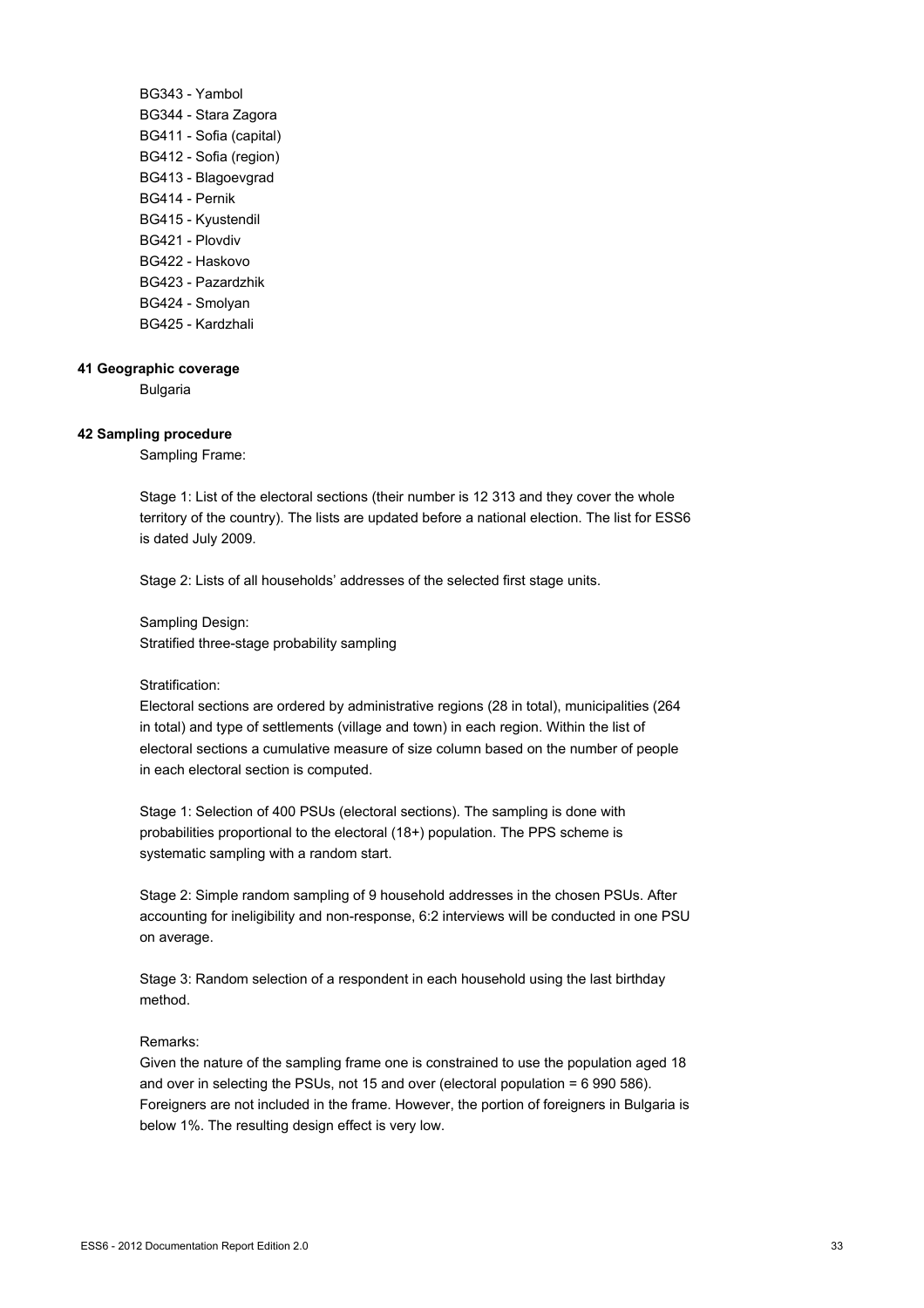# **43 Fieldwork procedures**

# **43.1 Interviewer selection**

| Total number of interviewers:         | -247 |
|---------------------------------------|------|
| Number of inexperienced interviewers: | 56   |

# **43.2 Briefing of interviewers**

| How many of the interviewers received ESS specific personal briefing?:                                           | 247       |
|------------------------------------------------------------------------------------------------------------------|-----------|
| Total length of ESS specific personal briefing(s) per interviewer:                                               | 4-8 hours |
| Written ESS specific instructions:                                                                               | Yes       |
| Was the ESS guidelines document: "Best practice guidelines and Interview scenarios"<br>provided to interviewers: | No.       |
| Was the ESS briefing example interview ("dummy interview") conducted using the<br>guidance provided:             | No        |
| Training in refusal conversion:                                                                                  | Yes       |
| Training on how to fill in contact forms:                                                                        | Yes       |
| Training on how to fill in observable and dwelling information:                                                  | Yes       |
| Materials on observable and dwelling information:                                                                |           |
| Photos:                                                                                                          | No.       |
| Video-tape recording:                                                                                            | No.       |
| 43.3 Employment status of interviewers                                                                           |           |
| Free-lance interviewers:                                                                                         | Yes       |

| Employees of the fieldwork organisation: | No |
|------------------------------------------|----|
| Other:                                   | No |

# **43.4 Payments of interviewers**

| Hourly rate:                                                   | No  |
|----------------------------------------------------------------|-----|
| Per completed interview:                                       | Yes |
| Assignment fee (set fee for working on a set of sample units): | No  |
| A regular fixed salary:                                        | No  |
| Bonus arrangement:                                             | No  |
| Other:                                                         | No  |

#### **43.5 Advance information**

| Use of advance letter: | No |
|------------------------|----|
| Use of brochure:       | No |

#### **43.6 Call schedules**

| First contact by:                                                        | Visit |
|--------------------------------------------------------------------------|-------|
| Number of minimum required visits per respondent/sampling unit in total: | 4     |
| Number of visits required to be on a weekend:                            |       |
| Number of visits required to be in the evening:                          |       |

# **43.7 Respondent incentives**

| Respondent incentives:                                                                  | No. |
|-----------------------------------------------------------------------------------------|-----|
| Unconditional monetary incentives, paid before the interview:                           | No. |
| Conditional monetary incentives, upon completion of the interview:                      | No. |
| Unconditional non-monetary incentives (incl. vouchers), provided before the interview:  | No. |
| Conditional non-monetary incentives (incl. vouchers), upon completion of the interview: | No  |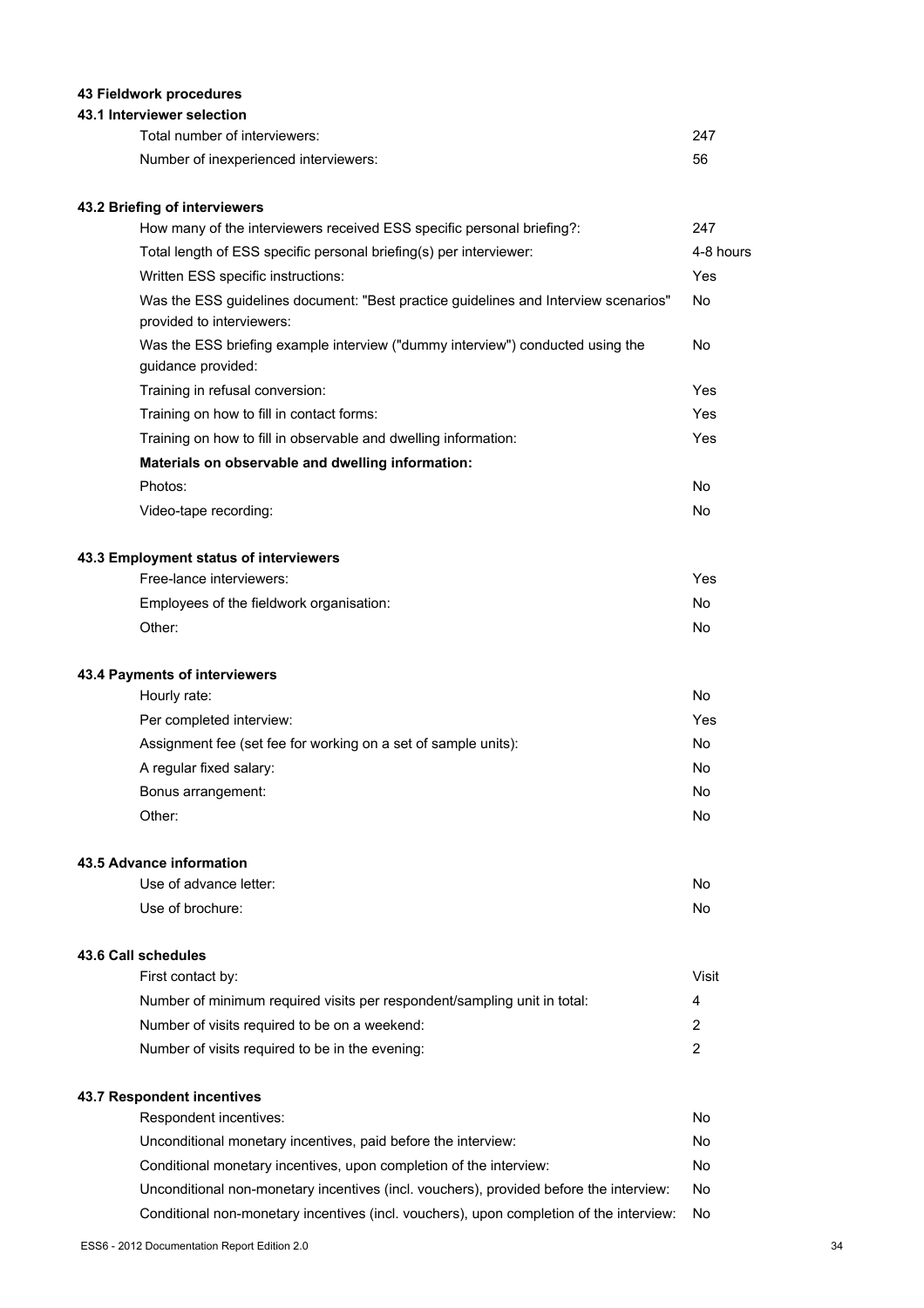| Other response enhancing measures:                                                                                     |                         |
|------------------------------------------------------------------------------------------------------------------------|-------------------------|
| Use of other response enhancing measures (call-center, web-pages, etc.):                                               | No                      |
| 43.8 Strategies for refusal conversion                                                                                 |                         |
| Strategies for refusal conversion:                                                                                     | Yes                     |
| If yes, please describe:                                                                                               |                         |
| 1. In case of soft refusal or of proxy refusal intervewers should organise other visits and                            |                         |
| try to conduct the interview.<br>2. When an interviewer was not able to convince a potential respondence to cooperate, |                         |
| different interviwer is sent to the same adrress for another attempt.                                                  |                         |
| 43.9 Pretest                                                                                                           |                         |
| The period in which the pretest interviews were held:                                                                  | 01.12.2012 - 16.12.2012 |
| Number of pretest interviews:                                                                                          | 38                      |
| <b>44 Control operation</b>                                                                                            |                         |
| 44.1 Interviews                                                                                                        |                         |
| Number of units selected for back-check:                                                                               | 238                     |
| Number of back-checks achieved:                                                                                        | 238                     |
| Number of units where outcome was confirmed:                                                                           | 219                     |
| Type of back-check: Personal or Telephone:                                                                             | personal and telephone  |
| 44.2 Refusals                                                                                                          |                         |
| Number of units selected for back-check:                                                                               | 52                      |
| Number of back-checks achieved:                                                                                        | 52                      |
| Number of units where outcome was confirmed:                                                                           | 48                      |
| Type of back-check: Personal, Telephone or Mail:                                                                       | personal and telephone  |
| 44.3 Non-contacts                                                                                                      |                         |
| Number of units selected for back-check:                                                                               | 25                      |
| Number of back-checks achieved:                                                                                        | 25                      |
| Number of units where outcome was confirmed:                                                                           | 23                      |
| Type of back-check: Personal, Telephone or Mail:                                                                       | personal                |
| <b>45 Cleaning operations</b>                                                                                          |                         |
| 45.2 Checking and control of main questionnaire CAPI program(s)                                                        |                         |
| 45.3 Verification of optical scanning or keying of main questionnaire                                                  |                         |
| Was the scanning or keying of the main questionnaire checked?:                                                         | Yes                     |
| Approximate proportion of the main questionnaires checked:                                                             | 2260                    |
| 45.4 Verification of supplementary questionnaire                                                                       |                         |
| If the supplementary questionnaires were scanned or keyed, was the scanning or keying Yes<br>checked?:                 |                         |
| Approximate proportion of the supplementary questionnaires checked:                                                    | 2260                    |
| <b>46 Deviations</b>                                                                                                   |                         |
| Item non-response:                                                                                                     |                         |
| 1 case (idno=2287) has more than 50% Refusal, Don't know or No answer in Main<br>questionnaire.                        |                         |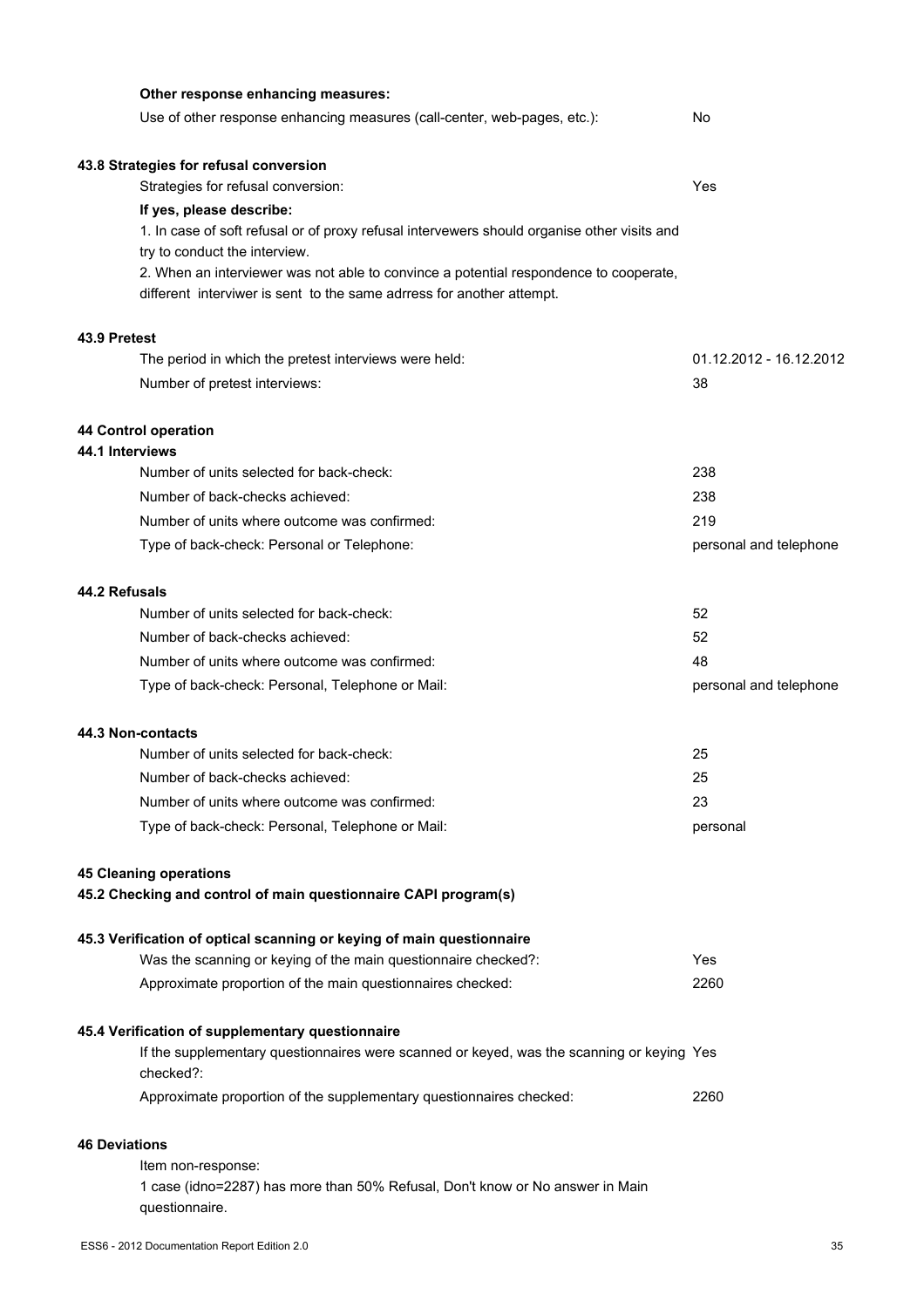# **47 Response rates**

# **47.1 Break down of response and non response, main questionnaire**

| A. Total number of issued sample units (addresses, households or individuals):         | 3200         |
|----------------------------------------------------------------------------------------|--------------|
| B. Refusal by respondent:                                                              | 253          |
| C. Refusals by opt-out list:                                                           | $\mathbf{0}$ |
| D. Refusal by proxy (or household or address refusal):                                 | 206          |
| E. No contact (after at least 4 visits):                                               | 249          |
| F. Language barrier:                                                                   | 7            |
| G. Respondent mentally or physically unable to co-operate throughout fieldwork period: | 25           |
| H. Broken appointment, respondent unavailable, no interviews for other reasons:        | 16           |
| I. Address not residential (institution, business/industrial purpose):                 | 19           |
| J. Address not occupied (not occupied, demolished, not yet built):                     | 150          |
| K. Address not traceable:                                                              | 8            |
| L. Other ineligible address:                                                           | 7            |
| M. Respondent moved abroad:                                                            | 0            |
| N. Respondent deceased:                                                                | 0            |
| Y. Invalid interviews:                                                                 | $\mathbf{0}$ |
| Z. Number of valid interviews:                                                         | 2260         |
| V. Records in the data file:                                                           | 2260         |
| X) Number of sample units not accounted for:                                           | 0            |
| Response rate main questionnaire V/(A-(sum I, J, L, M, N)):                            | 74.74%       |
|                                                                                        |              |

#### **47.2 Supplementary questionnaires**

| Number of completed supplementary questionnaires: | 2260 |
|---------------------------------------------------|------|
|---------------------------------------------------|------|

# **48 Estimates of Sampling error**

# **49 Weighting**

Basic characteristics of the design weight calculation process: Number of realized stages: 3 Number of weights above 4.0: 0 Initial weights above 4.0 IDNOs of weights above 4.0 Deffp: 1.17

#### **50 Other study-related materials**

#### **50.7 Occupation coding**

# **Classification used in coding of occupation:** First coded to a national classification based on ISCO and then bridged to match the ISCO08: First coded to a national classification and then bridged to match the ISCO08: No No previous coding, occupation coded directly into the 4-digit ISCO08: Yes **Occupation coding procedures:** When did the coding of occupation for respondent and partner take place: At the time of the interview: No Later on: Yes

#### **Number of occupation coders:**

- 8
- Coding procedures:

Were any occupation strings coded by more than one coder (double coding): No

No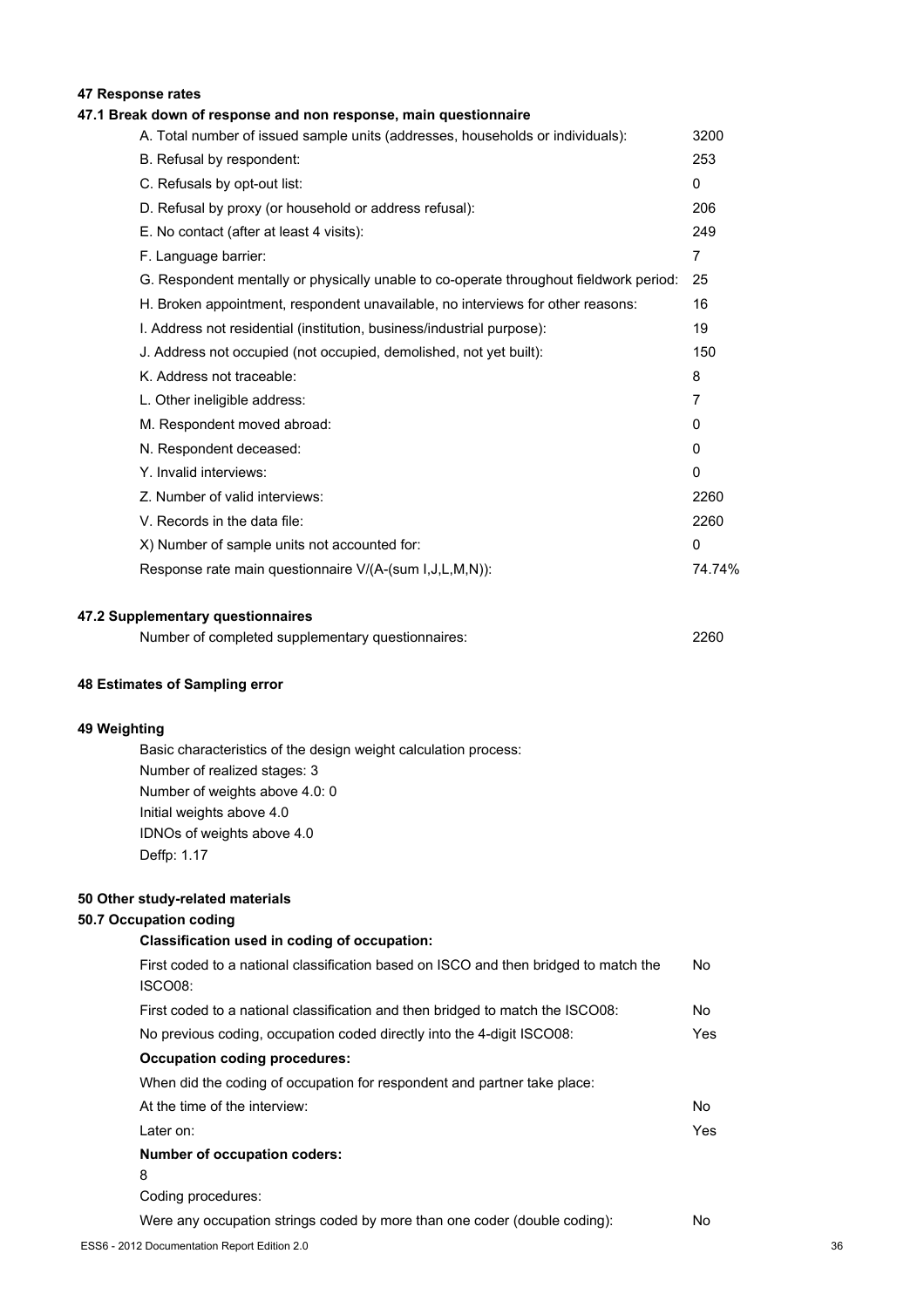| Was an adjudicator used:                                                              | Yes |
|---------------------------------------------------------------------------------------|-----|
| If yes, was adjudication done:                                                        |     |
| by sampling                                                                           | No. |
| on difficult cases                                                                    | Yes |
| Is some kind of automatic/semiautomatic coding used in the coding process:            | No. |
| Short description of coding and checking procedures:                                  |     |
| We've used the following procedure during questionnaire codding:                      |     |
| 1. We used The International Standard Classification of Occupations ISCO08 as a basis |     |

for all the codings

2. A special workshop was held with the coding team

3. Every team member coded his designated number of questionnaires

4. Every time a problem has been encountered it has been discussed with the whole team and the adjudicator. Once a consensus was reached, we used that solution for each similar case from this point further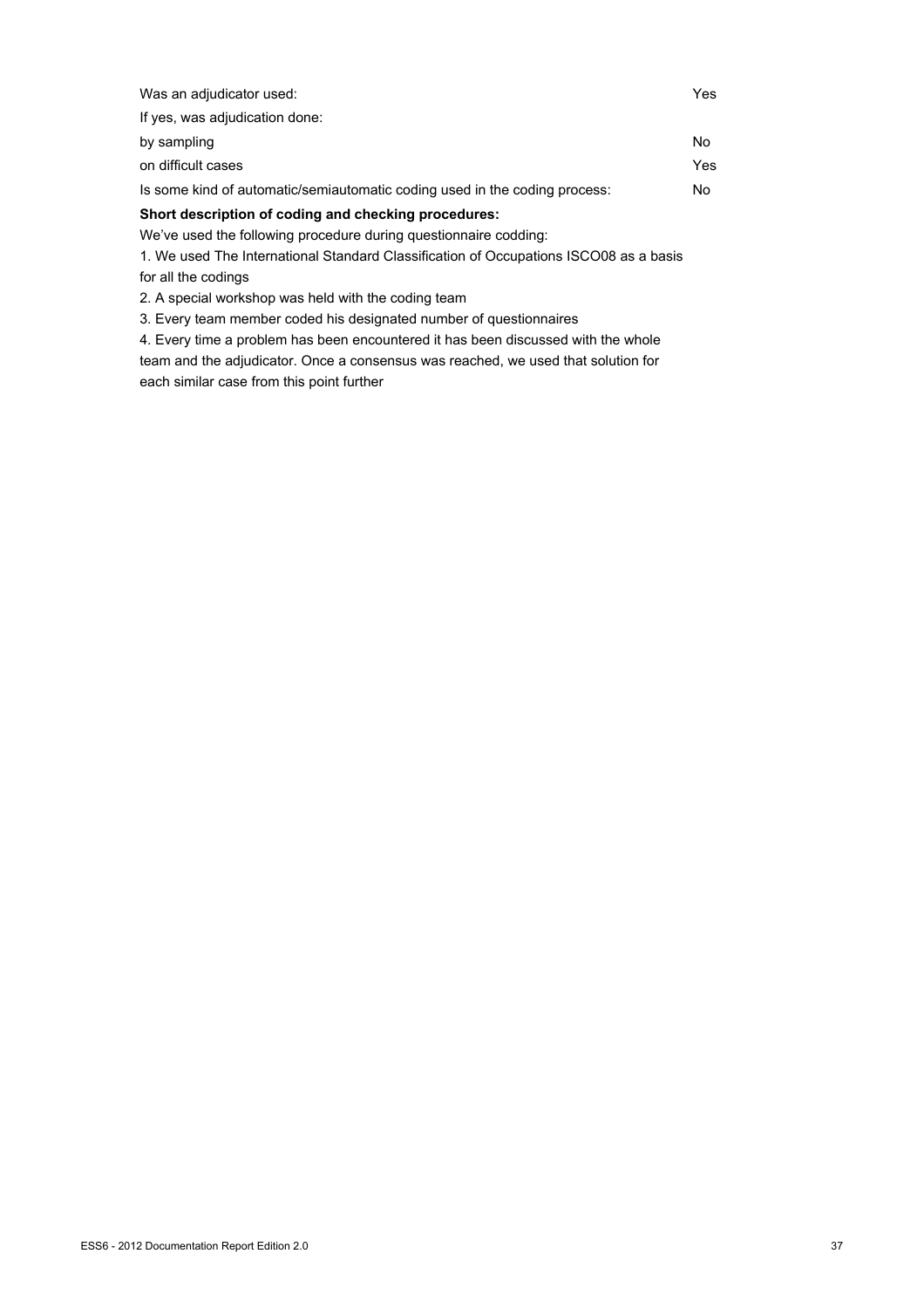# **Cyprus**

# **33 Data collector**

European University Cyprus 6, Diogenis Str., Engomi, P.O. Box: 22006, 1516 Nicosia-Cyprus Cyprus

# **34 Depositor**

Marios Vryonides, National Coordinator

## **35 Funding agency**

European University Cyprus

# **36 Grant number**

# **37 Mode of data collection**

# **37.1 Main questionnaire**

| Computer assisted personal interview, CAPI: | No  |
|---------------------------------------------|-----|
| Paper and pencil interview, PAPI:           | Yes |
|                                             |     |

# **37.2 Contact form questionnaire**

| Computer assisted personal interview, CAPI: | No  |
|---------------------------------------------|-----|
| Paper and pencil interview, PAPI:           | Yes |

# **38 Type of research instrument**

**Structured questionnaires in:** Greek

## **39 Field work period(s)**

01.10.12 - 31.12.12

### **40 Geographic unit**

Statistical inference possible at the regional level: Is your country part of the NUTS nomenclature or Eurostat's statistical regions for EFTA Yes and Candidate countries?

NUTS level in data file NUTS 1

### **Geographic units in dataset:**

CY0 Cyprus

## **41 Geographic coverage**

Cyprus

# **42 Sampling procedure**

Sampling Frame: Frame of households of the Electricity Authority of Cyprus (EAC).

Remarks:

We will repeat what we think was a successful strategy in Round 4 & 5 when we used the EAC records on households that consume household electricity.

### Sampling Design: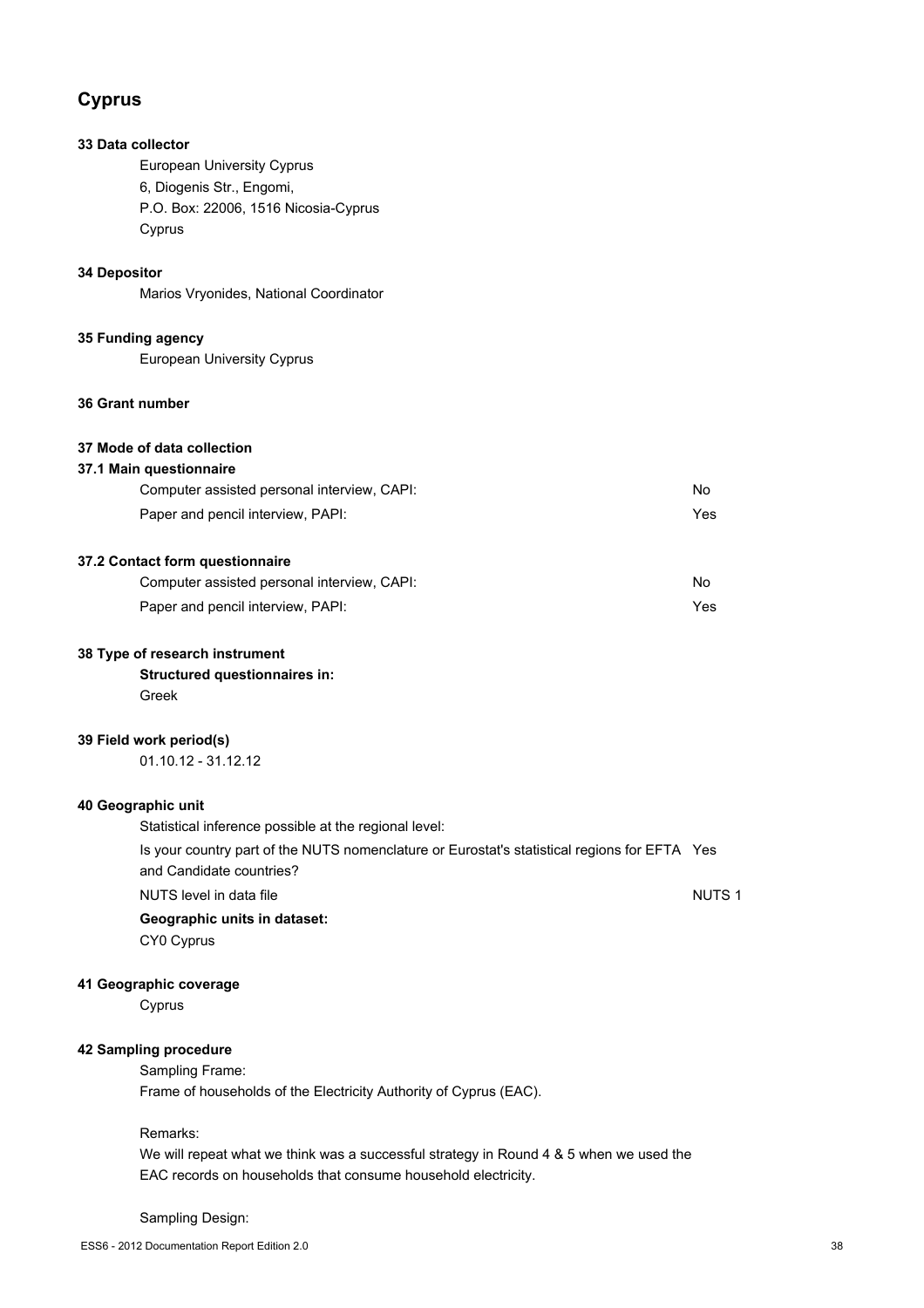Geographically stratified two-stage random sample

Stratification:

Stratification by region (5 districts) and urbanicity (rural/urban). The primary sampling units (households) are allocated proportionally allocation to strata where proportionallity is to the number of households.

Stage 1: Selection of households is done by simple systematic sampling.

Stage 2: Selection of an individual (15+) by last birthday method.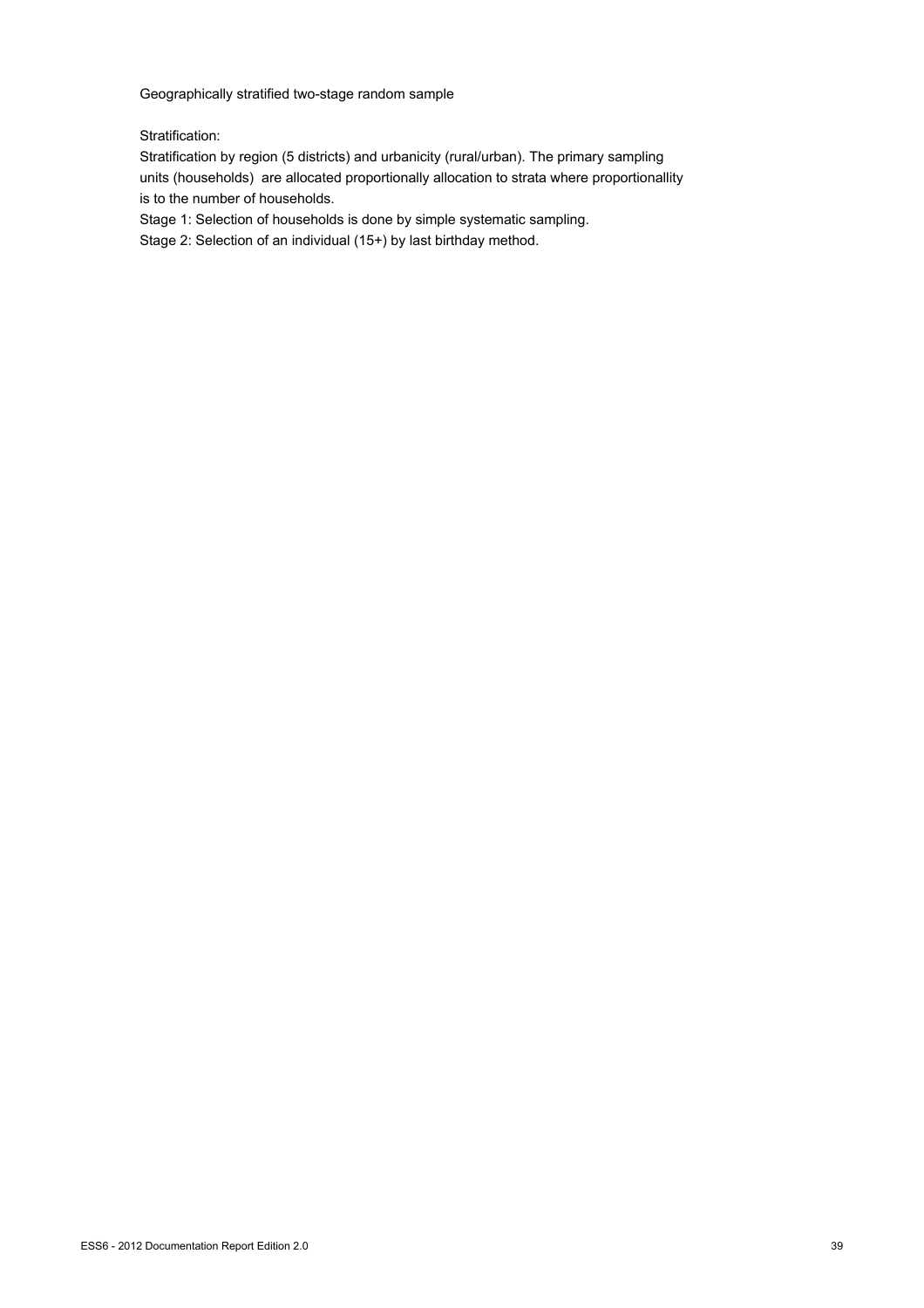# **43 Fieldwork procedures**

# **43.1 Interviewer selection**

| Total number of interviewers:         | 53 |
|---------------------------------------|----|
| Number of inexperienced interviewers: |    |

# **43.2 Briefing of interviewers**

| How many of the interviewers received ESS specific personal briefing?:                                           | 53        |
|------------------------------------------------------------------------------------------------------------------|-----------|
| Total length of ESS specific personal briefing(s) per interviewer:                                               | 4-8 hours |
| Written ESS specific instructions:                                                                               | Yes       |
| Was the ESS guidelines document: "Best practice guidelines and Interview scenarios"<br>provided to interviewers: | Yes       |
| Was the ESS briefing example interview ("dummy interview") conducted using the<br>guidance provided:             | Yes       |
| Training in refusal conversion:                                                                                  | Yes       |
| Training on how to fill in contact forms:                                                                        | Yes       |
| Training on how to fill in observable and dwelling information:                                                  | Yes       |
| Materials on observable and dwelling information:                                                                |           |
| Photos:                                                                                                          | Yes       |
| Video-tape recording:                                                                                            | No        |
| 43.3 Employment status of interviewers                                                                           |           |
| Free-lance interviewers:                                                                                         | Yes       |
| Employees of the fieldwork organisation:                                                                         | No.       |
| Other:                                                                                                           | No        |
| 43.4 Payments of interviewers                                                                                    |           |

| Hourly rate:                                                   | No  |
|----------------------------------------------------------------|-----|
| Per completed interview:                                       | Yes |
| Assignment fee (set fee for working on a set of sample units): | No  |
| A regular fixed salary:                                        | No  |
| Bonus arrangement:                                             | No  |
| Other:                                                         | No  |

### **43.5 Advance information**

| Use of advance letter: | Yes |
|------------------------|-----|
| Use of brochure:       | No  |

### **43.6 Call schedules**

| First contact by:                                                        | Visit |
|--------------------------------------------------------------------------|-------|
| Number of minimum required visits per respondent/sampling unit in total: | 4     |
| Number of visits required to be on a weekend:                            |       |
| Number of visits required to be in the evening:                          |       |
|                                                                          |       |

# **43.7 Respondent incentives**

| Respondent incentives:                                                                  | No.  |
|-----------------------------------------------------------------------------------------|------|
| Unconditional monetary incentives, paid before the interview:                           | No.  |
| Conditional monetary incentives, upon completion of the interview:                      | No.  |
| Unconditional non-monetary incentives (incl. vouchers), provided before the interview:  | No.  |
| Conditional non-monetary incentives (incl. vouchers), upon completion of the interview: | - No |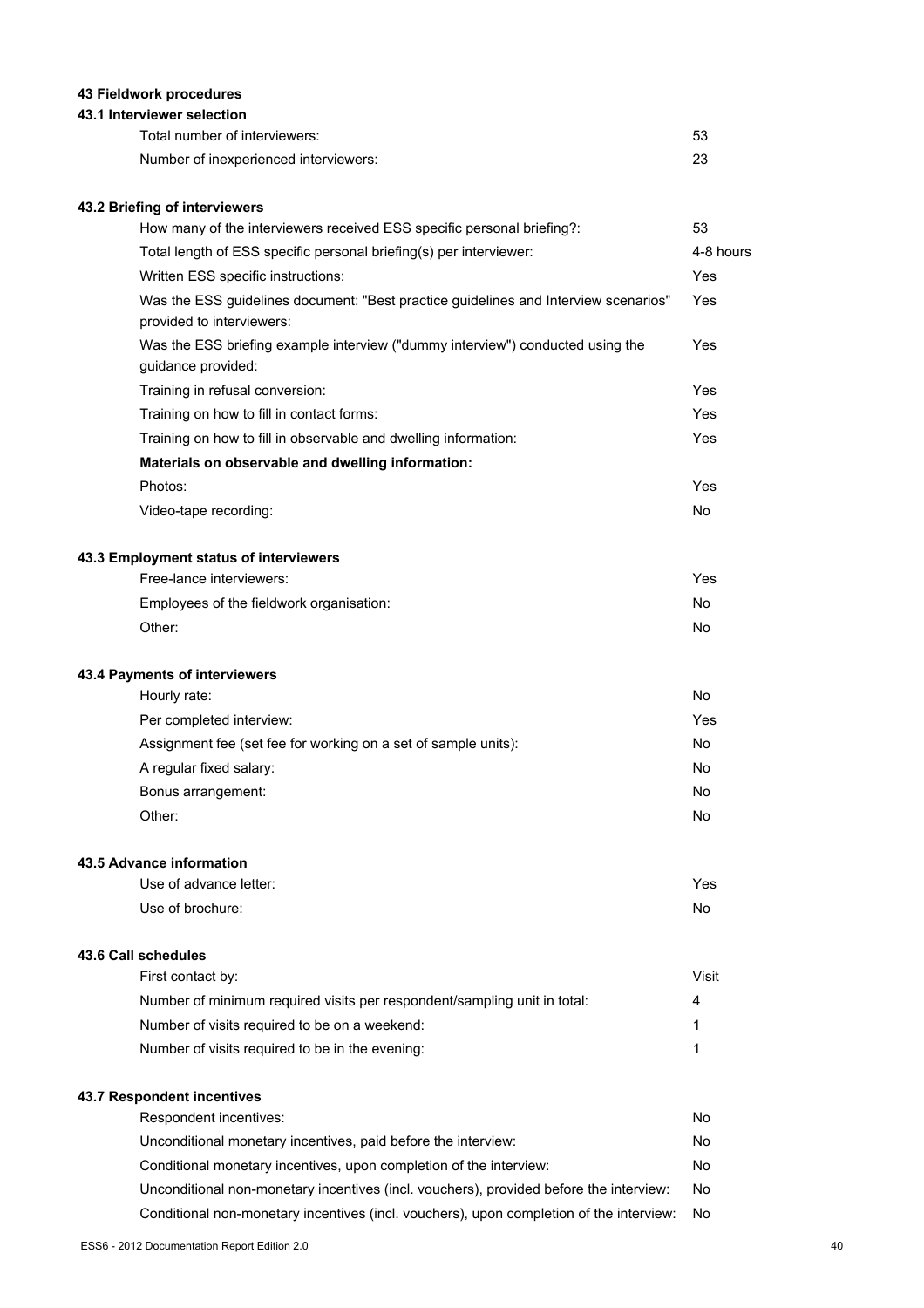| Other response enhancing measures:                                                                     |                     |
|--------------------------------------------------------------------------------------------------------|---------------------|
| Use of other response enhancing measures (call-center, web-pages, etc.):                               | No                  |
| 43.8 Strategies for refusal conversion                                                                 |                     |
| Strategies for refusal conversion:                                                                     | No                  |
| 43.9 Pretest                                                                                           |                     |
| The period in which the pretest interviews were held:                                                  | 17.09.12 - 28.09.12 |
| Number of pretest interviews:                                                                          | 50                  |
| 44 Control operation                                                                                   |                     |
| 44.1 Interviews                                                                                        |                     |
| Number of units selected for back-check:                                                               | 350                 |
| Number of back-checks achieved:                                                                        | 350                 |
| Number of units where outcome was confirmed:                                                           | 350                 |
| Type of back-check: Personal or Telephone:                                                             | Telephone           |
| 44.2 Refusals                                                                                          |                     |
| Number of units selected for back-check:                                                               | 10                  |
| Number of back-checks achieved:                                                                        | 10                  |
| Number of units where outcome was confirmed:                                                           | 10                  |
| Type of back-check: Personal, Telephone or Mail:                                                       | Telephone           |
| 44.3 Non-contacts                                                                                      |                     |
| Number of units selected for back-check:                                                               | 0                   |
| Number of back-checks achieved:                                                                        | 0                   |
| Number of units where outcome was confirmed:                                                           | 0                   |
| Type of back-check: Personal, Telephone or Mail:                                                       |                     |
| <b>45 Cleaning operations</b><br>45.2 Checking and control of main questionnaire CAPI program(s)       |                     |
|                                                                                                        |                     |
| 45.3 Verification of optical scanning or keying of main questionnaire                                  |                     |
| Was the scanning or keying of the main questionnaire checked?:                                         | Yes                 |
| Approximate proportion of the main questionnaires checked:                                             | 100                 |
| 45.4 Verification of supplementary questionnaire                                                       |                     |
| If the supplementary questionnaires were scanned or keyed, was the scanning or keying Yes<br>checked?: |                     |
| Approximate proportion of the supplementary questionnaires checked:                                    | 100                 |
| <b>46 Deviations</b>                                                                                   |                     |
| F15 (EDULVLB), F15 (EISCED), F44 (EDULVLPB), F44 (EISCEDP), F52 (EDULVLFB),                            |                     |
| F52 (EISCEDF), F56 (EDULVLMB), F56 (EISCEDM):                                                          |                     |
| The underlying national questionnaire items have changed since ESS5-2010.                              |                     |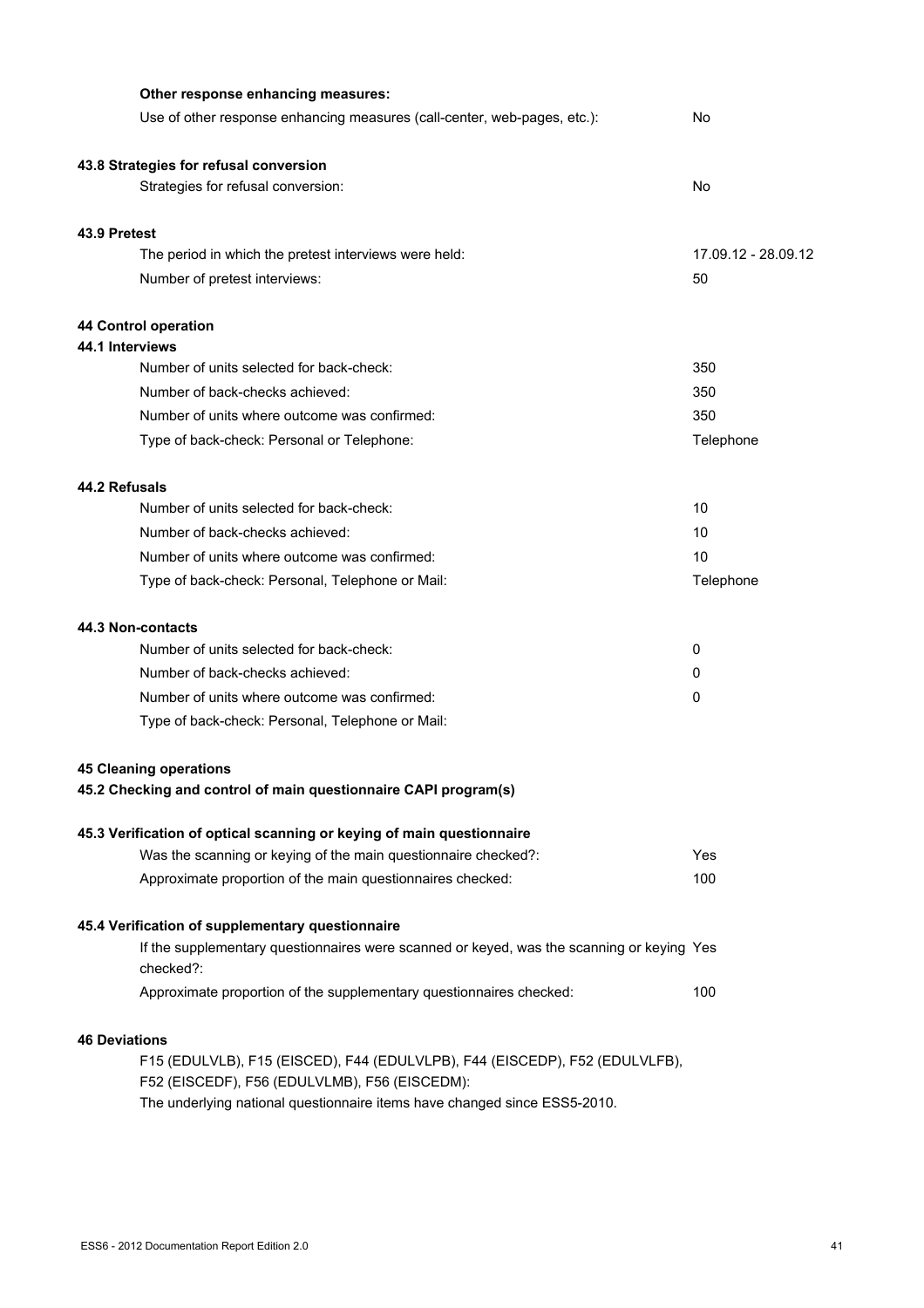# **47 Response rates**

| 47.1 Break down of response and non response, main questionnaire                       |                |
|----------------------------------------------------------------------------------------|----------------|
| A. Total number of issued sample units (addresses, households or individuals):         | 1589           |
| B. Refusal by respondent:                                                              | 101            |
| C. Refusals by opt-out list:                                                           |                |
| D. Refusal by proxy (or household or address refusal):                                 | 89             |
| E. No contact (after at least 4 visits):                                               | 62             |
| F. Language barrier:                                                                   | 63             |
| G. Respondent mentally or physically unable to co-operate throughout fieldwork period: | 22             |
| H. Broken appointment, respondent unavailable, no interviews for other reasons:        |                |
| I. Address not residential (institution, business/industrial purpose):                 | 126            |
| J. Address not occupied (not occupied, demolished, not yet built):                     |                |
| K. Address not traceable:                                                              |                |
| L. Other ineligible address:                                                           | $\overline{2}$ |
| M. Respondent moved abroad:                                                            | 4              |
| N. Respondent deceased:                                                                | 3              |
| Y. Invalid interviews:                                                                 | 1              |
| Z. Number of valid interviews:                                                         | 1116           |
| V. Records in the data file:                                                           | 1116           |
| X) Number of sample units not accounted for:                                           |                |
| Response rate main questionnaire V/(A-(sum I, J, L, M, N)):                            | 76.75%         |

| Number of completed supplementary questionnaires: | 1116 |
|---------------------------------------------------|------|
|                                                   |      |

# **48 Estimates of Sampling error**

# **49 Weighting**

Basic characteristics of the design weight calculation process: Number of realized stages: 2 Number of weights above 4.0: 0 Initial weights above 4.0 IDNOs of weights above 4.0 Deffp: 1.20

# **50 Other study-related materials**

# **50.7 Occupation coding**

| Classification used in coding of occupation:                                         |      |
|--------------------------------------------------------------------------------------|------|
| First coded to a national classification based on ISCO and then bridged to match the | No.  |
| ISCO08:                                                                              |      |
| First coded to a national classification and then bridged to match the ISCO08:       | No   |
| No previous coding, occupation coded directly into the 4-digit ISCO08:               | Yes. |
| <b>Occupation coding procedures:</b>                                                 |      |
| When did the coding of occupation for respondent and partner take place:             |      |
| At the time of the interview:                                                        | No   |
| Later on:                                                                            | Yes. |
| Number of occupation coders:                                                         |      |
| 2                                                                                    |      |
| Coding procedures:                                                                   |      |
| Were any occupation strings coded by more than one coder (double coding):            | Yes. |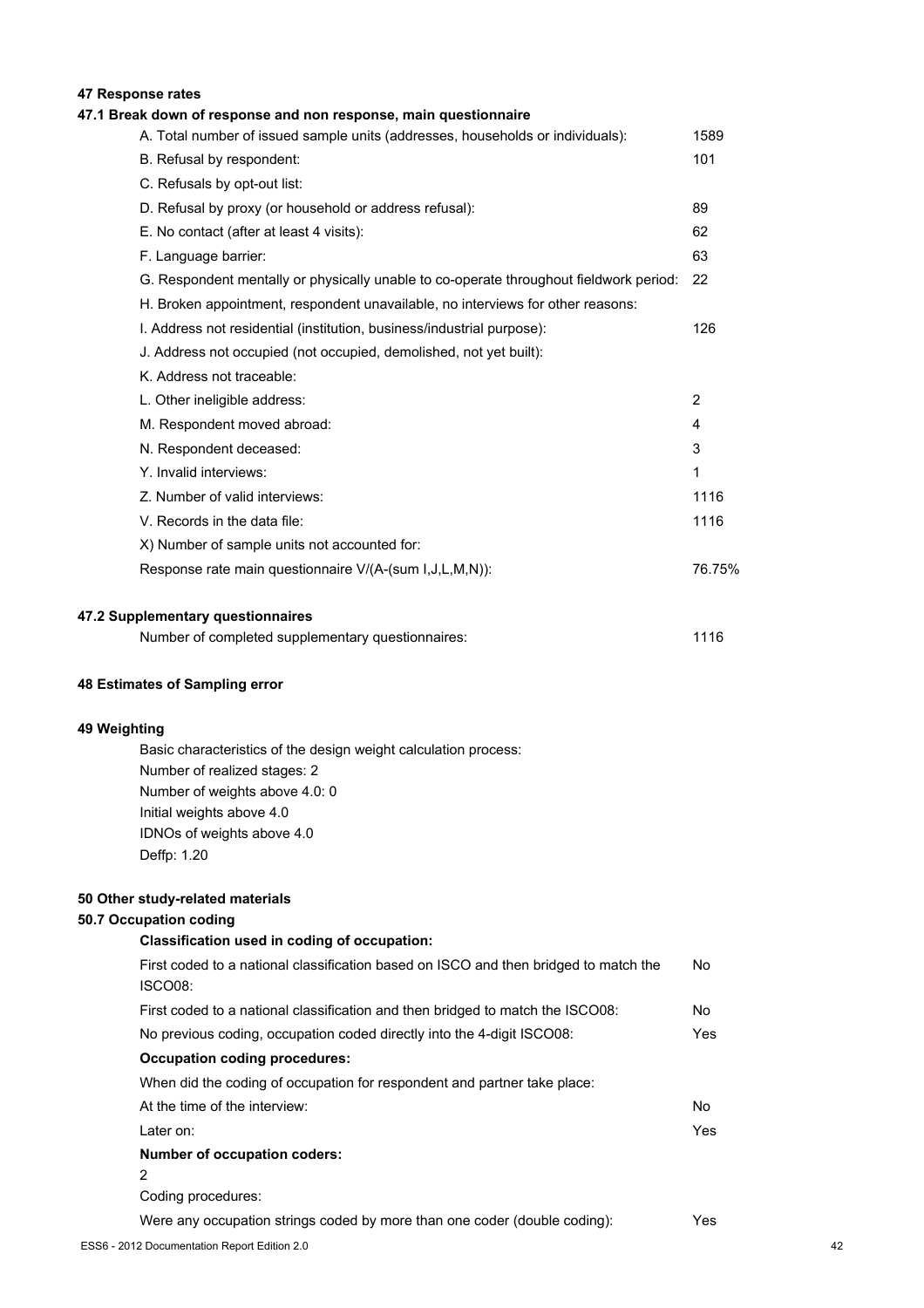| Was an adjudicator used:                                                   | Yes |
|----------------------------------------------------------------------------|-----|
| If yes, was adjudication done:                                             |     |
| by sampling                                                                | No  |
| on difficult cases                                                         | Yes |
| Is some kind of automatic/semiautomatic coding used in the coding process: | No. |
| Short description of coding and checking procedures:                       |     |
|                                                                            |     |

Cross checking between the two coders.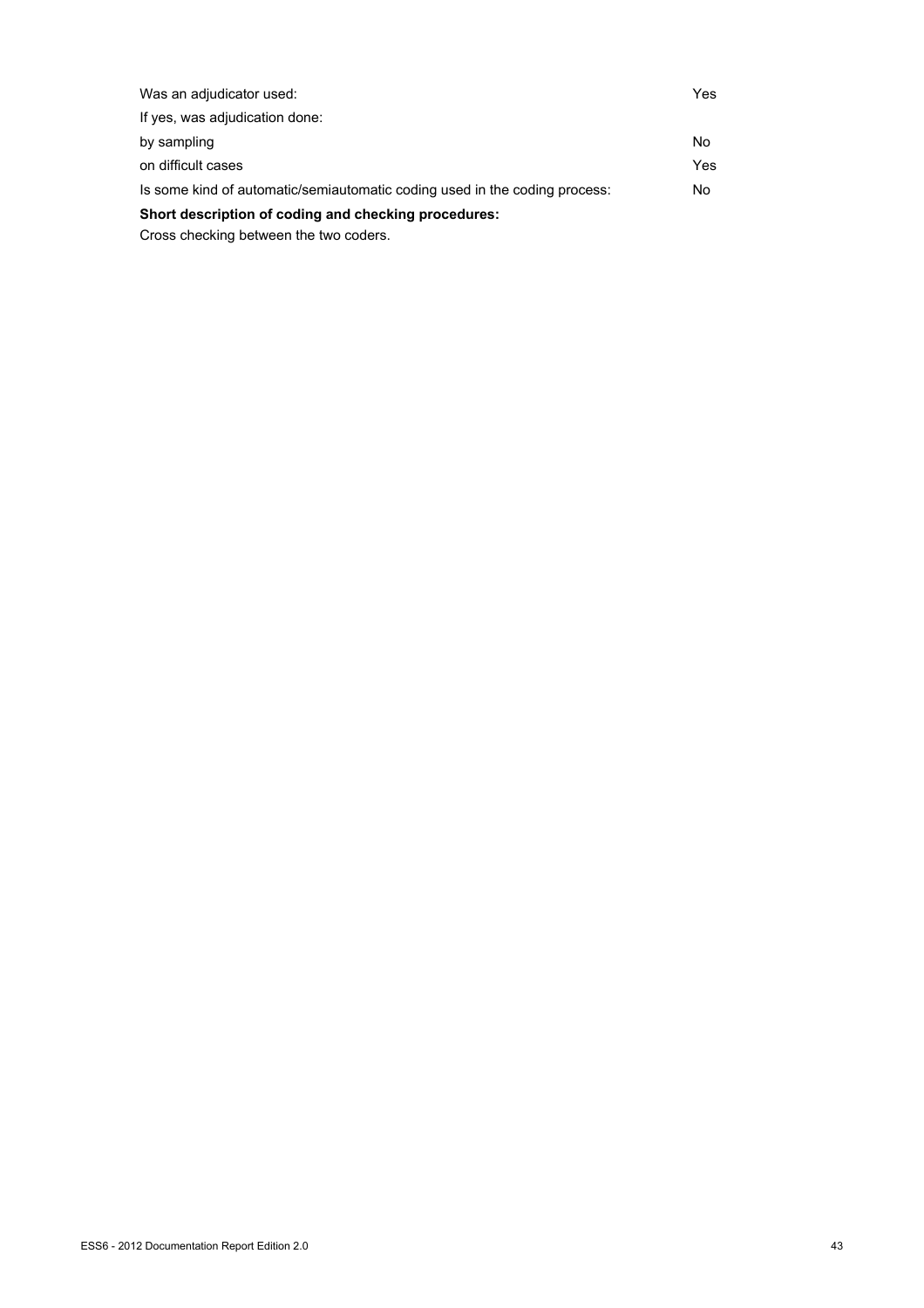# **Czech Republic**

# **33 Data collector**

MEDIAN s.r.o. Národních hrdinů 73 Praha 9 – Dolní Počernice 190 12 Czech Republic

# **34 Depositor**

Klára Plecitá, National Coordinator

### **35 Funding agency**

Ministry of Education, Youth, and Sports

# **36 Grant number**

LM2010012

### **37 Mode of data collection**

### **37.1 Main questionnaire**

| Computer assisted personal interview, CAPI: | No. |
|---------------------------------------------|-----|
| Paper and pencil interview, PAPI:           | Yes |
|                                             |     |

# **37.2 Contact form questionnaire**

| Computer assisted personal interview, CAPI: | No. |
|---------------------------------------------|-----|
| Paper and pencil interview, PAPI:           | Yes |

# **38 Type of research instrument**

### **Structured questionnaires in:**

Czech, 2 interviews in Slovak, respondent induced.

# **39 Field work period(s)**

09.01.13 - 11.03.13

# **40 Geographic unit**

| Statistical inference possible at the regional level:                                        | Yes          |
|----------------------------------------------------------------------------------------------|--------------|
| Is your country part of the NUTS nomenclature or Eurostat's statistical regions for EFTA Yes |              |
| and Candidate countries?                                                                     |              |
| NUTS level in data file                                                                      | <b>NUTS3</b> |
| Geographic units in dataset:                                                                 |              |
| CZ010 Hlavni město Praha                                                                     |              |
| CZ020 Středočesky kraj                                                                       |              |
| CZ031 Jihočesky kraj                                                                         |              |
| CZ032 Plzeňsky kraj                                                                          |              |
| CZ041 Karlovarsky kraj                                                                       |              |
| CZ042 Ustecky kraj                                                                           |              |
| CZ051 Liberecky kraj                                                                         |              |
| CZ052 Kralovehradecky kraj                                                                   |              |
| CZ053 Pardubicky kraj                                                                        |              |
| CZ063 Vysočina                                                                               |              |
| CZ064 Jihomoravsky kraj                                                                      |              |
| CZ071 Olomoucky kraj                                                                         |              |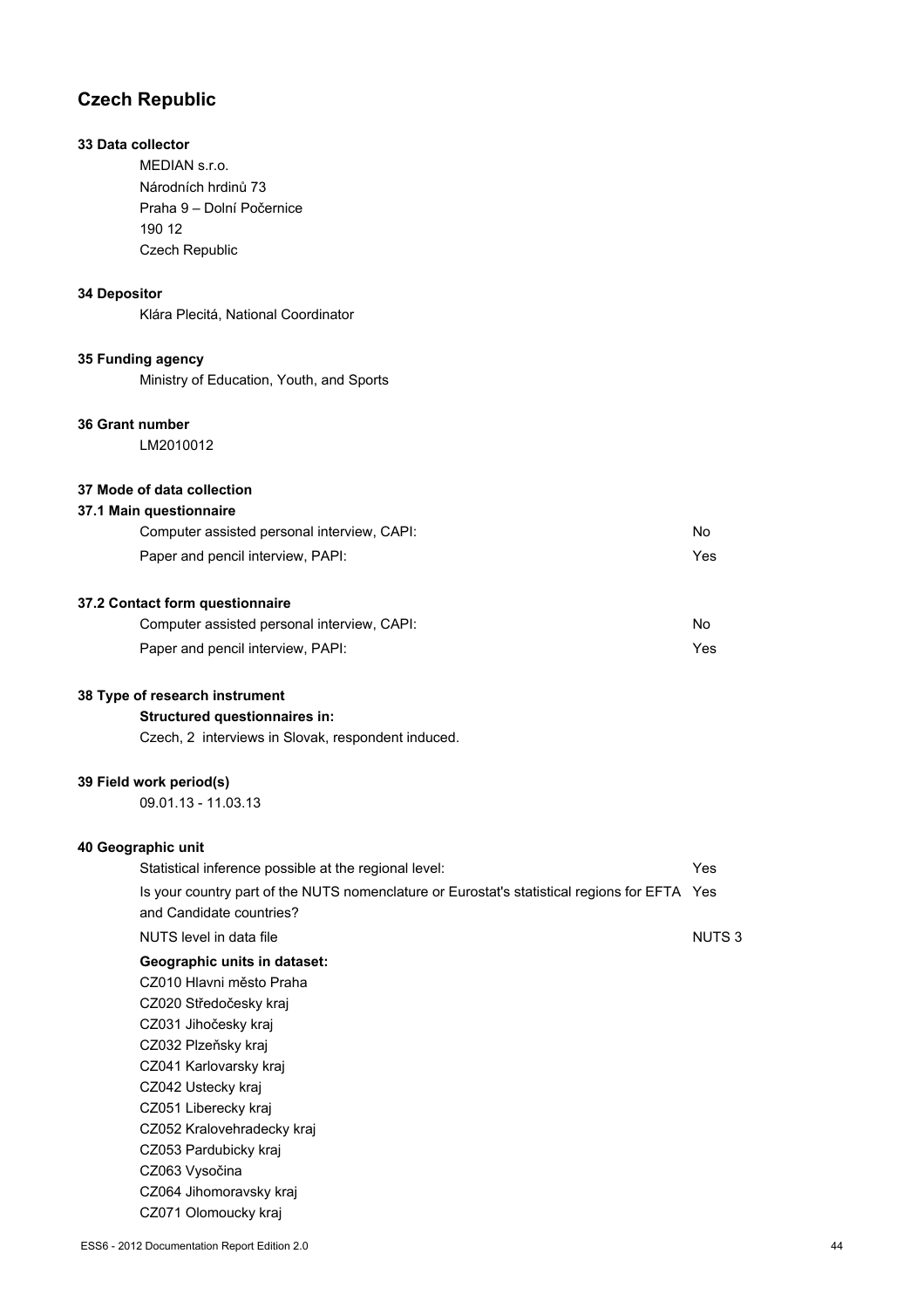CZ072 Zlinsky kraj CZ080 Moravskoslezsky kraj

### **41 Geographic coverage**

Czech Republic

### **42 Sampling procedure**

Sampling Frame: List of basic settlement units - villages and towns (http://www.czso.cz/csu/rso.nsf/i/prohlizec\_uir\_zsj) and a list of adresses of houses and flats (Registr scitacich obvodu a budov http://www.czso.cz/csu/rso.nsf/i/registr\_scitacich\_obvodu last version from June 2012) – both published on web pages of the Czech Statistical Office

Sampling Design: Stratified three-stage probability sampling

### Stratification:

Country will be implicitly stratified in 57 non-overlaping strata according to region and within a region according to size of settlement.

Stage 1: 430 basic settlement units (PSUs) - are sampled by systematic πps sampling with probabilities proportional to the number of households living in the settlement unit.

Stage 2: 7 households will be selected from the list of addresses of houses and flats (http://www.czso.cz/csu/rso.nsf/i/registr\_scitacich\_obvodu) within each selected PSU by srs.

Stage 3: One respondent in a selected household will be selected using the next birthday method.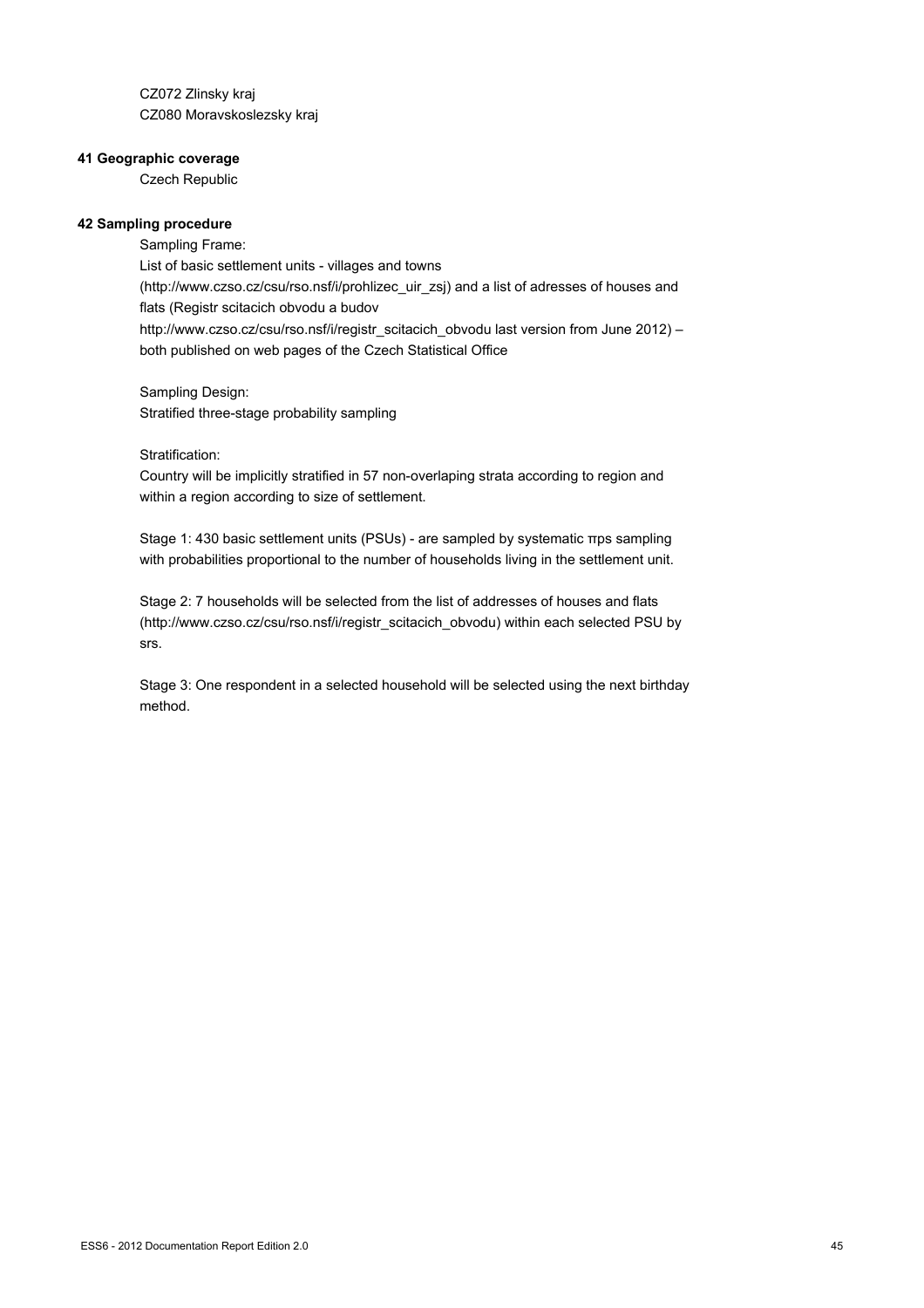# **43 Fieldwork procedures**

### **43.1 Interviewer selection**

| Total number of interviewers:         | 231 |
|---------------------------------------|-----|
| Number of inexperienced interviewers: |     |

### **43.2 Briefing of interviewers**

| How many of the interviewers received ESS specific personal briefing?:                                           | 100 %      |
|------------------------------------------------------------------------------------------------------------------|------------|
| Total length of ESS specific personal briefing(s) per interviewer:                                               | 4-8 hours  |
| Written ESS specific instructions:                                                                               | <b>Yes</b> |
| Was the ESS guidelines document: "Best practice guidelines and Interview scenarios"<br>provided to interviewers: | No         |
| Was the ESS briefing example interview ("dummy interview") conducted using the<br>guidance provided:             | Yes        |
| Training in refusal conversion:                                                                                  | Yes        |
| Training on how to fill in contact forms:                                                                        | <b>Yes</b> |
| Training on how to fill in observable and dwelling information:                                                  | <b>Yes</b> |
| Materials on observable and dwelling information:                                                                |            |
| Photos:                                                                                                          | Yes        |
| Video-tape recording:                                                                                            | No.        |
| If other materials used, please specify:                                                                         |            |
| Trainings on:                                                                                                    |            |
| - usage / selection of additional questionnaires (A,B,C,D)                                                       |            |

- specific and complicated filters in the questionnaire

- following sampling technique requirements (number / modes / timing of visits, etc.)

- clarification of the survey background and purpose to the respodnents

- doorstep interactions and communication strategies

### **43.3 Employment status of interviewers**

| Free-lance interviewers:                 | Yes |
|------------------------------------------|-----|
| Employees of the fieldwork organisation: | Yes |
| Other:                                   | No. |

### **43.4 Payments of interviewers**

| Hourly rate:                                                   | No  |
|----------------------------------------------------------------|-----|
| Per completed interview:                                       | Yes |
| Assignment fee (set fee for working on a set of sample units): | Yes |
| A regular fixed salary:                                        | No. |
| Bonus arrangement:                                             | Yes |
| Other:                                                         | No. |
|                                                                |     |

## **If bonus arrangement or other, please specify:**

- payment per completed interview dependent on the number of completed interviews in the PSU (motivation to enhance response rate, using conversion techniques, optimize timing of visits, etc.), addition bonus payment for proper completion of each PSU (including continuous reporting, full completion of contact forms, etc.)

# **43.5 Advance information**

| Use of advance letter: | Yes |
|------------------------|-----|
| Use of brochure:       | No  |

#### **43.6 Call schedules**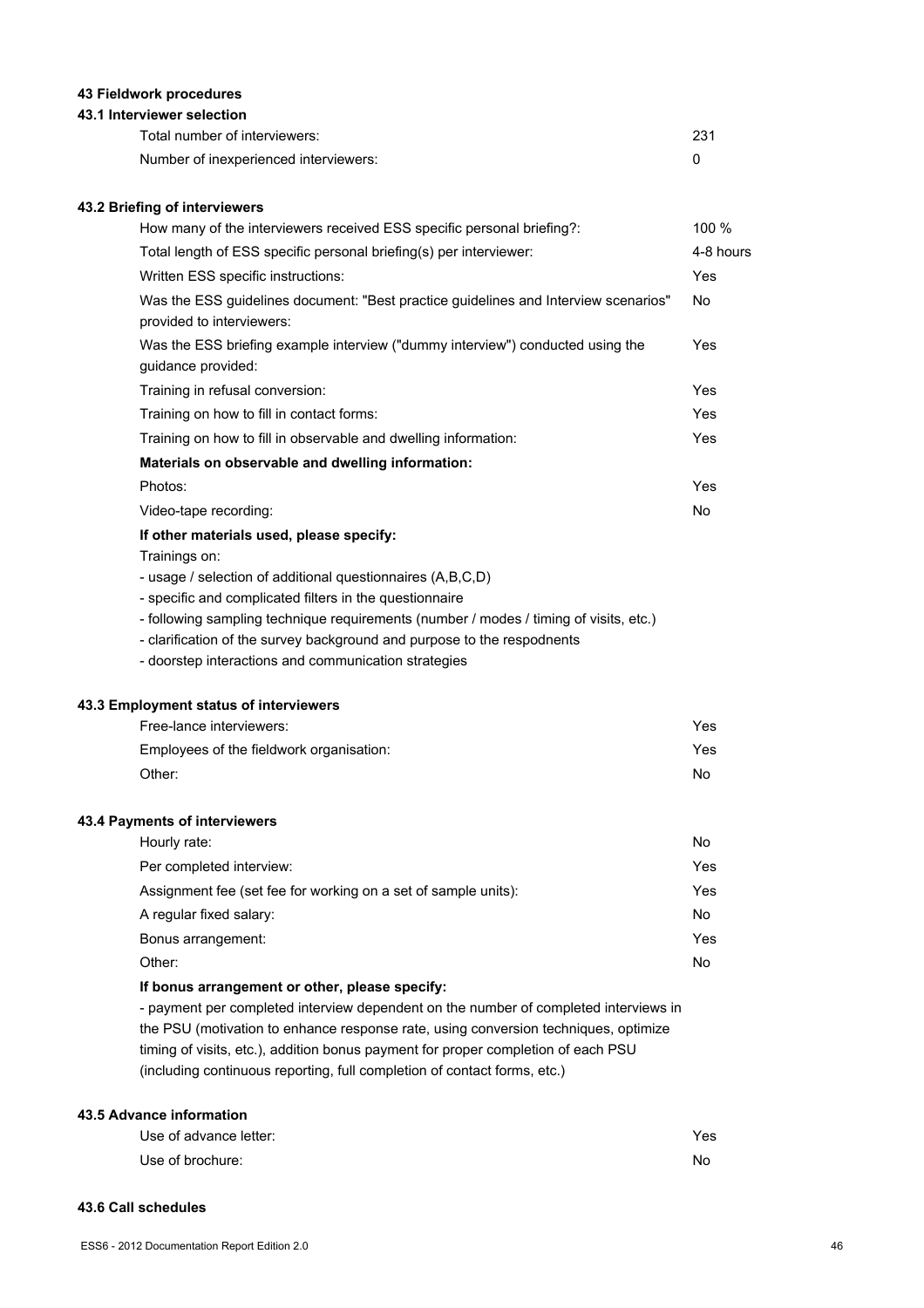| First contact by:                                                        | Visit |
|--------------------------------------------------------------------------|-------|
| Number of minimum required visits per respondent/sampling unit in total: | 4     |
| Number of visits required to be on a weekend:                            |       |
| Number of visits required to be in the evening:                          |       |

### **43.7 Respondent incentives**

| Respondent incentives:                                                                    | Yes |
|-------------------------------------------------------------------------------------------|-----|
| Unconditional monetary incentives, paid before the interview:                             | No  |
| Conditional monetary incentives, upon completion of the interview:                        | No. |
| Unconditional non-monetary incentives (incl. vouchers), provided before the interview:    | No. |
| Conditional non-monetary incentives (incl. vouchers), upon completion of the interview:   | Yes |
| Other response enhancing measures:                                                        |     |
| Use of other response enhancing measures (call-center, web-pages, etc.):                  | Yes |
| Description of other response enhancing measures:                                         |     |
| Advance letters with contact to the agency hot-line (phone and e-mail) respondent can for |     |
| verification and clarification purposes.                                                  |     |

### **43.8 Strategies for refusal conversion**

Strategies for refusal conversion: Yes

### **If yes, please describe:**

non-monetary incentives, timing of visits (less busy times), converting soft refusals to appointments on the first call (i.e. offering to do the interview other / more acceptable time), respondnets´ confidence enhancing (stressing anonymity, explaining back-ground / purpose / usefullness / non-commercial character of the study, identification of the interviewer / handing introduction letters, etc.), differentiating soft and hard refusals and additional calls on soft refusals, interview location replacement (i.e. offering to carry out the interview in other nearby location such as caffee, library in case the respodnent does not want / is scared to be interviewed whille other HH member is home) - used only exceptionally, interviewers incentives set-up motivating to use the refuls conversion strategies

### **43.9 Pretest**

| The period in which the pretest interviews were held: | 09.11.2012 - 03.12.2012 |
|-------------------------------------------------------|-------------------------|
| Number of pretest interviews:                         | 50                      |
| 44 Control operation                                  |                         |
| 44.1 Interviews                                       |                         |
| Number of units selected for back-check:              | 551                     |
| Number of back-checks achieved:                       | 492                     |
| Number of units where outcome was confirmed:          | 492                     |
| Type of back-check: Personal or Telephone:            | Telephone               |
| 44.2 Refusals                                         |                         |
| Number of units selected for back-check:              | 50                      |
| Number of back-checks achieved:                       | 50                      |
| Number of units where outcome was confirmed:          | 43                      |
| Type of back-check: Personal, Telephone or Mail:      | Personal                |

# **44.3 Non-contacts**

Number of units selected for back-check: 10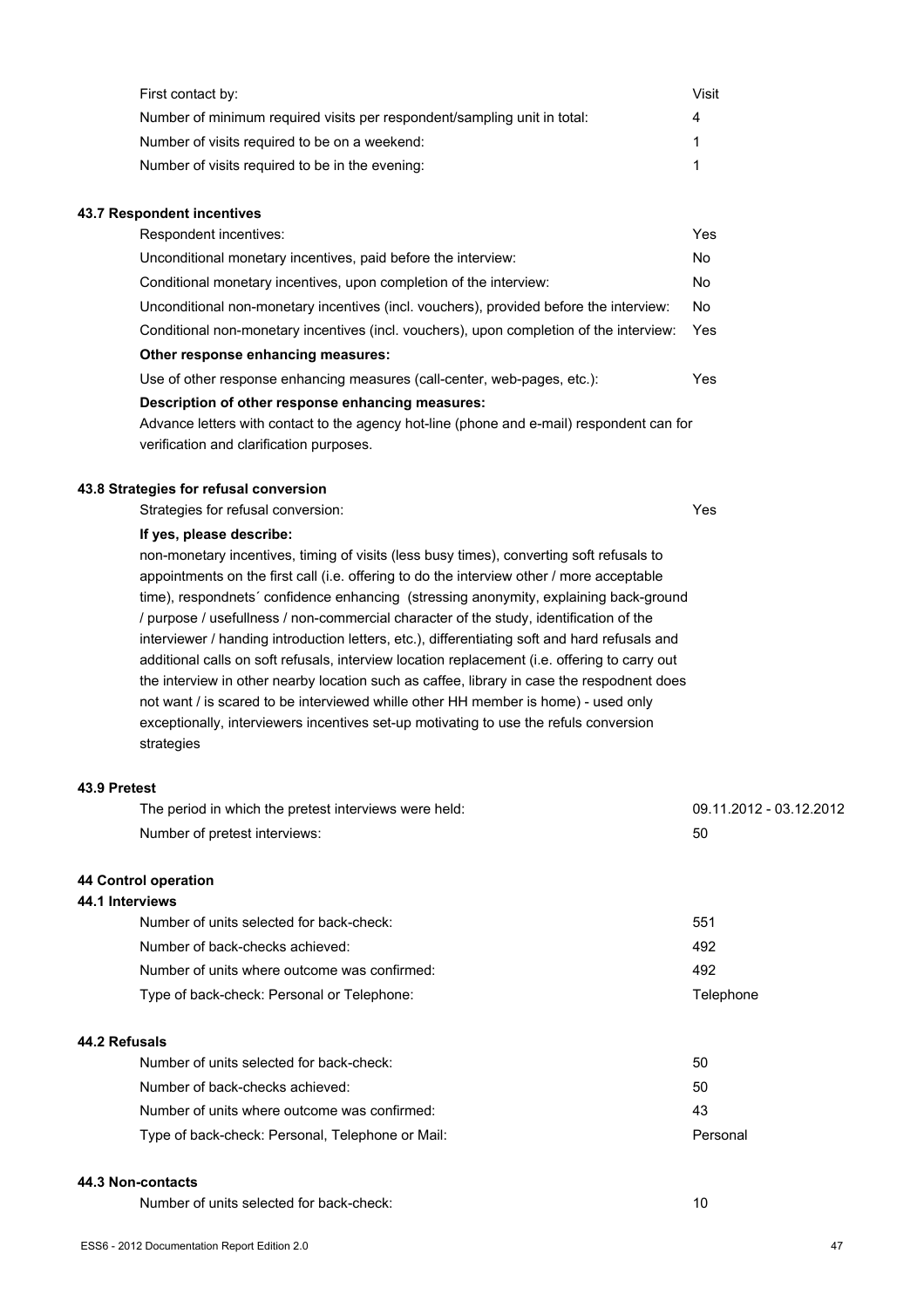| Number of back-checks achieved:                                                                        | 10         |
|--------------------------------------------------------------------------------------------------------|------------|
| Number of units where outcome was confirmed:                                                           | 8          |
| Type of back-check: Personal, Telephone or Mail:                                                       | Personal   |
| <b>45 Cleaning operations</b>                                                                          |            |
| 45.2 Checking and control of main questionnaire CAPI program(s)                                        |            |
| 45.3 Verification of optical scanning or keying of main questionnaire                                  |            |
| Was the scanning or keying of the main questionnaire checked?:                                         | <b>Yes</b> |
| Approximate proportion of the main questionnaires checked:                                             | 15 %       |
| 45.4 Verification of supplementary questionnaire                                                       |            |
| If the supplementary questionnaires were scanned or keyed, was the scanning or keying Yes<br>checked?: |            |
| Approximate proportion of the supplementary questionnaires checked:                                    | 15 %       |
| <b>46 Deviations</b>                                                                                   |            |
| F6 (RSHPSTS): An underlying country specific questionnaire item has been introduced                    |            |
| since ESS5-2010. Please see Appendix A4 Legal marital and relationship status.                         |            |
| F7 (LVGPTNEA): Filter error. Respondents not living with husband/wife/partner (code 2                  |            |
| "all others" at F5) have not been asked this question. The data from the variable have                 |            |
| been omitted from the integrated data file, but the variable has been renamed                          |            |

LVPTEACZ and is available from a separate country-specific file for the Czech Republic

F11 (MARSTS): An underlying country specific questionnaire item has been introduced since ESS5-2010. Please see Appendix A4 Legal marital and relationship status.

at http://www.europeansocialsurvey.org/data/.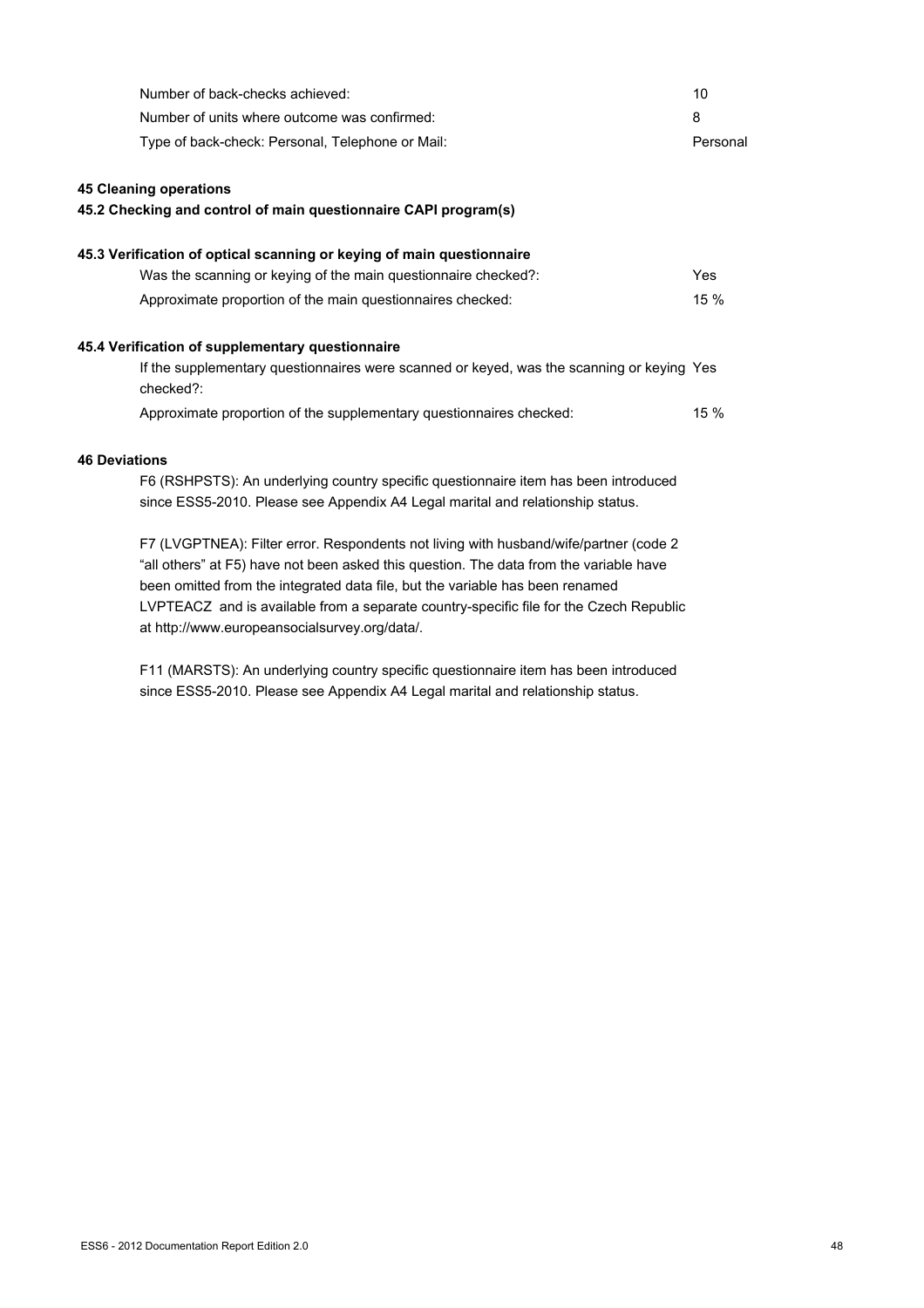# **47 Response rates**

# **47.1 Break down of response and non response, main questionnaire**

| A. Total number of issued sample units (addresses, households or individuals):         | 3010     |
|----------------------------------------------------------------------------------------|----------|
| B. Refusal by respondent:                                                              | 369      |
| C. Refusals by opt-out list:                                                           | $\Omega$ |
| D. Refusal by proxy (or household or address refusal):                                 | 428      |
| E. No contact (after at least 4 visits):                                               | 87       |
| F. Language barrier:                                                                   | 10       |
| G. Respondent mentally or physically unable to co-operate throughout fieldwork period: | 19       |
| H. Broken appointment, respondent unavailable, no interviews for other reasons:        | 10       |
| I. Address not residential (institution, business/industrial purpose):                 | 16       |
| J. Address not occupied (not occupied, demolished, not yet built):                     | 42       |
| K. Address not traceable:                                                              | 4        |
| L. Other ineligible address:                                                           | 7        |
| M. Respondent moved abroad:                                                            | 7        |
| N. Respondent deceased:                                                                | 1        |
| Y. Invalid interviews:                                                                 | 1        |
| Z. Number of valid interviews:                                                         | 2009     |
| V. Records in the data file:                                                           | 2009     |
| X) Number of sample units not accounted for:                                           | 1        |
| Response rate main questionnaire V/(A-(sum I,J,L,M,N)):                                | 68.40%   |
|                                                                                        |          |
|                                                                                        |          |

## **47.2 Supplementary questionnaires**

| Number of completed supplementary questionnaires: | 2010 |
|---------------------------------------------------|------|
|                                                   |      |

### **48 Estimates of Sampling error**

### **49 Weighting**

Basic characteristics of the design weight calculation process: Number of realized stages: 3 Number of weights above 4.0: 2 Initial weights above 4.0: 4.05, 4.56 IDNOs of weights above 4.0: 1009, 4224 Deffp: 1.27

### **50 Other study-related materials**

# **50.7 Occupation coding**

| Classification used in coding of occupation:                                                    |     |
|-------------------------------------------------------------------------------------------------|-----|
| First coded to a national classification based on ISCO and then bridged to match the<br>ISCO08: | No  |
| First coded to a national classification and then bridged to match the ISCO08:                  | No  |
| No previous coding, occupation coded directly into the 4-digit ISCO08:                          | Yes |
| <b>Occupation coding procedures:</b>                                                            |     |
| When did the coding of occupation for respondent and partner take place:                        |     |
| At the time of the interview:                                                                   | No  |
| Later on:                                                                                       | Yes |
| Number of occupation coders:                                                                    |     |
| 3                                                                                               |     |
| Coding procedures:                                                                              |     |
| Were any occupation strings coded by more than one coder (double coding):                       | No  |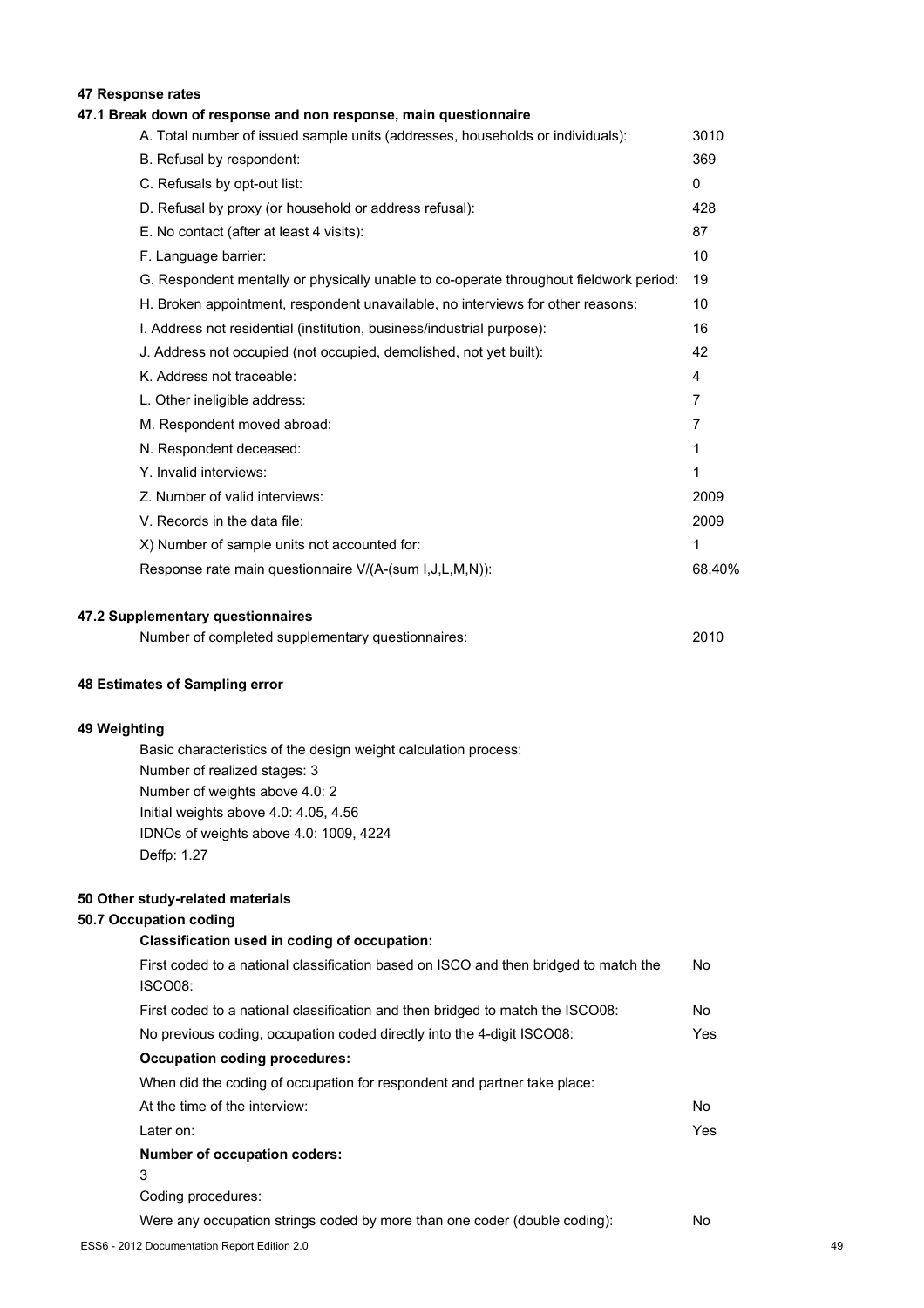| If yes, was adjudication done:<br>by sampling<br>on difficult cases<br>Is some kind of automatic/semiautomatic coding used in the coding process:<br>No.<br>Short description of coding and checking procedures:<br>Random sub-sample of interviews (approximately 5 %) is selected and checked by<br>project managers (coded category versus verbatimes). Coded data are compared to | Was an adjudicator used: | Yes |
|---------------------------------------------------------------------------------------------------------------------------------------------------------------------------------------------------------------------------------------------------------------------------------------------------------------------------------------------------------------------------------------|--------------------------|-----|
|                                                                                                                                                                                                                                                                                                                                                                                       |                          |     |
|                                                                                                                                                                                                                                                                                                                                                                                       |                          | Yes |
|                                                                                                                                                                                                                                                                                                                                                                                       |                          | Yes |
|                                                                                                                                                                                                                                                                                                                                                                                       |                          |     |
|                                                                                                                                                                                                                                                                                                                                                                                       |                          |     |
|                                                                                                                                                                                                                                                                                                                                                                                       |                          |     |
|                                                                                                                                                                                                                                                                                                                                                                                       |                          |     |

distribution of the ISCO occupation variable in other national representative researches to identify categories which can be possibly over/under-represented due to coding

procedure - these cases are again checked (coded category versus verbatim).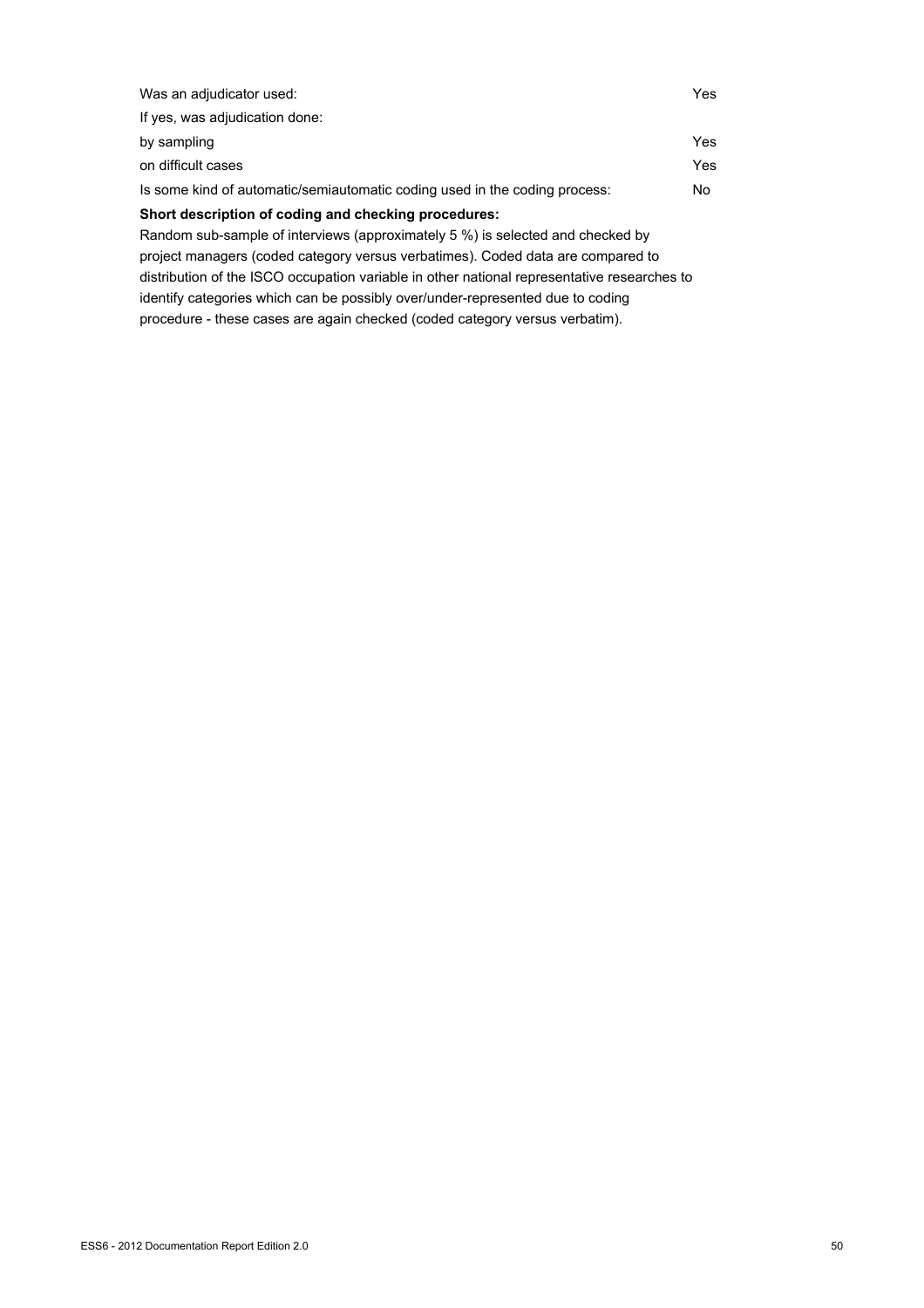# **Denmark**

### **33 Data collector**

SFI Survey, Herulf Trolles Gade 11, DK-1052 København K (Denmark)

# **34 Depositor**

Maja Fromseier Petersen, Fieldwork organisation

### **35 Funding agency**

The Danish Council for Independent Research | Social Sciences

### **36 Grant number**

12-125323

## **37 Mode of data collection**

## **37.1 Main questionnaire**

| Computer assisted personal interview, CAPI: | Yes |
|---------------------------------------------|-----|
| Paper and pencil interview, PAPI:           | No  |

# **37.2 Contact form questionnaire**

| Computer assisted personal interview, CAPI: | Yes |
|---------------------------------------------|-----|
| Paper and pencil interview, PAPI:           | No. |

## **38 Type of research instrument**

# **Structured questionnaires in:**

Danish

### **39 Field work period(s)**

10.01.13 - 24.04.13

### **40 Geographic unit**

| Statistical inference possible at the regional level:                                        | No                |
|----------------------------------------------------------------------------------------------|-------------------|
| Is your country part of the NUTS nomenclature or Eurostat's statistical regions for EFTA Yes |                   |
| and Candidate countries?                                                                     |                   |
| NUTS level in data file                                                                      | NUTS <sub>2</sub> |
| Geographic units in dataset:                                                                 |                   |
| DK01 Hovedstaden                                                                             |                   |
| DK02 Siælland                                                                                |                   |
| DK03 Syddanmark                                                                              |                   |
| DK04 Midiviland                                                                              |                   |
| DK05 Nordiviland                                                                             |                   |

### **41 Geographic coverage**

Denmark

### **42 Sampling procedure**

Sampling Frame:

The Danish Central Person Register (CPR). Addresses updated in September 2010. The CPR has approximately 99.9% coverage of persons resident in Denmark. All persons who expect to stay in Denmark for at least 3 months are included.

### Sampling Design: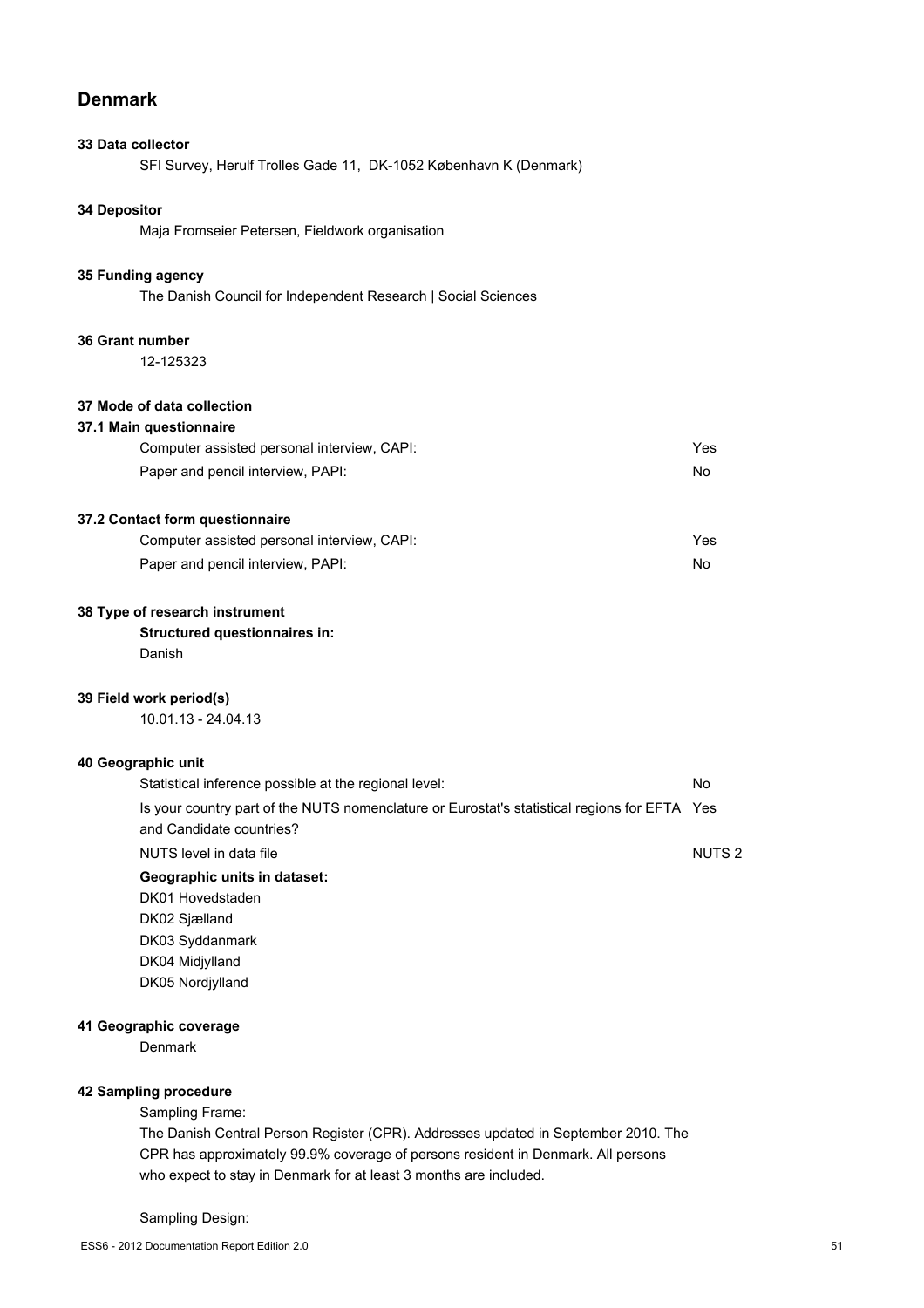Simple random sample of individuals in the CPR born before January 1, 1998.

### Remarks:

The initial sample from CPR drawn in December 2012 will comprise around 4300 persons. After updating and elimination of persons dead, moved abroad or without a private address (in jail or homeless) the sample will end at 4200 persons. Included in this number are around 510 persons (i.e. 12.1% of the eligible sample), who are research protected - meaning that they have opted out of being contacted for research purposes leaving 3690 persons to be interviewed. From this population we will draw a simple random sample of 2900 persons.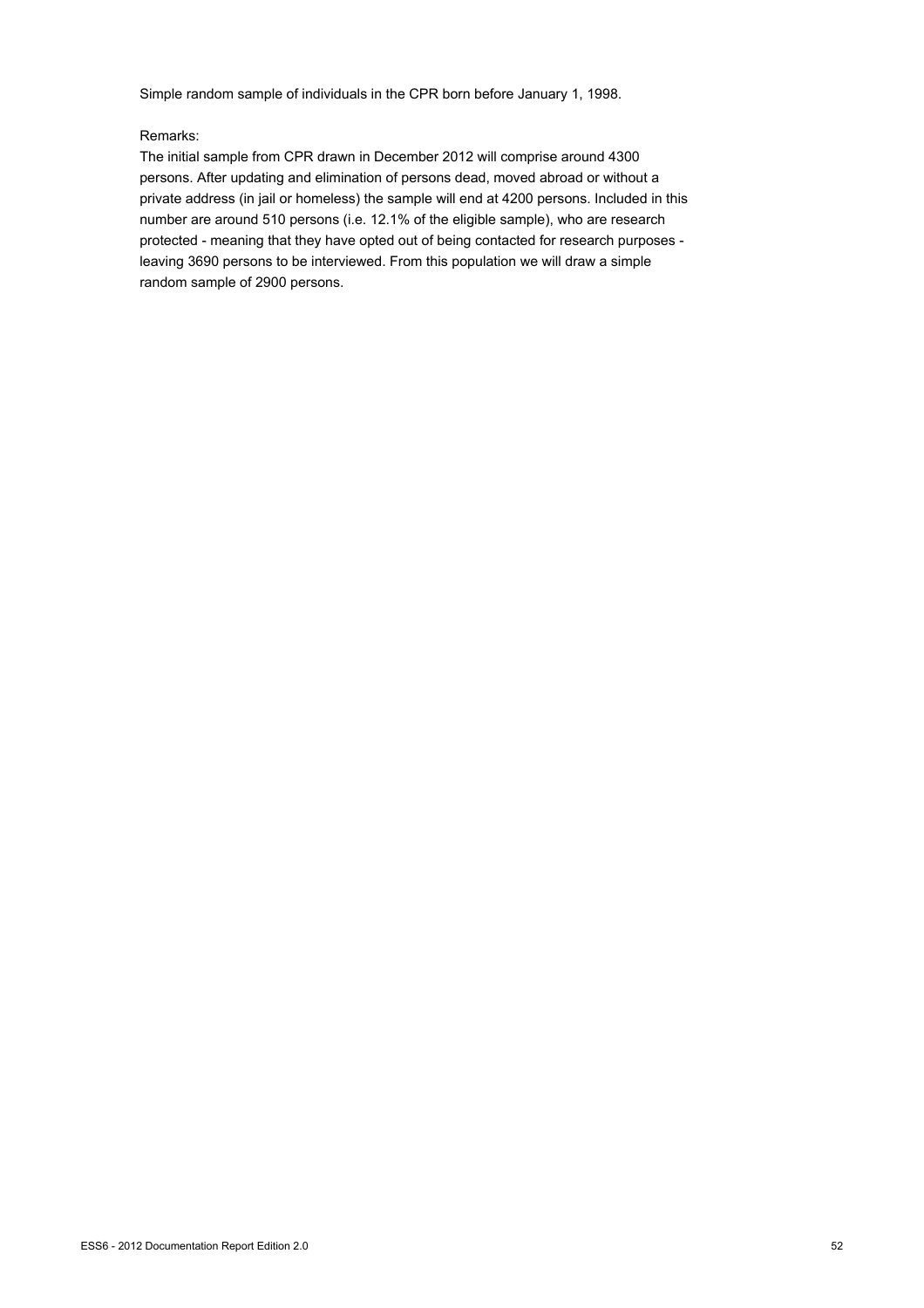# **43 Fieldwork procedures**

## **43.1 Interviewer selection**

| Total number of interviewers:         | 106 |
|---------------------------------------|-----|
| Number of inexperienced interviewers: |     |

### **43.2 Briefing of interviewers**

| How many of the interviewers received ESS specific personal briefing?:                                           | 106       |
|------------------------------------------------------------------------------------------------------------------|-----------|
| Total length of ESS specific personal briefing(s) per interviewer:                                               | 4-8 hours |
| Written ESS specific instructions:                                                                               | Yes       |
| Was the ESS guidelines document: "Best practice guidelines and Interview scenarios"<br>provided to interviewers: | Yes       |
| Was the ESS briefing example interview ("dummy interview") conducted using the<br>guidance provided:             | Yes       |
| Training in refusal conversion:                                                                                  | Yes       |
| Training on how to fill in contact forms:                                                                        | Yes       |
| Training on how to fill in observable and dwelling information:                                                  | Yes       |
| Materials on observable and dwelling information:                                                                |           |
| Photos:                                                                                                          | Yes       |
| Video-tape recording:                                                                                            | No.       |
| 43.3 Employment status of interviewers                                                                           |           |
| Free-lance interviewers:                                                                                         | Yes       |
| Employees of the fieldwork organisation:                                                                         | No.       |
| Other:                                                                                                           | No        |

### **43.4 Payments of interviewers**

| Hourly rate:                                                   | No  |
|----------------------------------------------------------------|-----|
| Per completed interview:                                       | Yes |
| Assignment fee (set fee for working on a set of sample units): | Yes |
| A regular fixed salary:                                        | No  |
| Bonus arrangement:                                             | No  |
| Other:                                                         | No  |

# **43.5 Advance information**

| Use of advance letter: | Yes |
|------------------------|-----|
| Use of brochure:       | Yes |

### **43.6 Call schedules**

| First contact by:                                                        | Visit |
|--------------------------------------------------------------------------|-------|
| Number of minimum required visits per respondent/sampling unit in total: |       |
| Number of visits required to be on a weekend:                            |       |
| Number of visits required to be in the evening:                          |       |
|                                                                          |       |

# **43.7 Respondent incentives**

| Respondent incentives:                                                                  | No. |
|-----------------------------------------------------------------------------------------|-----|
| Unconditional monetary incentives, paid before the interview:                           | No. |
| Conditional monetary incentives, upon completion of the interview:                      | No  |
| Unconditional non-monetary incentives (incl. vouchers), provided before the interview:  | No. |
| Conditional non-monetary incentives (incl. vouchers), upon completion of the interview: | No. |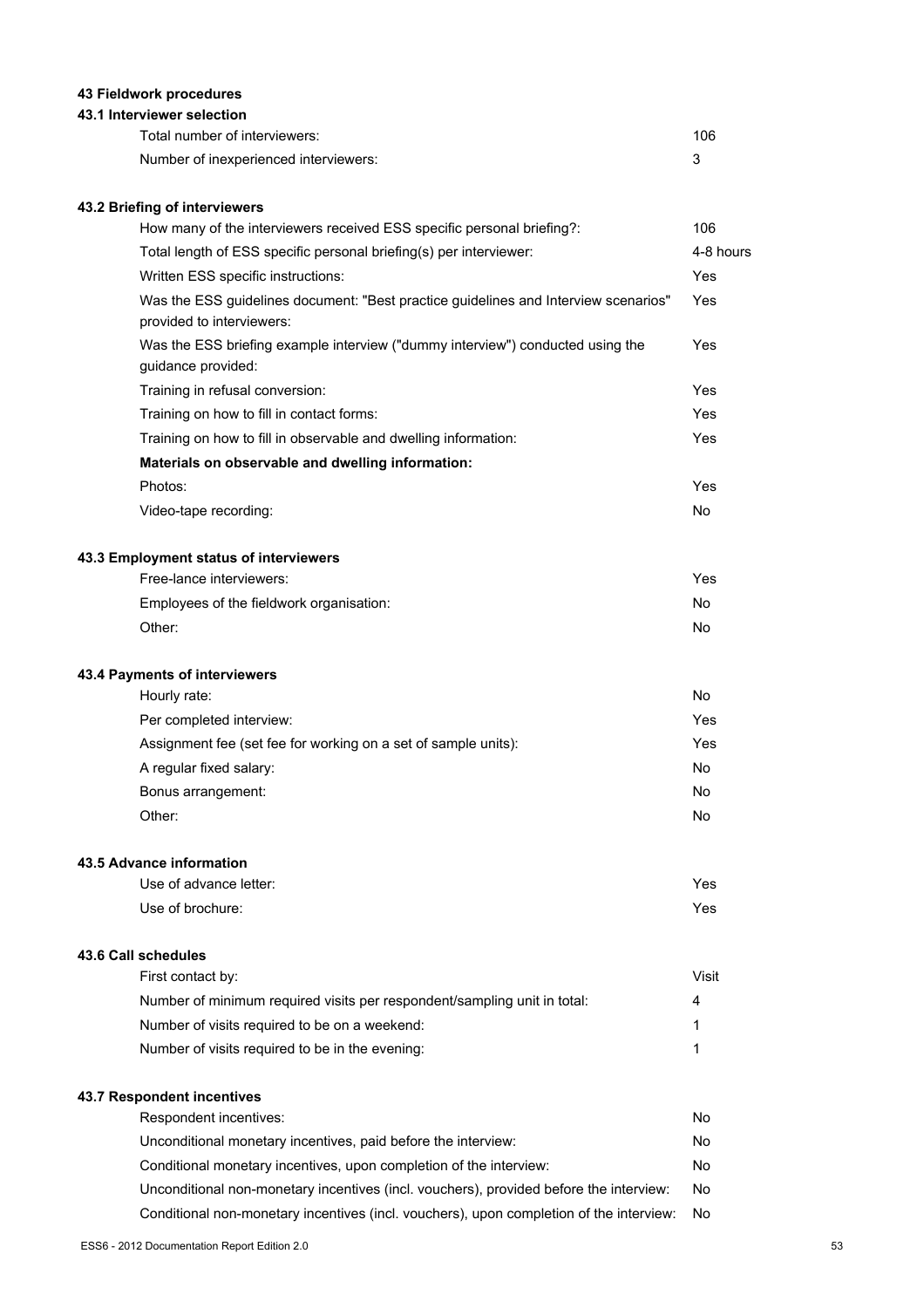| Other response enhancing measures:                                                                    |                         |
|-------------------------------------------------------------------------------------------------------|-------------------------|
| Use of other response enhancing measures (call-center, web-pages, etc.):                              | Yes                     |
| Description of other response enhancing measures:                                                     |                         |
| Call-center has been used                                                                             |                         |
| 43.8 Strategies for refusal conversion                                                                |                         |
| Strategies for refusal conversion:                                                                    | Yes                     |
| If yes, please describe:                                                                              |                         |
| A couple on specific trained interviewers has been doing refusal conversion during the<br>last weeks. |                         |
| 43.9 Pretest                                                                                          |                         |
| The period in which the pretest interviews were held:                                                 | 03.12.2012 - 16.12.2012 |
| Number of pretest interviews:                                                                         | 50                      |
| 44 Control operation                                                                                  |                         |
| 44.1 Interviews                                                                                       |                         |
| Number of units selected for back-check:                                                              | 157                     |
| Number of back-checks achieved:                                                                       | 148                     |
| Number of units where outcome was confirmed:                                                          | 148                     |
| Type of back-check: Personal or Telephone:                                                            | Τ                       |
| 44.2 Refusals                                                                                         |                         |
| Number of units selected for back-check:                                                              | 88                      |
| Number of back-checks achieved:                                                                       | 78                      |
| Number of units where outcome was confirmed:                                                          | 66                      |
| Type of back-check: Personal, Telephone or Mail:                                                      | T                       |
| 44.3 Non-contacts                                                                                     |                         |
| Number of units selected for back-check:                                                              | 47                      |
| Number of back-checks achieved:                                                                       | 40                      |
| Number of units where outcome was confirmed:                                                          | 36                      |
| Type of back-check: Personal, Telephone or Mail:                                                      | Τ                       |
|                                                                                                       |                         |

# **45 Cleaning operations**

# **45.2 Checking and control of main questionnaire CAPI program(s)**

A very thorough of both questionnaire and capi program by our quality control employee. Checking translation, accordance to earlier years.

### **45.3 Verification of optical scanning or keying of main questionnaire**

Was the scanning or keying of the main questionnaire checked?:

Approximate proportion of the main questionnaires checked:

### **45.4 Verification of supplementary questionnaire**

If the supplementary questionnaires were scanned or keyed, was the scanning or keying checked?:

Approximate proportion of the supplementary questionnaires checked:

# **46 Deviations**

F17c (MAINACT) : Filter error. 138 respondents have been routed to variable MAINACT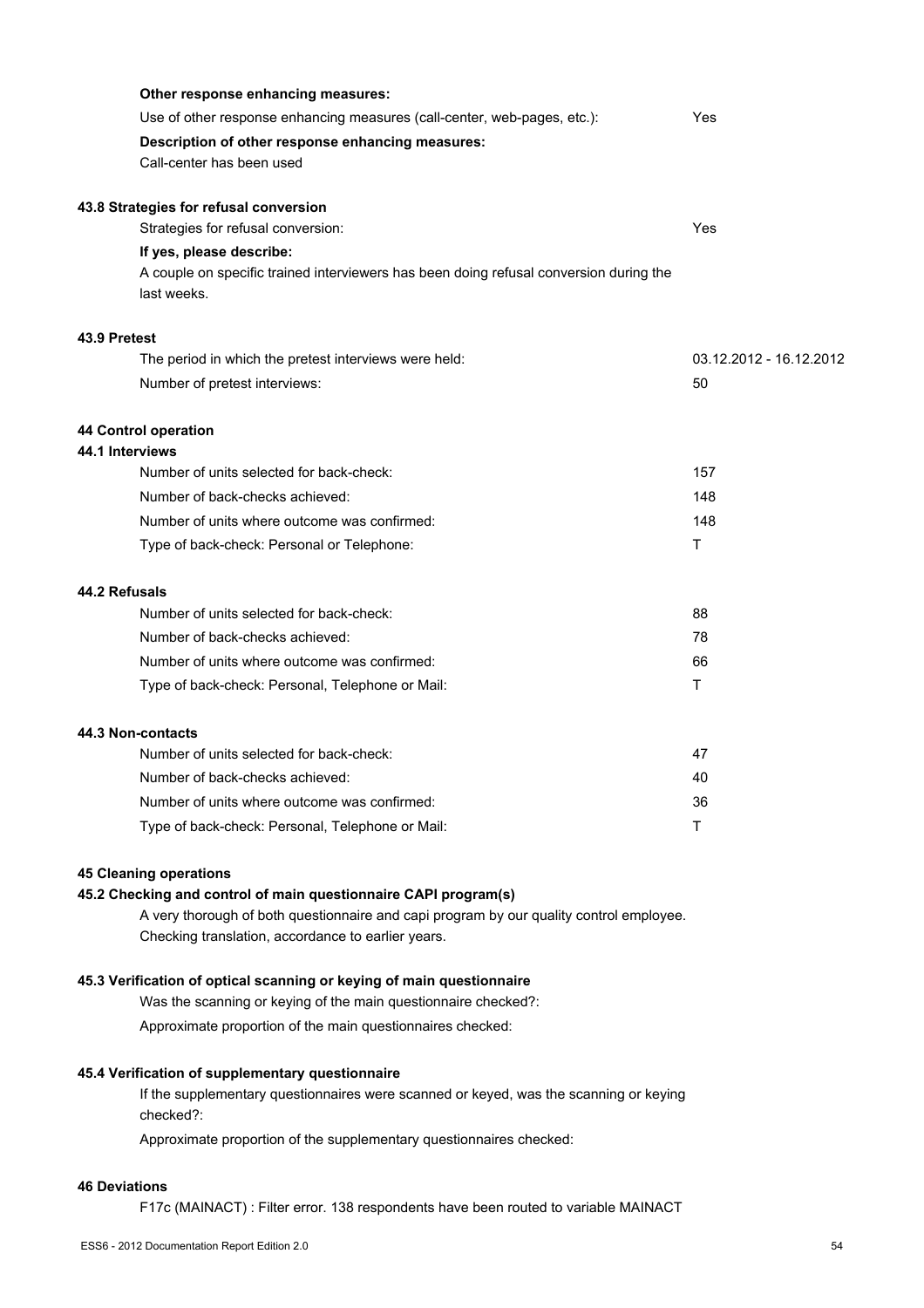"Main activity last 7 days" even if only one answer was coded at F17a (PDWRK - DNGNA).

Item non-response:

3 cases (idno=65618, 65757 and 74990) have more than 50% Refusal, Don't know or No answer in Main questionnaire.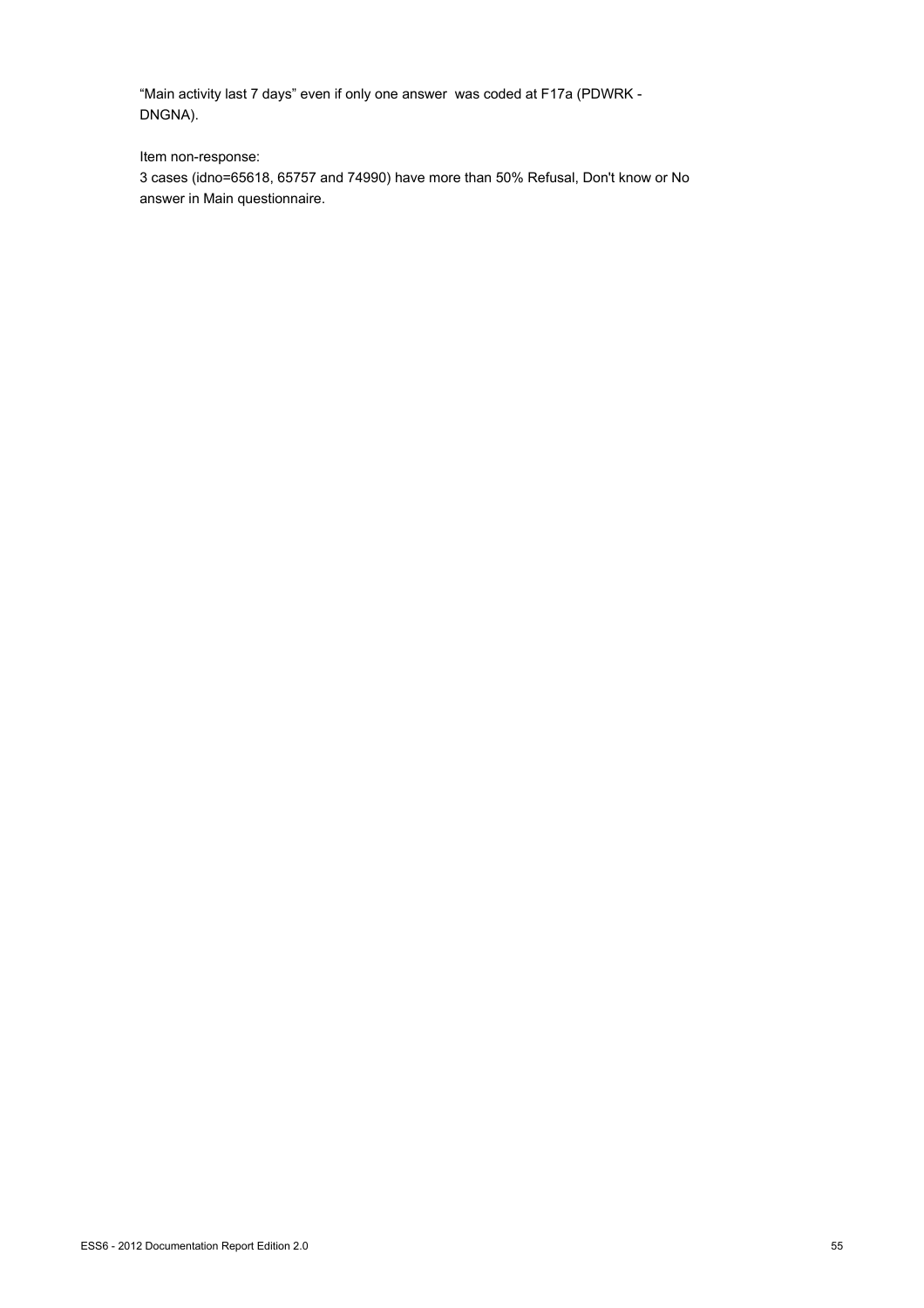# **47 Response rates**

# **47.1 Break down of response and non response, main questionnaire**

| A. Total number of issued sample units (addresses, households or individuals):         | 3372   |
|----------------------------------------------------------------------------------------|--------|
| B. Refusal by respondent:                                                              | 125    |
| C. Refusals by opt-out list:                                                           | 455    |
| D. Refusal by proxy (or household or address refusal):                                 | 36     |
| E. No contact (after at least 4 visits):                                               | 121    |
| F. Language barrier:                                                                   | 4      |
| G. Respondent mentally or physically unable to co-operate throughout fieldwork period: | 77     |
| H. Broken appointment, respondent unavailable, no interviews for other reasons:        | 874    |
| I. Address not residential (institution, business/industrial purpose):                 |        |
| J. Address not occupied (not occupied, demolished, not yet built):                     |        |
| K. Address not traceable:                                                              | 18     |
| L. Other ineligible address:                                                           |        |
| M. Respondent moved abroad:                                                            | 9      |
| N. Respondent deceased:                                                                |        |
| Y. Invalid interviews:                                                                 | 3      |
| Z. Number of valid interviews:                                                         | 1650   |
| V. Records in the data file:                                                           | 1650   |
| X) Number of sample units not accounted for:                                           | 0      |
| Response rate main questionnaire V/(A-(sum I, J, L, M, N)):                            | 49.06% |
|                                                                                        |        |
| 47.2 Supplementary questionnaires                                                      |        |

| Number of completed supplementary questionnaires: | 1629 |
|---------------------------------------------------|------|
|---------------------------------------------------|------|

### **48 Estimates of Sampling error**

### **49 Weighting**

Basic characteristics of the design weight calculation process: Number of realized stages: 1 Number of weights above 4.0: 0 Initial weights above 4.0 IDNOs of weights above 4.0 Deffp: 1.00

### **50 Other study-related materials**

### **50.7 Occupation coding**

# **Classification used in coding of occupation:** First coded to a national classification based on ISCO and then bridged to match the ISCO08: First coded to a national classification and then bridged to match the ISCO08: No No previous coding, occupation coded directly into the 4-digit ISCO08: Yes **Occupation coding procedures:** When did the coding of occupation for respondent and partner take place: At the time of the interview: No Later on: Yes Coding procedures: Were any occupation strings coded by more than one coder (double coding): No Was an adjudicator used:  $Y$ es

No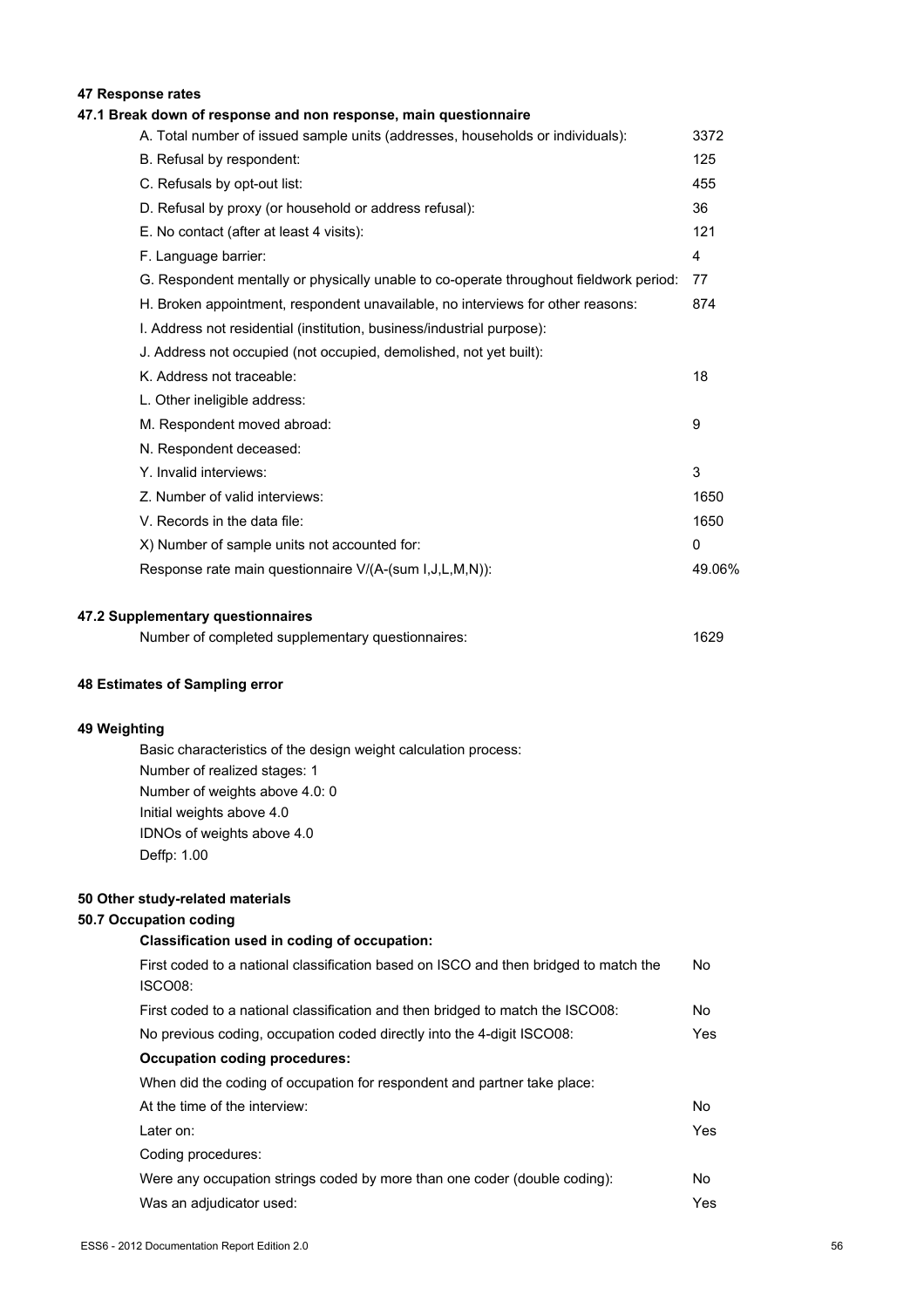| If yes, was adjudication done:                                                       |      |
|--------------------------------------------------------------------------------------|------|
| by sampling                                                                          | Yes. |
| on difficult cases                                                                   | Yes. |
| Is some kind of automatic/semiautomatic coding used in the coding process:           | Yes. |
| Short description of coding and checking procedures:                                 |      |
| Two coders used to code isco and nace have been coding, in an Acess data base. A few |      |

observations was coded automatically from comparing with the list and finding 100 pct accordance.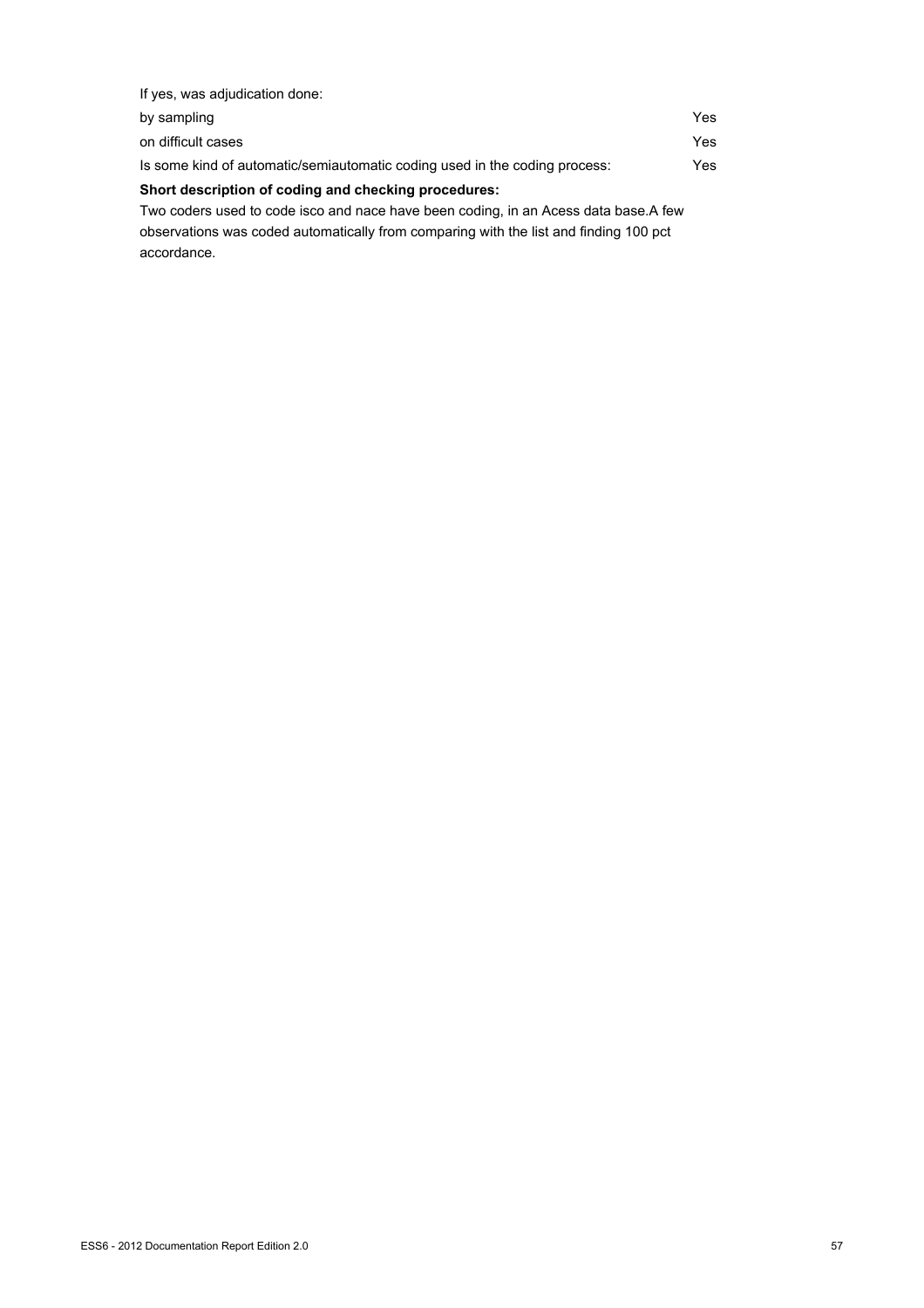# **Estonia**

# **33 Data collector**

Saar Poll OÜ, Nortat Eesti AS, Endla 4, 10142 Tallinn, Estonia

## **34 Depositor**

Dr Mare Ainsaar, National Coordinator and Kaur Lumiste

# **35 Funding agency**

University of Tartu Ministry of Science and Education

# **36 Grant number**

Internationalisation Program no 1

# **37 Mode of data collection**

## **37.1 Main questionnaire**

| Computer assisted personal interview, CAPI: | Yes |
|---------------------------------------------|-----|
| Paper and pencil interview, PAPI:           | No. |

# **37.2 Contact form questionnaire**

| Computer assisted personal interview, CAPI: | Yes |
|---------------------------------------------|-----|
| Paper and pencil interview, PAPI:           | Yes |

### **38 Type of research instrument**

**Structured questionnaires in:** Estonian, Russian

## **39 Field work period(s)**

01.09.12 - 28.01.13

# **40 Geographic unit**

| Statistical inference possible at the regional level:                                        | Yes          |
|----------------------------------------------------------------------------------------------|--------------|
| Is your country part of the NUTS nomenclature or Eurostat's statistical regions for EFTA Yes |              |
| and Candidate countries?                                                                     |              |
| NUTS level in data file                                                                      | <b>NUTS3</b> |
| Geographic units in dataset:                                                                 |              |
| EE001 - Põhja-Eesti                                                                          |              |
| EE004 - Lääne-Eesti                                                                          |              |
| EE006 - Kesk-Eesti                                                                           |              |
| EE007 - Kirde-Eesti                                                                          |              |

# EE008 - Lõuna-Eesti

# **41 Geographic coverage**

Estonia

### **42 Sampling procedure**

Sampling frame:

The official Population Register of all permanent residents living in private households. The register is updated constantly and maintained by the Ministry of Internal Affairs.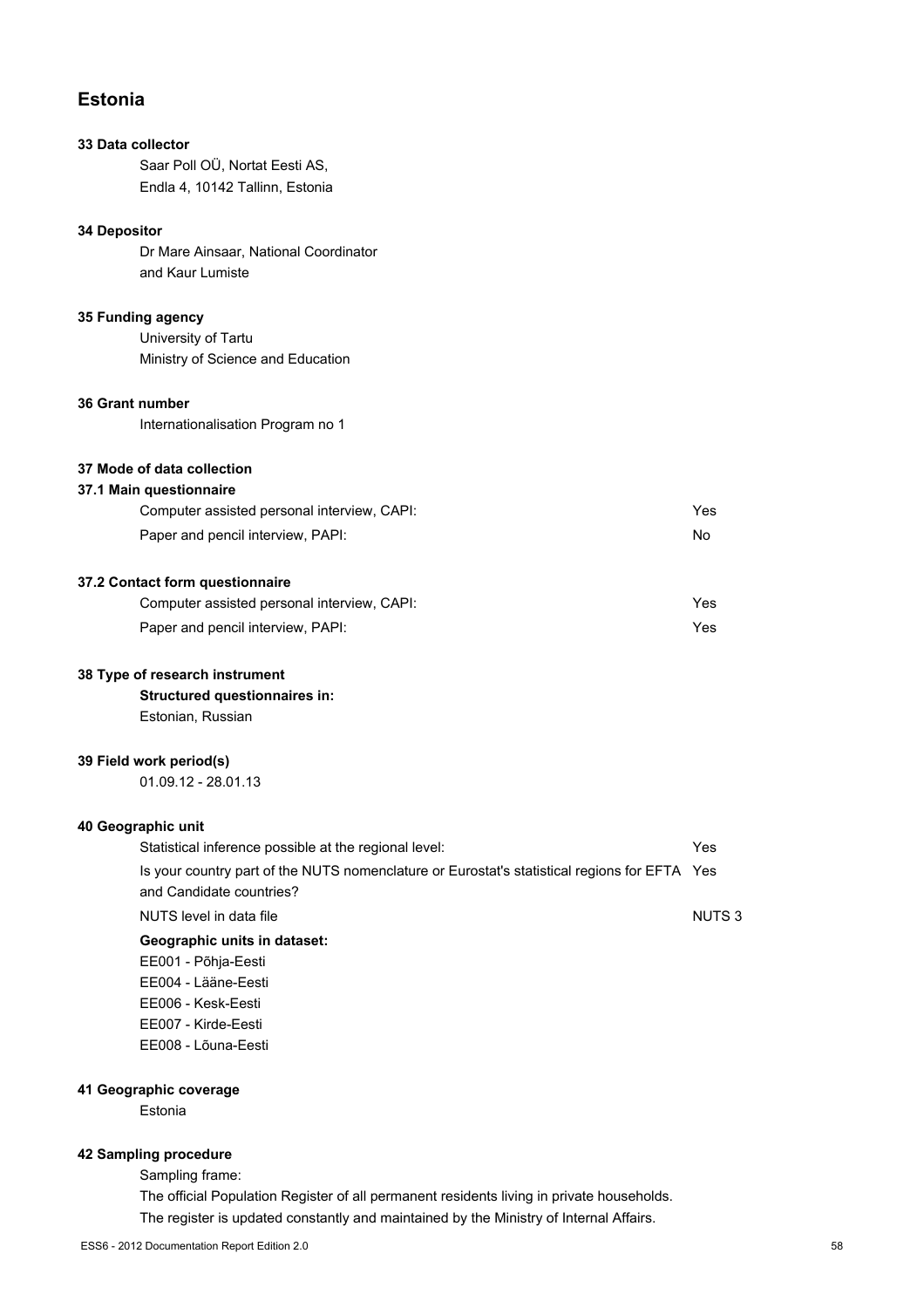# Sampling design:

Explicit and implicit stratified systematic random sampling. The register of persons 15 and above with permanent residence will be divided into explicit strata by their registered address. Each explicit stratum will then be ordered by ID numbers (that reflect gender and age). The size (number of persons aged 15+) of each explicit stratum and its proportion in the population are found. The gross sample size is multiplied by respective proportion in order to get the sample sizes for respective explicit stratum. Systematic random samples are drawn from each explicit stratum resulting in implicit stratification of each stratum (age and gender) to some extent. For implicit stratum, proportional allocation will be approximate, respectively.

## Stratification:

Explicit strata are formed by Estonia's third level Nomenclature of Territorial Units for Statistics (NUTS III - 5 regions) and in each explicit stratum implicit stratification by age and gender is done using ID numbers.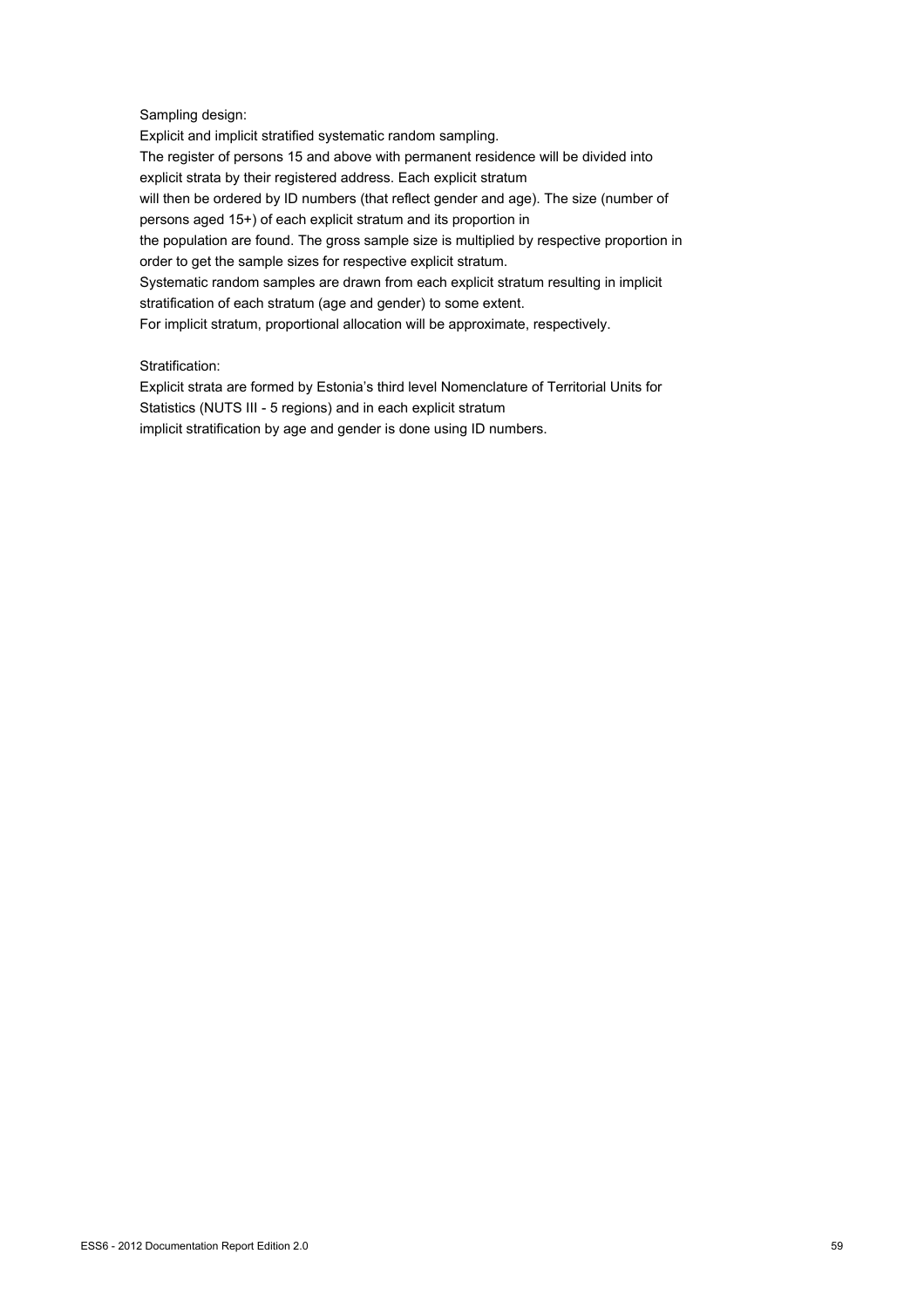# **43 Fieldwork procedures**

# **43.1 Interviewer selection**

| Total number of interviewers:         | 144 |
|---------------------------------------|-----|
| Number of inexperienced interviewers: |     |

# **43.2 Briefing of interviewers**

| How many of the interviewers received ESS specific personal briefing?:                                           | 144       |           |
|------------------------------------------------------------------------------------------------------------------|-----------|-----------|
| Total length of ESS specific personal briefing(s) per interviewer:                                               |           | 4-8 hours |
| Written ESS specific instructions:                                                                               | Yes       |           |
| Was the ESS guidelines document: "Best practice guidelines and Interview scenarios"<br>provided to interviewers: | <b>No</b> |           |
| Was the ESS briefing example interview ("dummy interview") conducted using the<br>guidance provided:             | Yes       |           |
| Training in refusal conversion:                                                                                  | Yes       |           |
| Training on how to fill in contact forms:                                                                        | Yes       |           |
| Training on how to fill in observable and dwelling information:                                                  | Yes       |           |
| Materials on observable and dwelling information:                                                                |           |           |
| Photos:                                                                                                          | Yes       |           |
| Video-tape recording:                                                                                            | <b>No</b> |           |
| 43.3 Employment status of interviewers                                                                           |           |           |
| Free-lance interviewers:                                                                                         | Yes       |           |
| Employees of the fieldwork organisation:                                                                         | No        |           |
| Other:                                                                                                           | No        |           |
| 43.4 Payments of interviewers                                                                                    |           |           |
| Hourly rate:                                                                                                     | No        |           |
| Per completed interview:                                                                                         | Yes       |           |
| Assignment fee (set fee for working on a set of sample units):                                                   | <b>No</b> |           |
| A regular fixed salary:                                                                                          | No        |           |
| Bonus arrangement:                                                                                               | No        |           |
| Other:                                                                                                           | <b>No</b> |           |
| If bonus arrangement or other, please specify:                                                                   |           |           |
| Norstat Eesti AS TOP 3 most resultative interviewers got bonus.                                                  |           |           |
| 43.5 Advance information                                                                                         |           |           |

| Use of advance letter: | Yes |
|------------------------|-----|
| Use of brochure:       | No. |

# **43.6 Call schedules**

| First contact by:                                                        | Visit |
|--------------------------------------------------------------------------|-------|
| Number of minimum required visits per respondent/sampling unit in total: | 4     |
| Number of visits required to be on a weekend:                            | 2     |
| Number of visits required to be in the evening:                          |       |

# **43.7 Respondent incentives**

| Respondent incentives:                                             | Yes |
|--------------------------------------------------------------------|-----|
| Unconditional monetary incentives, paid before the interview:      | No. |
| Conditional monetary incentives, upon completion of the interview: | No. |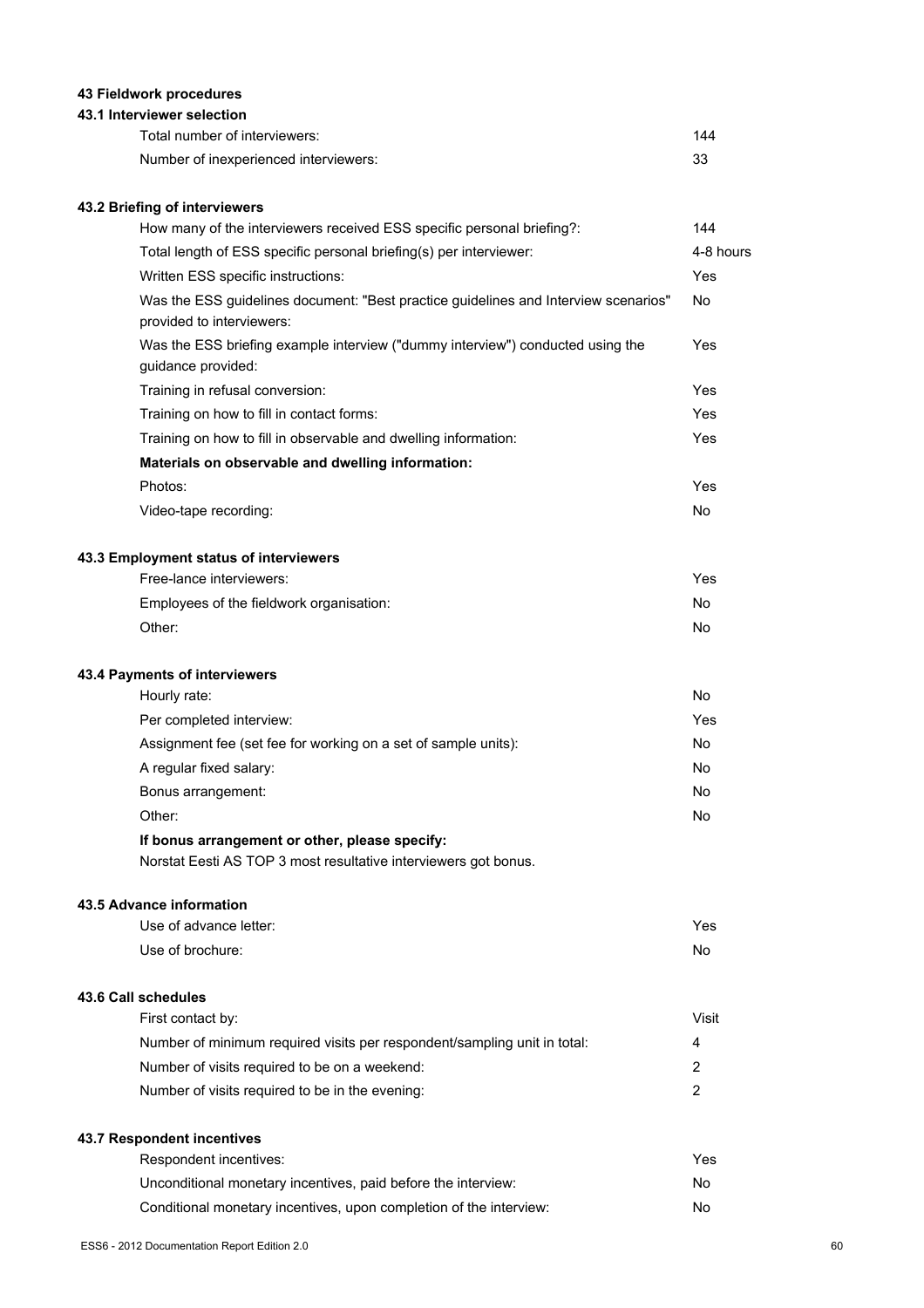| Unconditional non-monetary incentives (incl. vouchers), provided before the interview:                                                                                             | No                      |
|------------------------------------------------------------------------------------------------------------------------------------------------------------------------------------|-------------------------|
| Conditional non-monetary incentives (incl. vouchers), upon completion of the interview:                                                                                            | Yes                     |
| Please specify:                                                                                                                                                                    |                         |
| 4 half-year newspaper subscriptions, given to 4 randomly selected persons who<br>completed the interview                                                                           |                         |
| Other response enhancing measures:                                                                                                                                                 |                         |
| Use of other response enhancing measures (call-center, web-pages, etc.):                                                                                                           | Yes                     |
| Description of other response enhancing measures:                                                                                                                                  |                         |
| Web-page of a ESS Estonia with materials from previous rounds in local language is<br>suggested to see in the advance letter + ESS VIDEO on the ESS Estonia web page.              |                         |
| 43.8 Strategies for refusal conversion                                                                                                                                             |                         |
| Strategies for refusal conversion:                                                                                                                                                 | Yes                     |
| If yes, please describe:                                                                                                                                                           |                         |
| Interviewer tried to explain respondent importance of the survey, tried to find another time<br>for interviewing, if not succeeded, another interviewer was sent for interviewing. |                         |
| 43.9 Pretest                                                                                                                                                                       |                         |
| The period in which the pretest interviews were held:                                                                                                                              | 07.06.2012 - 27.06.2012 |
| Number of pretest interviews:                                                                                                                                                      | 40                      |
| 44 Control operation                                                                                                                                                               |                         |
| 44.1 Interviews                                                                                                                                                                    |                         |
| Number of units selected for back-check:                                                                                                                                           | 295                     |
| Number of back-checks achieved:                                                                                                                                                    | 239                     |
| Number of units where outcome was confirmed:                                                                                                                                       | 239                     |
| Type of back-check: Personal or Telephone:                                                                                                                                         | Telephone               |
| 44.2 Refusals                                                                                                                                                                      |                         |
| Number of units selected for back-check:                                                                                                                                           | 42                      |
| Number of back-checks achieved:                                                                                                                                                    | 30                      |
| Number of units where outcome was confirmed:                                                                                                                                       | 30                      |
| Type of back-check: Personal, Telephone or Mail:                                                                                                                                   | Personal and mail       |
| 44.3 Non-contacts                                                                                                                                                                  |                         |
| Number of units selected for back-check:                                                                                                                                           | 26                      |
| Number of back-checks achieved:                                                                                                                                                    | 15                      |
| Number of units where outcome was confirmed:                                                                                                                                       | 15                      |
| Type of back-check: Personal, Telephone or Mail:                                                                                                                                   | Personal                |

### **45 Cleaning operations**

## **45.2 Checking and control of main questionnaire CAPI program(s)**

The CAPI programme was created in offline Confirmit by the Norstat team. It went through several rounds of testing by Norstat and their fieldwork partner Saar Poll before being submitted to 3 more rounds of testing and corrections by the ESS Estonia team. There were corrections made at every stage, and an additional live test at the interviewer trainings. More than 10 people were involved in testing.

# **45.3 Verification of optical scanning or keying of main questionnaire**

Was the scanning or keying of the main questionnaire checked?:

Approximate proportion of the main questionnaires checked: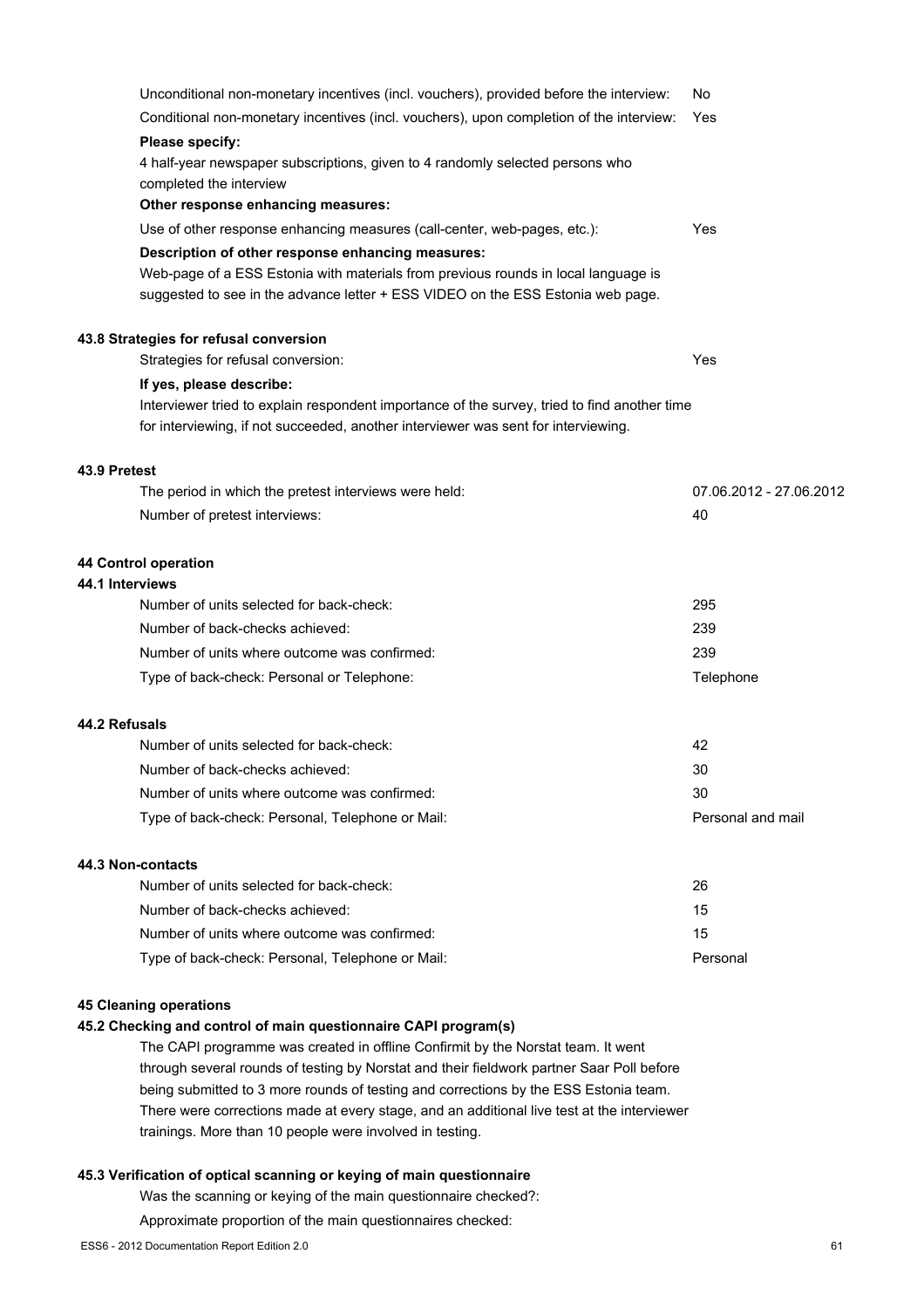# **45.4 Verification of supplementary questionnaire**

If the supplementary questionnaires were scanned or keyed, was the scanning or keying checked?:

Approximate proportion of the supplementary questionnaires checked:

# **46 Deviations**

F35 (WRKAC6M): Filter error. 163 respondents who never have had a paid job were asked this question.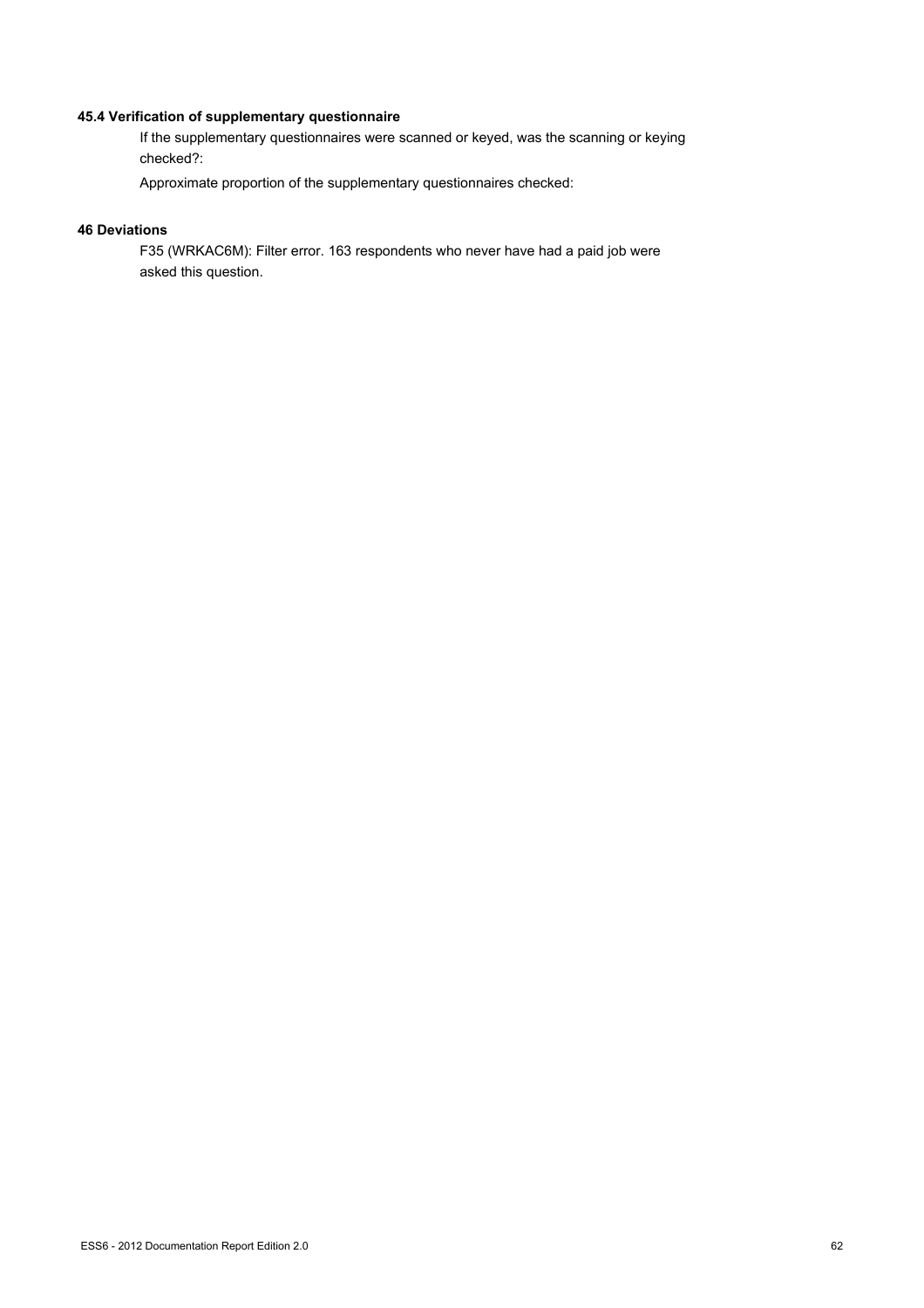# **47 Response rates**

# **47.1 Break down of response and non response, main questionnaire**

| A. Total number of issued sample units (addresses, households or individuals):         | 3707           |
|----------------------------------------------------------------------------------------|----------------|
| B. Refusal by respondent:                                                              | 312            |
| C. Refusals by opt-out list:                                                           | $\mathbf{0}$   |
| D. Refusal by proxy (or household or address refusal):                                 | 29             |
| E. No contact (after at least 4 visits):                                               | 374            |
| F. Language barrier:                                                                   | 4              |
| G. Respondent mentally or physically unable to co-operate throughout fieldwork period: | 109            |
| H. Broken appointment, respondent unavailable, no interviews for other reasons:        | 299            |
| I. Address not residential (institution, business/industrial purpose):                 | 6              |
| J. Address not occupied (not occupied, demolished, not yet built):                     | 11             |
| K. Address not traceable:                                                              | 1              |
| L. Other ineligible address:                                                           | $\overline{2}$ |
| M. Respondent moved abroad:                                                            | 172            |
| N. Respondent deceased:                                                                | 7              |
| Y. Invalid interviews:                                                                 | 1              |
| Z. Number of valid interviews:                                                         | 2380           |
| V. Records in the data file:                                                           | 2380           |
| X) Number of sample units not accounted for:                                           | 0              |
| Response rate main questionnaire V/(A-(sum I,J,L,M,N)):                                | 67.83%         |
|                                                                                        |                |

### **47.2 Supplementary questionnaires**

| Number of completed supplementary questionnaires: | 2380 |
|---------------------------------------------------|------|
|---------------------------------------------------|------|

### **48 Estimates of Sampling error**

### **49 Weighting**

Basic characteristics of the design weight calculation process: Number of realized stages: 1 Number of weights above 4.0: 0 Initial weights above 4.0 IDNOs of weights above 4.0 Deffp: 1.00

### **50 Other study-related materials**

### **50.7 Occupation coding**

| Classification used in coding of occupation:                                         |    |
|--------------------------------------------------------------------------------------|----|
| First coded to a national classification based on ISCO and then bridged to match the | No |
| ISCO08:                                                                              |    |
| First coded to a national classification and then bridged to match the ISCO08:       | No |

| No previous coding, occupation coded directly into the 4-digit ISCO08:   | Yes |
|--------------------------------------------------------------------------|-----|
| Occupation coding procedures:                                            |     |
| When did the coding of occupation for respondent and partner take place: |     |
| At the time of the interview:                                            | No. |
| Later on:                                                                | Yes |
| Number of occupation coders:                                             |     |
|                                                                          |     |
| Coding procedures:                                                       |     |

Were any occupation strings coded by more than one coder (double coding): No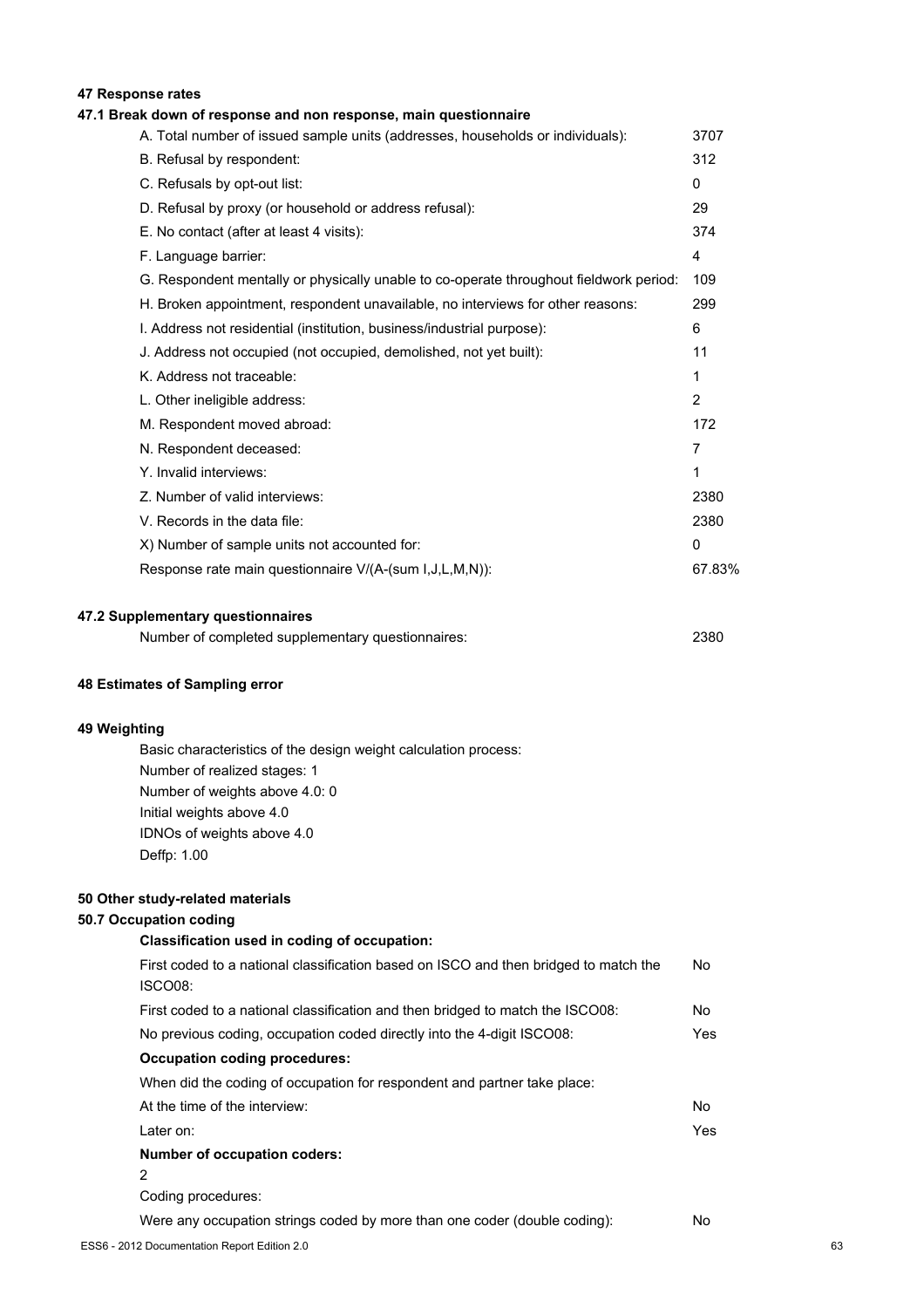| Was an adjudicator used:                                                                  | Yes |
|-------------------------------------------------------------------------------------------|-----|
| If yes, was adjudication done:                                                            |     |
| by sampling                                                                               |     |
| on difficult cases                                                                        | Yes |
| Is some kind of automatic/semiautomatic coding used in the coding process:                | No. |
| Short description of coding and checking procedures:                                      |     |
| Occupations were sorted according to alphabetical order and then directly recorded into 4 |     |
| digit ISCO08. The first version of coding was sent to Estonian ESS team specialist who    |     |

consulted difficult cases and corrected some minor mistakes.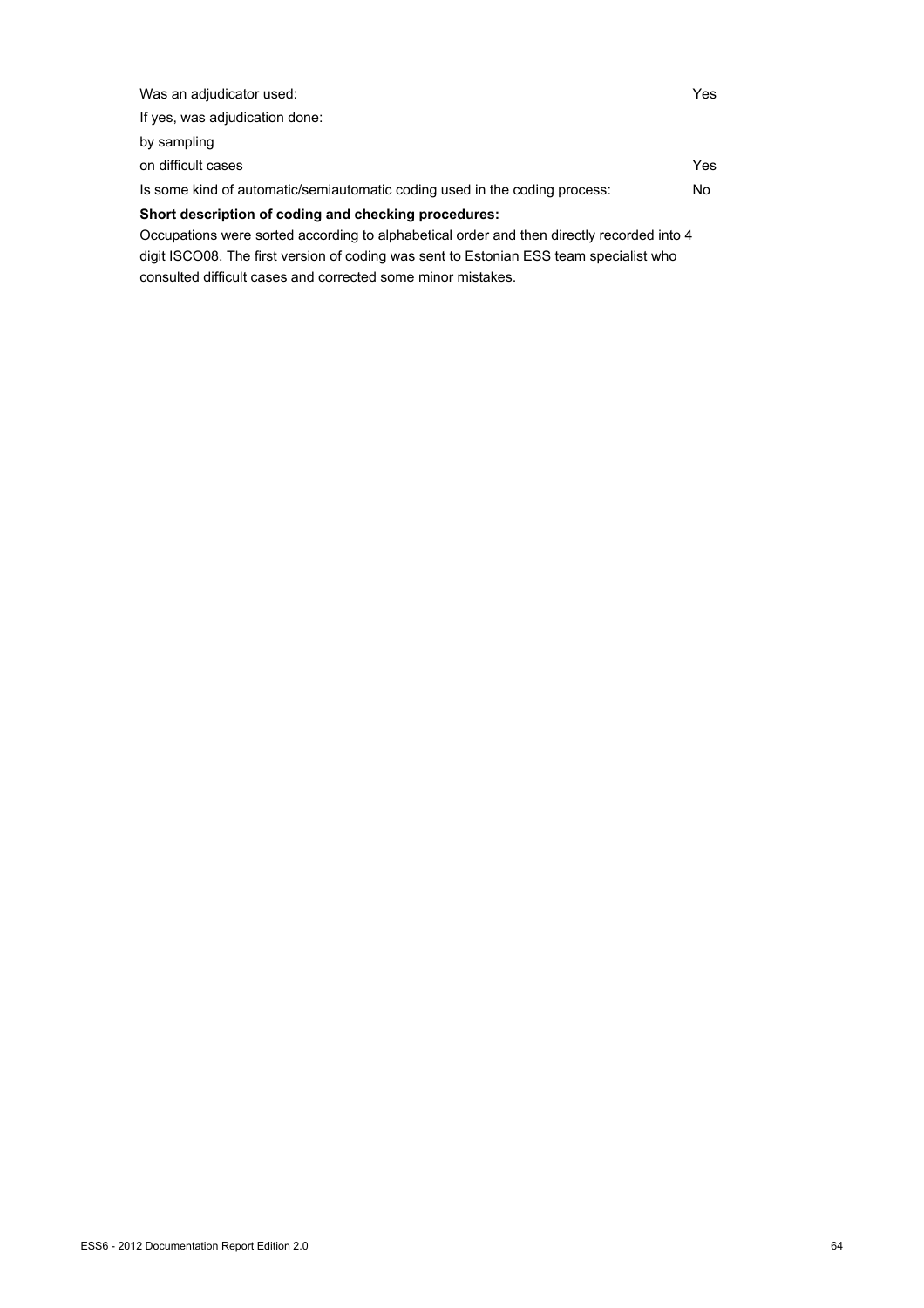# **Finland**

# **33 Data collector**

Statistics Finland (Tilastokeskus), FI-00022 Statistics Finland (Helsinki)

# **34 Depositor**

Pirjo Hyytiäinen, Markku Nieminen, Fieldwork organisation

### **35 Funding agency**

Academy of Finland

#### **36 Grant number**

262963

# **37 Mode of data collection**

### **37.1 Main questionnaire**

| Computer assisted personal interview, CAPI: | Yes |
|---------------------------------------------|-----|
| Paper and pencil interview, PAPI:           | No  |

# **37.2 Contact form questionnaire**

| Computer assisted personal interview, CAPI: | Yes |
|---------------------------------------------|-----|
| Paper and pencil interview, PAPI:           | No. |

# **38 Type of research instrument**

# **Structured questionnaires in:**

Finnish, Swedish, English

### **39 Field work period(s)**

03.09.12 - 02.02.13

# **40 Geographic unit**

| Statistical inference possible at the regional level:                                        | Yes          |
|----------------------------------------------------------------------------------------------|--------------|
| Is your country part of the NUTS nomenclature or Eurostat's statistical regions for EFTA Yes |              |
| and Candidate countries?                                                                     |              |
| NUTS level in data file                                                                      | <b>NUTS3</b> |
| Geographic units in dataset:                                                                 |              |
| FI193 Keski-Suomi                                                                            |              |
| FI194 Etelä-Pohjanmaa                                                                        |              |
| FI195 Pohjanmaa                                                                              |              |
| FI196 Satakunta                                                                              |              |
| FI197 Pirkanmaa                                                                              |              |
| FI1B1 Helsinki-Uusimaa                                                                       |              |
| FI1C1 Varsinais-Suomi                                                                        |              |
| FI1C2 Kanta-Häme                                                                             |              |
| FI1C3 Päijät-Häme                                                                            |              |
| FI1C4 Kymenlaakso                                                                            |              |
| FI1C5 Etelä-Karjala                                                                          |              |
| FI1D1 Etelä-Savo                                                                             |              |
| FI1D2 Pohjois-Savo                                                                           |              |
| FI1D3 Pohjois-Karjala                                                                        |              |
| FI1D4 Kainuu                                                                                 |              |
| FI1D5 Keski-Pohjanmaa                                                                        |              |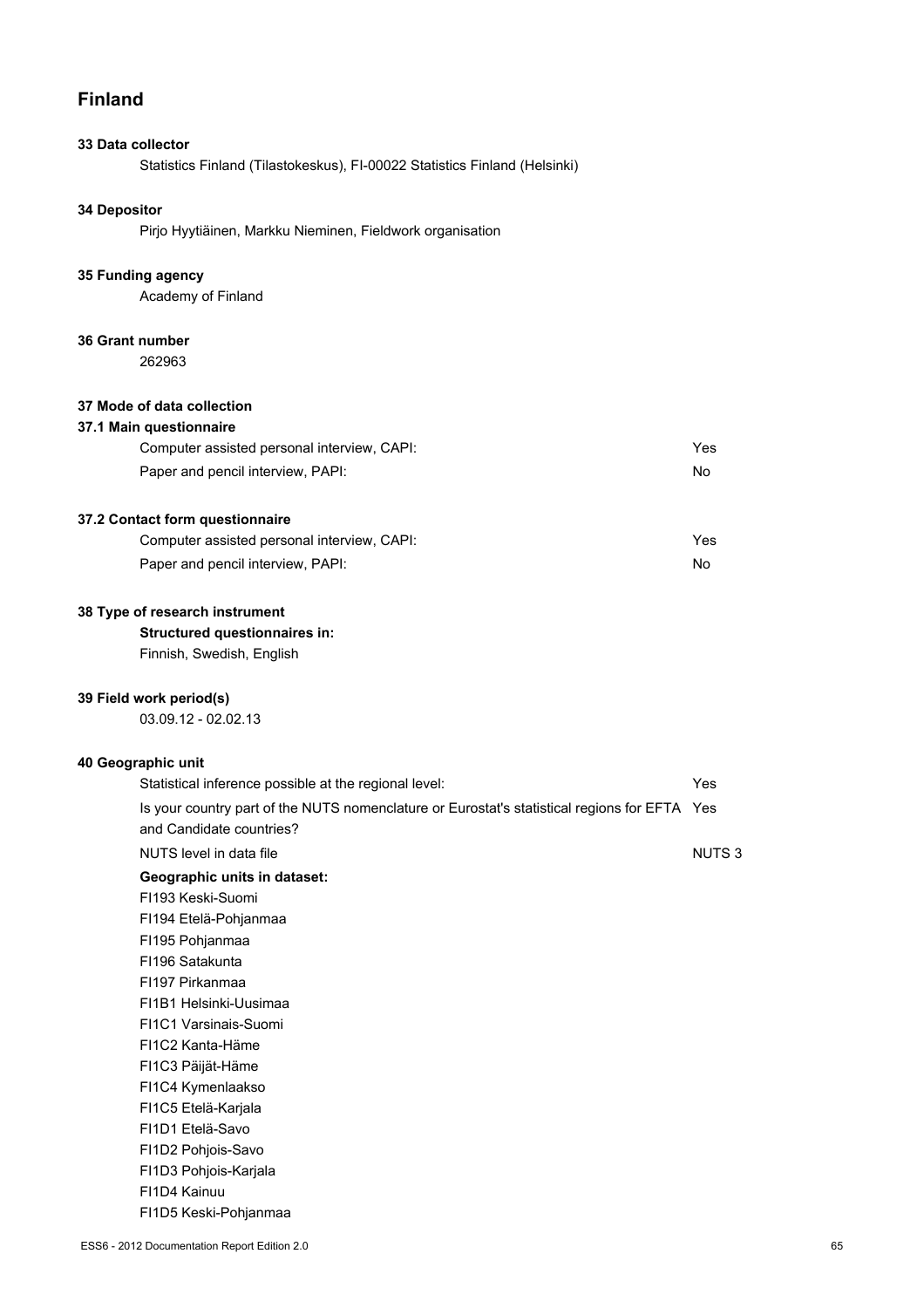FI1D6 Pohjois-Pohjanmaa FI1D7 Lappi FI200 Åland **If your country is not part of the NUTS nomenclature, please give a short description of the regional level used in the data file** Note: Category FI182 Itä-Uusimaa merged into Helsinki-Uusimaa FI1B1 in 1.1.2011.

### **41 Geographic coverage**

Finland

### **42 Sampling procedure**

Sampling Frame: Population database (total register).

### Remarks:

Prior to selecting the sample, people who participated in certain recent large surveys are excluded from the frame. This group constitutes 9.7 per cent of the resident household population over 15. The distributions behave very nicely: only the age cohorts 75+ show distortion because in most surveys the age limit is 15 to 74. When it comes to geography the only exception is Autonomous territory of Aland Islands, where the exclusion rate is 13.8 per cent. This is a very small area (population 28,000) where double inclusion probabilities are used in the LFS. This process has been identical for ESS rounds 1 to 5.

### Sampling Design:

Single stage equal probability systematic sample (no clustering).

## Stratification:

Implicit stratification is by gender, then domicile code, then date of birth. Randomization for self-completed questionnaires: random sub-selection into 3 subgroups. Gender and age distributions will be inspected.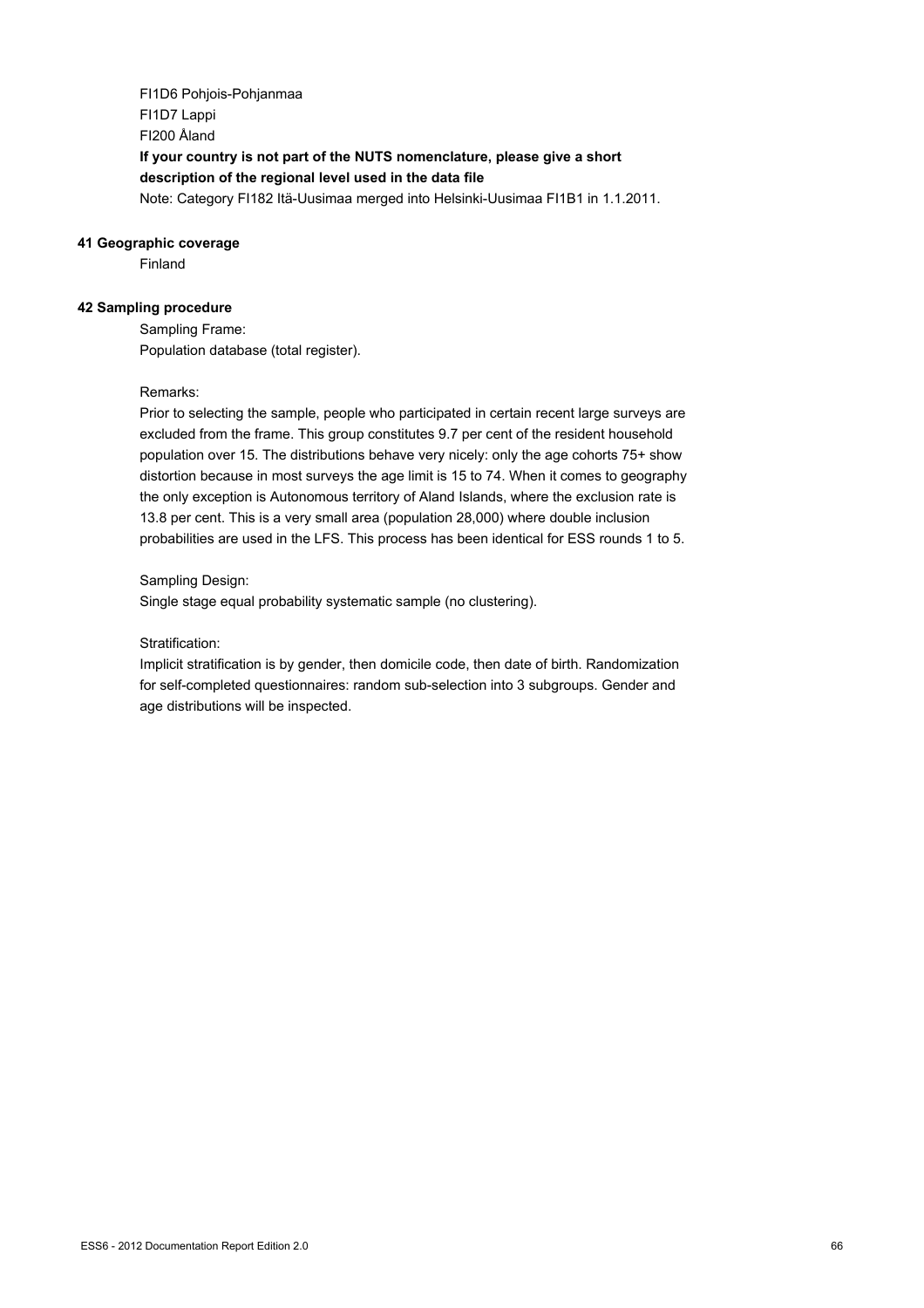# **43 Fieldwork procedures**

# **43.1 Interviewer selection**

| Total number of interviewers:         | 119 |
|---------------------------------------|-----|
| Number of inexperienced interviewers: |     |

# **43.2 Briefing of interviewers**

| How many of the interviewers received ESS specific personal briefing?:                                           | 119               |
|------------------------------------------------------------------------------------------------------------------|-------------------|
| Total length of ESS specific personal briefing(s) per interviewer:                                               | more than 8 hours |
| Written ESS specific instructions:                                                                               | Yes               |
| Was the ESS guidelines document: "Best practice guidelines and Interview scenarios"<br>provided to interviewers: | Yes               |
| Was the ESS briefing example interview ("dummy interview") conducted using the<br>guidance provided:             | Yes               |
| Training in refusal conversion:                                                                                  | Yes               |
| Training on how to fill in contact forms:                                                                        | Yes               |
| Training on how to fill in observable and dwelling information:                                                  | Yes               |
| Materials on observable and dwelling information:                                                                |                   |
| Photos:                                                                                                          | Yes               |
| Video-tape recording:                                                                                            | No                |
| 43.3 Employment status of interviewers                                                                           |                   |
| Free-lance interviewers:                                                                                         | No                |
| Employees of the fieldwork organisation:                                                                         | Yes               |
| Other:                                                                                                           | No                |
| 43.4 Payments of interviewers                                                                                    |                   |
| Hourly rate:                                                                                                     | Yes               |
| Per completed interview:                                                                                         | No                |
| Assignment fee (set fee for working on a set of sample units):                                                   | No                |
| المسملم مامدين تكسمان بممسا                                                                                      | $N =$             |

| A regular fixed salary: | No |
|-------------------------|----|
| Bonus arrangement:      | No |
| Other:                  | No |

# **43.5 Advance information**

| Use of advance letter: | Yes. |
|------------------------|------|
| Use of brochure:       | Yes. |

# **43.6 Call schedules**

| First contact by:                                                        | Telephone |
|--------------------------------------------------------------------------|-----------|
| Number of minimum required visits per respondent/sampling unit in total: |           |
| Number of visits required to be on a weekend:                            | 0         |
| Number of visits required to be in the evening:                          | 0         |
| Number of minimum required calls per respondent (in total):              | 4         |
| Number of calls required to be on a weekend:                             | 1         |
| Number of calls required to be in the evening:                           |           |
|                                                                          |           |

# **43.7 Respondent incentives**

| Respondent incentives:                                        | Yes |
|---------------------------------------------------------------|-----|
| Unconditional monetary incentives, paid before the interview: |     |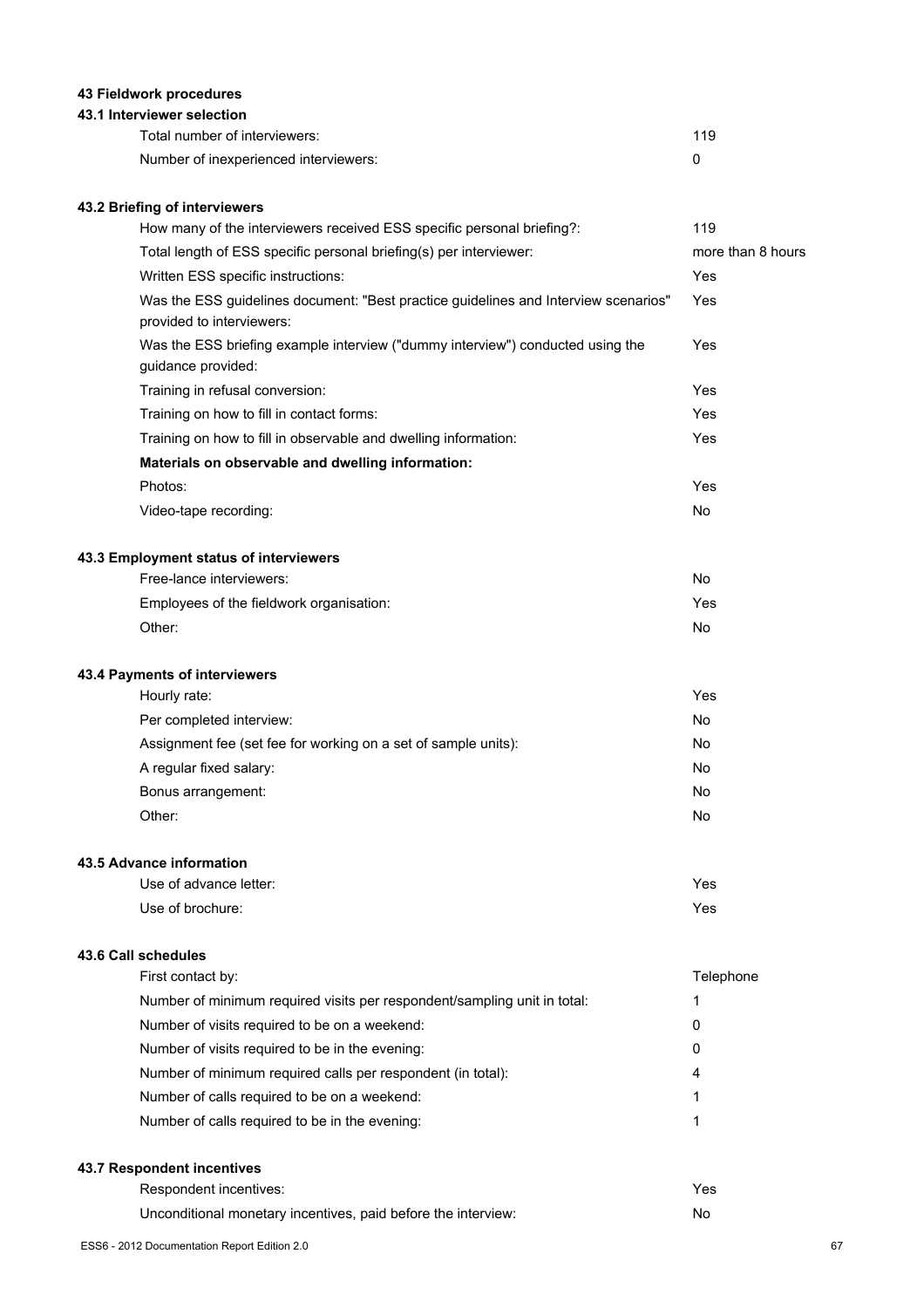|                 | Conditional monetary incentives, upon completion of the interview:                                          | No                  |
|-----------------|-------------------------------------------------------------------------------------------------------------|---------------------|
|                 | Unconditional non-monetary incentives (incl. vouchers), provided before the interview:                      | Yes                 |
|                 | Conditional non-monetary incentives (incl. vouchers), upon completion of the interview:                     | Yes                 |
|                 | Please specify:                                                                                             |                     |
|                 | 4G memory stick & statistical pocket book sent to all respondents (inside advance letter<br>envelope).      |                     |
|                 | 3 iPad computers. The three winners were raffled among the respondents at the end of<br>fieldwork period.   |                     |
|                 | Other response enhancing measures:                                                                          |                     |
|                 | Use of other response enhancing measures (call-center, web-pages, etc.):                                    | Yes                 |
|                 | Description of other response enhancing measures:<br>Additional letter to target persons when needed.       |                     |
|                 | 43.8 Strategies for refusal conversion                                                                      |                     |
|                 | Strategies for refusal conversion:                                                                          | Yes                 |
|                 | If yes, please describe:                                                                                    |                     |
|                 | Before the fieldwork period, the interviewers had to choose a pair among the colleagues,                    |                     |
|                 | with whom they were encouraged to exchange target persons. These target persons                             |                     |
|                 | included both refusals and non-contacts. After the exchange, new interviewer tried to get<br>the interview. |                     |
| 43.9 Pretest    |                                                                                                             |                     |
|                 | The period in which the pretest interviews were held:                                                       | 13.08.12 - 24.08.12 |
|                 | Number of pretest interviews:                                                                               | 128                 |
|                 | 44 Control operation                                                                                        |                     |
| 44.1 Interviews |                                                                                                             |                     |
|                 | Number of units selected for back-check:                                                                    | 220                 |
|                 | Number of back-checks achieved:                                                                             | 192                 |
|                 | Number of units where outcome was confirmed:                                                                | 192                 |
|                 | Type of back-check: Personal or Telephone:                                                                  | t                   |
| 44.2 Refusals   |                                                                                                             |                     |
|                 | Number of units selected for back-check:                                                                    | 35                  |
|                 | Number of back-checks achieved:                                                                             | 14                  |
|                 | Number of units where outcome was confirmed:                                                                | 13                  |
|                 | Type of back-check: Personal, Telephone or Mail:                                                            | t                   |
|                 | 44.3 Non-contacts                                                                                           |                     |
|                 | Number of units selected for back-check:                                                                    | 25                  |
|                 | Number of back-checks achieved:                                                                             | $\overline{2}$      |
|                 | Number of units where outcome was confirmed:                                                                | 2                   |
|                 | Type of back-check: Personal, Telephone or Mail:                                                            | t                   |
|                 |                                                                                                             |                     |

# **45 Cleaning operations**

# **45.2 Checking and control of main questionnaire CAPI program(s)**

Two researchers and one application specialist tested the questionnaire. Later on all the interviewers tested the questionnaire before data collecting period. After testing, some inaccuracies were corrected. Test data was converted from Blaise to Sas, and basic checks, related to data structure, were made.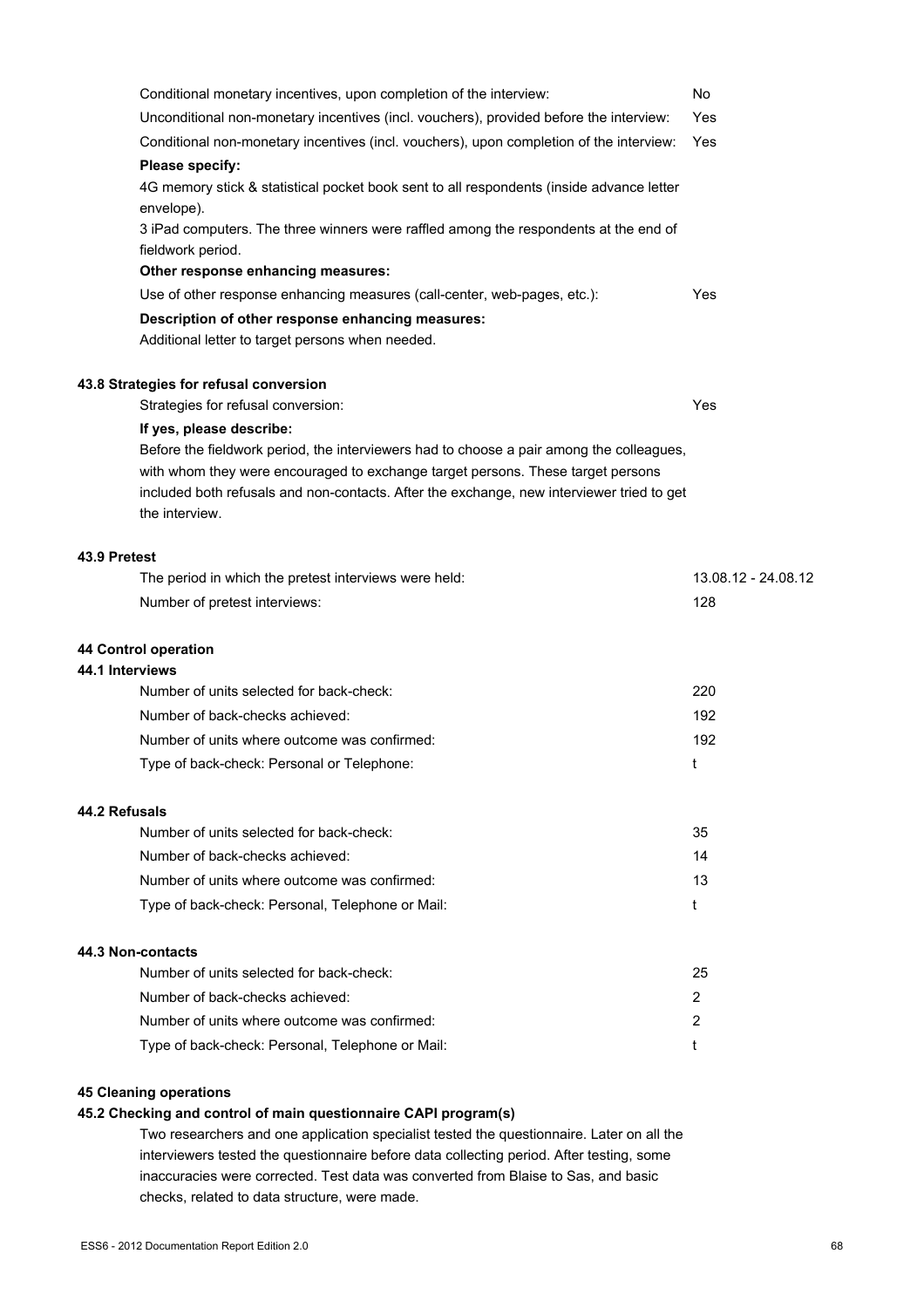## **45.3 Verification of optical scanning or keying of main questionnaire**

Was the scanning or keying of the main questionnaire checked?:

Approximate proportion of the main questionnaires checked:

### **45.4 Verification of supplementary questionnaire**

If the supplementary questionnaires were scanned or keyed, was the scanning or keying checked?:

Approximate proportion of the supplementary questionnaires checked:

# **46 Deviations**

F6 (RSHPSTS): An underlying country specific questionnaire item has been introduced since ESS5-2010. Please see Appendix A4 Legal marital and relationship status.

F11 (MARSTS): An underlying country specific questionnaire item has been introduced since ESS5-2010. Please see Appendix A4 Legal marital and relationship status.

REGION: The underlying Finish regional NUTS categories have changed since ESS5- 2010. Please see item 40.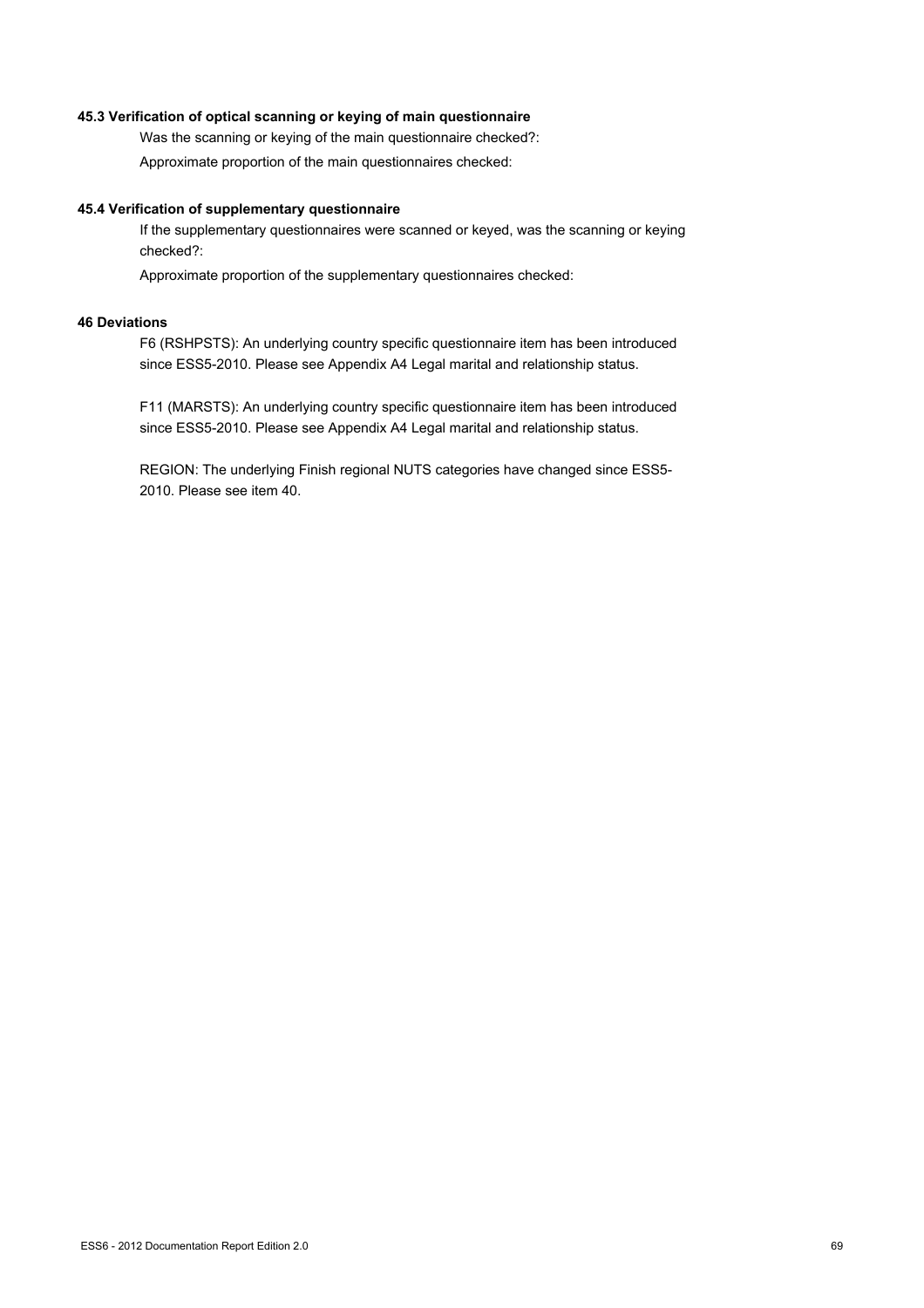# **47 Response rates**

| 47.1 Break down of response and non response, main questionnaire                       |        |
|----------------------------------------------------------------------------------------|--------|
| A. Total number of issued sample units (addresses, households or individuals):         | 3296   |
| B. Refusal by respondent:                                                              | 677    |
| C. Refusals by opt-out list:                                                           |        |
| D. Refusal by proxy (or household or address refusal):                                 | 28     |
| E. No contact (after at least 4 visits):                                               | 132    |
| F. Language barrier:                                                                   | 41     |
| G. Respondent mentally or physically unable to co-operate throughout fieldwork period: | 91     |
| H. Broken appointment, respondent unavailable, no interviews for other reasons:        | 74     |
| I. Address not residential (institution, business/industrial purpose):                 |        |
| J. Address not occupied (not occupied, demolished, not yet built):                     |        |
| K. Address not traceable:                                                              |        |
| L. Other ineligible address:                                                           |        |
| M. Respondent moved abroad:                                                            | 14     |
| N. Respondent deceased:                                                                | 16     |
| Y. Invalid interviews:                                                                 |        |
| Z. Number of valid interviews:                                                         | 2197   |
| V. Records in the data file:                                                           | 2197   |
| X) Number of sample units not accounted for:                                           |        |
| Response rate main questionnaire V/(A-(sum I, J, L, M, N)):                            | 67.27% |
| 47.2 Supplementary questionnaires                                                      |        |
| Number of completed supplementary questionnaires:                                      | 2193   |

### **48 Estimates of Sampling error**

# **49 Weighting**

Basic characteristics of the design weight calculation process: Number of realized stages: 1 Number of weights above 4.0: 0 Initial weights above 4.0 IDNOs of weights above 4.0 Deffp: 1.00

# **50 Other study-related materials**

# **50.7 Occupation coding**

| Classification used in coding of occupation:                                         |      |
|--------------------------------------------------------------------------------------|------|
| First coded to a national classification based on ISCO and then bridged to match the | No.  |
| ISCO08:                                                                              |      |
| First coded to a national classification and then bridged to match the ISCO08:       | No.  |
| No previous coding, occupation coded directly into the 4-digit ISCO08:               | Yes. |
| <b>Occupation coding procedures:</b>                                                 |      |
| When did the coding of occupation for respondent and partner take place:             |      |
| At the time of the interview:                                                        | Yes. |
| Later on:                                                                            | Yes. |
| <b>Number of occupation coders:</b>                                                  |      |
| 120                                                                                  |      |
| Coding procedures:                                                                   |      |
| Were any occupation strings coded by more than one coder (double coding):            | Yes. |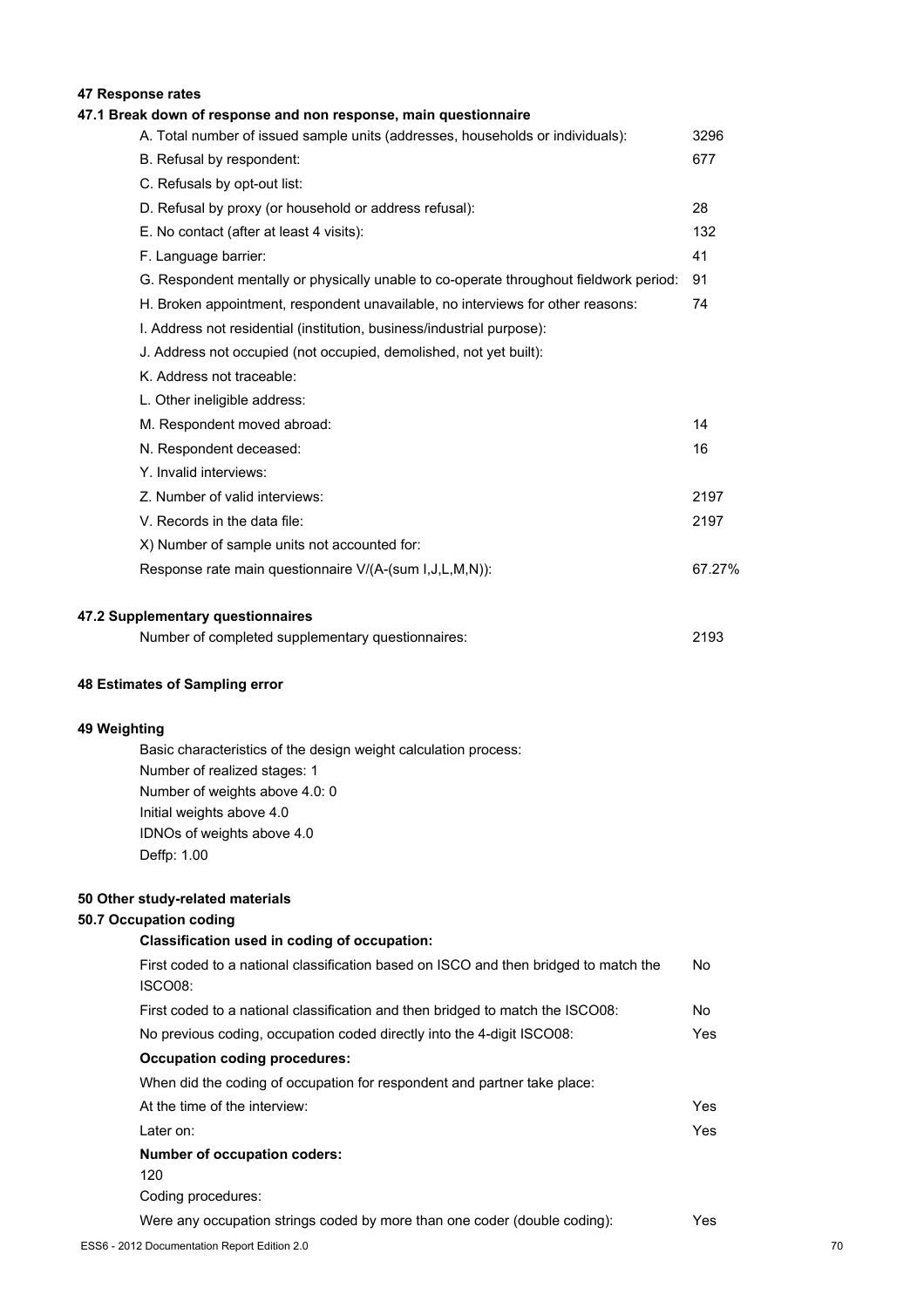| Was an adjudicator used:                                                              | No. |
|---------------------------------------------------------------------------------------|-----|
| If yes, was adjudication done:                                                        |     |
| by sampling                                                                           | No. |
| on difficult cases                                                                    | Yes |
| Is some kind of automatic/semiautomatic coding used in the coding process:            | No. |
| Short description of coding and checking procedures:                                  |     |
| Interviewers coded the occupations into the 5-digit ISCO 08 during the interview. The |     |
| post coding procedures were done after composing the SAS data set. They were: Coding  |     |

the unknown cases when possible. Converting the national 5-digit codes into 4-digit codes.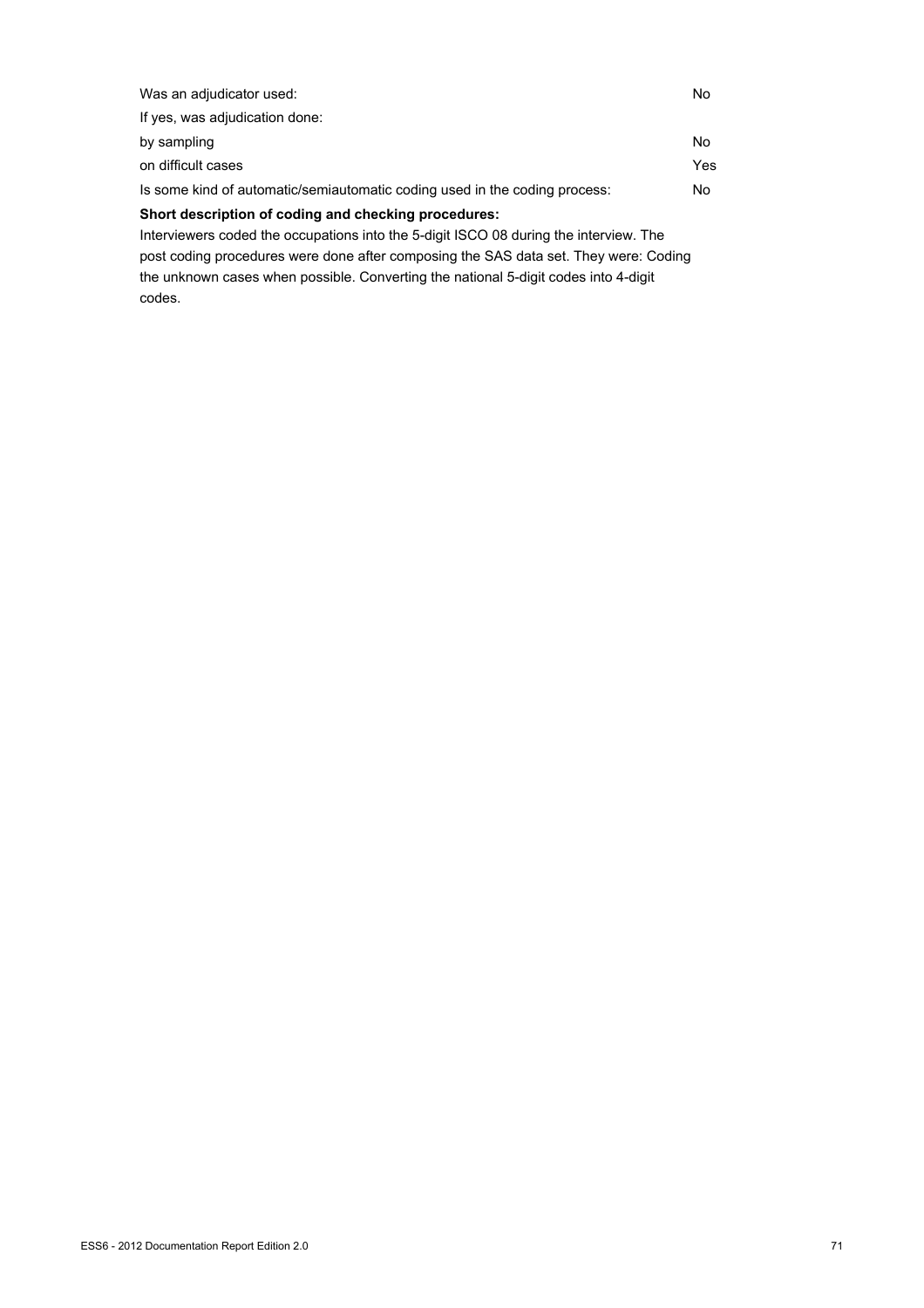# **France**

# **33 Data collector**

GfK ISL Custom Research France

# **34 Depositor**

Anne Cornilleau, National Coordinator

### **35 Funding agency**

Centre national de la recherche scientifique (CNRS) - Très grande infrastructure PROGEDO

# **36 Grant number**

# **37 Mode of data collection**

## **37.1 Main questionnaire**

| Computer assisted personal interview, CAPI: | Yes |
|---------------------------------------------|-----|
| Paper and pencil interview, PAPI:           | No  |

# **37.2 Contact form questionnaire**

| Computer assisted personal interview, CAPI: | Yes |
|---------------------------------------------|-----|
| Paper and pencil interview, PAPI:           | No. |

# **38 Type of research instrument**

# **Structured questionnaires in:**

French

# **39 Field work period(s)**

08.02.13 - 30.06.13

# **40 Geographic unit**

| Statistical inference possible at the regional level:                                                                    | Yes          |
|--------------------------------------------------------------------------------------------------------------------------|--------------|
| Is your country part of the NUTS nomenclature or Eurostat's statistical regions for EFTA Yes<br>and Candidate countries? |              |
| NUTS level in data file                                                                                                  | <b>NUTS2</b> |
| Geographic units in dataset:                                                                                             |              |
| FR <sub>10</sub> - Ile de France                                                                                         |              |
| FR21 - Champagne-Ardenne                                                                                                 |              |
| FR22 - Picardie                                                                                                          |              |
| FR23 - Haute-Normandie                                                                                                   |              |
| FR24 - Centre                                                                                                            |              |
| FR25 - Basse-Normandie                                                                                                   |              |
| FR26 - Bourgogne                                                                                                         |              |
| FR30 - Nord-Pas-de-Calais                                                                                                |              |
| FR41 - Lorraine                                                                                                          |              |
| FR42 - Alsace                                                                                                            |              |
| FR43 - Franche-Comté                                                                                                     |              |
| FR51 - Pays de la Loire                                                                                                  |              |
| FR52 - Bretagne                                                                                                          |              |
| FR53 - Poitou-Charentes                                                                                                  |              |
| FR61 - Aquitaine                                                                                                         |              |
| FR62 - Midi-Pyrenées                                                                                                     |              |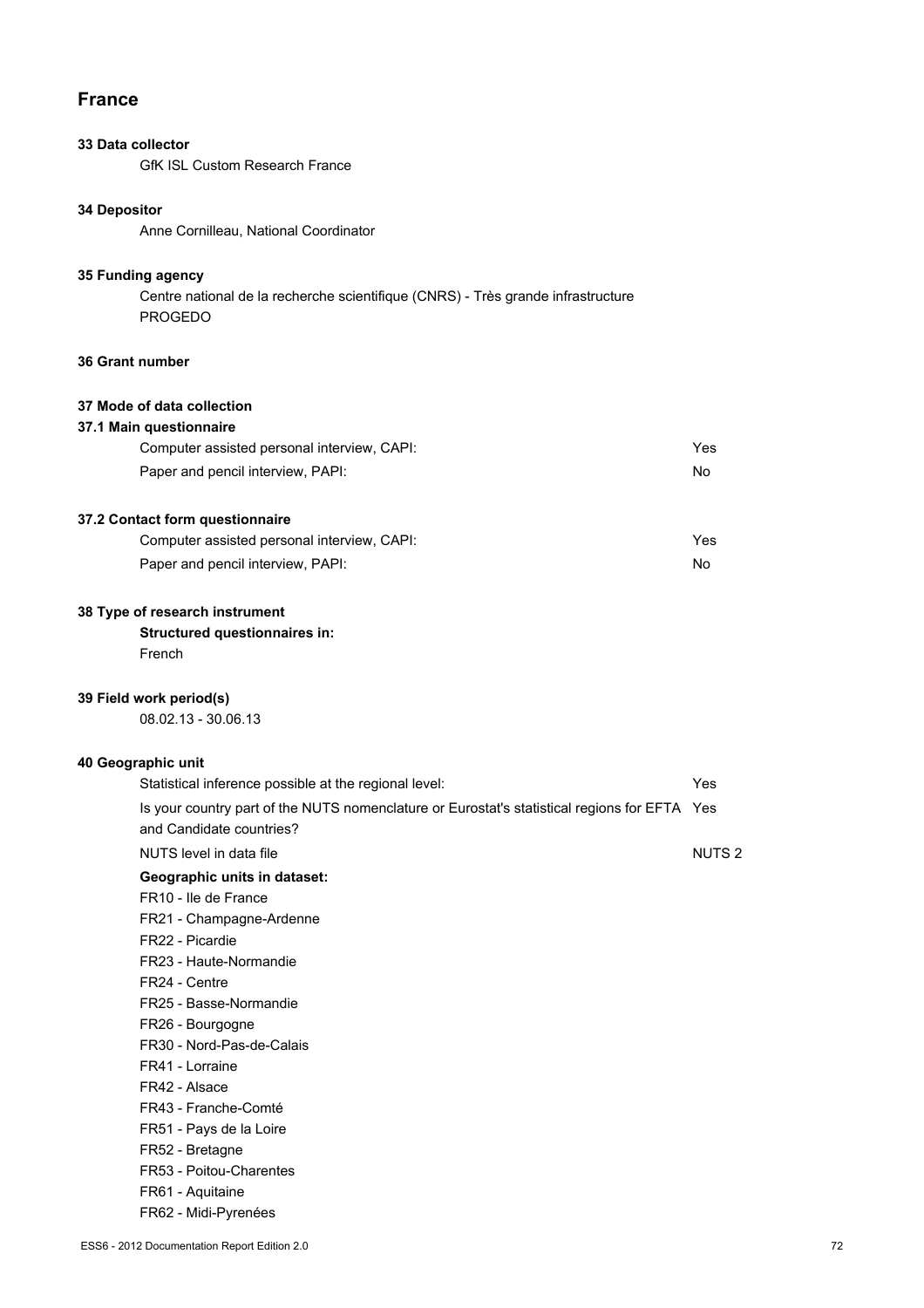FR63 - Limousin FR71 - Rhône-Alpes FR72 - Auvergne FR81 - Languedoc-Roussillon FR82 - Provence-Alpes-Côte d'Azur

#### **41 Geographic coverage**

France, not including Corsica and other overseas territories.

#### **42 Sampling procedure**

Sampling frame:

INSEE sampling frame of rotating census. The frame is updated every year according to the rotating census specifications. It is a frame of municipalities (ZAE: Interviewer Action Zones). INSEE draws a balanced sample of 525 municipalities with probability proportional to total population size. This serves as a sampling frame for the ESS sample of municipalities (ZAE) at the first stage.

Sampling design: Stratified three-stage probability sampling

Stratification: Geographically stratified by regions.

Stage 1: PPS sample of 201 ZAE from the balanced PPS sample of municipalities. In addition, 37 ZAE are included with certainty.

Stage 2: Simple random sampling of 19 dwellings in each selected PSU by INSEE. After accounting for ineligibility and non-response, 9 interviews will be conducted in a PSU on average.

Stage 3: Random selection of a respondent in each household using a Kish grid.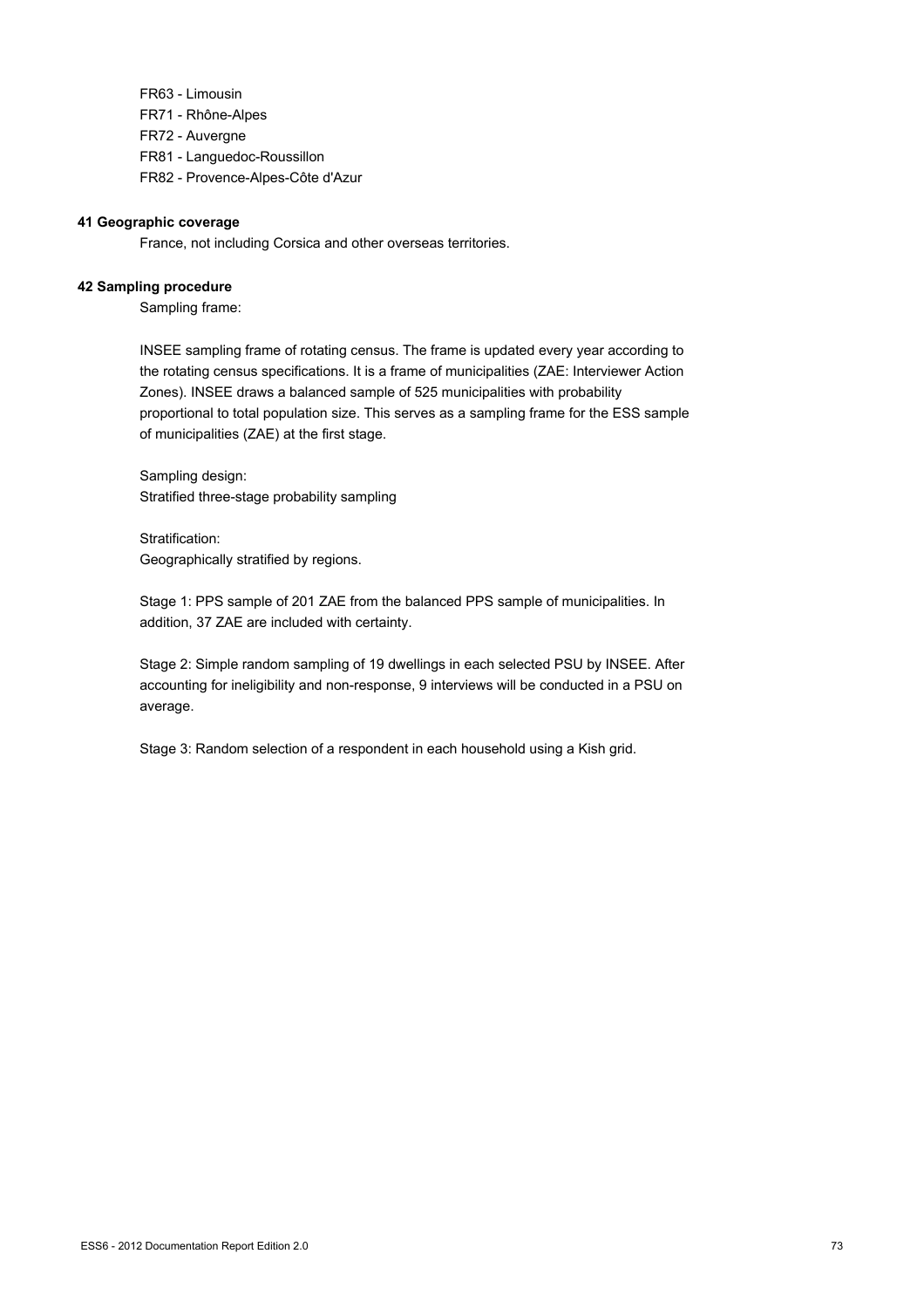### **43 Fieldwork procedures**

#### **43.1 Interviewer selection**

Total number of interviewers: 166

Number of inexperienced interviewers:

### **43.2 Briefing of interviewers**

| How many of the interviewers received ESS specific personal briefing?:                                                                                       | 166               |
|--------------------------------------------------------------------------------------------------------------------------------------------------------------|-------------------|
| Total length of ESS specific personal briefing(s) per interviewer:                                                                                           | more than 8 hours |
| Written ESS specific instructions:                                                                                                                           | Yes               |
| Was the ESS guidelines document: "Best practice guidelines and Interview scenarios"<br>provided to interviewers:                                             | Yes               |
| Was the ESS briefing example interview ("dummy interview") conducted using the<br>guidance provided:                                                         | Yes               |
| Training in refusal conversion:                                                                                                                              | Yes               |
| Training on how to fill in contact forms:                                                                                                                    | Yes               |
| Training on how to fill in observable and dwelling information:                                                                                              | Yes               |
| Materials on observable and dwelling information:                                                                                                            |                   |
| Photos:                                                                                                                                                      | Yes               |
| Video-tape recording:                                                                                                                                        | No                |
| 43.3 Employment status of interviewers                                                                                                                       |                   |
| Free-lance interviewers:                                                                                                                                     | Yes               |
| Employees of the fieldwork organisation:                                                                                                                     | Yes               |
| Other:                                                                                                                                                       | No                |
| 43.4 Payments of interviewers                                                                                                                                |                   |
| Hourly rate:                                                                                                                                                 | No                |
| Per completed interview:                                                                                                                                     | Yes               |
| Assignment fee (set fee for working on a set of sample units):                                                                                               | No                |
| A regular fixed salary:                                                                                                                                      | No                |
| Bonus arrangement:                                                                                                                                           | Yes               |
| Other:                                                                                                                                                       | No                |
| 43.5 Advance information                                                                                                                                     |                   |
| Use of advance letter:                                                                                                                                       | Yes               |
| Use of brochure:                                                                                                                                             | Yes               |
| 43.6 Call schedules                                                                                                                                          |                   |
| First contact by:                                                                                                                                            |                   |
| Number of minimum required visits per respondent/sampling unit in total:                                                                                     | 5                 |
| Number of visits required to be on a weekend:                                                                                                                | 1                 |
| Number of visits required to be in the evening:                                                                                                              | 1                 |
| 43.7 Respondent incentives                                                                                                                                   | Yes               |
| Respondent incentives:                                                                                                                                       | No                |
| Unconditional monetary incentives, paid before the interview:                                                                                                | Yes               |
| Conditional monetary incentives, upon completion of the interview:<br>Unconditional non-monetary incentives (incl. vouchers), provided before the interview: | No                |
| Conditional non-monetary incentives (incl. vouchers), upon completion of the interview:                                                                      | No                |
|                                                                                                                                                              |                   |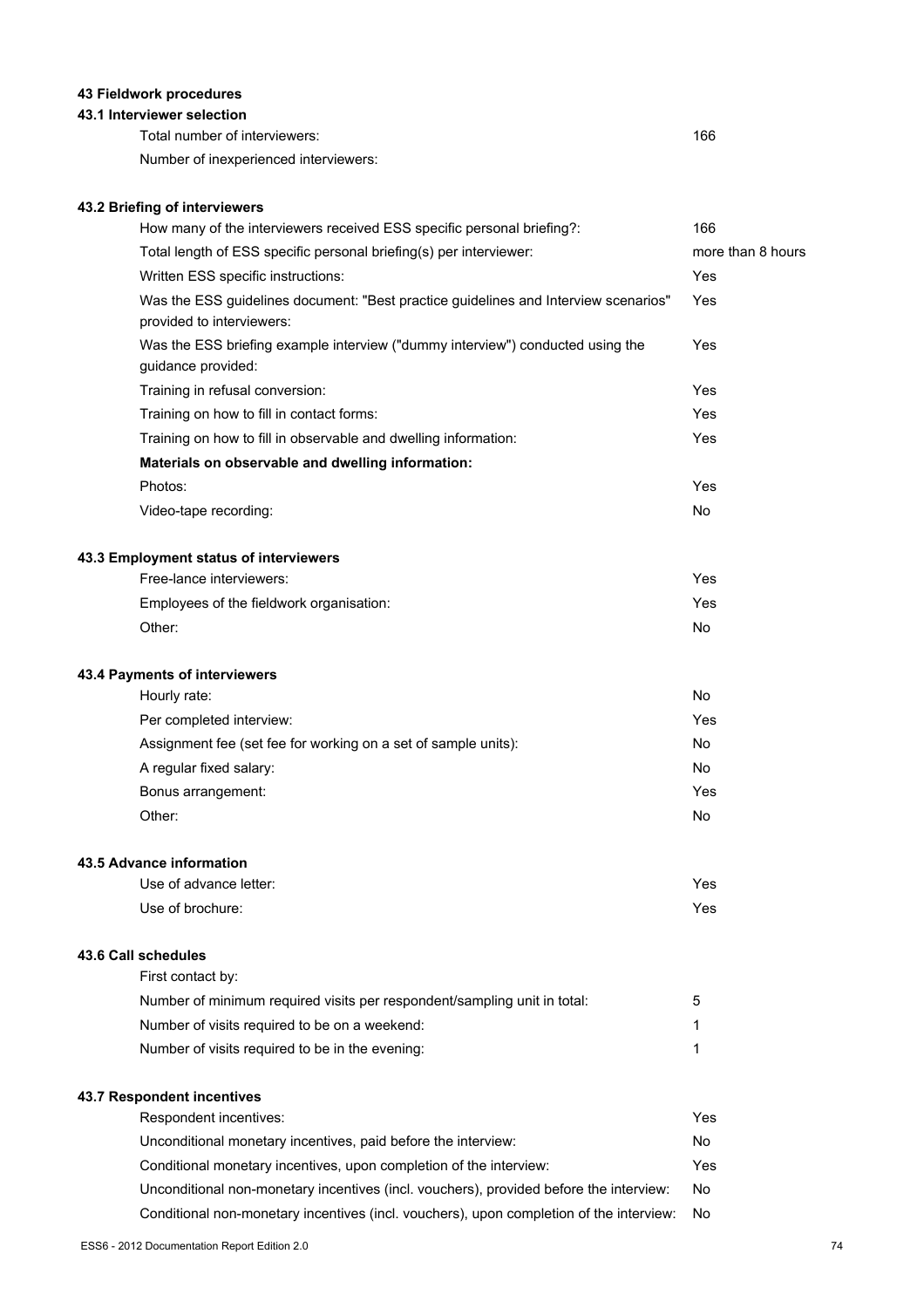| Please specify:<br>Incentives of 10 euros (voucher usable in most retails stores)                                                                                     |                     |
|-----------------------------------------------------------------------------------------------------------------------------------------------------------------------|---------------------|
| Other response enhancing measures:                                                                                                                                    |                     |
| Use of other response enhancing measures (call-center, web-pages, etc.):<br>Yes                                                                                       |                     |
| Description of other response enhancing measures:<br>A website set up in 2010 and updated for R6.                                                                     |                     |
| Reference to the endorsement of the programme by official national statistical authorities<br>(CNIS) included in the advance letter and the brochure.                 |                     |
| Like in previous round, the selected households were informed of the availability of a free<br>phone number. This free number was managed by the survey organisation. |                     |
| 43.8 Strategies for refusal conversion                                                                                                                                |                     |
| Strategies for refusal conversion:<br>Yes                                                                                                                             |                     |
| If yes, please describe:<br>- Incentives were increased to 15 euros instead of the 10 euros voucher offered in the<br>first stage of the fieldwork.                   |                     |
| - When it was possible, new interviewers were assigned to the reissued addresses.                                                                                     |                     |
| - The re-issue was conducted either by telephone (national call center to make<br>appointments) or face-to-face (if no phone number has been found).                  |                     |
| 43.9 Pretest                                                                                                                                                          |                     |
| The period in which the pretest interviews were held:                                                                                                                 | 07.01.13 - 24.01.13 |
| 40<br>Number of pretest interviews:                                                                                                                                   |                     |
| 44 Control operation<br>44.1 Interviews                                                                                                                               |                     |
| Number of units selected for back-check:<br>429                                                                                                                       |                     |
| Number of back-checks achieved:<br>266                                                                                                                                |                     |
| Number of units where outcome was confirmed:<br>100                                                                                                                   |                     |
| Type of back-check: Personal or Telephone:                                                                                                                            | Personal, Telephone |
| 44.2 Refusals                                                                                                                                                         |                     |
| Number of units selected for back-check:<br>109                                                                                                                       |                     |
| Number of back-checks achieved:<br>109                                                                                                                                |                     |
| Number of units where outcome was confirmed:<br>109                                                                                                                   |                     |
| Type of back-check: Personal, Telephone or Mail:                                                                                                                      | Personal, Telephone |
| 44.3 Non-contacts                                                                                                                                                     |                     |
| Number of units selected for back-check:<br>31                                                                                                                        |                     |
| Number of back-checks achieved:<br>31                                                                                                                                 |                     |
| Number of units where outcome was confirmed:<br>31                                                                                                                    |                     |
| Type of back-check: Personal, Telephone or Mail:                                                                                                                      | Personal, Telephone |
| <b>45 Cleaning operations</b>                                                                                                                                         |                     |
| 45.2 Checking and control of main questionnaire CAPI program(s)<br>Several checks were conducted before the pilot study and after by the coordination team            |                     |
| (checks on the written program especially on filters and directly via the CAPI software)                                                                              |                     |

## **45.3 Verification of optical scanning or keying of main questionnaire**

| Was the scanning or keying of the main questionnaire checked?: | No |
|----------------------------------------------------------------|----|
|----------------------------------------------------------------|----|

Approximate proportion of the main questionnaires checked: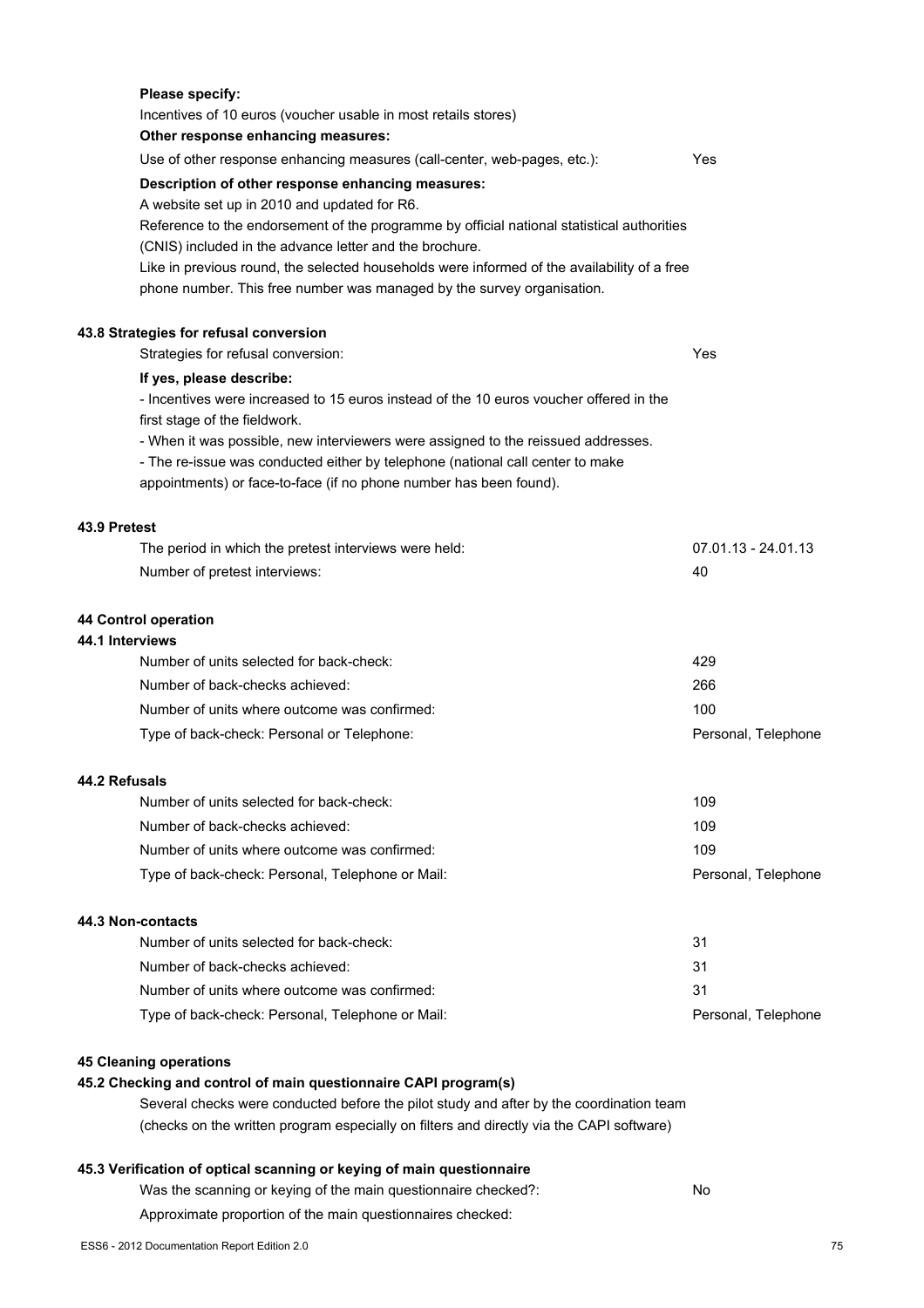#### **45.4 Verification of supplementary questionnaire**

If the supplementary questionnaires were scanned or keyed, was the scanning or keying No checked?:

Approximate proportion of the supplementary questionnaires checked:

#### **46 Deviations**

E33 (FPLVDMC): Filter error. All respondents coded 7 ("Refusal") on E31 (FPLVDM) have erroneously been routed past FPLVDMC.

E38 (CHPLDMC): Filter error. All respondents coded 7 ("Refusal") on E36 (CHPLDM) have erroneously been routed past CHPLDMC.

E45 (GVCODMC): Filter error. All respondents coded 7 ("Refusal") on E41 (GVSPCDM) have erroneously been routed past GVCODMC.

F52 (EDLVFDFR/EDULVLFB): Country-specific filter introduced [category 27 ("n'a jamais connu son père")] in EDLVFDFR. Category 27 was recoded/bridged to 8888 ("Don't know") in EDLVFDFR and EDULVLFB respectively. The 5555 ("other") category was not fielded. Respondents originally coded 27 (N=52) on country-specific variable (EDLVFDFR) were erroneously routed past F53 (EMPRF14), F54 (OCCFFR) and F55 (OCCF14B).

F56 (EDLVMDFR/EDULVLMB): Country-specific filter introduced [category 27 ("n'a jamais connu sa mère")] in EDLVMDFR. Category 27 was recoded/bridged to 8888 ("Don't know") in EDLVMDFR and EDULVLMB respectively. The 5555 ("other") category was not fielded. Respondents originally coded 27 (N=19) on country-specific variable (EDLVMDFR) were erroneously routed past F53 (EMPRM14), F54 (OCCMFR) and F55 (OCCM14B).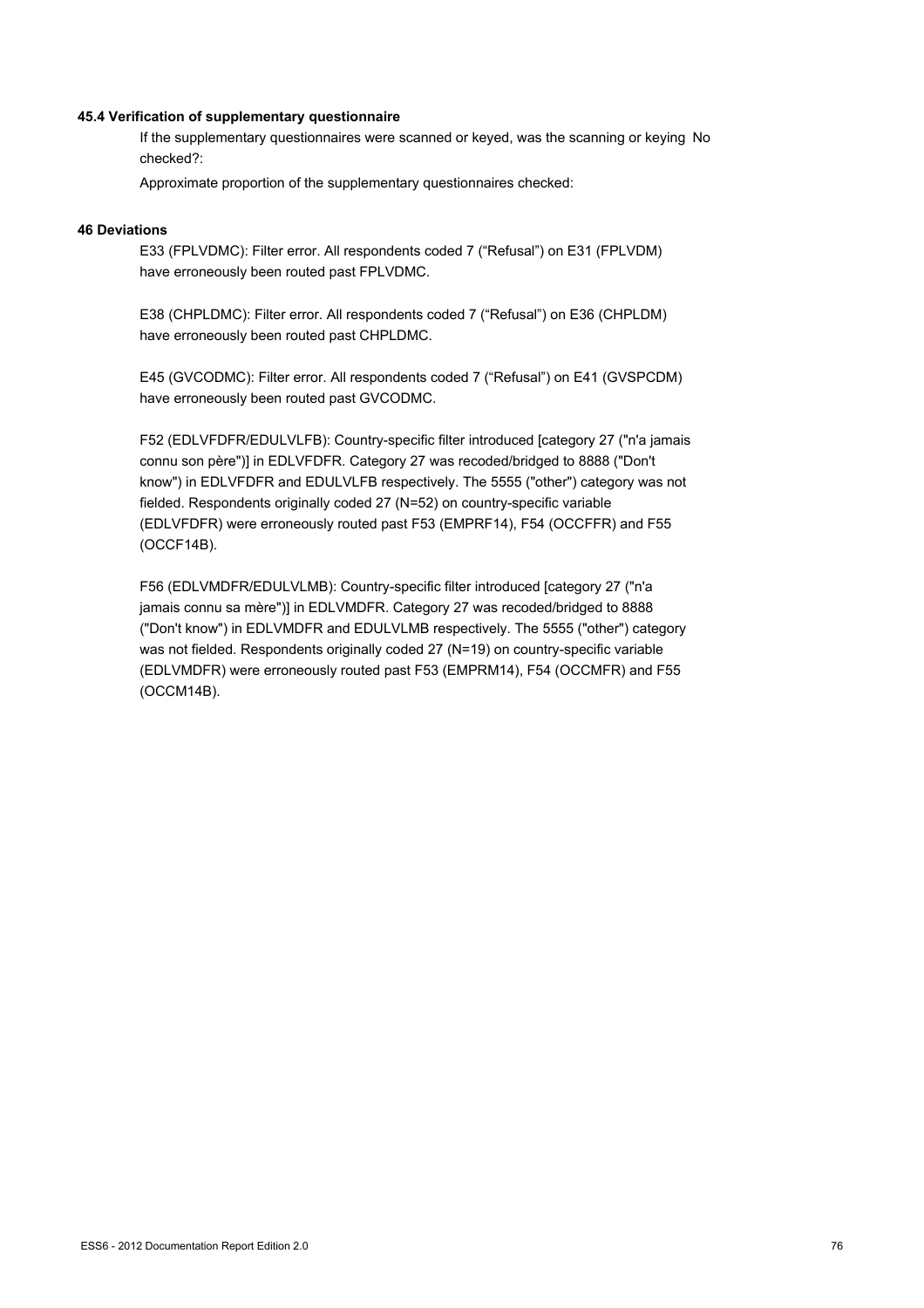### **47 Response rates**

#### **47.1 Break down of response and non response, main questionnaire**

| A. Total number of issued sample units (addresses, households or individuals):         | 4200         |
|----------------------------------------------------------------------------------------|--------------|
| B. Refusal by respondent:                                                              | 283          |
| C. Refusals by opt-out list:                                                           | $\mathbf{0}$ |
| D. Refusal by proxy (or household or address refusal):                                 | 895          |
| E. No contact (after at least 4 visits):                                               | 409          |
| F. Language barrier:                                                                   | 8            |
| G. Respondent mentally or physically unable to co-operate throughout fieldwork period: | 47           |
| H. Broken appointment, respondent unavailable, no interviews for other reasons:        | 79           |
| I. Address not residential (institution, business/industrial purpose):                 | 24           |
| J. Address not occupied (not occupied, demolished, not yet built):                     | 239          |
| K. Address not traceable:                                                              | 92           |
| L. Other ineligible address:                                                           | 154          |
| M. Respondent moved abroad:                                                            | 2            |
| N. Respondent deceased:                                                                | 0            |
| Y. Invalid interviews:                                                                 | 0            |
| Z. Number of valid interviews:                                                         | 1968         |
| V. Records in the data file:                                                           | 1968         |
| X) Number of sample units not accounted for:                                           | $\mathbf{0}$ |
| Response rate main questionnaire V/(A-(sum I,J,L,M,N)):                                | 52.05%       |
|                                                                                        |              |

#### **47.2 Supplementary questionnaires**

| Number of completed supplementary questionnaires: | 1968 |
|---------------------------------------------------|------|
|---------------------------------------------------|------|

#### **48 Estimates of Sampling error**

#### **49 Weighting**

Basic characteristics of the design weight calculation process: Number of realized stages: 3 Number of weights above 4.0: 2 Initial weights above 4.0: 6.58, 4.52 IDNOs of weights above 4.0: 14, 3734 Deffp: 1.28

#### **50 Other study-related materials**

#### **50.7 Occupation coding**

## **Classification used in coding of occupation:** First coded to a national classification based on ISCO and then bridged to match the ISCO08: No First coded to a national classification and then bridged to match the ISCO08: No No previous coding, occupation coded directly into the 4-digit ISCO08: Yes **Occupation coding procedures:** When did the coding of occupation for respondent and partner take place: At the time of the interview: No Later on: Yes **Number of occupation coders:** 1 Coding procedures: Were any occupation strings coded by more than one coder (double coding): No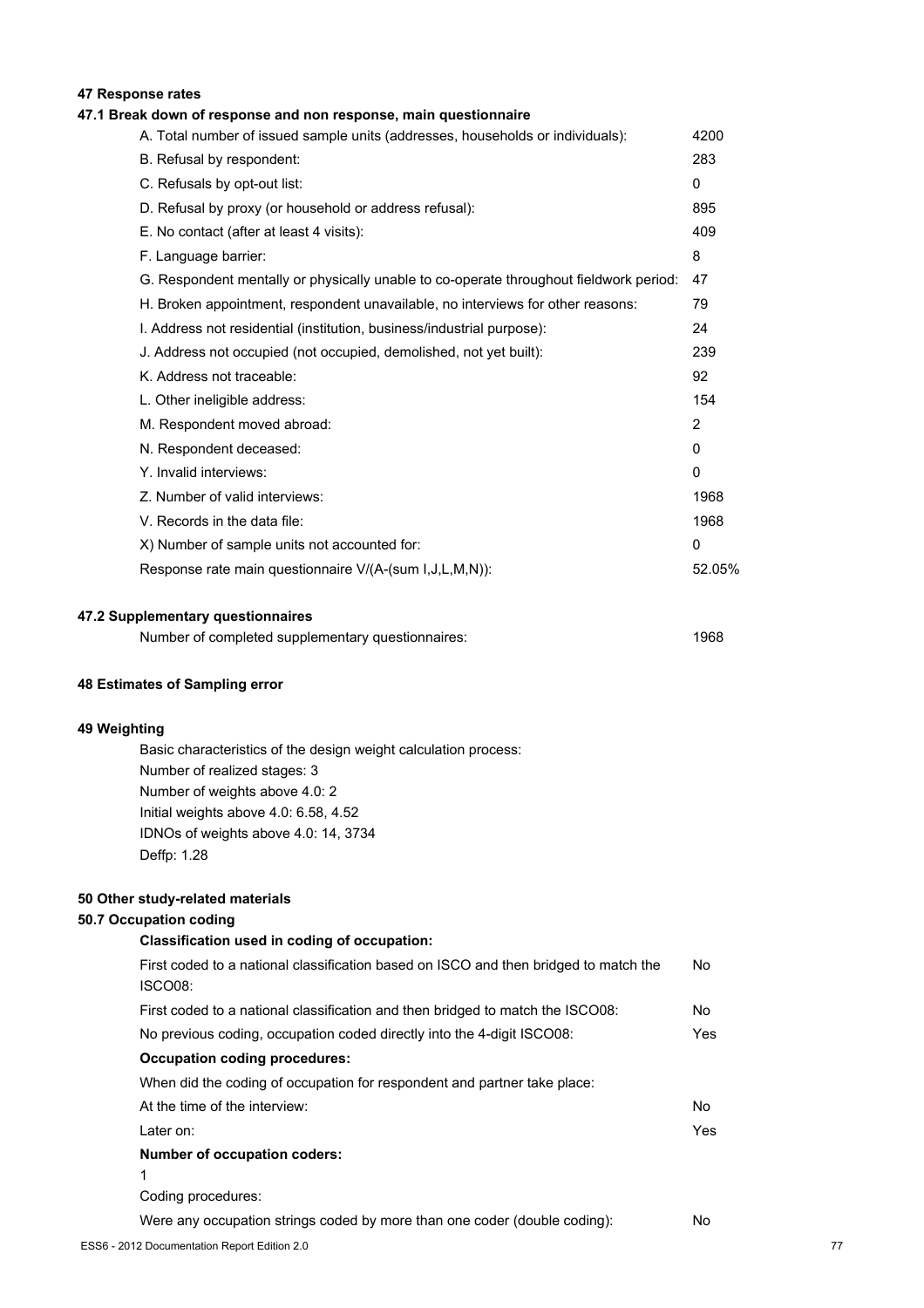| Was an adjudicator used:                                                                 | Yes |
|------------------------------------------------------------------------------------------|-----|
| If yes, was adjudication done:                                                           |     |
| by sampling                                                                              | Yes |
| on difficult cases                                                                       | Yes |
| Is some kind of automatic/semiautomatic coding used in the coding process:               | No. |
| Short description of coding and checking procedures:                                     |     |
| One person, specialised in occupation coding, was dedicated to the ISCO coding. This     |     |
| in a comparable and the collection of the IOOOOO almostication and a table in additional |     |

person received the documentation on the ISCO08 classification and a table matching ISCO88 into ISCO08 codes when applicable.

The verification stage consisted of two procedures :

- Checking all the cases where the coder added comments (he was asked to justify his choice every time the label of the occupation did not appear in the ISCO08 classification), - Checking a random sample of cases.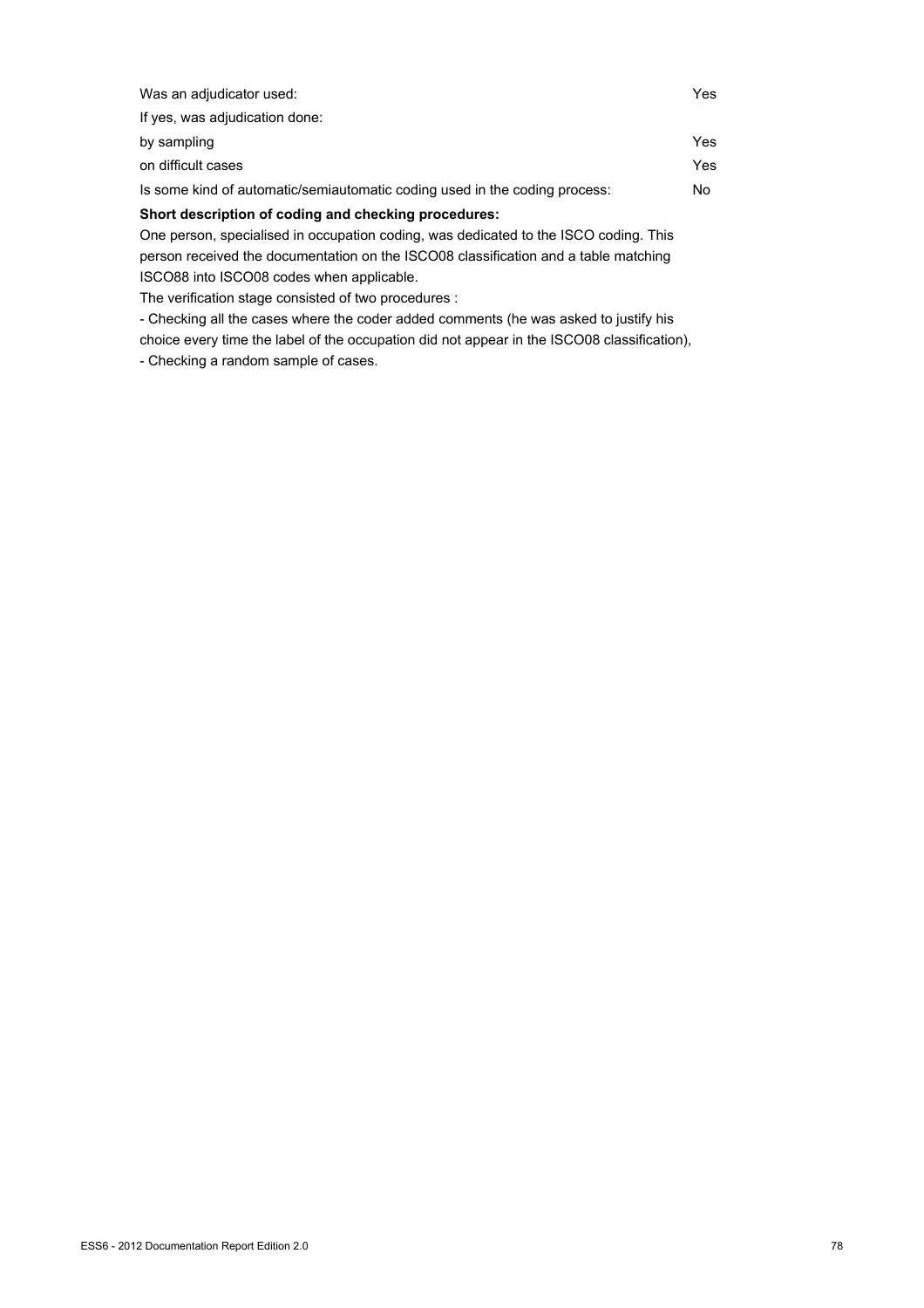### **Germany**

### **33 Data collector**

Infas Institut für angewandte Sozialwissenschaft GmbH, Friedrich-Wilhelm-Straße 18, 53113 Bonn (Germany)

### **34 Depositor**

Jan W. van Deth (Eva-Maria Trüdinger), National Coordinator

### **35 Funding agency**

Deutsche Forschungsgemeinschaft (German Research Foundation)

#### **36 Grant number**

DE 630/8-6

### **37 Mode of data collection**

#### **37.1 Main questionnaire**

| Computer assisted personal interview, CAPI: | Yes |
|---------------------------------------------|-----|
| Paper and pencil interview, PAPI:           | No. |

### **37.2 Contact form questionnaire**

| Computer assisted personal interview, CAPI: | Yes |
|---------------------------------------------|-----|
| Paper and pencil interview, PAPI:           | No. |

#### **38 Type of research instrument**

### **Structured questionnaires in:**

German

#### **39 Field work period(s)**

06.09.12 - 22.01.13

#### **40 Geographic unit**

| Statistical inference possible at the regional level:                                        | Yes               |
|----------------------------------------------------------------------------------------------|-------------------|
| Is your country part of the NUTS nomenclature or Eurostat's statistical regions for EFTA Yes |                   |
| and Candidate countries?                                                                     |                   |
| NUTS level in data file                                                                      | NUTS <sub>1</sub> |
| Geographic units in dataset:                                                                 |                   |
| DE1 Baden-Württemberg                                                                        |                   |
| DE2 Bayern                                                                                   |                   |
| DE3 Berlin                                                                                   |                   |
| DE4 Brandenburg                                                                              |                   |
| <b>DE5</b> Bremen                                                                            |                   |
| DE6 Hamburg                                                                                  |                   |
| DE7 Hessen                                                                                   |                   |
| DE8 Mecklenburg-Vorpommern                                                                   |                   |
| DE9 Niedersachsen                                                                            |                   |
| DFA Nordrhein-Westfalen                                                                      |                   |
| <b>DEB Rheinland-Pfalz</b>                                                                   |                   |
| <b>DEC Saarland</b>                                                                          |                   |
| <b>DED Sachsen</b>                                                                           |                   |
| <b>DEE Sachsen-Anhalt</b>                                                                    |                   |
| DEF Schleswig-Holstein                                                                       |                   |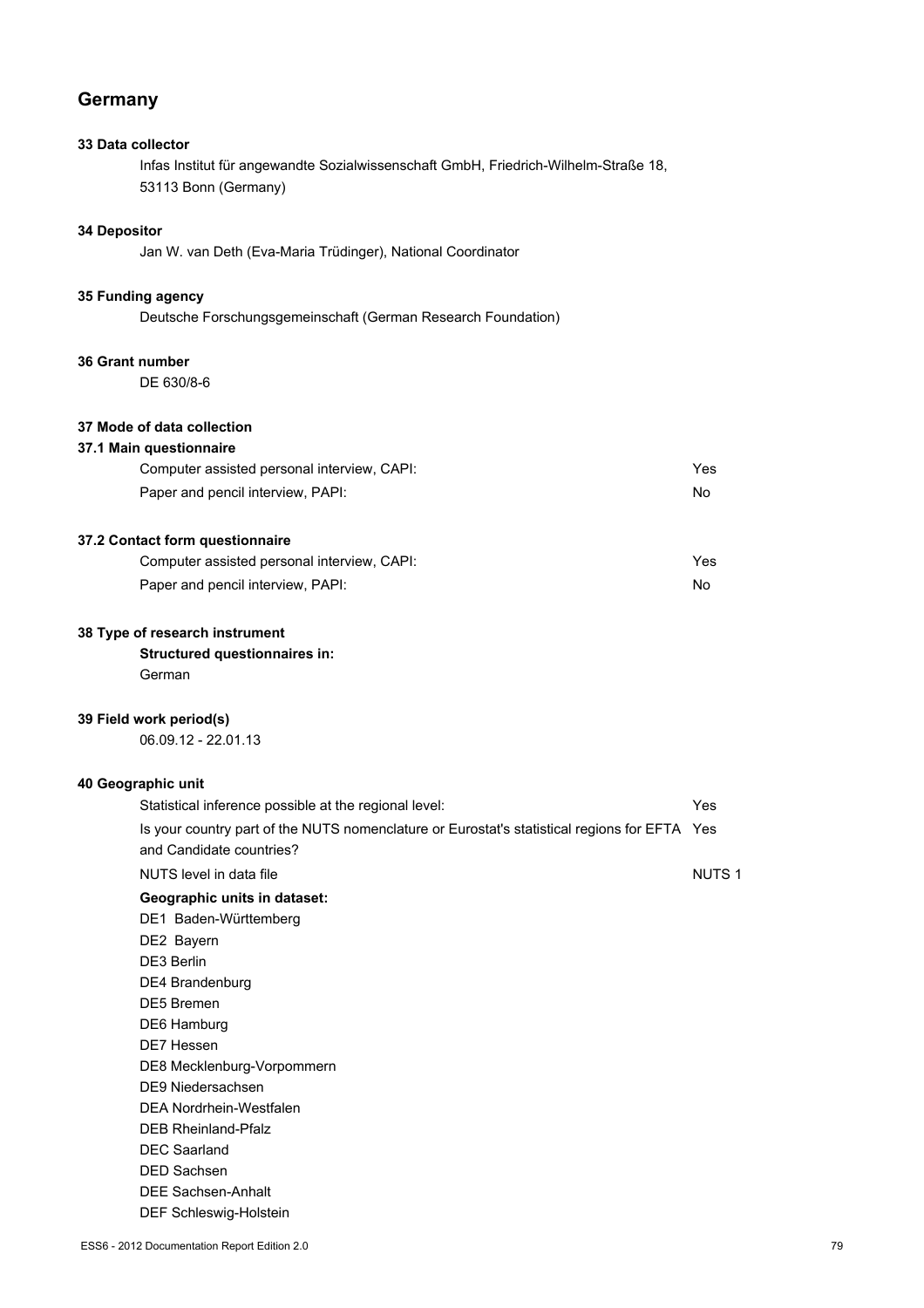#### **41 Geographic coverage**

**Germany** 

#### **42 Sampling procedure**

Sampling Frame:

Frame of individuals - The entire registers of local residents' registration offices will be used for the selection of the individuals. In these offices, all foreigners living in Germany as well as German citizens are listed. In Germany, the registers from local residents' registration offices are highly suitable for designing samples as every person who moves has to register - by law - within a week at the residents' registration offices. Foreigners and Germans have equal probability of being drawn.

#### Sampling Design:

Stratified two-stage probability design drawn separately for East and West Germany.

#### Stratification:

districts x regional size categories; 1107 layers (strata) in West Germany and 354 layers in East Germany (total amount: 1461). The data basis for the resident population will be provided by the Federal Statistical Office and the offices of statistics of the German Bundesländer.

Stage 1: Selection of 105 communities (clusters) for West Germany and 51 for East Germany from the layers. The communities are selected with a probability proportional to the population size of the community (aged 15+). The number of sampling points is 111 in the West, and 57 in the East. Some larger communities in the East (Berlin-East, Leipzig) as well as in the West (Berlin-West, Hamburg, München, Köln) have more than one sampling point. The number of sampling points selected from each layer is determined by controlled rounding using the Cox algorithm.

Stage 2: In each of the 168 sampling points, an equal number of individuals (100) will be selected by a systematic random selection process. The selection is made from the registers of residents by the local registration offices, following detailed instructions provided by the survey agency. This involves systematic sampling from a list of residents aged 15 or over, ordered by name. The sample is spread over the whole area of the community, with no additional clustering (except Frankfurt/Main, where districts had to be selected, due to extremely high fees. The districts in Frankfurt/Main were sampled by random). In cases where large communities are sampled more than once, the total number of names selected will simply be multiplied by 2 or 3, etc, and the whole sample will still be spread over the whole community: thus, the sampling points within the community are "virtual".

Upon receipt of the selected sample of 100 names, the survey agency will randomly select 51 (using Stata pseudorandom number generator), of which 41 named individuals will be allocated as sample members (gross sample size = 6,888). This sample size should end up, with a response rate of about 50% and a rate of 12% ineligibles (our survey agency is calculating with a maximum rate of 12% ineligibles, even if the rate will be lower in the end) in 18 net interviews per sample point.

The other 10 selected named individuals in each sample point will be kept separately. These people (all or some of them) can be used later in the fieldwork process if it becomes clear that we will end up with a number of realized interviews considered as too low. The German National Coordinating Team decides if, when and how much (per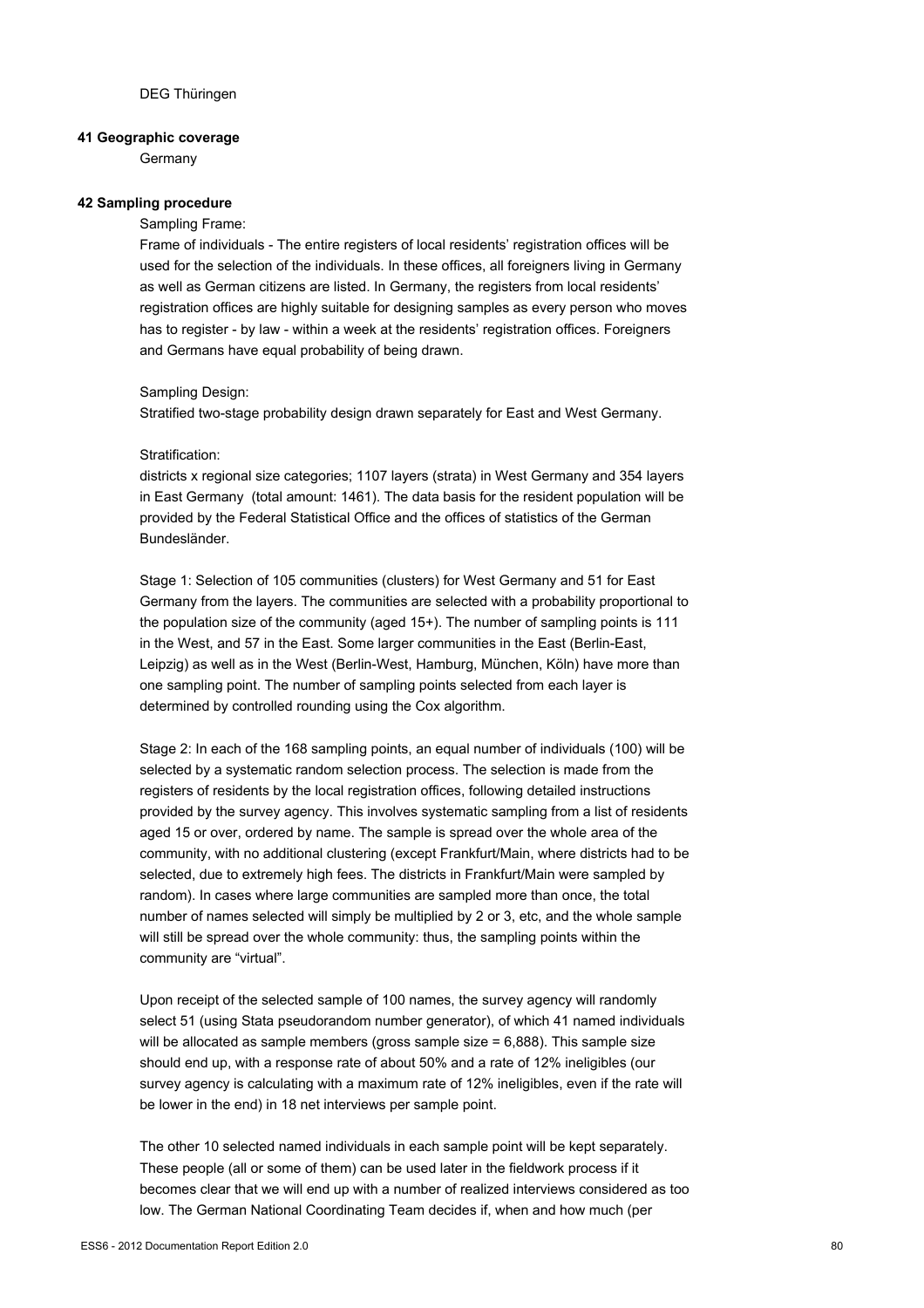sampling point) of these additional, "fresh" addresses will be used. The aim at the beginning of fieldwork is to come as close to 50% as possible; the decision to use "fresh addresses" will depend on evaluations of response rates after the first eight weeks of fieldwork. Experiences in the first five waves confirm the usefulness of this procedure. If any part of the additional sample is used, it will be the same number of extra addresses (=individuals) in every sampling point. The additional sample persons are selected out of the 10 additional addresses by a strictly random procedure. Any person selected additionally will be treated the same way as the initial sample.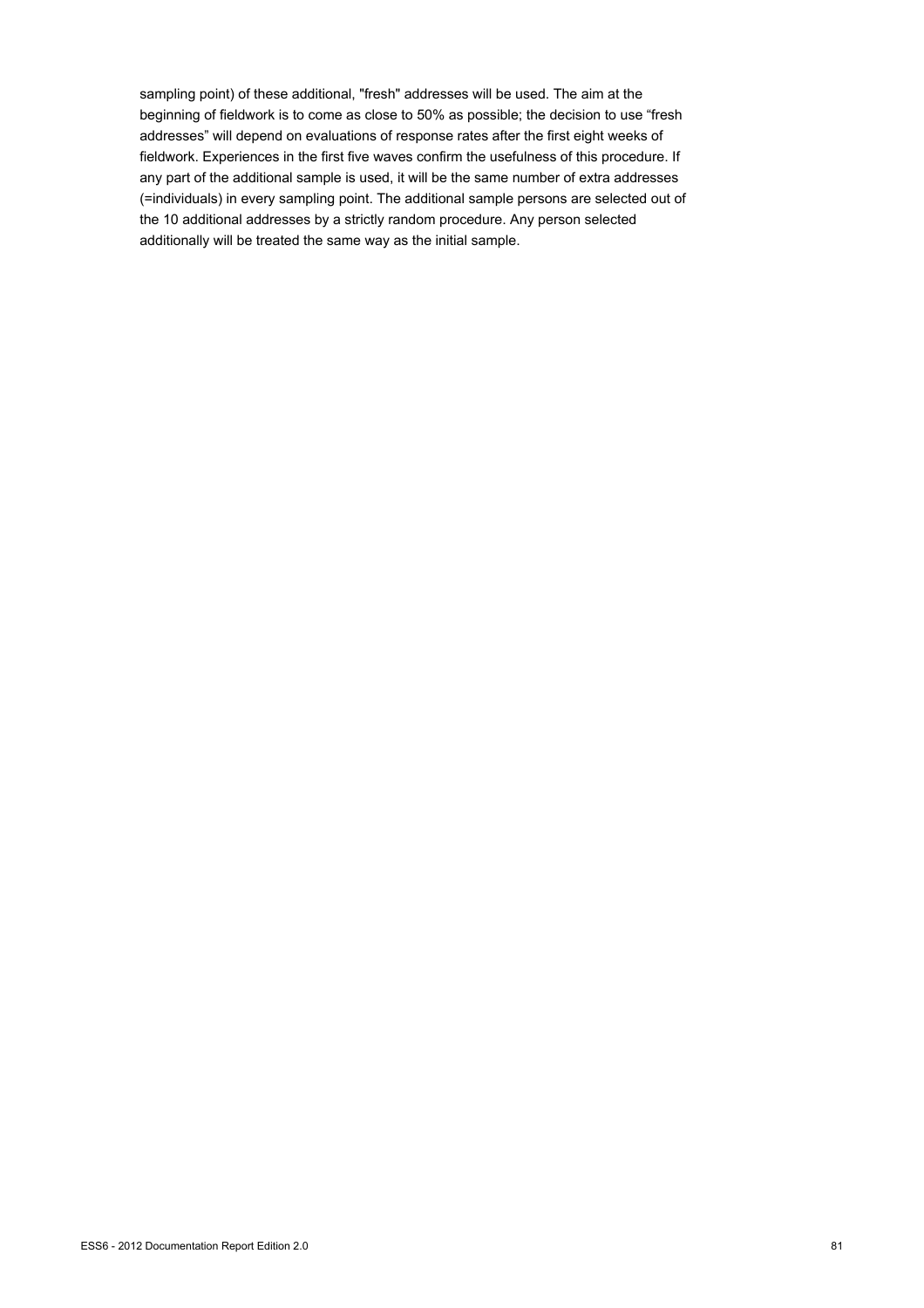### **43 Fieldwork procedures**

#### **43.1 Interviewer selection**

| Total number of interviewers:         | 200 |
|---------------------------------------|-----|
| Number of inexperienced interviewers: |     |

### **43.2 Briefing of interviewers**

| How many of the interviewers received ESS specific personal briefing?:                                           | 200       |
|------------------------------------------------------------------------------------------------------------------|-----------|
| Total length of ESS specific personal briefing(s) per interviewer:                                               | 4-8 hours |
| Written ESS specific instructions:                                                                               | Yes       |
| Was the ESS guidelines document: "Best practice guidelines and Interview scenarios"<br>provided to interviewers: | <b>No</b> |
| Was the ESS briefing example interview ("dummy interview") conducted using the<br>guidance provided:             | Yes       |
| Training in refusal conversion:                                                                                  | Yes       |
| Training on how to fill in contact forms:                                                                        | Yes       |
| Training on how to fill in observable and dwelling information:                                                  | Yes       |
| Materials on observable and dwelling information:                                                                |           |
| Photos:                                                                                                          | Yes       |
| Video-tape recording:                                                                                            | <b>No</b> |
| 43.3 Employment status of interviewers                                                                           |           |
| Free-lance interviewers:                                                                                         | <b>No</b> |
| Employees of the fieldwork organisation:                                                                         | No        |
| Other:                                                                                                           | <b>No</b> |
| 43.4 Payments of interviewers                                                                                    |           |
| Hourly rate:                                                                                                     | <b>No</b> |
| Per completed interview:                                                                                         | Yes       |
| Assignment fee (set fee for working on a set of sample units):                                                   | No        |
| A regular fixed salary:                                                                                          | <b>No</b> |
| Bonus arrangement:                                                                                               | Yes       |
| Other:                                                                                                           | No        |

#### **43.5 Advance information**

| Use of advance letter: | Yes |
|------------------------|-----|
| Use of brochure:       | Yes |

### **43.6 Call schedules**

| First contact by:                                                        | Visit      |
|--------------------------------------------------------------------------|------------|
| Number of minimum required visits per respondent/sampling unit in total: | 4          |
| Number of visits required to be on a weekend:                            | at least 1 |
| Number of visits required to be in the evening:                          | at least 1 |

### **43.7 Respondent incentives**

| Respondent incentives:                                                                  | Yes. |
|-----------------------------------------------------------------------------------------|------|
| Unconditional monetary incentives, paid before the interview:                           | No   |
| Conditional monetary incentives, upon completion of the interview:                      | Yes. |
| Unconditional non-monetary incentives (incl. vouchers), provided before the interview:  | No.  |
| Conditional non-monetary incentives (incl. vouchers), upon completion of the interview: | No.  |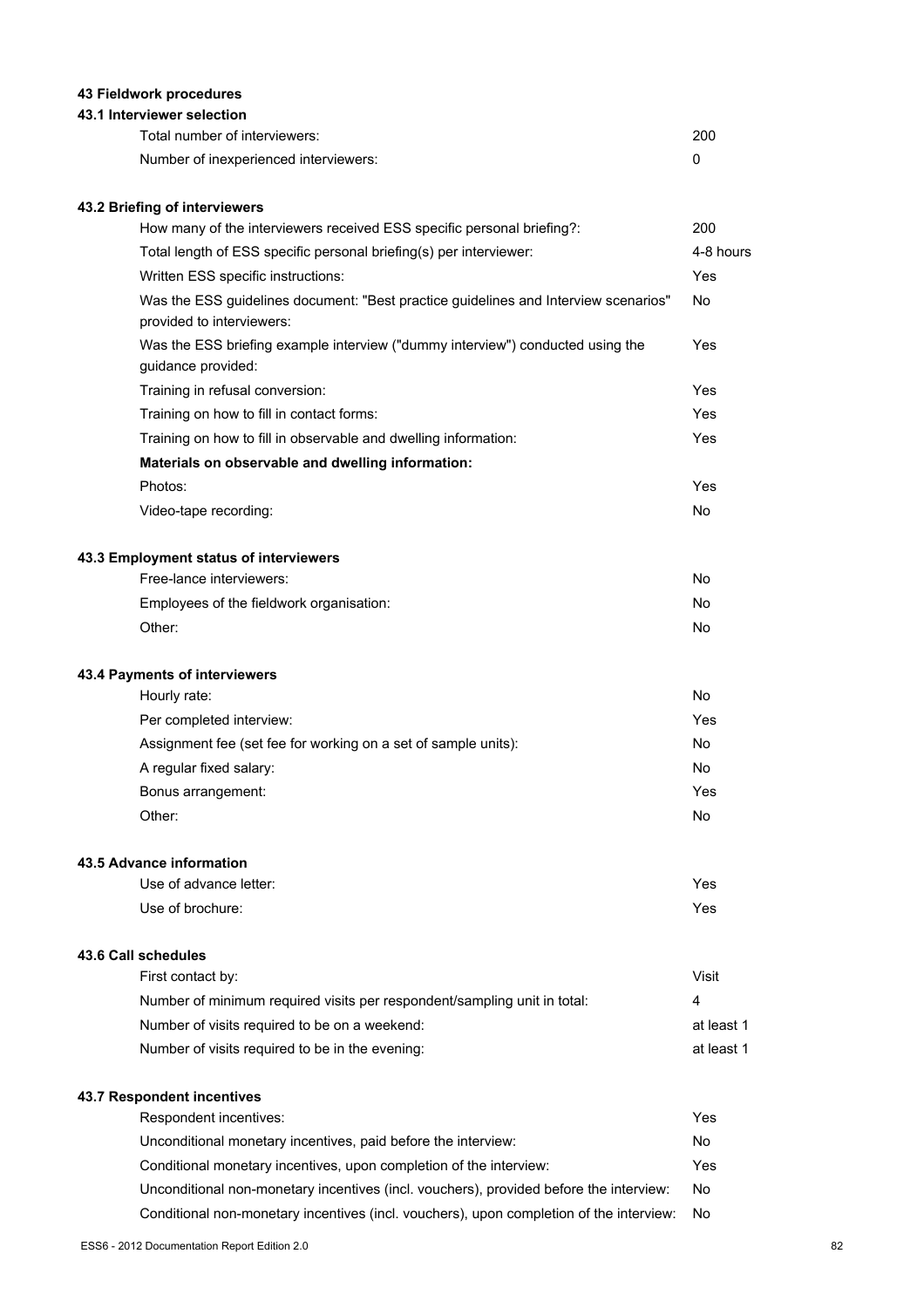|               | Please specify:                                                                                                                                                                     |                        |
|---------------|-------------------------------------------------------------------------------------------------------------------------------------------------------------------------------------|------------------------|
|               | 25 $∈$ , included in the letter of thanks for respondents; in a situation of difficult fieldwork,<br>the amount was increased to 40 € from 09 January 2013 onwards (announced in an |                        |
|               | additional letter).                                                                                                                                                                 |                        |
|               | Other response enhancing measures:                                                                                                                                                  |                        |
|               | Use of other response enhancing measures (call-center, web-pages, etc.):                                                                                                            | Yes                    |
|               | Description of other response enhancing measures:                                                                                                                                   |                        |
|               | website of the survey agency, feeless phone number to survey agency, e-mail address                                                                                                 |                        |
|               | for the study website of the German ESS team with information on round 6.                                                                                                           |                        |
|               | 43.8 Strategies for refusal conversion                                                                                                                                              |                        |
|               | Strategies for refusal conversion:                                                                                                                                                  | Yes                    |
|               | If yes, please describe:                                                                                                                                                            |                        |
|               | Interviewer training in refusal conversion;                                                                                                                                         |                        |
|               | unsuccessful addresses were re-issued;                                                                                                                                              |                        |
|               | additional refusal conversion by phone;                                                                                                                                             |                        |
|               | additional letter to selected target persons in January 2013.                                                                                                                       |                        |
| 43.9 Pretest  |                                                                                                                                                                                     |                        |
|               | The period in which the pretest interviews were held:                                                                                                                               | 16.07.12 - 26.07.12    |
|               | Number of pretest interviews:                                                                                                                                                       | 50                     |
|               | 44 Control operation                                                                                                                                                                |                        |
|               | 44.1 Interviews                                                                                                                                                                     |                        |
|               | Number of units selected for back-check:                                                                                                                                            | 2993                   |
|               | Number of back-checks achieved:                                                                                                                                                     | 1913                   |
|               | Number of units where outcome was confirmed:                                                                                                                                        | 1908                   |
|               | Type of back-check: Personal or Telephone:                                                                                                                                          | Personal and telephone |
| 44.2 Refusals |                                                                                                                                                                                     |                        |
|               | Number of units selected for back-check:                                                                                                                                            | 181                    |
|               | Number of back-checks achieved:                                                                                                                                                     | 18                     |
|               | Number of units where outcome was confirmed:                                                                                                                                        |                        |
|               | Type of back-check: Personal, Telephone or Mail:                                                                                                                                    | Mail                   |
|               | 44.3 Non-contacts                                                                                                                                                                   |                        |
|               | Number of units selected for back-check:                                                                                                                                            | 128                    |
|               | Number of back-checks achieved:                                                                                                                                                     | 11                     |
|               | Number of units where outcome was confirmed:                                                                                                                                        |                        |
|               | Type of back-check: Personal, Telephone or Mail:                                                                                                                                    | Mail                   |
|               | <b>45 Cleaning operations</b>                                                                                                                                                       |                        |
|               | 45.2 Checking and control of main questionnaire CAPI program(s)                                                                                                                     |                        |
|               | The CAPI program was checked and controlled by using a test version of the program                                                                                                  |                        |
|               | before installing it on the interviewer computers. The tests were done by different                                                                                                 |                        |

members of the survey agency and by different members of the ESS-NCT.

### **45.3 Verification of optical scanning or keying of main questionnaire**

Was the scanning or keying of the main questionnaire checked?:

Approximate proportion of the main questionnaires checked: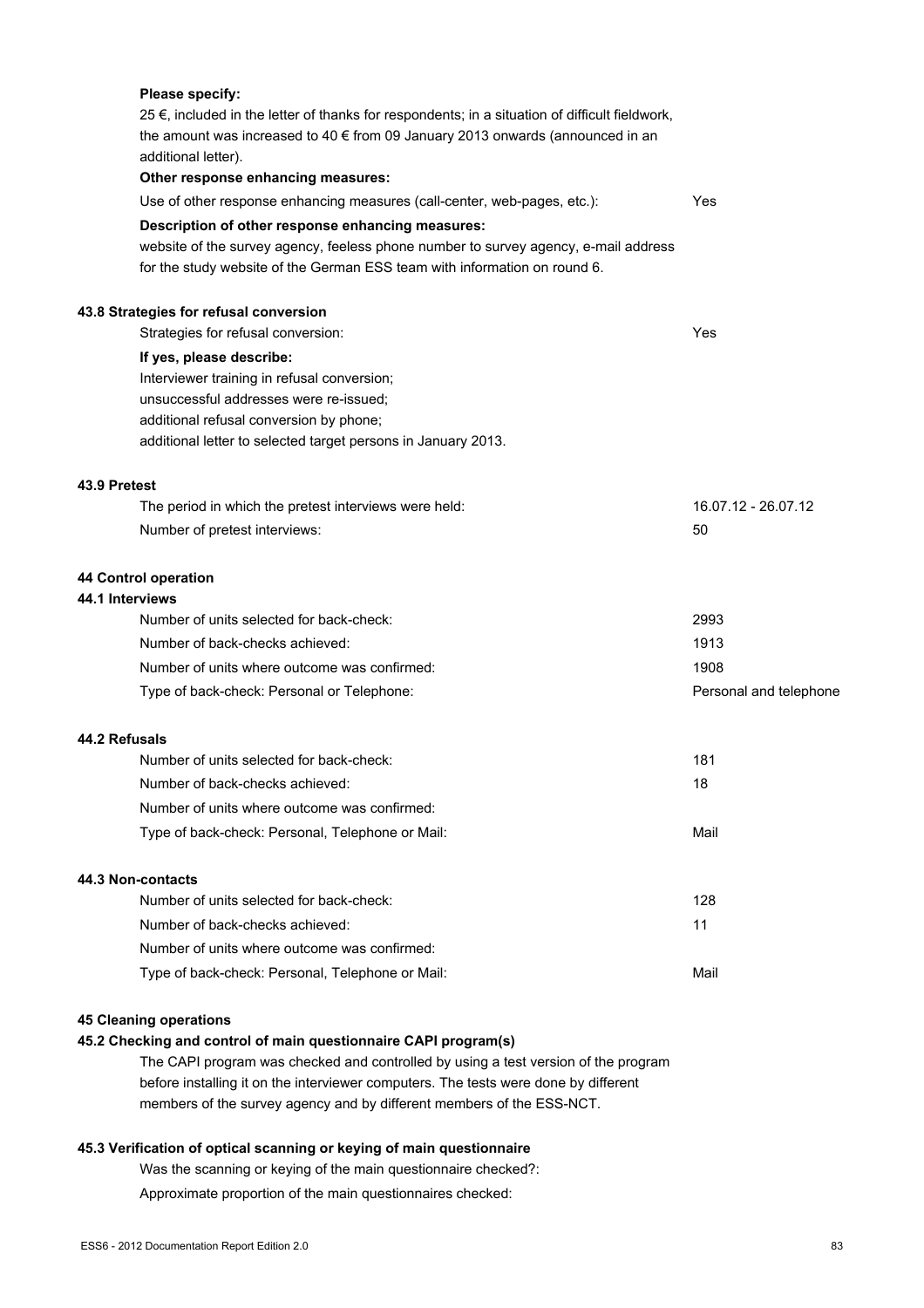#### **45.4 Verification of supplementary questionnaire**

If the supplementary questionnaires were scanned or keyed, was the scanning or keying checked?:

Approximate proportion of the supplementary questionnaires checked:

#### **46 Deviations**

C10 (RLGDNM) and C12 (RLGDNME): The underlying national questionnaire items have changed since ESS5-2010.

F15 (EDULVLB), F15 (EISCED), F44 (EDULVLPB), F44 (EISCEDP), F52 (EDULVLFB), F52 (EISCEDF), F56 (EDULVLMB), F56 (EISCEDM):

The following underlying national questionnaire items for respondent, partner, father and mother have changed since ESS5-2010: EDUADE1, EDUPATDE, EDUFADE1, EDUMADE1. Please see Appendix 1 Education.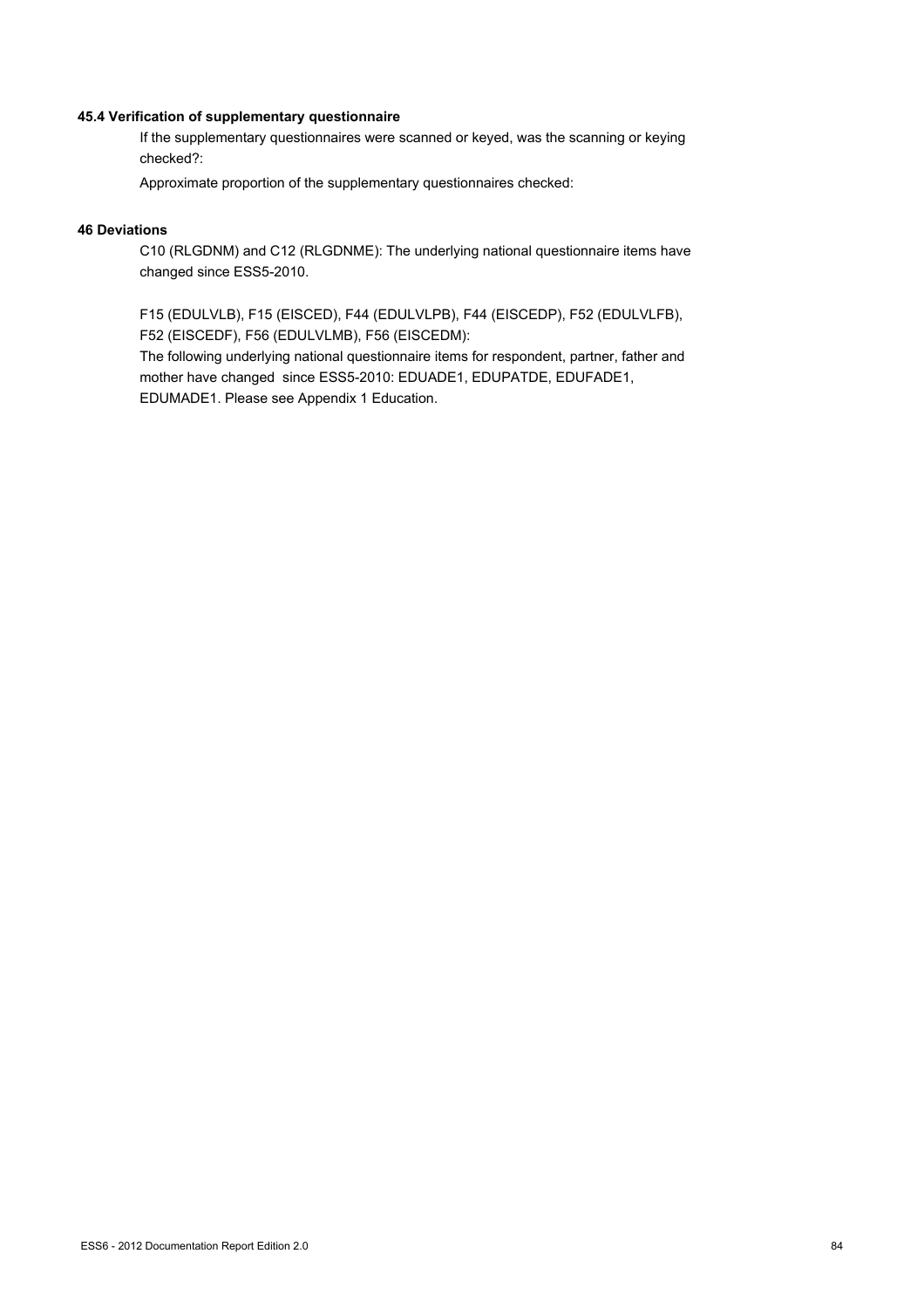### **47 Response rates**

#### **47.1 Break down of response and non response, main questionnaire**

| A. Total number of issued sample units (addresses, households or individuals):         | 8904         |
|----------------------------------------------------------------------------------------|--------------|
| B. Refusal by respondent:                                                              | 3610         |
| C. Refusals by opt-out list:                                                           | $\mathbf{0}$ |
| D. Refusal by proxy (or household or address refusal):                                 | 319          |
| E. No contact (after at least 4 visits):                                               | 968          |
| F. Language barrier:                                                                   | 138          |
| G. Respondent mentally or physically unable to co-operate throughout fieldwork period: | 441          |
| H. Broken appointment, respondent unavailable, no interviews for other reasons:        | 289          |
| I. Address not residential (institution, business/industrial purpose):                 | 20           |
| J. Address not occupied (not occupied, demolished, not yet built):                     | 24           |
| K. Address not traceable:                                                              | $\mathbf{0}$ |
| L. Other ineligible address:                                                           | 0            |
| M. Respondent moved abroad:                                                            | 50           |
| N. Respondent deceased:                                                                | 48           |
| Y. Invalid interviews:                                                                 | 39           |
| Z. Number of valid interviews:                                                         | 2958         |
| V. Records in the data file:                                                           | 2958         |
| X) Number of sample units not accounted for:                                           | $\mathbf{0}$ |
| Response rate main questionnaire V/(A-(sum I,J,L,M,N)):                                | 33.76%       |
|                                                                                        |              |

#### **47.2 Supplementary questionnaires**

| Number of completed supplementary questionnaires: | 2958 |
|---------------------------------------------------|------|
|                                                   |      |

#### **48 Estimates of Sampling error**

#### **49 Weighting**

Basic characteristics of the design weight calculation process: Number of realized stages: 3 Number of weights above 4.0: 0 Initial weights above 4.0 IDNOs of weights above 4.0 Deffp: 1.11

#### **50 Other study-related materials**

#### **50.7 Occupation coding**

## **Classification used in coding of occupation:** First coded to a national classification based on ISCO and then bridged to match the ISCO08: First coded to a national classification and then bridged to match the ISCO08: No

No previous coding, occupation coded directly into the 4-digit ISCO08: Yes **Occupation coding procedures:** When did the coding of occupation for respondent and partner take place: At the time of the interview: No Later on: Yes **Number of occupation coders:** 4

Coding procedures:

Were any occupation strings coded by more than one coder (double coding): Yes

No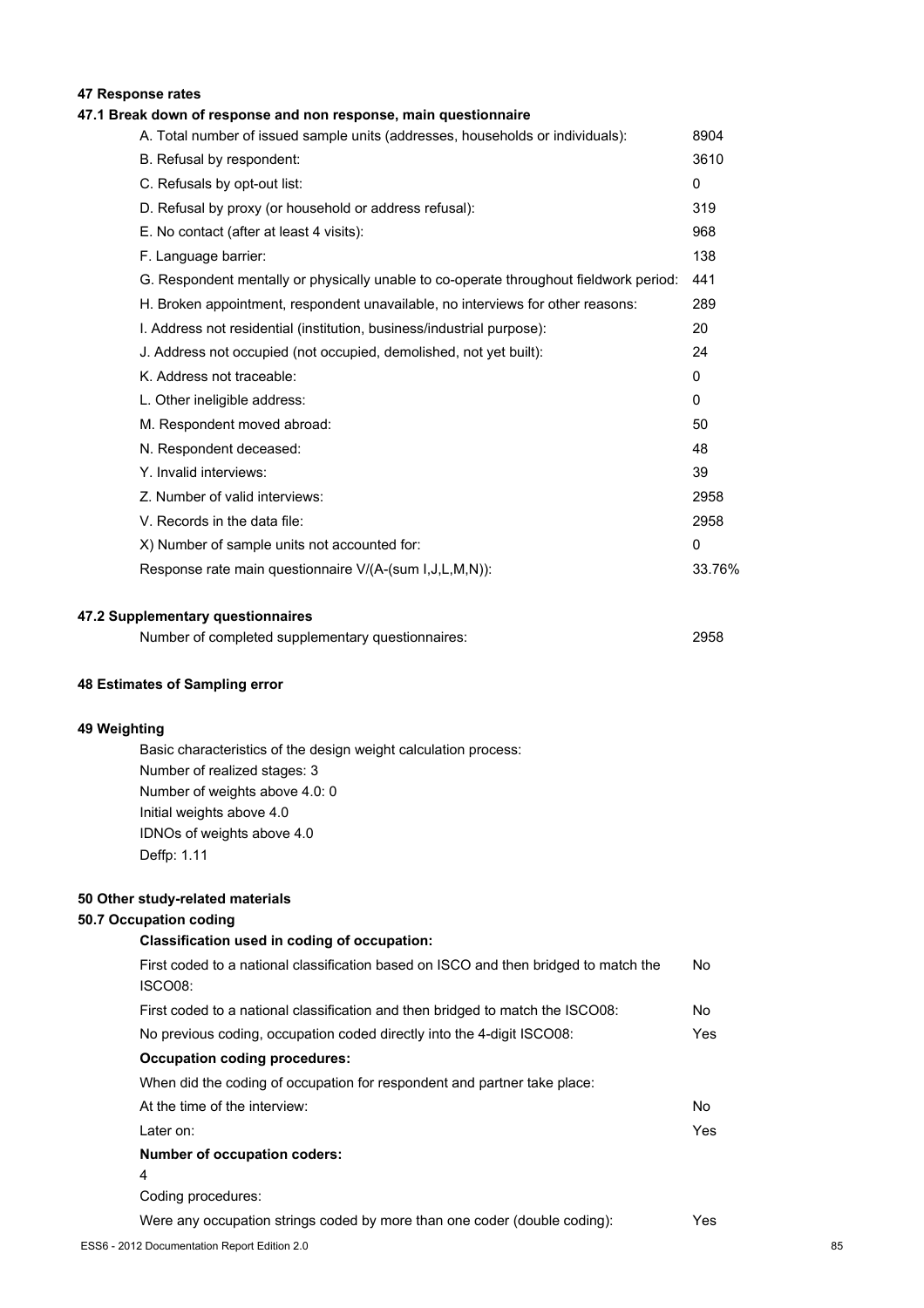| Was an adjudicator used:                                                           | Yes |
|------------------------------------------------------------------------------------|-----|
| If yes, was adjudication done:                                                     |     |
| by sampling                                                                        | No  |
| on difficult cases                                                                 | Yes |
| Is some kind of automatic/semiautomatic coding used in the coding process:         | Yes |
| Short description of coding and checking procedures:                               |     |
| The occupation coders of the survey agency have received intensive training in the |     |

coding of ISCO-08 (more than 10.000 ISCO-codes/coder during the training) and regular follow-up training. Coding takes place with the help of an electronic coding-system. Then, coders check the plausiblity of the codes. Additional steps of the coding procedure are made to assure the quality of the coding (second coding for comparison, checks of frequencies etc.).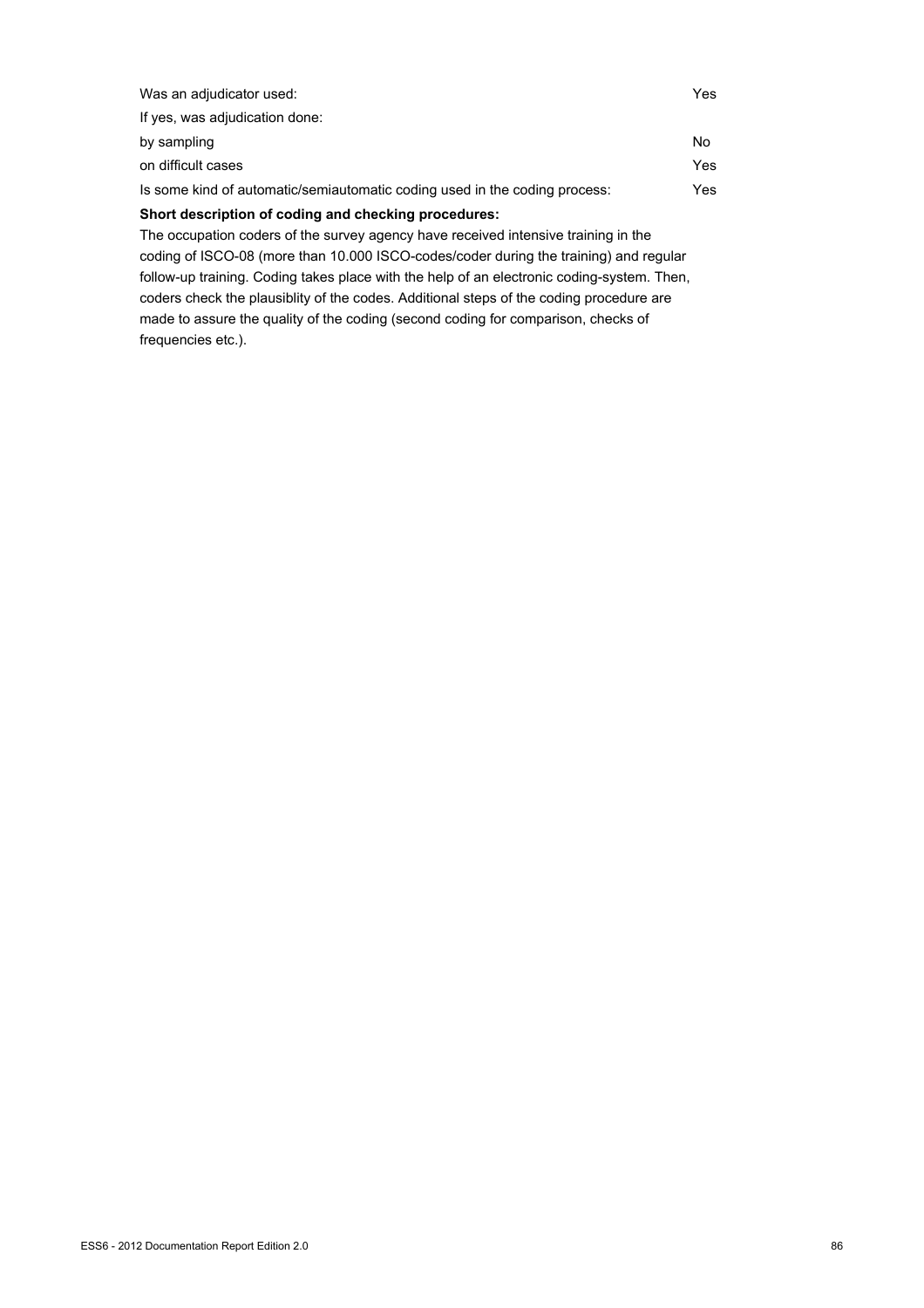## **Hungary**

# **33 Data collector** TÁRKI Social Research Institute, Budaörsi út 45, 1112 Budapest (Hungary) **34 Depositor** Bence Ságvári, National Coordinator **35 Funding agency** Hungarian Scientific Research Fund **36 Grant number** OTKA NN 101921 and OTKA NN101922 **37 Mode of data collection 37.1 Main questionnaire** Computer assisted personal interview, CAPI: Yes Paper and pencil interview, PAPI:  $N$ **37.2 Contact form questionnaire** Computer assisted personal interview, CAPI: Yes Paper and pencil interview, PAPI:  $N$ o

#### **38 Type of research instrument**

### **Structured questionnaires in:**

Hungarian

#### **39 Field work period(s)**

10.11.12 - 17.02.13

#### **40 Geographic unit**

| Statistical inference possible at the regional level:                                                                    | Yes          |
|--------------------------------------------------------------------------------------------------------------------------|--------------|
| Is your country part of the NUTS nomenclature or Eurostat's statistical regions for EFTA Yes<br>and Candidate countries? |              |
| NUTS level in data file                                                                                                  | <b>NUTS3</b> |
| Geographic units in dataset:                                                                                             |              |
| HU101 Budapest                                                                                                           |              |
| HU102 Pest                                                                                                               |              |
| HU211 Fejer                                                                                                              |              |
| HU212 Komarom-Esztergom                                                                                                  |              |
| HU213 Veszprem                                                                                                           |              |
| HU221 Gyor-Moson-Sopron                                                                                                  |              |
| HU222 Vas                                                                                                                |              |
| HU223 Zala                                                                                                               |              |
| HU231 Baranya                                                                                                            |              |
| HU232 Somogy                                                                                                             |              |
| HU233 Tolna                                                                                                              |              |
| HU312 Heves                                                                                                              |              |
| HU313 Nograd                                                                                                             |              |
| HU321 Hajdu-Bihar                                                                                                        |              |
| HU322 Jasz-Nagykun-Szolnok                                                                                               |              |
| HU323 Szabolcs-Szatmár-Bereg                                                                                             |              |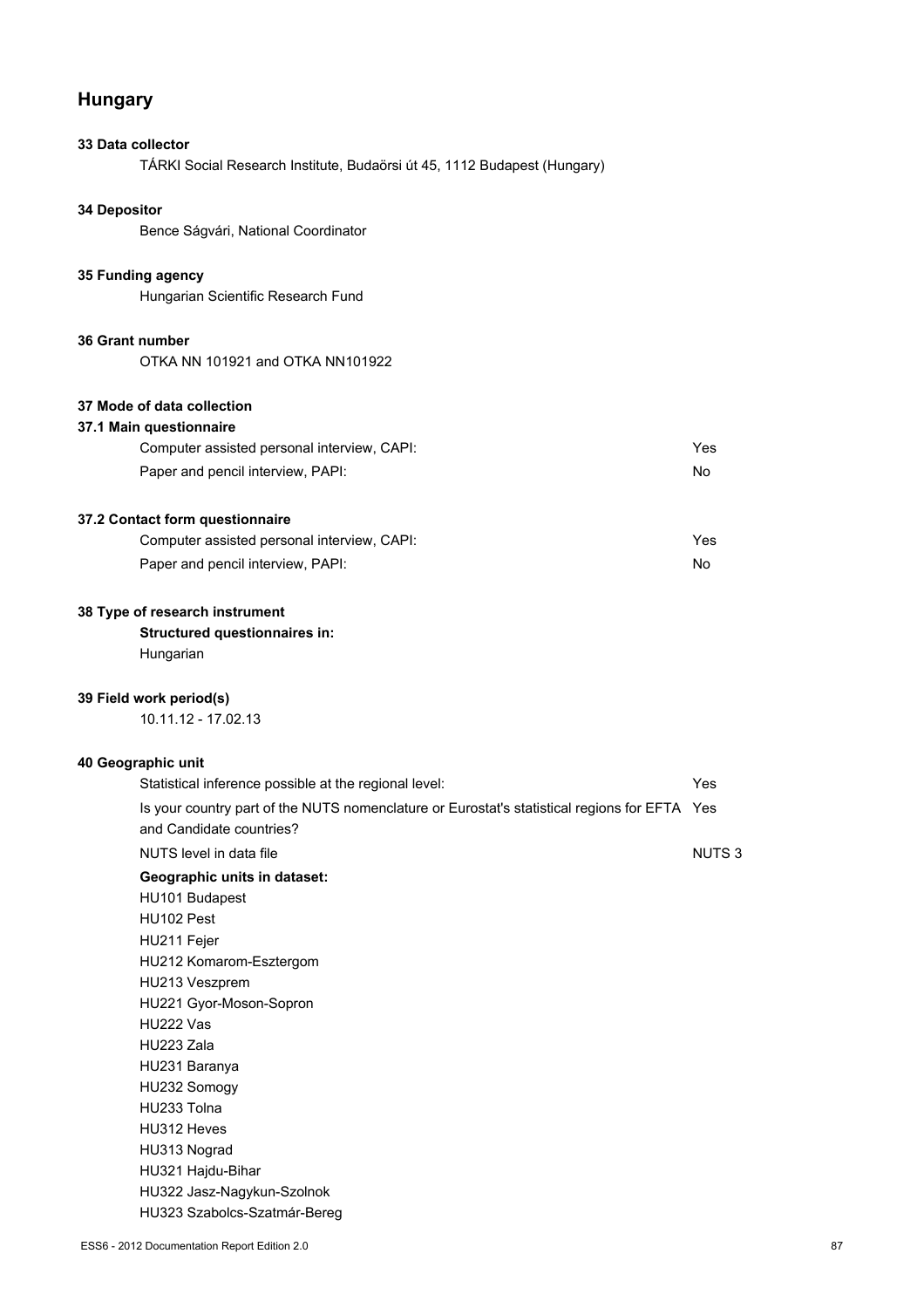HU331 Bács-Kiskun HU332 Békés HU333 Csongrád

#### **41 Geographic coverage**

**Hungary** 

### **42 Sampling procedure**

### Sampling Frame:

The Sampling Frame is the list of individuals in the current population registry. It includes citizens of Hungary as well as permanent residents from other countries and persons who have been granted with asylum.

### Sampling Design:

Stratified two-stage multi-domain random sampling. Stratification is by two dimensions: region of residence (7 regions) and domains, which are the following:

Domain A1: Simple random sampling in Budapest (17% of the 15+ population). The number of selected individuals is allocated proportionally to the size of population. The districts of Budapest are not used as strata.

Domain A2: Simple random sampling in large cities ("cities with county rank") 20% of the 15+ population). This stratum includes 23 settlements (cities). The settlements are also used as strata and the number of selected individuals is selected proportionally to the target population, similar to the method used in A1.

Domain A3: Stratified cluster sampling in the rest of the country. A3.1 other cities (30% of the 15+ population) A3.2 villages (33% of the 15+ population)

Stage 1: Selection of PSUs proportionally to population age 15+ 1 Who were born before September 1997.

Stage 2: Simple random selection by the Central Office for Administrative and Electronic Public Services (KEH KH) of 10 or 9 individuals in each of the PSUs selected in the previous stage (10 in the cities and 9 in the villages).

Altogether these strata include 3143 settlements. These are used as PSUs, and PPS without replacement is used to draw 100 PSUs of the first stratum and 111 of the second stratum and hence 211 PSUs in total.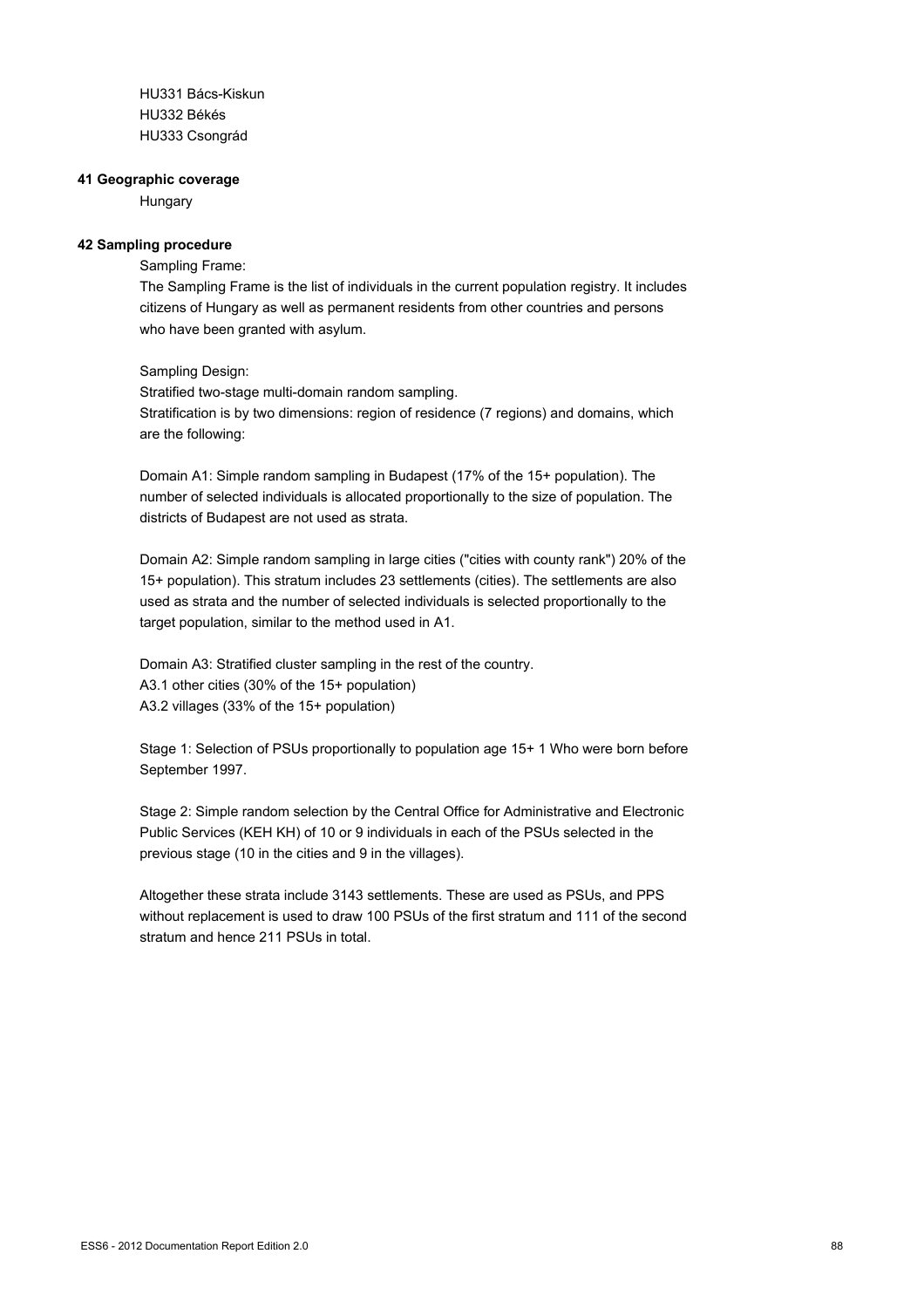### **43 Fieldwork procedures**

### **43.1 Interviewer selection**

| Total number of interviewers:         | 155 |
|---------------------------------------|-----|
| Number of inexperienced interviewers: |     |

### **43.2 Briefing of interviewers**

| How many of the interviewers received ESS specific personal briefing?:                                           | 155            |
|------------------------------------------------------------------------------------------------------------------|----------------|
| Total length of ESS specific personal briefing(s) per interviewer:                                               | 4-8 hours      |
| Written ESS specific instructions:                                                                               | Yes            |
| Was the ESS guidelines document: "Best practice guidelines and Interview scenarios"<br>provided to interviewers: | Yes            |
| Was the ESS briefing example interview ("dummy interview") conducted using the<br>guidance provided:             | No.            |
| Training in refusal conversion:                                                                                  | Yes            |
| Training on how to fill in contact forms:                                                                        | Yes            |
| Training on how to fill in observable and dwelling information:                                                  | Yes            |
| Materials on observable and dwelling information:                                                                |                |
| Photos:                                                                                                          | Yes            |
| Video-tape recording:                                                                                            | N <sub>0</sub> |
| 43.3 Employment status of interviewers                                                                           |                |
| Free-lance interviewers:                                                                                         | Yes            |
| Employees of the fieldwork organisation:                                                                         | No.            |
| Other:                                                                                                           | No             |
| 43.4 Payments of interviewers                                                                                    |                |
| Hourly rate:                                                                                                     | No             |

| Per completed interview:                                       | Yes |
|----------------------------------------------------------------|-----|
| Assignment fee (set fee for working on a set of sample units): | No. |
| A regular fixed salary:                                        | No  |
| Bonus arrangement:                                             | No  |
| Other:                                                         | No  |

#### **43.5 Advance information**

| Use of advance letter: | Yes |
|------------------------|-----|
| Use of brochure:       | Yes |

### **43.6 Call schedules**

| Number of minimum required visits per respondent/sampling unit in total:<br>Number of visits required to be on a weekend: | Visit |
|---------------------------------------------------------------------------------------------------------------------------|-------|
|                                                                                                                           | 6     |
|                                                                                                                           |       |
| Number of visits required to be in the evening:                                                                           |       |

### **43.7 Respondent incentives**

| Respondent incentives:                                                                  | No. |
|-----------------------------------------------------------------------------------------|-----|
| Unconditional monetary incentives, paid before the interview:                           | No. |
| Conditional monetary incentives, upon completion of the interview:                      | No. |
| Unconditional non-monetary incentives (incl. vouchers), provided before the interview:  | No. |
| Conditional non-monetary incentives (incl. vouchers), upon completion of the interview: | No  |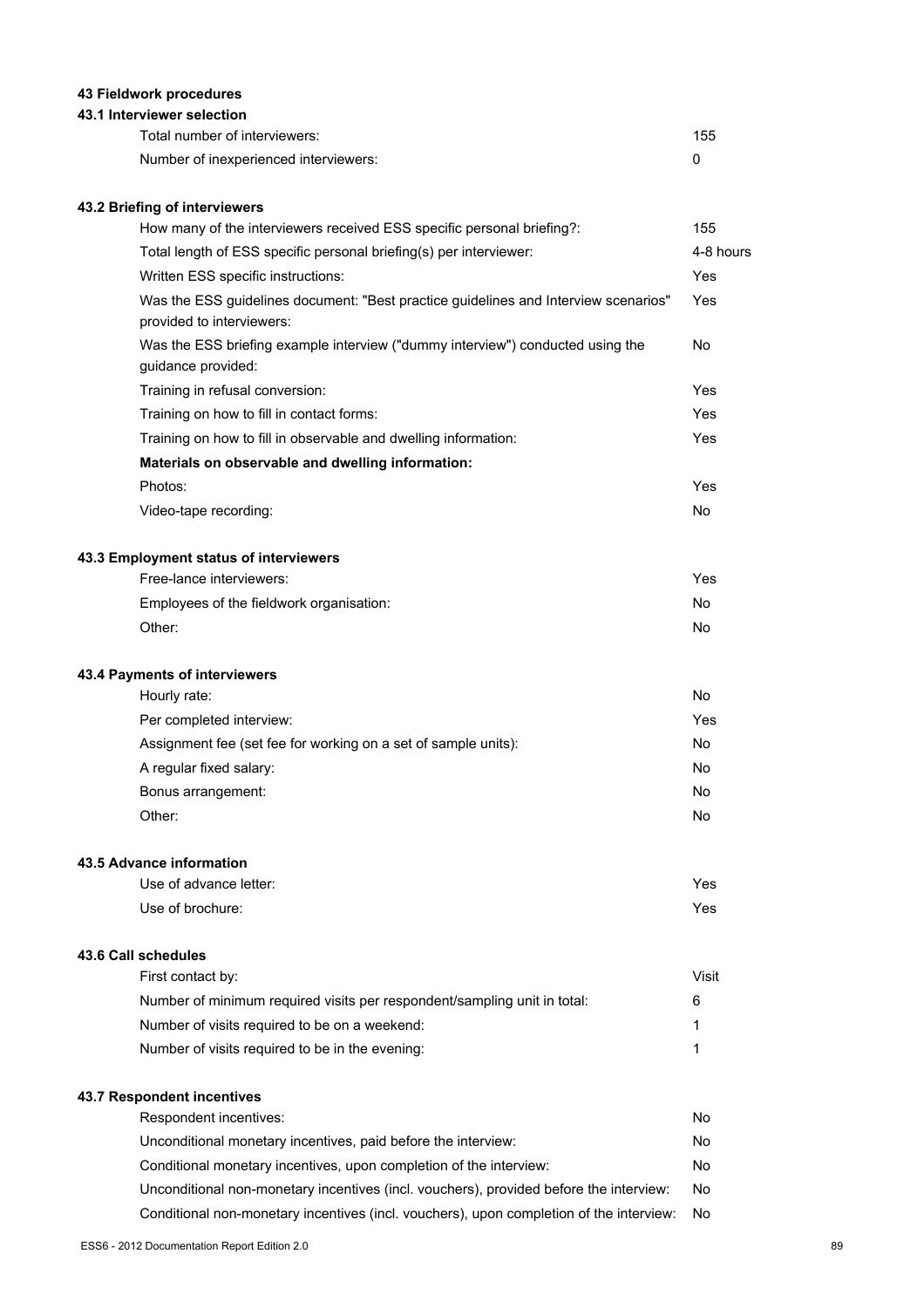| Other response enhancing measures:                                                                 |                     |
|----------------------------------------------------------------------------------------------------|---------------------|
| Use of other response enhancing measures (call-center, web-pages, etc.):                           | No                  |
| 43.8 Strategies for refusal conversion                                                             |                     |
| Strategies for refusal conversion:                                                                 | No                  |
| 43.9 Pretest                                                                                       |                     |
| The period in which the pretest interviews were held:                                              | 26.10.12 - 29.10.12 |
| Number of pretest interviews:                                                                      | 40                  |
| 44 Control operation                                                                               |                     |
| 44.1 Interviews                                                                                    |                     |
| Number of units selected for back-check:                                                           | 281                 |
| Number of back-checks achieved:                                                                    | 202                 |
| Number of units where outcome was confirmed:                                                       | 195                 |
| Type of back-check: Personal or Telephone:                                                         | Personal, Telephone |
| 44.2 Refusals                                                                                      |                     |
| Number of units selected for back-check:                                                           | 89                  |
| Number of back-checks achieved:                                                                    | 64                  |
| Number of units where outcome was confirmed:                                                       | 64                  |
| Type of back-check: Personal, Telephone or Mail:                                                   | Personal, Telephone |
| 44.3 Non-contacts                                                                                  |                     |
| Number of units selected for back-check:                                                           |                     |
| Number of back-checks achieved:                                                                    |                     |
| Number of units where outcome was confirmed:                                                       |                     |
| Type of back-check: Personal, Telephone or Mail:                                                   | Personal, Telephone |
| <b>45 Cleaning operations</b>                                                                      |                     |
| 45.2 Checking and control of main questionnaire CAPI program(s)                                    |                     |
| - Based on paper questionnaire testing, checking                                                   |                     |
| - Pretest interviewing                                                                             |                     |
| 45.3 Verification of optical scanning or keying of main questionnaire                              |                     |
| Was the scanning or keying of the main questionnaire checked?:                                     |                     |
| Approximate proportion of the main questionnaires checked:                                         |                     |
| 45.4 Verification of supplementary questionnaire                                                   |                     |
| If the supplementary questionnaires were scanned or keyed, was the scanning or keying<br>checked?: |                     |
| Approximate proportion of the supplementary questionnaires checked:                                |                     |

### **46 Deviations**

Item non-response: 1 case (idno=11429) has more than 50% Refusal, Don't know or No answer in Main questionnaire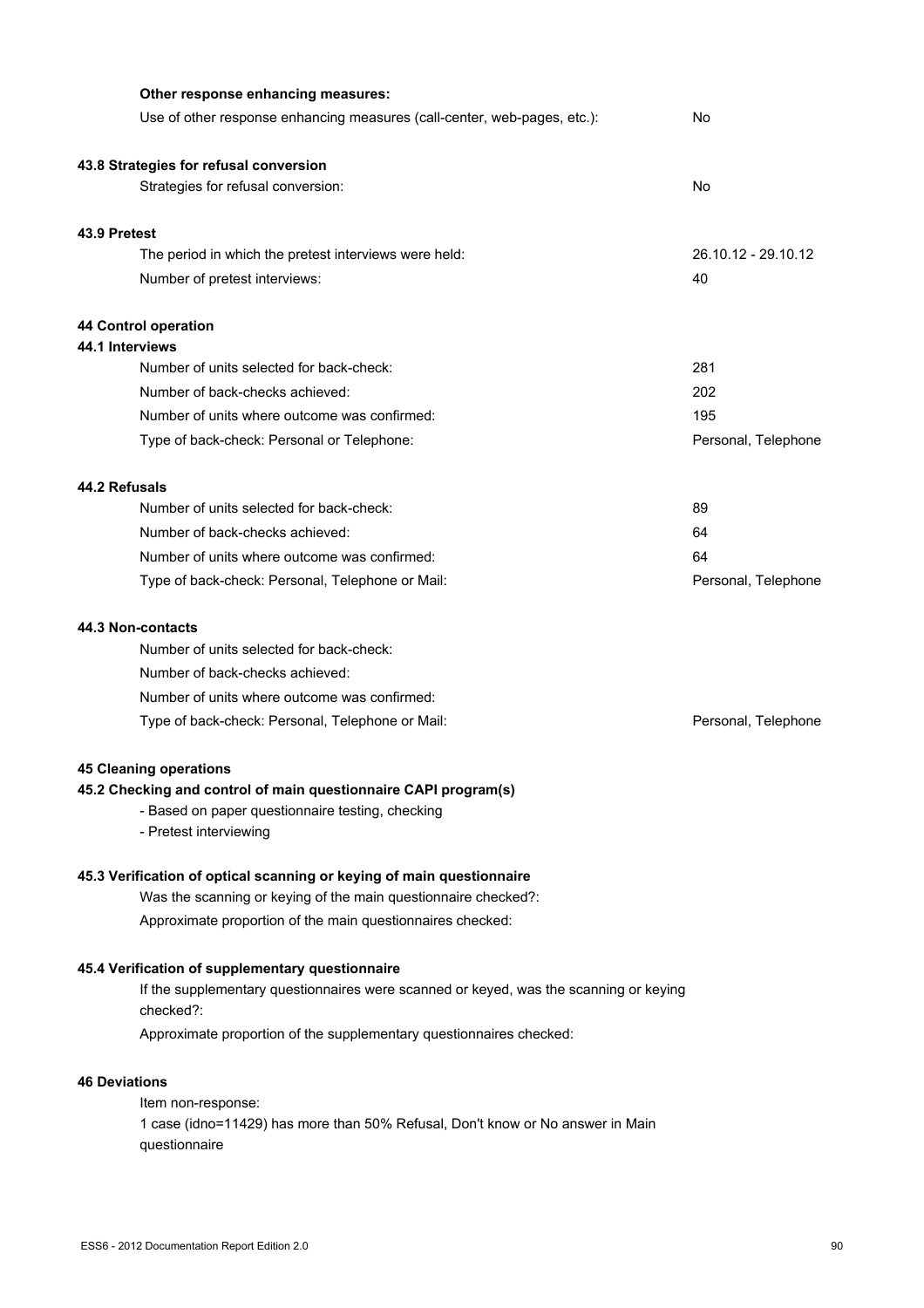### **47 Response rates**

### **47.1 Break down of response and non response, main questionnaire**

| A. Total number of issued sample units (addresses, households or individuals):         | 3194         |
|----------------------------------------------------------------------------------------|--------------|
| B. Refusal by respondent:                                                              | 454          |
| C. Refusals by opt-out list:                                                           | 0            |
| D. Refusal by proxy (or household or address refusal):                                 | 74           |
| E. No contact (after at least 4 visits):                                               | 431          |
| F. Language barrier:                                                                   | $\mathbf{0}$ |
| G. Respondent mentally or physically unable to co-operate throughout fieldwork period: | 36           |
| H. Broken appointment, respondent unavailable, no interviews for other reasons:        | 81           |
| I. Address not residential (institution, business/industrial purpose):                 | 6            |
| J. Address not occupied (not occupied, demolished, not yet built):                     | 19           |
| K. Address not traceable:                                                              | 12           |
| L. Other ineligible address:                                                           | 3            |
| M. Respondent moved abroad:                                                            | 31           |
| N. Respondent deceased:                                                                | 14           |
| Y. Invalid interviews:                                                                 | 19           |
| Z. Number of valid interviews:                                                         | 2014         |
| V. Records in the data file:                                                           | 2014         |
| X) Number of sample units not accounted for:                                           |              |
| Response rate main questionnaire V/(A-(sum I,J,L,M,N)):                                | 64.53%       |
|                                                                                        |              |
| 47.2 Supplementary questionnaires                                                      |              |

| Number of completed supplementary questionnaires: | 1977 |
|---------------------------------------------------|------|
|---------------------------------------------------|------|

#### **48 Estimates of Sampling error**

#### **49 Weighting**

Basic characteristics of the design weight calculation process: Number of realized stages: 2 Number of weights above 4.0: 0 Initial weights above 4.0 IDNOs of weights above 4.0 Deffp: 1.00

#### **50 Other study-related materials**

#### **50.7 Occupation coding**

| Classification used in coding of occupation:                                                           |     |
|--------------------------------------------------------------------------------------------------------|-----|
| First coded to a national classification based on ISCO and then bridged to match the<br><b>ISCO08:</b> | No. |
| First coded to a national classification and then bridged to match the ISCO08:                         | Yes |
| No previous coding, occupation coded directly into the 4-digit ISCO08:                                 | No. |
| <b>Occupation coding procedures:</b>                                                                   |     |
| When did the coding of occupation for respondent and partner take place:                               |     |
| At the time of the interview:                                                                          | No  |
| Later on:                                                                                              | Yes |
| <b>Number of occupation coders:</b>                                                                    |     |
| 2                                                                                                      |     |
| Coding procedures:                                                                                     |     |
| Were any occupation strings coded by more than one coder (double coding):                              | No  |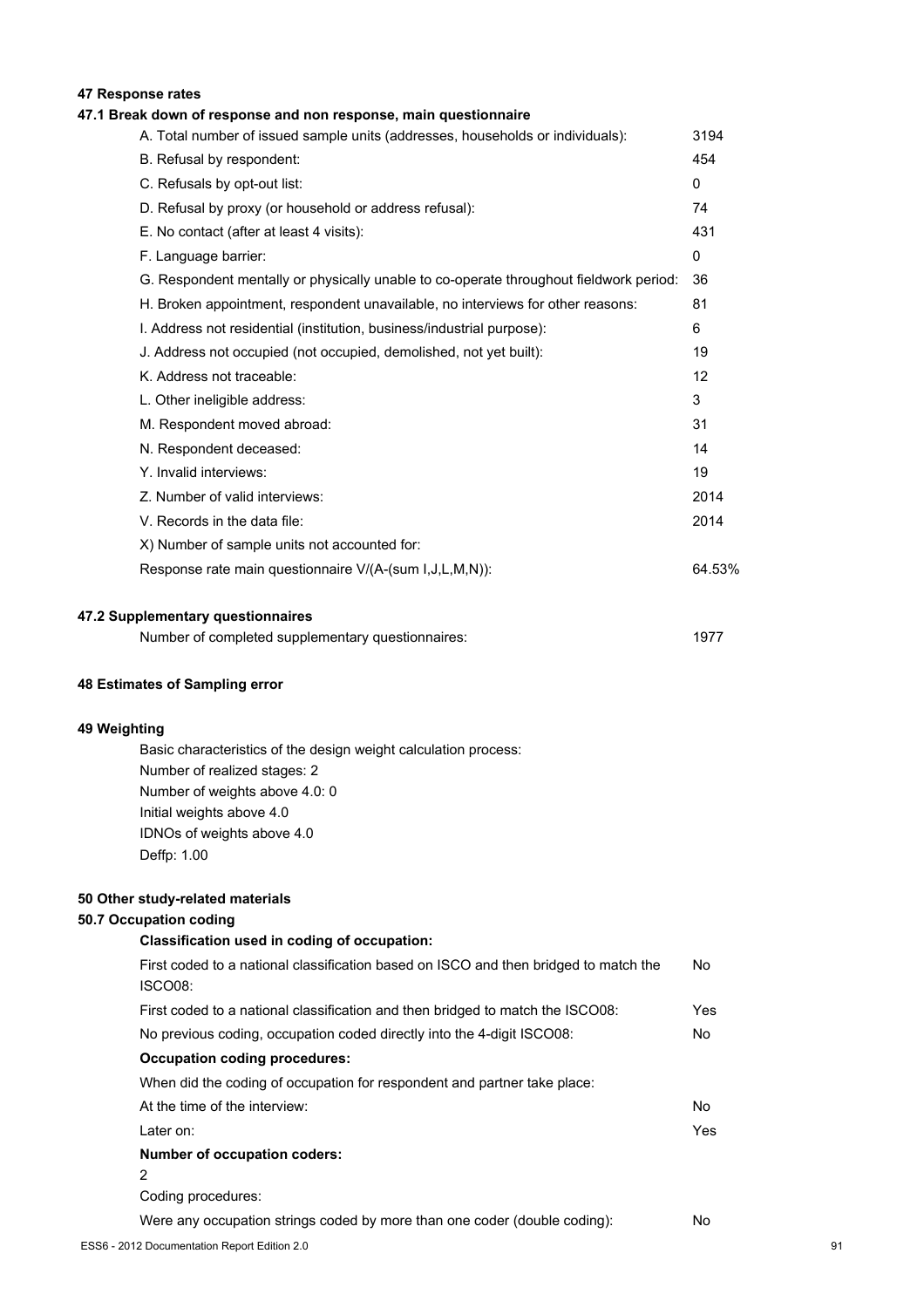Was an adjudicator used: No

If yes, was adjudication done:

by sampling

on difficult cases

Is some kind of automatic/semiautomatic coding used in the coding process: No

### **Short description of coding and checking procedures:**

Data is entered in SPSS Data Entry program. Logical control and exclusion of extreme values are always built in the program. This procedure reduces typing errors and other possible mistakes.

Cleaning of data occurs at different stages. Before compiling the system file a program pre-checks for various types of coding error. Only after correcting these errors are the files joined.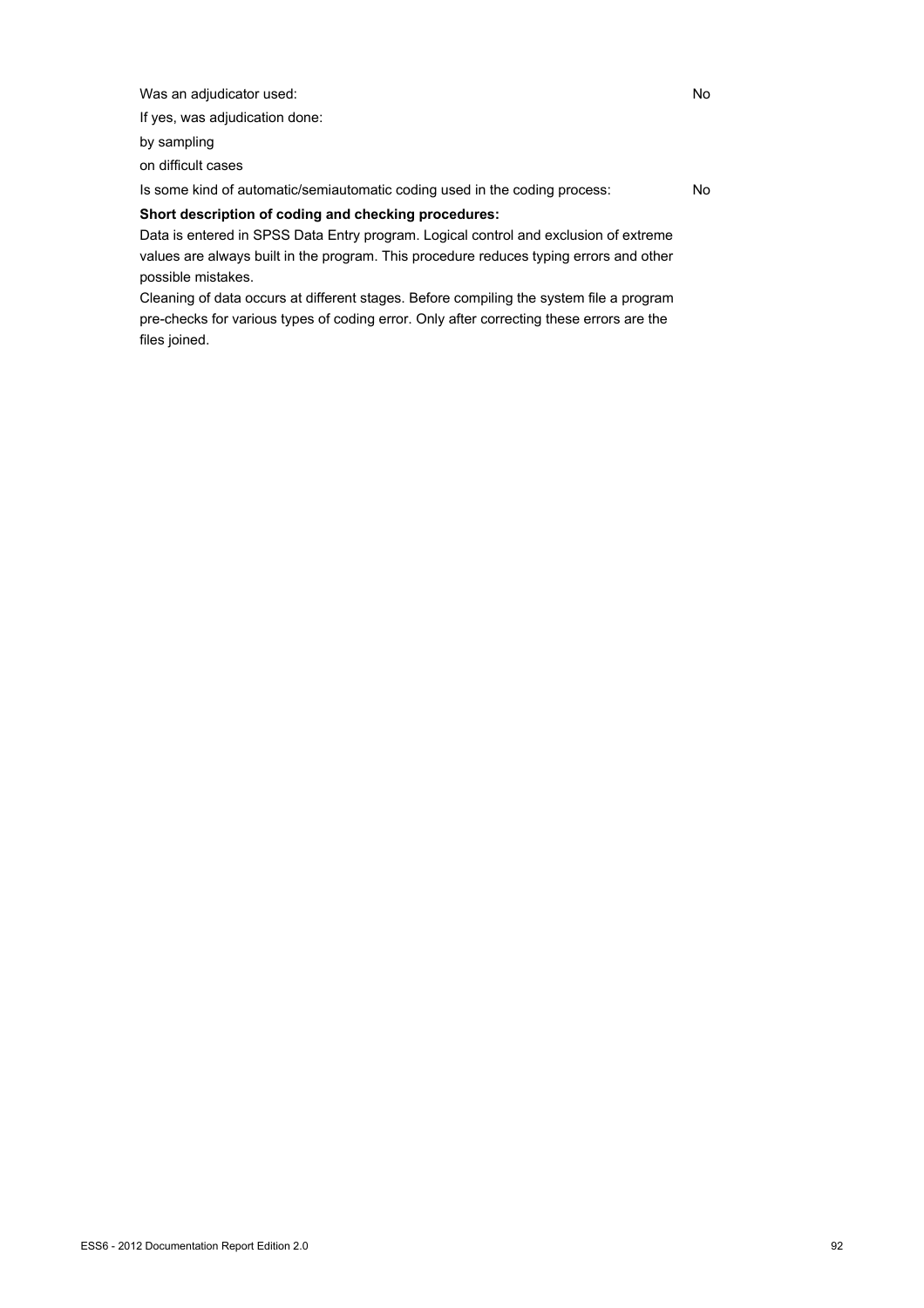### **Iceland**

### **33 Data collector**

The Social Science Research Institute (SSRI) of the University of Iceland Félagsvísindastofnun Gimli - Sæmundargötu 2 101 Reykjavík Iceland

### **34 Depositor**

Heiður Hrund Jónsdóttir, Fieldwork organisation

#### **35 Funding agency**

The Icelandic Centre for Research (Rannís)

### **36 Grant number**

### **37 Mode of data collection**

### **37.1 Main questionnaire**

| Computer assisted personal interview, CAPI: | Yes |
|---------------------------------------------|-----|
| Paper and pencil interview, PAPI:           | No. |
|                                             |     |

### **37.2 Contact form questionnaire**

| Computer assisted personal interview, CAPI: | No |
|---------------------------------------------|----|
| Paper and pencil interview, PAPI:           | No |

#### **38 Type of research instrument**

**Structured questionnaires in:** Icelandic

### **39 Field work period(s)**

03.10.12 - 23.03.13

### **40 Geographic unit**

| Statistical inference possible at the regional level:                                        | Yes               |
|----------------------------------------------------------------------------------------------|-------------------|
| Is your country part of the NUTS nomenclature or Eurostat's statistical regions for EFTA Yes |                   |
| and Candidate countries?                                                                     |                   |
| NUTS level in data file                                                                      | NUTS <sub>3</sub> |
| Geographic units in dataset:                                                                 |                   |
| IS001 - Höfuðborgarsvæði (Great Reykavík Area)                                               |                   |

IS002 - Landsbyggð (Rest of the country)

### **41 Geographic coverage**

Iceland excluding the islands Vestmannaeyjar, Grimsey, Hrisey and Flatey and very remote rural population.

### **42 Sampling procedure**

Sampling Frame:

The sampling frame is the national register and includes all residents in Iceland excluding islands population and very remote rural population.

#### Sampling Design: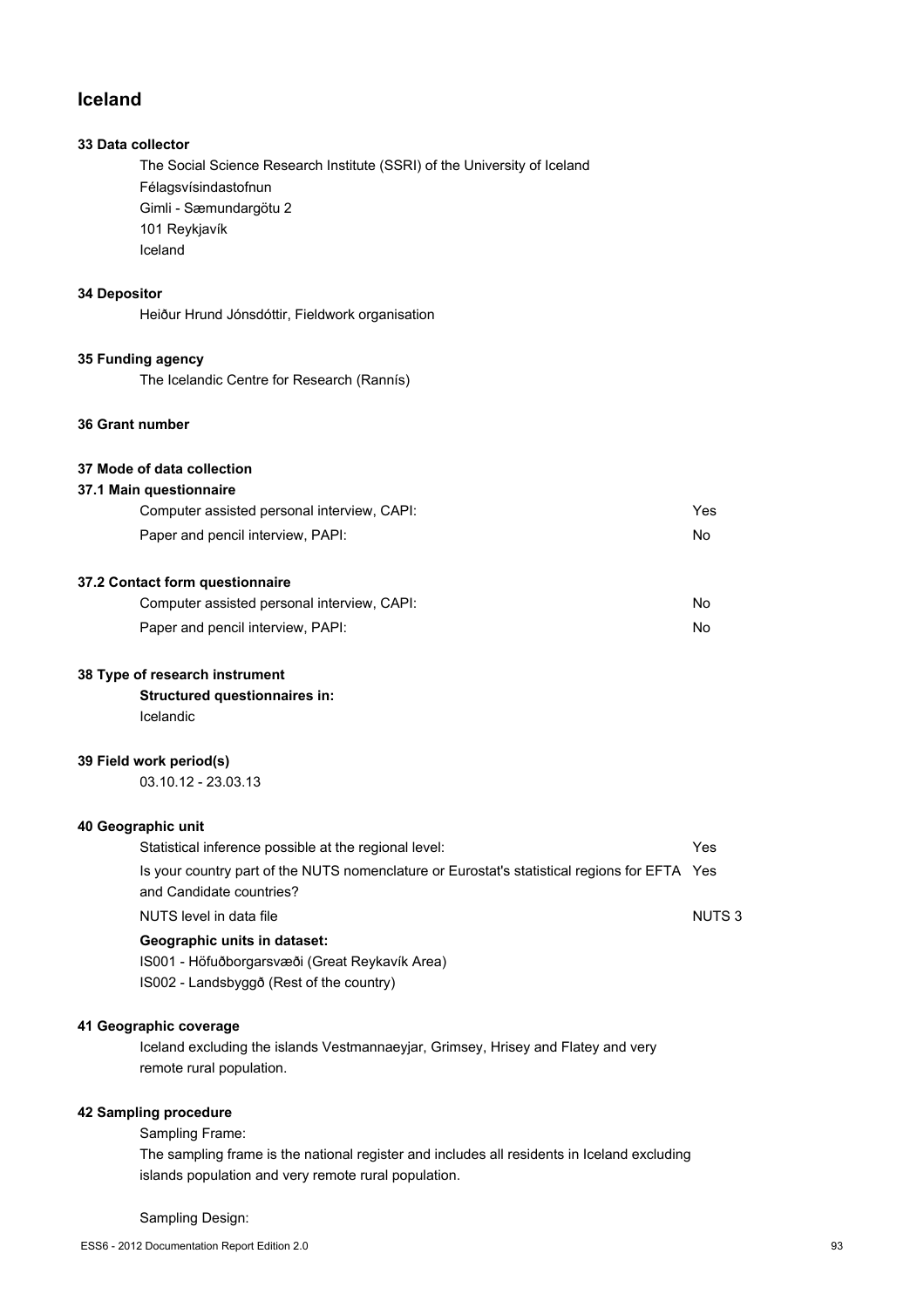Stratified two-stage multi-domain sampling In Iceland, 75.9% of the population live in the extended capital area. This is why the following two-domain design is used.

Domain 1 (extended capital area): A simple random sample is selected in this domain. The number of persons to select is proportional to the number of persons in this domain.

Domain 2 (towns, villages and rural areas): Stratified two-stage sampling of municipalities (PSUs). Stratification is by four size classes. Allocation of PSUs to the strata is proportionally to the stratum population sizes. PSU units (clusters) are define by 2 digit post code (3 digits are used in by the national mail to identify addresses, by removing the last digit we get 2 digit code that covers larger geographical areas and typically merge towns and surrounding rural areas). Exemption: One 2 digit post code is divided into three 3-digit codes due to relatively large population.

Stage 1: Selection of 10 PSUs with probabilities proportional to population size.

Stage 2: Selection of 34 persons by simple random sampling. This will result in an average cluster size of about 21.5.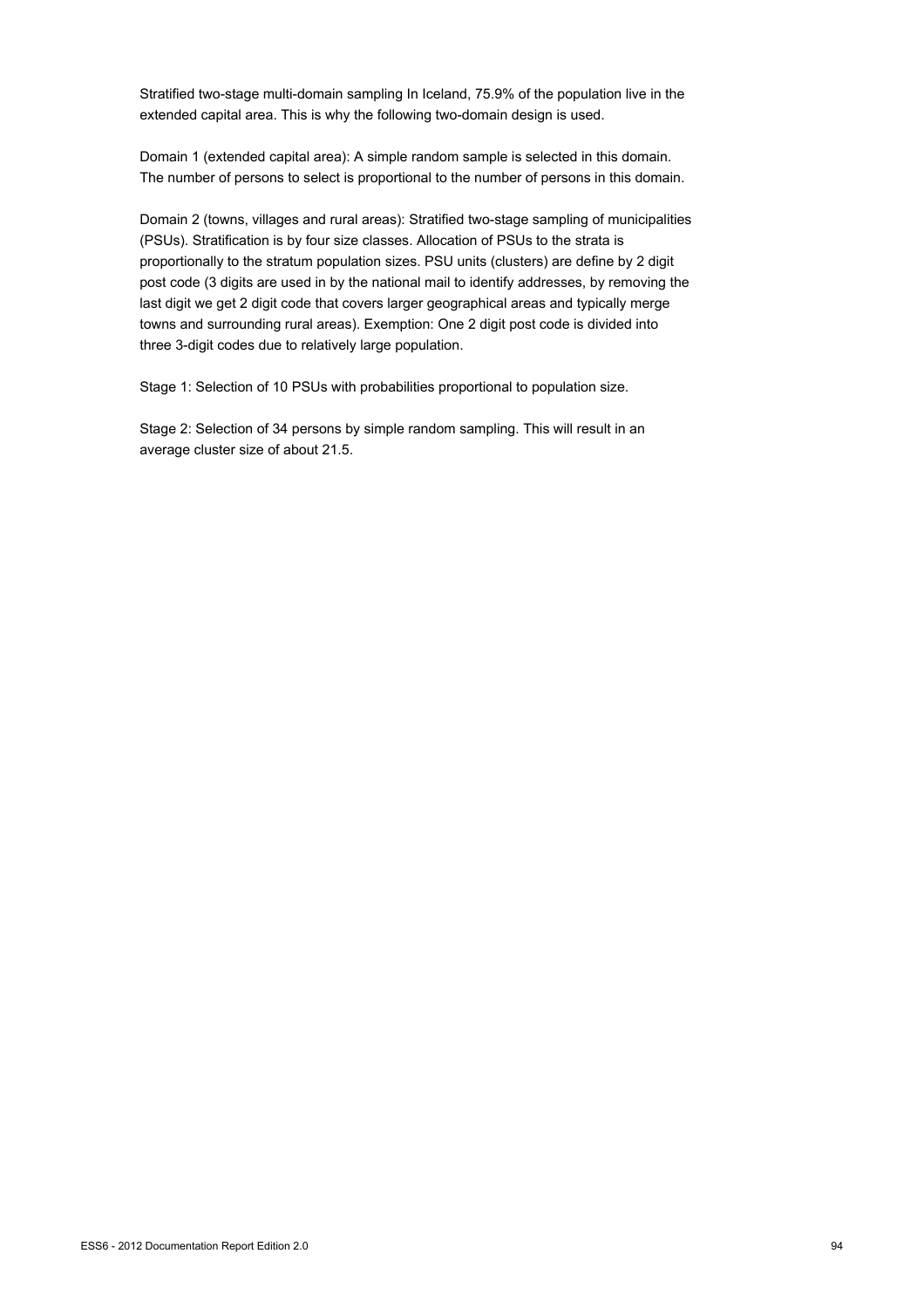#### **43 Fieldwork procedures**

#### **43.1 Interviewer selection**

| Total number of interviewers:         | 40 (field) +10 |
|---------------------------------------|----------------|
|                                       | (telephone)    |
| Number of inexperienced interviewers: |                |

#### **43.2 Briefing of interviewers**

| How many of the interviewers received ESS specific personal briefing?:                                           | $40+10$    |
|------------------------------------------------------------------------------------------------------------------|------------|
| Total length of ESS specific personal briefing(s) per interviewer:                                               | 4-8 hours  |
| Written ESS specific instructions:                                                                               | Yes        |
| Was the ESS quidelines document: "Best practice quidelines and Interview scenarios"<br>provided to interviewers: | Yes        |
| Was the ESS briefing example interview ("dummy interview") conducted using the<br>guidance provided:             | No.        |
| Training in refusal conversion:                                                                                  | Yes        |
| Training on how to fill in contact forms:                                                                        | <b>Yes</b> |
| Training on how to fill in observable and dwelling information:                                                  | Yes        |
| Materials on observable and dwelling information:                                                                |            |
| Photos:                                                                                                          | Yes        |
| Video-tape recording:                                                                                            | No.        |
| If other materials used, please specify:                                                                         |            |
| Power point show with all information needed as well as written notes, instructions and                          |            |
| comments. Everybody did a supervised training interview.                                                         |            |

#### **43.3 Employment status of interviewers**

| Free-lance interviewers:                 | Yes |
|------------------------------------------|-----|
| Employees of the fieldwork organisation: | No. |
| Other:                                   | Yes |
| If other, please specify:                |     |

Students at the University of Iceland who have had some training or experience in interviewing people, have e.g. taken a course in qualitative research methods.

#### **43.4 Payments of interviewers**

| Hourly rate:                                                   | Yes |
|----------------------------------------------------------------|-----|
| Per completed interview:                                       | Yes |
| Assignment fee (set fee for working on a set of sample units): | No. |
| A regular fixed salary:                                        | No. |
| Bonus arrangement:                                             | Yes |
| Other:                                                         | Yes |
|                                                                |     |

#### **If bonus arrangement or other, please specify:**

Payed per completed interview (4000 ISK) but hourly rate (2050 ISK) at the end of fieldwork when interviewers were collecting observable and dwelling information.

Bonus: 15000 ISK when 20 interviews completed, 15000 ISK when 34 interviews completed and 20000 ISK when 48 interviews completed.

Other: Driving expences were covered and if interviewers had a booked interview and took the time to drive to the interviewees home without getting an interview (nobody home or the interviewee had to cancel) the interviewer was payed 1000ISK.

#### **43.5 Advance information**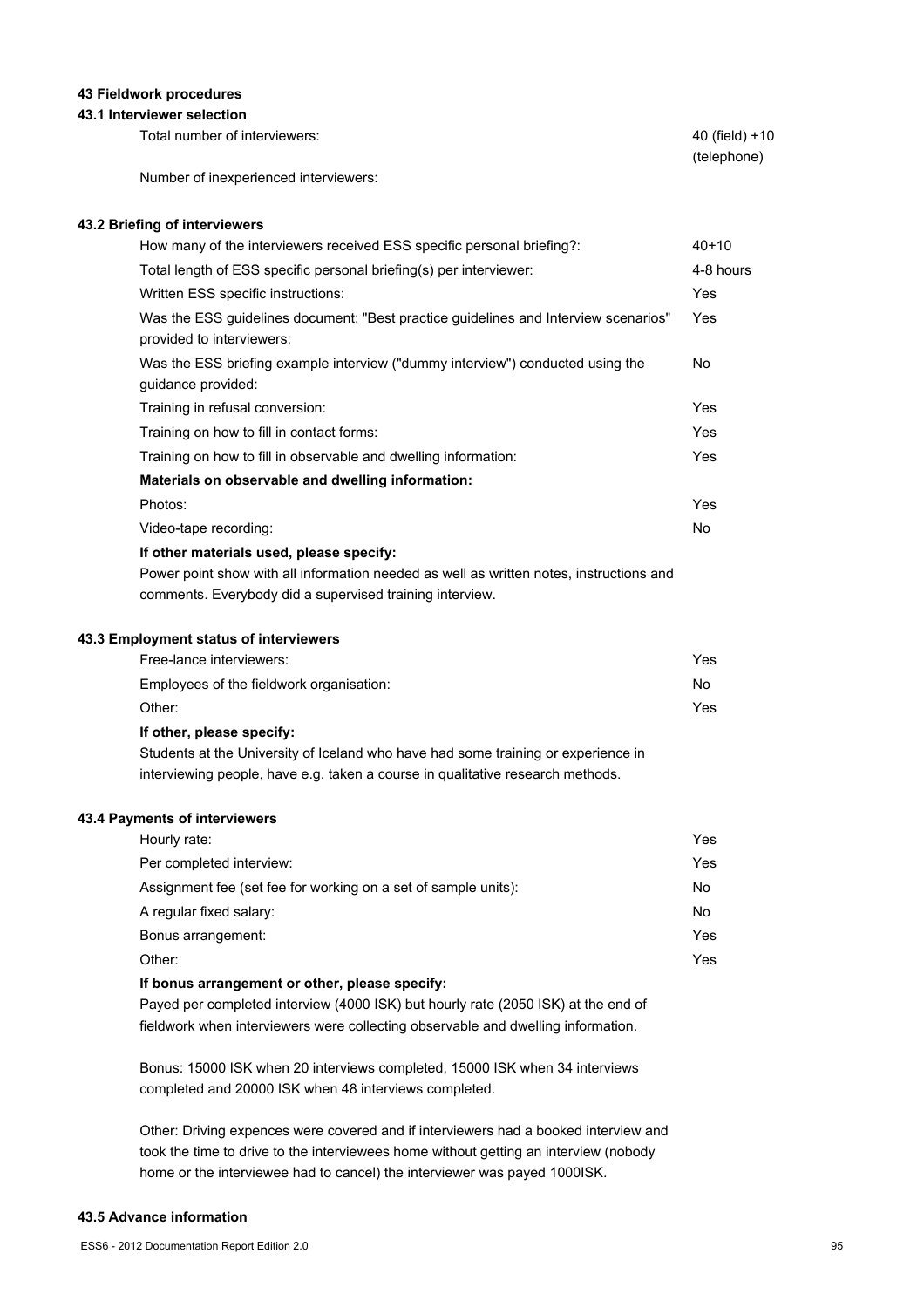| Use of advance letter:                                                                                                              | Yes                 |
|-------------------------------------------------------------------------------------------------------------------------------------|---------------------|
| Use of brochure:                                                                                                                    | No                  |
|                                                                                                                                     |                     |
| 43.6 Call schedules                                                                                                                 |                     |
| First contact by:                                                                                                                   | Telephone           |
| Number of minimum required calls per respondent (in total):                                                                         | 10                  |
| Number of calls required to be on a weekend:                                                                                        | 4                   |
| Number of calls required to be in the evening:                                                                                      | 4                   |
| 43.7 Respondent incentives                                                                                                          |                     |
| Respondent incentives:                                                                                                              | Yes                 |
| Unconditional monetary incentives, paid before the interview:                                                                       | No                  |
| Conditional monetary incentives, upon completion of the interview:                                                                  | Yes                 |
| Unconditional non-monetary incentives (incl. vouchers), provided before the interview:                                              | No                  |
| Conditional non-monetary incentives (incl. vouchers), upon completion of the interview:                                             | Yes                 |
| Please specify:                                                                                                                     |                     |
| Each respondents received a small gift (a box of chocolate) when they met their                                                     |                     |
| interviewer. Upon completion of the interview each respondent received a lottery ticket.                                            |                     |
| Other response enhancing measures:                                                                                                  |                     |
| Use of other response enhancing measures (call-center, web-pages, etc.):                                                            | No                  |
| 43.8 Strategies for refusal conversion                                                                                              |                     |
| Strategies for refusal conversion:                                                                                                  | Yes                 |
| If yes, please describe:                                                                                                            |                     |
| Different interviewers approached people. People were visited in addition to contacting                                             |                     |
| them via telephone. The interviewers used several differnet tactics to prevent people to<br>refuse. All refusals were re-contacted. |                     |
| 43.9 Pretest                                                                                                                        |                     |
| The period in which the pretest interviews were held:                                                                               | 06.09.12 - 24.09.12 |
| Number of pretest interviews:                                                                                                       | 40                  |
| 44 Control operation                                                                                                                |                     |
| 44.1 Interviews                                                                                                                     |                     |
| Number of units selected for back-check:                                                                                            | 0                   |
| Number of back-checks achieved:                                                                                                     |                     |
| Number of units where outcome was confirmed:                                                                                        |                     |
| Type of back-check: Personal or Telephone:                                                                                          |                     |
| 44.2 Refusals                                                                                                                       |                     |
| Number of units selected for back-check:                                                                                            | 0                   |
| Number of back-checks achieved:                                                                                                     |                     |
| Number of units where outcome was confirmed:                                                                                        |                     |
| Type of back-check: Personal, Telephone or Mail:                                                                                    |                     |
| 44.3 Non-contacts                                                                                                                   |                     |
| Number of units selected for back-check:                                                                                            | 0                   |
| Number of back-checks achieved:                                                                                                     |                     |
| Number of units where outcome was confirmed:                                                                                        |                     |
| Type of back-check: Personal, Telephone or Mail:                                                                                    |                     |
| ESS6 - 2012 Documentation Report Edition 2.0                                                                                        | 96                  |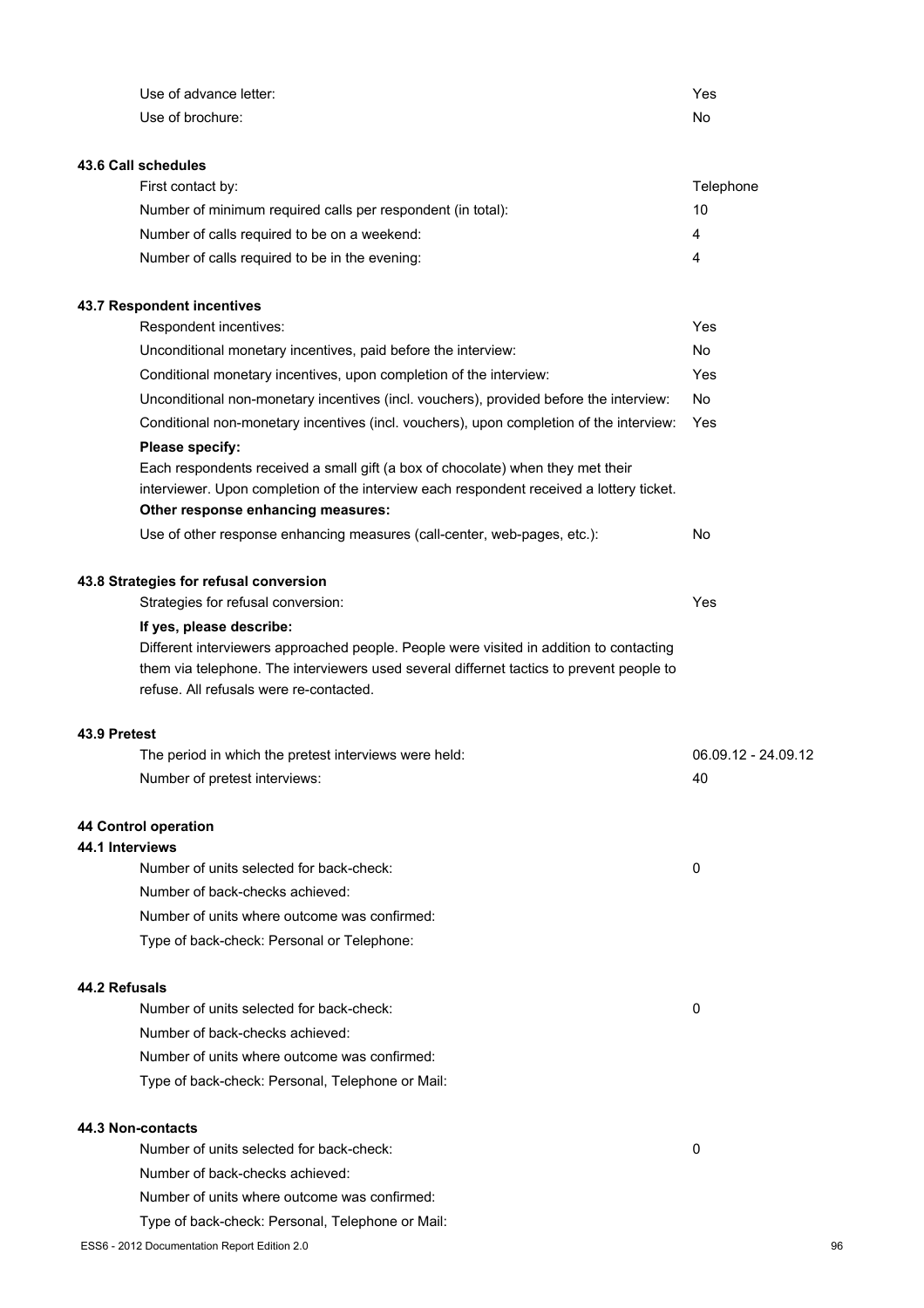### **45 Cleaning operations**

### **45.2 Checking and control of main questionnaire CAPI program(s)**

Staff at the SSRI tested the program by interviewing each other and/or their family members. All data was checked before interviewers conducted their pretest interviews.

### **45.3 Verification of optical scanning or keying of main questionnaire**

Was the scanning or keying of the main questionnaire checked?: Approximate proportion of the main questionnaires checked:

### **45.4 Verification of supplementary questionnaire**

If the supplementary questionnaires were scanned or keyed, was the scanning or keying checked?:

Approximate proportion of the supplementary questionnaires checked:

#### **46 Deviations**

F15 (EDULVLB), F15 (EISCED), F44 (EDULVLPB), F44 (EISCEDP), F52 (EDULVLFB), F52 (EISCEDF), F56 (EDULVLMB), F56 (EISCEDM): The underlying national questionnaire items have changed since ESS2-2004. Please see

Appendix 1 Education.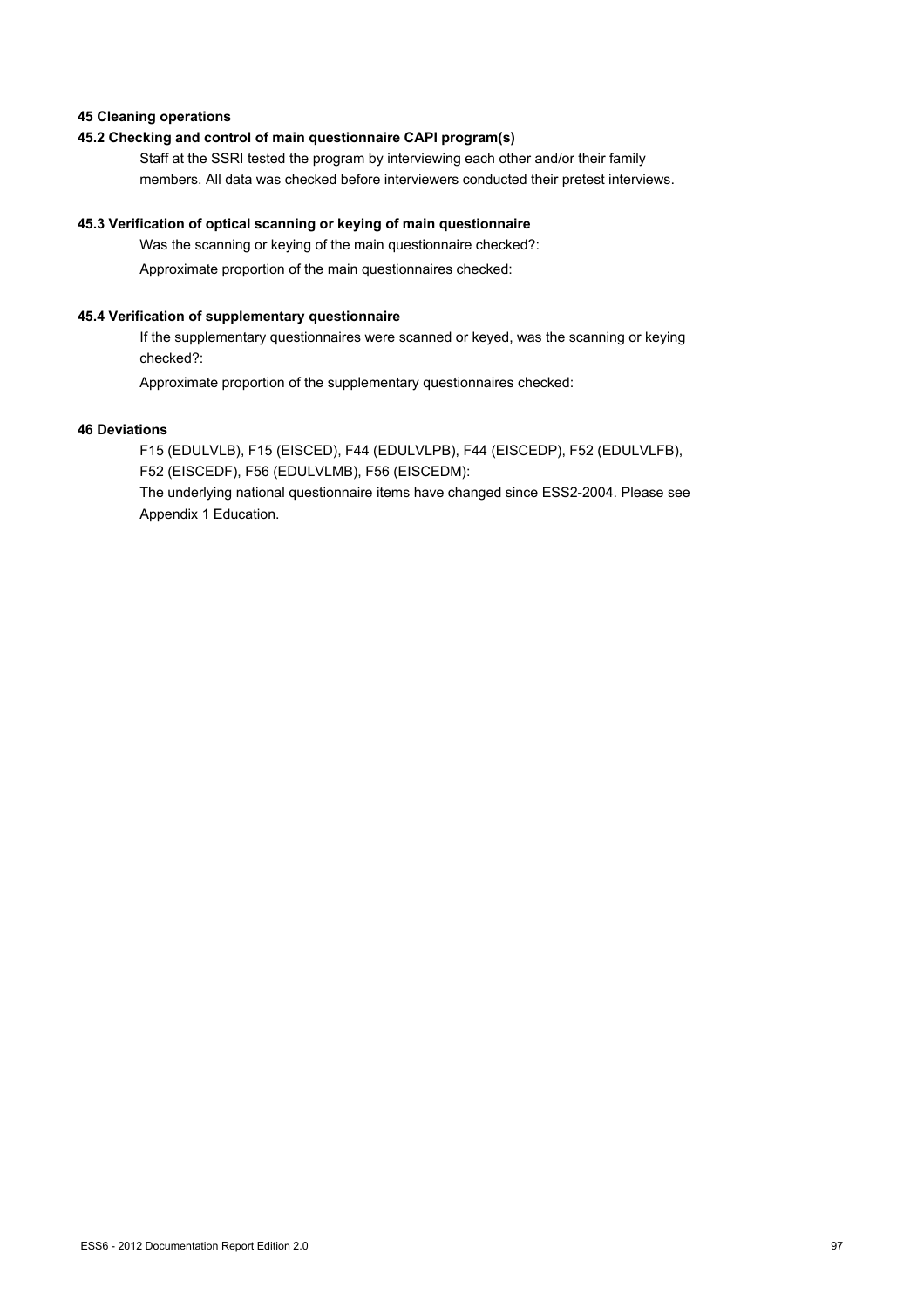### **47 Response rates**

| 47.1 Break down of response and non response, main questionnaire                       |        |
|----------------------------------------------------------------------------------------|--------|
| A. Total number of issued sample units (addresses, households or individuals):         | 1431   |
| B. Refusal by respondent:                                                              | 397    |
| C. Refusals by opt-out list:                                                           |        |
| D. Refusal by proxy (or household or address refusal):                                 | 10     |
| E. No contact (after at least 4 visits):                                               |        |
| F. Language barrier:                                                                   | 76     |
| G. Respondent mentally or physically unable to co-operate throughout fieldwork period: | 51     |
| H. Broken appointment, respondent unavailable, no interviews for other reasons:        | 90     |
| I. Address not residential (institution, business/industrial purpose):                 |        |
| J. Address not occupied (not occupied, demolished, not yet built):                     |        |
| K. Address not traceable:                                                              |        |
| L. Other ineligible address:                                                           |        |
| M. Respondent moved abroad:                                                            | 50     |
| N. Respondent deceased:                                                                | 5      |
| Y. Invalid interviews:                                                                 |        |
| Z. Number of valid interviews:                                                         | 752    |
| V. Records in the data file:                                                           | 752    |
| X) Number of sample units not accounted for:                                           | 0      |
| Response rate main questionnaire V/(A-(sum I, J, L, M, N)):                            | 54.65% |
| 47.2 Supplementary questionnaires                                                      |        |
|                                                                                        |        |

| Number of completed supplementary questionnaires: | 743 |
|---------------------------------------------------|-----|
|                                                   |     |

#### **48 Estimates of Sampling error**

### **49 Weighting**

Basic characteristics of the design weight calculation process: Number of realized stages: 2 Number of weights above 4.0: 0 Initial weights above 4.0 IDNOs of weights above 4.0 Deffp: 1.03

### **50 Other study-related materials**

## **50.7 Occupation coding**

| upation couniq                                                                                  |     |
|-------------------------------------------------------------------------------------------------|-----|
| Classification used in coding of occupation:                                                    |     |
| First coded to a national classification based on ISCO and then bridged to match the<br>ISCO08: | No. |
| First coded to a national classification and then bridged to match the ISCO08:                  | No  |
| No previous coding, occupation coded directly into the 4-digit ISCO08:                          | Yes |
| <b>Occupation coding procedures:</b>                                                            |     |
| When did the coding of occupation for respondent and partner take place:                        |     |
| At the time of the interview:                                                                   | No. |
| Later on:                                                                                       | Yes |
| Number of occupation coders:                                                                    |     |
| 1                                                                                               |     |
| Coding procedures:                                                                              |     |
| Were any occupation strings coded by more than one coder (double coding):                       | No  |
|                                                                                                 |     |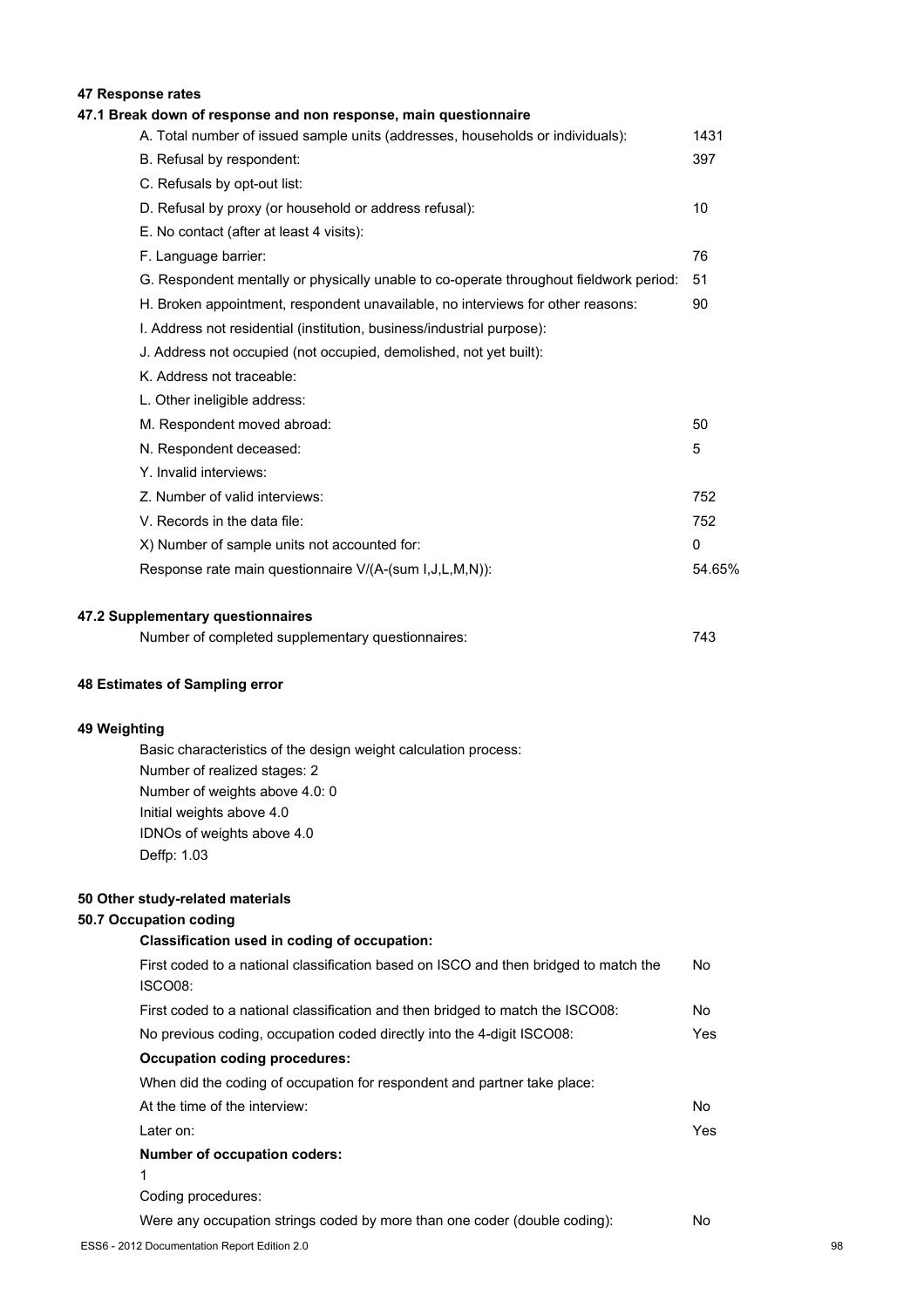| Was an adjudicator used:                                                   | Yes |
|----------------------------------------------------------------------------|-----|
| If yes, was adjudication done:                                             |     |
| by sampling                                                                |     |
| on difficult cases                                                         | Yes |
| Is some kind of automatic/semiautomatic coding used in the coding process: | No  |
|                                                                            |     |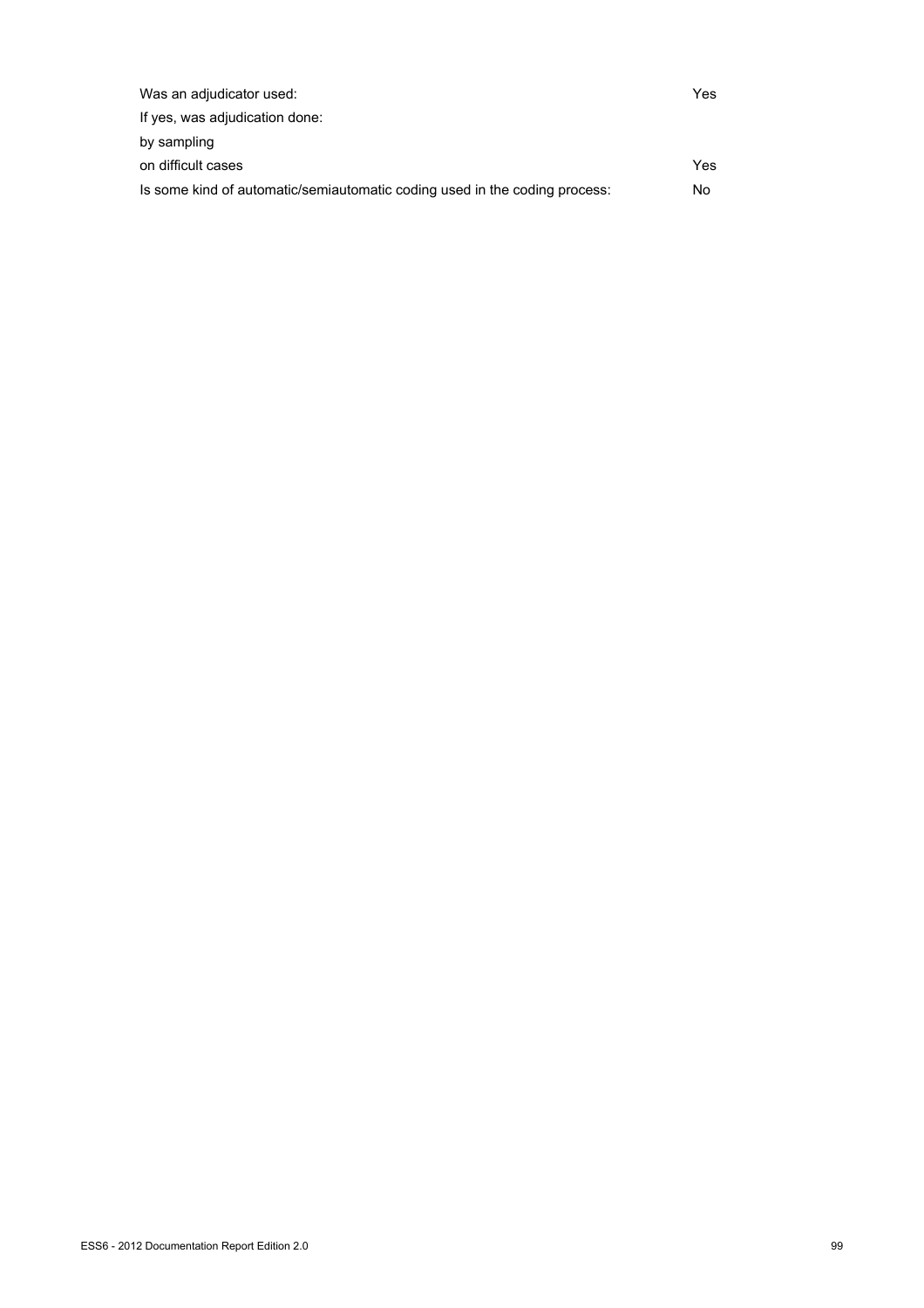## **Ireland**

### **33 Data collector**

Amárach Research 11 Kingswood Business Centre, Kingswood Road, Citywest Business Campus, Dublin 24 Ireland

### **34 Depositor**

Finbarr Brereton, National Coordinator

### **35 Funding agency**

Irish Research Council

#### **36 Grant number**

UCD grant number: R12792

The funder (Irish Research Council) do not use grant numbers; they use the project names instead.

## **37 Mode of data collection**

### **37.1 Main questionnaire**

| Computer assisted personal interview, CAPI: | Yes |
|---------------------------------------------|-----|
| Paper and pencil interview, PAPI:           | No. |
| 37.2 Contact form questionnaire             |     |
| Computer assisted personal interview, CAPI: | Yes |

Paper and pencil interview, PAPI:  $N$ 

#### **38 Type of research instrument**

**Structured questionnaires in:** English

#### **39 Field work period(s)**

15.10.12 - 09.02.13

# **40 Geographic unit**

| Statistical inference possible at the regional level:                                        | Yes    |
|----------------------------------------------------------------------------------------------|--------|
| Is your country part of the NUTS nomenclature or Eurostat's statistical regions for EFTA Yes |        |
| and Candidate countries?                                                                     |        |
| NUTS level in data file                                                                      | NUTS 3 |
| Geographic units in dataset:                                                                 |        |
| IE011 Border                                                                                 |        |
| IE012 Midland                                                                                |        |
| IE013 West                                                                                   |        |
| IE021 Dublin                                                                                 |        |
| IE022 Mid-East                                                                               |        |
| IE023 Mid-West                                                                               |        |
| IE024 South-East (IRL)                                                                       |        |

IE025 South West (IRL)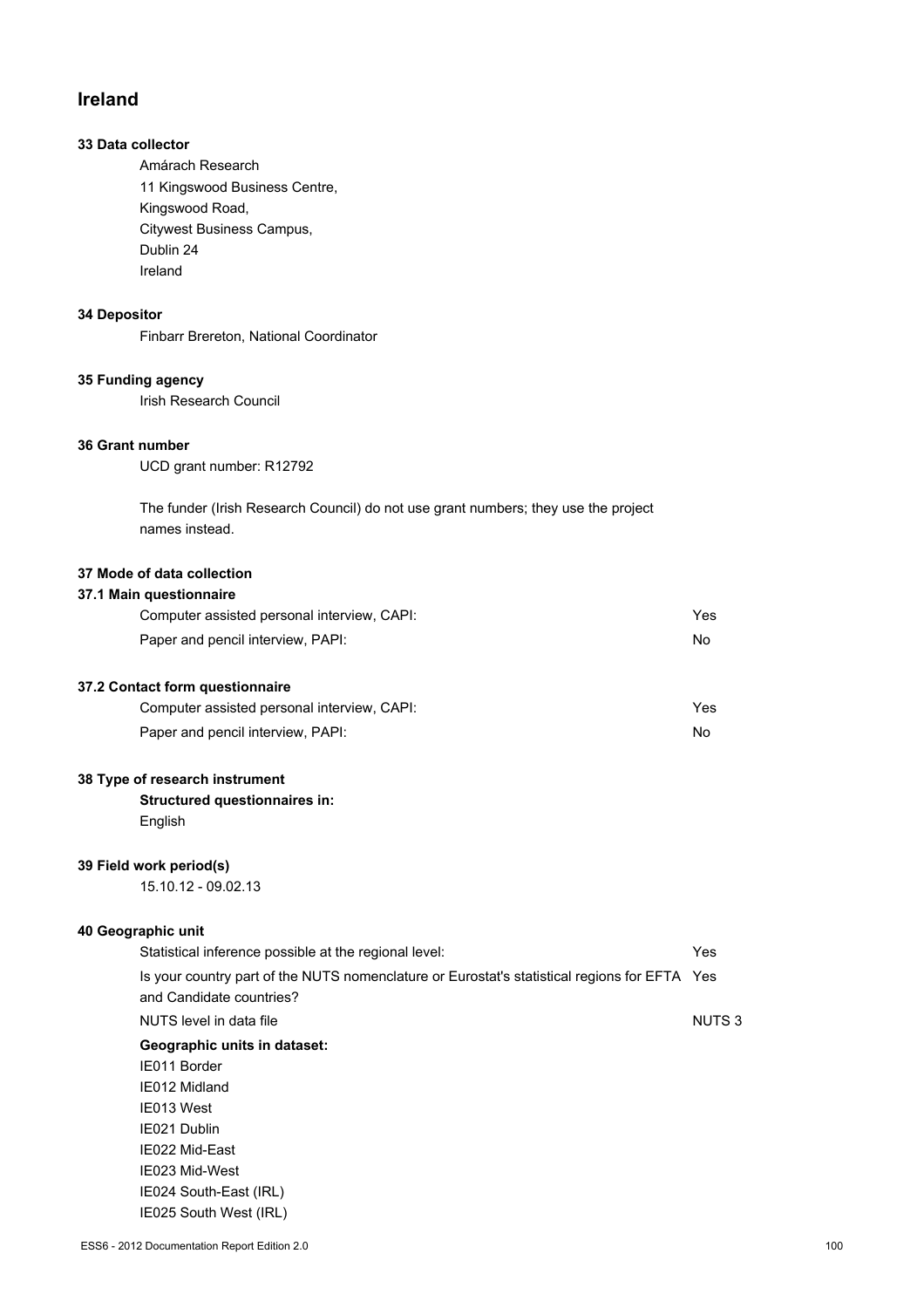#### **41 Geographic coverage**

Ireland

#### **42 Sampling procedure**

Sampling Design:

The GeoDirectory. This is a comprehensive listing of all addresses in Ireland that allows residential addresses to be distinguished, and is the only comprehensive national listing available for this purpose. It is the same frame that was used for ESS4 and ESS5.

Sampling Design: Three-stage probability sampling:

Stage 1: Selection of 222 PSUs (i.e. clusters of addresses), with implicit stratification of clusters by geography [County], urban/rural location [Electoral Division/ward], proportion elderly [% age 50 and over] and proportion with low education [% without third level education]1. Clusters are selected using systematic random sampling with a probability of selection proportional to the number of residential addresses in the cluster. There are 3158 clusters in total, with a minimum population of 500 residential addresses. Selection probability at stage 1 is proportional to the number of residential addresses in the cluster. This means that clusters with a higher number of residential addresses are more likely to be

selected.

Stage 2: Selection with equal probabilities of 20 addresses within each cluster. Each cluster, no matter what its size, has 20 addresses selected. This means that an address in a larger cluster has a lower probability of being selected. Since the probability of selection at stage 1 is proportional to cluster size (number of residential addresses) and the probability of selection at stage 2 is inversely proportional to cluster size, the net effect of the probabilities of selection at stages 1 and 2 is that each address has an equal probability of selection.

Stage 3: Equal-probability selection of one person age 15+ within each household (using last birthday rule).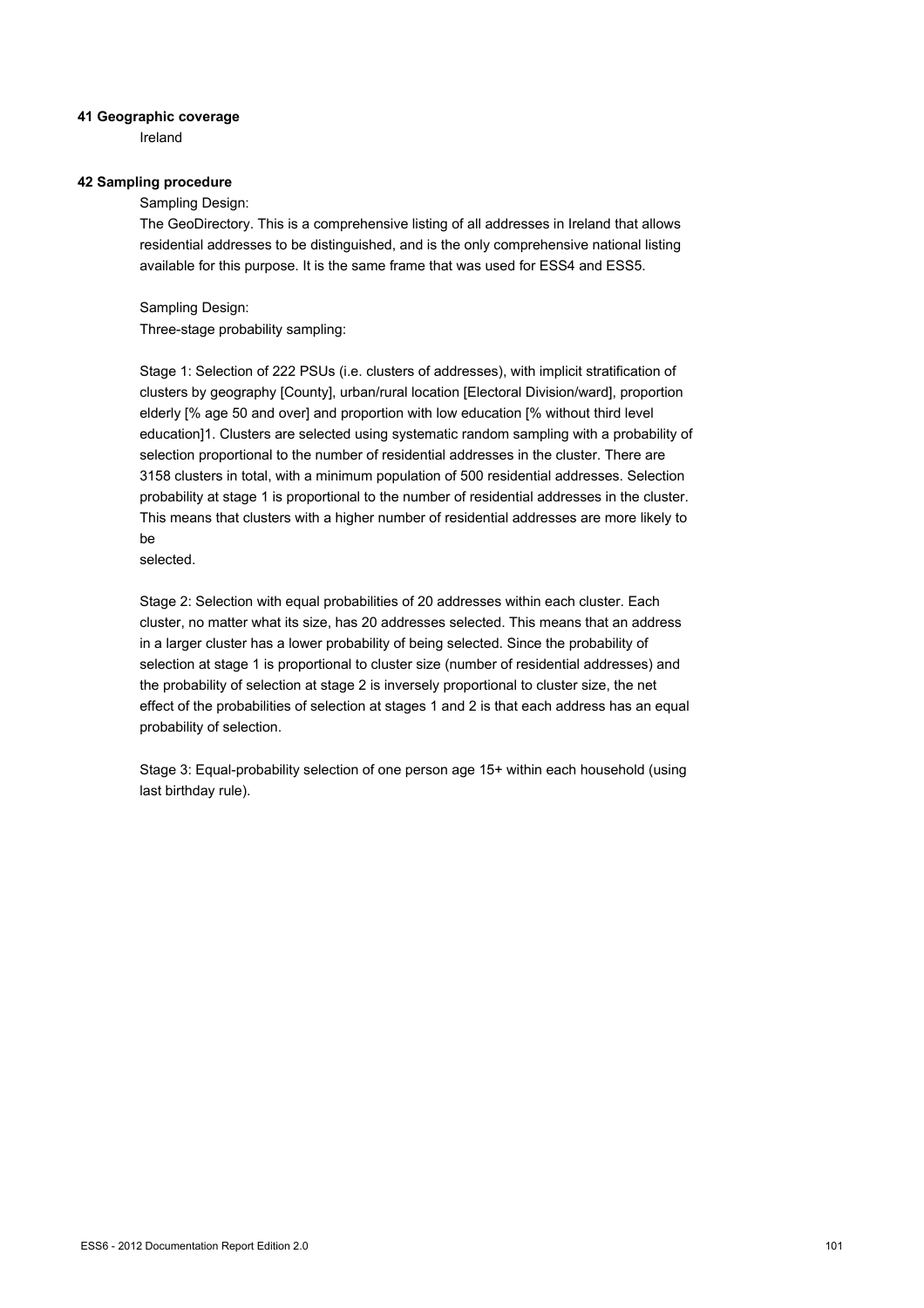### **43 Fieldwork procedures**

### **43.1 Interviewer selection**

| Total number of interviewers:         | 118 |
|---------------------------------------|-----|
| Number of inexperienced interviewers: |     |

### **43.2 Briefing of interviewers**

| How many of the interviewers received ESS specific personal briefing?:                                           | 118            |
|------------------------------------------------------------------------------------------------------------------|----------------|
| Total length of ESS specific personal briefing(s) per interviewer:                                               | 4-8 hours      |
| Written ESS specific instructions:                                                                               | Yes            |
| Was the ESS guidelines document: "Best practice guidelines and Interview scenarios"<br>provided to interviewers: | Yes            |
| Was the ESS briefing example interview ("dummy interview") conducted using the<br>guidance provided:             | Yes            |
| Training in refusal conversion:                                                                                  | Yes            |
| Training on how to fill in contact forms:                                                                        | Yes            |
| Training on how to fill in observable and dwelling information:                                                  | Yes            |
| Materials on observable and dwelling information:                                                                |                |
| Photos:                                                                                                          | Yes            |
| Video-tape recording:                                                                                            | N <sub>0</sub> |
| 43.3 Employment status of interviewers                                                                           |                |
| Free-lance interviewers:                                                                                         | No             |
| Employees of the fieldwork organisation:                                                                         | Yes            |
| Other:                                                                                                           | No             |
| 43.4 Payments of interviewers                                                                                    |                |
| Hourly rate:                                                                                                     | No             |

| Per completed interview:                                       | Yes |
|----------------------------------------------------------------|-----|
| Assignment fee (set fee for working on a set of sample units): | No. |
| A regular fixed salary:                                        | No  |
| Bonus arrangement:                                             | No  |
| Other:                                                         | No  |

#### **43.5 Advance information**

| Use of advance letter: | Yes |
|------------------------|-----|
| Use of brochure:       | No  |

#### **43.6 Call schedules**

| First contact by:                                                        | Visit |
|--------------------------------------------------------------------------|-------|
| Number of minimum required visits per respondent/sampling unit in total: | 4     |
| Number of visits required to be on a weekend:                            |       |
| Number of visits required to be in the evening:                          |       |

### **43.7 Respondent incentives**

| Respondent incentives:                                                                  | Yes |
|-----------------------------------------------------------------------------------------|-----|
| Unconditional monetary incentives, paid before the interview:                           | No. |
| Conditional monetary incentives, upon completion of the interview:                      | Yes |
| Unconditional non-monetary incentives (incl. vouchers), provided before the interview:  | No. |
| Conditional non-monetary incentives (incl. vouchers), upon completion of the interview: | No. |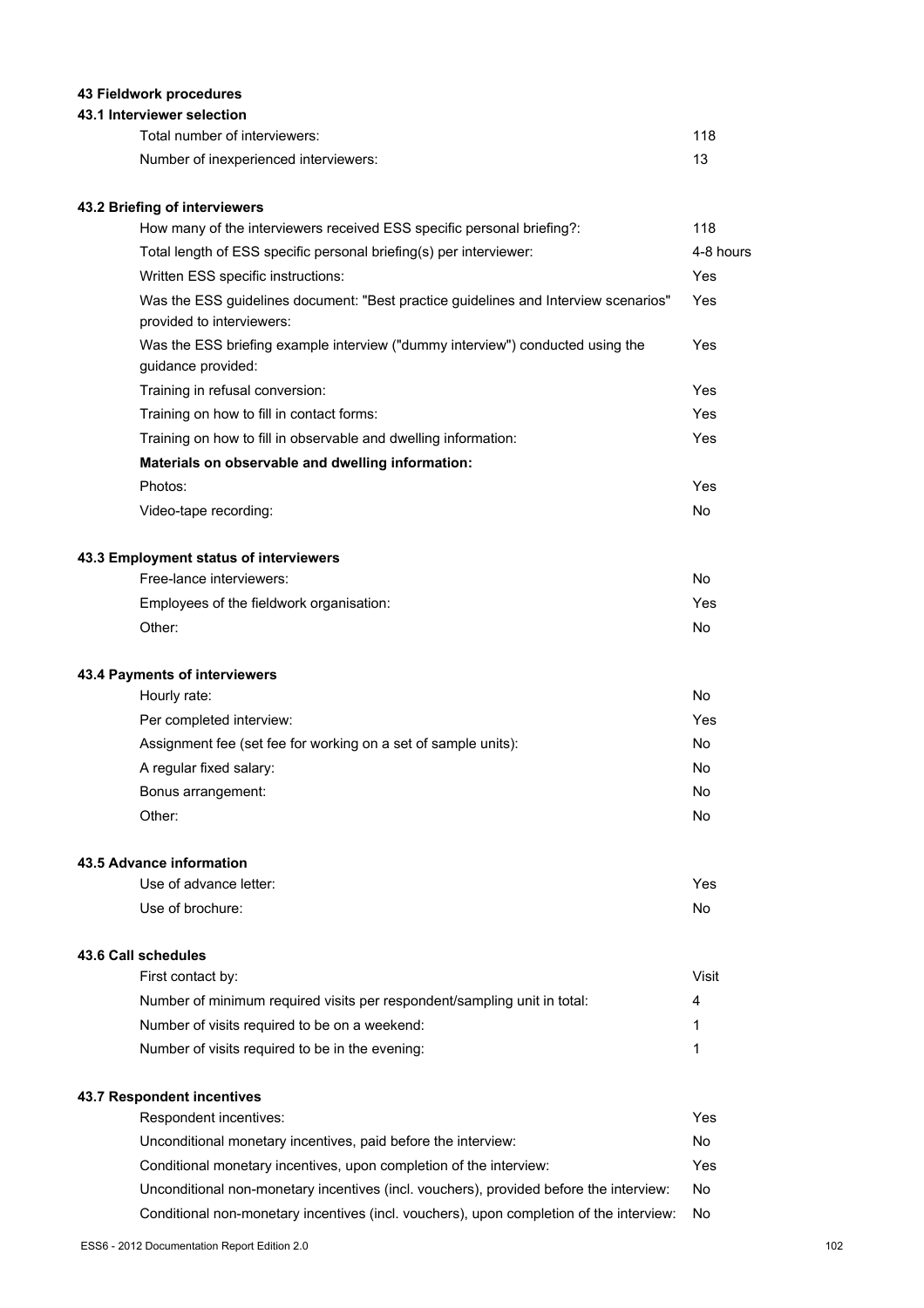## **Please specify:** €10 compensation as a gesture of appreciation for participating in the research. **Other response enhancing measures:** Use of other response enhancing measures (call-center, web-pages, etc.): Yes **Description of other response enhancing measures:** A freephone number in Amarach Field Research was provided for respondents in the advance latter , and also contact phone number and email address details of Dr. Finbarr Brereton at University College Dublin. **43.8 Strategies for refusal conversion** Strategies for refusal conversion: Yes **If yes, please describe:** During each training day Interviewers were given an indepth briefing with regard to dealing with refusals including: - Remembering respondent is free not to participate and not to answer specific questions. - Being courteous and patient at all times Refusals can be reduced usually by: \* being sensitive to timing - smile and back away if it is clear that this is a bad time \* being sensitive to respondent concerns and answering those concerns \* convey to respondent that their participation in the research is important to you \* convey willingness to call back at a more suitable time Step 1: Maintain interaction to help identify their main concerns, we want to know them Step 2: Tailor responses to their specific concerns , indicating that we are listening to them. We also would send another Interviewer( different gender and age where possible) after a two to three week time lapse, to try and convert a refusal. **43.9 Pretest** The period in which the pretest interviews were held: 03.09.12 - 01.10.12 Number of pretest interviews: 40

### **44 Control operation**

#### **44.1 Interviews**

| Number of units selected for back-check:     | 550 |
|----------------------------------------------|-----|
| Number of back-checks achieved:              | 529 |
| Number of units where outcome was confirmed: | 529 |
| Type of back-check: Personal or Telephone:   |     |

#### **44.2 Refusals**

| Number of units selected for back-check:         | 90  |
|--------------------------------------------------|-----|
| Number of back-checks achieved:                  | 73. |
| Number of units where outcome was confirmed:     | 73. |
| Type of back-check: Personal, Telephone or Mail: | D   |
|                                                  |     |

### **44.3 Non-contacts**

| Number of units selected for back-check:         | 120 |
|--------------------------------------------------|-----|
| Number of back-checks achieved:                  | 120 |
| Number of units where outcome was confirmed:     | 120 |
| Type of back-check: Personal, Telephone or Mail: | P   |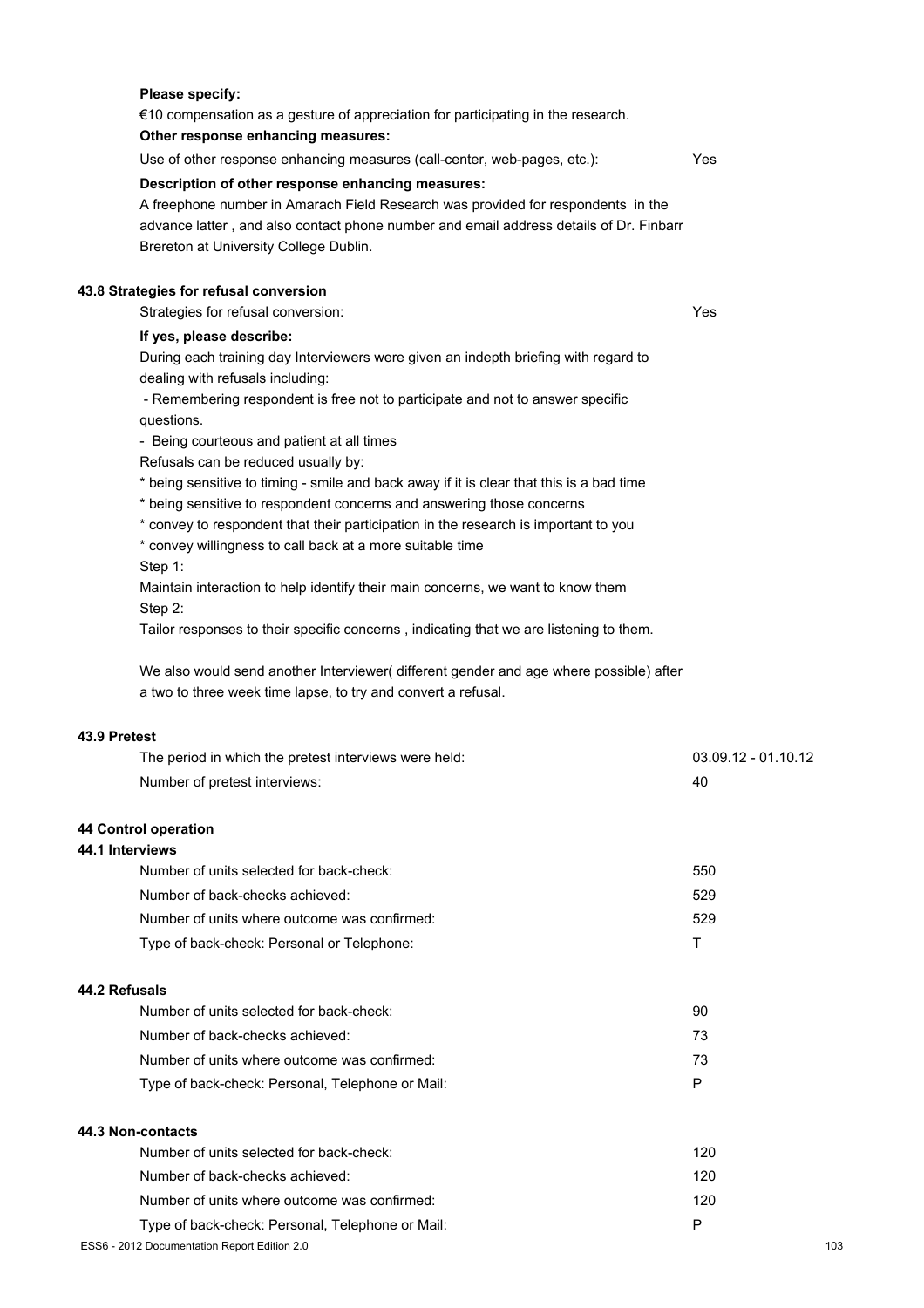### **45 Cleaning operations**

### **45.2 Checking and control of main questionnaire CAPI program(s)**

We tested the CAPI program vigorously prior to fieldwork, and the test questionnaires were used during training and each Interviewer was allocated four test questionnaires that they had to complete on their own prior to going into field.The supplementary questionnaire was also completed by CAPI and fully tested prior to fieldwork.

#### **45.3 Verification of optical scanning or keying of main questionnaire**

Was the scanning or keying of the main questionnaire checked?: Approximate proportion of the main questionnaires checked:

#### **45.4 Verification of supplementary questionnaire**

If the supplementary questionnaires were scanned or keyed, was the scanning or keying checked?:

Approximate proportion of the supplementary questionnaires checked:

#### **46 Deviations**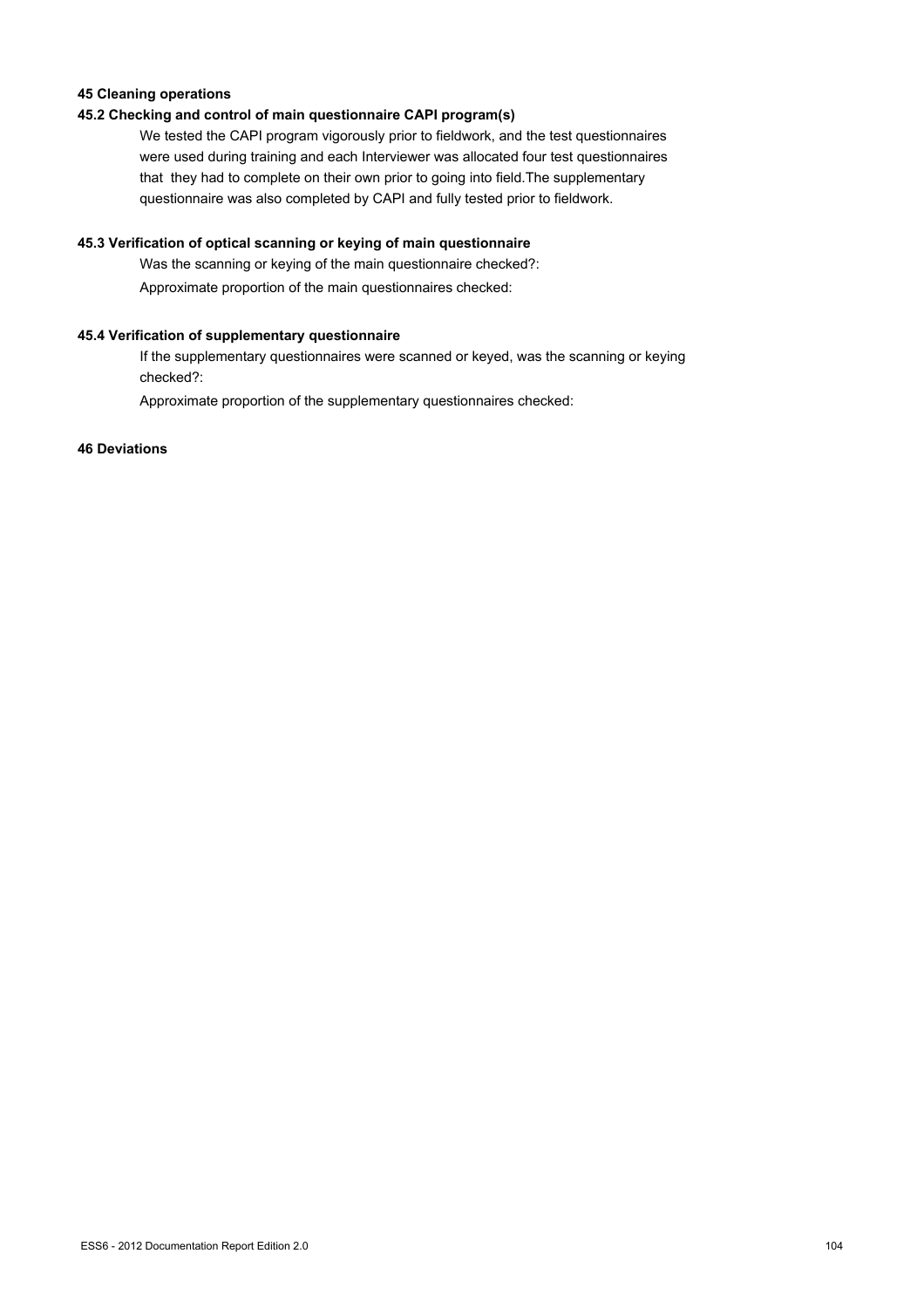### **47 Response rates**

#### **47.1 Break down of response and non response, main questionnaire**

| A. Total number of issued sample units (addresses, households or individuals):         | 4420         |
|----------------------------------------------------------------------------------------|--------------|
| B. Refusal by respondent:                                                              | 324          |
| C. Refusals by opt-out list:                                                           | $\mathbf{0}$ |
| D. Refusal by proxy (or household or address refusal):                                 | 184          |
| E. No contact (after at least 4 visits):                                               | 483          |
| F. Language barrier:                                                                   | 77           |
| G. Respondent mentally or physically unable to co-operate throughout fieldwork period: | 89           |
| H. Broken appointment, respondent unavailable, no interviews for other reasons:        | 1            |
| I. Address not residential (institution, business/industrial purpose):                 | 75           |
| J. Address not occupied (not occupied, demolished, not yet built):                     | 438          |
| K. Address not traceable:                                                              | 20           |
| L. Other ineligible address:                                                           | 36           |
| M. Respondent moved abroad:                                                            | 3            |
| N. Respondent deceased:                                                                | 0            |
| Y. Invalid interviews:                                                                 | 62           |
| Z. Number of valid interviews:                                                         | 2628         |
| V. Records in the data file:                                                           | 2628         |
| X) Number of sample units not accounted for:                                           | $\Omega$     |
| Response rate main questionnaire V/(A-(sum I,J,L,M,N)):                                | 67.94%       |
|                                                                                        |              |

#### **47.2 Supplementary questionnaires**

| Number of completed supplementary questionnaires: | 2628 |
|---------------------------------------------------|------|
|                                                   |      |

#### **48 Estimates of Sampling error**

#### **49 Weighting**

Basic characteristics of the design weight calculation process: Number of realized stages: 3 Number of weights above 4.0: 0 Initial weights above 4.0 IDNOs of weights above 4.0 Deffp: 1.24

#### **50 Other study-related materials**

#### **50.7 Occupation coding**

## **Classification used in coding of occupation:** First coded to a national classification based on ISCO and then bridged to match the ISCO08: No First coded to a national classification and then bridged to match the ISCO08: No No previous coding, occupation coded directly into the 4-digit ISCO08: Yes **Occupation coding procedures:** When did the coding of occupation for respondent and partner take place: At the time of the interview: No Later on: Yes **Number of occupation coders:** 7 Coding procedures: Were any occupation strings coded by more than one coder (double coding): Yes ESS6 - 2012 Documentation Report Edition 2.0 105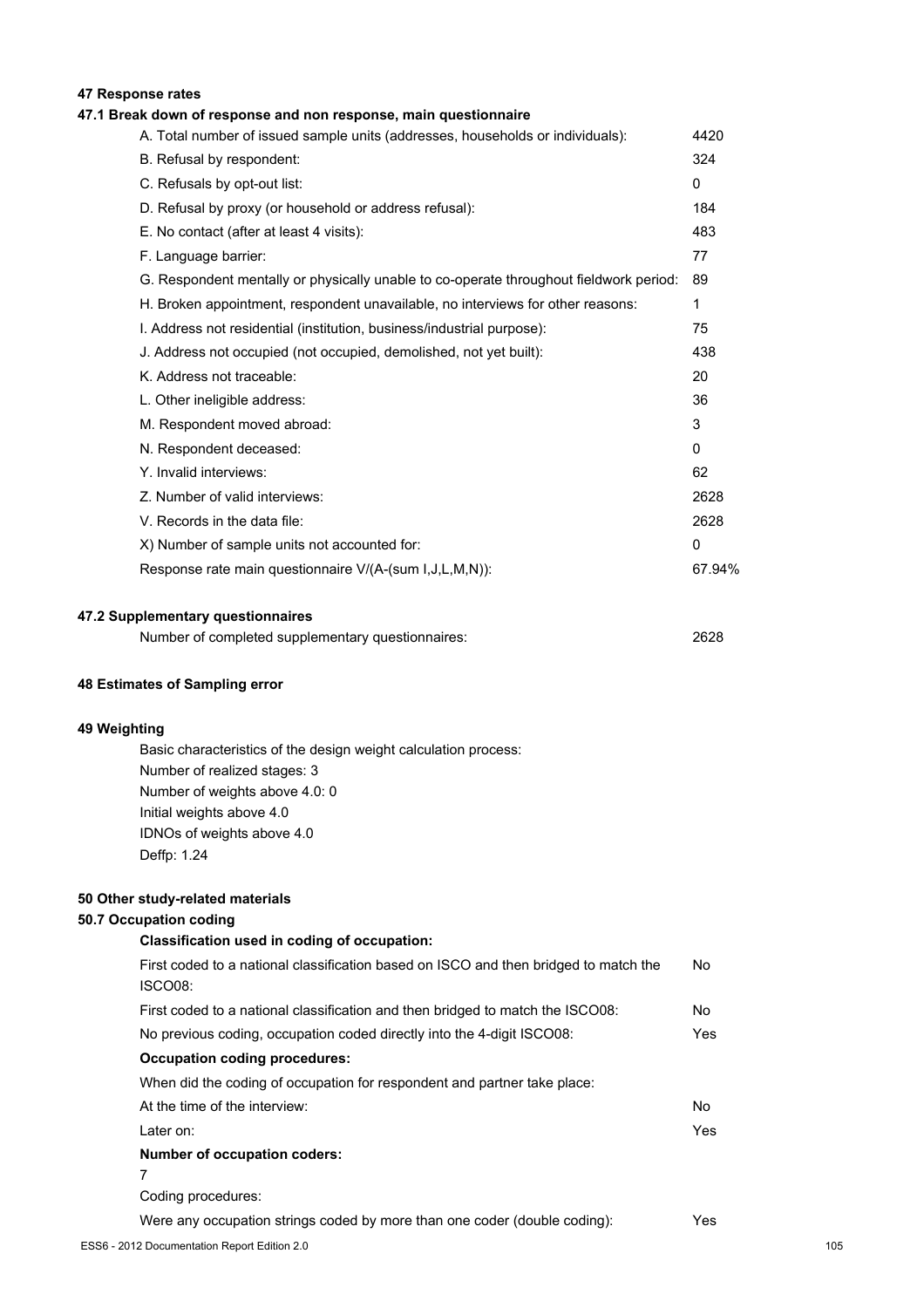| Was an adjudicator used:                                                             | Yes |
|--------------------------------------------------------------------------------------|-----|
| If yes, was adjudication done:                                                       |     |
| by sampling                                                                          | No. |
| on difficult cases                                                                   | Yes |
| Is some kind of automatic/semiautomatic coding used in the coding process:           | No. |
| Short description of coding and checking procedures:                                 |     |
| All coding was conducted by experienced and specialist coders, who have been trained |     |
| by Amarach. After coding was completed by two seperate coders the results were       |     |
| validated by the supervisor. All used codes from the code frame were checked against |     |

the original answers by using the filters.The work of every coder was validated by the

ESS6 - 2012 Documentation Report Edition 2.0 106

supervisor of coding.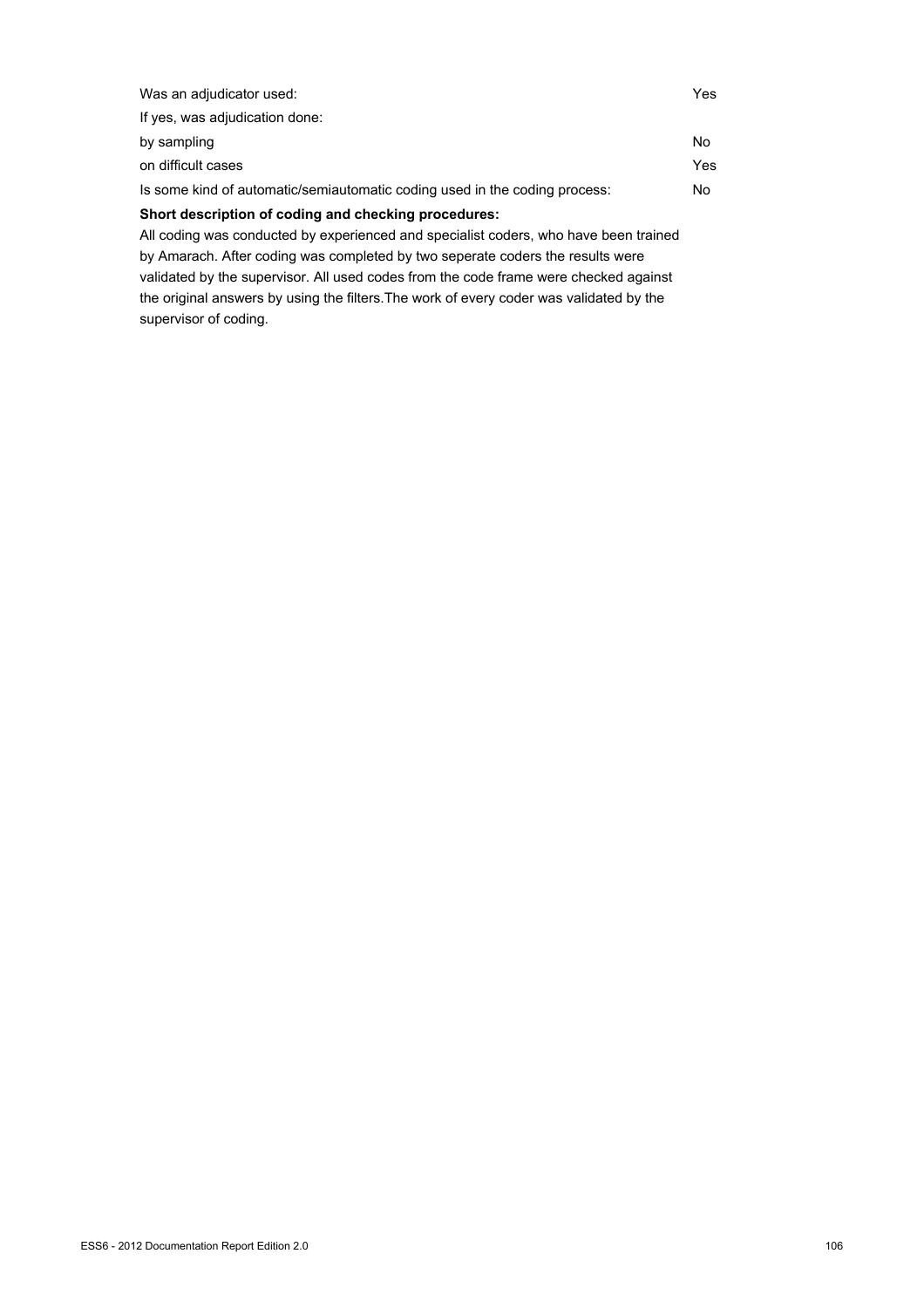### **Israel**

### **33 Data collector**

The B.I and Lucille Cohen Institute Faculty of Social Sciences Tel Aviv University Ramat Aviv, Tel Aviv 69978 Israel

### **34 Depositor**

#### **35 Funding agency**

The Israel Academy of Sciences and Humanities

### **36 Grant number**

European Social Survey- ESS

### **37 Mode of data collection**

### **37.1 Main questionnaire**

| Computer assisted personal interview, CAPI: | No. |
|---------------------------------------------|-----|
| Paper and pencil interview, PAPI:           | Yes |

#### **37.2 Contact form questionnaire**

| Computer assisted personal interview, CAPI: | No  |
|---------------------------------------------|-----|
| Paper and pencil interview, PAPI:           | Yes |

#### **38 Type of research instrument**

**Structured questionnaires in:** Hebrew, Arabic, Russian

#### **39 Field work period(s)**

03.09.12 - 05.03.13

### **40 Geographic unit**

| Statistical inference possible at the regional level:                                       | Yes. |
|---------------------------------------------------------------------------------------------|------|
| Is your country part of the NUTS nomenclature or Eurostat's statistical regions for EFTA No |      |
| and Candidate countries?                                                                    |      |
| NUTS level in data file                                                                     |      |

#### **Geographic units in dataset:**

IL = Israel

#### **41 Geographic coverage**

Israel and the Jewish population residing in West-Bank.

### **42 Sampling procedure**

Sampling Frame: Population register.

#### Remarks

The sampling frame will include the Jewish population residing in the West-Bank. This population numbered approximately 304,200 in the year 2010 and it is an integral part of Israel society. The Jewish settlers are Israeli citizens fully participating in the Israeli polity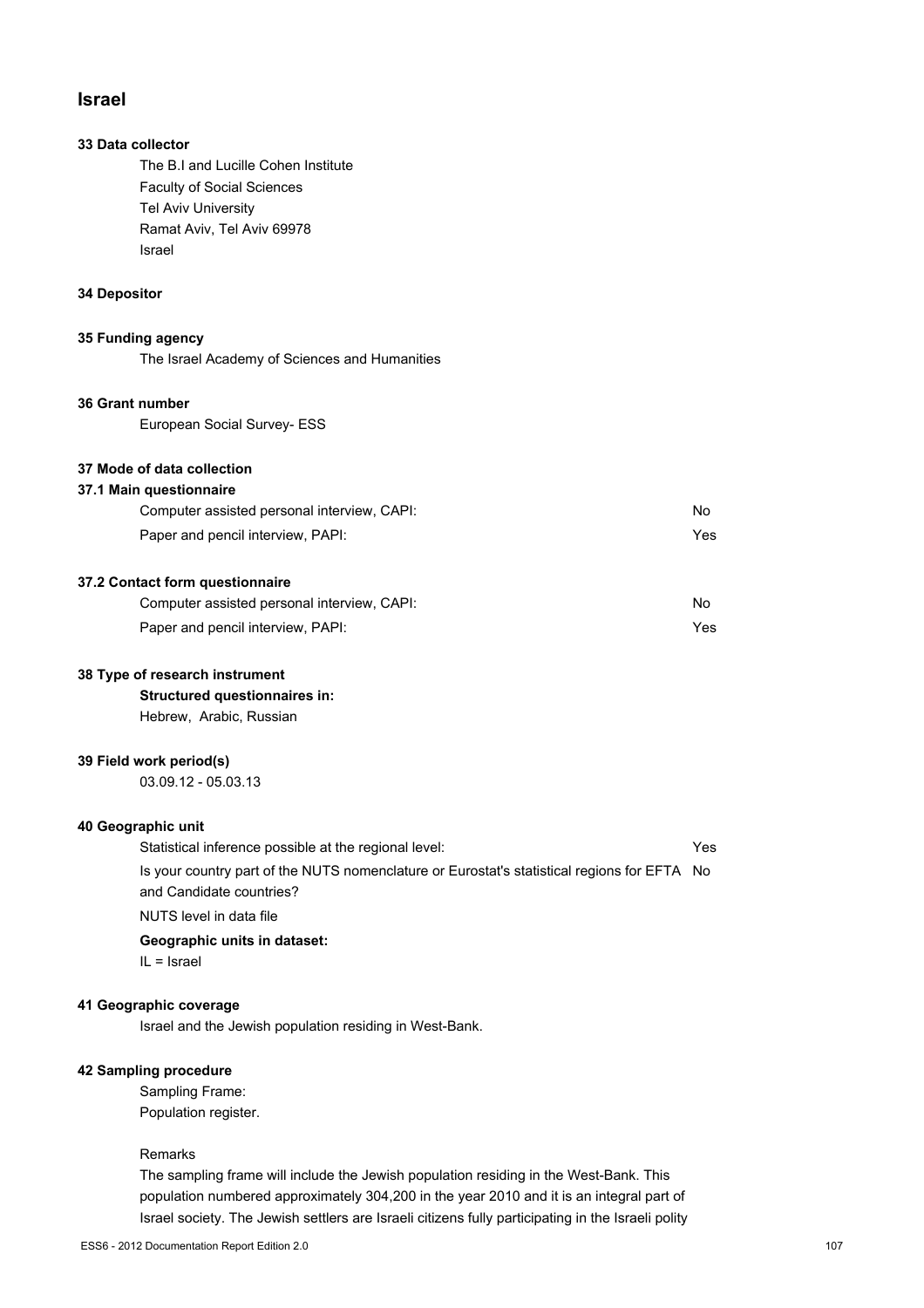(whereas the Palestinian residents of these territories are part of Israeli society neither by their own definition nor by that of Israelis). The Palestinian residents of (East) Jerusalem (who are not citizens of Israel) will not be included in the sampling frame. They number approximately 255,000. This is mostly for practical and technical reasons. These residents refuse to cooperate with Israeli official or semi-official activities. The Israeli Central Bureau of Statistics (CBS) has noted the extreme difficulties in collecting data in these areas and has essentially given up on it. Moreover, in the current situation interviewers would be at risk walking in these neighborhoods and searching for addresses.

## Sampling Design:

Stratified three-stage probability sampling

Stratification: As in ESS5, the strata will be based on nationality (Jewish and Arab areas), geographic region, type of community and socioeconomic level. The total number of 190 statistical areas (PSUs) to sample is allocated proportionally to the total number of persons in the strata (not 15+ population). In total there are 2,892 statistical areas.

Stage 1: At the first stage 190 statistical areas are sampled by probability proportional to the total number of persons. The statistical areas vary in size, ranging from several hundred households to several thousand, with a mean of about 750.

Stage 2: At the second stage we will sample a fixed number of 17 addresses in each of the statistical areas selected by PPS (again, proportionality is with respect to the number of persons). This will be based on a sample of addresses obtained from the population registry.

Stage 3: In the final stage each interviewer will receive a list of addresses that were assigned to him/her by the field office. In each household the interviewer will be instructed to select one adult using the last birthday procedure.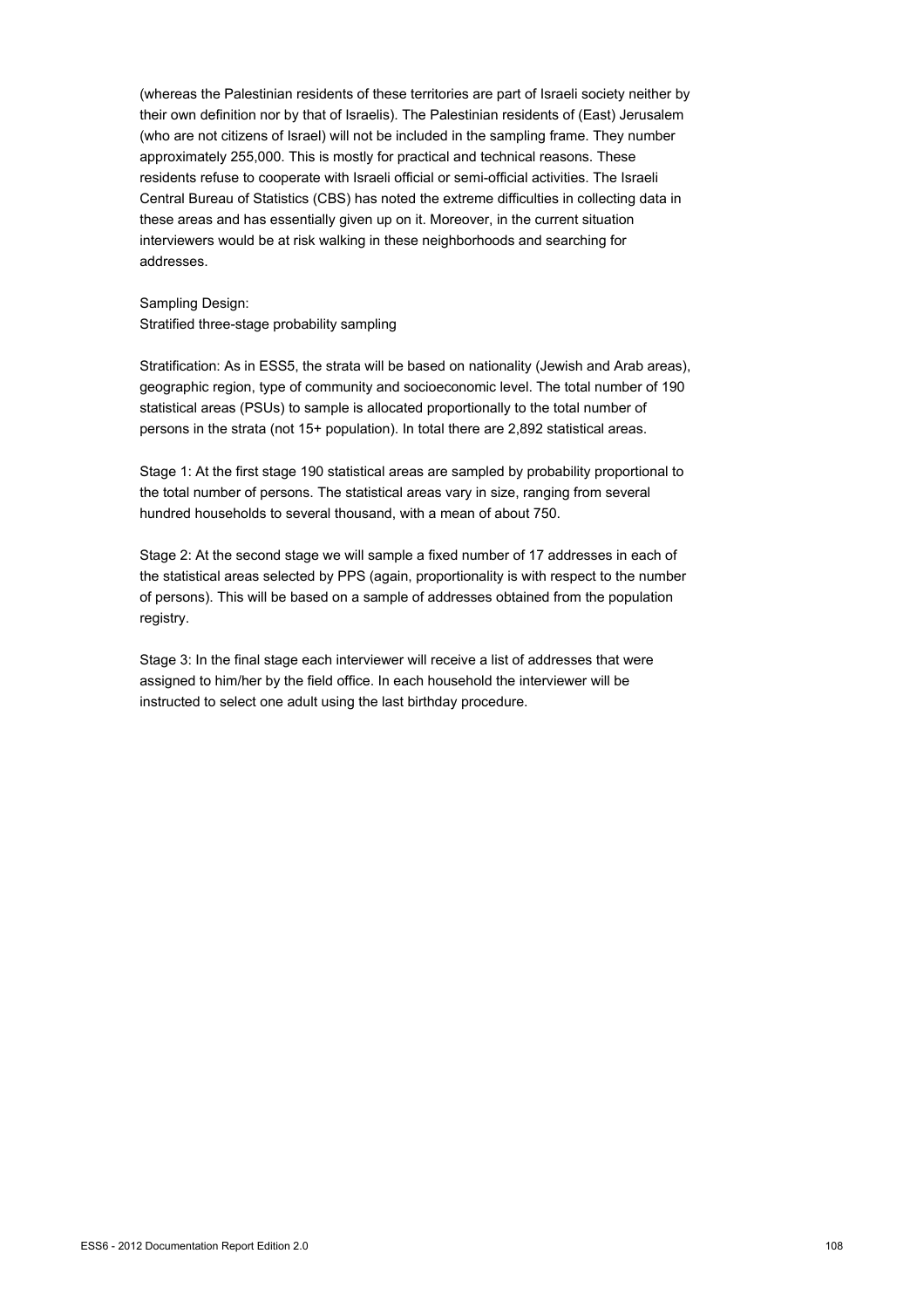## **43 Fieldwork procedures**

## **43.1 Interviewer selection**

| Total number of interviewers:         | 113 |
|---------------------------------------|-----|
| Number of inexperienced interviewers: | 45  |

## **43.2 Briefing of interviewers**

| How many of the interviewers received ESS specific personal briefing?:                                           | 113       |
|------------------------------------------------------------------------------------------------------------------|-----------|
| Total length of ESS specific personal briefing(s) per interviewer:                                               | 4-8 hours |
| Written ESS specific instructions:                                                                               | Yes       |
| Was the ESS guidelines document: "Best practice guidelines and Interview scenarios"<br>provided to interviewers: | No.       |
| Was the ESS briefing example interview ("dummy interview") conducted using the<br>guidance provided:             | No.       |
| Training in refusal conversion:                                                                                  | Yes       |
| Training on how to fill in contact forms:                                                                        | Yes       |
| Training on how to fill in observable and dwelling information:                                                  | Yes       |
| Materials on observable and dwelling information:                                                                |           |
| Photos:                                                                                                          | Yes       |
| Video-tape recording:                                                                                            | No.       |
| If other materials used, please specify:                                                                         |           |
| PPT and training of different CF scenarios                                                                       |           |

## **43.3 Employment status of interviewers**

| Free-lance interviewers:                 | No   |
|------------------------------------------|------|
| Employees of the fieldwork organisation: | Yes. |
| Other:                                   | No   |

#### **43.4 Payments of interviewers**

| Hourly rate:                                                                       | No   |
|------------------------------------------------------------------------------------|------|
| Per completed interview:                                                           | Yes. |
| Assignment fee (set fee for working on a set of sample units):                     | No.  |
| A regular fixed salary:                                                            | No   |
| Bonus arrangement:                                                                 | Yes. |
| Other:                                                                             | No   |
| 10 la statuta i statuta al statuta della fatta della fatta i statuta del Catalunio |      |

## **If bonus arrangement or other, please specify:**

Bonuses for good response rate

### **43.5 Advance information**

| Use of advance letter: | Yes |
|------------------------|-----|
| Use of brochure:       | Yes |

#### **43.6 Call schedules**

| First contact by:                                                        | Visit |
|--------------------------------------------------------------------------|-------|
| Number of minimum required visits per respondent/sampling unit in total: | 5     |
| Number of visits required to be on a weekend:                            |       |
| Number of visits required to be in the evening:                          | ົ     |

## **43.7 Respondent incentives**

Respondent incentives: No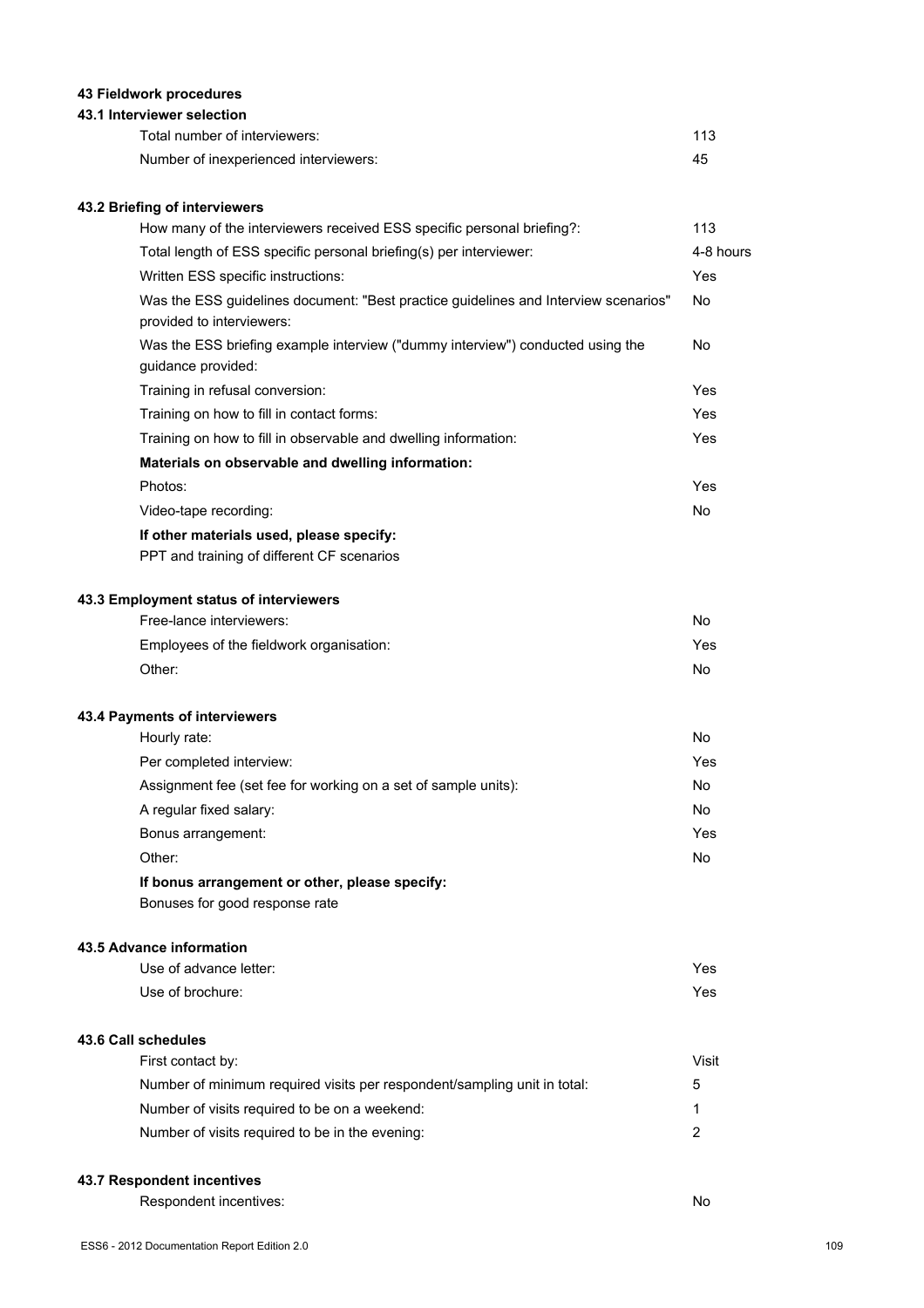|              | Unconditional monetary incentives, paid before the interview:                                                                                              | No                                                     |
|--------------|------------------------------------------------------------------------------------------------------------------------------------------------------------|--------------------------------------------------------|
|              | Conditional monetary incentives, upon completion of the interview:                                                                                         | No                                                     |
|              | Unconditional non-monetary incentives (incl. vouchers), provided before the interview:                                                                     | No                                                     |
|              | Conditional non-monetary incentives (incl. vouchers), upon completion of the interview:                                                                    | No                                                     |
|              | Other response enhancing measures:                                                                                                                         |                                                        |
|              | Use of other response enhancing measures (call-center, web-pages, etc.):                                                                                   | Yes                                                    |
|              | Description of other response enhancing measures:                                                                                                          |                                                        |
|              | call-centre [fieldwork organization office], web-site [fieldwork organization website]                                                                     |                                                        |
|              | 43.8 Strategies for refusal conversion                                                                                                                     |                                                        |
|              | Strategies for refusal conversion:                                                                                                                         | Yes                                                    |
|              | If yes, please describe:                                                                                                                                   |                                                        |
|              | 1. all interviewers were instructed to conduct at least 3 attempts by themselves before                                                                    |                                                        |
|              | sending the refusal information to the office.                                                                                                             |                                                        |
|              | 2. Office conducted at least 2 refusal conversations after receiving refusals from                                                                         |                                                        |
|              | interviewers. We tried to reach back all refusals from the office.<br>3. When a different interviewer were assigned, he was instructed to contact all non- |                                                        |
|              | interview household, and to make refusal conversions if necessary, even if the former                                                                      |                                                        |
|              | interviewer had already made such.                                                                                                                         |                                                        |
| 43.9 Pretest |                                                                                                                                                            |                                                        |
|              | The period in which the pretest interviews were held:                                                                                                      | 05.08.2012 - 19.08.2012                                |
|              | Number of pretest interviews:                                                                                                                              | 60: 20 in Hebrew, 20 in<br>Russian and 20 in<br>Arabic |
|              |                                                                                                                                                            |                                                        |
|              | 44 Control operation                                                                                                                                       |                                                        |
|              | 44.1 Interviews<br>Number of units selected for back-check:                                                                                                | 755                                                    |
|              | Number of back-checks achieved:                                                                                                                            | 738                                                    |
|              |                                                                                                                                                            | 738                                                    |
|              | Number of units where outcome was confirmed:                                                                                                               |                                                        |
|              | Type of back-check: Personal or Telephone:                                                                                                                 | Telephone                                              |
|              | 44.2 Refusals                                                                                                                                              |                                                        |
|              | Number of units selected for back-check:                                                                                                                   | 28                                                     |
|              | Number of back-checks achieved:                                                                                                                            | 25                                                     |
|              | Number of units where outcome was confirmed:                                                                                                               | 25                                                     |
|              | Type of back-check: Personal, Telephone or Mail:                                                                                                           | Personal, Telephone                                    |
|              | 44.3 Non-contacts                                                                                                                                          |                                                        |
|              | Number of units selected for back-check:                                                                                                                   | 19                                                     |
|              | Number of back-checks achieved:                                                                                                                            | 17                                                     |
|              | Number of units where outcome was confirmed:                                                                                                               | 17                                                     |
|              | Type of back-check: Personal, Telephone or Mail:                                                                                                           | Personal, Telephone                                    |
|              | <b>45 Cleaning operations</b>                                                                                                                              |                                                        |
|              | 45.2 Checking and control of main questionnaire CAPI program(s)                                                                                            |                                                        |
|              | 45.3 Verification of optical scanning or keying of main questionnaire                                                                                      |                                                        |
|              | Was the scanning or keying of the main questionnaire checked?:                                                                                             | Yes                                                    |
|              | Approximate proportion of the main questionnaires checked:                                                                                                 | 100%. All                                              |
|              | ESS6 - 2012 Documentation Report Edition 2.0                                                                                                               | 110                                                    |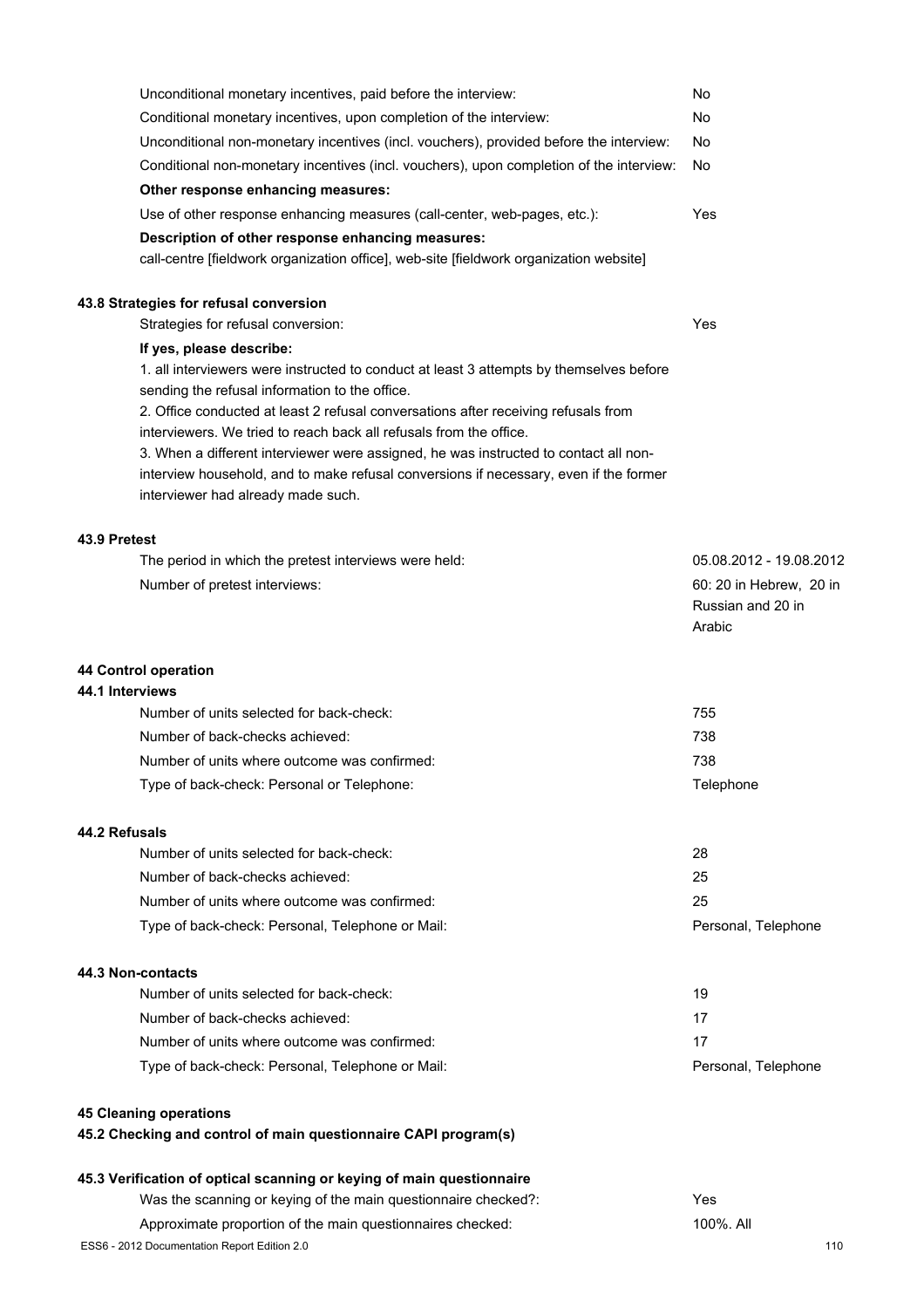questionnaires were checked by the keying company, using a program that checks for illegitimate values.

#### **45.4 Verification of supplementary questionnaire**

If the supplementary questionnaires were scanned or keyed, was the scanning or keying Yes checked?:

Approximate proportion of the supplementary questionnaires checked: 100%. All

questionnaires were checked by the keying company, using a program that checks for illegitimate values.

## **46 Deviations**

F15 (EDULVLB), F15 (EISCED), F44 (EDULVLPB), F44 (EISCEDP), F52 (EDULVLFB), F52 (EISCEDF), F56 (EDULVLMB), F56 (EISCEDM): The underlying national questionnaire items have changed since ESS5-2010. Please see Appendix 1 Education.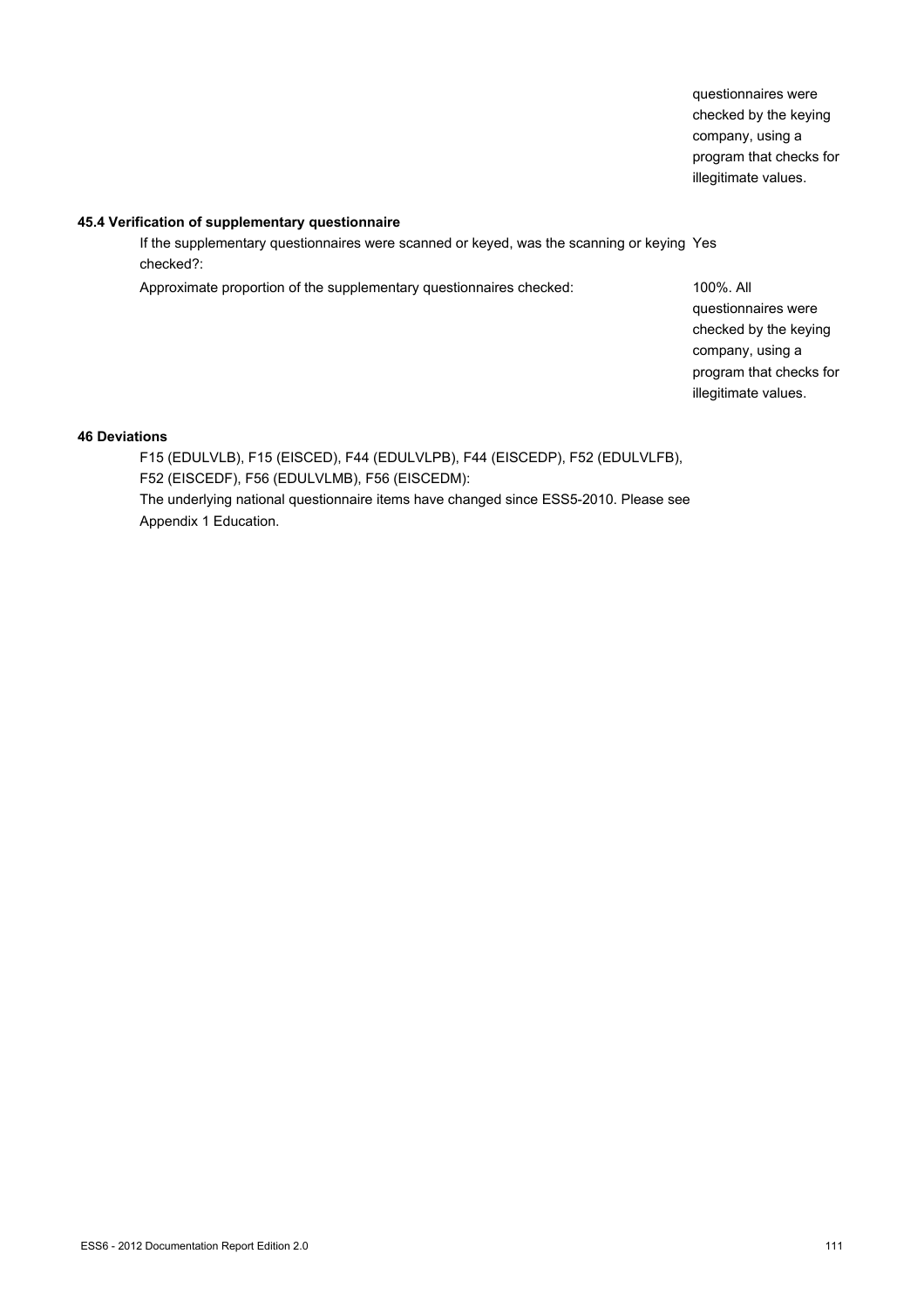## **47 Response rates**

## **47.1 Break down of response and non response, main questionnaire**

| A. Total number of issued sample units (addresses, households or individuals):         | 3230           |
|----------------------------------------------------------------------------------------|----------------|
| B. Refusal by respondent:                                                              | 101            |
| C. Refusals by opt-out list:                                                           | $\mathbf{0}$   |
| D. Refusal by proxy (or household or address refusal):                                 | 160            |
| E. No contact (after at least 4 visits):                                               | 282            |
| F. Language barrier:                                                                   | 17             |
| G. Respondent mentally or physically unable to co-operate throughout fieldwork period: | 45             |
| H. Broken appointment, respondent unavailable, no interviews for other reasons:        | 99             |
| I. Address not residential (institution, business/industrial purpose):                 | $\overline{2}$ |
| J. Address not occupied (not occupied, demolished, not yet built):                     | 13             |
| K. Address not traceable:                                                              | 1              |
| L. Other ineligible address:                                                           | 0              |
| M. Respondent moved abroad:                                                            | 1              |
| N. Respondent deceased:                                                                | 1              |
| Y. Invalid interviews:                                                                 | $\mathbf{0}$   |
| Z. Number of valid interviews:                                                         | 2508           |
| V. Records in the data file:                                                           | 2508           |
| X) Number of sample units not accounted for:                                           | 0              |
| Response rate main questionnaire V/(A-(sum I,J,L,M,N)):                                | 78.06%         |
|                                                                                        |                |
|                                                                                        |                |

#### **47.2 Supplementary questionnaires**

| Number of completed supplementary questionnaires: | 2508 |
|---------------------------------------------------|------|
|---------------------------------------------------|------|

#### **48 Estimates of Sampling error**

#### **49 Weighting**

Basic characteristics of the design weight calculation process: Number of realized stages: 3 Number of weights above 4.0: 0 Initial weights above 4.0 IDNOs of weights above 4.0 Deffp: 1.03

#### **50 Other study-related materials**

#### **50.7 Occupation coding**

# **Classification used in coding of occupation:** First coded to a national classification based on ISCO and then bridged to match the ISCO08: No First coded to a national classification and then bridged to match the ISCO08: No No previous coding, occupation coded directly into the 4-digit ISCO08: Yes **Occupation coding procedures:** When did the coding of occupation for respondent and partner take place: At the time of the interview: No Later on: Yes **Number of occupation coders:** 3 Coding procedures: Were any occupation strings coded by more than one coder (double coding): No ESS6 - 2012 Documentation Report Edition 2.0 112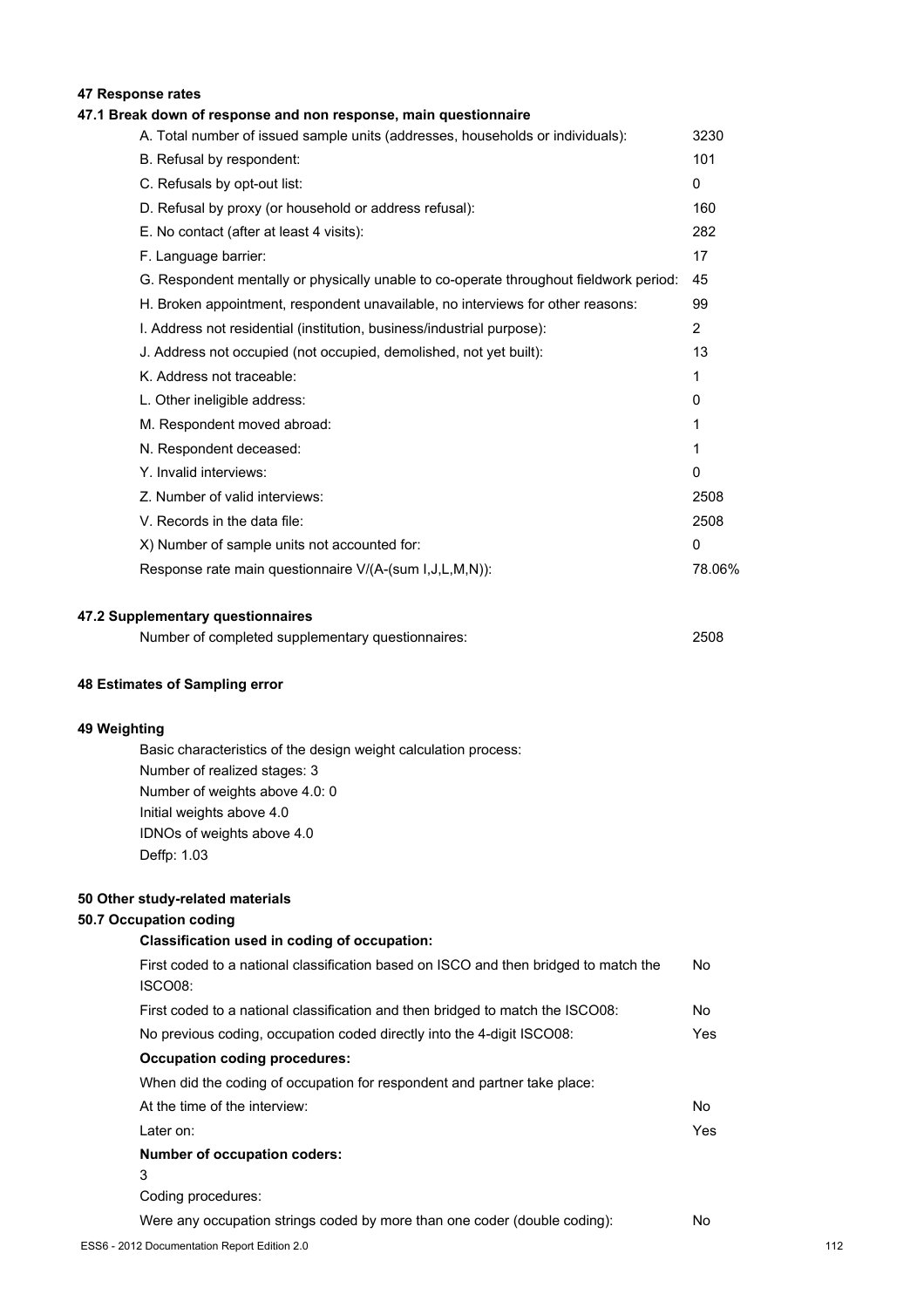| Was an adjudicator used:                                                   | Yes |
|----------------------------------------------------------------------------|-----|
| If yes, was adjudication done:                                             |     |
| by sampling                                                                | Yes |
| on difficult cases                                                         | Yes |
| Is some kind of automatic/semiautomatic coding used in the coding process: | No. |
| Short description of coding and checking procedures:                       |     |
| 1) Reading the description given in the questionnaire                      |     |
| 2) Searching for the most appropriate 1 digit ISCO [translated to Hebrew]  |     |

- 2) Searching for the most appropriate 1 digit ISCO [translated to Hebrew]
- 3) Searching for the most appropriate 2 digit ISCO [translated to Hebrew] 4) Searching for the most appropriate 3 digit ISCO [translated to Hebrew]
- 5) Deciding of the appropriate 4 digit ISCO [translated to Hebrew]
- 6) Checking: Checked by ESS coordinator in field organization [5% of the questionnaires]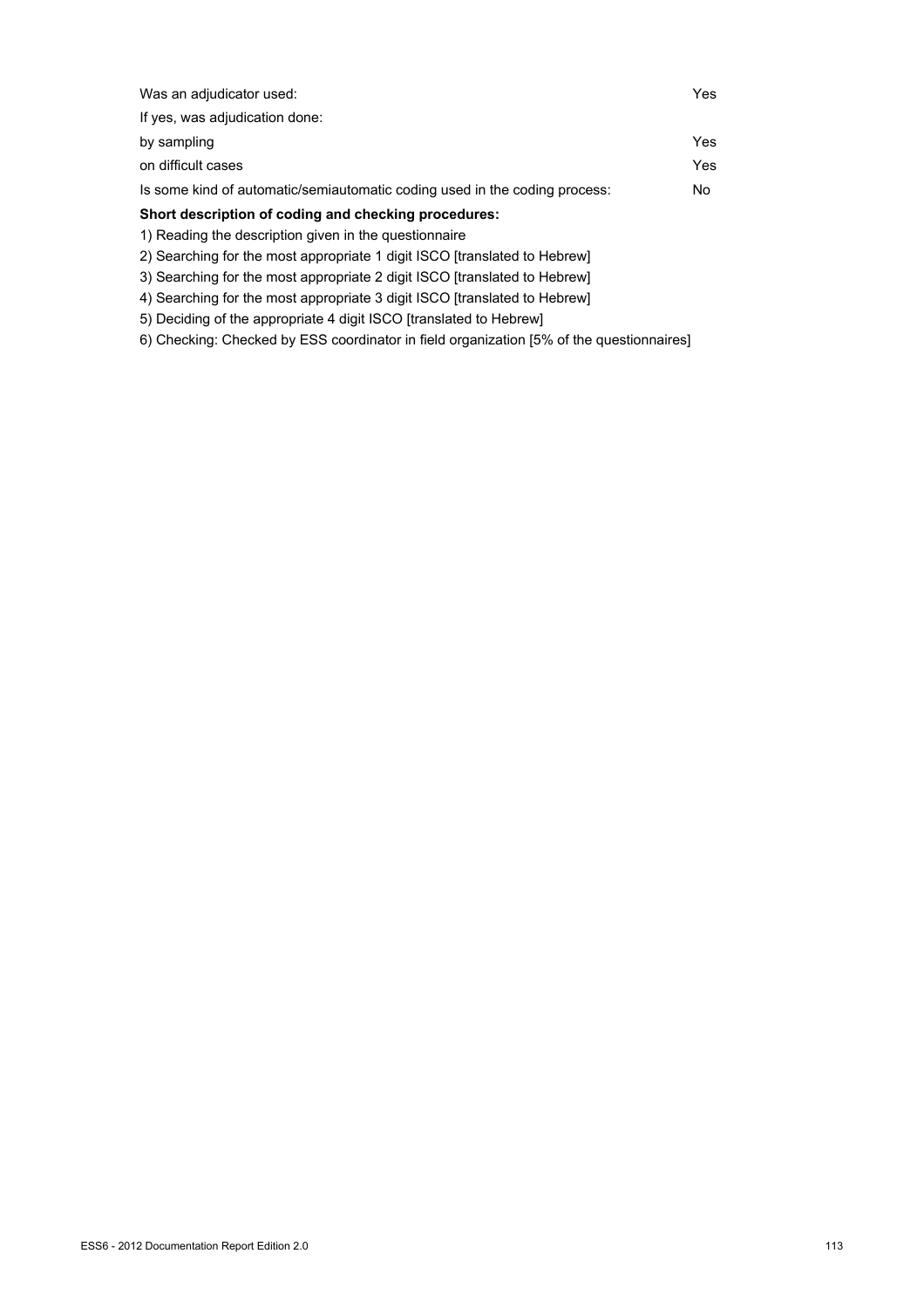## **Italy**

## **33 Data collector**

VALMON (Valutazione e Monitoraggio) S.r.l. Via Lungo l'Africo, 318, 50137 Firenze

## **34 Depositor**

Roberto Cartocci, Paola Bordandini, National Coordinator's team

## **35 Funding agency**

Italian Ministry of University and Scientific Research (MURST), PRIN Program 2011-12

### **36 Grant number**

PRIN PROGRAM - Years 2010-2011 - prot. 2010WKTTJP

#### **37 Mode of data collection**

#### **37.1 Main questionnaire**

| Computer assisted personal interview, CAPI: | No. |
|---------------------------------------------|-----|
| Paper and pencil interview, PAPI:           | Yes |

## **37.2 Contact form questionnaire**

| Computer assisted personal interview, CAPI: | No  |
|---------------------------------------------|-----|
| Paper and pencil interview, PAPI:           | Yes |

#### **38 Type of research instrument**

## **Structured questionnaires in:**

Italian

#### **39 Field work period(s)**

01.06.13 - 20.12.13

#### **40 Geographic unit**

| Statistical inference possible at the regional level:                                        | No                |
|----------------------------------------------------------------------------------------------|-------------------|
| Is your country part of the NUTS nomenclature or Eurostat's statistical regions for EFTA Yes |                   |
| and Candidate countries?                                                                     |                   |
| NUTS level in data file                                                                      | NUTS <sub>2</sub> |
| Geographic units in dataset:                                                                 |                   |
| <b>ITC1 - Piemonte</b>                                                                       |                   |
| ITC2 - Valle d'Aosta                                                                         |                   |
| ITC3 - Liguria                                                                               |                   |
| ITC4 - Lombardia                                                                             |                   |
| ITH1 - Provincia autonoma di Bolzano                                                         |                   |
| ITH2 - Provincia autonoma di Trento                                                          |                   |
| ITH <sub>3</sub> - Veneto                                                                    |                   |
| ITH4 - Friulia Venezia Giulia                                                                |                   |
| ITH5 - Emilia Romagna                                                                        |                   |
| ITI1 - Toscana                                                                               |                   |
| ITI2 - Umbria                                                                                |                   |
| ITI3 - Marche                                                                                |                   |
| ITI4 - Lazio                                                                                 |                   |
| ITF1 - Abruzzo                                                                               |                   |
| ITF2 - Molise                                                                                |                   |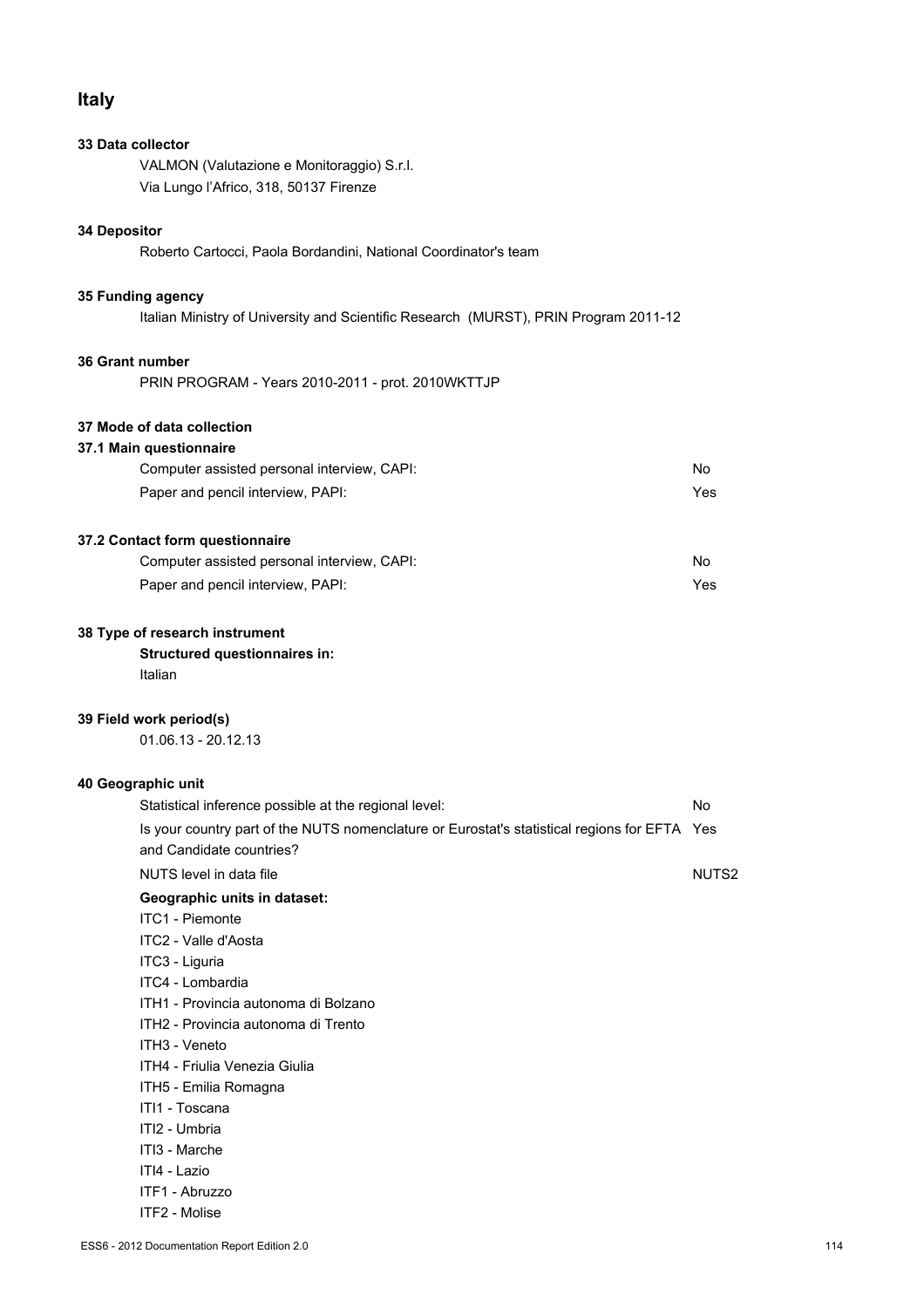ITF3 - Campania ITF4 - Puglia ITF5 - Basilicata ITF6 - Calabria ITG1 - Sicilia ITG2 - Sardegna

#### **41 Geographic coverage**

Italy

#### **42 Sampling procedure**

Sampling Frame:

Official data on the resident population in the Italian municipalities are collected by the National Institute of Statistics (ISTAT) through surveys carried out on the municipal registry offices.

## Remarks:

The most recent data provided by ISTAT concern the population on December 31, 2010. In particular, from ISTAT web site it is possible to obtain, by setting up a specific query, data on the total number of residents (aged 15 and over) in each of the 8,092 municipalities in which the Italian territory is partitioned.

## Sampling Design:

Stratified two-domain two stage probability sampling.

The sampling procedure will be accomplished through two stages:

1. a sample of municipalities is selected by means of a stratified sampling design with variable probability

2. in each sampled municipality, a sample of individuals aged 15+ is selected through the simple random sampling design.

## Remarks:

The sampling design ensures the same inclusion probability for all the units of the population. In other words, it is a self-weighting sampling design.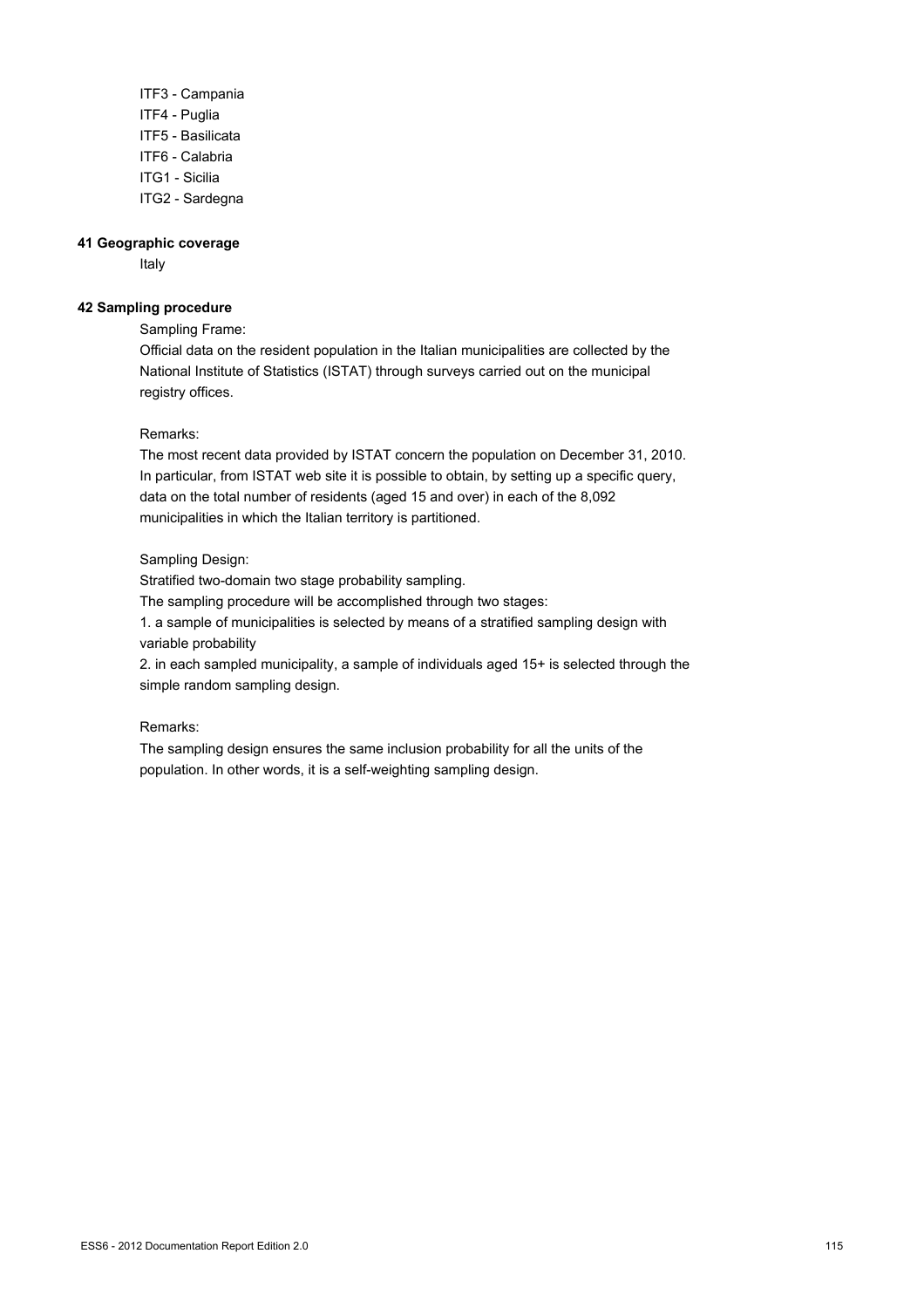## **43 Fieldwork procedures**

## **43.1 Interviewer selection**

| Total number of interviewers:         | 153 |
|---------------------------------------|-----|
| Number of inexperienced interviewers: | 45  |

## **43.2 Briefing of interviewers**

| How many of the interviewers received ESS specific personal briefing?:                                           | 153       |
|------------------------------------------------------------------------------------------------------------------|-----------|
| Total length of ESS specific personal briefing(s) per interviewer:                                               | 4-8 hours |
| Written ESS specific instructions:                                                                               | Yes       |
| Was the ESS guidelines document: "Best practice guidelines and Interview scenarios"<br>provided to interviewers: | <b>No</b> |
| Was the ESS briefing example interview ("dummy interview") conducted using the<br>guidance provided:             | Yes       |
| Training in refusal conversion:                                                                                  | Yes       |
| Training on how to fill in contact forms:                                                                        | Yes       |
| Training on how to fill in observable and dwelling information:                                                  | Yes       |
| Materials on observable and dwelling information:                                                                |           |
| Photos:                                                                                                          | No        |
| Video-tape recording:                                                                                            | <b>No</b> |
| 43.3 Employment status of interviewers                                                                           |           |
| Free-lance interviewers:                                                                                         | Yes       |
| Employees of the fieldwork organisation:                                                                         | <b>No</b> |
| Other:                                                                                                           | No        |
| 43.4 Payments of interviewers                                                                                    |           |
| Hourly rate:                                                                                                     | <b>No</b> |
| Per completed interview:                                                                                         | Yes       |
| Assignment fee (set fee for working on a set of sample units):                                                   | <b>No</b> |
| A regular fixed salary:                                                                                          | No        |
| Bonus arrangement:                                                                                               | <b>No</b> |
| Other:                                                                                                           | Yes       |
| If bonus arrangement or other, please specify:                                                                   |           |

20 euro of bonus for interviewes in biggest cities

## **43.5 Advance information**

| Use of advance letter: | Yes |
|------------------------|-----|
| Use of brochure:       | No  |

## **43.6 Call schedules**

| First contact by:                                                        | visit |
|--------------------------------------------------------------------------|-------|
| Number of minimum required visits per respondent/sampling unit in total: | 4     |
| Number of visits required to be on a weekend:                            |       |
| Number of visits required to be in the evening:                          |       |

## **43.7 Respondent incentives**

| Respondent incentives:                                             | Yes |
|--------------------------------------------------------------------|-----|
| Unconditional monetary incentives, paid before the interview:      | No. |
| Conditional monetary incentives, upon completion of the interview: | No. |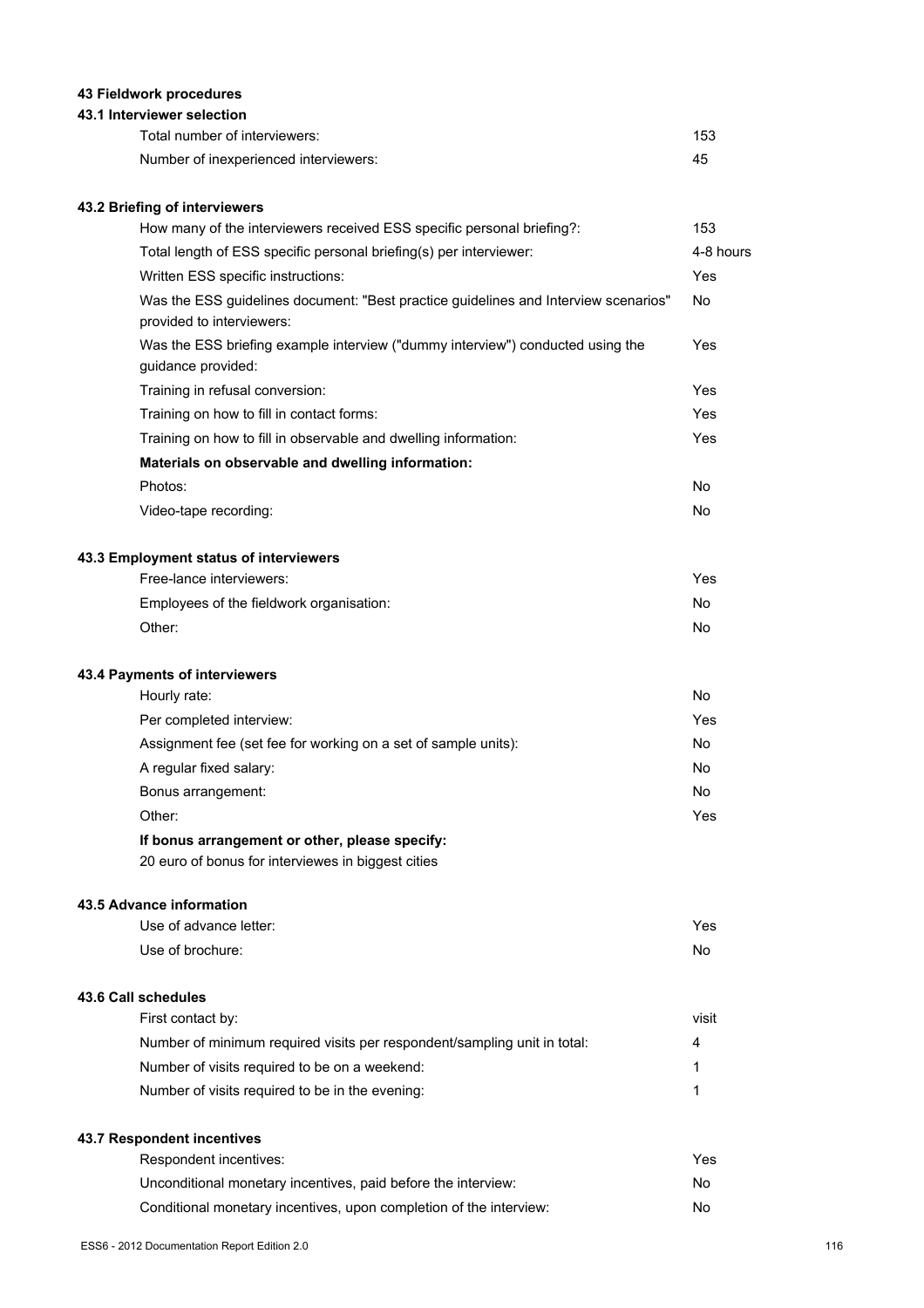| Unconditional non-monetary incentives (incl. vouchers), provided before the interview:                                                                                                                    | No                  |
|-----------------------------------------------------------------------------------------------------------------------------------------------------------------------------------------------------------|---------------------|
| Conditional non-monetary incentives (incl. vouchers), upon completion of the interview:                                                                                                                   | Yes                 |
| Please specify:                                                                                                                                                                                           |                     |
| A 10 euro mobile calling card                                                                                                                                                                             |                     |
| Other response enhancing measures:                                                                                                                                                                        |                     |
| Use of other response enhancing measures (call-center, web-pages, etc.):                                                                                                                                  | Yes                 |
| Description of other response enhancing measures:<br>Information of local police officiers about the aims of the ESS research project and<br>trustworthyness of fieldowork interviewers                   |                     |
| 43.8 Strategies for refusal conversion                                                                                                                                                                    |                     |
| Strategies for refusal conversion:                                                                                                                                                                        | Yes                 |
| If yes, please describe:                                                                                                                                                                                  |                     |
| In all big cities (Milano, Torino, Genova, Roma, Napoli, Palermo) we sent - by the end of<br>the fieldwork - new interviewers to all refusal. These interviewers were paid 50 euro<br>instead of 30 euro. |                     |
| 43.9 Pretest                                                                                                                                                                                              |                     |
| The period in which the pretest interviews were held:                                                                                                                                                     | 15.04.13 - 04.05.13 |
| Number of pretest interviews:                                                                                                                                                                             | 54                  |
| 44 Control operation<br>44.1 Interviews                                                                                                                                                                   |                     |
| Number of units selected for back-check:                                                                                                                                                                  | 100                 |
| Number of back-checks achieved:                                                                                                                                                                           | 78                  |
| Number of units where outcome was confirmed:                                                                                                                                                              | 78                  |
| Type of back-check: Personal or Telephone:                                                                                                                                                                | Telephone           |
| 44.2 Refusals                                                                                                                                                                                             |                     |
| Number of units selected for back-check:                                                                                                                                                                  | 50                  |
| Number of back-checks achieved:                                                                                                                                                                           | 27                  |
| Number of units where outcome was confirmed:                                                                                                                                                              | 27                  |
| Type of back-check: Personal, Telephone or Mail:                                                                                                                                                          | Telephone           |
| 44.3 Non-contacts                                                                                                                                                                                         |                     |
| Number of units selected for back-check:                                                                                                                                                                  | 0                   |
| Number of back-checks achieved:                                                                                                                                                                           | 0                   |
| Number of units where outcome was confirmed:                                                                                                                                                              | 0                   |
| Type of back-check: Personal, Telephone or Mail:                                                                                                                                                          | 0                   |
| <b>45 Cleaning operations</b><br>45.2 Checking and control of main questionnaire CAPI program(s)                                                                                                          |                     |
| 45.3 Verification of optical scanning or keying of main questionnaire                                                                                                                                     |                     |
| Was the scanning or keying of the main questionnaire checked?:                                                                                                                                            | Yes                 |
| Approximate proportion of the main questionnaires checked:                                                                                                                                                | 10%                 |
| 45.4 Verification of supplementary questionnaire                                                                                                                                                          |                     |

If the supplementary questionnaires were scanned or keyed, was the scanning or keying Yes checked?: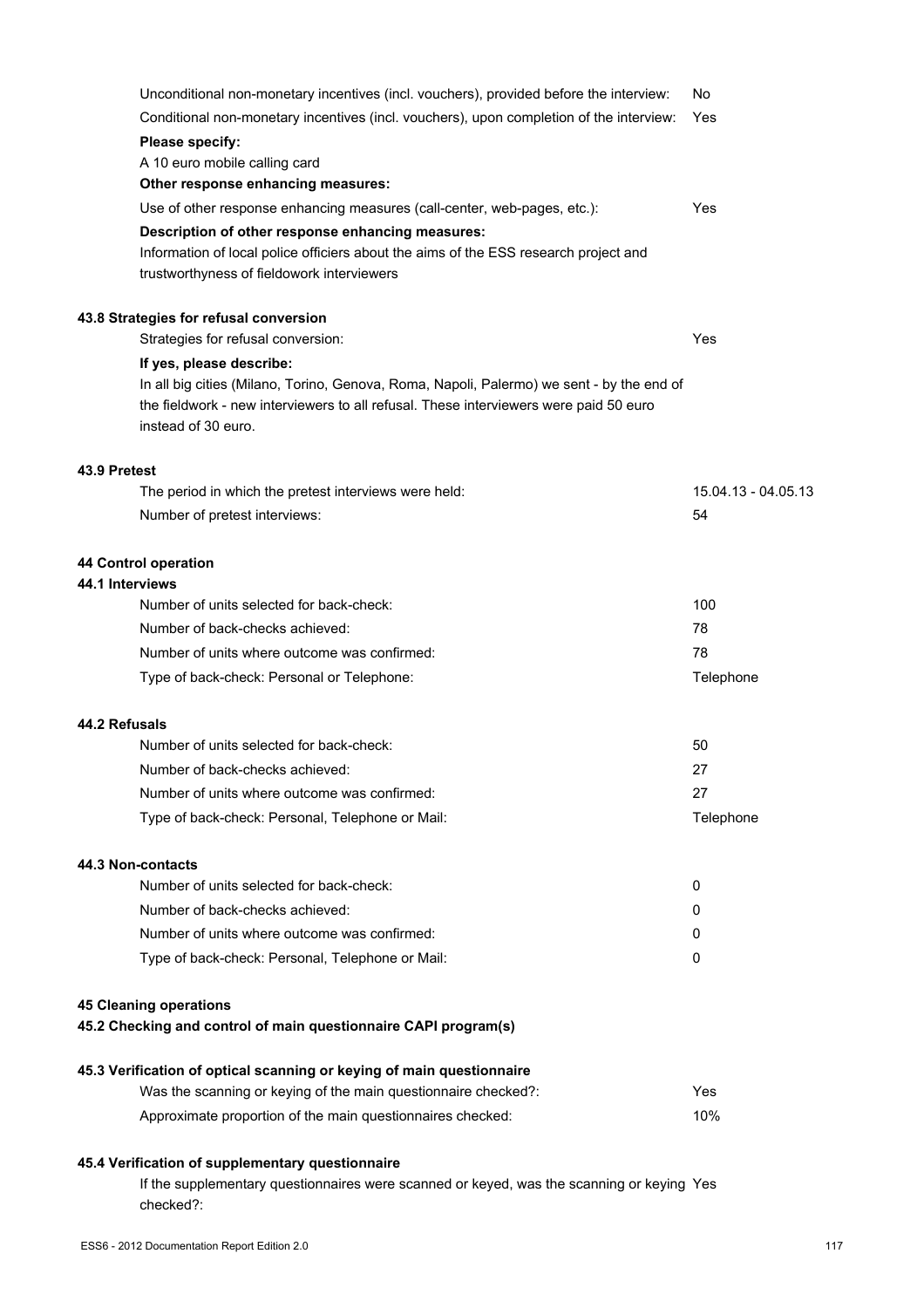#### **46 Deviations**

F15 (EDULVLB), F15 (EISCED), F44 (EDULVLPB), F44 (EISCEDP), F52 (EDULVLFB), F52 (EISCEDF), F56 (EDULVLMB), F56 (EISCEDM):

The underlying national questionnaire items for respondent, partner, father and mother have changed since ESS2-2004. Please see Appendix 1 Education.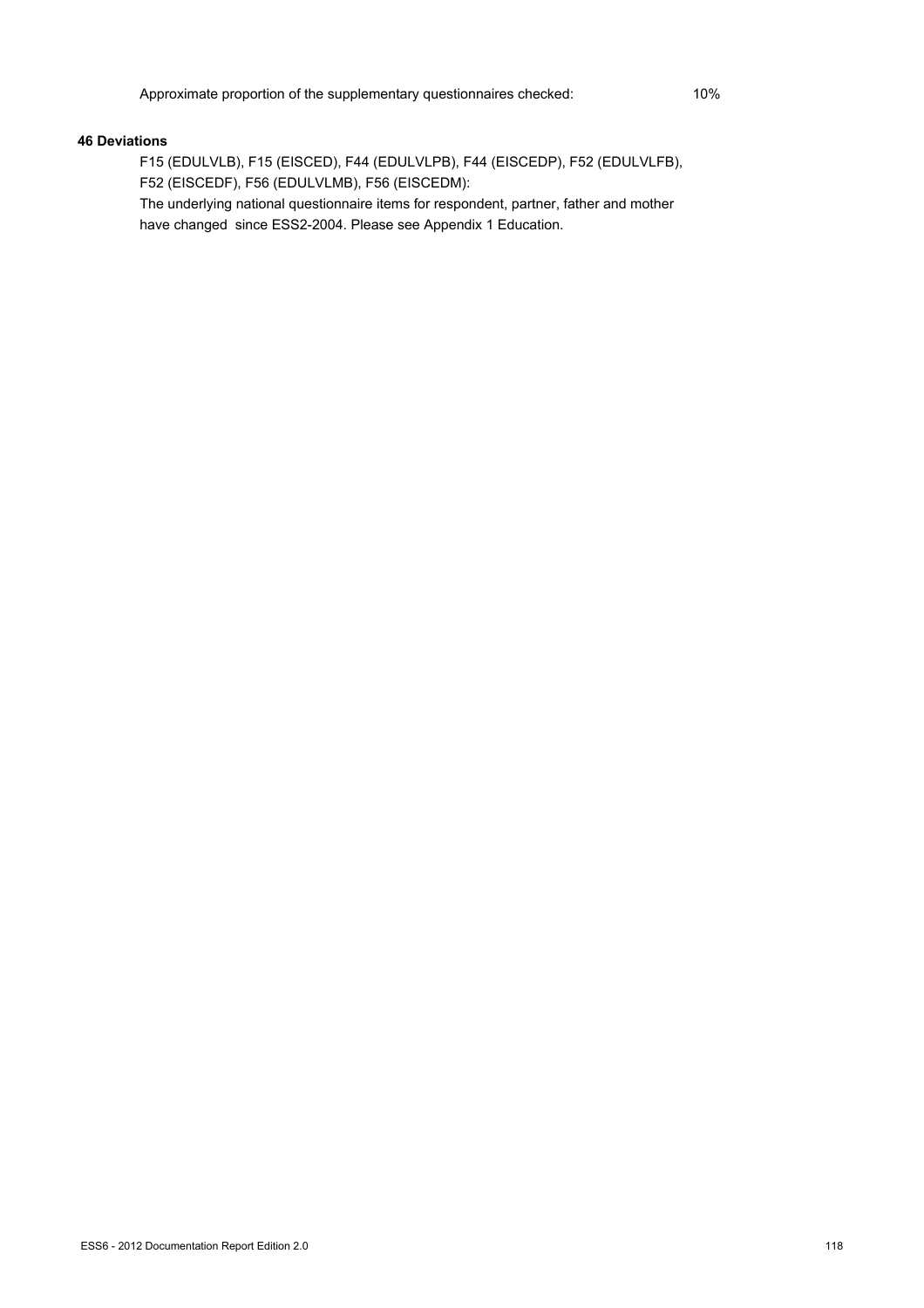## **47 Response rates**

## **47.1 Break down of response and non response, main questionnaire**

| A. Total number of issued sample units (addresses, households or individuals):         | 2778         |
|----------------------------------------------------------------------------------------|--------------|
| B. Refusal by respondent:                                                              | 634          |
| C. Refusals by opt-out list:                                                           | $\mathbf{0}$ |
| D. Refusal by proxy (or household or address refusal):                                 | 237          |
| E. No contact (after at least 4 visits):                                               | 320          |
| F. Language barrier:                                                                   | 11           |
| G. Respondent mentally or physically unable to co-operate throughout fieldwork period: | 57           |
| H. Broken appointment, respondent unavailable, no interviews for other reasons:        | 240          |
| I. Address not residential (institution, business/industrial purpose):                 | 22           |
| J. Address not occupied (not occupied, demolished, not yet built):                     | 34           |
| K. Address not traceable:                                                              | 64           |
| L. Other ineligible address:                                                           | 33           |
| M. Respondent moved abroad:                                                            | 19           |
| N. Respondent deceased:                                                                | 6            |
| Y. Invalid interviews:                                                                 | $\mathbf{0}$ |
| Z. Number of valid interviews:                                                         | 960          |
| V. Records in the data file:                                                           | 960          |
| X) Number of sample units not accounted for:                                           | 141          |
| Response rate main questionnaire V/(A-(sum I,J,L,M,N)):                                | 36.04%       |
|                                                                                        |              |

#### **47.2 Supplementary questionnaires**

| Number of completed supplementary questionnaires: | 954 |
|---------------------------------------------------|-----|
|                                                   |     |

#### **48 Estimates of Sampling error**

#### **49 Weighting**

Basic characteristics of the design weight calculation process: Number of realized stages: 2 Number of weights above 4.0: 0 Initial weights above 4.0 IDNOs of weights above 4.0 Deffp: 1.00

#### **50 Other study-related materials**

#### **50.7 Occupation coding**

# **Classification used in coding of occupation:** First coded to a national classification based on ISCO and then bridged to match the ISCO08: No First coded to a national classification and then bridged to match the ISCO08: No No previous coding, occupation coded directly into the 4-digit ISCO08: Yes **Occupation coding procedures:** When did the coding of occupation for respondent and partner take place: At the time of the interview: No Later on: Yes **Number of occupation coders:** 1 Coding procedures: Were any occupation strings coded by more than one coder (double coding): No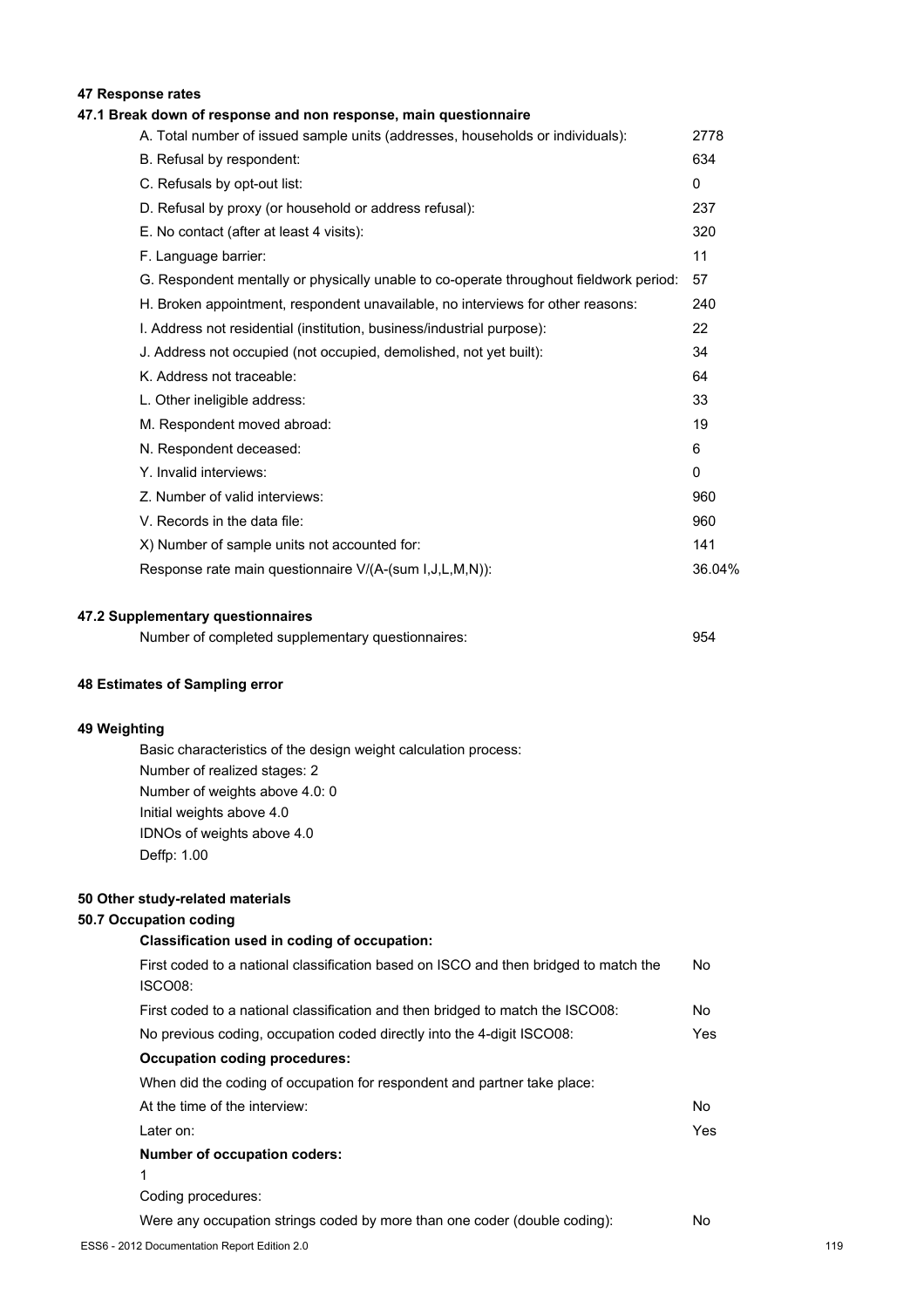| Was an adjudicator used:                                                      | No |
|-------------------------------------------------------------------------------|----|
| If yes, was adjudication done:                                                |    |
| by sampling                                                                   |    |
| on difficult cases                                                            |    |
| Is some kind of automatic/semiautomatic coding used in the coding process:    | No |
| Short description of coding and checking procedures:                          |    |
| The coding procedure was made by one specialist. Two members of National team |    |

checked 20% of cases (not error found)

ESS6 - 2012 Documentation Report Edition 2.0 120 120 and the state of the state of the state of the state of the state of the state of the state of the state of the state of the state of the state of the state of the state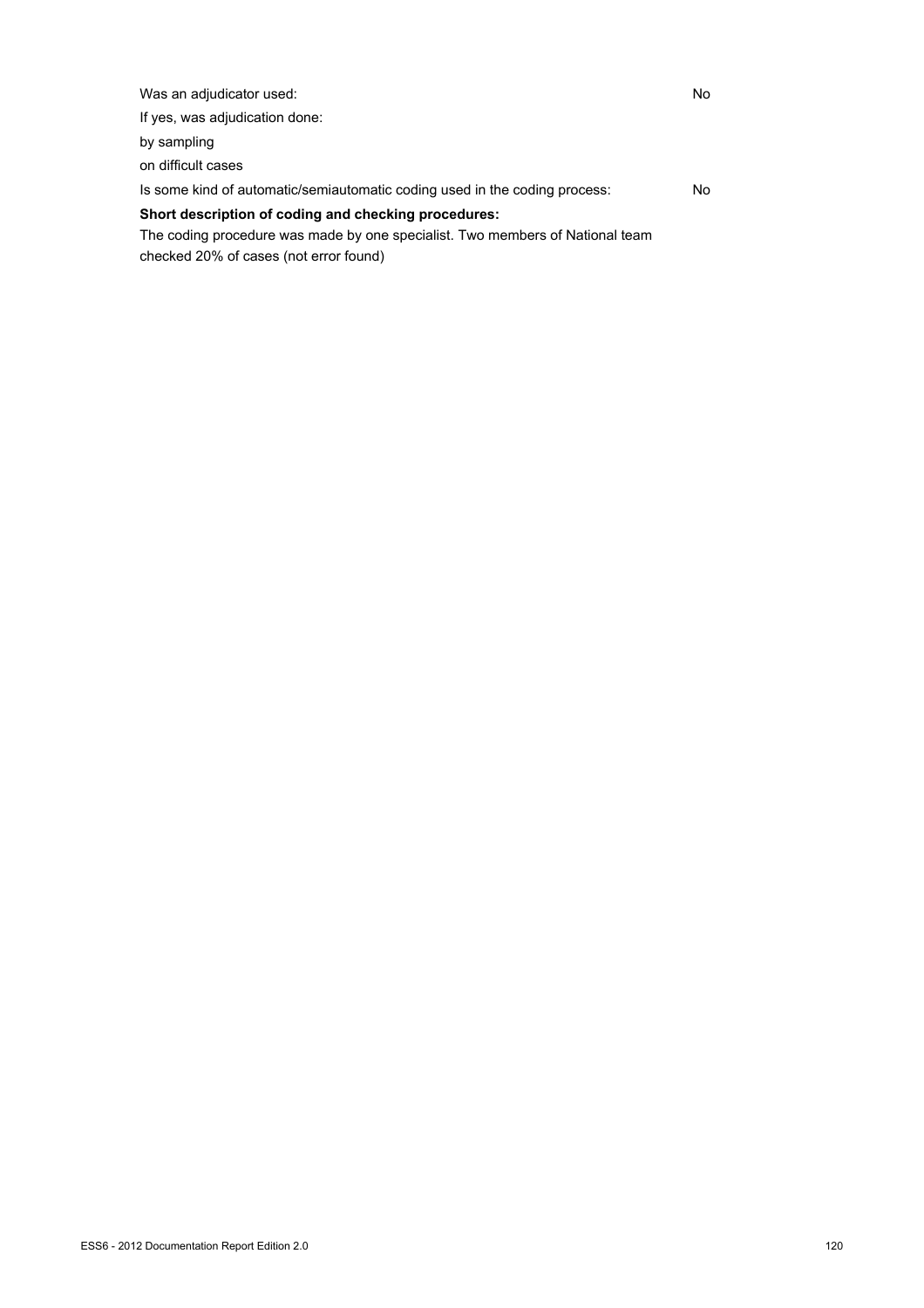## **Kosovo**

## **33 Data collector**

INDEX Kosova Gazmend Zajmi 32A, 10000 Prishtina Kosovo

## **34 Depositor**

Vlora Basha, Fieldwork organisation

## **35 Funding agency**

#### **36 Grant number**

## **37 Mode of data collection**

#### **37.1 Main questionnaire**

| Computer assisted personal interview, CAPI: | No  |
|---------------------------------------------|-----|
| Paper and pencil interview, PAPI:           | Yes |

## **37.2 Contact form questionnaire**

| Computer assisted personal interview, CAPI: | No  |
|---------------------------------------------|-----|
| Paper and pencil interview, PAPI:           | Yes |

#### **38 Type of research instrument**

#### **Structured questionnaires in:**

Albanian, Serbian

#### **39 Field work period(s)**

14.02.13 - 15.03.13

## **40 Geographic unit**

| Statistical inference possible at the regional level:                                                                   | Yes |
|-------------------------------------------------------------------------------------------------------------------------|-----|
| Is your country part of the NUTS nomenclature or Eurostat's statistical regions for EFTA No<br>and Candidate countries? |     |
| NUTS level in data file                                                                                                 |     |
| Geographic units in dataset:                                                                                            |     |
| XK01 - Prishtina                                                                                                        |     |
| XK02 - Mitrovica                                                                                                        |     |
| XK03 - Prizren                                                                                                          |     |
| XK04 - Giakova                                                                                                          |     |
| XK05 - Gjilan                                                                                                           |     |
| XK06 - Peja                                                                                                             |     |
| XK07 - Ferizaj                                                                                                          |     |
| If your country is not part of the NUTS nomenclature, please give a short                                               |     |
| description of the regional level used in the data file                                                                 |     |
| The company of the Most of the company of the Contract of Most of the Contract of the Contract of the Contract          |     |

In surveys, we divide Kosovo in 7 main regions: Prishtina, Mitrovica, Prizren, Gjakova, Gjilan, Peja and Ferizaj

## **41 Geographic coverage**

Kosovo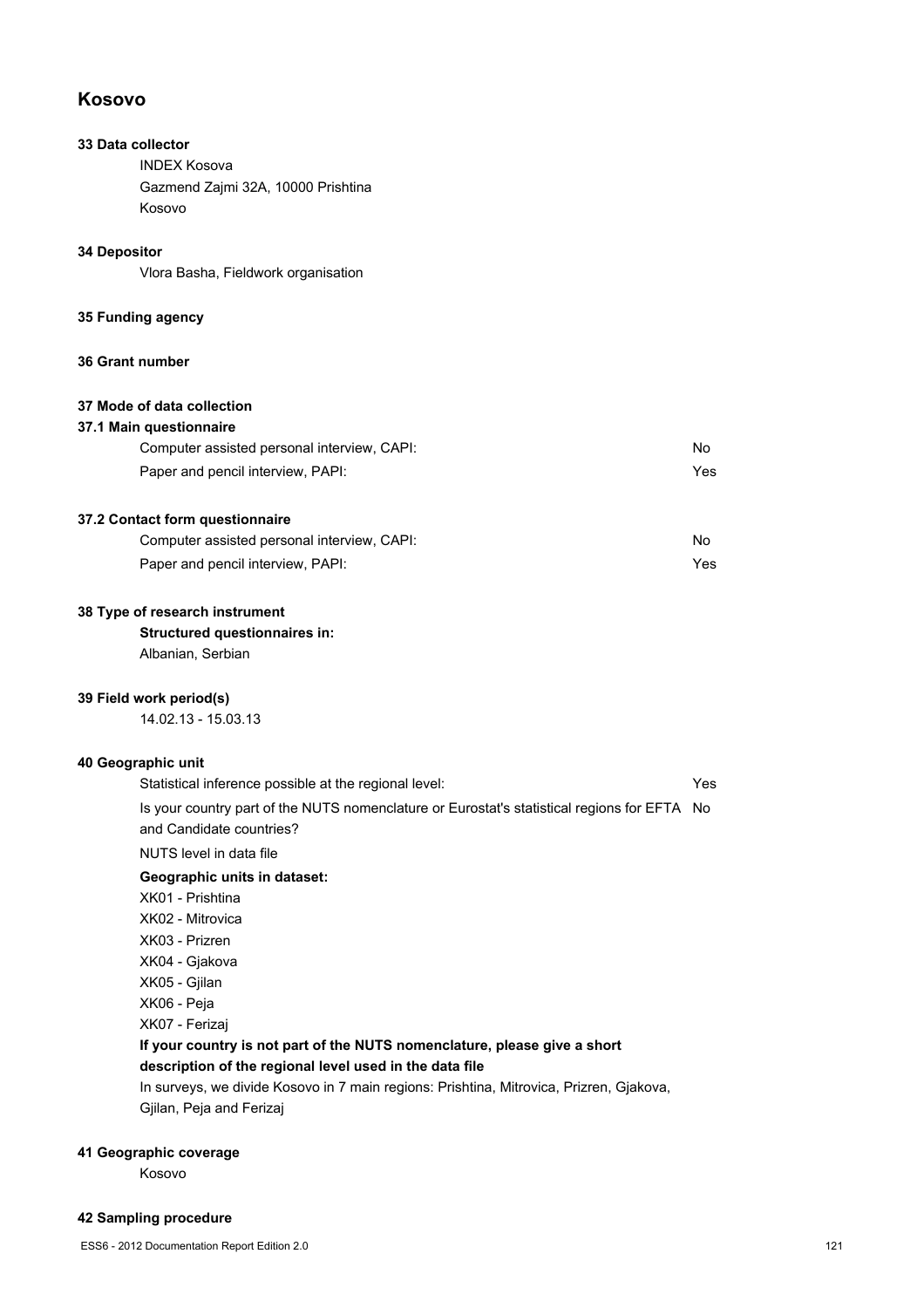#### Sampling Frame:

Since there is no census data for Kosovo, the breakdown of the population by municipalities is based on the registered voters broken down by municipality.

Sampling Design: Stratified three-stage probability sampling

#### Stratification:

The sample is stratified by regions and residential profile of each region1, which is as follows:

- Prishtina
- Mitrovica
- Prizren
- Gjakova
- Gjilan
- Peja
- Ferizaj

for the Kosovo-Albanian population, as well as non-Serb minorities living in the same localities. For the Kosovo-Serb population, the sample is stratified by regions and residential profile of each region, which is as follows:

- Northern Region
- Central Region
- Southern Region
- Southern Region

Regions are defined by geographic borders. The number of sampling points to select in each of the strata is proportional to the population size.

Stage 1: Selection of 163 sampling points by probability proportional to size. Each sampling point is designed to have 7.5 households in the net sample on average irrespective of the type of residence (urban or rural2). The residential split is 40% urban vs. 60% rural3. Within each region the sampling points are selected executing a step over the list of settlements ordered per their size of population, the one with the highest number of dwellers being on top of the list.

The settlements are listed from the most populous at the top to the one with lowest number of population at the bottom. The step is defined by the population - for instance 1,700,000 (Albanian universe) is divided by the number of sampling points equals to approx. 15,044. This number is rotated over this list and each time it falls on a settlement a sampling point is allocated to this place. For settlements that are larger and the selection yields more than one sampling point in that settlement, the process of placement of these sampling points within that settlement is the same as the overall selection of sampling points, using the estimated number of population for each neighborhood within that settlement.

Each sampling point is given a starting point. There are several possible locations available to be selected as starting points in each sampling point. The starting point is selected in the field by rotating different starting points within the sampling point to start, using a map of the settlement, e.g. picking a starting point along the north edge of the first sampling point, north-west edge for the second, west edge for the third, etc. The available starting points within each sampling point are usually some recognizable social sites or buildings like mosque, school, post office, medical center, coffee shop, etc.

Stage 2: Selection of 14 households by 'random route' method. With 3% ineligibles and a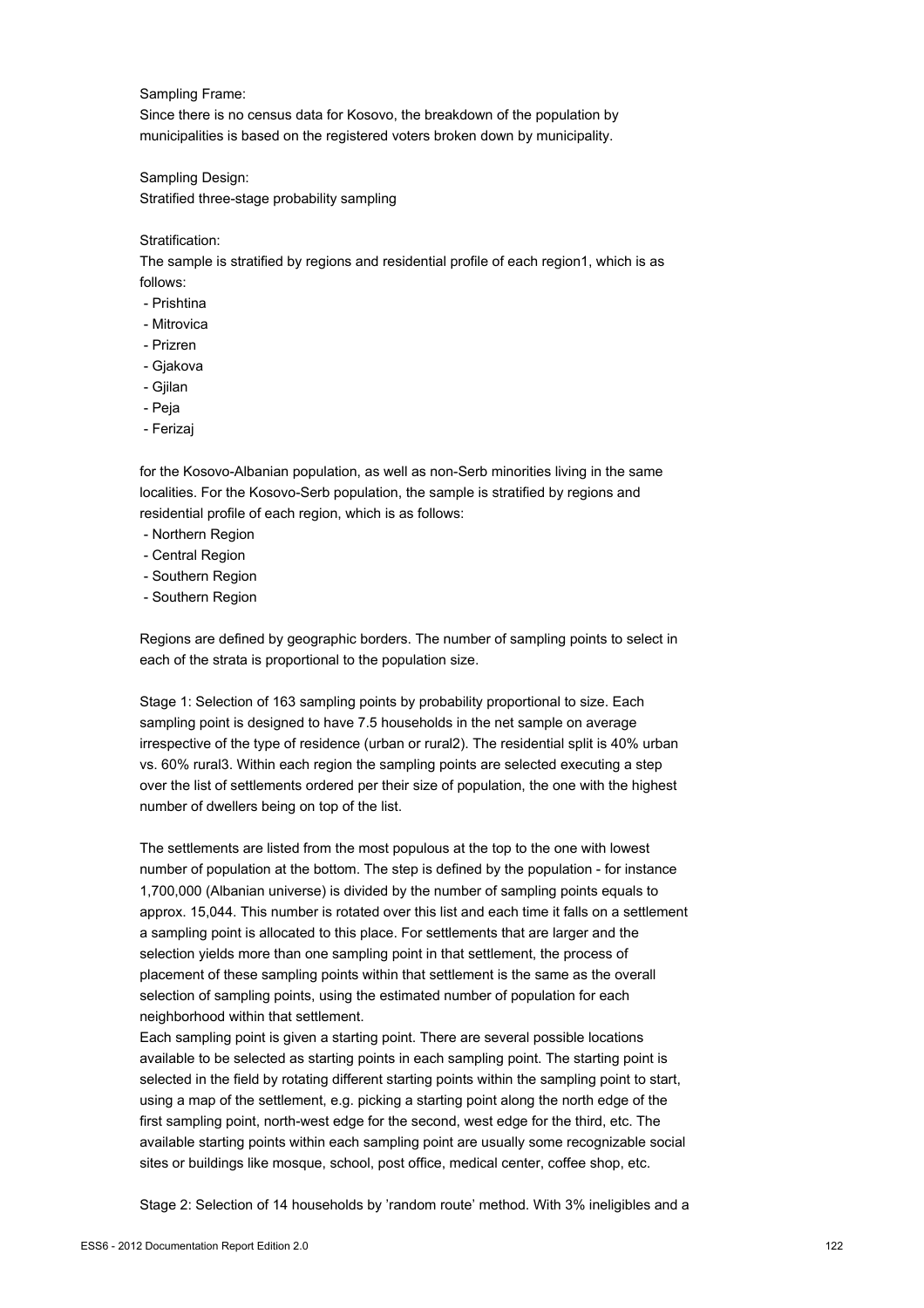response rate of 55% this leads to an average of 7.5 conducted interviews per cluster. In urban areas first contacted household is the third house/address number from the starting point on the left-hand side of the street/route, and each third one from that household onward. In a block-of-flats the selected household was every third apartment, counting from the top floor of each entrance.

In rural areas, the selected household is every third inhabitable house/dwelling on both sides of the interviewer's route/track. Where the houses are aligned or scattered over larger territory, the interviewer apply wave-wise approach selecting the third house, counting from the first house on the left. In compounds of several houses behind a common fence, the procedure is to select the third one from the left (counting from the gate), or if there are less than three houses behind a common fence to count the houses as if they were separate dwellings along the street. In compact and well-structured villages the selection procedure follows the instruction for urban areas.

Stage 3: Selection of a respondent is carried out using the 'closest birthday' method. The interviewer creates a list of all members of the household aged 15+ years, with their details on gender, age and birthday. Then, using the closest birthday method, the interviewer selects one person from that household.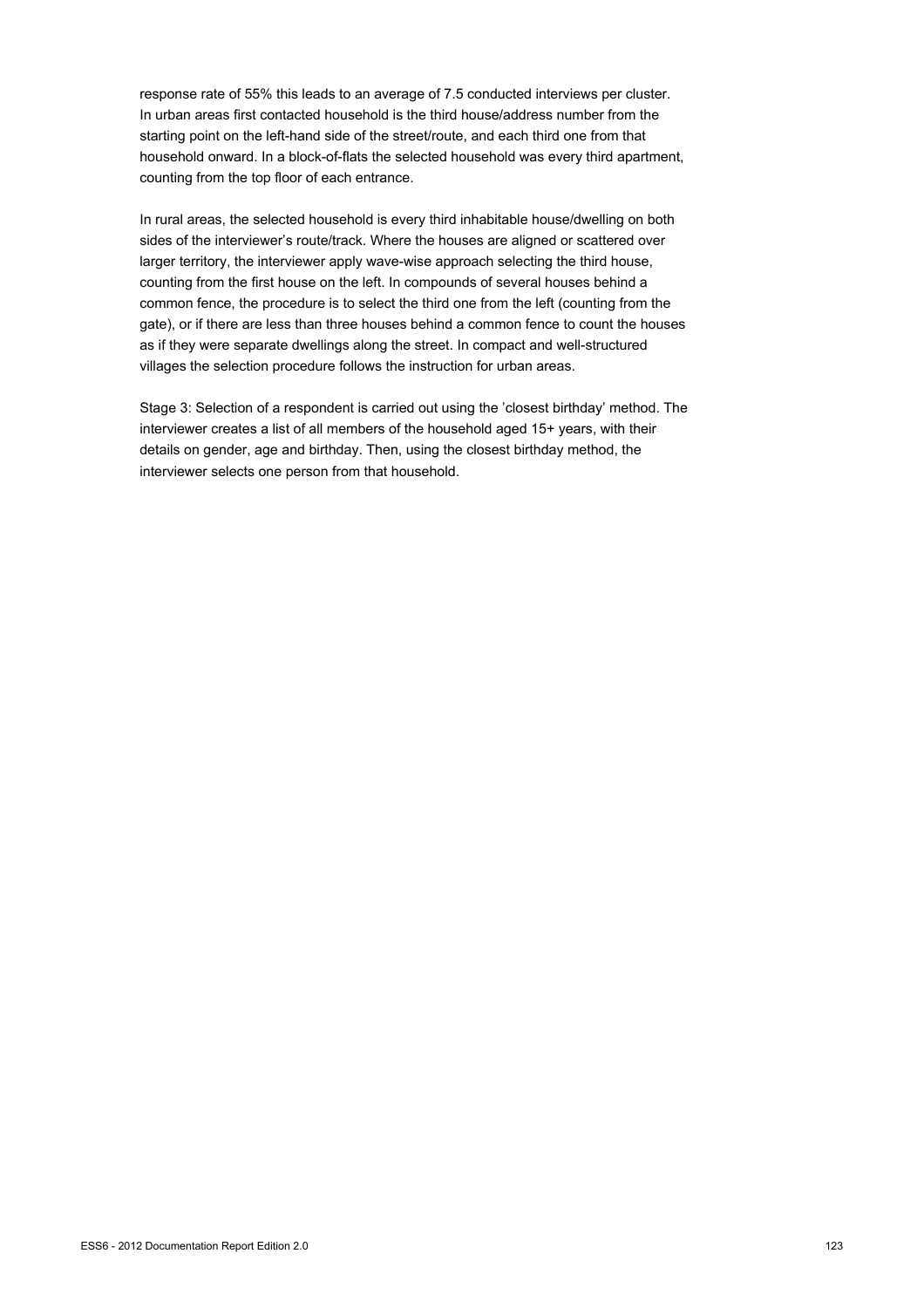## **43 Fieldwork procedures**

## **43.1 Interviewer selection**

| Total number of interviewers:         | 72 |
|---------------------------------------|----|
| Number of inexperienced interviewers: |    |

## **43.2 Briefing of interviewers**

| How many of the interviewers received ESS specific personal briefing?:                                           | 72        |
|------------------------------------------------------------------------------------------------------------------|-----------|
| Total length of ESS specific personal briefing(s) per interviewer:                                               | 4-8 hours |
| Written ESS specific instructions:                                                                               | Yes       |
| Was the ESS guidelines document: "Best practice guidelines and Interview scenarios"<br>provided to interviewers: | No        |
| Was the ESS briefing example interview ("dummy interview") conducted using the<br>guidance provided:             | Yes       |
| Training in refusal conversion:                                                                                  | Yes       |
| Training on how to fill in contact forms:                                                                        | Yes       |
| Training on how to fill in observable and dwelling information:                                                  | Yes       |
| Materials on observable and dwelling information:                                                                |           |
| Photos:                                                                                                          | Yes       |
| Video-tape recording:                                                                                            | No        |
| 43.3 Employment status of interviewers                                                                           |           |
| Free-lance interviewers:                                                                                         | No.       |
| Employees of the fieldwork organisation:                                                                         | Yes       |
| Other:                                                                                                           | No        |
| 43.4 Payments of interviewers                                                                                    |           |

| Hourly rate:                                                   | No. |
|----------------------------------------------------------------|-----|
| Per completed interview:                                       | Yes |
| Assignment fee (set fee for working on a set of sample units): | No. |
| A regular fixed salary:                                        | No  |
| Bonus arrangement:                                             | No  |
| Other:                                                         | No  |

#### **43.5 Advance information**

| Use of advance letter: | No. |
|------------------------|-----|
| Use of brochure:       | No. |

## **43.6 Call schedules**

| First contact by:                                                        | Visit |
|--------------------------------------------------------------------------|-------|
| Number of minimum required visits per respondent/sampling unit in total: |       |

## **43.7 Respondent incentives**

| Respondent incentives:                                                                  | No  |
|-----------------------------------------------------------------------------------------|-----|
| Unconditional monetary incentives, paid before the interview:                           | No. |
| Conditional monetary incentives, upon completion of the interview:                      | No. |
| Unconditional non-monetary incentives (incl. vouchers), provided before the interview:  | No. |
| Conditional non-monetary incentives (incl. vouchers), upon completion of the interview: | No. |
| Other response enhancing measures:                                                      |     |
| Use of other response enhancing measures (call-center, web-pages, etc.):                | No. |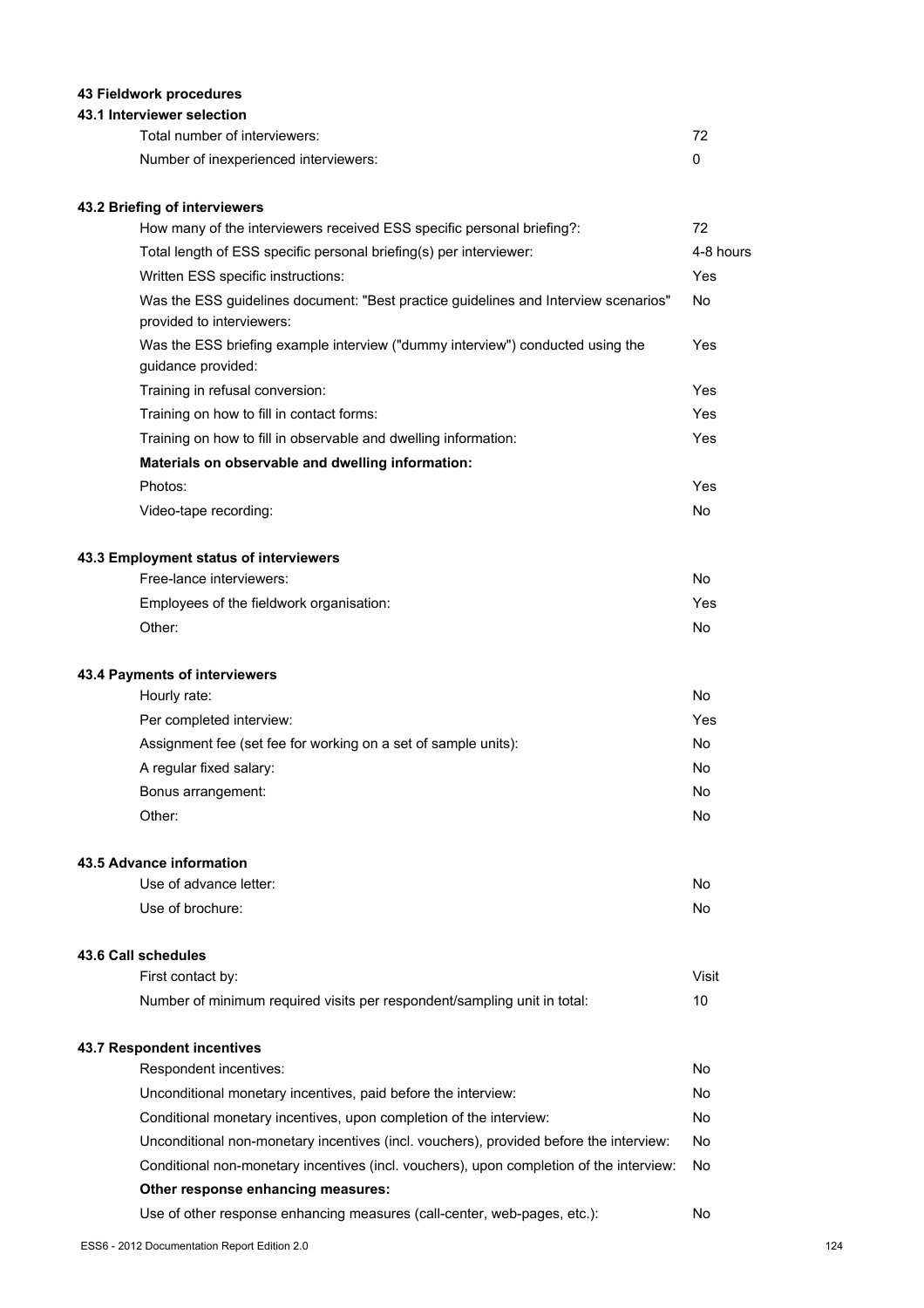| 43.8 Strategies for refusal conversion                                                                 |                       |
|--------------------------------------------------------------------------------------------------------|-----------------------|
| Strategies for refusal conversion:                                                                     | No                    |
|                                                                                                        |                       |
| 43.9 Pretest                                                                                           |                       |
| The period in which the pretest interviews were held:                                                  | $05.02.13 - 10.02.13$ |
| Number of pretest interviews:                                                                          | 30                    |
| 44 Control operation                                                                                   |                       |
| 44.1 Interviews                                                                                        |                       |
| Number of units selected for back-check:                                                               | 195                   |
| Number of back-checks achieved:                                                                        | 195                   |
| Number of units where outcome was confirmed:                                                           | 195                   |
| Type of back-check: Personal or Telephone:                                                             | Personal              |
| 44.2 Refusals                                                                                          |                       |
| Number of units selected for back-check:                                                               | 0                     |
| Number of back-checks achieved:                                                                        | 0                     |
| Number of units where outcome was confirmed:                                                           | 0                     |
| Type of back-check: Personal, Telephone or Mail:                                                       |                       |
| 44.3 Non-contacts                                                                                      |                       |
| Number of units selected for back-check:                                                               | 0                     |
| Number of back-checks achieved:                                                                        | 0                     |
| Number of units where outcome was confirmed:                                                           | 0                     |
| Type of back-check: Personal, Telephone or Mail:                                                       |                       |
| <b>45 Cleaning operations</b>                                                                          |                       |
| 45.2 Checking and control of main questionnaire CAPI program(s)                                        |                       |
| 45.3 Verification of optical scanning or keying of main questionnaire                                  |                       |
| Was the scanning or keying of the main questionnaire checked?:                                         | Yes                   |
| Approximate proportion of the main questionnaires checked:                                             |                       |
| 45.4 Verification of supplementary questionnaire                                                       |                       |
| If the supplementary questionnaires were scanned or keyed, was the scanning or keying Yes<br>checked?: |                       |
| Approximate proportion of the supplementary questionnaires checked:                                    |                       |
| <b>46 Deviations</b>                                                                                   |                       |
| B10 (PRTVTXK): Language-dependent administration of party categories. Kosovo-Serb                      |                       |
| respondents declaring non-Kosovo-Serb party affiliation and opting for Kosovo-Albanian                 |                       |

parties listed in questionnaire for Albanian-speaking respondents (party categories 1-6) were post-coded from verbatim recorded category 7 ("Other"). Vice versa, Kosovo-Albanian respondents declaring non-Kosovo-Albanian party affiliation and opting for Kosovo-Serb parties listed in questionnaire for Serbian-speaking respondents (party categories 8-13) were post-coded from verbatim recorded category 7 ("Other").

B18b (PRTCLXK): Language-dependent administration of party categories. Kosovo-Serb respondents declaring non-Kosovo-Serb party affiliation and opting for Kosovo-Albanian parties listed in questionnaire for Albanian-speaking respondents (party categories 1-6)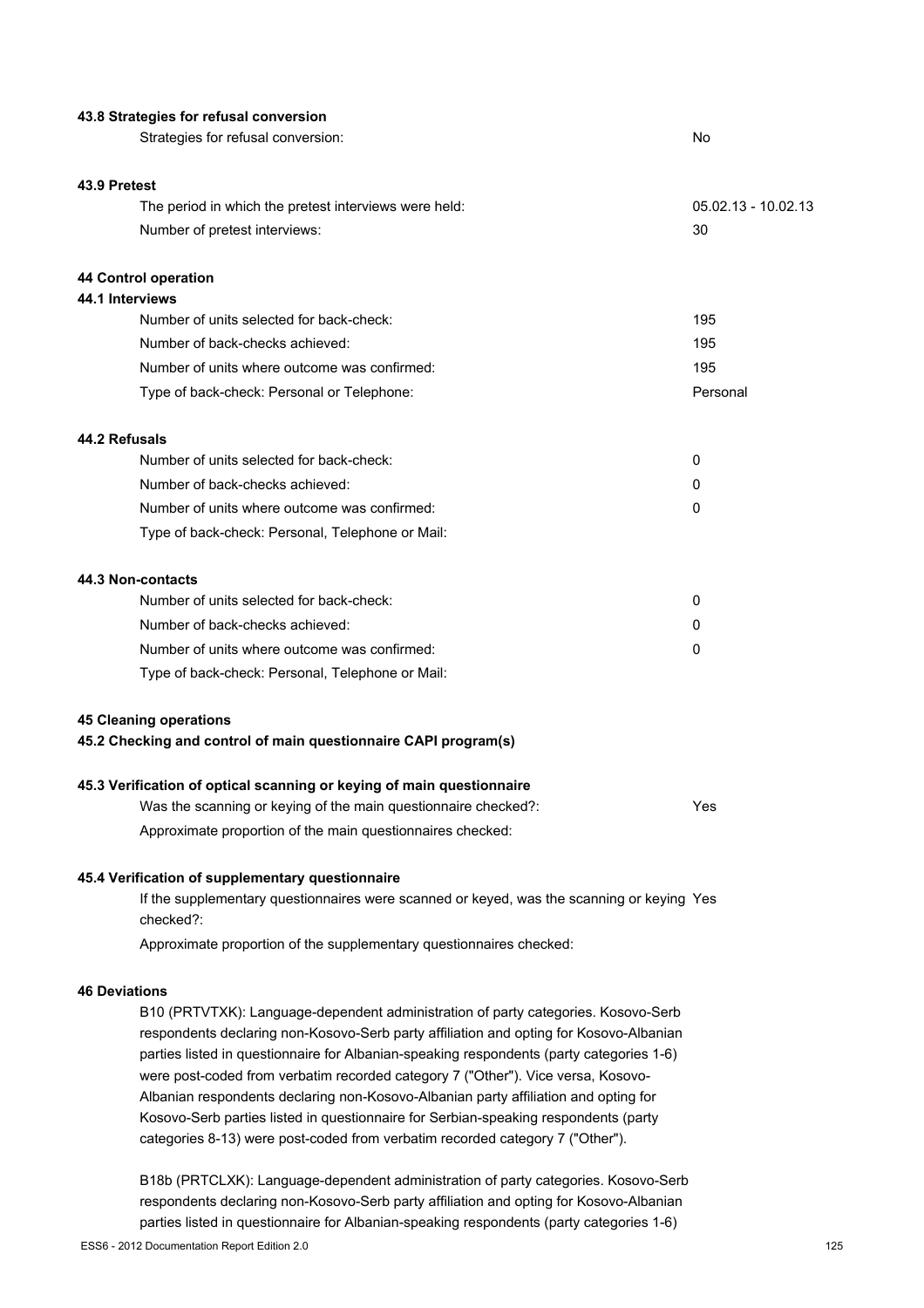were post-coded from verbatim recorded category 7 ("Other"). Vice versa, Kosovo-Albanian respondents declaring non-Kosovo-Albanian party affiliation and opting for Kosovo-Serb parties listed in questionnaire for Serbian-speaking respondents (party categories 8-13) were post-coded from verbatim recorded category 7 ("Other").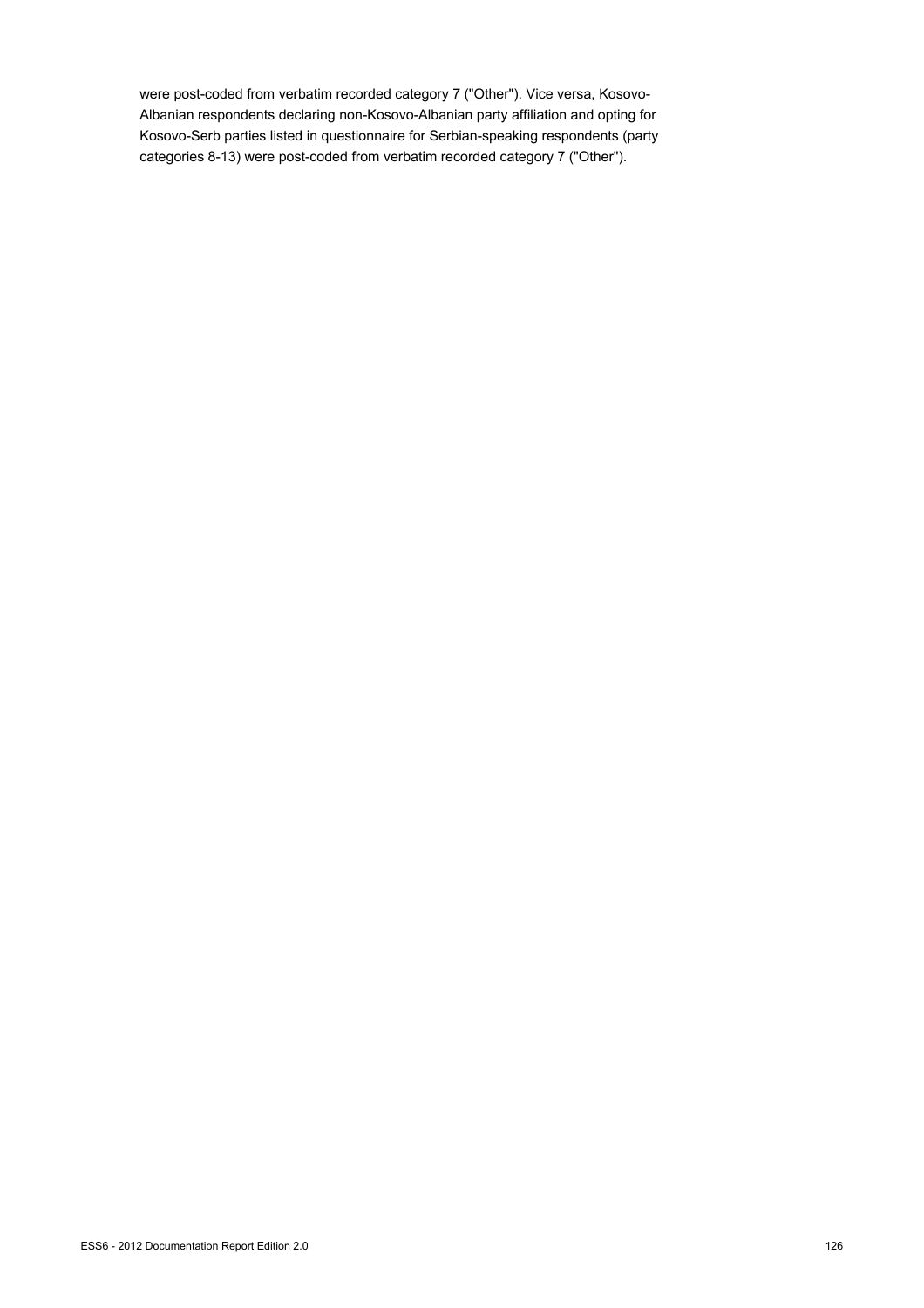## **47 Response rates**

## **47.1 Break down of response and non response, main questionnaire**

| A. Total number of issued sample units (addresses, households or individuals):         | 2312         |
|----------------------------------------------------------------------------------------|--------------|
| B. Refusal by respondent:                                                              | 139          |
| C. Refusals by opt-out list:                                                           | $\mathbf{0}$ |
| D. Refusal by proxy (or household or address refusal):                                 | 385          |
| E. No contact (after at least 4 visits):                                               | $\mathbf{0}$ |
| F. Language barrier:                                                                   | 10           |
| G. Respondent mentally or physically unable to co-operate throughout fieldwork period: | 13           |
| H. Broken appointment, respondent unavailable, no interviews for other reasons:        | 48           |
| I. Address not residential (institution, business/industrial purpose):                 | 82           |
| J. Address not occupied (not occupied, demolished, not yet built):                     | 285          |
| K. Address not traceable:                                                              | $\mathbf{0}$ |
| L. Other ineligible address:                                                           | 19           |
| M. Respondent moved abroad:                                                            | 3            |
| N. Respondent deceased:                                                                | 3            |
| Y. Invalid interviews:                                                                 | 30           |
| Z. Number of valid interviews:                                                         | 1295         |
| V. Records in the data file:                                                           | 1295         |
| X) Number of sample units not accounted for:                                           | 0            |
| Response rate main questionnaire V/(A-(sum I, J, L, M, N)):                            | 67.45%       |
|                                                                                        |              |

#### **47.2 Supplementary questionnaires**

| Number of completed supplementary questionnaires: | 1295 |
|---------------------------------------------------|------|
|---------------------------------------------------|------|

#### **48 Estimates of Sampling error**

#### **49 Weighting**

Basic characteristics of the design weight calculation process: Number of realized stages: 3 Number of weights above 4.0: 5 Initial weights above 4.0: 4.03, 5.02, 5.76, 7.28, 4.05 IDNOs of weights above 4.0: 581, 853, 970, 1143, 1305 Deffp: 1.64

#### **50 Other study-related materials**

## **50.7 Occupation coding**

| Classification used in coding of occupation:                                         |     |
|--------------------------------------------------------------------------------------|-----|
| First coded to a national classification based on ISCO and then bridged to match the | No. |
| ISCO08:                                                                              |     |
| First coded to a national classification and then bridged to match the ISCO08:       | No. |
| No previous coding, occupation coded directly into the 4-digit ISCO08:               | Yes |
| <b>Occupation coding procedures:</b>                                                 |     |
| When did the coding of occupation for respondent and partner take place:             |     |
| At the time of the interview:                                                        | No. |
| Later on:                                                                            | Yes |
| <b>Number of occupation coders:</b>                                                  |     |
| 1                                                                                    |     |
| Coding procedures:                                                                   |     |
| Were any occupation strings coded by more than one coder (double coding):            | Yes |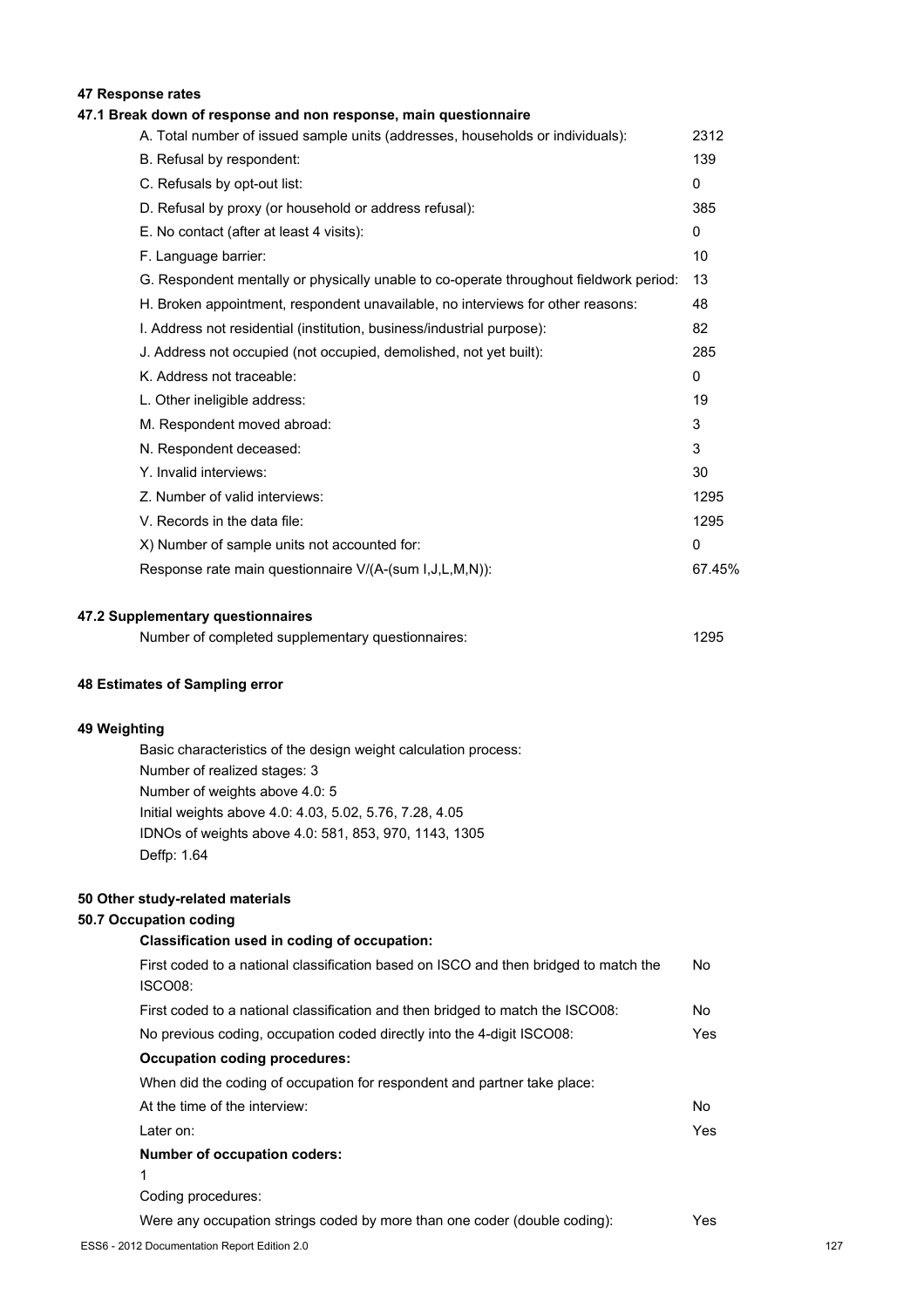| Was an adjudicator used:                                                              | Yes |
|---------------------------------------------------------------------------------------|-----|
| If yes, was adjudication done:                                                        |     |
| by sampling                                                                           |     |
| on difficult cases                                                                    | Yes |
| Is some kind of automatic/semiautomatic coding used in the coding process:            | No. |
| Short description of coding and checking procedures:                                  |     |
| The coding process was done by one person in order to avoid possible inconsistencies. |     |
| On difficult cases and in cases when the wording was unclear, adjudicators were       |     |

consulted and the joint decision was made.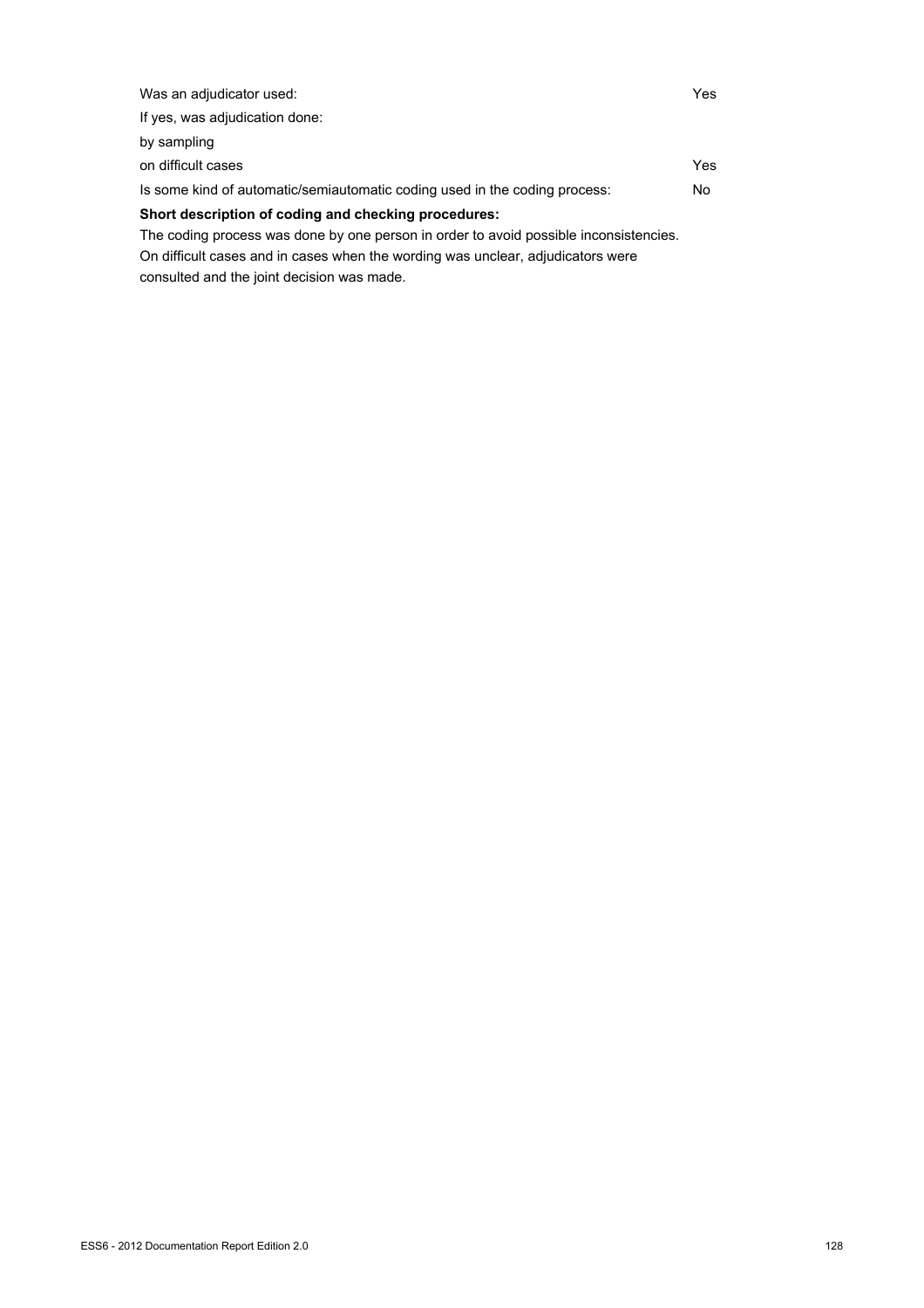# **Lithuania**

## **33 Data collector**

UAB Baltijos tyrimai

#### **34 Depositor**

Vaidas Morkeviċius, National Coordinator

#### **35 Funding agency**

Research Council of Lithuania

## **36 Grant number**

MIP-022/2012

## **37 Mode of data collection**

## **37.1 Main questionnaire**

| Computer assisted personal interview, CAPI: | No  |
|---------------------------------------------|-----|
| Paper and pencil interview, PAPI:           | Yes |

## **37.2 Contact form questionnaire**

| Computer assisted personal interview, CAPI: | No. |
|---------------------------------------------|-----|
| Paper and pencil interview, PAPI:           | Yes |

## **38 Type of research instrument**

## **Structured questionnaires in:**

Lithuanian and Russian

## **39 Field work period(s)**

21.05.13 - 25.08.13

## **40 Geographic unit**

| Statistical inference possible at the regional level:                                                                    | Yes          |
|--------------------------------------------------------------------------------------------------------------------------|--------------|
| Is your country part of the NUTS nomenclature or Eurostat's statistical regions for EFTA Yes<br>and Candidate countries? |              |
| NUTS level in data file                                                                                                  | <b>NUTS3</b> |
| Geographic units in dataset:                                                                                             |              |
| LT001 Alytaus apskritis                                                                                                  |              |
| LT002 Kauno apskritis                                                                                                    |              |
| LT003 Klaipėdos apskritis                                                                                                |              |
| LT004 Marijampolės apskritis                                                                                             |              |
| LT005 Panevėžio apskritis                                                                                                |              |
| LT006 Šiaulių apskritis                                                                                                  |              |
| LT007 Tauragės apskritis                                                                                                 |              |
| LT008 Telšių apskritis                                                                                                   |              |
| LT009 Utenos apskritis                                                                                                   |              |
| LT00A Vilniaus apskritis                                                                                                 |              |
|                                                                                                                          |              |

## **41 Geographic coverage**

Lithuania

## **42 Sampling procedure**

Sampling Design: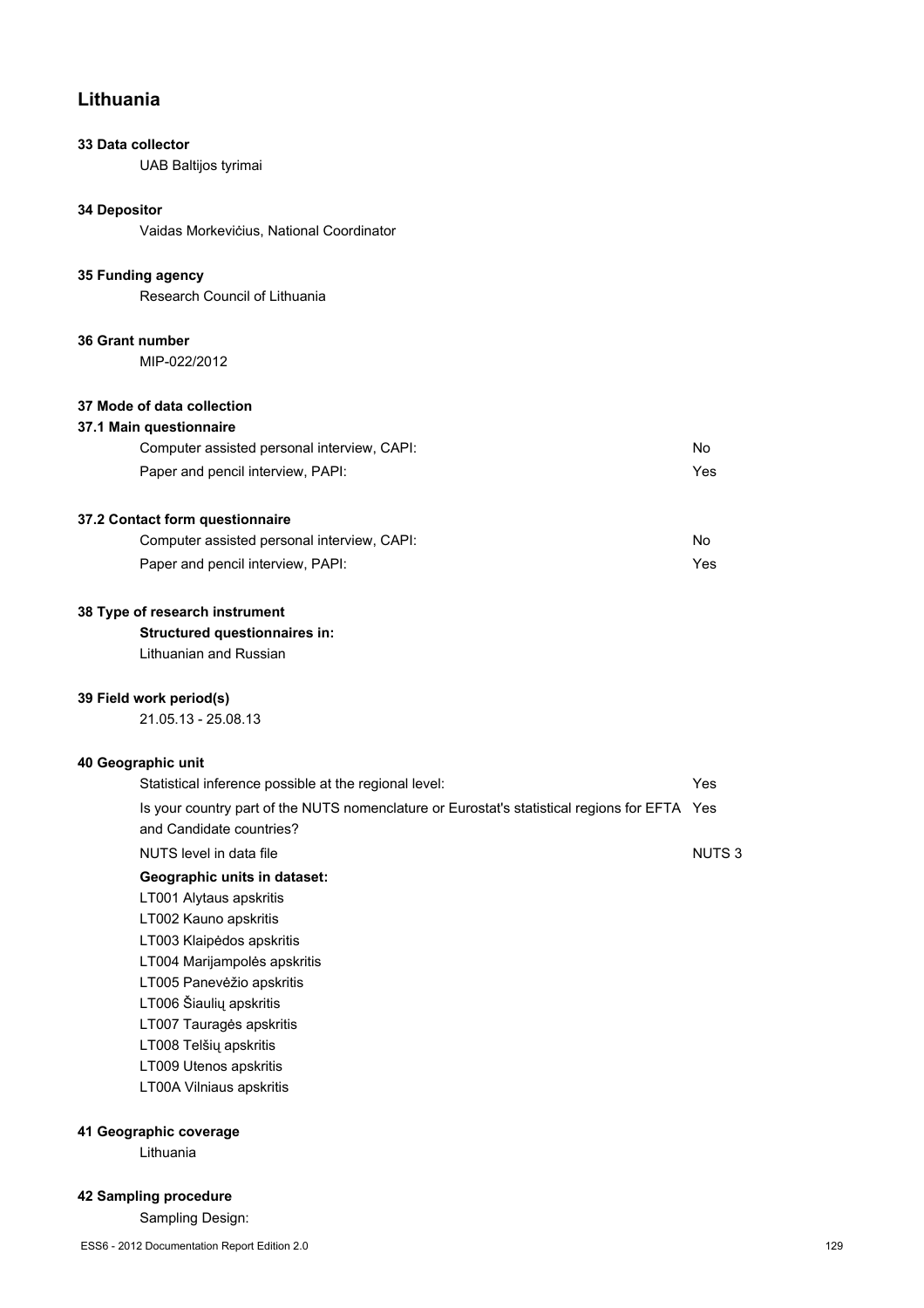Stratified multi-stage multi-domain clustered probability sampling.

Stratification:

Stratification is by three dimensions: administrative division (10 Counties), size of the population of settlements (7 largest cities (total population larger than 40 000 inhabitants), 43 larger towns (total population – 5 500-40 000) and the rest of the country) and domains, which are the following:

Stage 1: Simple random (using random number generator) sampling of addresses in 7 largest cities (total population larger than 40 000 inhabitants, 43.73 Domain 1: Stratified two-stage cluster sampling in 7 largest cities

Stage 2: Selection of an individual within each selected address (household) via Last-Birthday-Method.

Domain 2: Stratified two-stage cluster sampling in 43 larger towns

Stage 1: Simple random (using random number generator) sampling of addresses in 43 larger towns (total population – 5 500-40 000, 20.53 % of the 15+ population). Counties (10) are used as explicit strata and the number of addresses is selected from the list of addresses proportionally to their 15+ population.

Stage 2: Selection of an individual within each selected address (household) via Last-Birthday-Method.

Domain 3: Stratified three-stage cluster sampling in the rest of the country Stratification: Explicit stratification of the list of addresses (excluding 50 largest settlements) by Counties (10).

Stage 1: Primary sampling units are defined as elderships (smallest local administrative units, LAU2 – Eurostat with known population aged 15 and over (35.74 % of the total 15+ population). 119

PSUs from 476 elderships are selected randomly (using random number generator) within each stratum (10 counties) using probability proportional to size (15+ population) without replacement sampling.

Stage 2: A number of addresses sampled from the address list within the selected PSUs randomly (using random number generator). The number of addresses (14) to be selected in each PSU is inversely proportional to the predicted response rate (66.9% in domain 3), such that the expected number of interviews is 7 in each PSU.

Stage 3: Selection of an individual within each selected address (household) via Last-Birthday-Method.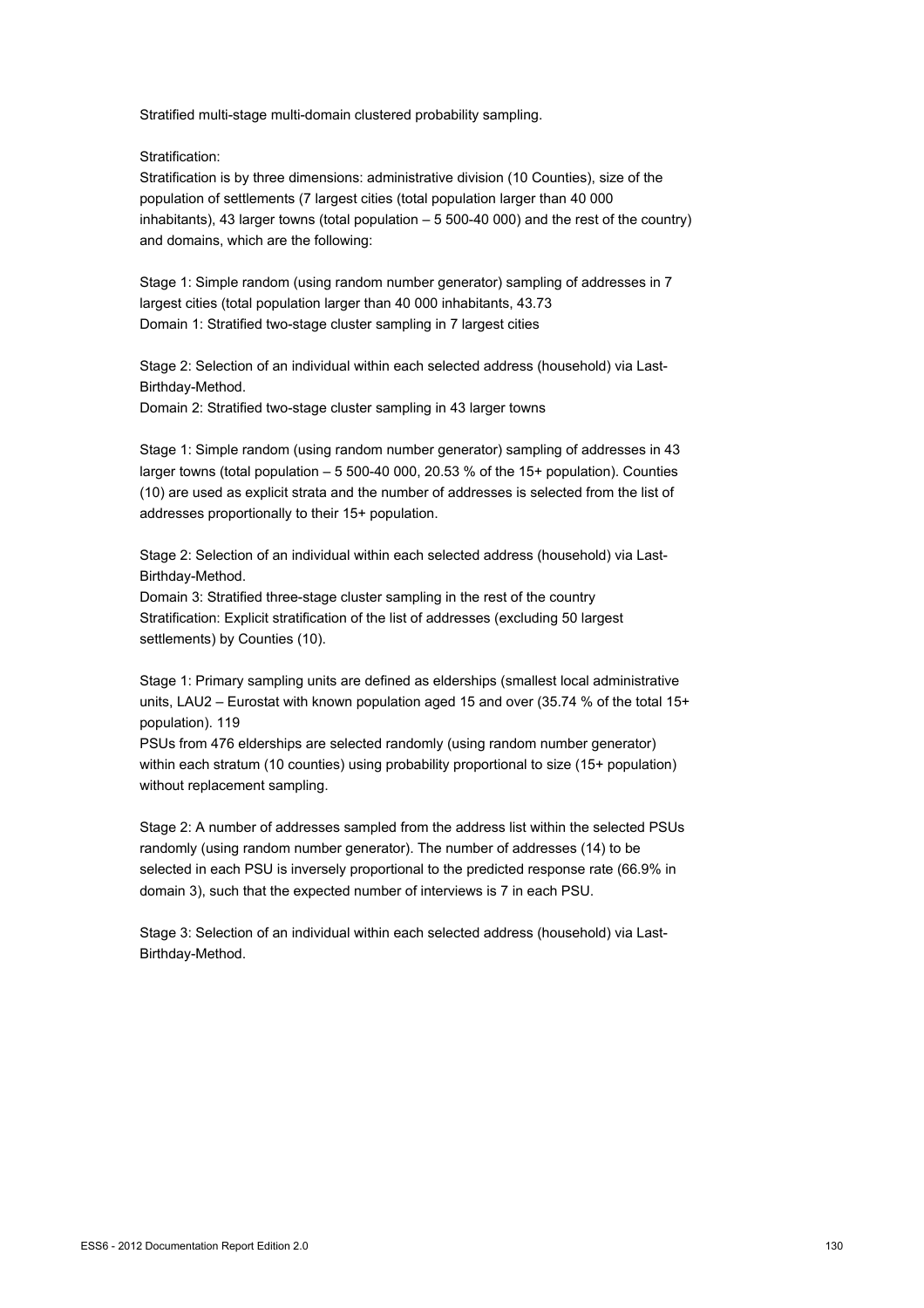## **43 Fieldwork procedures**

## **43.1 Interviewer selection**

| Total number of interviewers:         | 136 |
|---------------------------------------|-----|
| Number of inexperienced interviewers: |     |

## **43.2 Briefing of interviewers**

| How many of the interviewers received ESS specific personal briefing?:                                           | 13              |
|------------------------------------------------------------------------------------------------------------------|-----------------|
| Total length of ESS specific personal briefing(s) per interviewer:                                               | 4 hours or less |
| Written ESS specific instructions:                                                                               | Yes             |
| Was the ESS guidelines document: "Best practice guidelines and Interview scenarios"<br>provided to interviewers: | No              |
| Was the ESS briefing example interview ("dummy interview") conducted using the<br>guidance provided:             | <b>No</b>       |
| Training in refusal conversion:                                                                                  | <b>Yes</b>      |
| Training on how to fill in contact forms:                                                                        | Yes             |
| Training on how to fill in observable and dwelling information:                                                  | <b>Yes</b>      |
| Materials on observable and dwelling information:                                                                |                 |
| Photos:                                                                                                          | Yes             |
| Video-tape recording:                                                                                            | No              |
| 43.3 Employment status of interviewers                                                                           |                 |
| Free-lance interviewers:                                                                                         | Yes             |
| Employees of the fieldwork organisation:                                                                         | No              |
| Other:                                                                                                           | No              |
| 43.4 Payments of interviewers                                                                                    |                 |
| Hourly rate:                                                                                                     | <b>No</b>       |
| Per completed interview:                                                                                         | Yes             |
| Assignment fee (set fee for working on a set of sample units):                                                   | <b>No</b>       |
| A regular fixed salary:                                                                                          | <b>No</b>       |
| Bonus arrangement:                                                                                               | <b>No</b>       |
| Other:                                                                                                           | <b>No</b>       |
| 43.5 Advance information                                                                                         |                 |

| Use of advance letter: | Yes |
|------------------------|-----|
| Use of brochure:       | Yes |

## **43.6 Call schedules**

| First contact by:                                                        | Visit |
|--------------------------------------------------------------------------|-------|
| Number of minimum required visits per respondent/sampling unit in total: | 4     |
| Number of visits required to be on a weekend:                            |       |
| Number of visits required to be in the evening:                          |       |
|                                                                          |       |

# **43.7 Respondent incentives**

| Respondent incentives:                                                                  | No. |
|-----------------------------------------------------------------------------------------|-----|
| Unconditional monetary incentives, paid before the interview:                           | No. |
| Conditional monetary incentives, upon completion of the interview:                      | No. |
| Unconditional non-monetary incentives (incl. vouchers), provided before the interview:  | No. |
| Conditional non-monetary incentives (incl. vouchers), upon completion of the interview: | No  |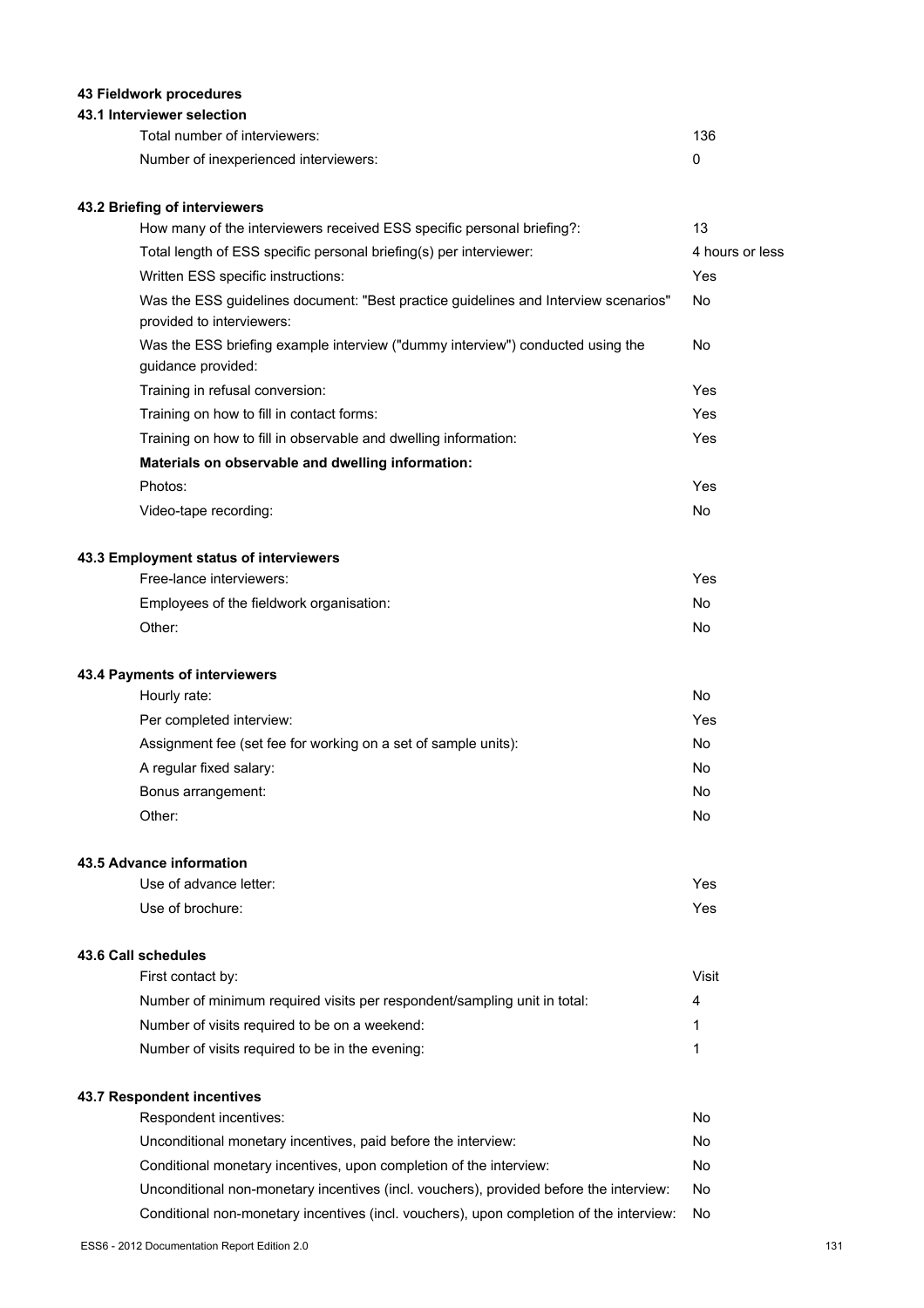|               | Other response enhancing measures:                                                                     |                     |
|---------------|--------------------------------------------------------------------------------------------------------|---------------------|
|               | Use of other response enhancing measures (call-center, web-pages, etc.):                               | Yes                 |
|               | Description of other response enhancing measures:                                                      |                     |
|               | Telephone number of the NC team and survey organization was distributed with the                       |                     |
|               | advance letters and the brochure.                                                                      |                     |
|               | 43.8 Strategies for refusal conversion                                                                 |                     |
|               | Strategies for refusal conversion:                                                                     | No                  |
| 43.9 Pretest  |                                                                                                        |                     |
|               | The period in which the pretest interviews were held:                                                  | 21.03.13 - 09.04.13 |
|               | Number of pretest interviews:                                                                          | 65                  |
|               | 44 Control operation                                                                                   |                     |
|               | 44.1 Interviews                                                                                        |                     |
|               | Number of units selected for back-check:                                                               | 235                 |
|               | Number of back-checks achieved:                                                                        | 229                 |
|               | Number of units where outcome was confirmed:                                                           | 229                 |
|               | Type of back-check: Personal or Telephone:                                                             | т                   |
| 44.2 Refusals |                                                                                                        |                     |
|               | Number of units selected for back-check:                                                               | 40                  |
|               | Number of back-checks achieved:                                                                        | 34                  |
|               | Number of units where outcome was confirmed:                                                           | 34                  |
|               | Type of back-check: Personal, Telephone or Mail:                                                       | P                   |
|               | 44.3 Non-contacts                                                                                      |                     |
|               | Number of units selected for back-check:                                                               | 30                  |
|               | Number of back-checks achieved:                                                                        | 30                  |
|               | Number of units where outcome was confirmed:                                                           | 30                  |
|               | Type of back-check: Personal, Telephone or Mail:                                                       |                     |
|               | <b>45 Cleaning operations</b>                                                                          |                     |
|               | 45.2 Checking and control of main questionnaire CAPI program(s)                                        |                     |
|               | 45.3 Verification of optical scanning or keying of main questionnaire                                  |                     |
|               | Was the scanning or keying of the main questionnaire checked?:                                         | Yes                 |
|               | Approximate proportion of the main questionnaires checked:                                             | 12 %                |
|               | 45.4 Verification of supplementary questionnaire                                                       |                     |
|               | If the supplementary questionnaires were scanned or keyed, was the scanning or keying Yes<br>checked?: |                     |
|               | Approximate proportion of the supplementary questionnaires checked:                                    | 12 %                |
|               |                                                                                                        |                     |

## **46 Deviations**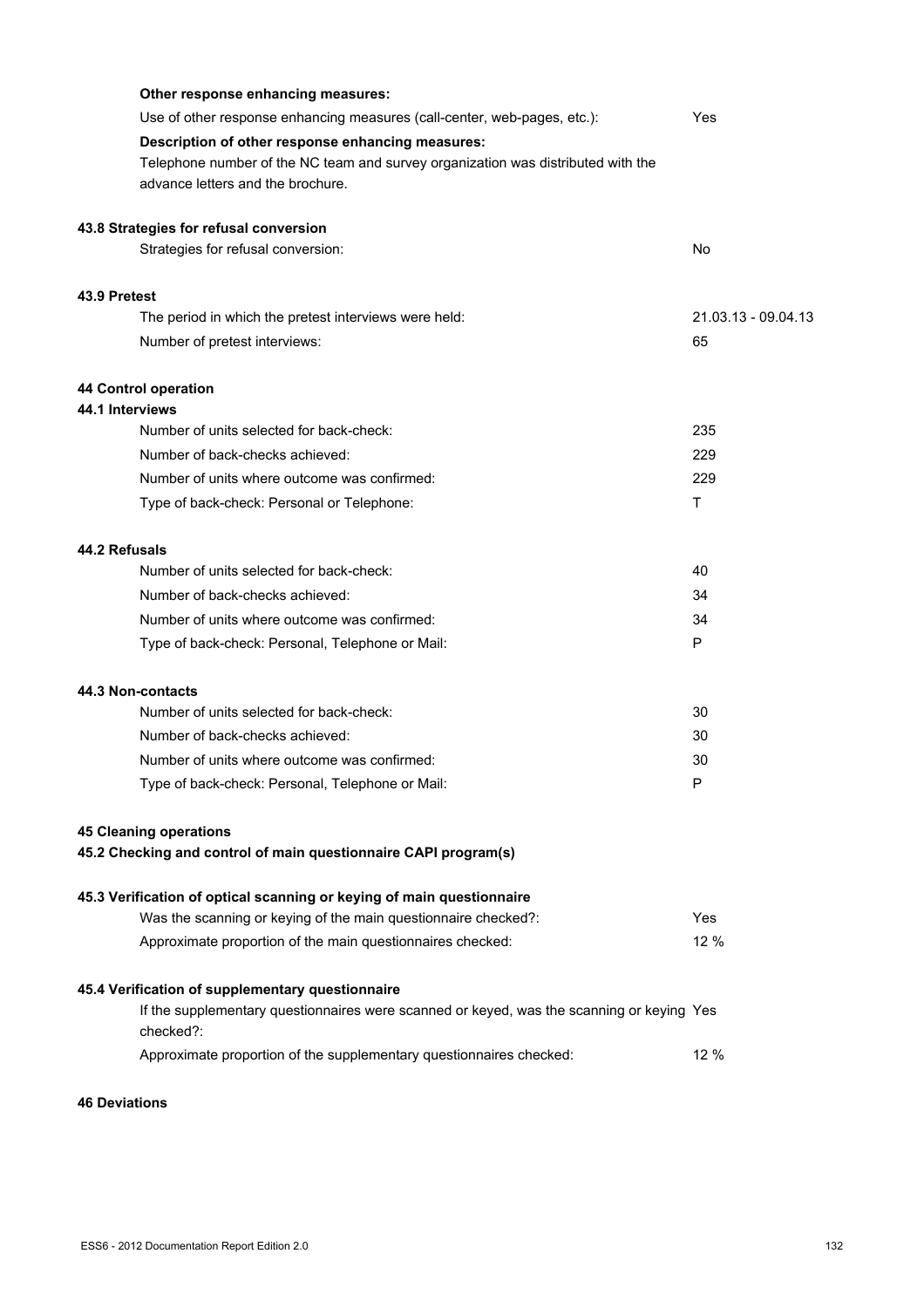## **47 Response rates**

## **47.1 Break down of response and non response, main questionnaire**

| A. Total number of issued sample units (addresses, households or individuals):         | 4470           |
|----------------------------------------------------------------------------------------|----------------|
| B. Refusal by respondent:                                                              | 106            |
| C. Refusals by opt-out list:                                                           | $\mathbf{0}$   |
| D. Refusal by proxy (or household or address refusal):                                 | 458            |
| E. No contact (after at least 4 visits):                                               | 31             |
| F. Language barrier:                                                                   | 6              |
| G. Respondent mentally or physically unable to co-operate throughout fieldwork period: | 4              |
| H. Broken appointment, respondent unavailable, no interviews for other reasons:        | 20             |
| I. Address not residential (institution, business/industrial purpose):                 | 126            |
| J. Address not occupied (not occupied, demolished, not yet built):                     | 74             |
| K. Address not traceable:                                                              | 86             |
| L. Other ineligible address:                                                           | $\overline{7}$ |
| M. Respondent moved abroad:                                                            | 10             |
| N. Respondent deceased:                                                                | 2              |
| Y. Invalid interviews:                                                                 | $\mathbf{0}$   |
| Z. Number of valid interviews:                                                         | 2109           |
| V. Records in the data file:                                                           | 2109           |
| X) Number of sample units not accounted for:                                           | 1431           |
| Response rate main questionnaire V/(A-(sum I, J, L, M, N)):                            | 49.61%         |
|                                                                                        |                |

#### **47.2 Supplementary questionnaires**

| Number of completed supplementary questionnaires: | 2109 |
|---------------------------------------------------|------|
|                                                   |      |

#### **48 Estimates of Sampling error**

#### **49 Weighting**

Basic characteristics of the design weight calculation process: Number of realized stages: 4 Number of weights above 4.0: 20 Initial weights above 4.0: 9.76, 8.35, 13.38, 7.84, 5.14, 4.73, 5.4, 6.75, 41.58, 4.26, 4.26, 4.26, 5.42, 14.95, 7.64, 4.17, 5.56, 4.79, 4.79, 6.38 IDNOs of weights above 4.0: 159, 410, 591, 883, 960, 1045, 1284, 1285, 1498, 1660, 1663, 1666, 1768, 1842, 1899, 1906, 1908, 2026, 2027, 2029 Deffp: 1.33

## **50 Other study-related materials**

## **50.7 Occupation coding**

#### **Classification used in coding of occupation:**

| First coded to a national classification based on ISCO and then bridged to match the | No. |
|--------------------------------------------------------------------------------------|-----|
| ISCO08:                                                                              |     |
| First coded to a national classification and then bridged to match the ISCO08:       | No. |
| No previous coding, occupation coded directly into the 4-digit ISCO08:               | Yes |
| Occupation coding procedures:                                                        |     |
| When did the coding of occupation for respondent and partner take place:             |     |
| At the time of the interview:                                                        | No  |
| Later on:                                                                            | Yes |
| Number of occupation coders:                                                         |     |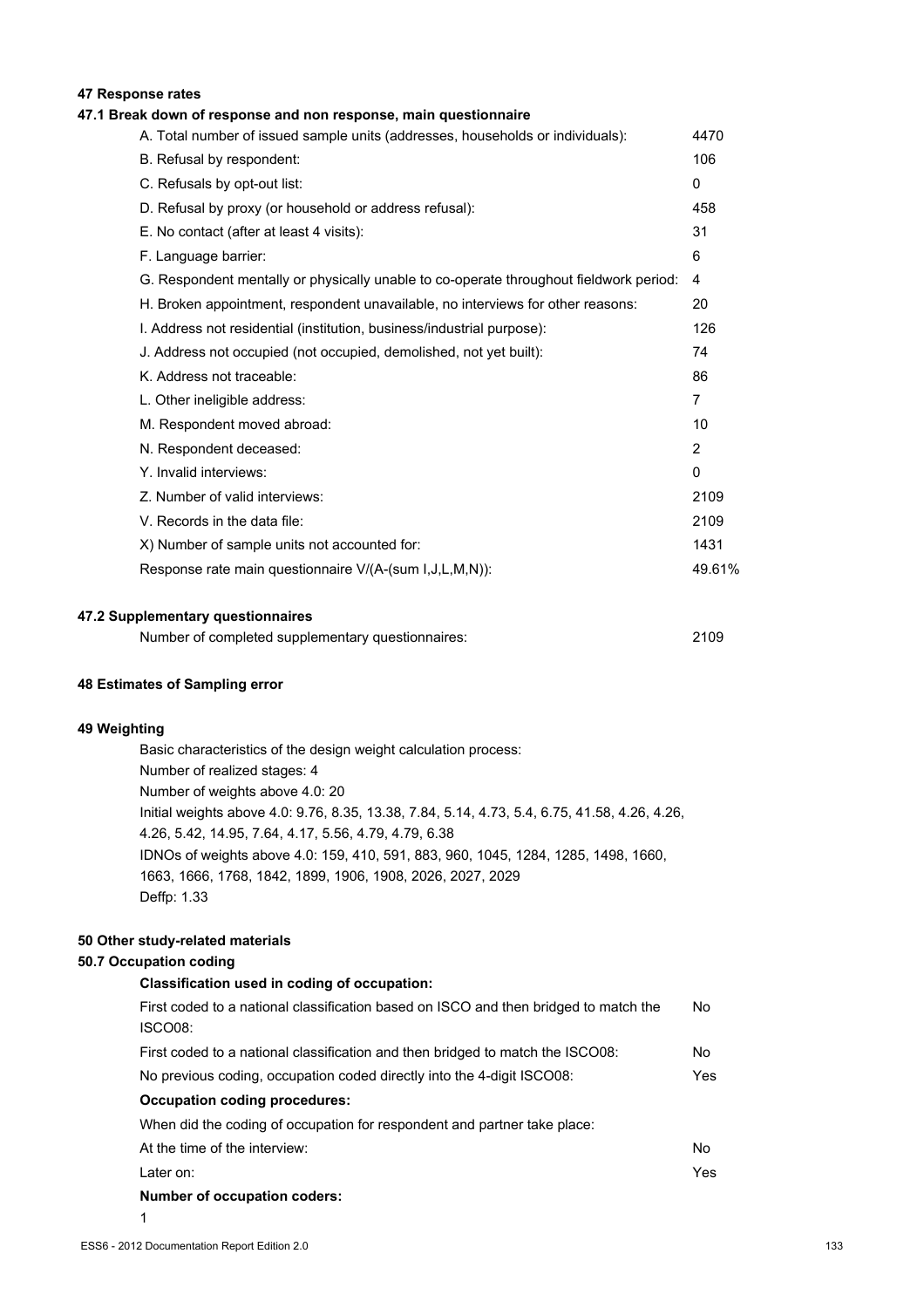| Coding procedures:                                                         |     |
|----------------------------------------------------------------------------|-----|
| Were any occupation strings coded by more than one coder (double coding):  | No. |
| Was an adjudicator used:                                                   | Yes |
| If yes, was adjudication done:                                             |     |
| by sampling                                                                | No. |
| on difficult cases                                                         | Yes |
| Is some kind of automatic/semiautomatic coding used in the coding process: | No  |
| Short description of coding and checking procedures:                       |     |
| Occupation coding was done by an experienced staff member at the fieldwork |     |

organization after the fieldwork was finished. Both respondent and partner occupation coding was cross-checked and coding mistakes (adjudication performed where needed) corrected by the NC and another researcher from the national team (both were working on occupation coding in previous rounds).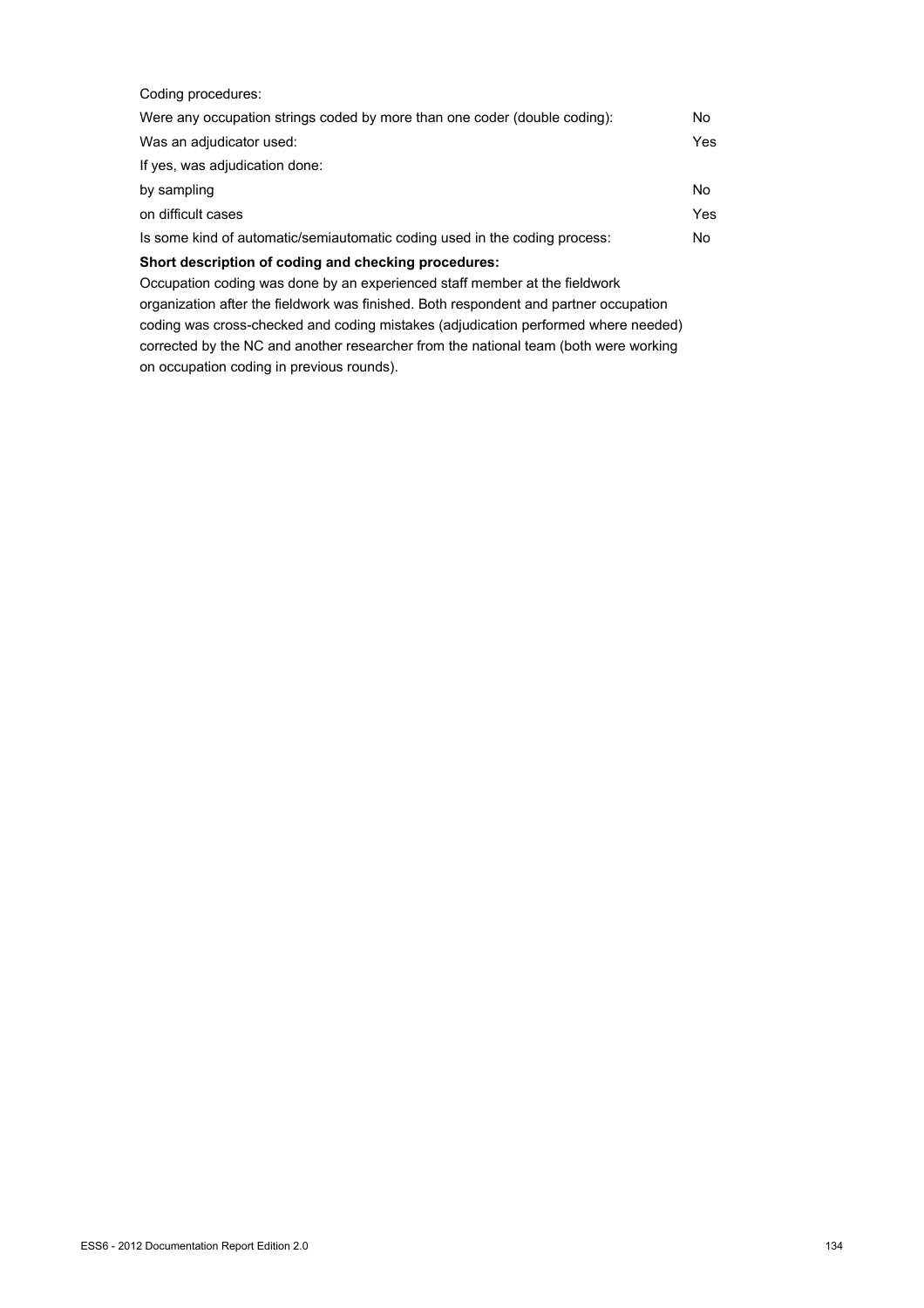# **Netherlands**

## **33 Data collector**

GfK Panel Services Benelux, Middellaan 25, 5102 PB Dongen, Netherlands

## **34 Depositor**

Kees Aarts, National Coordinator

#### **35 Funding agency**

Netherlands National Science Foundation NWO

#### **36 Grant number**

471-00-270

## **37 Mode of data collection**

## **37.1 Main questionnaire**

| Computer assisted personal interview, CAPI: | Yes |
|---------------------------------------------|-----|
| Paper and pencil interview, PAPI:           | No  |

## **37.2 Contact form questionnaire**

| Computer assisted personal interview, CAPI: | No  |
|---------------------------------------------|-----|
| Paper and pencil interview, PAPI:           | Yes |

#### **38 Type of research instrument**

## **Structured questionnaires in:**

Dutch

## **39 Field work period(s)**

28.08.12 - 30.03.13

## **40 Geographic unit**

| Statistical inference possible at the regional level:                                                                    |                   |
|--------------------------------------------------------------------------------------------------------------------------|-------------------|
| Is your country part of the NUTS nomenclature or Eurostat's statistical regions for EFTA Yes<br>and Candidate countries? |                   |
| NUTS level in data file                                                                                                  | NUTS <sub>2</sub> |
| Geographic units in dataset:                                                                                             |                   |
| NL11 - Groningen                                                                                                         |                   |
| NL12 - Friesland (NL)                                                                                                    |                   |
| NL13 - Drenthe                                                                                                           |                   |
| NL21 - Overijssel                                                                                                        |                   |
| NL22 - Gelderland                                                                                                        |                   |
| NL23 - Flevoland                                                                                                         |                   |
| NL31 - Utrecht                                                                                                           |                   |
| NL32 - Noord-Holland                                                                                                     |                   |
| NL33 - Zuid-Holland                                                                                                      |                   |
| NL34 - Zeeland                                                                                                           |                   |
| NL41 - Noord-Brabant                                                                                                     |                   |
|                                                                                                                          |                   |

## NL42 - Limburg (NL)

## **41 Geographic coverage**

Netherlands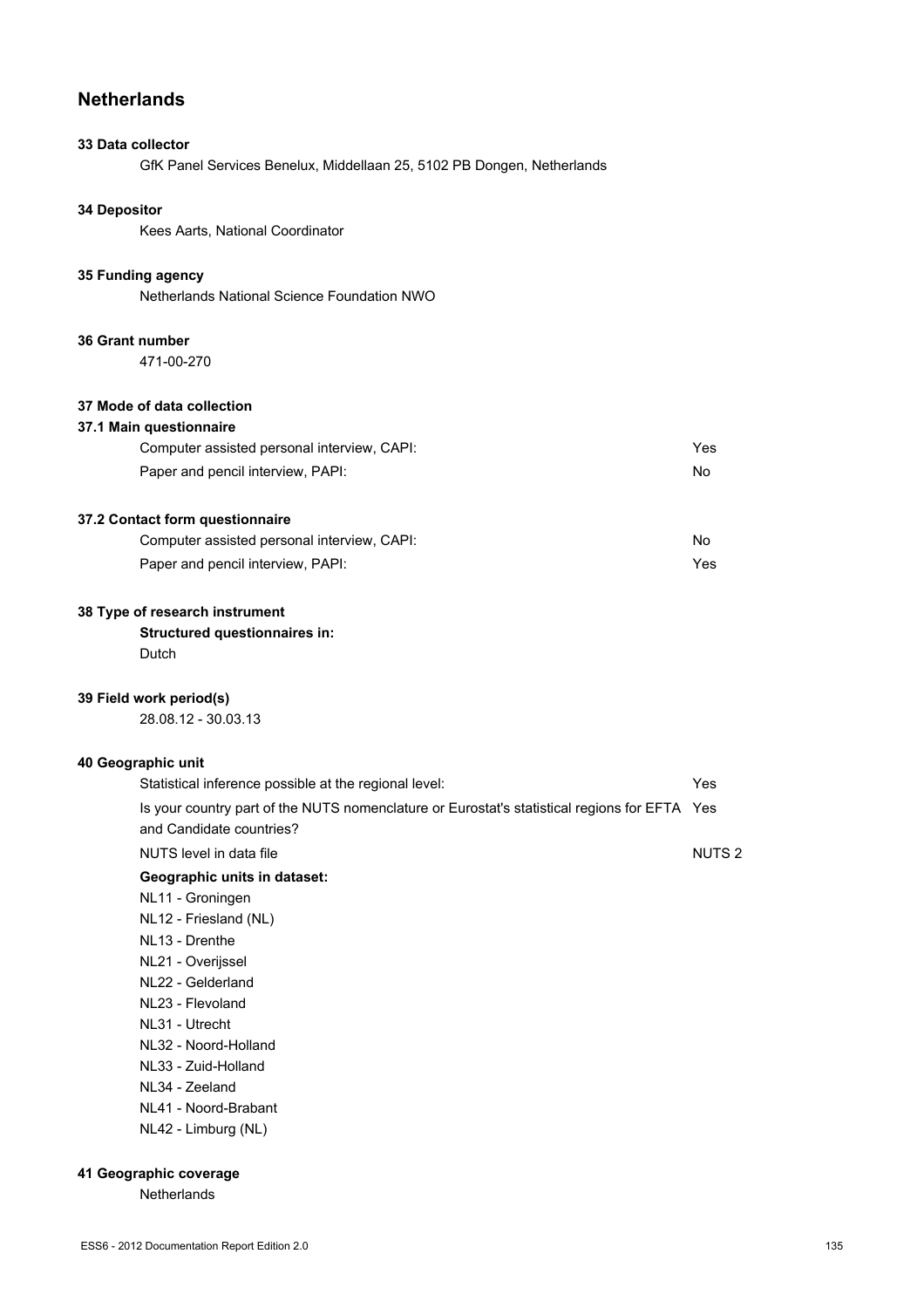## **42 Sampling procedure**

Sampling Frame:

Frame of addresses: Postal delivery points (= zip code + house number) from "Postaal Afgiftenpuntenbestand" provided by the Cendris, a subsidiary of the Dutch Postal Service.

Sampling Design: Unstratified two-stage probability sampling.

Stage 1: Postal delivery points (excluding P.O. boxes and business addresses) selected with equal probability.

Stage 2: Person within a household (using the Last-Birthday-Method: birthday refers to random data on contact form).

If more than one household belongs to a postal delivery point up to 5 households are added to the gross sample and within each household one person is selected. For postal delivery points with more than 5 households, 5 households are randomly selected using the Kish table and within each of these households one person is selected.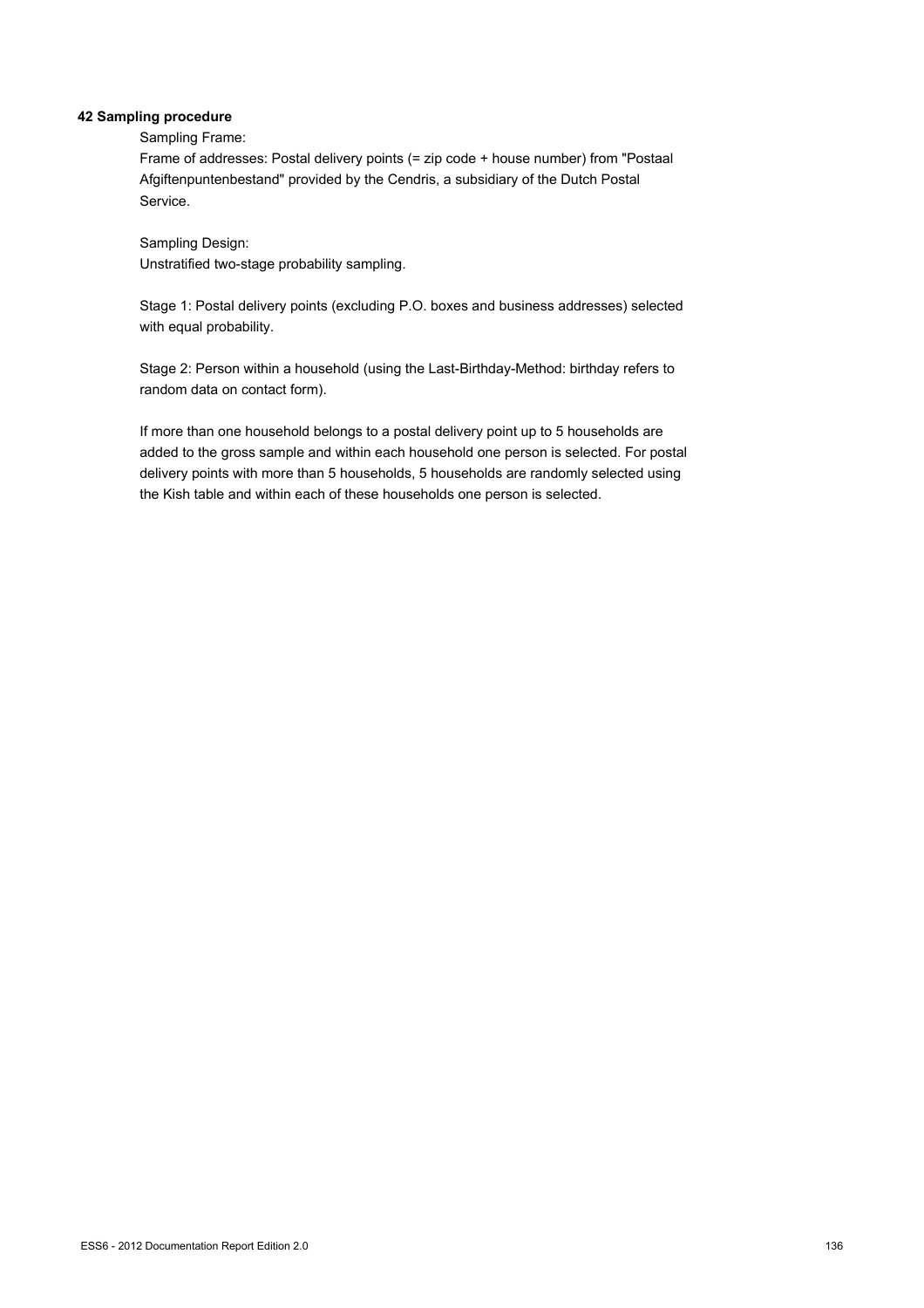## **43 Fieldwork procedures**

## **43.1 Interviewer selection**

| Total number of interviewers:         | 98 |
|---------------------------------------|----|
| Number of inexperienced interviewers: |    |

## **43.2 Briefing of interviewers**

| How many of the interviewers received ESS specific personal briefing?:                                           | 98        |
|------------------------------------------------------------------------------------------------------------------|-----------|
| Total length of ESS specific personal briefing(s) per interviewer:                                               | 4-8 hours |
| Written ESS specific instructions:                                                                               | Yes       |
| Was the ESS guidelines document: "Best practice guidelines and Interview scenarios"<br>provided to interviewers: | Yes       |
| Was the ESS briefing example interview ("dummy interview") conducted using the<br>guidance provided:             | No.       |
| Training in refusal conversion:                                                                                  | Yes       |
| Training on how to fill in contact forms:                                                                        | Yes       |
| Training on how to fill in observable and dwelling information:                                                  | Yes       |
| Materials on observable and dwelling information:                                                                |           |
| Photos:                                                                                                          | No.       |
| Video-tape recording:                                                                                            | No.       |
| 43.3 Employment status of interviewers                                                                           |           |
| Free-lance interviewers:                                                                                         | Yes       |

|                                          | .   |
|------------------------------------------|-----|
| Employees of the fieldwork organisation: | No. |
| Other:                                   | No. |

#### **43.4 Payments of interviewers**

| Hourly rate:                                                   | Yes. |
|----------------------------------------------------------------|------|
| Per completed interview:                                       | Yes. |
| Assignment fee (set fee for working on a set of sample units): | No   |
| A regular fixed salary:                                        | No   |
| Bonus arrangement:                                             | No   |
| Other:                                                         | No   |

#### **43.5 Advance information**

| Use of advance letter: | Yes |
|------------------------|-----|
| Use of brochure:       | Yes |

#### **43.6 Call schedules**

| First contact by:                                                        | Visit |
|--------------------------------------------------------------------------|-------|
| Number of minimum required visits per respondent/sampling unit in total: | 4     |
| Number of visits required to be on a weekend:                            |       |
| Number of visits required to be in the evening:                          |       |

## **43.7 Respondent incentives**

| Respondent incentives:                                                                  | Yes |
|-----------------------------------------------------------------------------------------|-----|
| Unconditional monetary incentives, paid before the interview:                           | No. |
| Conditional monetary incentives, upon completion of the interview:                      | Yes |
| Unconditional non-monetary incentives (incl. vouchers), provided before the interview:  | No  |
| Conditional non-monetary incentives (incl. vouchers), upon completion of the interview: | Yes |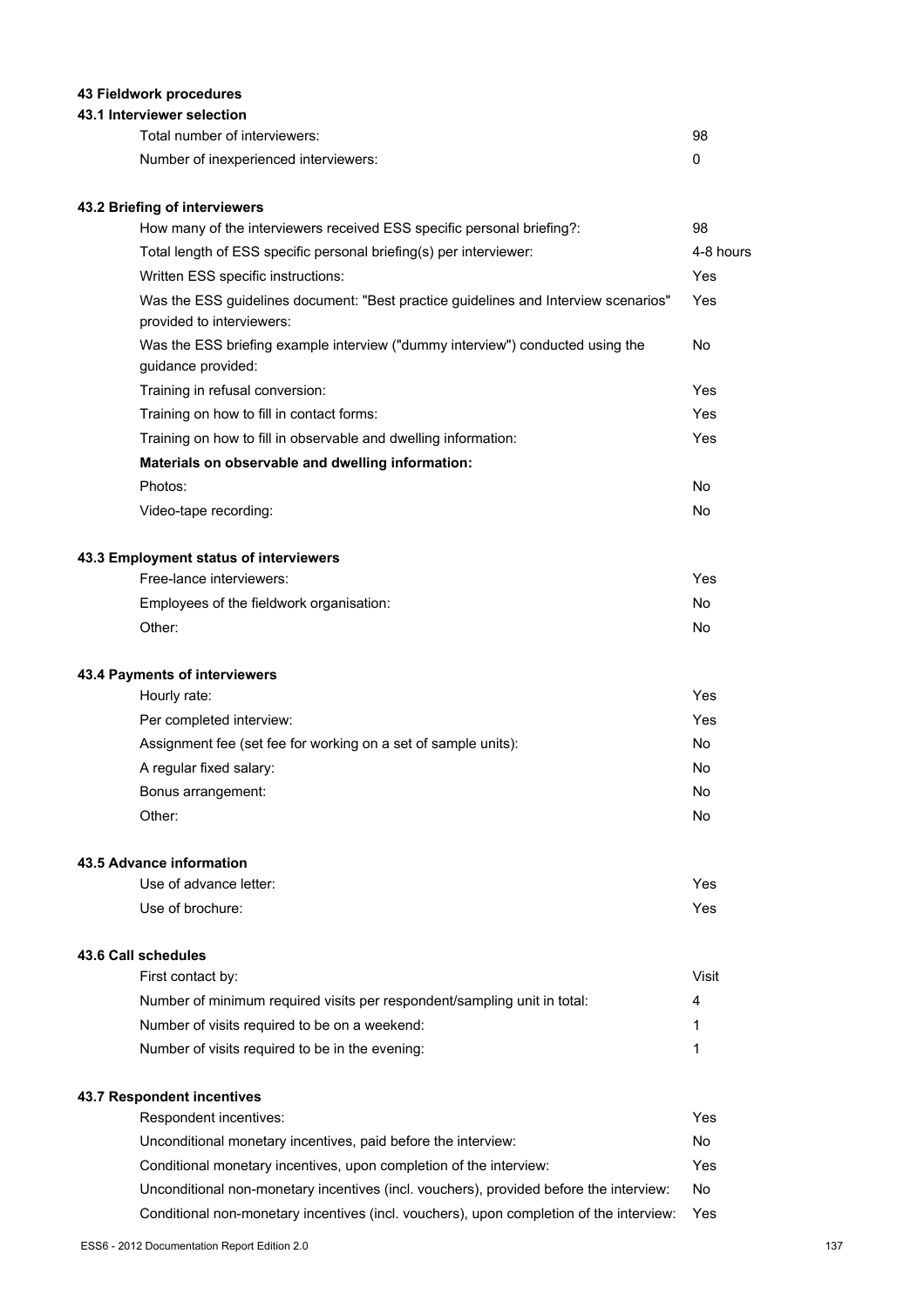#### **Please specify:**

In the initial fieldwork wave we used 15 Euro voucher or charity gift. In the first reapproach we used up to 25 Euro voucher or charity gift. In the final re-approach we used up to 50 Euro voucher.

#### **Other response enhancing measures:**

Use of other response enhancing measures (call-center, web-pages, etc.): Yes

#### **Description of other response enhancing measures:**

Specially designed ESS Website to inform respondents

- Free phone number for respondents to call telephonic helpdesk

- E-mail adress for respondents to react to the advance letter or ask for more information about survey

- Use of newsletters to keep the interviewers informed about the status of the fieldwordk and give them additional instructions

#### **43.8 Strategies for refusal conversion**

Strategies for refusal conversion: Yes

## **If yes, please describe:**

Interviewers were during briefing instructions provided with arguments to persuade respondents to participate. Several contact situations were discussed with the interviewers. And told how to react in certain situations.

As a general procedure, all refusers and non-contacted sample units were distributed among the best performing interviewers and again contacted face to face. In this stage the incentive was raised up to 25 Euro

In a final attempt to boost the response rate, the field work organization's telephone unit tried to contact 'noncontacts' and to persuade 'hard refusals' from the first reapproach to cooperate. An interviewer made an appointment and interviewed the respondent face-toface. In this final attempt we raised the incentive up to 50 Euro.

#### **43.9 Pretest**

| The period in which the pretest interviews were held: | 11.08.12 - 25.08.12 |
|-------------------------------------------------------|---------------------|
| Number of pretest interviews:                         | 52                  |
| 44 Control operation                                  |                     |
| 44.1 Interviews                                       |                     |
| Number of units selected for back-check:              | 1290                |
| Number of back-checks achieved:                       | 836                 |
| Number of units where outcome was confirmed:          | 832                 |
| Type of back-check: Personal or Telephone:            | Telephone           |
| 44.2 Refusals                                         |                     |
| Number of units selected for back-check:              | 328                 |
| Number of back-checks achieved:                       | 58                  |
| Number of units where outcome was confirmed:          | 43                  |
| Type of back-check: Personal, Telephone or Mail:      | Telephone and Mail  |
| 44.3 Non-contacts                                     |                     |
| Number of units selected for back-check:              | 72                  |
| Number of back-checks achieved:                       | 11                  |
| Number of units where outcome was confirmed:          | 7                   |
| Type of back-check: Personal, Telephone or Mail:      | Telephone and Mail  |
| ESS6 - 2012 Documentation Report Edition 2.0          | 138                 |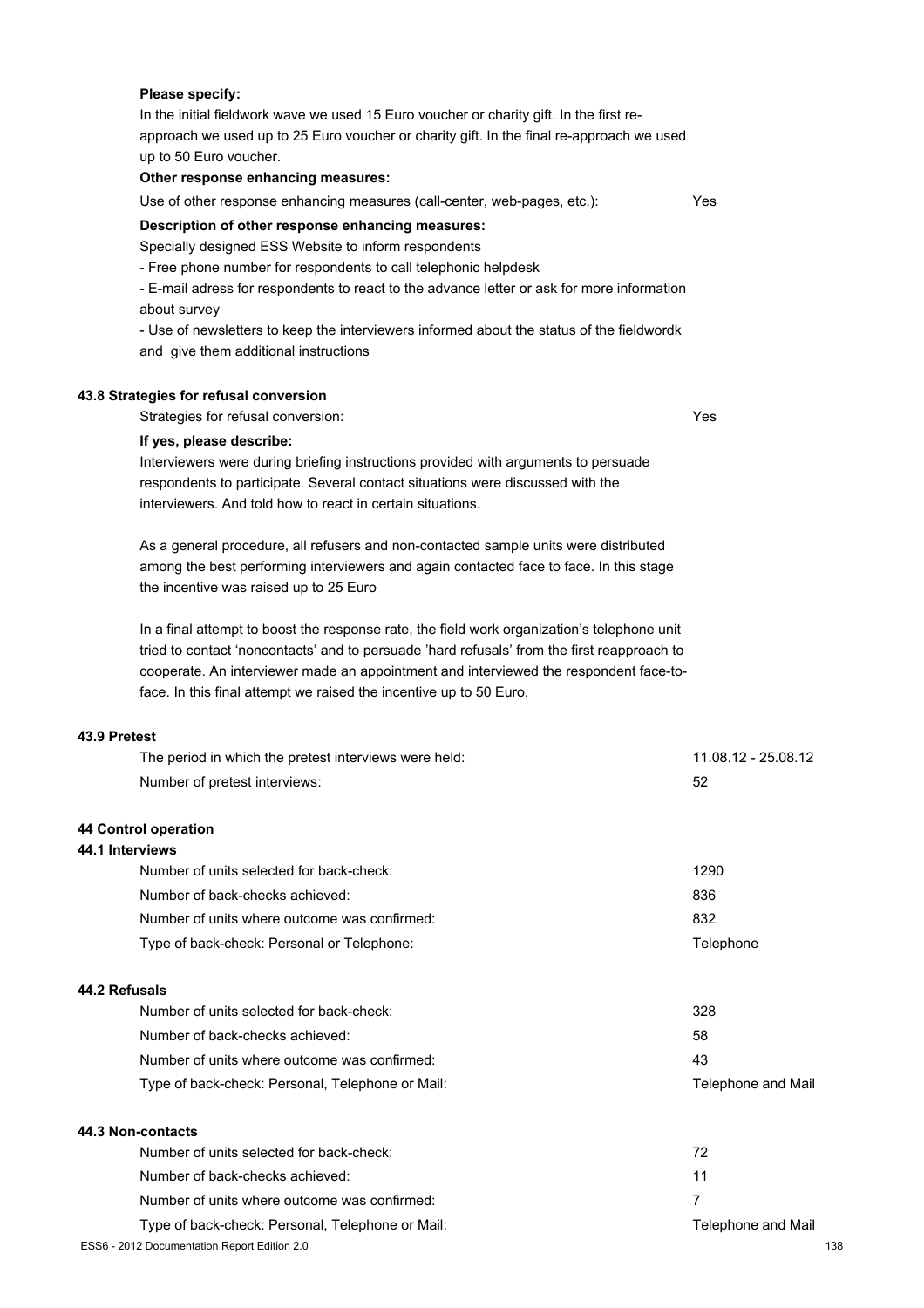## **45 Cleaning operations**

## **45.2 Checking and control of main questionnaire CAPI program(s)**

The main questionnaire was checked internally by different persons of the fieldwork organisation e.g. Project manager, Fieldwork department, Business analyst, project guide from department data processing as well as by several persons of the University of Twente (National Coordinator). After internal check, the main questionnaire was pretested in the field. 52 interviews were completed.

## **45.3 Verification of optical scanning or keying of main questionnaire**

Was the scanning or keying of the main questionnaire checked?: Approximate proportion of the main questionnaires checked:

## **45.4 Verification of supplementary questionnaire**

| If the supplementary questionnaires were scanned or keyed, was the scanning or keying Yes |     |
|-------------------------------------------------------------------------------------------|-----|
| checked?:                                                                                 |     |
| Approximate proportion of the supplementary questionnaires checked:                       | 10% |

### **46 Deviations**

Sample design: Please note, that the sample design for the Netherlands was not signed off by the ESS sampling expert panel.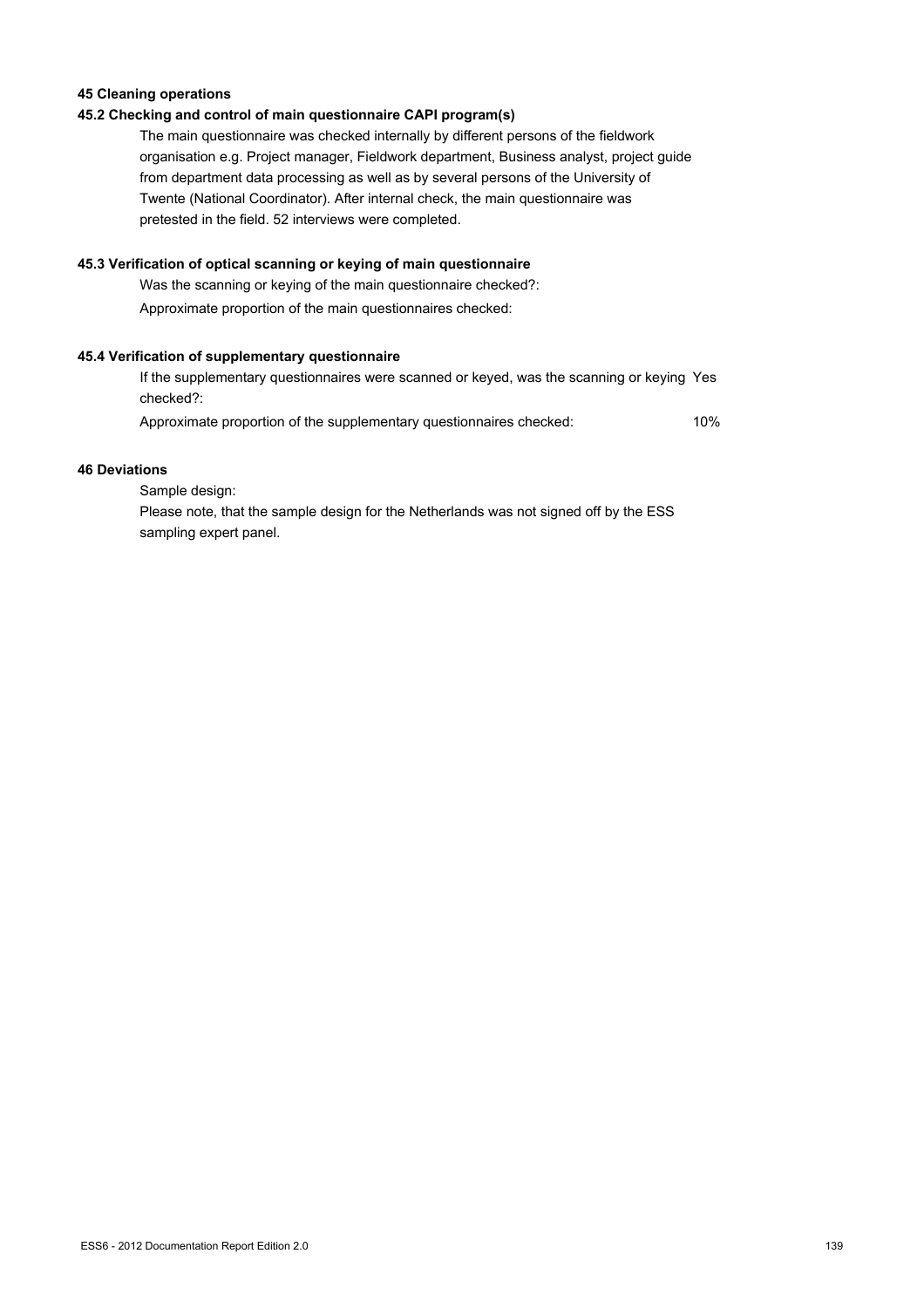## **47 Response rates**

## **47.1 Break down of response and non response, main questionnaire**

| A. Total number of issued sample units (addresses, households or individuals):         | 3537   |
|----------------------------------------------------------------------------------------|--------|
| B. Refusal by respondent:                                                              | 975    |
| C. Refusals by opt-out list:                                                           | 0      |
| D. Refusal by proxy (or household or address refusal):                                 | 314    |
| E. No contact (after at least 4 visits):                                               | 68     |
| F. Language barrier:                                                                   | 91     |
| G. Respondent mentally or physically unable to co-operate throughout fieldwork period: | 17     |
| H. Broken appointment, respondent unavailable, no interviews for other reasons:        | 13     |
| I. Address not residential (institution, business/industrial purpose):                 | 72     |
| J. Address not occupied (not occupied, demolished, not yet built):                     | 110    |
| K. Address not traceable:                                                              | 26     |
| L. Other ineligible address:                                                           | 6      |
| M. Respondent moved abroad:                                                            | 0      |
| N. Respondent deceased:                                                                | 0      |
| Y. Invalid interviews:                                                                 | 0      |
| Z. Number of valid interviews:                                                         | 1845   |
| V. Records in the data file:                                                           | 1845   |
| X) Number of sample units not accounted for:                                           |        |
| Response rate main questionnaire V/(A-(sum I,J,L,M,N)):                                | 55.09% |
|                                                                                        |        |
| 47.2 Supplementary questionnaires                                                      |        |

| Number of completed supplementary questionnaires: | 1833 (99.4%) |
|---------------------------------------------------|--------------|
|---------------------------------------------------|--------------|

#### **48 Estimates of Sampling error**

### **49 Weighting**

Basic characteristics of the design weight calculation process: Number of realized stages: 2 Number of weights above 4.0: 1 Initial weights above 4.0: 4.18 IDNOs of weights above 4.0: 600572 Deffp: 1.21

#### **50 Other study-related materials**

## **50.7 Occupation coding**

| Classification used in coding of occupation:                                                    |     |
|-------------------------------------------------------------------------------------------------|-----|
| First coded to a national classification based on ISCO and then bridged to match the<br>ISCO08: | No. |
| First coded to a national classification and then bridged to match the ISCO08:                  | No  |
| No previous coding, occupation coded directly into the 4-digit ISCO08:                          | Yes |
| <b>Occupation coding procedures:</b>                                                            |     |
| When did the coding of occupation for respondent and partner take place:                        |     |
| At the time of the interview:                                                                   | No. |
| Later on:                                                                                       | Yes |
| <b>Number of occupation coders:</b>                                                             |     |
| 1                                                                                               |     |
| Coding procedures:                                                                              |     |
| Were any occupation strings coded by more than one coder (double coding):                       | No  |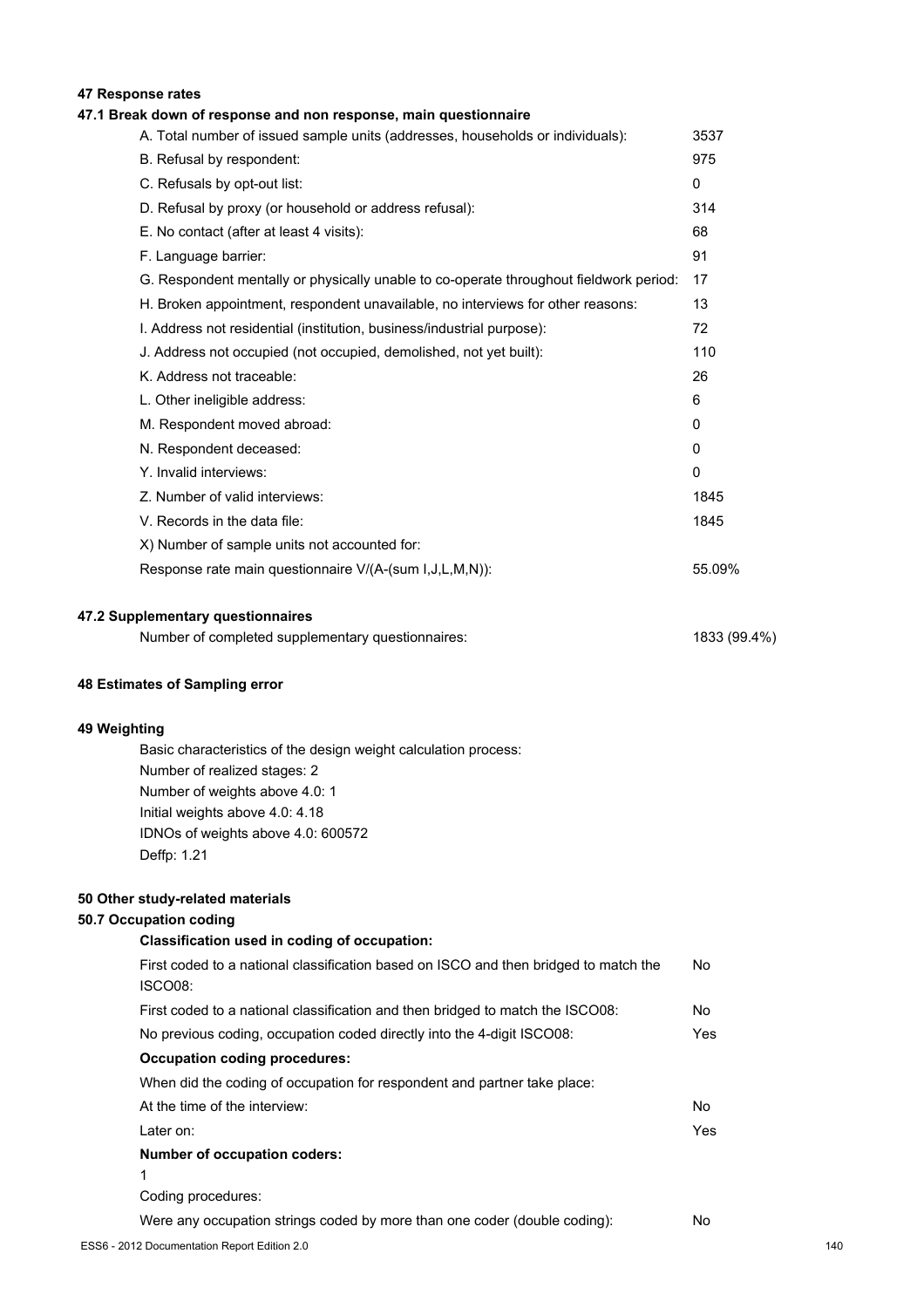Was an adjudicator used: No If yes, was adjudication done: by sampling on difficult cases Is some kind of automatic/semiautomatic coding used in the coding process: No **Short description of coding and checking procedures:** Occupations were matched to translated ISCO classification by specialized coder. This

coder was the same person who coded the occupation for previous rounds ESSR1 - ESSR5. In case of problems the coder checked this with the project manager.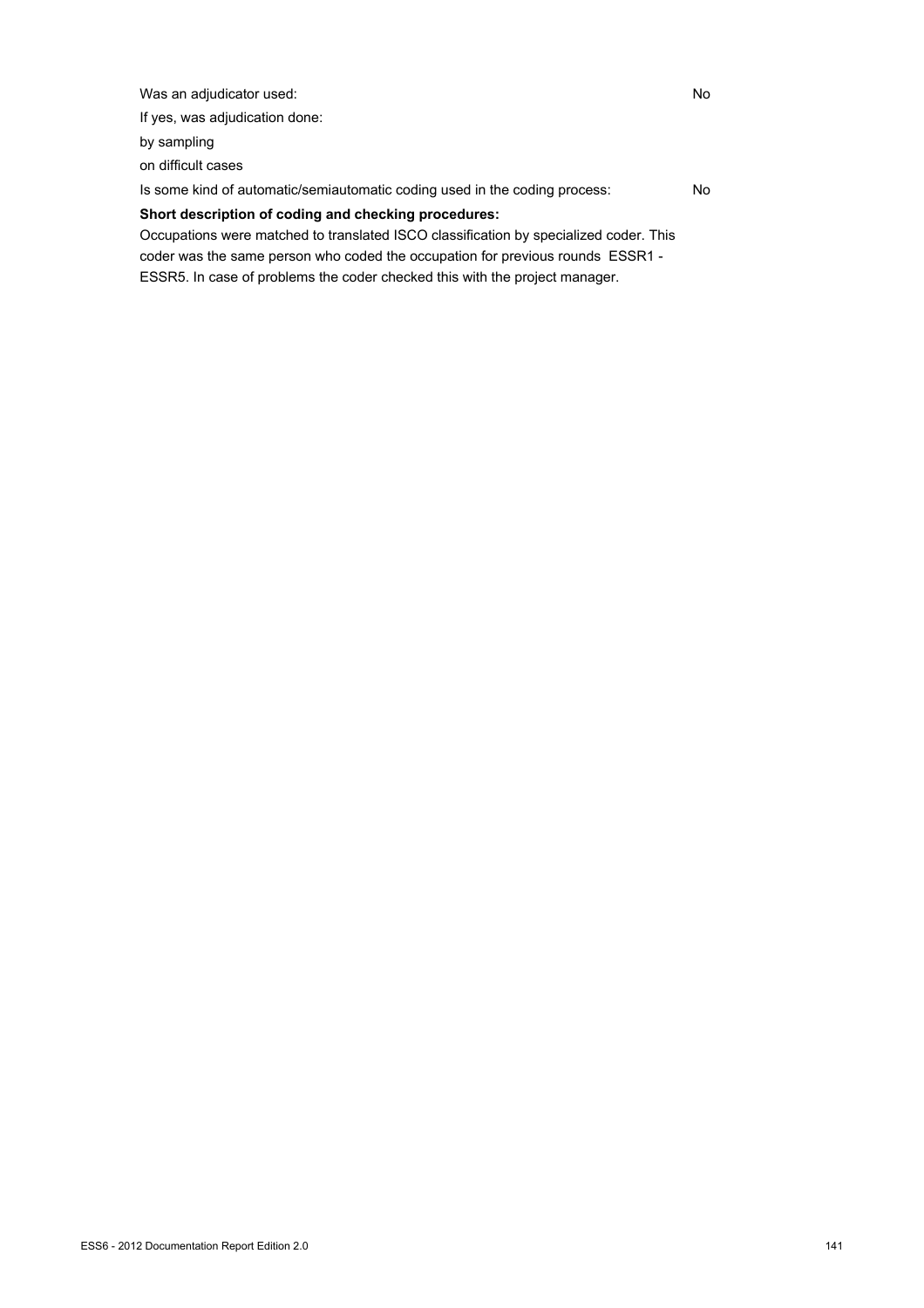## **Norway**

## **33 Data collector**

Statistics Norway Division for sample surveys Kongens gate 11, Oslo P.O.B 8131 Dep, N-0033 Oslo

## **34 Depositor**

Marit Wilhelmsen, Fieldwork organisation

## **35 Funding agency**

The Research Council of Norway

## **36 Grant number**

151296

## **37 Mode of data collection**

# **37.1 Main questionnaire**

| Computer assisted personal interview, CAPI: | Yes |
|---------------------------------------------|-----|
| Paper and pencil interview, PAPI:           | No. |
|                                             |     |

## **37.2 Contact form questionnaire**

| Computer assisted personal interview, CAPI: | No |
|---------------------------------------------|----|
| Paper and pencil interview, PAPI:           | No |

#### **38 Type of research instrument**

## **Structured questionnaires in:**

Norwegian, English (28 interviews), Arabic (1 interview). One interview in Arabic conducted with an interpreter present.

## **39 Field work period(s)**

14.08.12 - 08.02.13

# **40 Geographic unit**

| Statistical inference possible at the regional level:                                                                    | Yes               |
|--------------------------------------------------------------------------------------------------------------------------|-------------------|
| Is your country part of the NUTS nomenclature or Eurostat's statistical regions for EFTA Yes<br>and Candidate countries? |                   |
| NUTS level in data file                                                                                                  | NUTS <sub>2</sub> |
| Geographic units in dataset:                                                                                             |                   |
| NO01 - Oslo og Akershus                                                                                                  |                   |
| NO02 - Hedmark og Oppland                                                                                                |                   |
| NO03 - Sør-Østlandet                                                                                                     |                   |
| NO04 - Agder og Rogaland                                                                                                 |                   |
| NO05 - Vestlandet                                                                                                        |                   |
|                                                                                                                          |                   |

NO06 - Trøndelag

NO07 - Nord-Norge

## **41 Geographic coverage**

Norway

#### **42 Sampling procedure**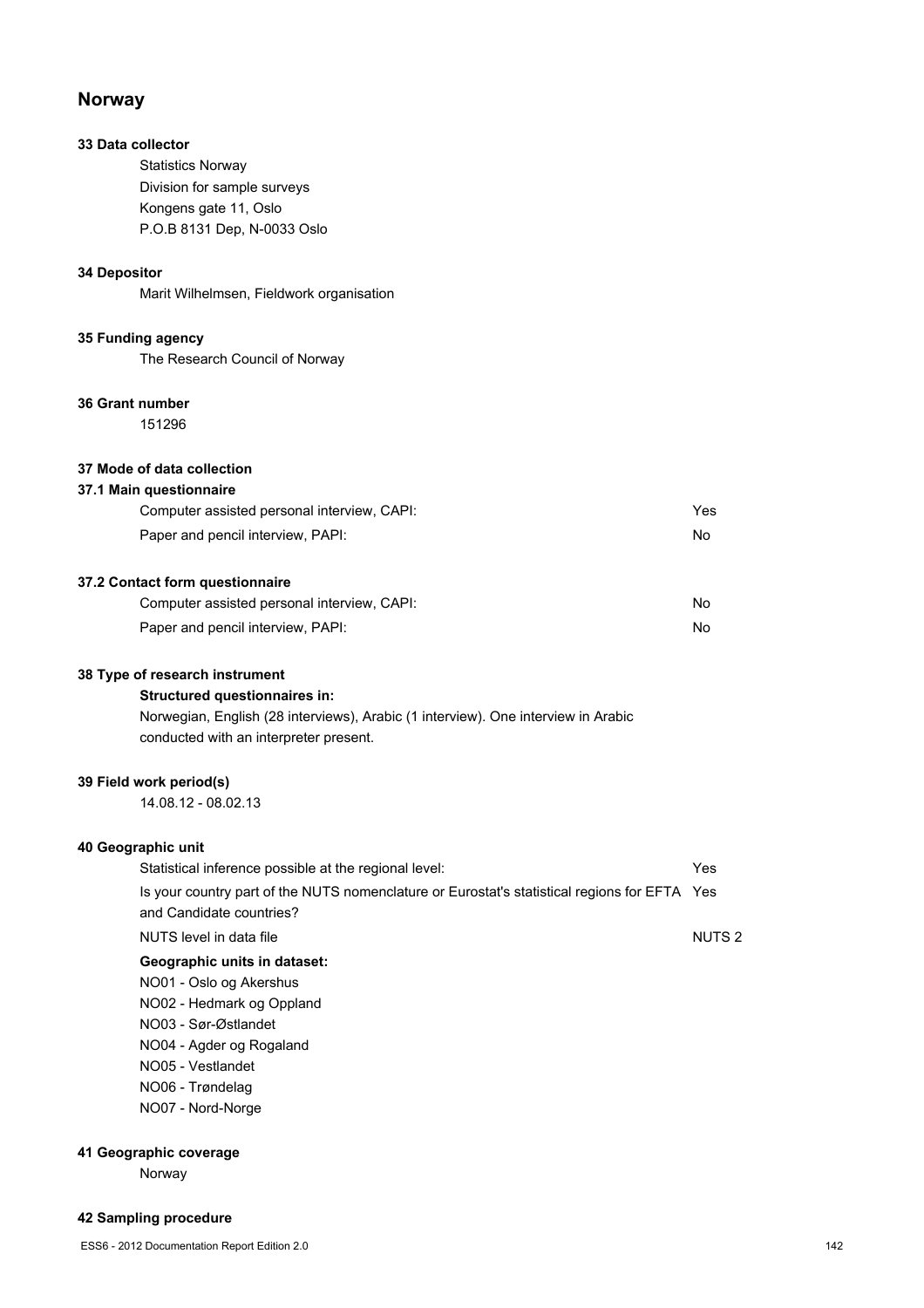#### Sampling Frame:

The sampling frame is based on the Norwegian Central Population Register up to date by 1. August 2012 and covers all people legally living in Norway. The register does not explicitly distinguish institutional residents and homeless individuals from people living in private households. The total population size in the frame is 4 093 415 individuals.

#### Sampling Design:

Two-domain sampling design with one and two-stage equal probability sampling Stratification: The country will first be divided into a one-stage and a two-stage part

#### Domain 1:

132 municipalities with population density of at least 21 per square kilometer are selected for a stratified one-stage sample. These municipalities contain 3 039 000 eligible persons and cover 74.6% of the target population in the frame. The population in the 132 municipalities is sorted by

- Municipality
- Sex
- One year age groups
- By a random number within the groups defined by a-c.

A systematic sample of size 0:746 2750 = 2052 is selected from the sorted frame.

#### Domain 2:

The remaining 298 municipalities consisted of two groups

a. 17 municipalities with an eligible population of 65 886 people on the west coast of Norway that are selected for two stage sampling in spite of having a population density of more than 21. These municipalities considered as Primary Sampling Units (PSUs), except for two small which were combined. The 16 PSUs were divided into two strata with 6 and 10 PSUs each. Two and three PSUs were randomly selected from each of the two strata, respectively.

b. The remaining 281 municipalities have population densities less than 21 persons per square km. They consist of 5742 Census Base Statistical Areas (BSAs) with a total eligible population of 988 529 people. In order to avoid identification of selected PSUs through Stage 1 selection probabilities and weights, we do not wish to use recognizable PSUs based on municipalities. Instead, PSUs are constructed by aggregating BSAs. A computer program aggregates neighbouring PSUs from a starting point until the aggregate population exceeds 3000 persons (all ages). This results in 366 PSUs that do not respect municipality borders. The 366 PSUs are stratified in three groups by population density, each with 122 PSUs. Each of the three groups are then divided five by regions resulting in 15 strata. A smaller number of PSUs is selected among the PSUs with low population density than among the PSUs with medium or high density. Although each population density division has the same number of PSUs (122), 35 are selected among the high density PSUs, 18 among the medium density PSUs and 11 among the low-density PSUs. To obtain an overall equal probability sample, this has to be compensated by drawing larger samples within each selected low-density PSUs than within the medium and high density PSUs. A Sampford PPS sample is selected for each stratum with selection probabilities proportional to eligible population size. Expected sample sizes and Stage 2 selection probabilities corresponding to an overall equal probability sample are calculated. These are equal for selected PSUs in the same stratum. The populations in the selected PSUs are sorted by sex, three age groups (15- 30, 31-66 and 67+ years) and a random number. A systematic selection with step length equal to the inverse Stage 2 selection probabilities is then carried out across the selected PSUs. The populations in the 17 strata, chosen sample sizes for Stage 1 and the result of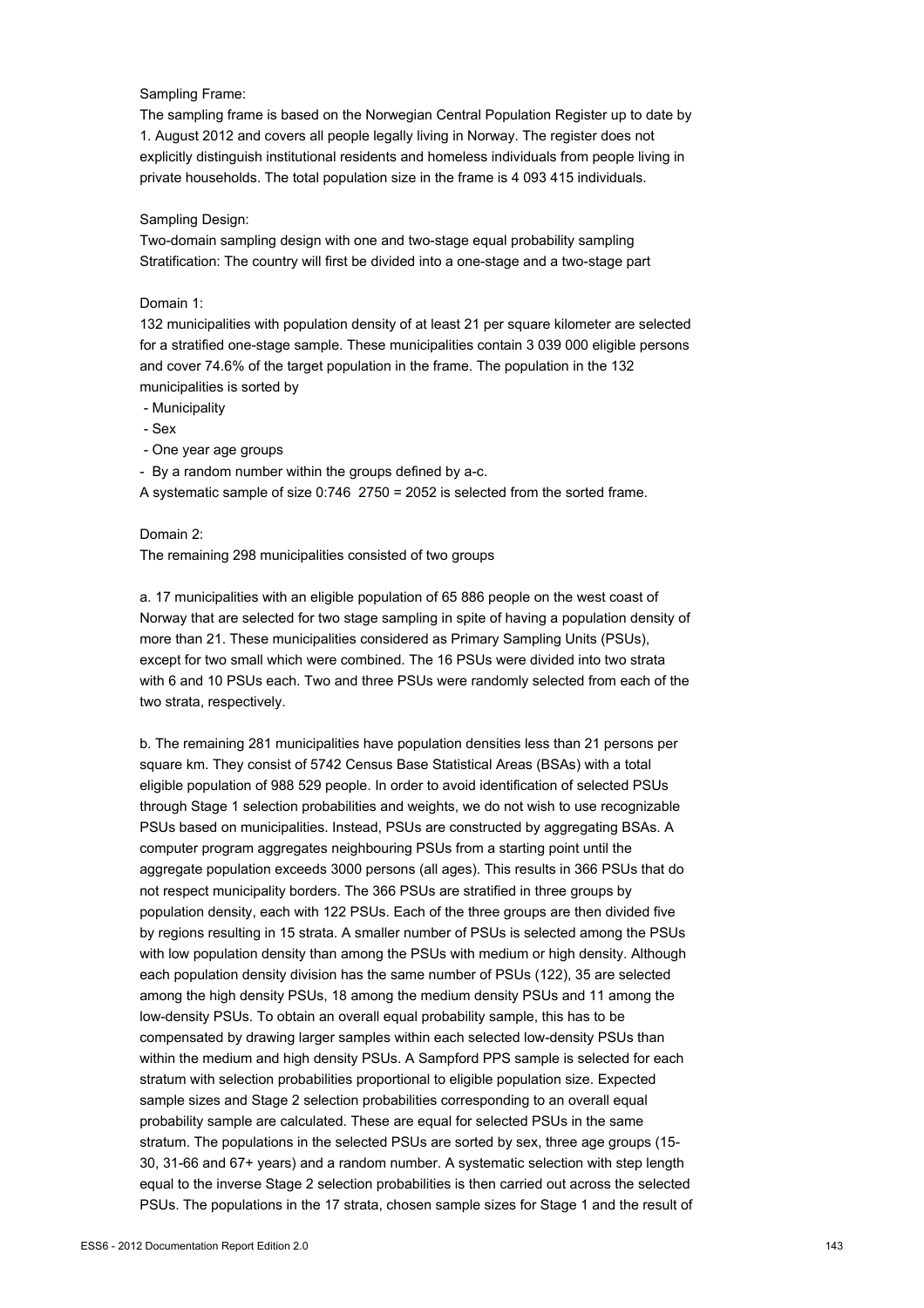the sampling procedure is presented in Table 1. Summary of the two-stage domains: The frame population = 1 488 515, the gross sample size in Domain 2 is 707.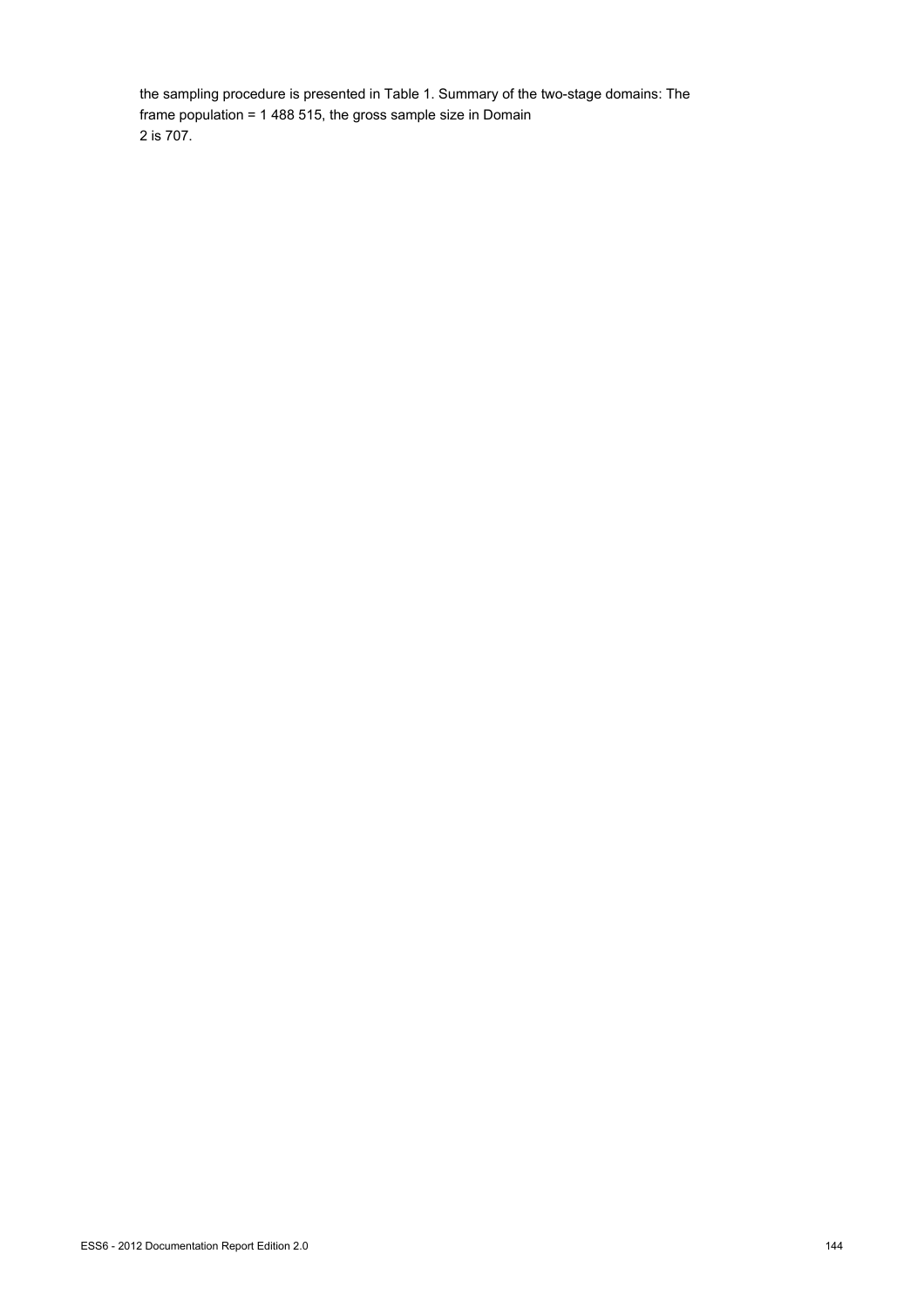# **43 Fieldwork procedures**

### **43.1 Interviewer selection**

| Total number of interviewers:         | 93 |
|---------------------------------------|----|
| Number of inexperienced interviewers: | 34 |

# **43.2 Briefing of interviewers**

| How many of the interviewers received ESS specific personal briefing?:                                           | 93        |
|------------------------------------------------------------------------------------------------------------------|-----------|
| Total length of ESS specific personal briefing(s) per interviewer:                                               | 4-8 hours |
| Written ESS specific instructions:                                                                               | Yes       |
| Was the ESS quidelines document: "Best practice quidelines and Interview scenarios"<br>provided to interviewers: | No.       |
| Was the ESS briefing example interview ("dummy interview") conducted using the<br>guidance provided:             | No.       |
| Training in refusal conversion:                                                                                  | Yes       |
| Training on how to fill in contact forms:                                                                        | Yes       |
| Training on how to fill in observable and dwelling information:                                                  |           |
| Materials on observable and dwelling information:                                                                |           |
|                                                                                                                  |           |

Photos:

Video-tape recording:

### **43.3 Employment status of interviewers**

| Free-lance interviewers:                 | No  |
|------------------------------------------|-----|
| Employees of the fieldwork organisation: | Yes |
| Other:                                   | No  |

### **43.4 Payments of interviewers**

| Hourly rate:                                                   | Yes |
|----------------------------------------------------------------|-----|
| Per completed interview:                                       | No  |
| Assignment fee (set fee for working on a set of sample units): | No  |
| A regular fixed salary:                                        | No  |
| Bonus arrangement:                                             | No  |
| Other:                                                         | No  |

#### **43.5 Advance information**

| Use of advance letter: | Yes. |
|------------------------|------|
| Use of brochure:       | Yes. |

#### **43.6 Call schedules**

| First contact by:                                                        | Telephone  |
|--------------------------------------------------------------------------|------------|
| Number of minimum required visits per respondent/sampling unit in total: | 4          |
| Number of visits required to be on a weekend:                            | 1          |
| Number of visits required to be in the evening:                          | 2          |
| Number of minimum required calls per respondent (in total):              | No minimum |
| Number of calls required to be on a weekend:                             | No minimum |
| Number of calls required to be in the evening:                           | No minimum |
|                                                                          |            |

# **43.7 Respondent incentives**

| Respondent incentives:                                        | Yes  |
|---------------------------------------------------------------|------|
| Unconditional monetary incentives, paid before the interview: | Yes: |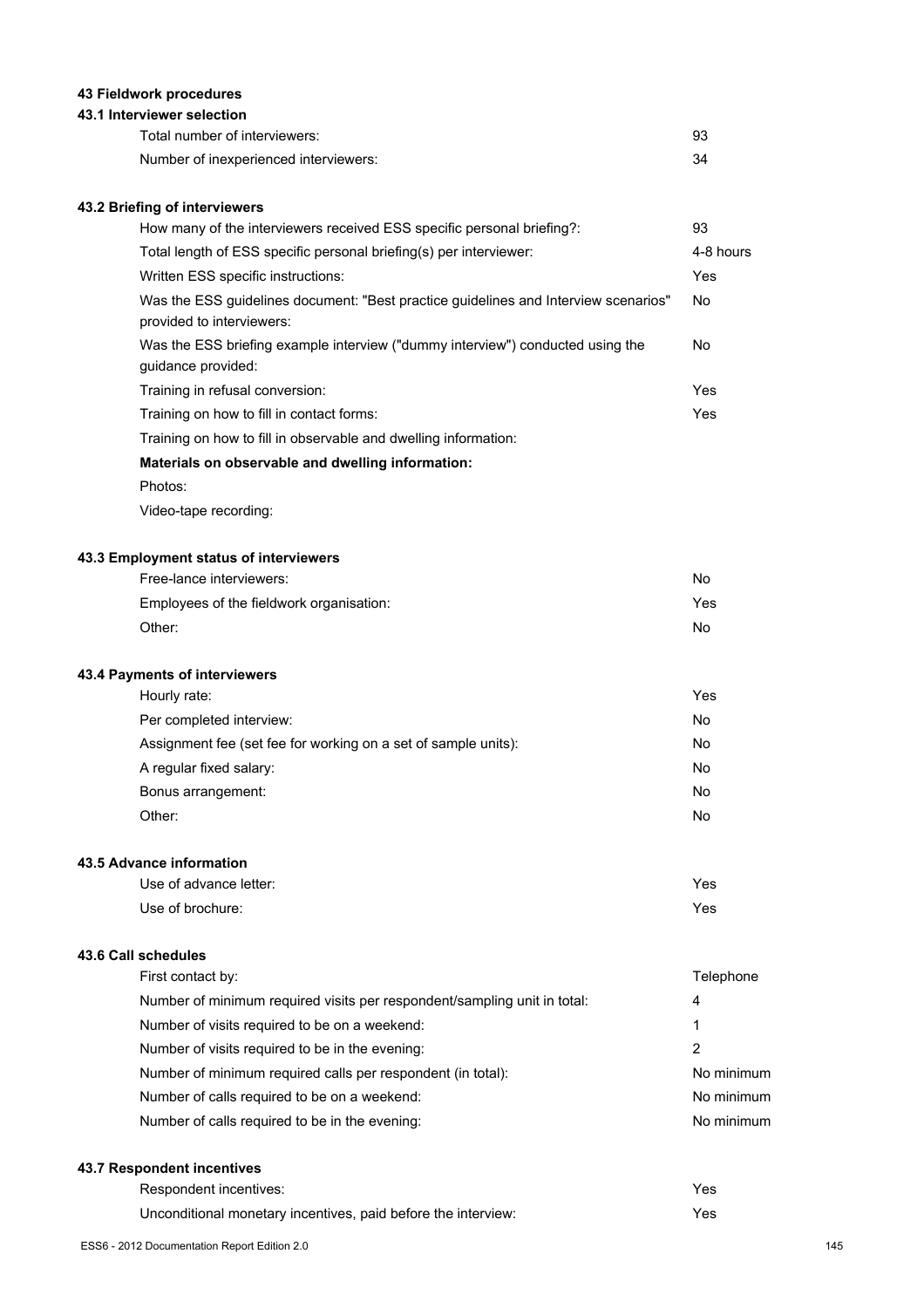|                 | Conditional monetary incentives, upon completion of the interview:                                                                                                                 | No                  |
|-----------------|------------------------------------------------------------------------------------------------------------------------------------------------------------------------------------|---------------------|
|                 | Unconditional non-monetary incentives (incl. vouchers), provided before the interview:                                                                                             | No                  |
|                 | Conditional non-monetary incentives (incl. vouchers), upon completion of the interview:                                                                                            | No                  |
|                 | Please specify:                                                                                                                                                                    |                     |
|                 | Lottery tickets sent with the advance letter and the refusal lette                                                                                                                 |                     |
|                 | Other response enhancing measures:                                                                                                                                                 |                     |
|                 | Use of other response enhancing measures (call-center, web-pages, etc.):                                                                                                           | Yes                 |
|                 | Description of other response enhancing measures:                                                                                                                                  |                     |
|                 | We provided a web-page, available in Norwegian and English, with additional information                                                                                            |                     |
|                 | about the survey and links to the official ESS website.                                                                                                                            |                     |
|                 | 43.8 Strategies for refusal conversion                                                                                                                                             |                     |
|                 | Strategies for refusal conversion:                                                                                                                                                 | Yes                 |
|                 | If yes, please describe:                                                                                                                                                           |                     |
|                 | As far as possible, refusal conversion was made by a different interviewer. Refusals                                                                                               |                     |
|                 | received a "motivation letter" where the purpose of the survey was emphasised, before                                                                                              |                     |
|                 | the interviewer made contact. In addition to the letter, they received two lottery tickets.                                                                                        |                     |
|                 | The decision on which refusals to re-contact was made by the NC, PL and the field staff.                                                                                           |                     |
|                 | In addition we also assigned at group of experienced interviewers to follow up difficult                                                                                           |                     |
|                 | refusals towards the end of the field period. They were invited to work from for to days<br>Oslo where they were briefed in persuasion by the staff. They also worked in groups to |                     |
|                 | share experience.                                                                                                                                                                  |                     |
|                 |                                                                                                                                                                                    |                     |
| 43.9 Pretest    |                                                                                                                                                                                    |                     |
|                 | The period in which the pretest interviews were held:                                                                                                                              | 08.06.12 - 25.06.12 |
|                 | Number of pretest interviews:                                                                                                                                                      | 63                  |
|                 | 44 Control operation                                                                                                                                                               |                     |
| 44.1 Interviews |                                                                                                                                                                                    |                     |
|                 | Number of units selected for back-check:                                                                                                                                           | 163                 |
|                 | Number of back-checks achieved:                                                                                                                                                    | 76                  |
|                 | Number of units where outcome was confirmed:                                                                                                                                       | 76                  |
|                 | Type of back-check: Personal or Telephone:                                                                                                                                         | Mail                |
| 44.2 Refusals   |                                                                                                                                                                                    |                     |
|                 | Number of units selected for back-check:                                                                                                                                           | 41                  |
|                 | Number of back-checks achieved:                                                                                                                                                    | 8                   |
|                 | Number of units where outcome was confirmed:                                                                                                                                       | 8                   |
|                 | Type of back-check: Personal, Telephone or Mail:                                                                                                                                   | Mail                |
|                 |                                                                                                                                                                                    |                     |
|                 | 44.3 Non-contacts                                                                                                                                                                  |                     |
|                 | Number of units selected for back-check:                                                                                                                                           | 15                  |
|                 | Number of back-checks achieved:                                                                                                                                                    | $\overline{2}$      |
|                 | Number of units where outcome was confirmed:                                                                                                                                       | $\overline{2}$      |
|                 | Type of back-check: Personal, Telephone or Mail:                                                                                                                                   | Mail                |

# **45 Cleaning operations**

**45.2 Checking and control of main questionnaire CAPI program(s)**

# **45.3 Verification of optical scanning or keying of main questionnaire**

Was the scanning or keying of the main questionnaire checked?: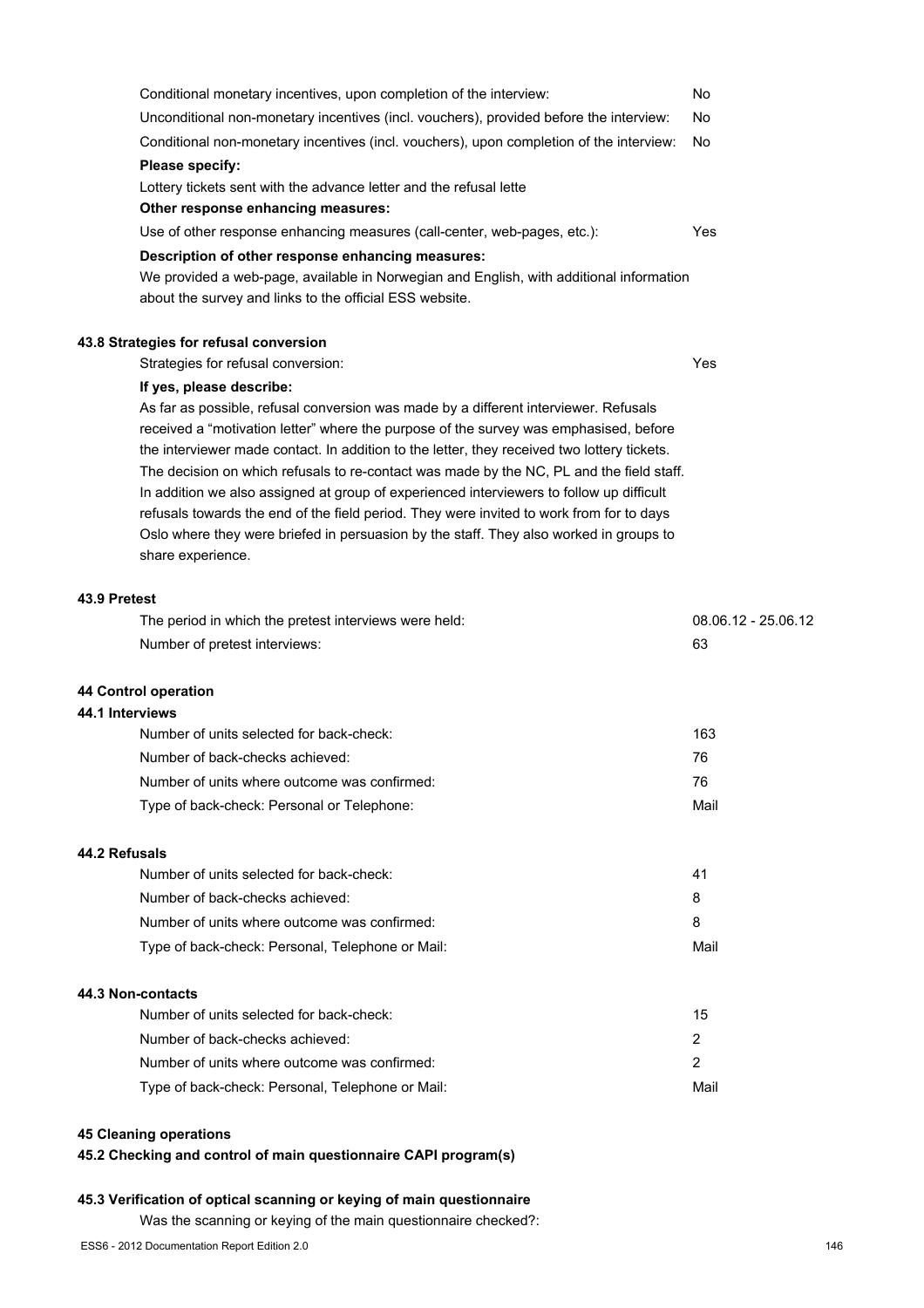Approximate proportion of the main questionnaires checked:

#### **45.4 Verification of supplementary questionnaire**

If the supplementary questionnaires were scanned or keyed, was the scanning or keying checked?:

Approximate proportion of the supplementary questionnaires checked:

#### **46 Deviations**

F17a (PDWRK-DNGNA): Show card 53 includes "Annet" ("Other"). This should have been a hidden code as in all previous rounds of the ESS in Norway. The inclusion of "Annet" ("Other") in show card may account for the slight increase in respondents opting for this category.

F17c (MAINACT): Show card 53 includes "Annet" ("Other"). This should have been a hidden code as in all previous rounds of the ESS in Norway. The inclusion of "Annet" ("Other") in show card may account for the slight increase in respondents opting for this category.

F52 (EDULVLFB): For anonymity reasons, anyone with doctoral degree (category 800) was recoded into the category 720 ("ISCED 5A long, master/equivalent from upper/single tier tertiary").

F52NO (EDLVFDNO): For anonymity reasons, anyone with "Forskernivå (Doktorgrad, Ph.d.)" (category 14) was recoded into category 13 ("Fullført 5-6 årig utdanning fra universitet (master, hovedfag), lengre profesjonsutdanning (cand. theol., cand.psychol., cand.med., cand.med.vet., sivilingeniør, sivilarkitekt, siviløkonom høyere avdeling)").

F56 (EDULVLMB): For anonymity reasons, anyone with doctoral degree (category 800) was recoded into category 720 ("ISCED 5A long, master/equivalent from upper/single tier tertiary").

F56NO (EDLVMDNO): For anonymity reasons, anyone with "Forskernivå (Doktorgrad, Ph.d.)" (category 14) was recoded into category 13 ("Fullført 5-6 årig utdanning fra universitet (master, hovedfag), lengre profesjonsutdanning (cand. theol., cand.psychol., cand.med., cand.med.vet., sivilingeniør, sivilarkitekt, siviløkonom høyere avdeling)").

Item non-response:

3 cases (idno=6486, 17460 and 20976) have more than 50% Refusal, Don't know or No answer in Main questionnaire.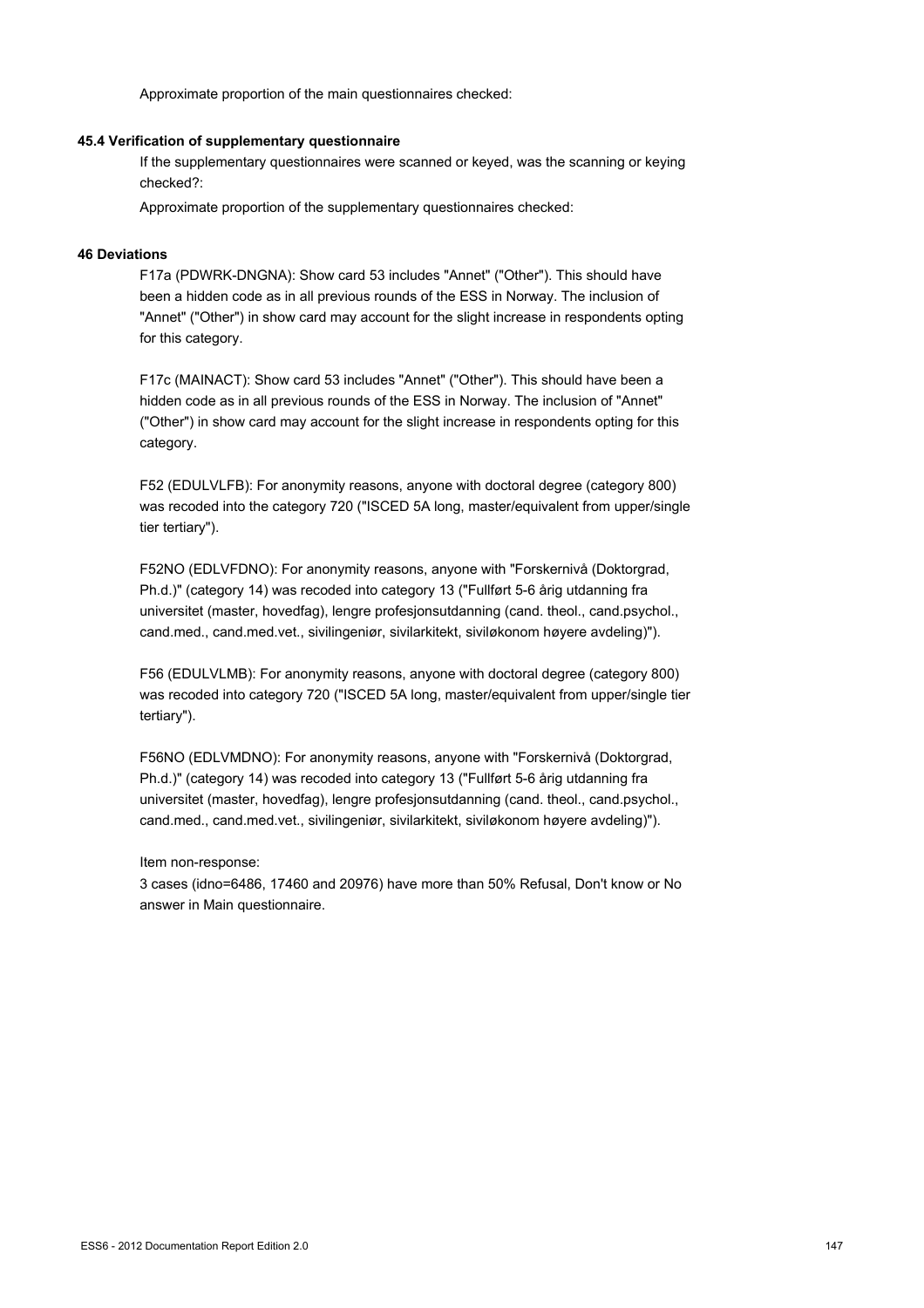# **47 Response rates**

# **47.1 Break down of response and non response, main questionnaire**

| A. Total number of issued sample units (addresses, households or individuals):         | 3041         |
|----------------------------------------------------------------------------------------|--------------|
| B. Refusal by respondent:                                                              | 793          |
| C. Refusals by opt-out list:                                                           | $\mathbf{0}$ |
| D. Refusal by proxy (or household or address refusal):                                 | 83           |
| E. No contact (after at least 4 visits):                                               | 151          |
| F. Language barrier:                                                                   | 55           |
| G. Respondent mentally or physically unable to co-operate throughout fieldwork period: | 101          |
| H. Broken appointment, respondent unavailable, no interviews for other reasons:        | 109          |
| I. Address not residential (institution, business/industrial purpose):                 | 37           |
| J. Address not occupied (not occupied, demolished, not yet built):                     | 2            |
| K. Address not traceable:                                                              | 8            |
| L. Other ineligible address:                                                           | 6            |
| M. Respondent moved abroad:                                                            | 34           |
| N. Respondent deceased:                                                                | 5            |
| Y. Invalid interviews:                                                                 | 0            |
| Z. Number of valid interviews:                                                         | 1624         |
| V. Records in the data file:                                                           | 1624         |
| X) Number of sample units not accounted for:                                           | 33           |
| Response rate main questionnaire V/(A-(sum I,J,L,M,N)):                                | 54.92%       |
|                                                                                        |              |

### **47.2 Supplementary questionnaires**

| Number of completed supplementary questionnaires: | 1624 |
|---------------------------------------------------|------|
|---------------------------------------------------|------|

#### **48 Estimates of Sampling error**

#### **49 Weighting**

Basic characteristics of the design weight calculation process: Number of realized stages: 2 Number of weights above 4.0: 0 Initial weights above 4.0 IDNOs of weights above 4.0 Deffp: 1.00

#### **50 Other study-related materials**

#### **50.7 Occupation coding**

# **Classification used in coding of occupation:**

| First coded to a national classification based on ISCO and then bridged to match the<br>ISCO08: | Yes        |
|-------------------------------------------------------------------------------------------------|------------|
| First coded to a national classification and then bridged to match the ISCO08:                  | No         |
| No previous coding, occupation coded directly into the 4-digit ISCO08:                          | No.        |
| Occupation coding procedures:                                                                   |            |
| When did the coding of occupation for respondent and partner take place:                        |            |
| At the time of the interview:                                                                   | No.        |
| Later on:                                                                                       | <b>Yes</b> |
| <b>Number of occupation coders:</b>                                                             |            |
| 5                                                                                               |            |
| Coding procedures:                                                                              |            |
| Were any occupation strings coded by more than one coder (double coding):                       | No         |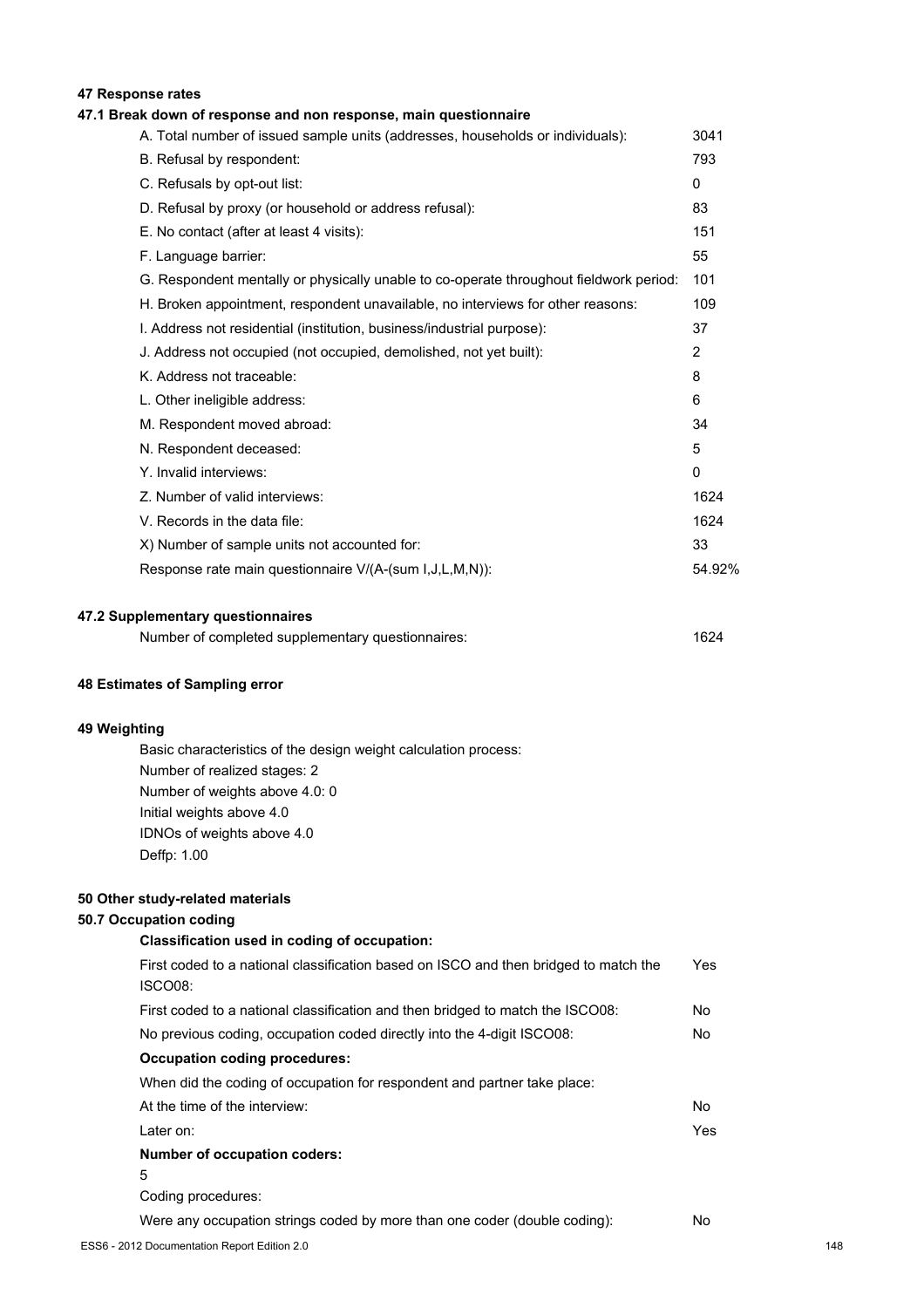| Was an adjudicator used:                                                   | No   |
|----------------------------------------------------------------------------|------|
| If yes, was adjudication done:                                             |      |
| by sampling                                                                |      |
| on difficult cases                                                         |      |
| Is some kind of automatic/semiautomatic coding used in the coding process: | Yes. |
| Short description of coding and checking procedures:                       |      |
| Bridging from the national classification to ISCO08:                       |      |
|                                                                            |      |

IF Styrk08 IN(2221,2223,2224) THEN ISCO08=2221; ELSE IF Styrk08 IN(2267,2269) THEN ISCO08=2269; ELSE IF Styrk08=9999 THEN ISCO08=99999; ELSE ISCO08=Styrk08;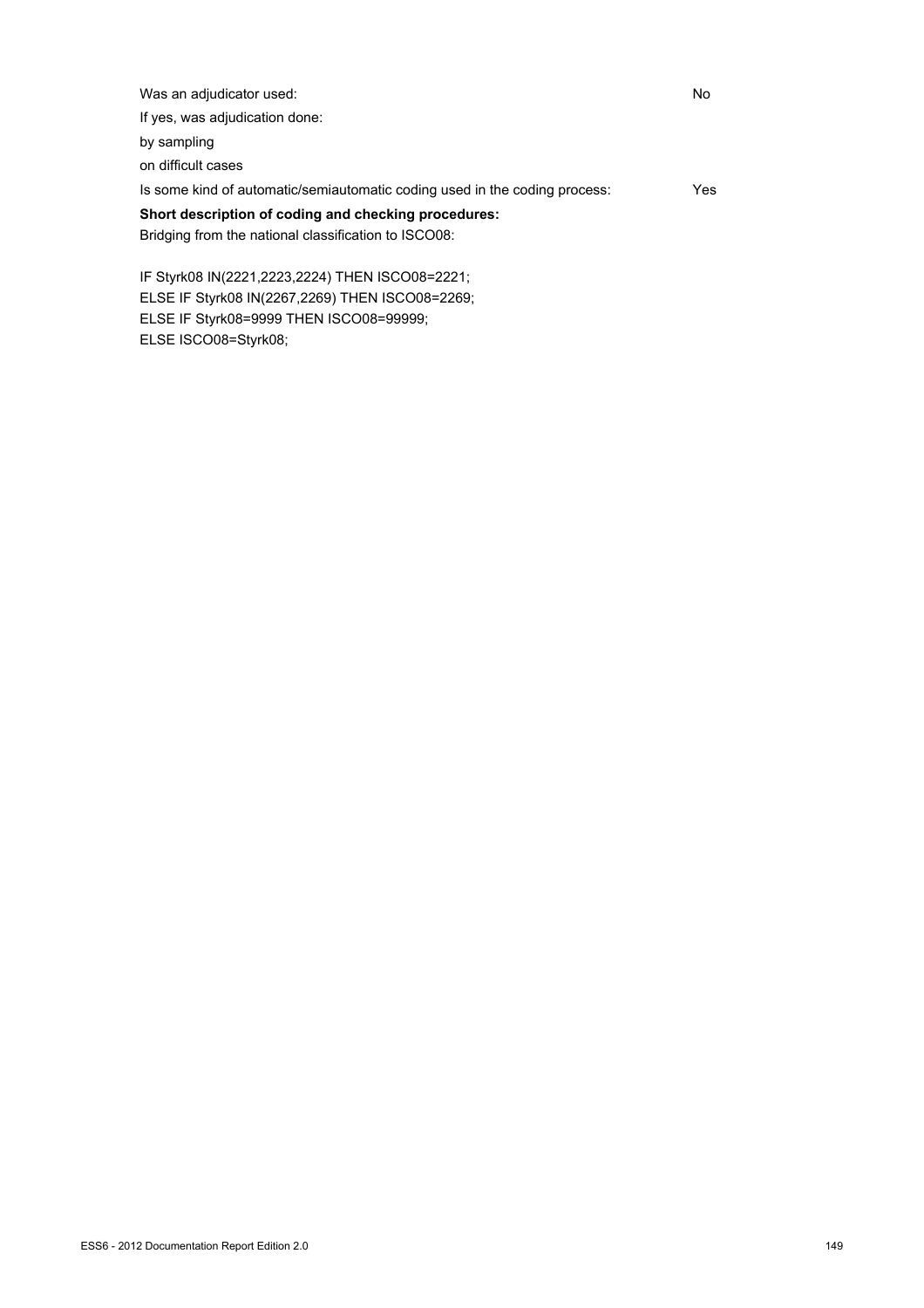# **Poland**

# **33 Data collector**

Centre of Sociological Research Institute of Philosophy and Sociology Polish Academy of Sciences Nowy Swiat 72 Warsaw Poland

# **34 Depositor**

Pawel B. Sztabinski, National Coordinator

# **35 Funding agency**

The National Science Centre

#### **36 Grant number**

UMO-2011/01/M/HS6/03988

# **37 Mode of data collection**

#### **37.1 Main questionnaire**

| Computer assisted personal interview, CAPI: | No. |
|---------------------------------------------|-----|
| Paper and pencil interview, PAPI:           | Yes |
| 37.2 Contact form questionnaire             |     |
| Computer assisted personal interview, CAPI: | No  |

| $\sim$                            | .   |
|-----------------------------------|-----|
| Paper and pencil interview, PAPI: | Yes |

#### **38 Type of research instrument**

**Structured questionnaires in:** Polish

# **39 Field work period(s)**

19.09.12 - 08.01.13

# **40 Geographic unit**

Statistical inference possible at the regional level: No Is your country part of the NUTS nomenclature or Eurostat's statistical regions for EFTA Yes and Candidate countries? **Suggested grouping of the regional categories:**

# Into NUTS level 1, by the first digit of level-2 codes. There are 6 regions at the 1st level of NUTS: PL1 Centralny PL2 Poludniowy PL3 Wschodni PL4 Polnocno-zachodni PL5 Poludniowo-zachodni PL6 Polnocny NUTS level in data file Number 2 and 2 and 2 and 2 and 2 and 2 and 2 and 2 and 2 and 2 and 2 and 2 and 2 and 2 and 2 and 2 and 2 and 2 and 2 and 2 and 2 and 2 and 2 and 2 and 2 and 2 and 2 and 2 and 2 and 2 and 2 and 2 and **Geographic units in dataset:** PL11 Lodzkie PL12 Mazowieckie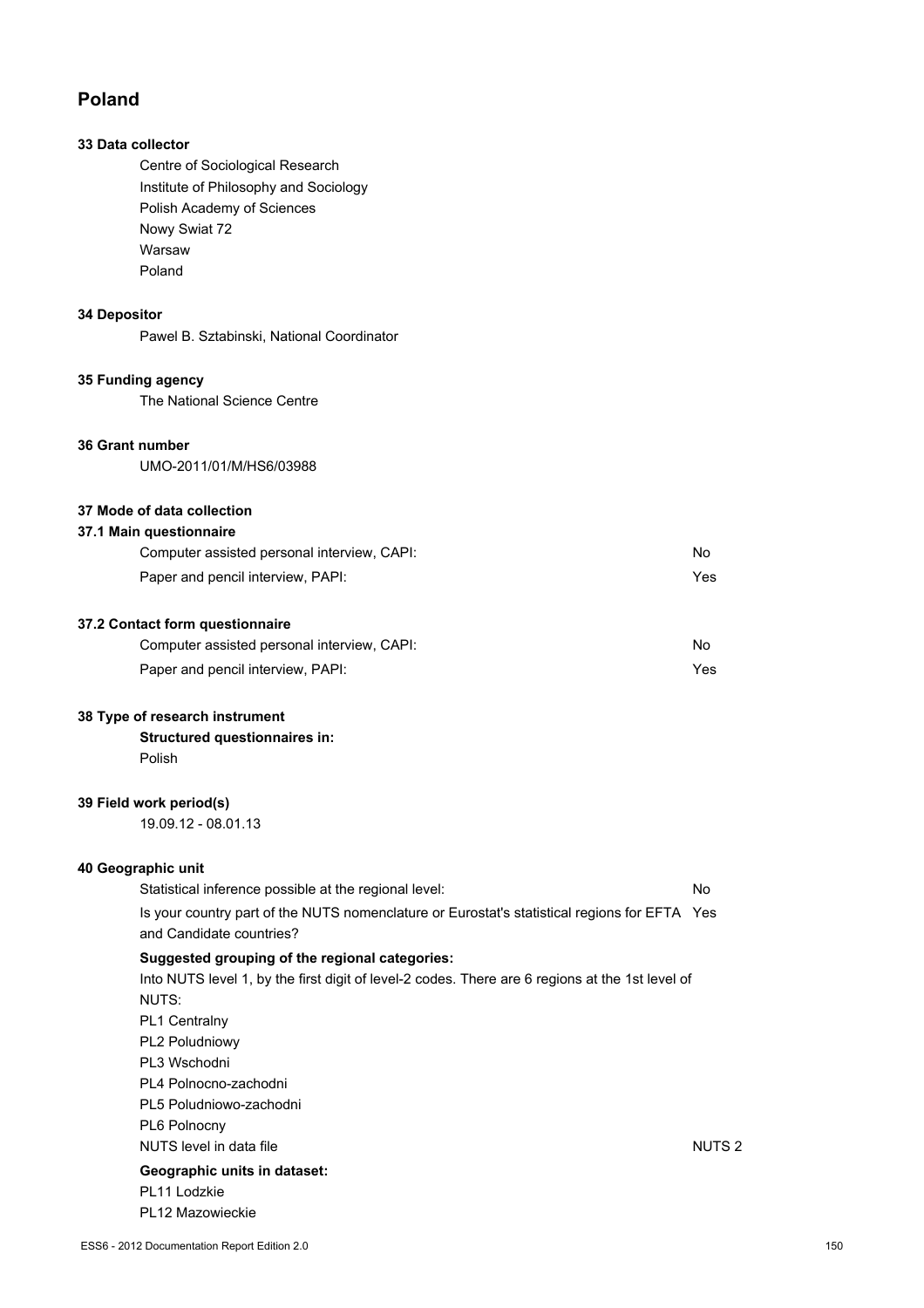PL21 Malopolskie PL22 Slaskie PL31Lubelskie PL32 Podkarpackie PL33 Swietokrzyskie PL34 Podlaskie PL41 Wielkopolskie PL42 Zachodniopomorskie PL43 Lubuskie PL51 Dolnoslaskie PL52 Opolskie PL61 Kujawsko-Pomorskie PL62 Warminsko-Mazurskie PL63 Pomorskie

#### **41 Geographic coverage**

Poland

#### **42 Sampling procedure**

Sampling Frame: Computer-based National Register of Citizens (PESEL).

Sampling Design:

Two-domain probability sampling

A total sample is divided into two domains:

- big towns a simple random sample (srs) for towns over 50,000 inhabitants (37.84% of population 15+)

- villages a clustered sample for towns below 50,000 and villages (62.16% of population 15+).

#### Towns over 50,000:

This part of the sample covers all 86 towns over 50,000 inhabitants. The corresponding population size is 12,275,805 individuals aged 15 or over. Individuals in each town are selected using the simple random sampling scheme, so the design effect for this part of the sample is equal to 1. However, towns are divided into strata according to response rates. The estimated response rates are: 60.0% in Warsaw (the only town over 1 million inhabitants); 60.0% in towns sized from 100,000 to 999,999 inhabitants; and 65.0% in towns sized from 50,000 to 99,999 inhabitants. (These percentages were estimated using the results of previous ESS rounds in Poland.) The values of response rates have been applied during

calculation of gross sample size in each town, which is proportional to the town's population 15+ and inversely related to the assumed response rate. Additionally, 7.1% was added for non-eligibility.

#### Towns below 50,000 and villages:

This part of the sample is selected using a two-stage sampling design. During the first stage a required number of towns and villages (PSUs) is selected with probabilities proportional to the number of inhabitants aged 15+ and inversely proportional to the expected response rates. The PSUs are selected with replacement, so a PSU can be selected more than once. Response rates are assumed to be 70.0% for towns 10,000- 49,999, 75% for towns below 10,000 and 80.0% for villages. When the selection of towns and villages is completed, a constant number of 4 persons (a cluster) is selected within each PSU, what constitutes the second stage of sampling. The individuals are selected following the simple random sample schema, so the second stage does not produce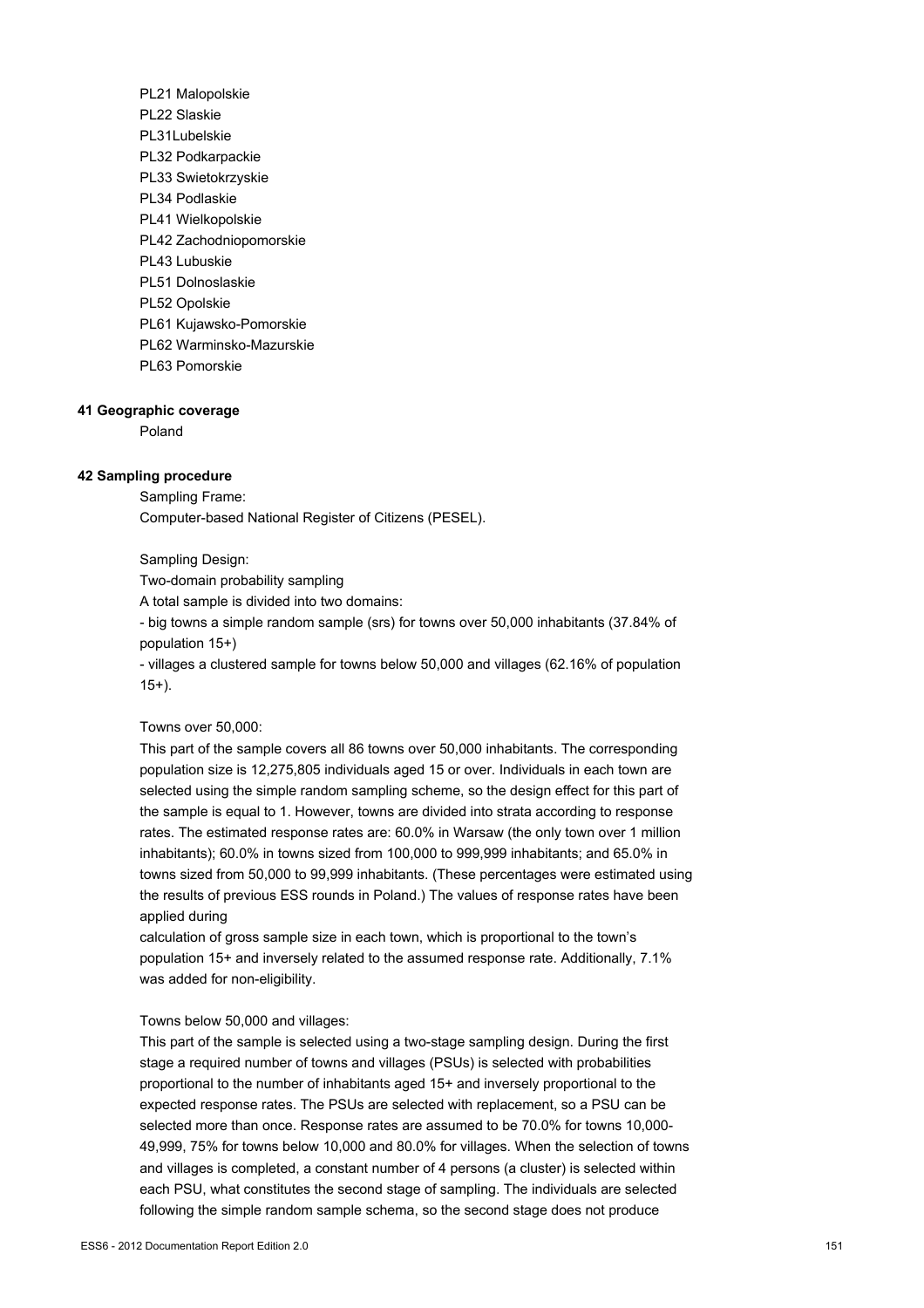additional design effect. Ineligibility correction (7.1%) results in selection of additional clusters (PSUs) instead of selecting additional individuals in each cluster. The assumed eligibility rate is the same for both parts of the sample, as it is the only assumption that we can make based on the available data. In other words, the data are not detailed enough for us to be able to estimate the eligibility rate for each part of the sample separately.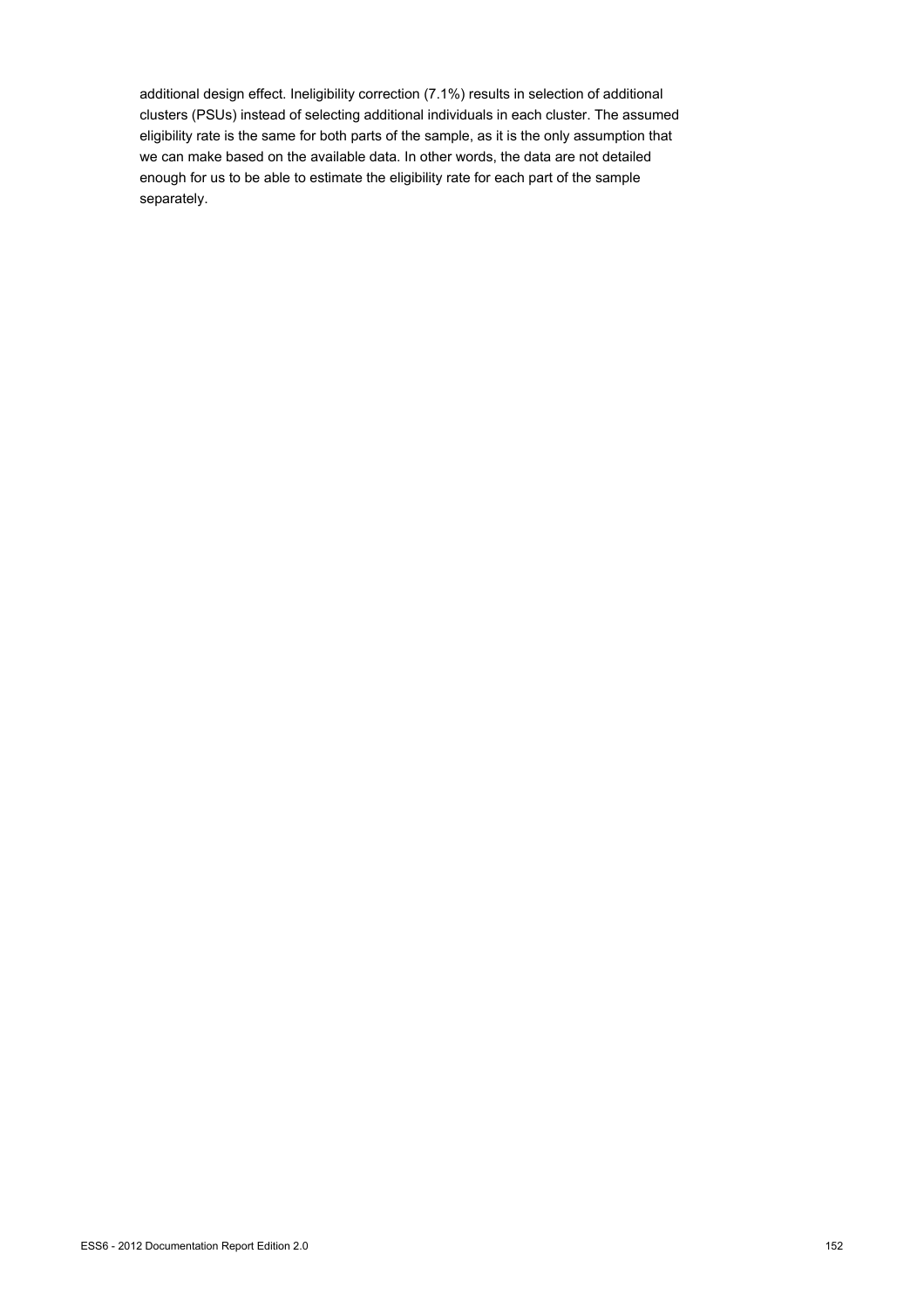#### **43 Fieldwork procedures**

#### **43.1 Interviewer selection**

| Total number of interviewers:         | 170 |
|---------------------------------------|-----|
| Number of inexperienced interviewers: |     |

#### **43.2 Briefing of interviewers**

| How many of the interviewers received ESS specific personal briefing?:                   | 170       |
|------------------------------------------------------------------------------------------|-----------|
| Total length of ESS specific personal briefing(s) per interviewer:                       | 4-8 hours |
| Written ESS specific instructions:                                                       | Yes       |
| Was the ESS guidelines document: "Best practice guidelines and Interview scenarios"      | No.       |
| provided to interviewers:                                                                |           |
| Was the ESS briefing example interview ("dummy interview") conducted using the           | No.       |
| guidance provided:                                                                       |           |
| Training in refusal conversion:                                                          | Yes       |
| Training on how to fill in contact forms:                                                | Yes       |
| Training on how to fill in observable and dwelling information:                          | Yes       |
| Materials on observable and dwelling information:                                        |           |
| Photos:                                                                                  | Yes       |
| Video-tape recording:                                                                    | No        |
| If other materials used, please specify:                                                 |           |
| The interviewers' network of the Centre of Sociological Research has decentralized       |           |
| structure covering regional coordinators and interviewers. As a result training is       |           |
| consistently delivered in 2 steps: personal briefing for regional coordinators in Warsaw |           |
| (NCs and PL ESS Team conduct the central briefing) and then personal briefing for        |           |
| interviewers in regions (conducted by regional coordinators). Briefings in regions are   |           |

parallel to the central briefing for coordinators. All regional trainings are strictly monitored: recorded and reviewed against the observation form. Briefings are adjusted to the characteristic of our survey network. As almost all interviewers (apart from those mentioned as inexperienced in ESS) had already taken part in previous ESS rounds, briefings put emphasis on issues hard or problematic to interviewers during previous ESS rounds (e.g. how to properly fill in the Contact From, when and how to hand in gifts).

#### **43.3 Employment status of interviewers**

| Free-lance interviewers:                 | Yes |
|------------------------------------------|-----|
| Employees of the fieldwork organisation: | No. |
| Other:                                   | No. |

#### **43.4 Payments of interviewers**

| Hourly rate:                                                   | No. |
|----------------------------------------------------------------|-----|
| Per completed interview:                                       | Yes |
| Assignment fee (set fee for working on a set of sample units): | No. |
| A regular fixed salary:                                        | No. |
| Bonus arrangement:                                             | Yes |
| Other:                                                         | Yes |

#### **If bonus arrangement or other, please specify:**

Payment of interviewers is progressive and depends on individual response rate. Special cash bonus arrangements were paid plus a letter of appreciation signed by the Director of the Institute of Philosophy and Sociology, Polish Academy of Sciences and the NC ESS for the best interviewers and coordinators of regional interviewers' network were sent.

#### **43.5 Advance information**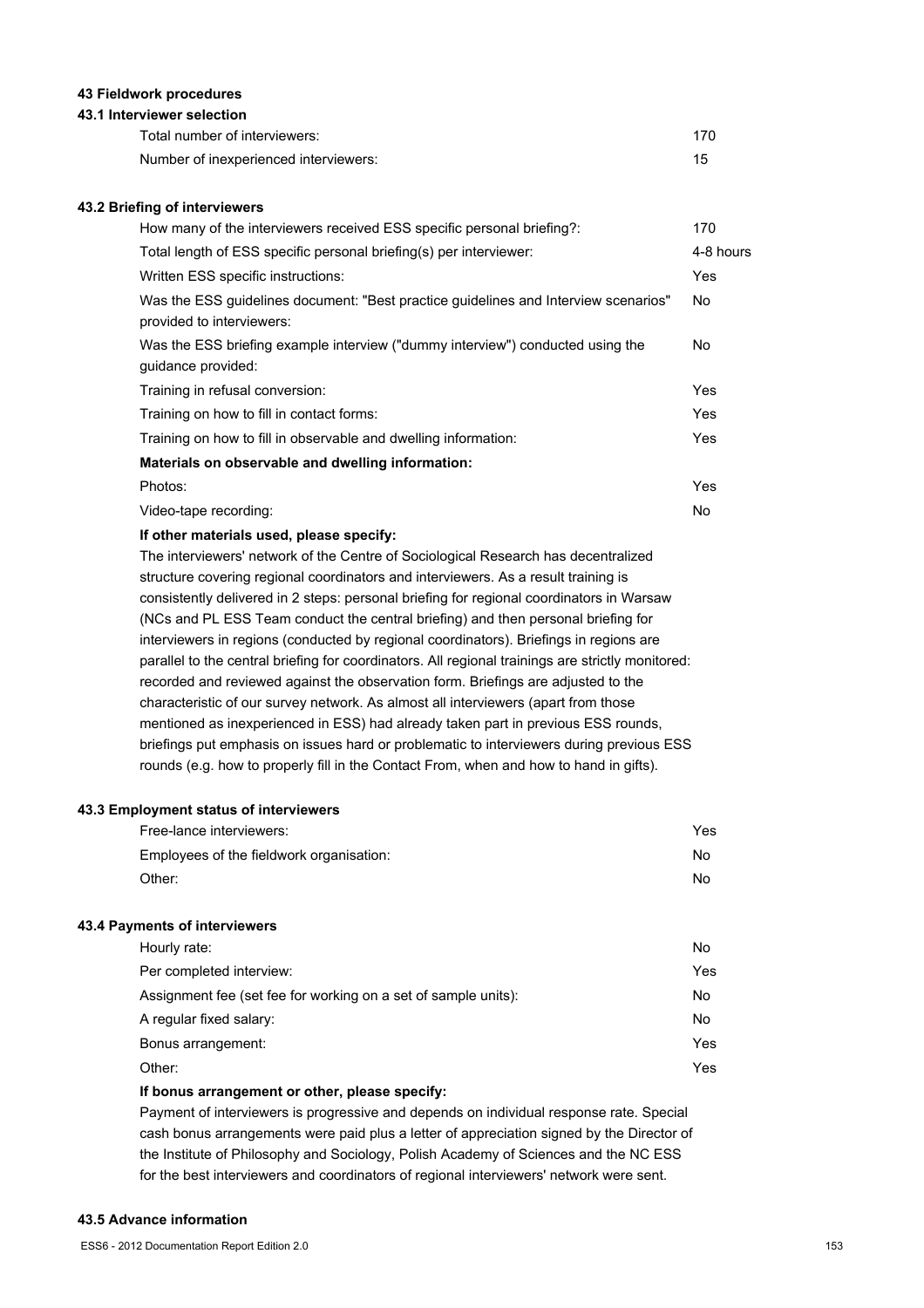| Use of advance letter:                                                                                                                                                                                                                                                                                                                                                                                                                                                                                                                                                                                                                                                                                                                                                                                                                                                                                                                                                                                                                                                                                                                                                                                                                                                                       | Yes   |
|----------------------------------------------------------------------------------------------------------------------------------------------------------------------------------------------------------------------------------------------------------------------------------------------------------------------------------------------------------------------------------------------------------------------------------------------------------------------------------------------------------------------------------------------------------------------------------------------------------------------------------------------------------------------------------------------------------------------------------------------------------------------------------------------------------------------------------------------------------------------------------------------------------------------------------------------------------------------------------------------------------------------------------------------------------------------------------------------------------------------------------------------------------------------------------------------------------------------------------------------------------------------------------------------|-------|
| Use of brochure:                                                                                                                                                                                                                                                                                                                                                                                                                                                                                                                                                                                                                                                                                                                                                                                                                                                                                                                                                                                                                                                                                                                                                                                                                                                                             | No.   |
| 43.6 Call schedules                                                                                                                                                                                                                                                                                                                                                                                                                                                                                                                                                                                                                                                                                                                                                                                                                                                                                                                                                                                                                                                                                                                                                                                                                                                                          |       |
| First contact by:                                                                                                                                                                                                                                                                                                                                                                                                                                                                                                                                                                                                                                                                                                                                                                                                                                                                                                                                                                                                                                                                                                                                                                                                                                                                            | visit |
| Number of minimum required visits per respondent/sampling unit in total:                                                                                                                                                                                                                                                                                                                                                                                                                                                                                                                                                                                                                                                                                                                                                                                                                                                                                                                                                                                                                                                                                                                                                                                                                     | 4     |
| Number of visits required to be on a weekend:                                                                                                                                                                                                                                                                                                                                                                                                                                                                                                                                                                                                                                                                                                                                                                                                                                                                                                                                                                                                                                                                                                                                                                                                                                                | 1     |
| Number of visits required to be in the evening:                                                                                                                                                                                                                                                                                                                                                                                                                                                                                                                                                                                                                                                                                                                                                                                                                                                                                                                                                                                                                                                                                                                                                                                                                                              | 1     |
| 43.7 Respondent incentives                                                                                                                                                                                                                                                                                                                                                                                                                                                                                                                                                                                                                                                                                                                                                                                                                                                                                                                                                                                                                                                                                                                                                                                                                                                                   |       |
| Respondent incentives:                                                                                                                                                                                                                                                                                                                                                                                                                                                                                                                                                                                                                                                                                                                                                                                                                                                                                                                                                                                                                                                                                                                                                                                                                                                                       | Yes   |
| Unconditional monetary incentives, paid before the interview:                                                                                                                                                                                                                                                                                                                                                                                                                                                                                                                                                                                                                                                                                                                                                                                                                                                                                                                                                                                                                                                                                                                                                                                                                                | No    |
| Conditional monetary incentives, upon completion of the interview:                                                                                                                                                                                                                                                                                                                                                                                                                                                                                                                                                                                                                                                                                                                                                                                                                                                                                                                                                                                                                                                                                                                                                                                                                           | No    |
| Unconditional non-monetary incentives (incl. vouchers), provided before the interview:                                                                                                                                                                                                                                                                                                                                                                                                                                                                                                                                                                                                                                                                                                                                                                                                                                                                                                                                                                                                                                                                                                                                                                                                       | Yes   |
| Conditional non-monetary incentives (incl. vouchers), upon completion of the interview:                                                                                                                                                                                                                                                                                                                                                                                                                                                                                                                                                                                                                                                                                                                                                                                                                                                                                                                                                                                                                                                                                                                                                                                                      | No    |
| Please specify:                                                                                                                                                                                                                                                                                                                                                                                                                                                                                                                                                                                                                                                                                                                                                                                                                                                                                                                                                                                                                                                                                                                                                                                                                                                                              |       |
| Respondents had 4 choices: keyring - penlight, notepad with a pen, a bag and a wall<br>calendar (with a photograph of the palace, where Institute of Philosophy and Sociology<br>PAS - organisation executing ESS in Poland - is seated). All gifts had printed logo of<br>ESS. Each of the respondents was asked to choose a preferred gift. Additionally the<br>overall assessment and respondents' comments, reaction to the selected gift were<br>recorded in the Contact Form.<br>Interviewers might offer respondents interested in the ESS results an insert (outcomes of<br>the one question from previous rounds of the ESS). Insert illustrating responses to<br>another question from the earlier Round of the ESS was append to the first advance<br>letter sent from the Institute of the Philosophy and Sociology Polish Academy of<br>Sciences.                                                                                                                                                                                                                                                                                                                                                                                                                               |       |
| Other response enhancing measures:                                                                                                                                                                                                                                                                                                                                                                                                                                                                                                                                                                                                                                                                                                                                                                                                                                                                                                                                                                                                                                                                                                                                                                                                                                                           |       |
| Use of other response enhancing measures (call-center, web-pages, etc.):                                                                                                                                                                                                                                                                                                                                                                                                                                                                                                                                                                                                                                                                                                                                                                                                                                                                                                                                                                                                                                                                                                                                                                                                                     | Yes   |
| Description of other response enhancing measures:<br>Former website with full information about the project has been rebuilt and modified in<br>order to enhance visibility and interest. Web page address<br>(http://www.ifispan.waw.pl/ESS) has been provided in the both advance letters, on the<br>calendar and on the inserts. Web page has been divided into the following sections:<br>- Introduction with the general information about ESS (including official web page of the<br>ESS and information that ESS was a winner of the Descartes Research Prize)<br>- Information for the Respondents: information about content of the core and rotating<br>modules covered in the questionnaire for all ESS Rounds (with a short description); list of<br>participating countries in each ESS Round, FAQs<br>- Results in Polish language: specially dedicated software to analyse data for all countries<br>in Polish language; set of tables illustrating results of all rounds for Poland in Polish<br>language, disseminations activity i.e.: list of publications, conferences etc.<br>- Contact details (including email) of the fieldwork organization and National Coordinators<br>plus toll-free telephone number of the Centre of Sociological Research at the Institute of |       |
| Philosophy and Sociology PAS.                                                                                                                                                                                                                                                                                                                                                                                                                                                                                                                                                                                                                                                                                                                                                                                                                                                                                                                                                                                                                                                                                                                                                                                                                                                                |       |

# **43.8 Strategies for refusal conversion**

Strategies for refusal conversion: Yes

## **If yes, please describe:**

In case of 'soft refusals' (if the respondent hesitated or refusal was declared by another person etc.) the same or another interviewer visited the respondent once again. 183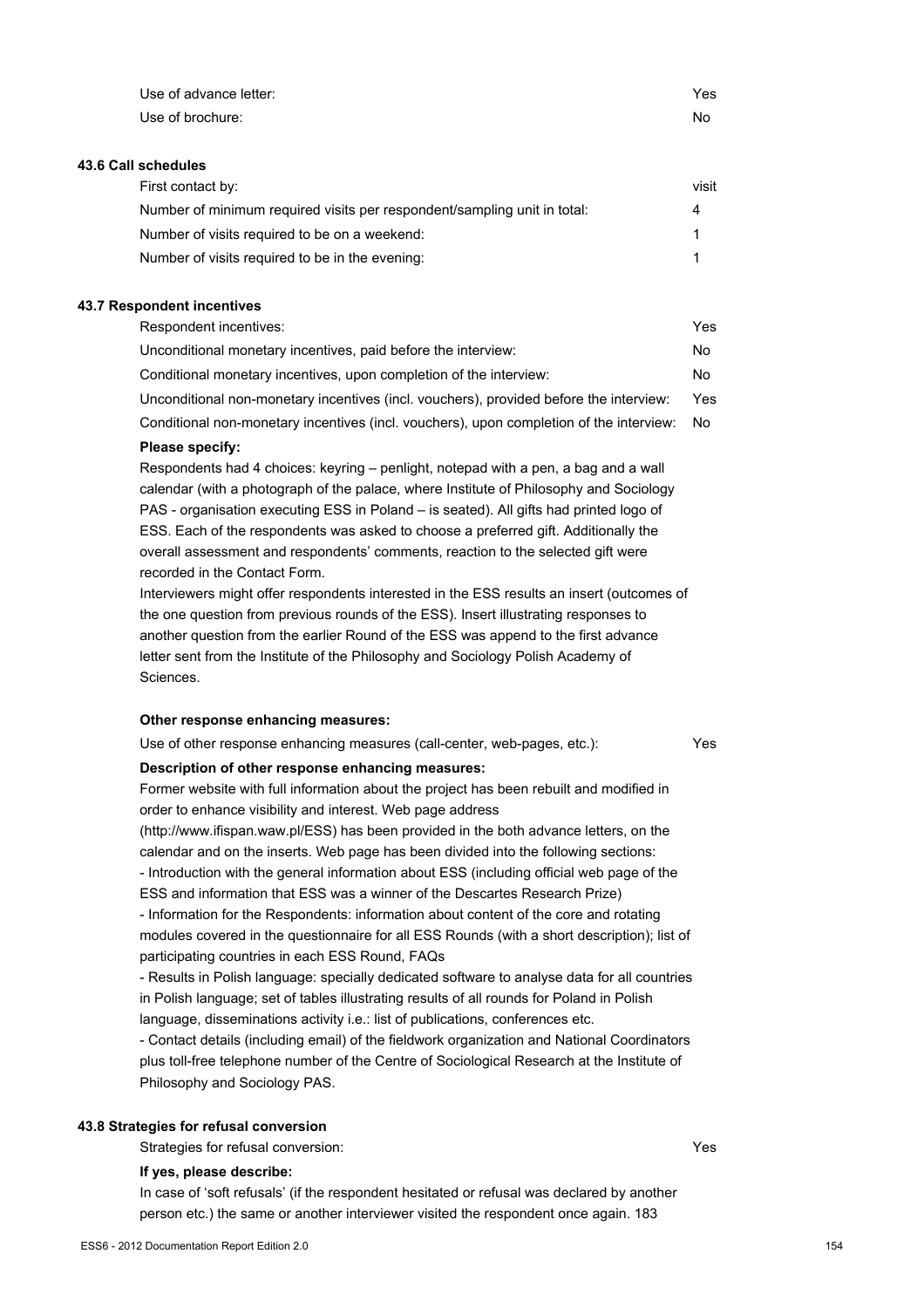cases were reissued (up to three attempts of conversion). The decision to attempt refusal conversion was made by the regional coordinator of interviewers' network in consultation with the interviewer (who was in contact with the respondent). In many cases the regional coordinator was also the person who attempted refusal conversion (most frequently by telephone).

Finally, there were 46 successful cases of refusal conversion.

#### **43.9 Pretest**

| The period in which the pretest interviews were held:                                                                                   | 29.08.12 - 02.09.12             |
|-----------------------------------------------------------------------------------------------------------------------------------------|---------------------------------|
| Number of pretest interviews:                                                                                                           | 50                              |
| 44 Control operation                                                                                                                    |                                 |
| 44.1 Interviews                                                                                                                         |                                 |
| Number of units selected for back-check:                                                                                                | 281                             |
| Number of back-checks achieved:                                                                                                         | 281                             |
| Number of units where outcome was confirmed:                                                                                            | 278                             |
| Type of back-check: Personal or Telephone:                                                                                              | Personal: 98,<br>Telephone: 183 |
| 44.2 Refusals                                                                                                                           |                                 |
| Number of units selected for back-check:                                                                                                | 28                              |
| Number of back-checks achieved:                                                                                                         | 28                              |
| Number of units where outcome was confirmed:                                                                                            | 28                              |
| Type of back-check: Personal, Telephone or Mail:                                                                                        | Personal: 25,<br>Telephone: 3   |
| 44.3 Non-contacts                                                                                                                       |                                 |
| Number of units selected for back-check:                                                                                                | 17                              |
| Number of back-checks achieved:                                                                                                         | 17                              |
| Number of units where outcome was confirmed:                                                                                            | 17                              |
| Type of back-check: Personal, Telephone or Mail:                                                                                        | Personal: 17                    |
| <b>45 Cleaning operations</b><br>45.2 Checking and control of main questionnaire CAPI program(s)                                        |                                 |
| 45.3 Verification of optical scanning or keying of main questionnaire<br>Was the scanning or keying of the main questionnaire checked?: | No                              |
| Approximate proportion of the main questionnaires checked:                                                                              |                                 |
| 45.4 Verification of supplementary questionnaire                                                                                        |                                 |
| If the supplementary questionnaires were scanned or keyed, was the scanning or keying No<br>checked?:                                   |                                 |
| Approximate proportion of the supplementary questionnaires checked:                                                                     |                                 |
| <b>46 Deviations</b>                                                                                                                    |                                 |
| F15 (EDULVLB), F15 (EISCED), F44 (EDULVLPB), F44 (EISCEDP), F52 (EDULVLFB),<br>F52 (EISCEDF), F56 (EDULVLMB), F56 (EISCEDM):            |                                 |
| The following underlying national questionnaire items for respondent nartner father and                                                 |                                 |

The following underlying national questionnaire items for respondent, partner, father and mother have changed since ESS5-2010: EDLEVEPL, EDLEVPEPL, EDLEVFEPL, EDLEVMEPL. Please see Appendix 1 Education.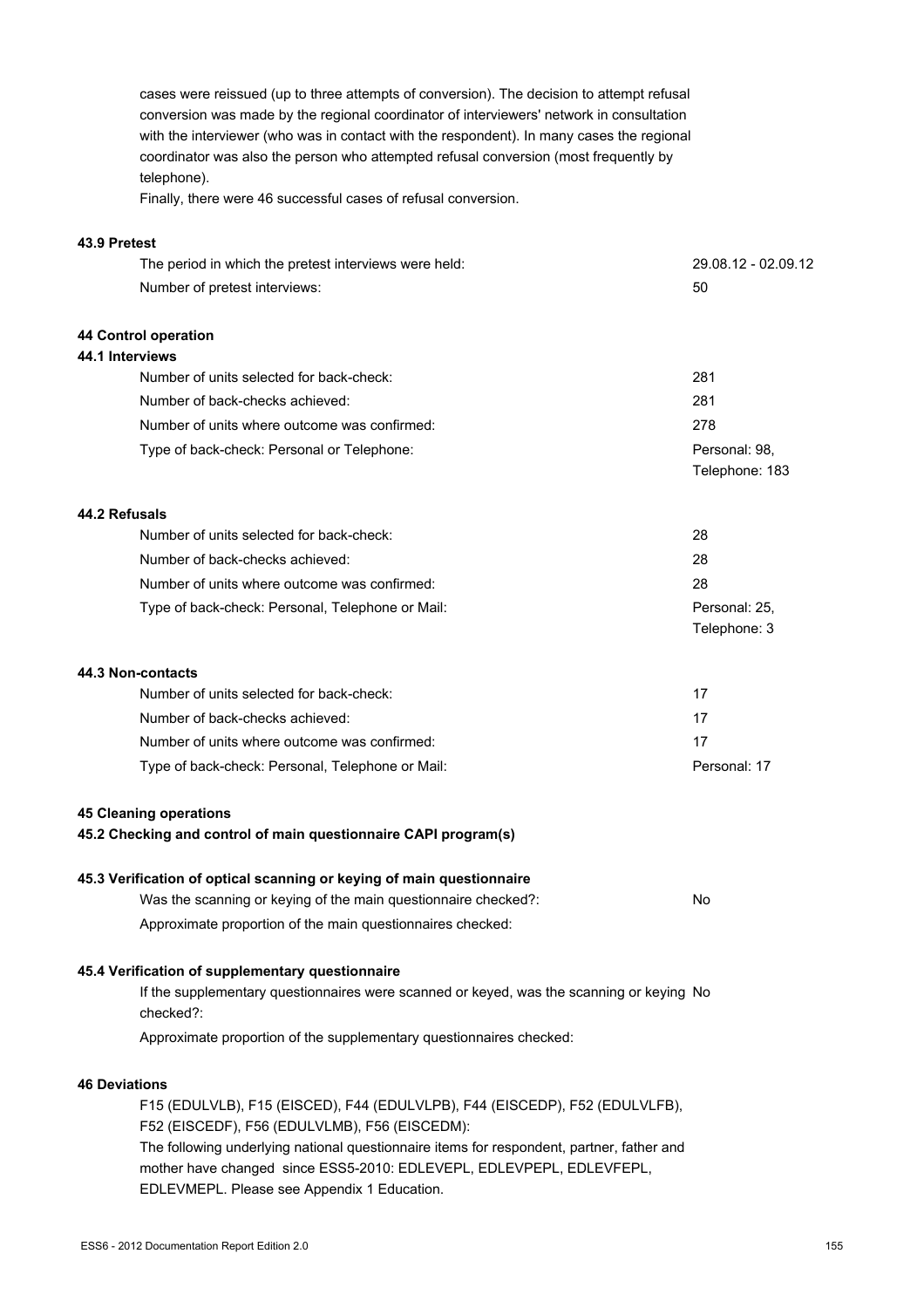Item non-response:

5 cases (idno=1296, 3823, 5015, 6133 and 9158) have more than 50% Refusal, Don't know or No answer in Main questionnaire section of the data.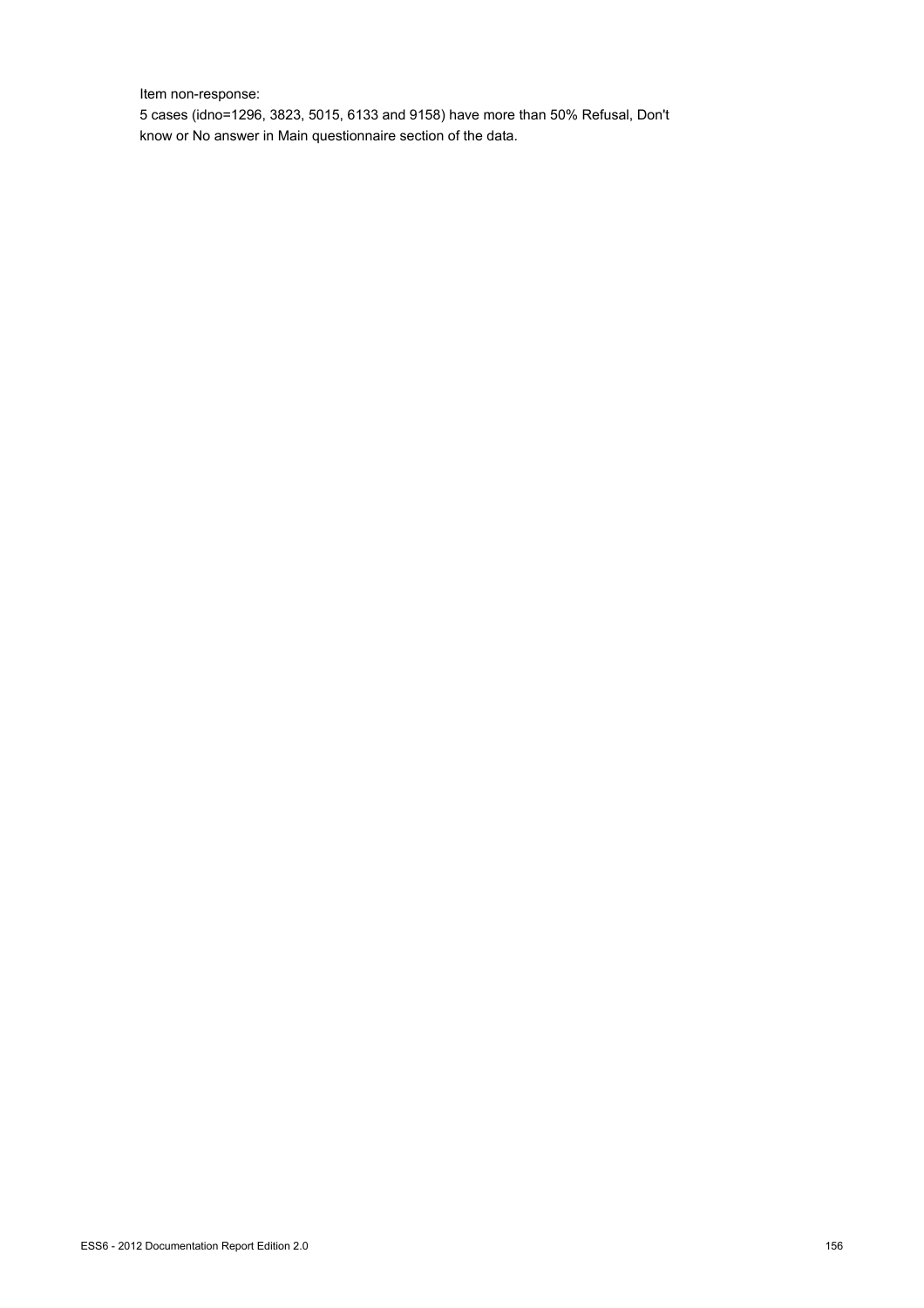# **47 Response rates**

# **47.1 Break down of response and non response, main questionnaire**

| A. Total number of issued sample units (addresses, households or individuals):         | 2706         |
|----------------------------------------------------------------------------------------|--------------|
| B. Refusal by respondent:                                                              | 301          |
| C. Refusals by opt-out list:                                                           | 0            |
| D. Refusal by proxy (or household or address refusal):                                 | 70           |
| E. No contact (after at least 4 visits):                                               | 133          |
| F. Language barrier:                                                                   | 0            |
| G. Respondent mentally or physically unable to co-operate throughout fieldwork period: | 69           |
| H. Broken appointment, respondent unavailable, no interviews for other reasons:        | 58           |
| I. Address not residential (institution, business/industrial purpose):                 | 7            |
| J. Address not occupied (not occupied, demolished, not yet built):                     | 4            |
| K. Address not traceable:                                                              | 3            |
| L. Other ineligible address:                                                           | $\mathbf{0}$ |
| M. Respondent moved abroad:                                                            | 139          |
| N. Respondent deceased:                                                                | 21           |
| Y. Invalid interviews:                                                                 | 3            |
| Z. Number of valid interviews:                                                         | 1898         |
| V. Records in the data file:                                                           | 1898         |
| X) Number of sample units not accounted for:                                           |              |
| Response rate main questionnaire V/(A-(sum I,J,L,M,N)):                                | 74.87%       |
|                                                                                        |              |
| 47.2 Supplementary questionnaires                                                      |              |

| 1891 |
|------|
|      |

#### **48 Estimates of Sampling error**

#### **49 Weighting**

Basic characteristics of the design weight calculation process:Number of realized stages 2 Number of weights above 4.0: 0 Initial weights above: 4.0 IDNOs of weights above: 4.0 Deffp: 1.02

#### **50 Other study-related materials**

### **50.7 Occupation coding**

| Classification used in coding of occupation:                                         |
|--------------------------------------------------------------------------------------|
| First coded to a national classification based on ISCO and then bridged to match the |
| ISCO08:                                                                              |

| First coded to a national classification and then bridged to match the ISCO08: | No. |
|--------------------------------------------------------------------------------|-----|
| No previous coding, occupation coded directly into the 4-digit ISCO08:         | Yes |
| Occupation coding procedures:                                                  |     |
| When did the coding of occupation for respondent and partner take place:       |     |
| At the time of the interview:                                                  | No. |
| Later on:                                                                      | Yes |
| Number of occupation coders:                                                   |     |
|                                                                                |     |

1

Coding procedures:

Were any occupation strings coded by more than one coder (double coding): No

No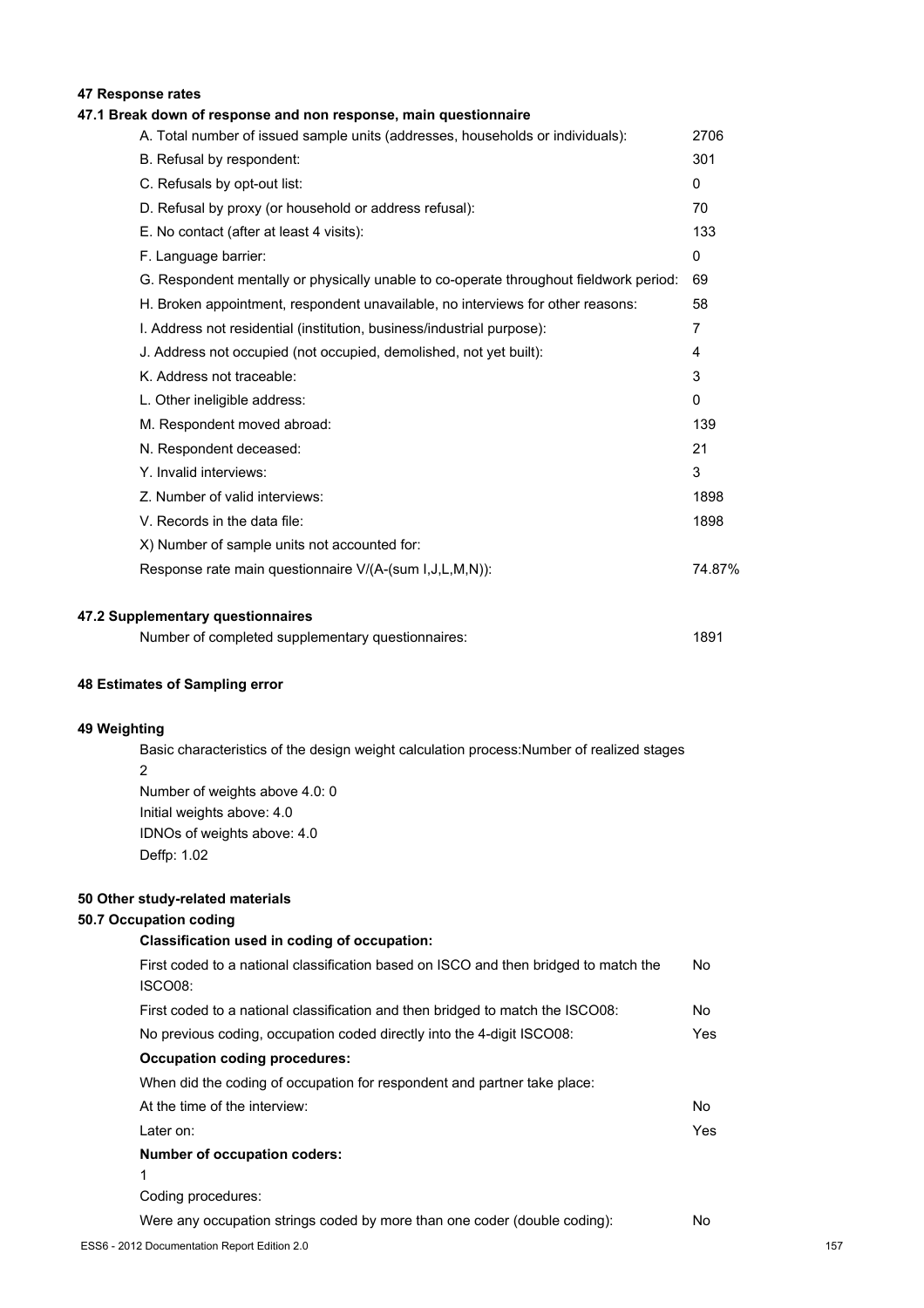| Was an adjudicator used:                                                            | Yes |
|-------------------------------------------------------------------------------------|-----|
| If yes, was adjudication done:                                                      |     |
| by sampling                                                                         | No. |
| on difficult cases                                                                  | Yes |
| Is some kind of automatic/semiautomatic coding used in the coding process:          | No. |
| Short description of coding and checking procedures:                                |     |
| A dedicated computer program has been used to support coding occupations with ISCO- |     |
|                                                                                     |     |

08. Besides, all occupations were simultaneously and independently coded using the national classification, which to some extent is consistent with the ISCO. At the end, the two coding results were crossed with each other, and all inconsistencies were thoroughly discussed with an adjudicator.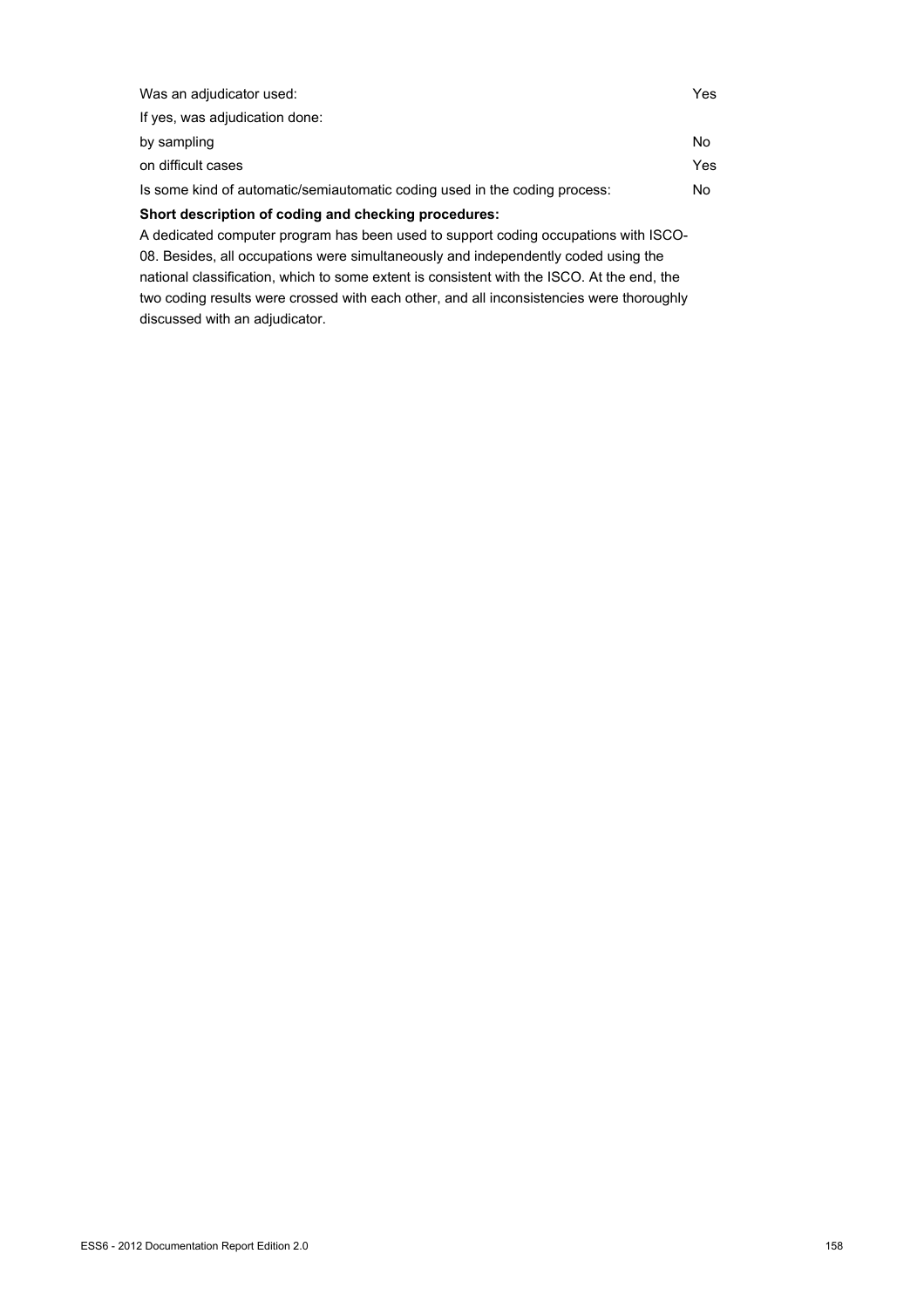# **Portugal**

#### **33 Data collector**

TNS, Praça José Queirós, Nº 1, Piso 3, Fração 1 e 3, 1800-237 Lisboa

### **34 Depositor**

Jorge Vala, National Coordinator

### **35 Funding agency**

Fundação para a Ciência e Tecnologia

#### **36 Grant number**

PE/0001/2011; RECI/IVC-SOC/0476/2012

### **37 Mode of data collection**

#### **37.1 Main questionnaire**

| Computer assisted personal interview, CAPI: | Yes |
|---------------------------------------------|-----|
| Paper and pencil interview, PAPI:           | No. |

## **37.2 Contact form questionnaire**

| Computer assisted personal interview, CAPI: | No  |
|---------------------------------------------|-----|
| Paper and pencil interview, PAPI:           | Yes |

#### **38 Type of research instrument**

### **Structured questionnaires in:**

Portuguese

#### **39 Field work period(s)**

24.10.12 - 20.03.13

### **40 Geographic unit**

| Suggested grouping of the regional categories:                                               |    |
|----------------------------------------------------------------------------------------------|----|
| and Candidate countries?                                                                     |    |
| Is your country part of the NUTS nomenclature or Eurostat's statistical regions for EFTA Yes |    |
| Statistical inference possible at the regional level:                                        | N٥ |

- **Suggested grouping of the regional categories:** PT11 - Norte
- PT16 Centro PT17 - Lisboa PT18 - Alentejo + PT15 - Algarve NUTS level in data file Number 2 and 2 and 2 and 2 and 2 and 2 and 2 and 2 and 2 and 2 and 2 and 2 and 2 and 2 and 2 and 2 and 2 and 2 and 2 and 2 and 2 and 2 and 2 and 2 and 2 and 2 and 2 and 2 and 2 and 2 and 2 and 2 and

#### **Geographic units in dataset:**

- PT11 Norte PT16 - Centro
- PT17 Lisboa
- 
- PT18 Alentejo PT15 - Algarve

# **41 Geographic coverage**

Mainland Portugal

# **42 Sampling procedure**

Sampling Frame: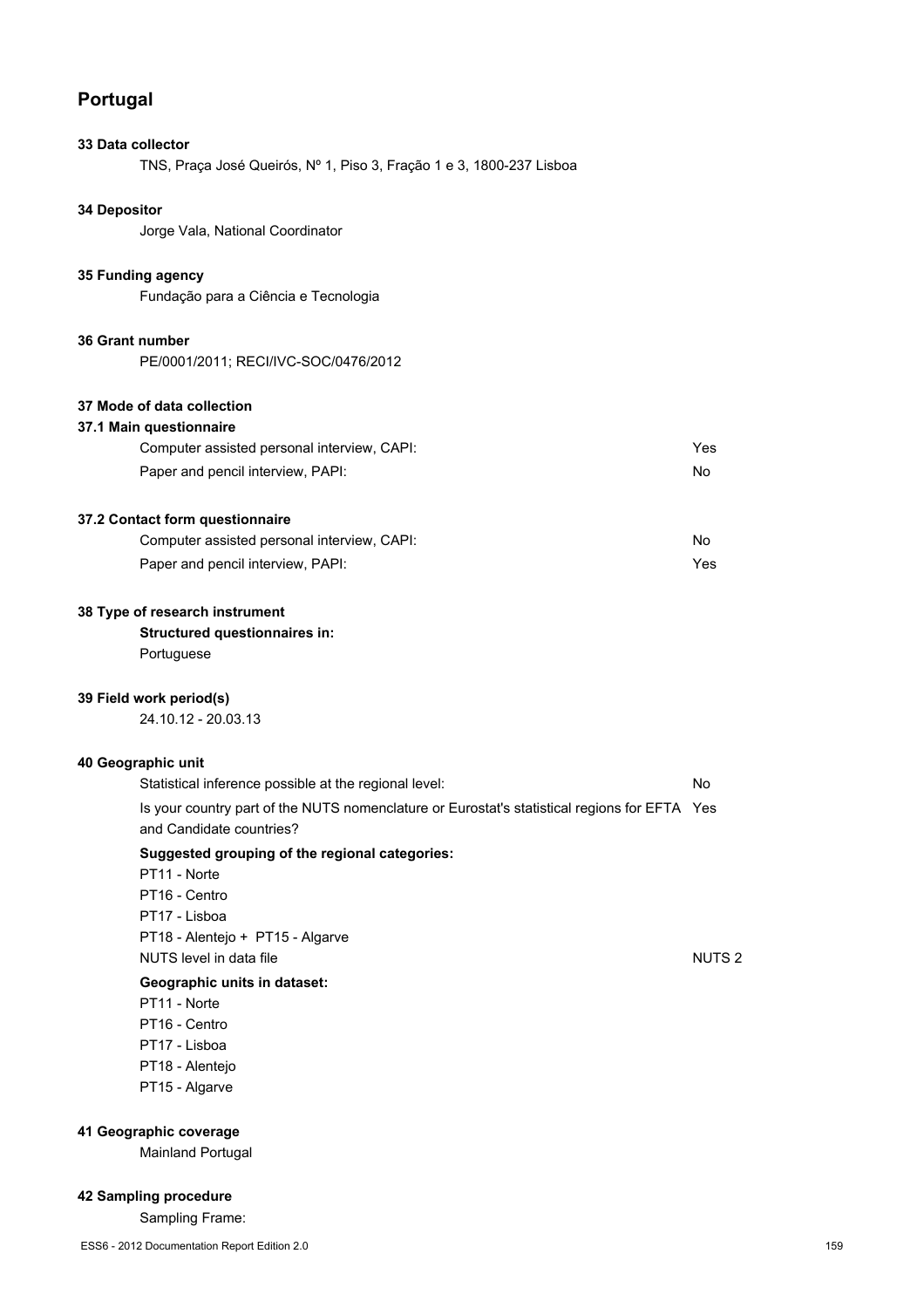For stratification: The frame covers municipalities (these are administrative areas with varying sizes; e.g. Lisboa is one municipality) in all regions of the mainland of Portugal, except municipalities with less than 10 households. For each municipality the number of households and persons 15 years and older is known.

Sampling Design: Two domain probability sampling design

Stratification:

5 regions x 5 municipality (habitat) size classes. Altogether 23 strata because in the biggest size class two cells are empty. Within each stratum, the number of municipalities is known.

Domain 1:

The 5 larger cities will all be included in the sample being established 180 sample points Porto 39 PSUs Braga 17 PSUs Coimbra 20 PSUs Lisboa 79 PSUs Amadora 25 PSUs

### Domain 2:

Stage 1: 145 (PSUs) are selected. The selection of municipalities is done proportionally to the number of residents. In each municipality 4 starting addresses (each defining a sample point) are selected. Although, there is one exception: in municipalities where the household's number are extremely low, we will define only 1 starting address instead of 4 (maintaining the total number of contacts/ interviews to be achieved as in other municipalities).

Stage 2: In each sample point there will be conducted a street study (random-route technique) for the selection of households. The starting point is defined using two different ways:

 - For the municipalities where a good map is available (TNS will also use Google earth as useful tool) the co-ordinates for the starting point are selected with a random method - For the other municipalities a starting point is randomly selected with the help of the telephone book.

The proportion will be 50% for each method.

In each sample point we will contact a mean of 4 households. Response rates of previous rounds are considered to exactly define the gross sample size in different strata and cities.

Stage 3: Selection of individuals: Last birthday method.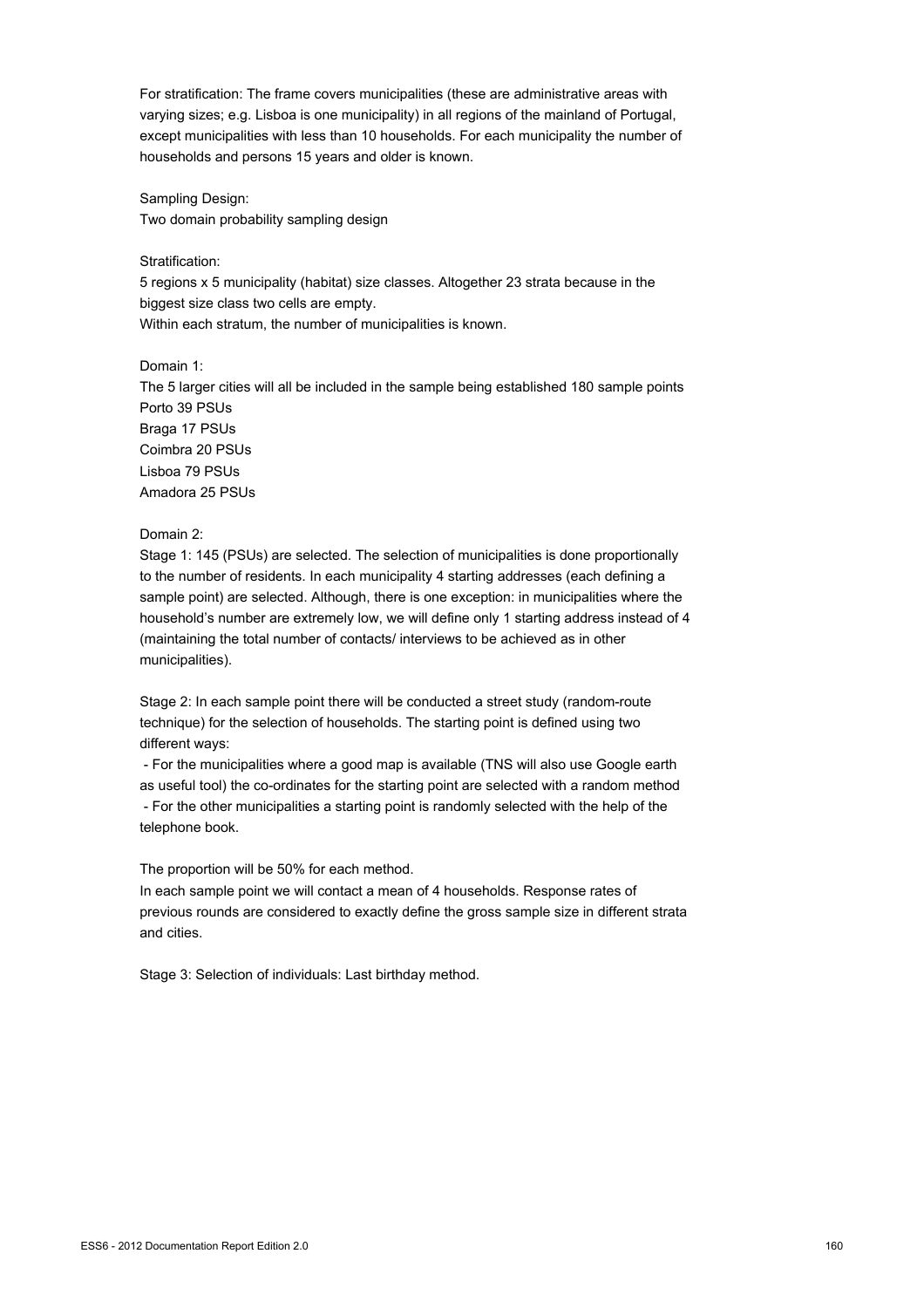# **43 Fieldwork procedures**

### **43.1 Interviewer selection**

| Total number of interviewers:         | 80 |
|---------------------------------------|----|
| Number of inexperienced interviewers: |    |

# **43.2 Briefing of interviewers**

| How many of the interviewers received ESS specific personal briefing?:                                           | 83        |
|------------------------------------------------------------------------------------------------------------------|-----------|
| Total length of ESS specific personal briefing(s) per interviewer:                                               | 4-8 hours |
| Written ESS specific instructions:                                                                               | Yes       |
| Was the ESS guidelines document: "Best practice guidelines and Interview scenarios"<br>provided to interviewers: | <b>No</b> |
| Was the ESS briefing example interview ("dummy interview") conducted using the<br>guidance provided:             | Yes       |
| Training in refusal conversion:                                                                                  | Yes       |
| Training on how to fill in contact forms:                                                                        | Yes       |
| Training on how to fill in observable and dwelling information:                                                  | Yes       |
| Materials on observable and dwelling information:                                                                |           |
| Photos:                                                                                                          | Yes       |
| Video-tape recording:                                                                                            | <b>No</b> |
| 43.3 Employment status of interviewers                                                                           |           |
| Free-lance interviewers:                                                                                         | Yes       |
| Employees of the fieldwork organisation:                                                                         | No        |
| Other:                                                                                                           | No        |
| 43.4 Payments of interviewers                                                                                    |           |
| Hourly rate:                                                                                                     | <b>No</b> |
| Per completed interview:                                                                                         | Yes       |
| Assignment fee (set fee for working on a set of sample units):                                                   | No        |
| A regular fixed salary:                                                                                          | <b>No</b> |
| Bonus arrangement:                                                                                               | Yes       |
| Other:                                                                                                           | Yes       |

# **If bonus arrangement or other, please specify:**

It was offered a monetary bonus to interviewers who completed 3 valid interviews per day between 12-12-2012 and 31-12-2012.

Interviewers received a monetary payment for each contact form completed.

### **43.5 Advance information**

| Use of advance letter: | Yes |
|------------------------|-----|
| Use of brochure:       | Yes |

# **43.6 Call schedules**

| First contact by:                                                        | Visits |
|--------------------------------------------------------------------------|--------|
| Number of minimum required visits per respondent/sampling unit in total: | 4      |
| Number of visits required to be on a weekend:                            |        |
| Number of visits required to be in the evening:                          |        |

#### **43.7 Respondent incentives**

Respondent incentives: No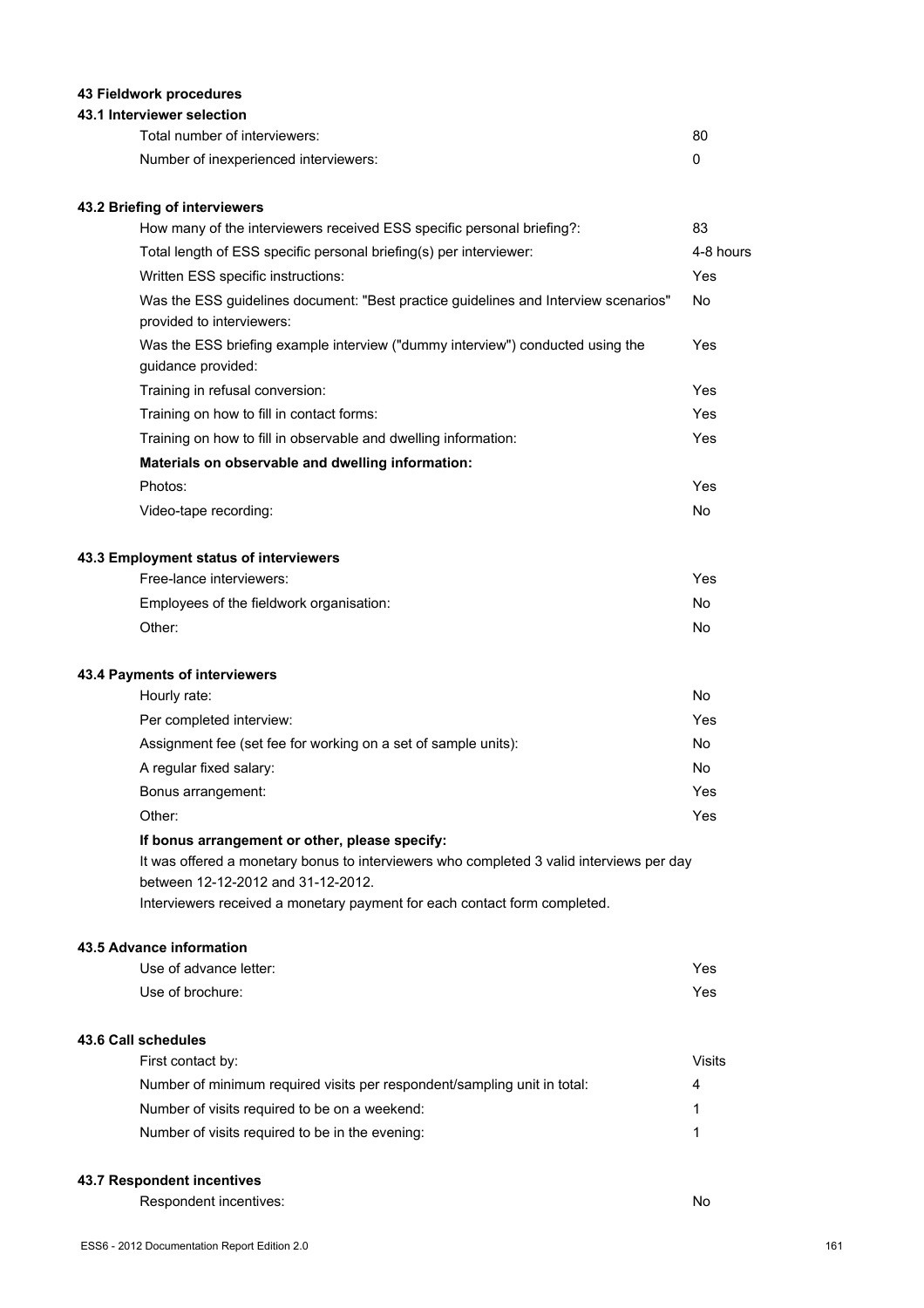|                 | Unconditional monetary incentives, paid before the interview:                                    | No                      |
|-----------------|--------------------------------------------------------------------------------------------------|-------------------------|
|                 | Conditional monetary incentives, upon completion of the interview:                               | No                      |
|                 | Unconditional non-monetary incentives (incl. vouchers), provided before the interview:           | No                      |
|                 | Conditional non-monetary incentives (incl. vouchers), upon completion of the interview:          | No                      |
|                 | Other response enhancing measures:                                                               |                         |
|                 | Use of other response enhancing measures (call-center, web-pages, etc.):                         | Yes                     |
|                 | Description of other response enhancing measures:                                                |                         |
|                 | Telephone contact numbers were provided to respondents: from the fieldwork company               |                         |
|                 | responsible for the research (a free number) and from ICS team.                                  |                         |
|                 | During fieldwork, interviewers performance was monitored and interviewers with higher            |                         |
|                 | non-response rates were remembered by TNS fiedwork team on how to enhance the<br>response rates. |                         |
|                 |                                                                                                  |                         |
|                 | 43.8 Strategies for refusal conversion                                                           |                         |
|                 | Strategies for refusal conversion:                                                               | No                      |
| 43.9 Pretest    |                                                                                                  |                         |
|                 | The period in which the pretest interviews were held:                                            | 12.09.12 to 18.09.12    |
|                 | Number of pretest interviews:                                                                    | 50                      |
|                 | 44 Control operation                                                                             |                         |
| 44.1 Interviews |                                                                                                  |                         |
|                 | Number of units selected for back-check:                                                         | 952                     |
|                 | Number of back-checks achieved:                                                                  | 847                     |
|                 | Number of units where outcome was confirmed:                                                     | 847                     |
|                 | Type of back-check: Personal or Telephone:                                                       | Personal: 221           |
|                 |                                                                                                  | Telephone: 626          |
| 44.2 Refusals   |                                                                                                  |                         |
|                 | Number of units selected for back-check:                                                         | 101                     |
|                 | Number of back-checks achieved:                                                                  | 58                      |
|                 | Number of units where outcome was confirmed:                                                     | 58                      |
|                 | Type of back-check: Personal, Telephone or Mail:                                                 | Personal: 42 Telephone: |
|                 |                                                                                                  | 16                      |
|                 | <b>44.3 Non-contacts</b>                                                                         |                         |
|                 | Number of units selected for back-check:                                                         | 80                      |
|                 | Number of back-checks achieved:                                                                  | 31                      |
|                 | Number of units where outcome was confirmed:                                                     | 31                      |
|                 | Type of back-check: Personal, Telephone or Mail:                                                 | Personal: 31            |
|                 |                                                                                                  |                         |

# **45 Cleaning operations**

# **45.2 Checking and control of main questionnaire CAPI program(s)**

The checking of the CAPI program was made trought a script test. The script was tested by the responsbile of TNS data processing department, by two DP assistants and by a member of the Client Service team.

Using a database with the data of the first interviews it was done an SPSS syntax in order to detect errors in the filters.

# **45.3 Verification of optical scanning or keying of main questionnaire**

Was the scanning or keying of the main questionnaire checked?: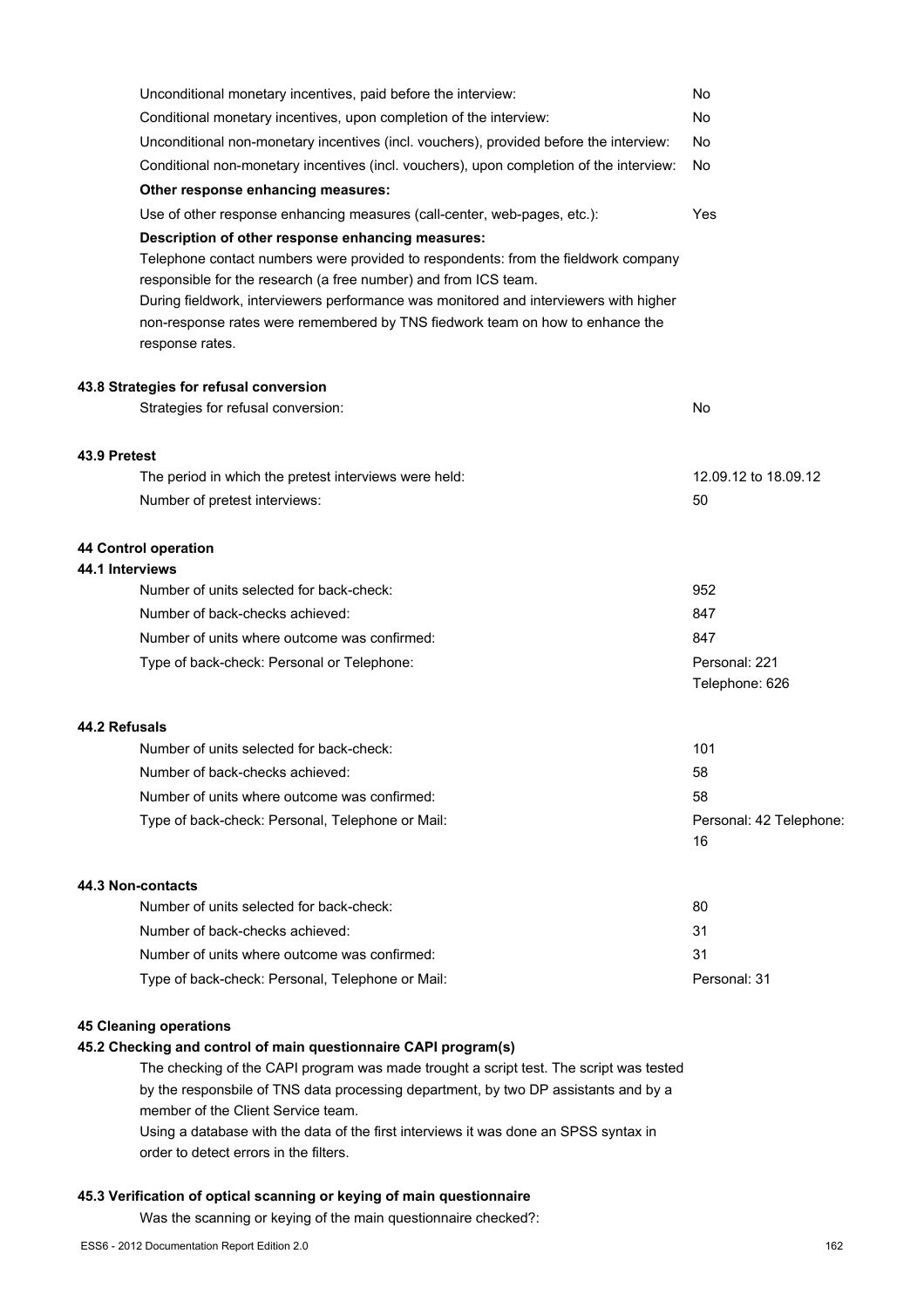Approximate proportion of the main questionnaires checked:

# **45.4 Verification of supplementary questionnaire**

If the supplementary questionnaires were scanned or keyed, was the scanning or keying checked?:

Approximate proportion of the supplementary questionnaires checked:

**46 Deviations**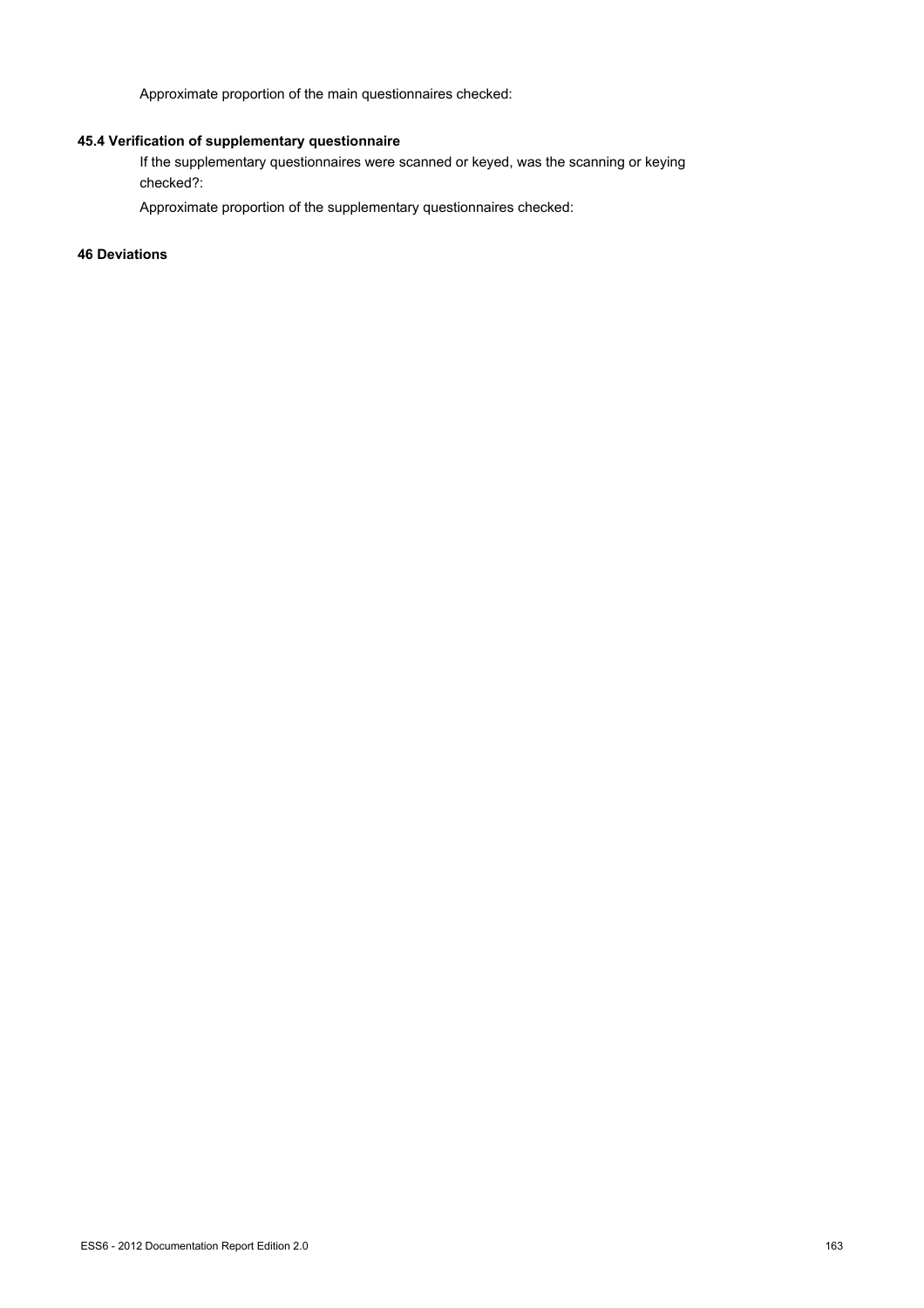# **47 Response rates**

# **47.1 Break down of response and non response, main questionnaire**

| A. Total number of issued sample units (addresses, households or individuals):         | 3040         |
|----------------------------------------------------------------------------------------|--------------|
| B. Refusal by respondent:                                                              | 83           |
| C. Refusals by opt-out list:                                                           | $\mathbf{0}$ |
| D. Refusal by proxy (or household or address refusal):                                 | 330          |
| E. No contact (after at least 4 visits):                                               | 121          |
| F. Language barrier:                                                                   | 1            |
| G. Respondent mentally or physically unable to co-operate throughout fieldwork period: | 9            |
| H. Broken appointment, respondent unavailable, no interviews for other reasons:        | 40           |
| I. Address not residential (institution, business/industrial purpose):                 | 47           |
| J. Address not occupied (not occupied, demolished, not yet built):                     | 191          |
| K. Address not traceable:                                                              | 0            |
| L. Other ineligible address:                                                           | 10           |
| M. Respondent moved abroad:                                                            | 0            |
| N. Respondent deceased:                                                                | 3            |
| Y. Invalid interviews:                                                                 | 54           |
| Z. Number of valid interviews:                                                         | 2151         |
| V. Records in the data file:                                                           | 2151         |
| X) Number of sample units not accounted for:                                           |              |
| Response rate main questionnaire V/(A-(sum I, J, L, M, N)):                            | 77.12%       |
|                                                                                        |              |
| 47.2 Supplementary questionnaires                                                      |              |

| Number of completed supplementary questionnaires: | 2151 |
|---------------------------------------------------|------|
|---------------------------------------------------|------|

#### **48 Estimates of Sampling error**

### **49 Weighting**

Basic characteristics of the design weight calculation process: Number of realized stages: 3 Number of weights above 4.0: 6 Initial weights above 4.0: 4.13, 5.73, 5.73, 4.14, 6.21, 5.75 IDNOs of weights above 4.0: 50, 1513, 1515, 1858, 1859, 3006 Deffp: 1.38

#### **50 Other study-related materials**

### **50.7 Occupation coding**

| Classification used in coding of occupation:                                         |            |
|--------------------------------------------------------------------------------------|------------|
| First coded to a national classification based on ISCO and then bridged to match the | No.        |
| ISCO08:                                                                              |            |
| First coded to a national classification and then bridged to match the ISCO08:       | No.        |
| No previous coding, occupation coded directly into the 4-digit ISCO08:               | Yes.       |
| <b>Occupation coding procedures:</b>                                                 |            |
| When did the coding of occupation for respondent and partner take place:             |            |
| At the time of the interview:                                                        | No.        |
| Later on:                                                                            | <b>Yes</b> |
| Number of occupation coders:                                                         |            |
| 2                                                                                    |            |
| Coding procedures:                                                                   |            |
| Were any occupation strings coded by more than one coder (double coding):            | Yes.       |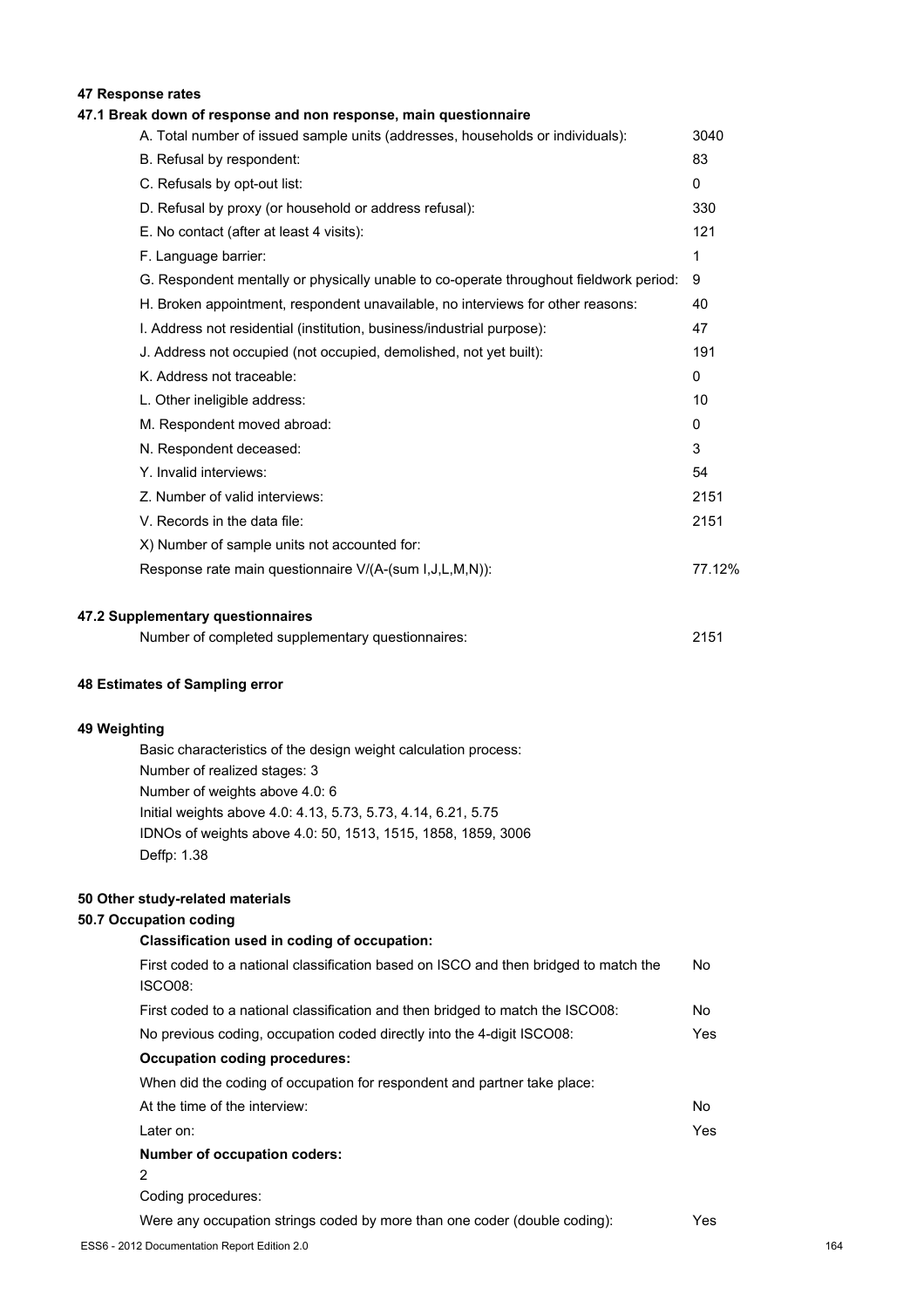Was an adjudicator used: No

If yes, was adjudication done:

by sampling

on difficult cases

Is some kind of automatic/semiautomatic coding used in the coding process: No

# **Short description of coding and checking procedures:**

Coding was made on an Excel file, according with the occupation's description given by respondents. Almost 50% of the coding was checked by an element of the National Research Team (ICS-UL) The remaining cases were checked by TNS coders following the guidelines provided y the National Research Team.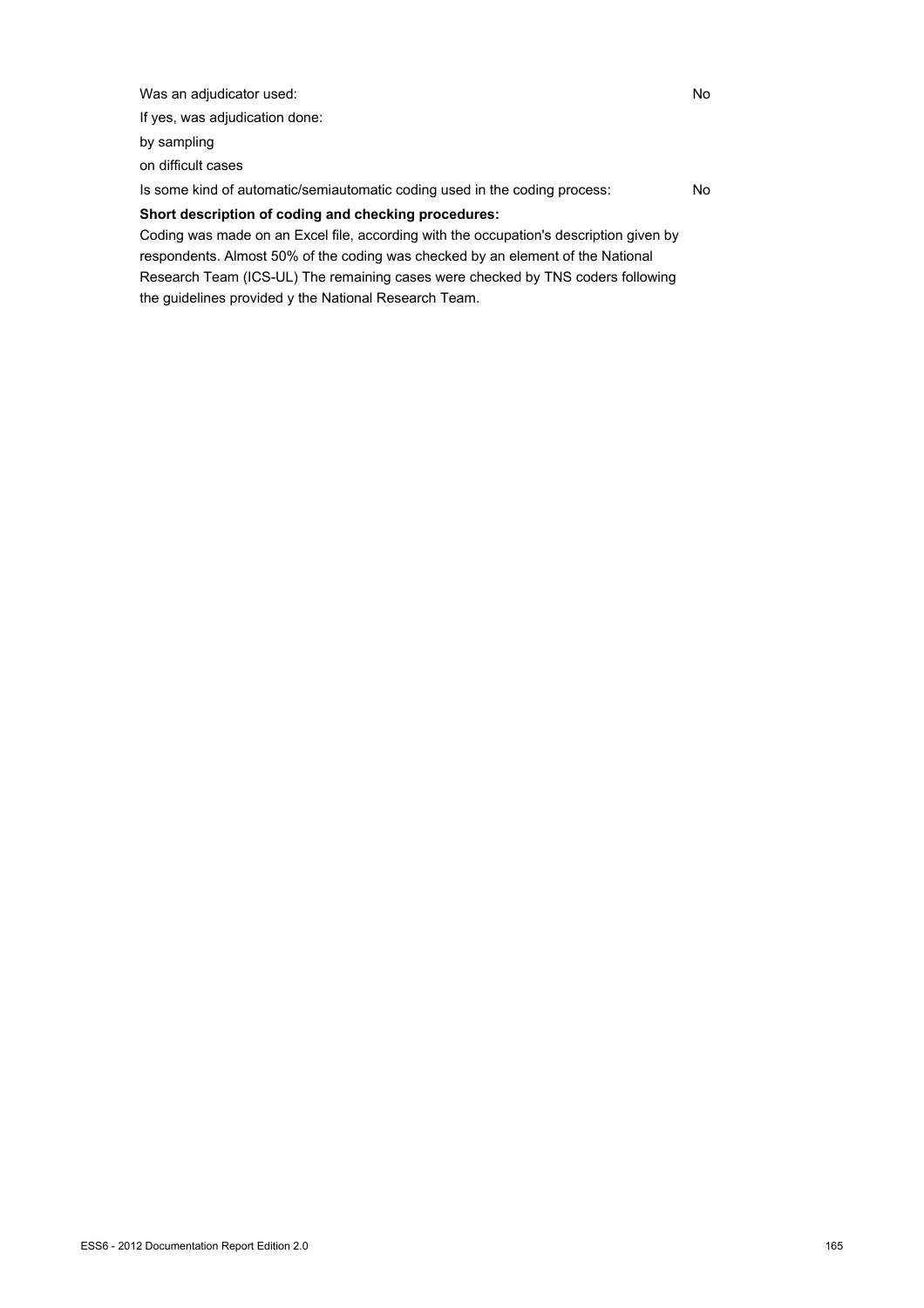# **Russian Federation**

# **33 Data collector**

CESSI-Russia Bolshaya Dmitrovka, 20/5 107031 Moscow Russia

#### **34 Depositor**

Anna Andreenkova, National Coordinator

#### **35 Funding agency**

Russian Humanitarian Scientic Fund (RGNF) Highest School of Economics (HSE)

#### **36 Grant number**

12-03-18012/12

### **37 Mode of data collection**

#### **37.1 Main questionnaire**

| Computer assisted personal interview, CAPI: | No. |
|---------------------------------------------|-----|
| Paper and pencil interview, PAPI:           |     |
|                                             |     |

# **37.2 Contact form questionnaire**

| Computer assisted personal interview, CAPI: | No  |
|---------------------------------------------|-----|
| Paper and pencil interview, PAPI:           | Yes |

#### **38 Type of research instrument**

**Structured questionnaires in:** Russian

#### **39 Field work period(s)**

10.10.12 - 27.12.12

### **40 Geographic unit**

Statistical inference possible at the regional level: Yes Is your country part of the NUTS nomenclature or Eurostat's statistical regions for EFTA No and Candidate countries? NUTS level in data file **Geographic units in dataset:** 1 - Central FO 2 - North Western FO 3 - Volga FO 4 - South FO 5 - North Caucasian FO 6 - Ural FO 7 - Siberian FO 8 - Far East FO **If your country is not part of the NUTS nomenclature, please give a short description of the regional level used in the data file** 80 units of federation (oblasts) were grouped into 8 standard administrative regions (called Federal Okrugs in Russia = which is standard administrative division now which is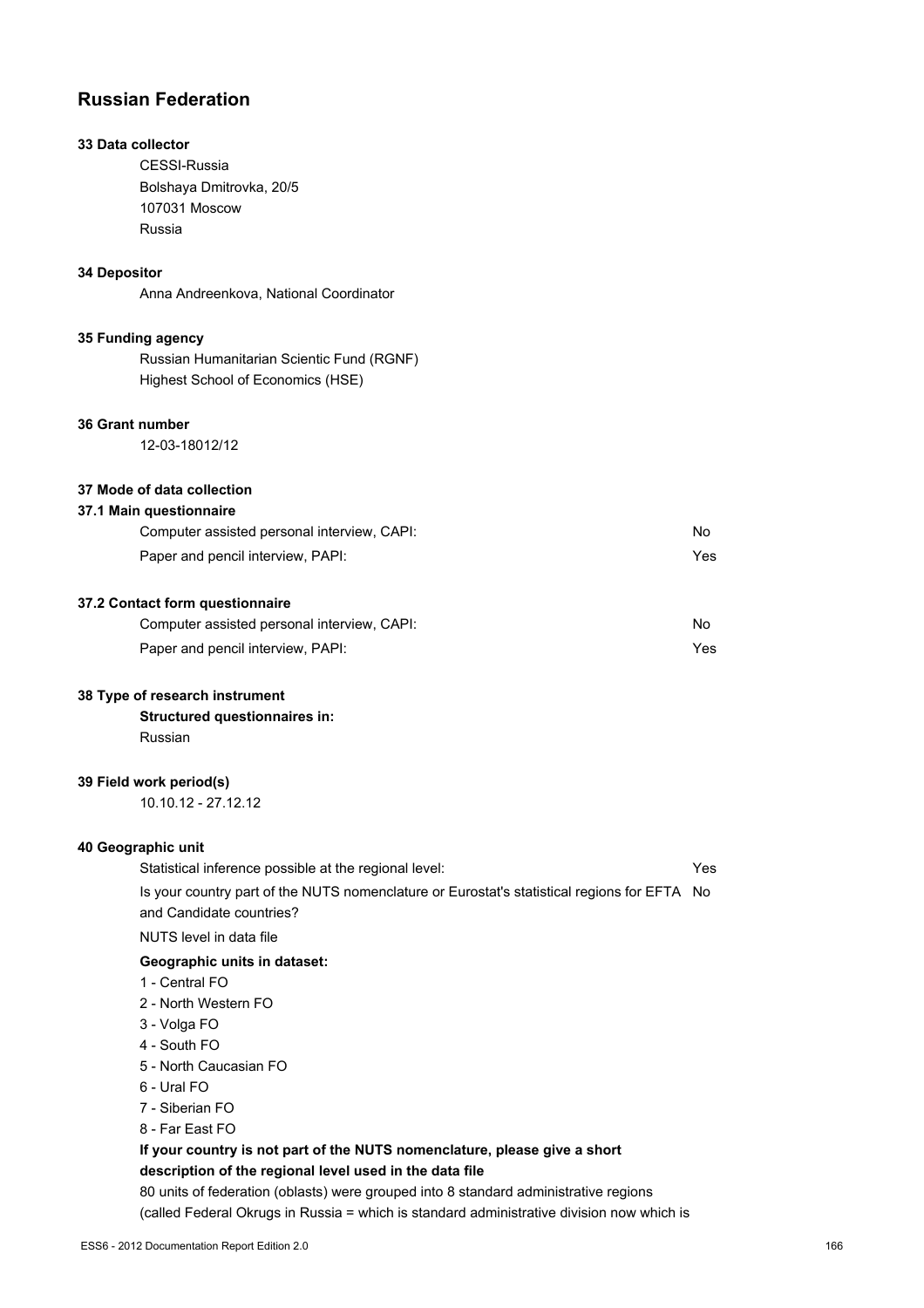also used by National Statistical Agencie and Census data is collected)

For further documentation of the Russian region variable see "ESS Region Variable in the Russian Federation", available under Data and Documentation by Country - Russian Federation.

#### **41 Geographic coverage**

Russian Federation

#### **42 Sampling procedure**

Sampling Frame: Area sample

#### Sampling Design:

Stratified four-stage probability sampling:

- PSUs: Settlements -cities/ towns/ villages (131 in total)
- Sample Points: Electoral districts (300 in total, in domain 1:two from each PSU = 232; in domain 2: 68)
- Sampling unit on third stage: Households
- Sampling unit on fourth stage: Persons within a household (Kish tables)

The 15 largest cities are self-representing, so we treat these as a separate domain. These cities collectively contain 23% of the Russian population.

#### Domain 1: All except 15 largest cities

Settlements are sorted into eight geographic zones (NorthWest okrug, Central okrug, Volga okrug, South okrug, North Caucasian okrug, Ural okrug, Siberian okrug, Far East okrug). The number to select in each zone will be proportional to the population in the zone: 116 in total. Settlements will then be selected with probability proportional to population size (2010 National Census) using systematic sampling. In each selected settlement (city/town/village), all electoral districts are listed and two are selected with PPS. (An electoral district contains approx. 2,000 people) Small settlements (communities with less than 4,000 people) will be grouped into groups with population of 4 thousand people (located nearby) so that they contain two electoral districts. Interviewers will make a list of all apartments in each housing unit of the selected electoral districts, with map. The list and map are forwarded to the Central Office to create an address database. Random selection is used to select the needed number of households. This will average 12, but will vary in inverse proportion to anticipated response rates (which range from 55% in Moscow to 85% in some rural areas). At each selected housing unit, the interviewer lists all residents aged 15+, first men then women, from oldest to youngest. A table of random numbers is then used to select one.

Domain 2: Self-representing areas (see the appendix in the end of the document) In domain 2, PSUs are electoral districts. A total of 68 electoral districts will be selected from the domain, with the number from each city being in proportion to population. The number of households to select in each city will be in proportion to population size (but adjusted by anticipated response rate differences, as indicated above). Then, households and persons selected as above.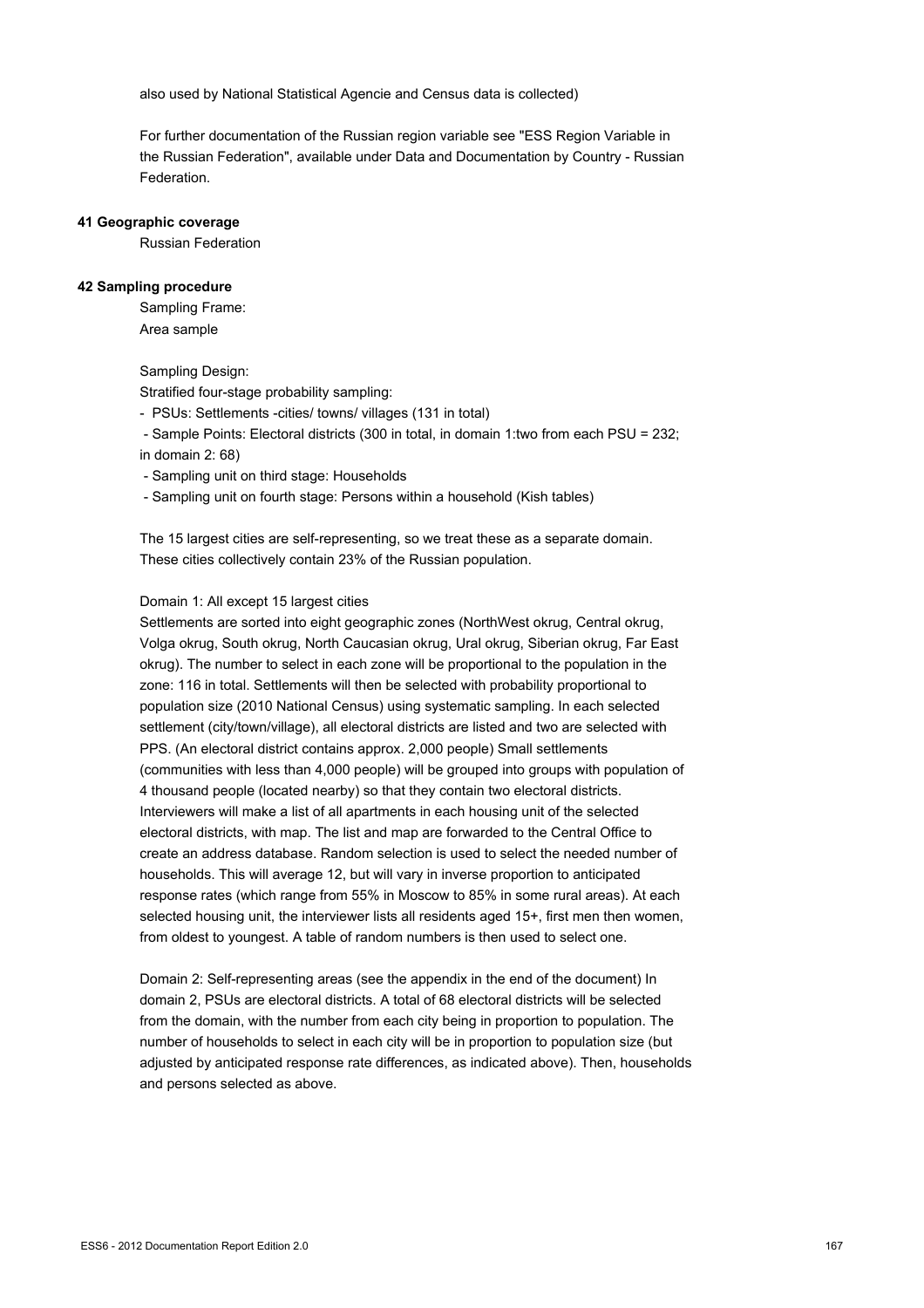# **43 Fieldwork procedures**

### **43.1 Interviewer selection**

| Total number of interviewers:         | 301 |
|---------------------------------------|-----|
| Number of inexperienced interviewers: | 36  |

## **43.2 Briefing of interviewers**

| How many of the interviewers received ESS specific personal briefing?:                                                                                                            | 301       |
|-----------------------------------------------------------------------------------------------------------------------------------------------------------------------------------|-----------|
| Total length of ESS specific personal briefing(s) per interviewer:                                                                                                                | 4-8 hours |
| Written ESS specific instructions:                                                                                                                                                | Yes       |
| Was the ESS guidelines document: "Best practice guidelines and Interview scenarios"<br>provided to interviewers:                                                                  | <b>No</b> |
| Was the ESS briefing example interview ("dummy interview") conducted using the<br>guidance provided:                                                                              | No        |
| Training in refusal conversion:                                                                                                                                                   | Yes       |
| Training on how to fill in contact forms:                                                                                                                                         | Yes       |
| Training on how to fill in observable and dwelling information:                                                                                                                   | Yes       |
| Materials on observable and dwelling information:                                                                                                                                 |           |
| Photos:                                                                                                                                                                           | Yes       |
| Video-tape recording:                                                                                                                                                             | <b>No</b> |
| 43.3 Employment status of interviewers                                                                                                                                            |           |
| Free-lance interviewers:                                                                                                                                                          | Yes       |
| Employees of the fieldwork organisation:                                                                                                                                          | <b>No</b> |
| Other:                                                                                                                                                                            | <b>No</b> |
| 43.4 Payments of interviewers                                                                                                                                                     |           |
| Hourly rate:                                                                                                                                                                      | <b>No</b> |
| Per completed interview:                                                                                                                                                          | Yes       |
| Assignment fee (set fee for working on a set of sample units):                                                                                                                    | <b>No</b> |
| A regular fixed salary:                                                                                                                                                           | <b>No</b> |
| Bonus arrangement:                                                                                                                                                                | Yes       |
| Other:                                                                                                                                                                            | No        |
| If bonus arrangement or other, please specify:                                                                                                                                    |           |
| Bonus for interviewing in remote areas, bonus for successful interview after 4 attempts of<br>contacts, bonus for response rater higher than 70%, higher payment for interview if |           |

refusal conversion has occured

#### **43.5 Advance information**

| Use of advance letter:                                                   | No             |
|--------------------------------------------------------------------------|----------------|
| Use of brochure:                                                         | No             |
| 43.6 Call schedules                                                      |                |
| First contact by:                                                        | Visit          |
| Number of minimum required visits per respondent/sampling unit in total: | 4              |
| Number of visits required to be on a weekend:                            | min 1 out of 4 |
| Number of visits required to be in the evening:                          | min 1 out of 4 |
|                                                                          |                |

#### **43.7 Respondent incentives**

Respondent incentives: Yes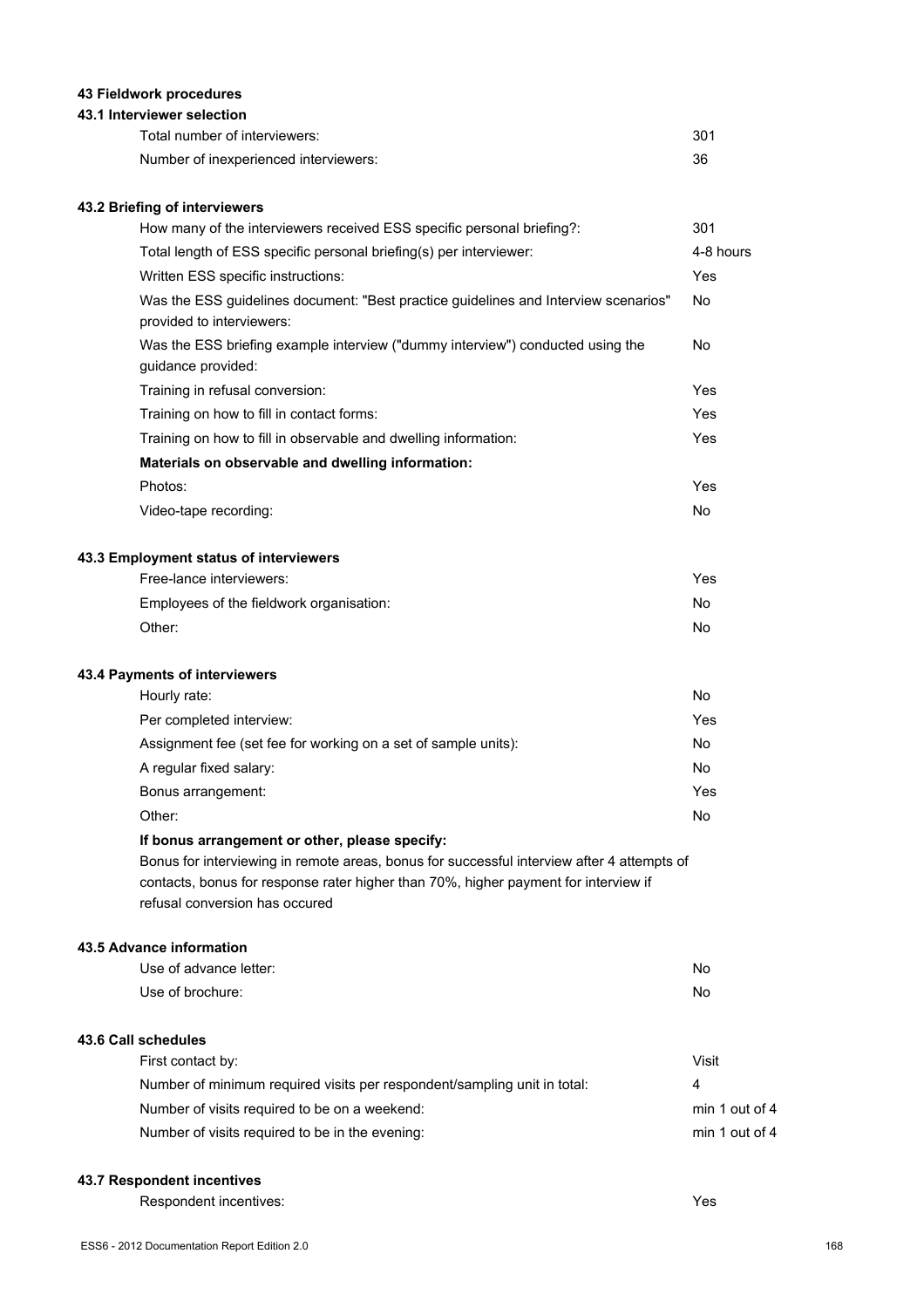|                 | Unconditional monetary incentives, paid before the interview:                              | No                  |
|-----------------|--------------------------------------------------------------------------------------------|---------------------|
|                 | Conditional monetary incentives, upon completion of the interview:                         | No                  |
|                 | Unconditional non-monetary incentives (incl. vouchers), provided before the interview:     | No.                 |
|                 | Conditional non-monetary incentives (incl. vouchers), upon completion of the interview:    | Yes                 |
|                 | Please specify:                                                                            |                     |
|                 | Incentive was used only in large cities with very low response rate (about 25% of all      |                     |
|                 | interviews)                                                                                |                     |
|                 | Other response enhancing measures:                                                         |                     |
|                 | Use of other response enhancing measures (call-center, web-pages, etc.):                   | Yes                 |
|                 | Description of other response enhancing measures:                                          |                     |
|                 | Web-site of ESS in Russian for informating respondents about the current wave, previous    |                     |
|                 | results and the project in general, ESS business card with coordinates of the web-site     |                     |
|                 | was given to all contacted households                                                      |                     |
|                 | 43.8 Strategies for refusal conversion                                                     |                     |
|                 | Strategies for refusal conversion:                                                         | Yes                 |
|                 | If yes, please describe:                                                                   |                     |
|                 | We re-contacted all respondents/ households who had at least small chance to being         |                     |
|                 | converted after some time of the first refusals                                            |                     |
|                 | - we paid interviewers per interview but the payment for completed interview after refusal |                     |
|                 | conversion was 30% higher than any other interview.                                        |                     |
|                 | - the decision about refusal conversion was taken by regional field manager based on the   |                     |
|                 | evaluation of "soft-hard" refusal in the contact sheet and the de-briefing of interviewer  |                     |
|                 | (clarifying the reason of refusal and the circumstances of it).                            |                     |
| 43.9 Pretest    |                                                                                            |                     |
|                 | The period in which the pretest interviews were held:                                      | 20.08.12 - 31.08.12 |
|                 | Number of pretest interviews:                                                              | 50                  |
|                 |                                                                                            |                     |
|                 | <b>44 Control operation</b>                                                                |                     |
| 44.1 Interviews |                                                                                            |                     |
|                 | Number of units selected for back-check:                                                   | 1078                |
|                 | Number of back-checks achieved:                                                            | 1078                |
|                 | Number of units where outcome was confirmed:                                               | 1078                |
|                 | Type of back-check: Personal or Telephone:                                                 | Personal: 876       |
|                 |                                                                                            | Telephone: 202      |
| 44.2 Refusals   |                                                                                            |                     |
|                 | Number of units selected for back-check:                                                   | 64                  |
|                 | Number of back-checks achieved:                                                            | 64                  |
|                 | Number of units where outcome was confirmed:                                               | 64                  |
|                 | Type of back-check: Personal, Telephone or Mail:                                           | Personal            |
|                 |                                                                                            |                     |
|                 | 44.3 Non-contacts                                                                          |                     |
|                 | Number of units selected for back-check:                                                   | 178                 |
|                 | Number of back-checks achieved:                                                            | 178                 |
|                 | Number of units where outcome was confirmed:                                               | 178                 |
|                 | Type of back-check: Personal, Telephone or Mail:                                           | Personal            |
|                 |                                                                                            |                     |

# **45 Cleaning operations**

# **45.2 Checking and control of main questionnaire CAPI program(s)**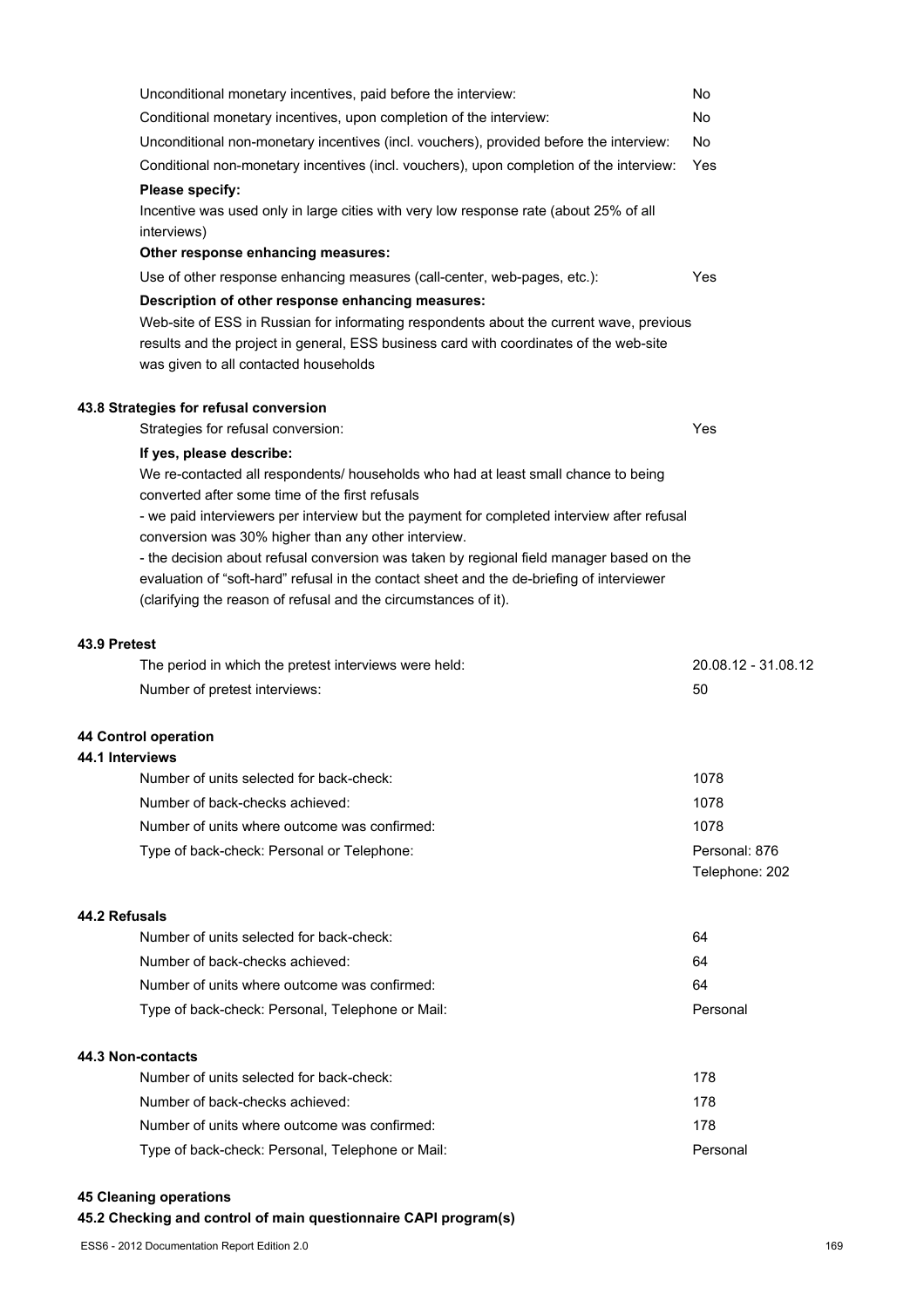| 45.3 Verification of optical scanning or keying of main questionnaire                                  |     |
|--------------------------------------------------------------------------------------------------------|-----|
| Was the scanning or keying of the main questionnaire checked?:                                         | Yes |
| Approximate proportion of the main questionnaires checked:                                             | 15% |
| 45.4 Verification of supplementary questionnaire                                                       |     |
| If the supplementary questionnaires were scanned or keyed, was the scanning or keying Yes<br>checked?: |     |
| Approximate proportion of the supplementary questionnaires checked:                                    | 15% |
| <b>46 Deviations</b>                                                                                   |     |

REGION: The underlying Russian regional categories have changed since ESS5-2010. Please see item 40.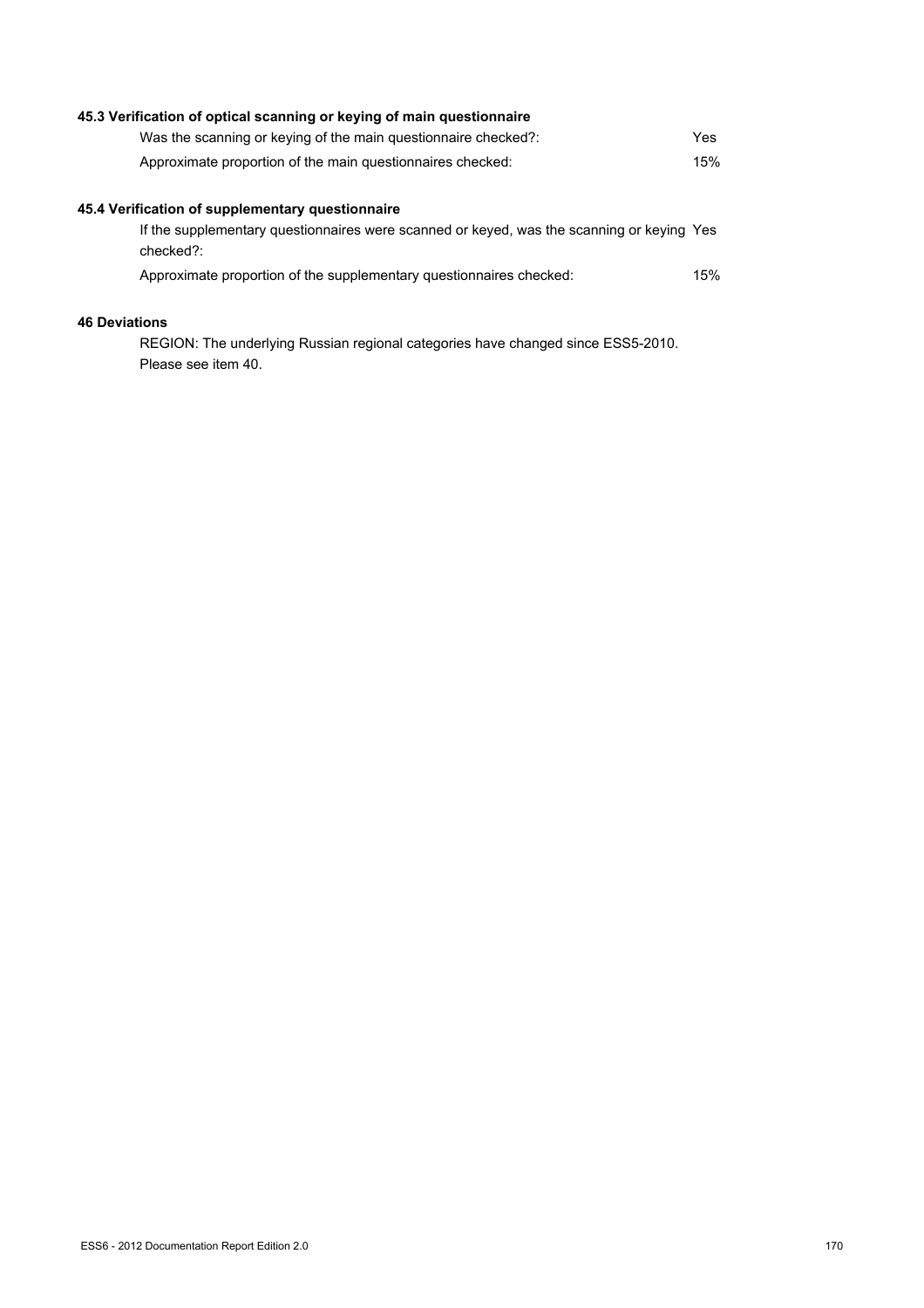# **47 Response rates**

| 47.1 Break down of response and non response, main questionnaire                       |        |
|----------------------------------------------------------------------------------------|--------|
| A. Total number of issued sample units (addresses, households or individuals):         | 3772   |
| B. Refusal by respondent:                                                              | 158    |
| C. Refusals by opt-out list:                                                           |        |
| D. Refusal by proxy (or household or address refusal):                                 | 710    |
| E. No contact (after at least 4 visits):                                               | 272    |
| F. Language barrier:                                                                   |        |
| G. Respondent mentally or physically unable to co-operate throughout fieldwork period: | 11     |
| H. Broken appointment, respondent unavailable, no interviews for other reasons:        | 46     |
| I. Address not residential (institution, business/industrial purpose):                 | 5      |
| J. Address not occupied (not occupied, demolished, not yet built):                     | 59     |
| K. Address not traceable:                                                              | 11     |
| L. Other ineligible address:                                                           | 1      |
| M. Respondent moved abroad:                                                            |        |
| N. Respondent deceased:                                                                |        |
| Y. Invalid interviews:                                                                 | 15     |
| Z. Number of valid interviews:                                                         | 2484   |
| V. Records in the data file:                                                           | 2484   |
| X) Number of sample units not accounted for:                                           |        |
| Response rate main questionnaire V/(A-(sum I, J, L, M, N)):                            | 67.01% |
| 47.2 Supplementary questionnaires                                                      |        |
| Number of completed supplementary questionnaires:                                      | 2484   |

#### **48 Estimates of Sampling error**

# **49 Weighting**

Basic characteristics of the design weight calculation process: Number of realized stages: 4 Number of weights above 4.0: 2 Initial weights above 4.0: 4.25, 4.5 IDNOs of weights above 4.0: 1455, 6614 Deffp: 1.33

#### **50 Other study-related materials**

### **50.7 Occupation coding**

| Classification used in coding of occupation:                                         |      |
|--------------------------------------------------------------------------------------|------|
| First coded to a national classification based on ISCO and then bridged to match the | No.  |
| ISCO08:                                                                              |      |
| First coded to a national classification and then bridged to match the ISCO08:       | No.  |
| No previous coding, occupation coded directly into the 4-digit ISCO08:               | Yes  |
| <b>Occupation coding procedures:</b>                                                 |      |
| When did the coding of occupation for respondent and partner take place:             |      |
| At the time of the interview:                                                        | No.  |
| Later on:                                                                            | Yes. |
| <b>Number of occupation coders:</b>                                                  |      |
| 2                                                                                    |      |
| Coding procedures:                                                                   |      |
| Were any occupation strings coded by more than one coder (double coding):            | Yes. |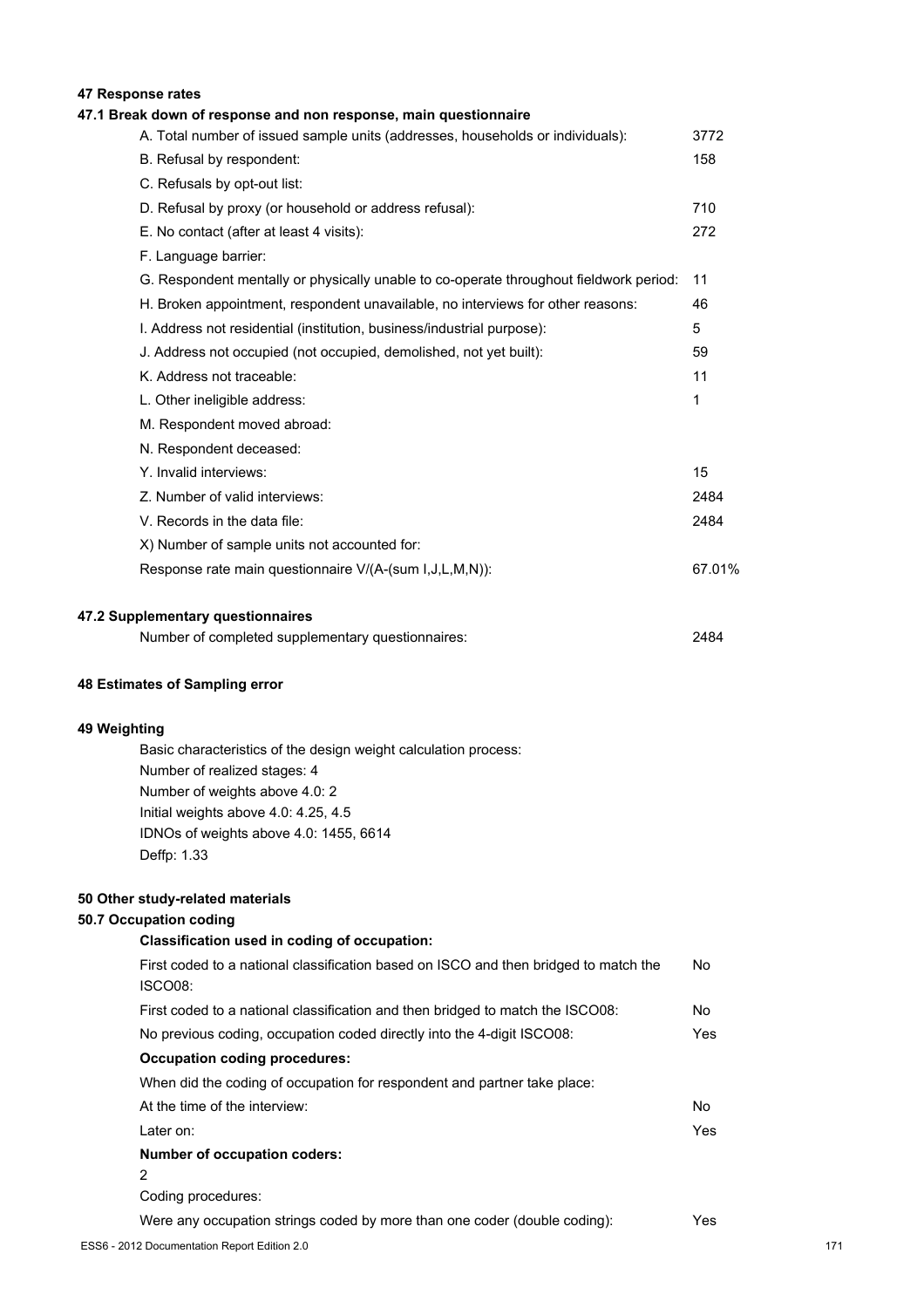| Was an adjudicator used:                                                            | Yes |
|-------------------------------------------------------------------------------------|-----|
| If yes, was adjudication done:                                                      |     |
| by sampling                                                                         | Yes |
| on difficult cases                                                                  | Yes |
| Is some kind of automatic/semiautomatic coding used in the coding process:          | No  |
| Short description of coding and checking procedures:                                |     |
| Each questionnaire were checked manually by coder to check the logical consistency. |     |
|                                                                                     |     |

missing data, Other category and comments of interviewer inside the questionnaire. Occupation and Industry variables were first entered into Excel sheet and then coded by 1 coder and checked by another.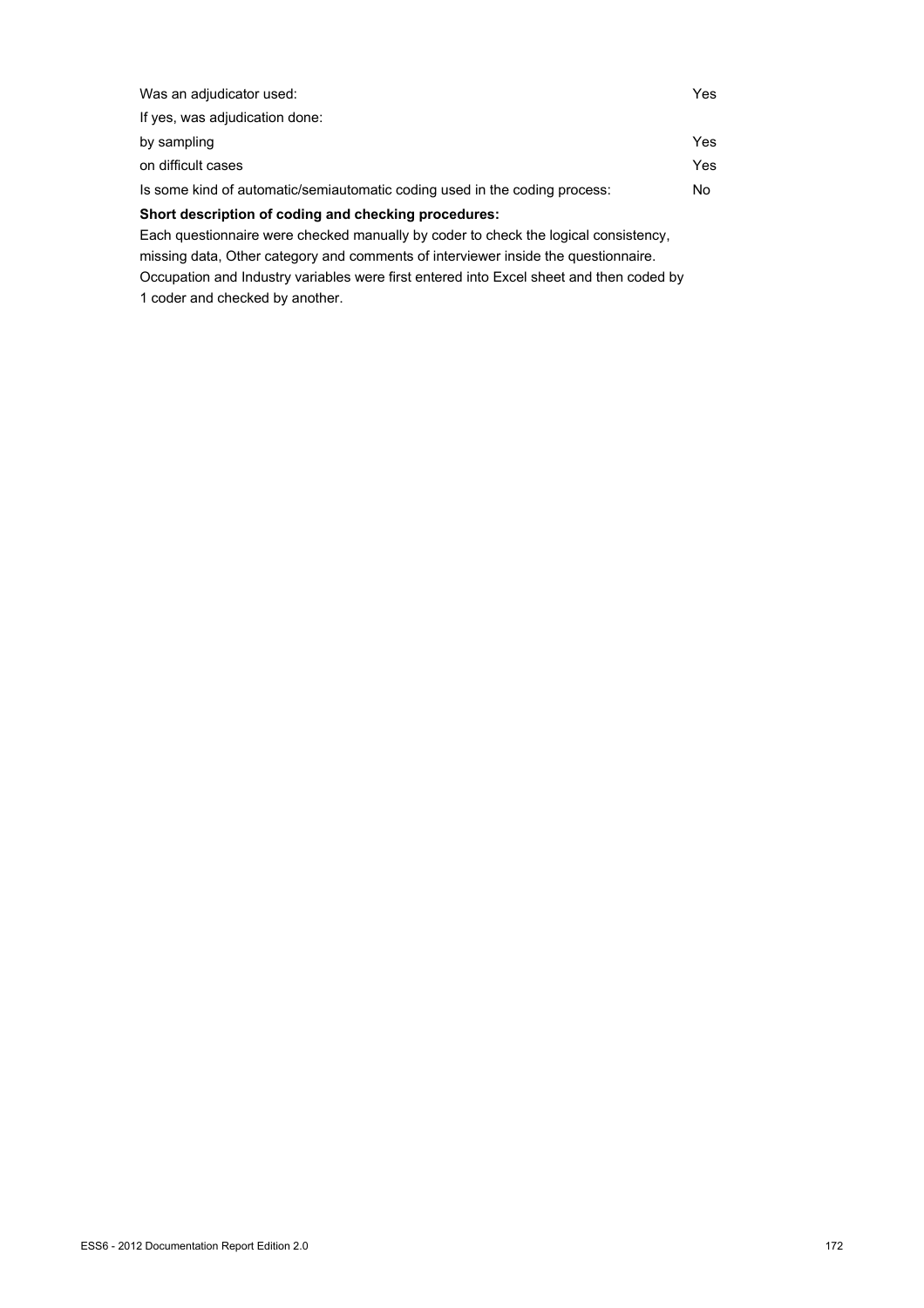# **Slovakia**

# **33 Data collector**

Institute of Social Sciences, Slovak Academy of Sciences, Karpatska 5, 040 01 Kosice, Slovakia

### **34 Depositor**

Jozef Vyrost, National Coordinator

#### **35 Funding agency**

Ministry of Education of the Slovak Republic

#### **36 Grant number**

174/2004

# **37 Mode of data collection**

#### **37.1 Main questionnaire**

| Computer assisted personal interview, CAPI: | No  |
|---------------------------------------------|-----|
| Paper and pencil interview, PAPI:           | Yes |

# **37.2 Contact form questionnaire**

| Computer assisted personal interview, CAPI: | No  |
|---------------------------------------------|-----|
| Paper and pencil interview, PAPI:           | Yes |

#### **38 Type of research instrument**

# **Structured questionnaires in:**

Slovak, Hungarian

#### **39 Field work period(s)**

24.10.12 - 06.03.13

#### **40 Geographic unit**

| Statistical inference possible at the regional level:                                        | Yes          |
|----------------------------------------------------------------------------------------------|--------------|
| Is your country part of the NUTS nomenclature or Eurostat's statistical regions for EFTA Yes |              |
| and Candidate countries?                                                                     |              |
| NUTS level in data file                                                                      | <b>NUTS3</b> |
| Geographic units in dataset:                                                                 |              |
| SK010 Bratislavsky kraj                                                                      |              |
| SK021 Trnavsky kraj                                                                          |              |
| SK022 Trenciansky kraj                                                                       |              |
| SK023 Nitriansky kraj                                                                        |              |
| SK031 Zilinsky kraj                                                                          |              |
| SK032 Banskobystricky kraj                                                                   |              |
| SK041 Presovsky krac                                                                         |              |
| SK042 Kosicky kraj                                                                           |              |
|                                                                                              |              |

#### **41 Geographic coverage**

Slovakia

## **42 Sampling procedure**

Sampling Frame:

For stratification: The frame covers localities in all regions of Slovakia. From all locations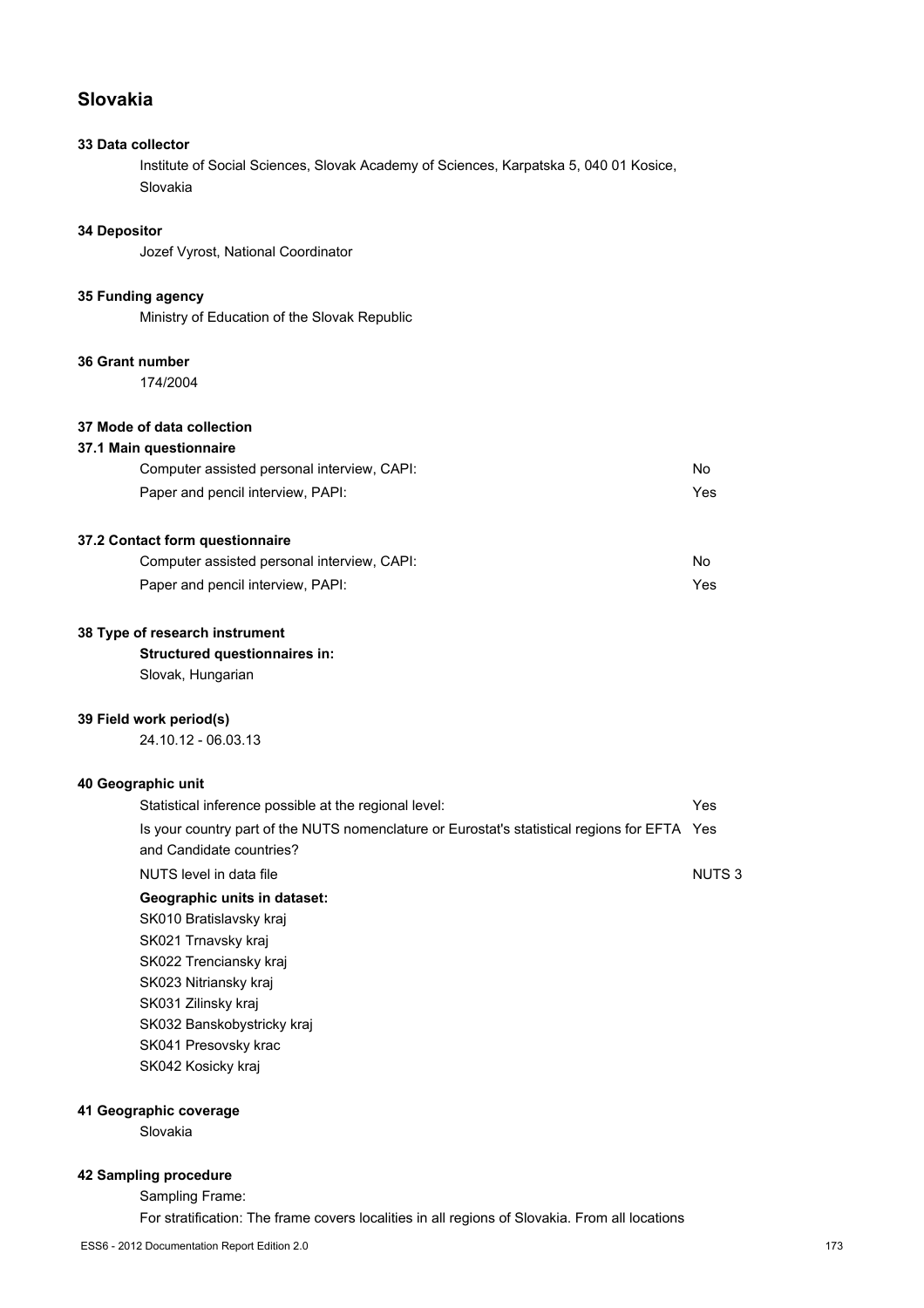there will be 250 municipalities selected by random to conduct the survey.

Sampling Design: Stratified four-stage probability sampling

Stratification: 8 regions \* 6 municipality (habitat) size classes, in fact 5, because in every region 1 column is empty, so 40 strata. Within each stratum, the number of localities (municipalities) is known.

Stage 1 – Selection of municipalities: The number of sampling points to select in each stratum is proportional to population size 15+. All municipalities with a population greater than 18300 are included with certainty and are allocated a number of sampling points proportional to population (15+) size. Smaller municipalities are sampled without replacement within each stratum, with probability proportional to population size, so these municipalities if sampled will each have only one sampling point.

Stage 2 – Selection of sampling points: Within each municipality, sampling points are blocks of houses or streets and these are selected with probability proportional to the number of addresses in the street. This is done by sampling a random address from a database of fixed lines and mobile phone numbers (penetration of mobile phone or fixed line, and therefore coverage of households, is more than 97%).

Stage 3 – Algorithm of household identification: The randomly selected address will be located and then a complete listing made of all the addresses/households in the block (each flat in a building will be listed separately). The listing will be returned to the office and a systematic random selection of 10 addresses will be made using a random start and a fixed interval of 1 in 13, i.e. selection of every 13th address. The 10 selected addresses will be sent to the interviewer, who will be a different person from the one who made the listing.

Stage 4 – Selection of the target person: Shall be carried out by applying the Kish method. Only persons living on the address for at least 6 weeks will be included into the selection.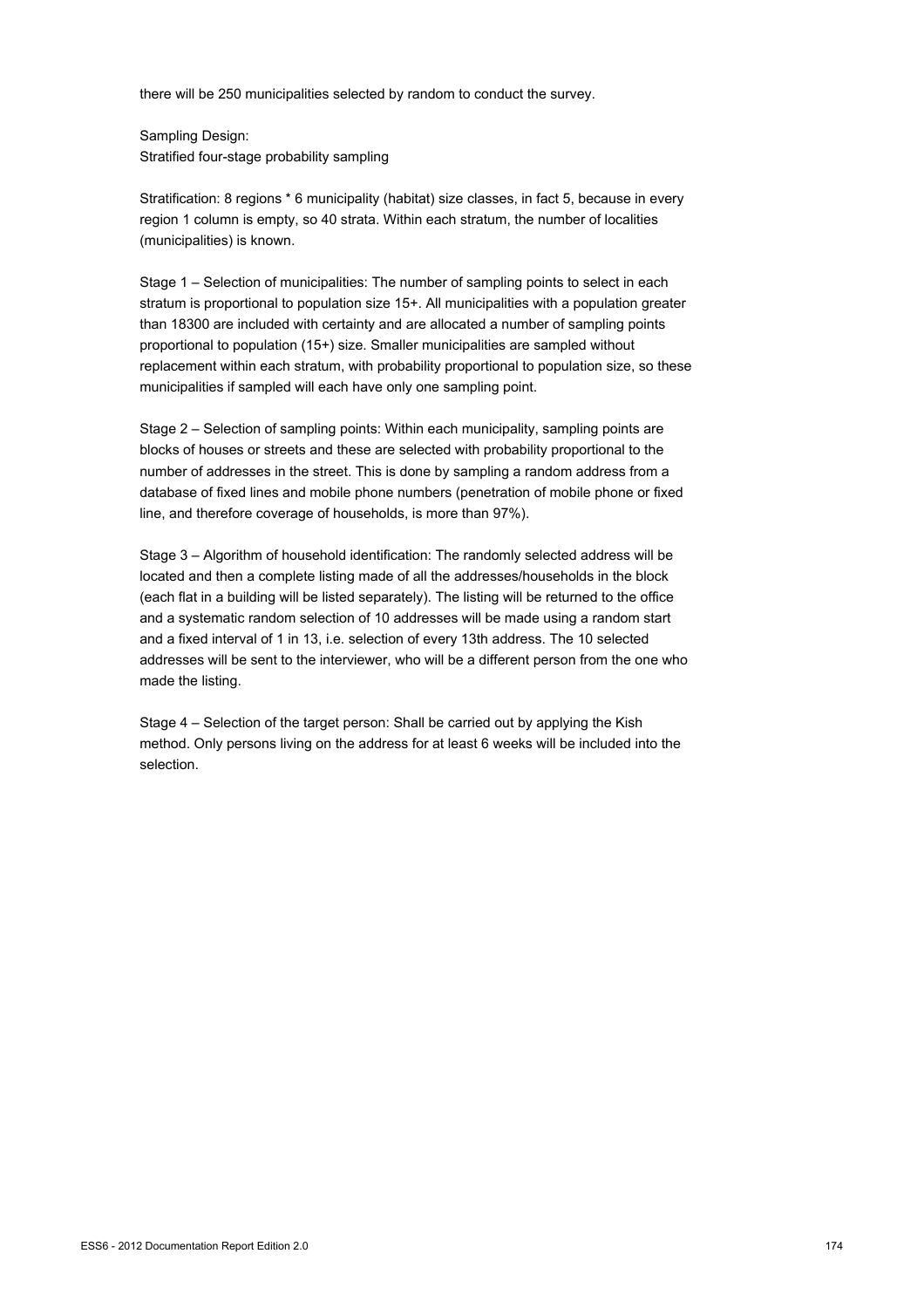# **43 Fieldwork procedures**

# **43.1 Interviewer selection**

| Total number of interviewers:         | 144 |
|---------------------------------------|-----|
| Number of inexperienced interviewers: |     |

# **43.2 Briefing of interviewers**

| How many of the interviewers received ESS specific personal briefing?:                                           | 144               |
|------------------------------------------------------------------------------------------------------------------|-------------------|
| Total length of ESS specific personal briefing(s) per interviewer:                                               | more than 8 hours |
| Written ESS specific instructions:                                                                               | Yes               |
| Was the ESS guidelines document: "Best practice guidelines and Interview scenarios"<br>provided to interviewers: | Yes               |
| Was the ESS briefing example interview ("dummy interview") conducted using the<br>guidance provided:             | Yes               |
| Training in refusal conversion:                                                                                  | Yes               |
| Training on how to fill in contact forms:                                                                        | Yes               |
| Training on how to fill in observable and dwelling information:                                                  |                   |
| Materials on observable and dwelling information:                                                                |                   |
| Photos:                                                                                                          | No                |
| Video-tape recording:                                                                                            | No                |
| 43.3 Employment status of interviewers                                                                           |                   |
| Free-lance interviewers:                                                                                         | Yes               |
| Employees of the fieldwork organisation:                                                                         | No                |
| Other:                                                                                                           | No                |
| 43.4 Payments of interviewers                                                                                    |                   |
| Hourly rate:                                                                                                     | No                |
| Per completed interview:                                                                                         | Yes               |
| Assignment fee (set fee for working on a set of sample units):                                                   | Yes               |
| A regular fixed salary:                                                                                          | No                |
| Bonus arrangement:                                                                                               | Yes               |
| Other:                                                                                                           | No                |
| If bonus arrangement or other, please specify:<br>bonus for the contact forms filled in correctly                |                   |
| 43.5 Advance information                                                                                         |                   |
| Use of advance letter:                                                                                           | Yes               |
| Use of brochure:                                                                                                 | No                |
| 43.6 Call schedules                                                                                              |                   |
| First contact by:                                                                                                | <b>Visit</b>      |
| Number of minimum required visits per respondent/sampling unit in total:                                         | 4                 |
| Number of visits required to be on a weekend:                                                                    | 1                 |
| Number of visits required to be in the evening:                                                                  | 1                 |

# **43.7 Respondent incentives**

| Respondent incentives:                                             | N٥ |
|--------------------------------------------------------------------|----|
| Unconditional monetary incentives, paid before the interview:      | N٥ |
| Conditional monetary incentives, upon completion of the interview: | N٥ |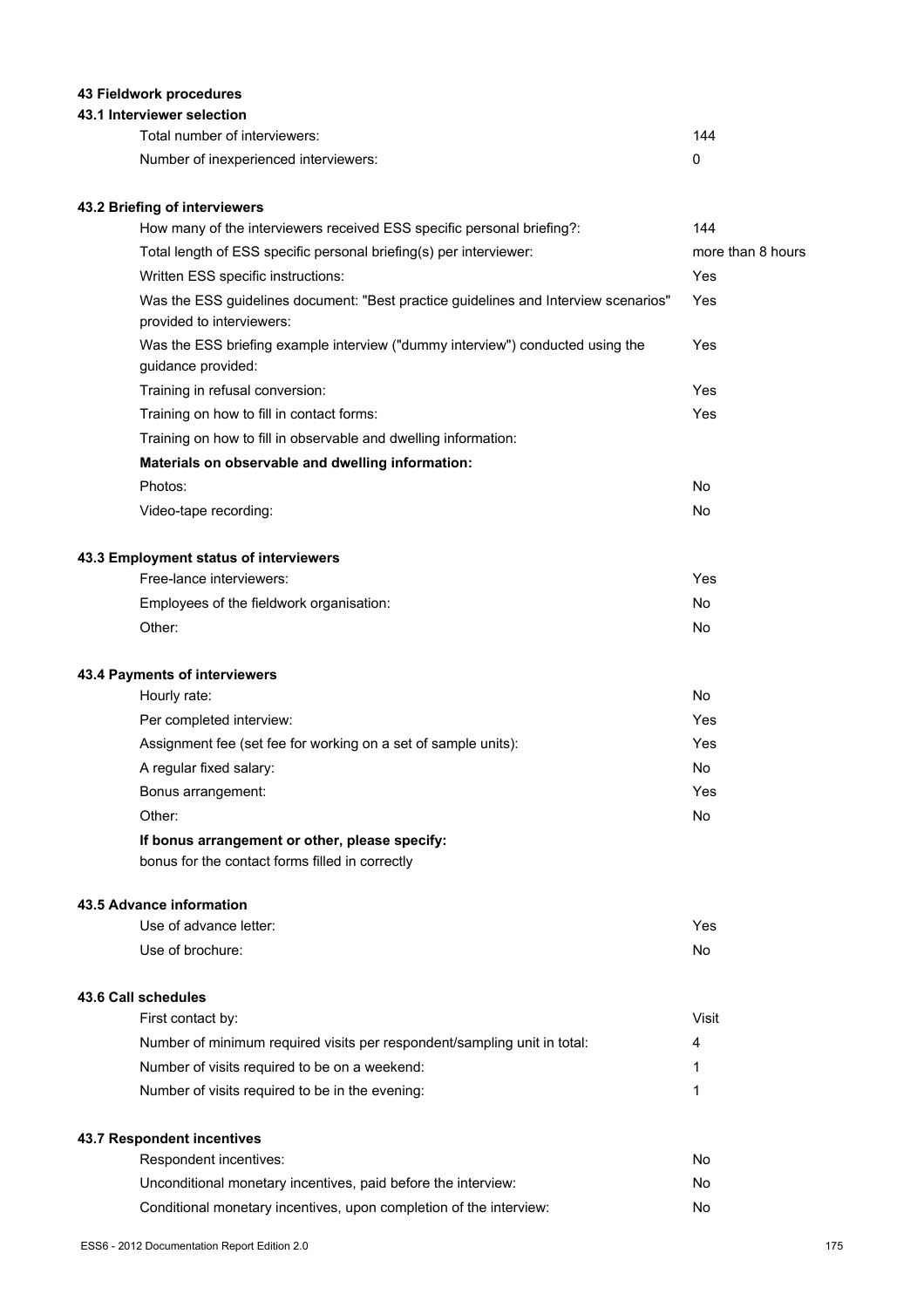| Unconditional non-monetary incentives (incl. vouchers), provided before the interview:                 | No                     |
|--------------------------------------------------------------------------------------------------------|------------------------|
| Conditional non-monetary incentives (incl. vouchers), upon completion of the interview:                | No                     |
| Other response enhancing measures:                                                                     |                        |
| Use of other response enhancing measures (call-center, web-pages, etc.):                               | Yes                    |
| Description of other response enhancing measures:                                                      |                        |
| call centre, web-page, tv teletext page                                                                |                        |
| 43.8 Strategies for refusal conversion                                                                 |                        |
| Strategies for refusal conversion:                                                                     | No                     |
| 43.9 Pretest                                                                                           |                        |
| The period in which the pretest interviews were held:                                                  | 08.10.12 - 12.10.12    |
| Number of pretest interviews:                                                                          | 50                     |
| <b>44 Control operation</b>                                                                            |                        |
| 44.1 Interviews                                                                                        |                        |
| Number of units selected for back-check:                                                               | 180                    |
| Number of back-checks achieved:                                                                        | 129                    |
| Number of units where outcome was confirmed:                                                           | 129                    |
| Type of back-check: Personal or Telephone:                                                             | Personal and Telephone |
| 44.2 Refusals                                                                                          |                        |
| Number of units selected for back-check:                                                               | 50                     |
| Number of back-checks achieved:                                                                        | 27                     |
| Number of units where outcome was confirmed:                                                           | 27                     |
| Type of back-check: Personal, Telephone or Mail:                                                       | Personal and Telephone |
| 44.3 Non-contacts                                                                                      |                        |
| Number of units selected for back-check:                                                               | 30                     |
| Number of back-checks achieved:                                                                        | 19                     |
| Number of units where outcome was confirmed:                                                           | 19                     |
| Type of back-check: Personal, Telephone or Mail:                                                       | Personal               |
| <b>45 Cleaning operations</b>                                                                          |                        |
| 45.2 Checking and control of main questionnaire CAPI program(s)                                        |                        |
| 45.3 Verification of optical scanning or keying of main questionnaire                                  |                        |
| Was the scanning or keying of the main questionnaire checked?:                                         | Yes                    |
| Approximate proportion of the main questionnaires checked:                                             | 5 %                    |
| 45.4 Verification of supplementary questionnaire                                                       |                        |
| If the supplementary questionnaires were scanned or keyed, was the scanning or keying Yes<br>checked?: |                        |
| Approximate proportion of the supplementary questionnaires checked:                                    | 5 %                    |
|                                                                                                        |                        |

**46 Deviations**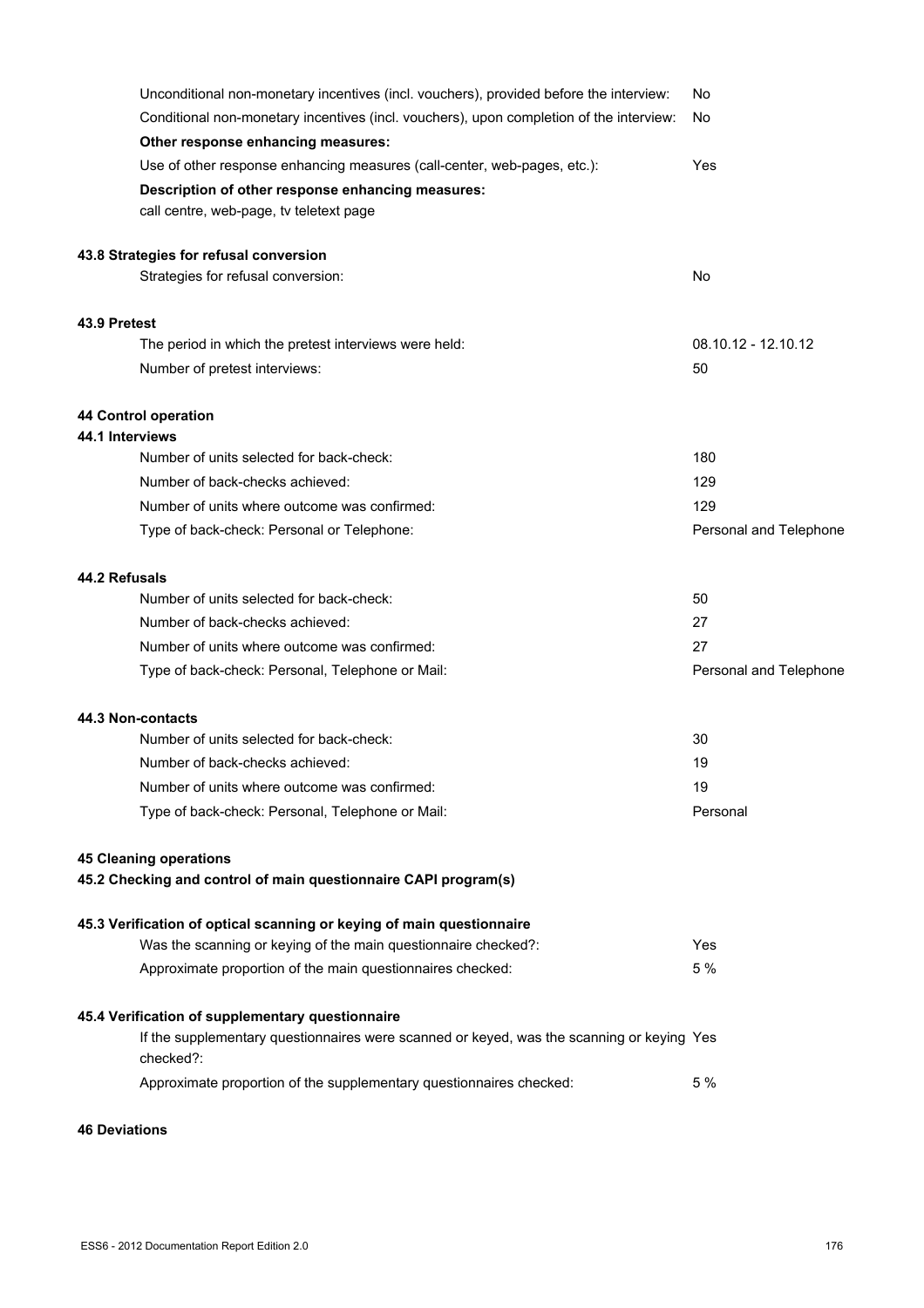#### **47 Response rates**

#### **47.1 Break down of response and non response, main questionnaire**

| A. Total number of issued sample units (addresses, households or individuals):         | 2500         |
|----------------------------------------------------------------------------------------|--------------|
| B. Refusal by respondent:                                                              | 251          |
| C. Refusals by opt-out list:                                                           | $\mathbf{0}$ |
| D. Refusal by proxy (or household or address refusal):                                 | 266          |
| E. No contact (after at least 4 visits):                                               | 81           |
| F. Language barrier:                                                                   | $\mathbf{0}$ |
| G. Respondent mentally or physically unable to co-operate throughout fieldwork period: | 8            |
| H. Broken appointment, respondent unavailable, no interviews for other reasons:        | 29           |
| I. Address not residential (institution, business/industrial purpose):                 | 2            |
| J. Address not occupied (not occupied, demolished, not yet built):                     | 3            |
| K. Address not traceable:                                                              | 0            |
| L. Other ineligible address:                                                           | 1            |
| M. Respondent moved abroad:                                                            | 0            |
| N. Respondent deceased:                                                                | 1            |
| Y. Invalid interviews:                                                                 | 0            |
| Z. Number of valid interviews:                                                         | 1847         |
| V. Records in the data file:                                                           | 1847         |
| X) Number of sample units not accounted for:                                           | 11           |
| Response rate main questionnaire V/(A-(sum I,J,L,M,N)):                                | 74.09%       |
|                                                                                        |              |

#### **47.2 Supplementary questionnaires**

| Number of completed supplementary questionnaires: | 1847 |
|---------------------------------------------------|------|
|---------------------------------------------------|------|

#### **48 Estimates of Sampling error**

#### **49 Weighting**

Basic characteristics of the design weight calculation process: Number of realized stages: 4 Number of weights above 4.0: 124 Initial weights above 4.0: 4.14, 4.14, 4.14, 8.28, 4.14, 4.14, 4.14, 4.14, 4.14, 4.14, 6.21, 6.21, 4.14, 4.14, 8.28, 4.14, 4.14, 4.14, 4.14, 4.14, 4.14, 4.14, 4.14, 6.21, 6.21, 4.14, 4.14, 4.14, 6.21, 4.14, 4.14, 6.21, 4.14, 6.21, 4.14, 4.14, 6.21, 6.21, 6.21, 4.14, 6.21, 6.21, 4.14, 4.14, 4.14, 4.14, 6.21, 8.28, 6.21, 6.21, 4.14, 4.14, 6.21, 4.14, 4.14, 10.35,10.35, 4.14, 4.14, 4.14, 6.21, 8.28, 4.14, 4.14, 4.14, 4.14, 6.21, 6.21, 8.28, 4.14, 4.14, 8.28, 4.14, 8.28, 4.14, 4.14, 4.14, 10.35, 8.28, 4.14, 4.14, 6.21, 6.21, 4.14, 6.21, 6.21, 4.14, 6.21, 4.14, 4.14, 8.28, 6.21, 4.14, 4.14, 4.14, 4.14, 6.21, 6.21, 8.28, 4.14, 6.21, 4.14, 6.21, 4.14, 4.14, 4.14, 4.14, 4.14, 6.21, 6.21, 4.14, 4.14, 6.21, 4.14, 6.21, 6.21, 6.21, 6.21, 6.21, 4.14, 6.21, 4.14, 4.14, 8.28

IDNOs of weights above 4.0 200101, 200204, 200206, 200208, 200302, 200304, 200305, 200306, 200307, 200401, 200402, 200403, 200406, 200409, 200501, 200502, 200503, 200504, 200505, 200506, 200507, 200509, 200510, 200601, 200606, 200609, 200701, 200703, 200704, 200705, 200706, 200710, 200801, 200802, 200803, 200804, 200806, 200807, 200808, 200810, 200902, 200903, 200905, 200906, 200907, 200908, 200909, 200910, 201001, 201002, 201003, 201006, 201007, 201008, 201009, 201010, 201101, 201102, 201103, 201109, 201201, 201202, 201203, 201204, 201206, 201207, 201208, 201209, 201210, 201303, 201307, 201401, 201402, 201403, 201404, 201405, 201406, 201407, 201408, 201409, 201410, 201501, 201502, 201504, 201505, 201506, 201507, 201508, 201509, 201510, 201601, 201604, 201605, 201607, 201608, 201701,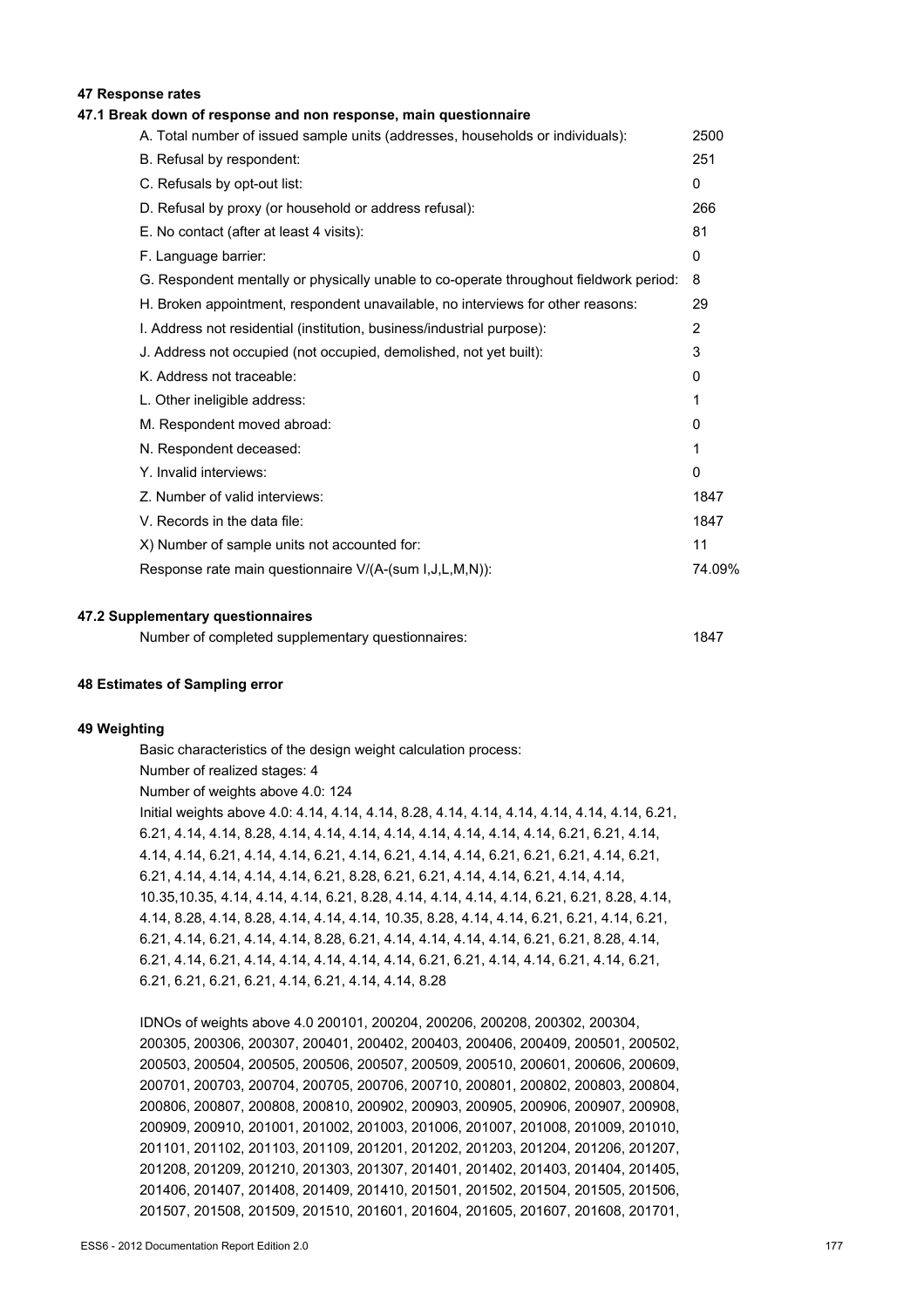201702, 201703, 201704, 201705, 201706, 201707, 201708, 201709, 201710, 201801, 201804, 201809, 201810, 201901, 201902, 201903, 201905, 201906, 201907, 201908, 201909, 201910, 202001, 202002, 202003, 202004, 202006, 202008

Deffp: 1.92

# **50 Other study-related materials**

# **50.7 Occupation coding**

| Classification used in coding of occupation:                                                    |            |
|-------------------------------------------------------------------------------------------------|------------|
| First coded to a national classification based on ISCO and then bridged to match the<br>ISCO08: | No         |
| First coded to a national classification and then bridged to match the ISCO08:                  | No.        |
| No previous coding, occupation coded directly into the 4-digit ISCO08:                          | Yes.       |
| <b>Occupation coding procedures:</b>                                                            |            |
| When did the coding of occupation for respondent and partner take place:                        |            |
| At the time of the interview:                                                                   | No.        |
| Later on:                                                                                       | Yes.       |
| <b>Number of occupation coders:</b>                                                             |            |
| 4                                                                                               |            |
| Coding procedures:                                                                              |            |
| Were any occupation strings coded by more than one coder (double coding):                       | Yes        |
| Was an adjudicator used:                                                                        | <b>Yes</b> |
| If yes, was adjudication done:                                                                  |            |
| by sampling                                                                                     | No.        |
| on difficult cases                                                                              | Yes        |
| Is some kind of automatic/semiautomatic coding used in the coding process:                      | Yes        |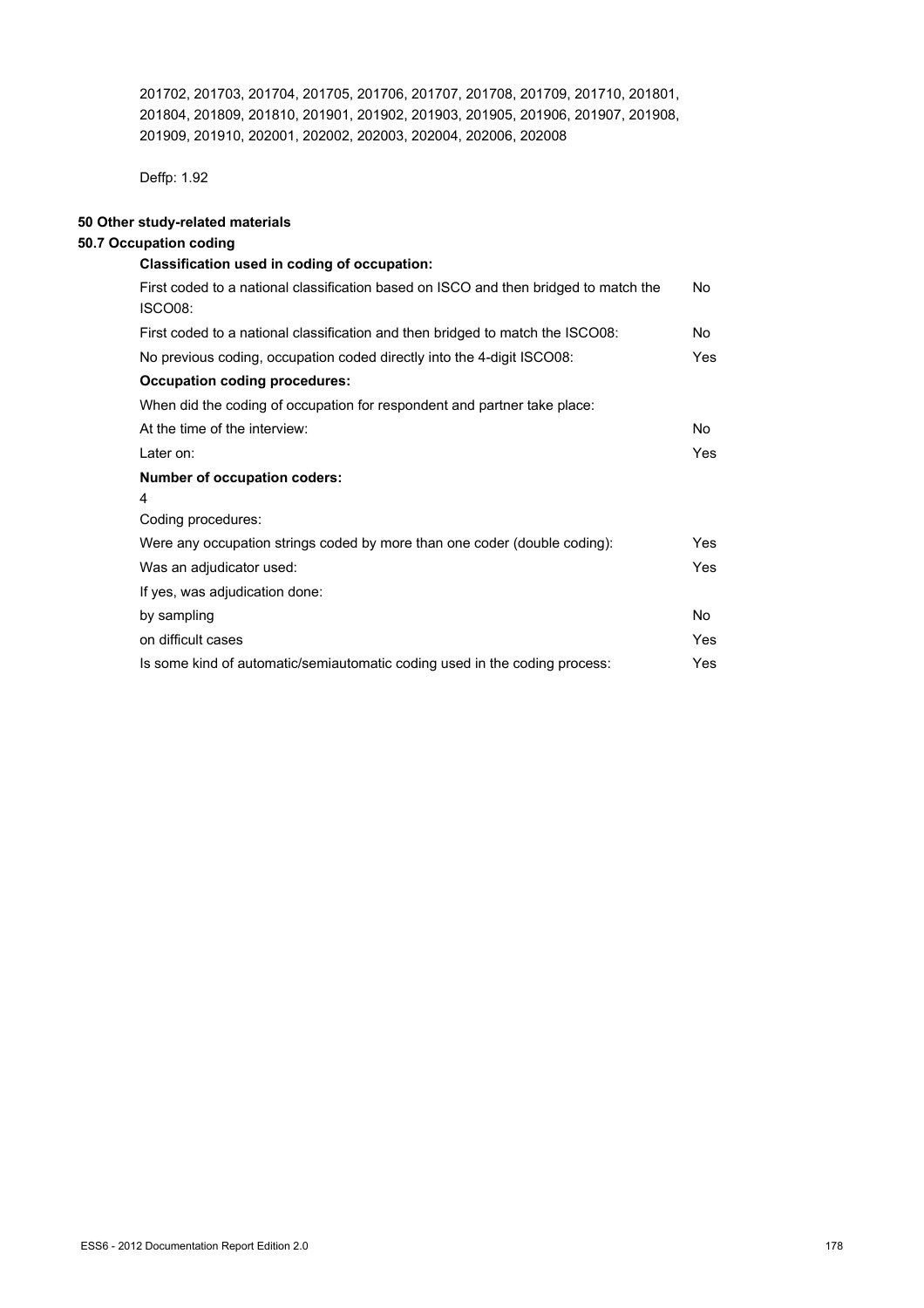# **Slovenia**

# **33 Data collector**

University of Ljubljana, Faculty of Social Sciences, Public Opinion and Mass Communication Research Center

# **34 Depositor**

Slavko Kurdija, National Coordinator

# **35 Funding agency**

Slovenian Research Agency

#### **36 Grant number**

infrastructure programme IP-0510 / 0582

# **37 Mode of data collection**

### **37.1 Main questionnaire**

| Computer assisted personal interview, CAPI: | Yes |
|---------------------------------------------|-----|
| Paper and pencil interview, PAPI:           | No. |

# **37.2 Contact form questionnaire**

| Computer assisted personal interview, CAPI: | No. |
|---------------------------------------------|-----|
| Paper and pencil interview, PAPI:           | Yes |

#### **38 Type of research instrument**

# **Structured questionnaires in:**

Slovenian

#### **39 Field work period(s)**

01.10.12 - 31.12.12

#### **40 Geographic unit**

| Statistical inference possible at the regional level:                                                                    |              |
|--------------------------------------------------------------------------------------------------------------------------|--------------|
| Is your country part of the NUTS nomenclature or Eurostat's statistical regions for EFTA Yes<br>and Candidate countries? |              |
| NUTS level in data file                                                                                                  | <b>NUTS3</b> |
| Geographic units in dataset:                                                                                             |              |
| SI011 Pomurska                                                                                                           |              |
| SI012 Podravska                                                                                                          |              |
| SI013 Koroska                                                                                                            |              |
| SI014 Savinjska                                                                                                          |              |
| SI015 Zasavska                                                                                                           |              |
| SI016 Spodnjeposavska                                                                                                    |              |
| SI017 Jugovzhodna Slovenija                                                                                              |              |
| SI018 Notranjsko-kraska                                                                                                  |              |
| SI021 Osrednjeslovenska                                                                                                  |              |
| SI022 Goreniska                                                                                                          |              |
| SI023 Goriska                                                                                                            |              |
| SI024 Obalno-kraska                                                                                                      |              |
|                                                                                                                          |              |

# **41 Geographic coverage**

Slovenia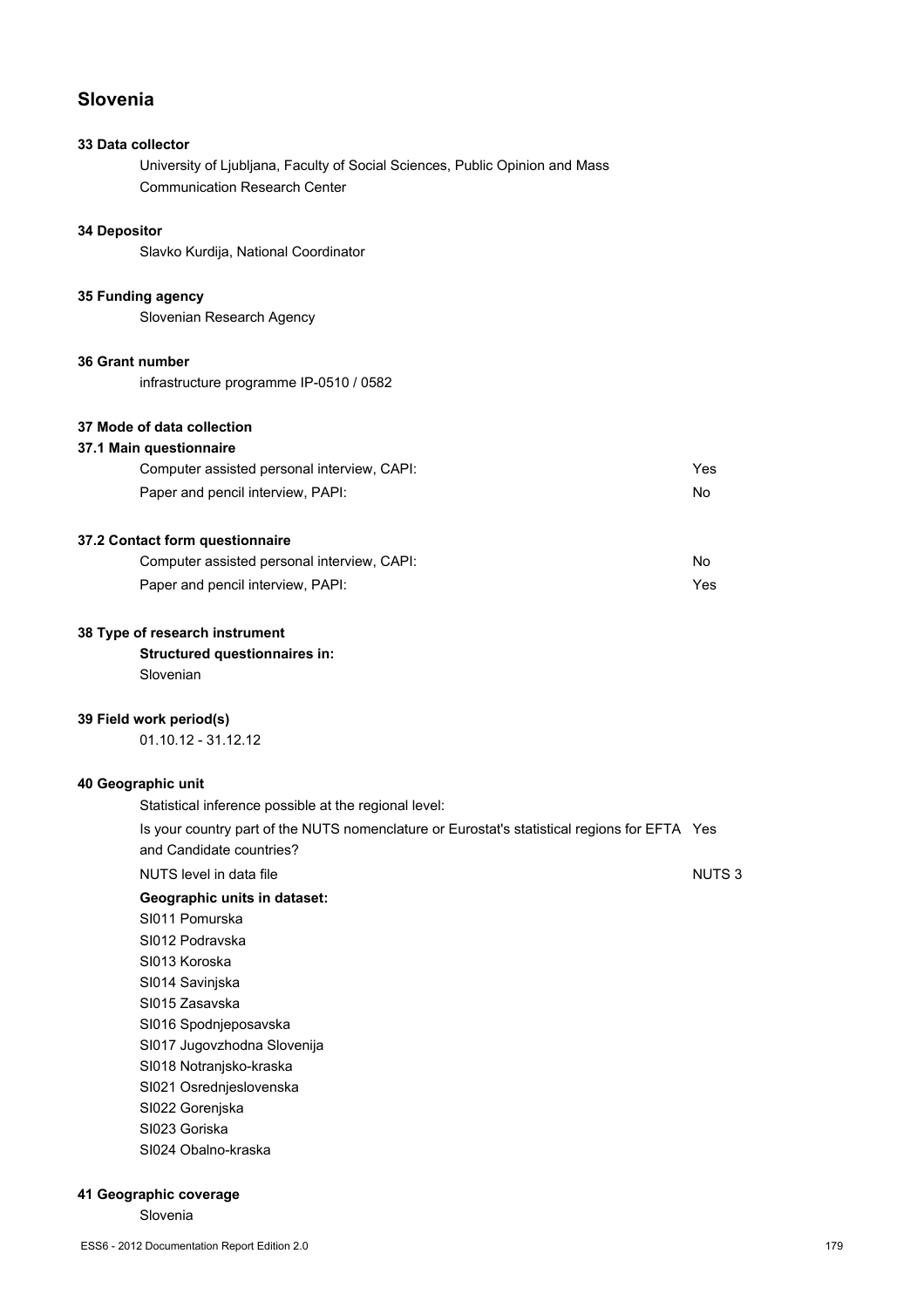#### **42 Sampling procedure**

Sampling Frame:

The sampling frame is Central register of population (CRP) and includes all residents with permanent address, citizens and non-citizens (in principle at least 99% of the population). Institutionalized persons (army, prisons) are included with their permanent addresses, but are unlikely to be reached by interviewers. Central register represents a rather 'ideal' sampling frame for survey research. It is regularly updated. 6.7% ineligible cases are expected, which is an estimate, based on previous ESS rounds.

Sampling Design: Stratified two-stage probability sampling

Stratification:

Slovenia can be divided into Clusters of Enumeration Areas (CEA). Total number of CEA is about 11000. CEA are first stratified according to 12 regions 6 types of settlement.

Stage 1: Primary sampling units: (150 PSUs). Selection of fixed numbers of CEA inside strata is made by probability proportional to size of CEA (persons aged 15 or over).

Stage 2: Secondary sampling units: (15 SSUs per PSU) Fixed number (15) of individuals inside CEA is selected by simple random sampling.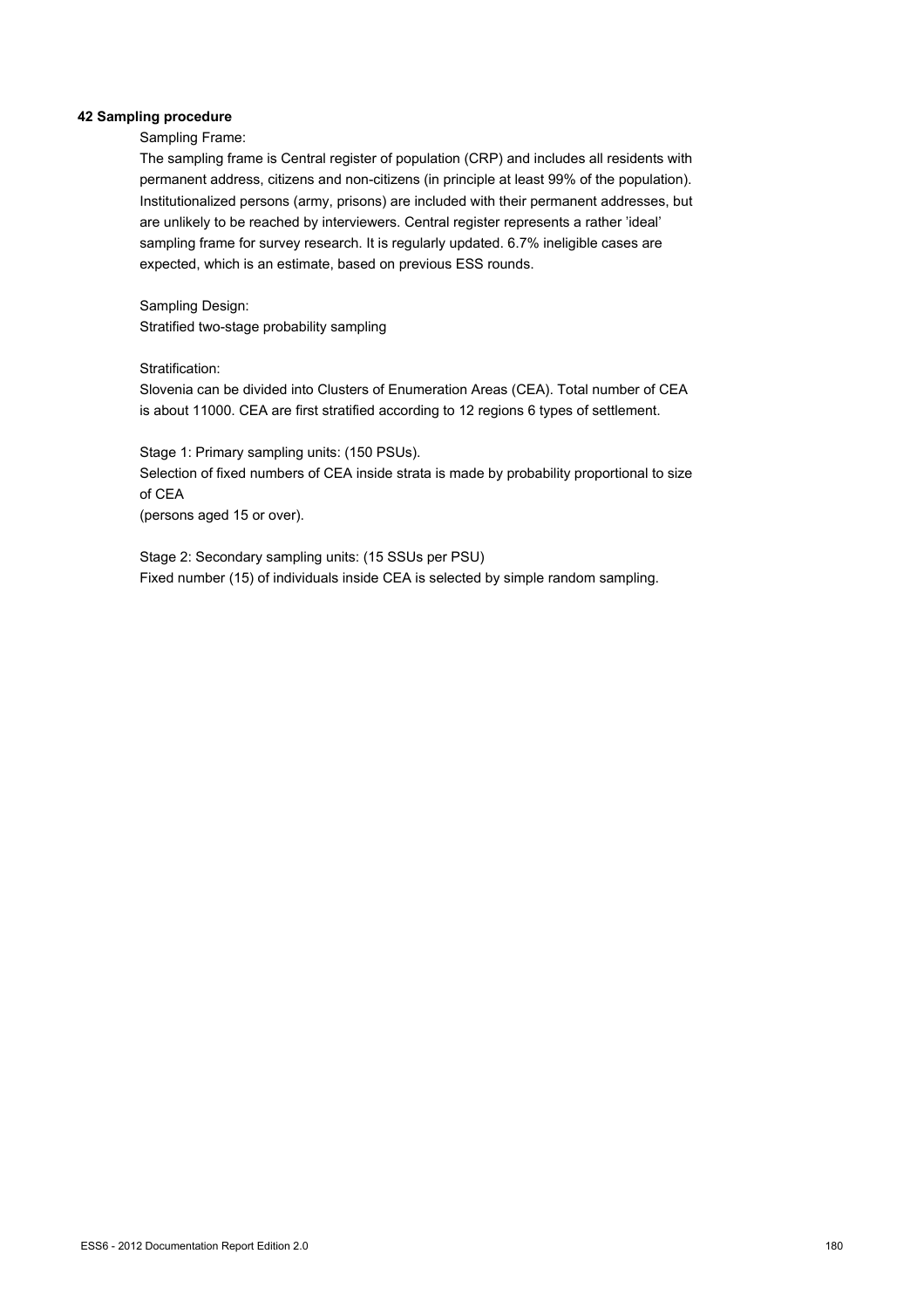## **43 Fieldwork procedures**

## **43.1 Interviewer selection**

| Total number of interviewers:         | 66 |
|---------------------------------------|----|
| Number of inexperienced interviewers: |    |

## **43.2 Briefing of interviewers**

| How many of the interviewers received ESS specific personal briefing?:                                           | 66        |
|------------------------------------------------------------------------------------------------------------------|-----------|
| Total length of ESS specific personal briefing(s) per interviewer:                                               | 4-8 hours |
| Written ESS specific instructions:                                                                               | Yes       |
| Was the ESS guidelines document: "Best practice guidelines and Interview scenarios"<br>provided to interviewers: | Yes       |
| Was the ESS briefing example interview ("dummy interview") conducted using the<br>guidance provided:             | Yes       |
| Training in refusal conversion:                                                                                  | Yes       |
| Training on how to fill in contact forms:                                                                        | Yes       |
| Training on how to fill in observable and dwelling information:                                                  | No.       |
| Materials on observable and dwelling information:                                                                |           |
| Photos:                                                                                                          | No.       |
| Video-tape recording:                                                                                            | No.       |
| 43.3 Employment status of interviewers                                                                           |           |
| Free-lance interviewers:                                                                                         | Yes       |
| Employees of the fieldwork organisation:                                                                         | No.       |

#### **43.4 Payments of interviewers**

| Hourly rate:                                                   | No  |
|----------------------------------------------------------------|-----|
| Per completed interview:                                       | Yes |
| Assignment fee (set fee for working on a set of sample units): | No  |
| A regular fixed salary:                                        | No  |
| Bonus arrangement:                                             | No  |
| Other:                                                         | No  |

Other: No

#### **43.5 Advance information**

| Use of advance letter: | Yes |
|------------------------|-----|
| Use of brochure:       | Yes |

#### **43.6 Call schedules**

| First contact by:                                                        | Visit |
|--------------------------------------------------------------------------|-------|
| Number of minimum required visits per respondent/sampling unit in total: | 5     |
| Number of visits required to be on a weekend:                            |       |
| Number of visits required to be in the evening:                          |       |
|                                                                          |       |

## **43.7 Respondent incentives**

| Respondent incentives:                                                                  | No. |
|-----------------------------------------------------------------------------------------|-----|
| Unconditional monetary incentives, paid before the interview:                           | No  |
| Conditional monetary incentives, upon completion of the interview:                      | No  |
| Unconditional non-monetary incentives (incl. vouchers), provided before the interview:  | No. |
| Conditional non-monetary incentives (incl. vouchers), upon completion of the interview: | No  |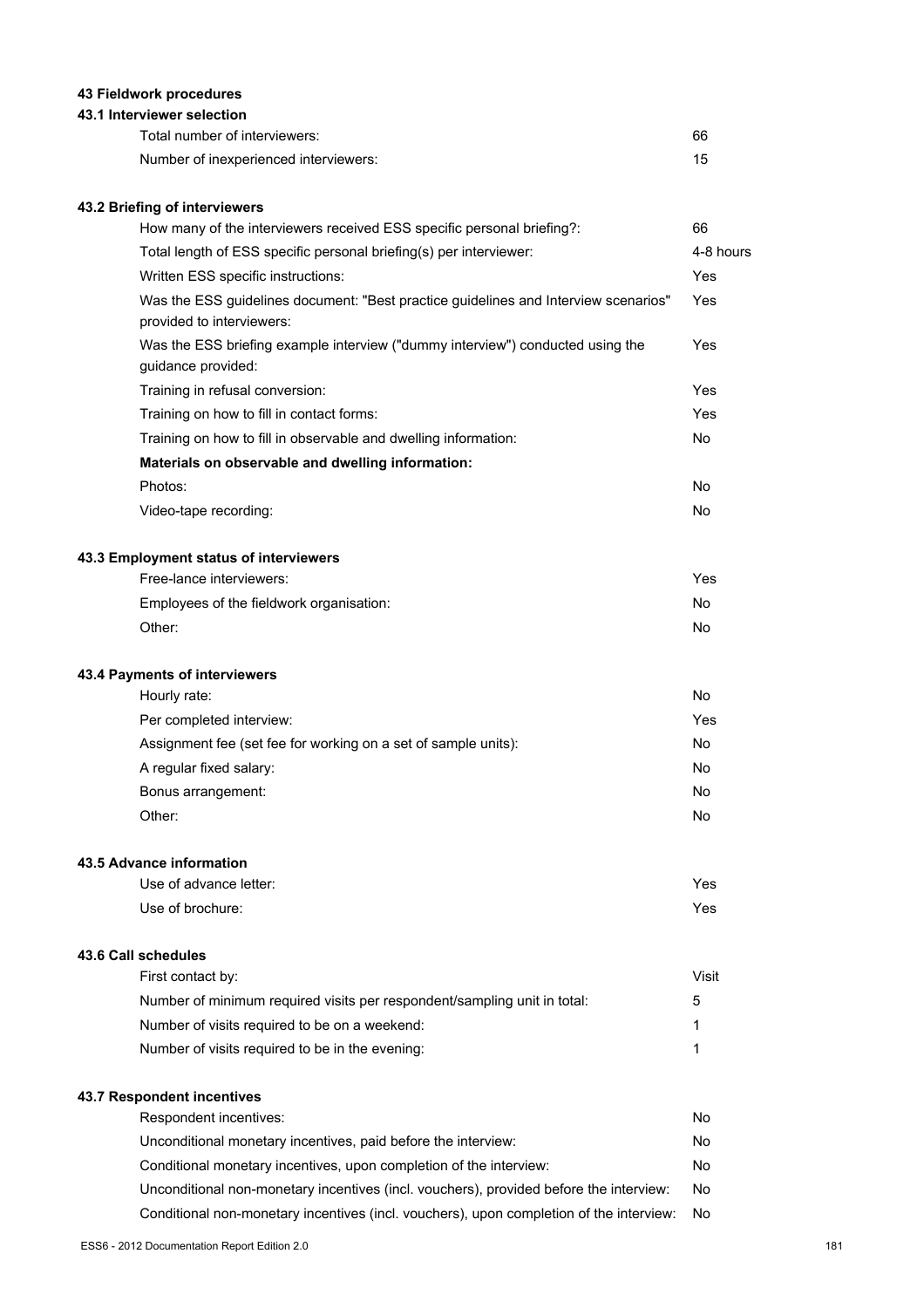|              | Other response enhancing measures:                                                      |                         |
|--------------|-----------------------------------------------------------------------------------------|-------------------------|
|              | Use of other response enhancing measures (call-center, web-pages, etc.):                | Yes                     |
|              | Description of other response enhancing measures:                                       |                         |
|              | Additional letter to target persons. In few cases telephone contact with target person. |                         |
|              | 43.8 Strategies for refusal conversion                                                  |                         |
|              | Strategies for refusal conversion:                                                      | Yes                     |
|              | If yes, please describe:                                                                |                         |
|              | In certain areas most experienced interviewers were sent afterward.                     |                         |
| 43.9 Pretest |                                                                                         |                         |
|              | The period in which the pretest interviews were held:                                   | 10.09.2012 - 17.09.2012 |
|              | Number of pretest interviews:                                                           | 40                      |
|              | 44 Control operation                                                                    |                         |
|              | 44.1 Interviews<br>Number of units selected for back-check:                             | 1257                    |
|              | Number of back-checks achieved:                                                         | 861                     |
|              | Number of units where outcome was confirmed:                                            | 861                     |
|              | Type of back-check: Personal or Telephone:                                              | Mail, Telephone         |
|              |                                                                                         |                         |
|              | 44.2 Refusals<br>Number of units selected for back-check:                               | 40                      |
|              | Number of back-checks achieved:                                                         | 25                      |
|              | Number of units where outcome was confirmed:                                            | 22                      |
|              | Type of back-check: Personal, Telephone or Mail:                                        | Telephone               |
|              | <b>44.3 Non-contacts</b>                                                                |                         |
|              | Number of units selected for back-check:                                                | 20                      |
|              | Number of back-checks achieved:                                                         | 10                      |
|              | Number of units where outcome was confirmed:                                            | 10                      |
|              | Type of back-check: Personal, Telephone or Mail:                                        | Telephone               |
|              | <b>45 Cleaning operations</b>                                                           |                         |
|              | 45.2 Checking and control of main questionnaire CAPI program(s)                         |                         |
|              | In capi program we used routing rules was implemented.                                  |                         |
|              | 45.3 Verification of optical scanning or keying of main questionnaire                   |                         |
|              | Was the scanning or keying of the main questionnaire checked?:                          |                         |

Approximate proportion of the main questionnaires checked:

# **45.4 Verification of supplementary questionnaire**

If the supplementary questionnaires were scanned or keyed, was the scanning or keying checked?:

Approximate proportion of the supplementary questionnaires checked:

## **46 Deviations**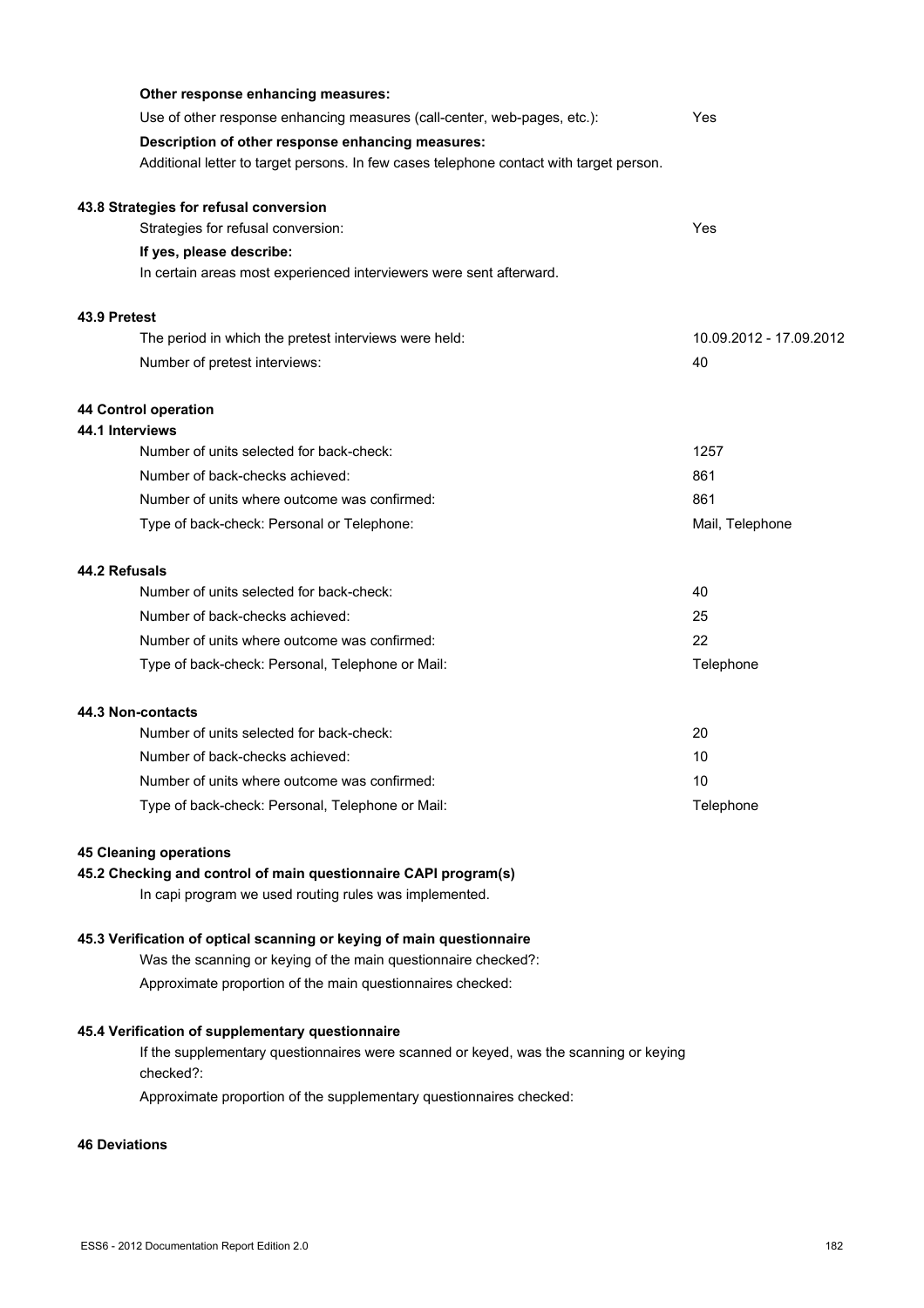## **47 Response rates**

## **47.1 Break down of response and non response, main questionnaire**

| A. Total number of issued sample units (addresses, households or individuals):         | 2250         |
|----------------------------------------------------------------------------------------|--------------|
| B. Refusal by respondent:                                                              | 465          |
| C. Refusals by opt-out list:                                                           | $\mathbf{0}$ |
| D. Refusal by proxy (or household or address refusal):                                 | 59           |
| E. No contact (after at least 4 visits):                                               | 243          |
| F. Language barrier:                                                                   | 3            |
| G. Respondent mentally or physically unable to co-operate throughout fieldwork period: | 50           |
| H. Broken appointment, respondent unavailable, no interviews for other reasons:        | 96           |
| I. Address not residential (institution, business/industrial purpose):                 | $\mathbf{0}$ |
| J. Address not occupied (not occupied, demolished, not yet built):                     | 14           |
| K. Address not traceable:                                                              | 0            |
| L. Other ineligible address:                                                           | 8            |
| M. Respondent moved abroad:                                                            | 41           |
| N. Respondent deceased:                                                                | 10           |
| Y. Invalid interviews:                                                                 | $\mathbf{0}$ |
| Z. Number of valid interviews:                                                         | 1257         |
| V. Records in the data file:                                                           | 1257         |
| X) Number of sample units not accounted for:                                           | 6            |
| Response rate main questionnaire V/(A-(sum I,J,L,M,N)):                                | 57.74%       |
|                                                                                        |              |

#### **47.2 Supplementary questionnaires**

| Number of completed supplementary questionnaires: | 1257 |
|---------------------------------------------------|------|
|---------------------------------------------------|------|

#### **48 Estimates of Sampling error**

#### **49 Weighting**

Basic characteristics of the design weight calculation process: Number of realized stages: 2 Number of weights above 4.0: 0 Initial weights above: 4.0 IDNOs of weights above 4.0 Deffp: 1.00

#### **50 Other study-related materials**

#### **50.7 Occupation coding**

# **Classification used in coding of occupation:** First coded to a national classification based on ISCO and then bridged to match the ISCO08: No First coded to a national classification and then bridged to match the ISCO08: No No previous coding, occupation coded directly into the 4-digit ISCO08: Yes **Occupation coding procedures:** When did the coding of occupation for respondent and partner take place: At the time of the interview: No Later on: Yes **Number of occupation coders:** 1 Coding procedures: Were any occupation strings coded by more than one coder (double coding): No ESS6 - 2012 Documentation Report Edition 2.0 183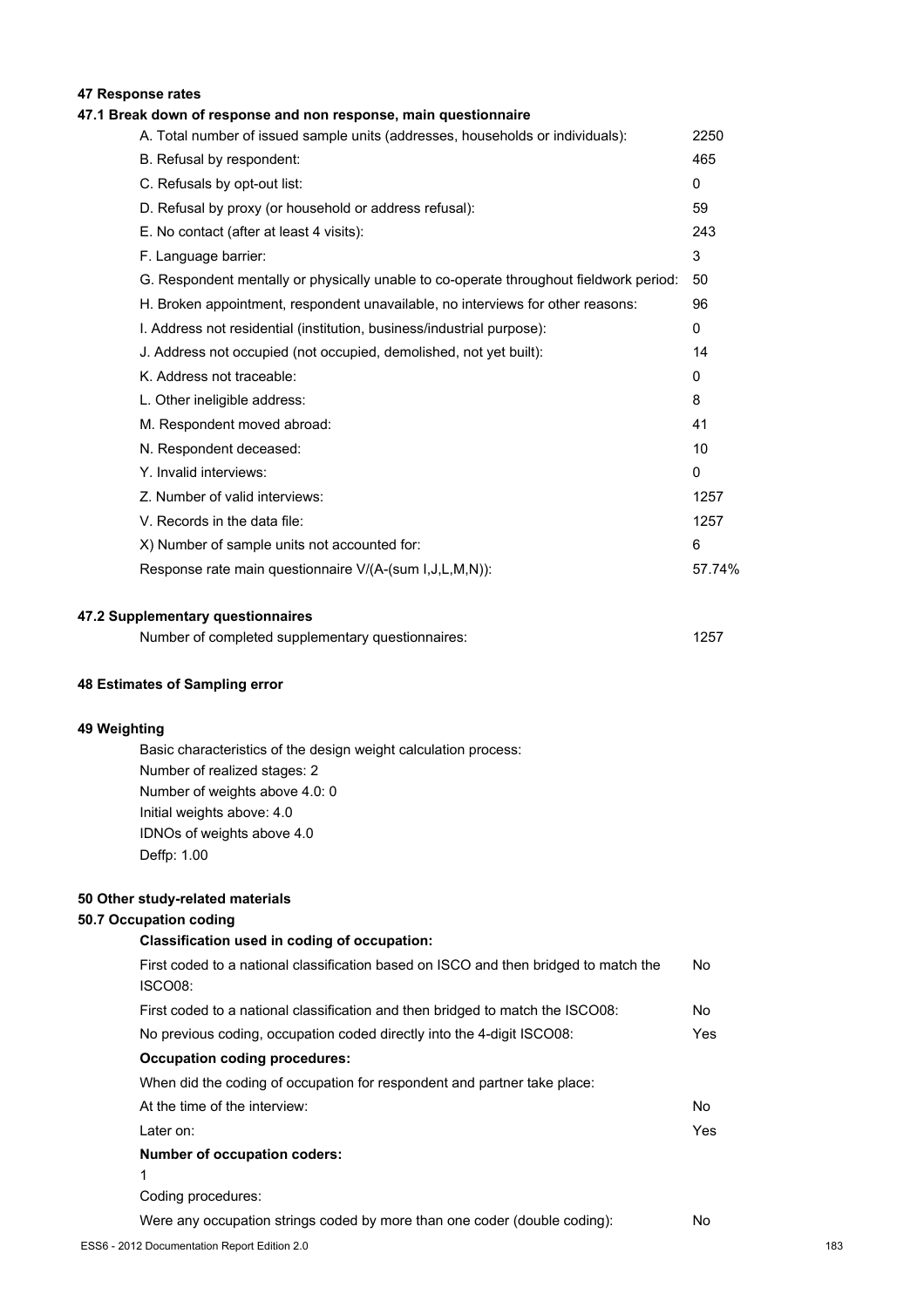Was an adjudicator used: No If yes, was adjudication done: by sampling on difficult cases Is some kind of automatic/semiautomatic coding used in the coding process: No **Short description of coding and checking procedures:**

Coding was performed by adequately experienced person. Some special cases were discussed with researchers inside survey organisation.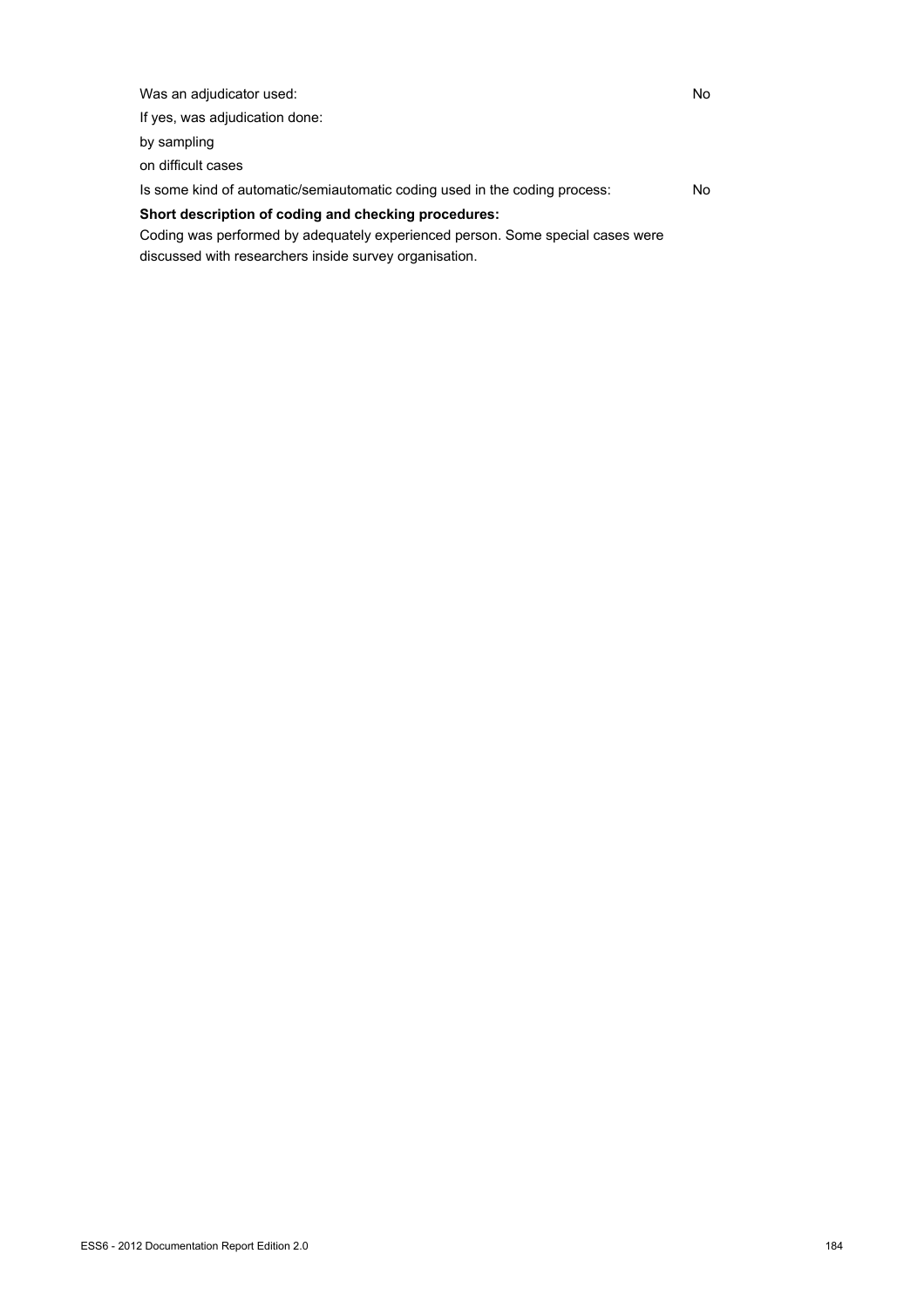## **Spain**

### **33 Data collector**

TYPSA Estadística y Servicios S.L. (TEyS) C/ La Granja, 8 28108 Alcobendas (Madrid) Tlf.: +34 911548080 Fax: +34 911548081

#### **34 Depositor**

Mariano Torcal Loriente, National Coordinator

#### **35 Funding agency**

Ministerio de Economía y Competitividad (MINECO) & Centro de Investigaciones Sociológicas (CIS)

#### **36 Grant number**

For MICCINN: AIC-A-2011-0672 CIS contributed to the funding of specific tasks such as the interviewers' briefing or the contact letter and leaflets printing

#### **37 Mode of data collection**

#### **37.1 Main questionnaire**

| Computer assisted personal interview, CAPI: | Yes |
|---------------------------------------------|-----|
| Paper and pencil interview, PAPI:           | No. |
|                                             |     |

#### **37.2 Contact form questionnaire**

| Computer assisted personal interview, CAPI: | Yes |
|---------------------------------------------|-----|
| Paper and pencil interview, PAPI:           | No. |

#### **38 Type of research instrument**

**Structured questionnaires in:** Spanish and Catalan

#### **39 Field work period(s)**

23.01.13 - 14.05.13

#### **40 Geographic unit**

| Statistical inference possible at the regional level:                                        | N٥ |
|----------------------------------------------------------------------------------------------|----|
| Is your country part of the NUTS nomenclature or Eurostat's statistical regions for EFTA Yes |    |
| and Candidate countries?                                                                     |    |

#### **Suggested grouping of the regional categories:**

The Spanish sample is stratified by level 2- NUTS but the small number of interviews in some of them prevent for making inference because of the big margin of error. There are only 6 NUTS with more than 100 interviews that can be used for inference. These NUTS and their corresponding margin of error for a 95% confidence level in the estimation of proportions are: ES61 Andalucía 405 interviews (0.055); ES30 Madrid 300 intervies (0.063); ES51 Cataluña 267 interviews (0.067); ES52 Valencia 175 interviews (0.083); ES11 Galicia 111 interviews (0.104) and ES41 Castilla y León 102 interviews (0.109).There is not only one way to group the Spanish NUTS. It would depend on the goal of the research. It's not wise to suggest a general way of grouping.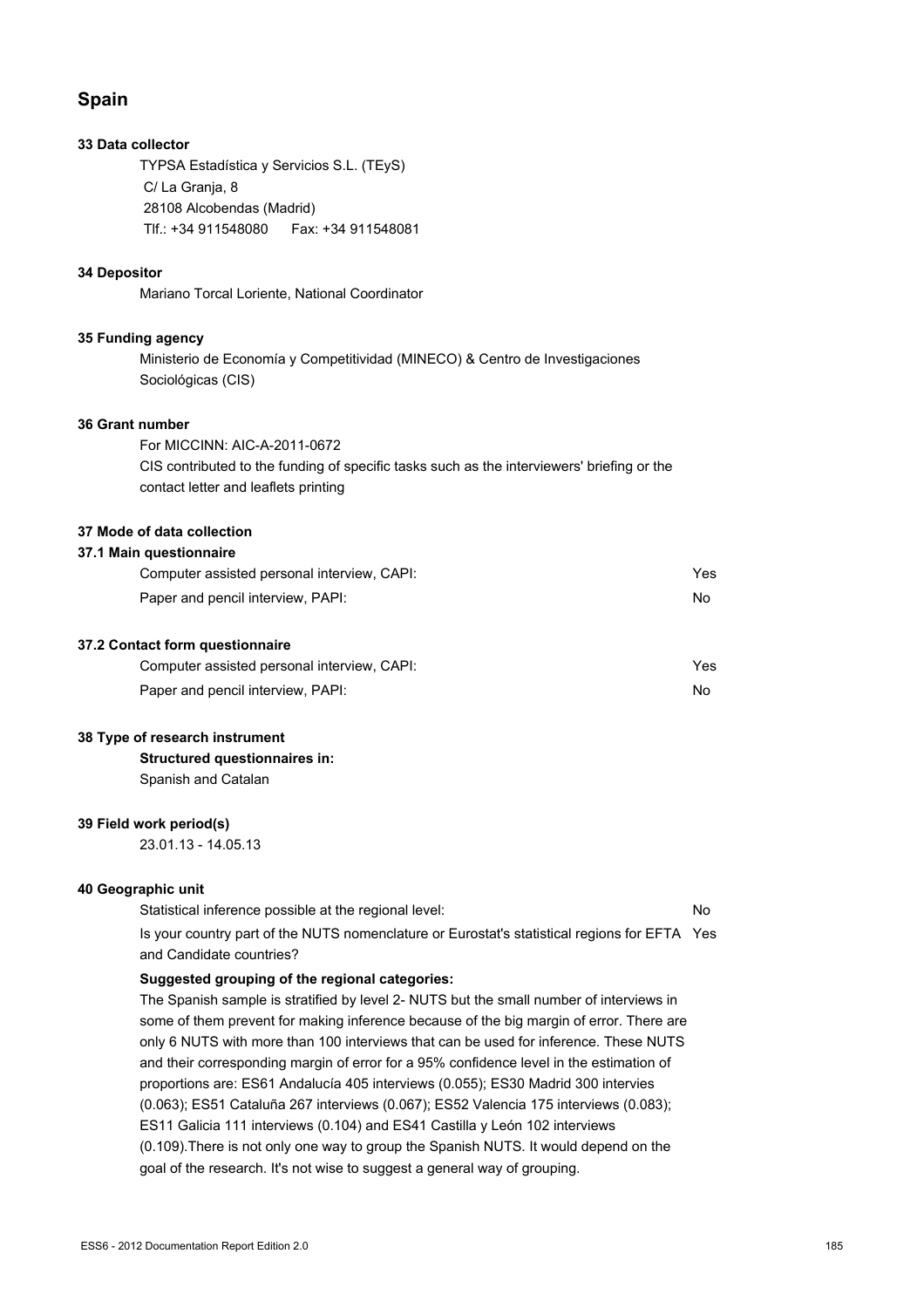## NUTS level in data file Number 2 and 2 and 2 and 2 and 2 and 2 and 2 and 2 and 2 and 2 and 2 and 2 and 2 and 2 and 2 and 2 and 2 and 2 and 2 and 2 and 2 and 2 and 2 and 2 and 2 and 2 and 2 and 2 and 2 and 2 and 2 and 2 and

### **Geographic units in dataset:**

- ES11 Galicia
- ES12 Principado de Asturias
- ES13 Cantabria
- ES21 País Vasco
- ES22 Comunidad Foral de Navarra
- ES23 La Rioja
- ES24 Aragón
- ES30 Comunidad de Madrid
- ES41 Castilla y León
- ES42 Castilla-La Mancha
- ES43 Extremadura
- ES51 Cataluña
- ES52 Comunidad Valencia
- ES53 Illes Balears
- ES61 Andalucía
- ES62 Región de Murcia
- ES63 Ciudad Autónoma de Ceuta
- ES64 Ciudad Autónoma de Melilla
- ES70 Canarias

## **41 Geographic coverage**

Spain, including the North-African cities of Ceuta and Melilla

#### **42 Sampling procedure**

Sampling Frame:

The population census in Spain is structured in census sections taken from the Continuous Census (Padron Continuo), which was updated in December 2011, by the Instituto Nacional de Estadistica (INE, the public Statistical Office of Spain). Thus, census sections are the primary sampling units (PSUs). There are 34,600 census sections in Spain. Census section is the most elementary framing unit of eligible voters. The size of sections varies between 500 and 2,000 voters (18+ years old), being the average size of 1,300. Although census sections are defined with regard to electoral processes, their objective is only to define the boundaries of the administrative units which, on the other hand, are used to carry out sample designs. Therefore, census sections do include all citizens registered in the municipal rolls, regardless of their voting rights.

Sampling Design: Stratified two-stage probability sampling

#### Stratification:

The strata have been obtained by crossing two population classification criteria: region of residence (18 regions) and size of habitat (4 brackets). The four brackets are: 1. population aged 15+ living in cities with more than 100,000 inhabitants 2. population aged 15+ living in cities between 50,001 and 100,000 inhabitants 3. population aged 15+ living in municipalities between 10,001 and 50,000 inhabitants 4. population aged 15+ living in municipalities with less than 10,001 inhabitants

64 out of 72 theoretical strata are not empty.

Stage 1: PSUs are selected proportionally to population aged 15+

Stage 2: Random selection of 6 or 7 individuals in each of the PSUs selected in the previous stage. In order to achieve a uniform number of responses, 7 cases will be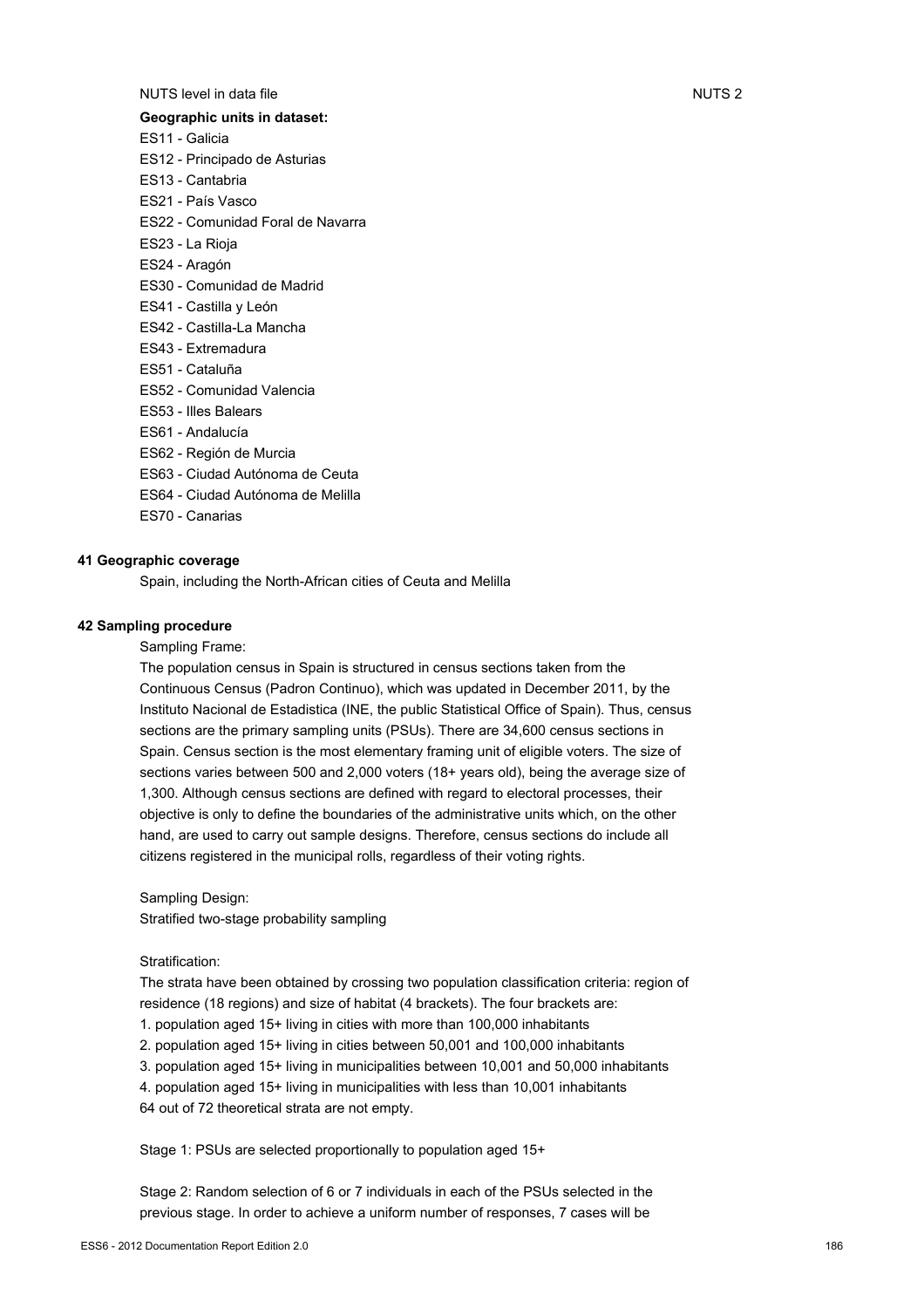selected in the brackets of larger municipalities (three first brackets), which are the ones with a lower response rate. 6 individuals will be selected in the bracket of smaller size.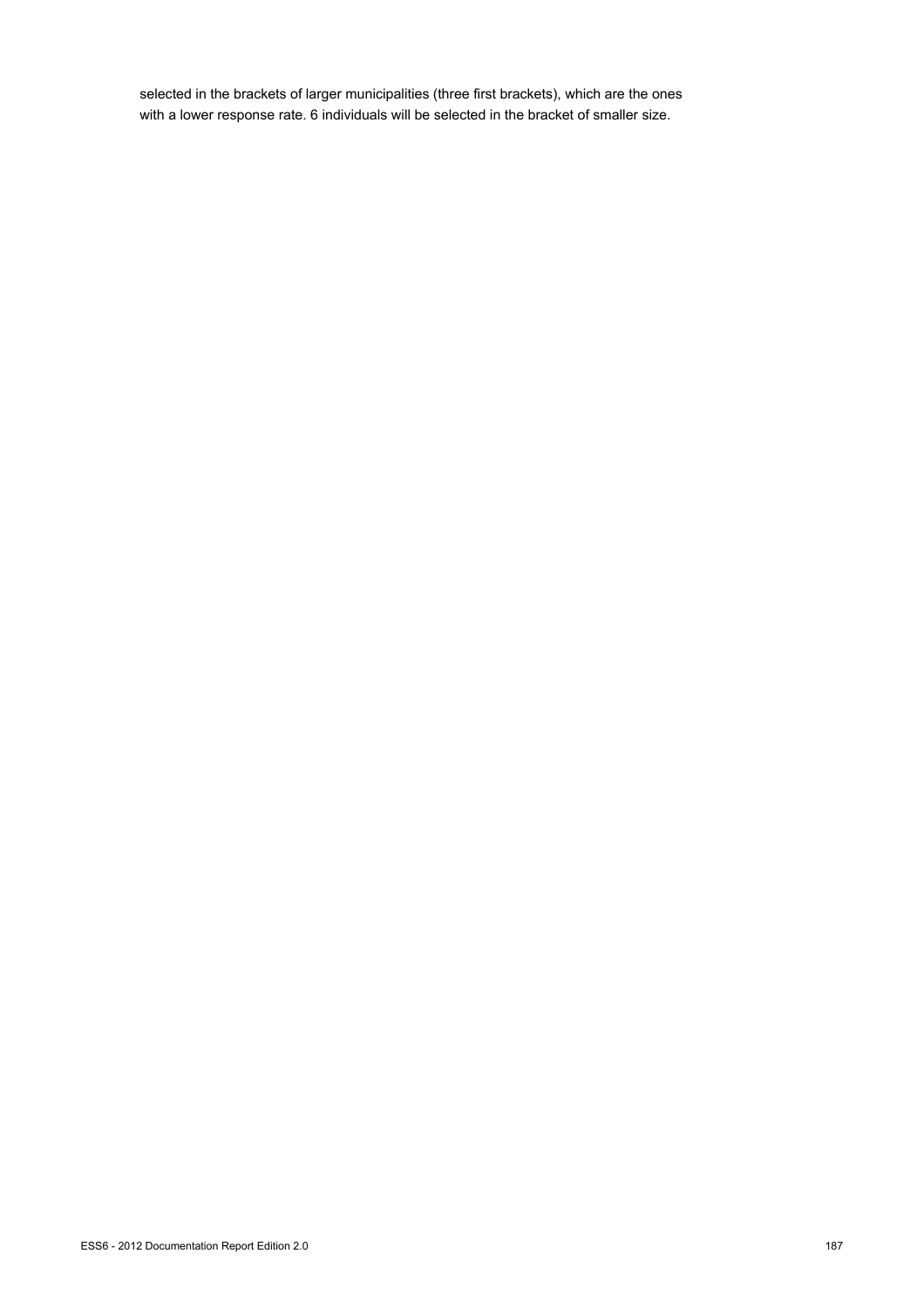## **43 Fieldwork procedures**

#### **43.1 Interviewer selection**

| Total number of interviewers:         |  |
|---------------------------------------|--|
| Number of inexperienced interviewers: |  |

#### **43.2 Briefing of interviewers**

| How many of the interviewers received ESS specific personal briefing?:                                                 | 73             |
|------------------------------------------------------------------------------------------------------------------------|----------------|
| Total length of ESS specific personal briefing(s) per interviewer:                                                     | 4-8 hours      |
| Written ESS specific instructions:                                                                                     | Yes            |
| Was the ESS guidelines document: "Best practice guidelines and Interview scenarios"<br>provided to interviewers:       | Yes            |
| Was the ESS briefing example interview ("dummy interview") conducted using the<br>guidance provided:                   | Yes            |
| Training in refusal conversion:                                                                                        | Yes            |
| Training on how to fill in contact forms:                                                                              | Yes            |
| Training on how to fill in observable and dwelling information:                                                        | Yes            |
| Materials on observable and dwelling information:                                                                      |                |
| Photos:                                                                                                                | Yes            |
| Video-tape recording:                                                                                                  | N <sub>0</sub> |
| If other materials used, please specify:                                                                               |                |
| An ESS home study, an overview ppt presentation of the ESS, and other ppt<br>presentations emphasizing specific topics |                |
| The ESS Spanish Team, with the fieldwork organisation's support, provided three                                        |                |
| briefings to all the interviewers who were expected to participate in the R6. Two of the                               |                |
| brifings took place in Madrid (January 22 and January 29, 2013) and the other one took                                 |                |
| place in Barcelona (January 24, 2013)                                                                                  |                |

#### **43.3 Employment status of interviewers**

| Free-lance interviewers:                 | No  |
|------------------------------------------|-----|
| Employees of the fieldwork organisation: | Yes |
| Other:                                   | No  |

#### **43.4 Payments of interviewers**

| Hourly rate:                                                   | No. |
|----------------------------------------------------------------|-----|
| Per completed interview:                                       | No. |
| Assignment fee (set fee for working on a set of sample units): | No. |
| A regular fixed salary:                                        | Yes |
| Bonus arrangement:                                             | Yes |
| Other:                                                         | No. |
|                                                                |     |

## **If bonus arrangement or other, please specify:**

20.50€ for each interview that had been completed 7.25€ for each unproductive unit that had been reached at least 6 times on different days of the week and times of day, provided that at least one of the visits had been made during the weekend and the other one after 20pm 50€ incentive when interviewers had completed between 60 and 80% 100€ incentive when interviewers had completed over 80% 22€ for each recovered unit

#### **43.5 Advance information**

| Use of advance letter:                       | Yes |
|----------------------------------------------|-----|
| Use of brochure:                             | Yes |
| ESS6 - 2012 Documentation Report Edition 2.0 | 188 |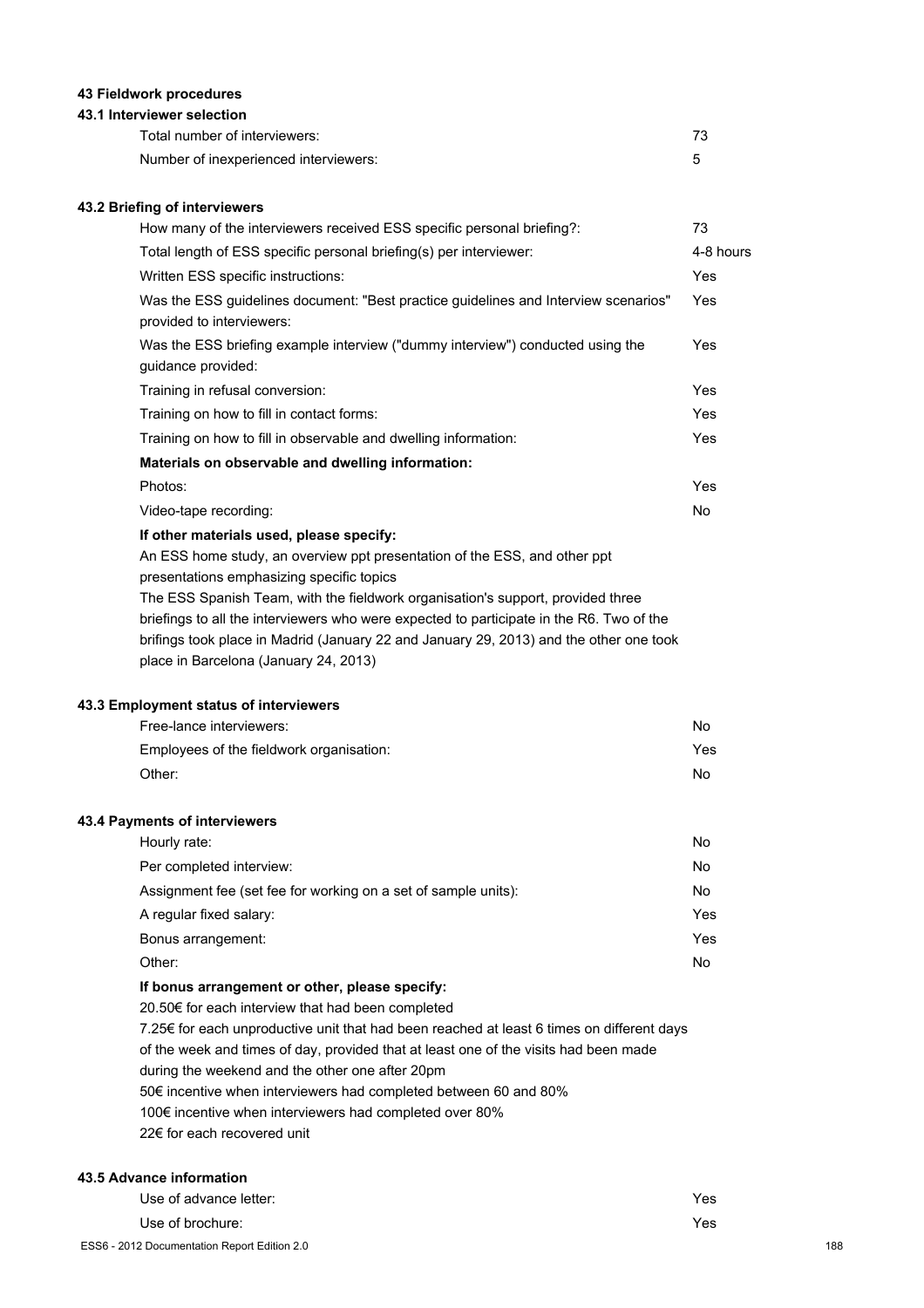| First contact by:                                                                                              | visit                |
|----------------------------------------------------------------------------------------------------------------|----------------------|
| Number of minimum required visits per respondent/sampling unit in total:                                       | 6                    |
| Number of visits required to be on a weekend:                                                                  | 1                    |
| Number of visits required to be in the evening:                                                                | 1                    |
| 43.7 Respondent incentives                                                                                     |                      |
| Respondent incentives:                                                                                         | Yes                  |
| Unconditional monetary incentives, paid before the interview:                                                  | No                   |
| Conditional monetary incentives, upon completion of the interview:                                             | No                   |
| Unconditional non-monetary incentives (incl. vouchers), provided before the interview:                         | No.                  |
| Conditional non-monetary incentives (incl. vouchers), upon completion of the interview:                        | Yes                  |
| Please specify:                                                                                                |                      |
| 9 euros gift vouchers for supermarkets and the possibility to donate the 9 euros incentive                     |                      |
| to Cáritas or Intermon Oxfam                                                                                   |                      |
| Other response enhancing measures:<br>Use of other response enhancing measures (call-center, web-pages, etc.): | Yes                  |
|                                                                                                                |                      |
| Description of other response enhancing measures:<br>Respondents were provided with a toll free number.        |                      |
| Two contact personalized letters were sent to target persons before the fieldwork started.                     |                      |
| One of the letters included also a leaflet with information on the ESS. All the letters and                    |                      |
| the leaflets were translated to Galician, Basque and Catalan in those regions in which                         |                      |
| these languages are co-official. An additional letter was sent to respondents who have                         |                      |
| not been located after the 6th week of fieldwork and to respondents who have refused to                        |                      |
| participate in the ESS                                                                                         |                      |
| 43.8 Strategies for refusal conversion                                                                         |                      |
| Strategies for refusal conversion:                                                                             | Yes                  |
| If yes, please describe:                                                                                       |                      |
| Unsuccessful addresses were re-issued using more experienced interviewers. An                                  |                      |
| additional letter was sent to all respondents who have provided a soft resulsal to<br>participate.             |                      |
| 43.9 Pretest                                                                                                   |                      |
| The period in which the pretest interviews were held:                                                          | 12.12.12 to 08.01.13 |
| Number of pretest interviews:                                                                                  | 38                   |
| 44 Control operation                                                                                           |                      |
| 44.1 Interviews                                                                                                |                      |
| Number of units selected for back-check:                                                                       | 286                  |
| Number of back-checks achieved:                                                                                | 274                  |
| Number of units where outcome was confirmed:                                                                   | 274                  |
| Type of back-check: Personal or Telephone:                                                                     | Personal, Telephone  |
| 44.2 Refusals                                                                                                  |                      |
| Number of units selected for back-check:                                                                       | 233                  |
| Number of back-checks achieved:                                                                                | 233                  |
| Number of units where outcome was confirmed:                                                                   | 233                  |
| Type of back-check: Personal, Telephone or Mail:                                                               | Personal             |

#### **44.3 Non-contacts**

**43.6 Call schedules**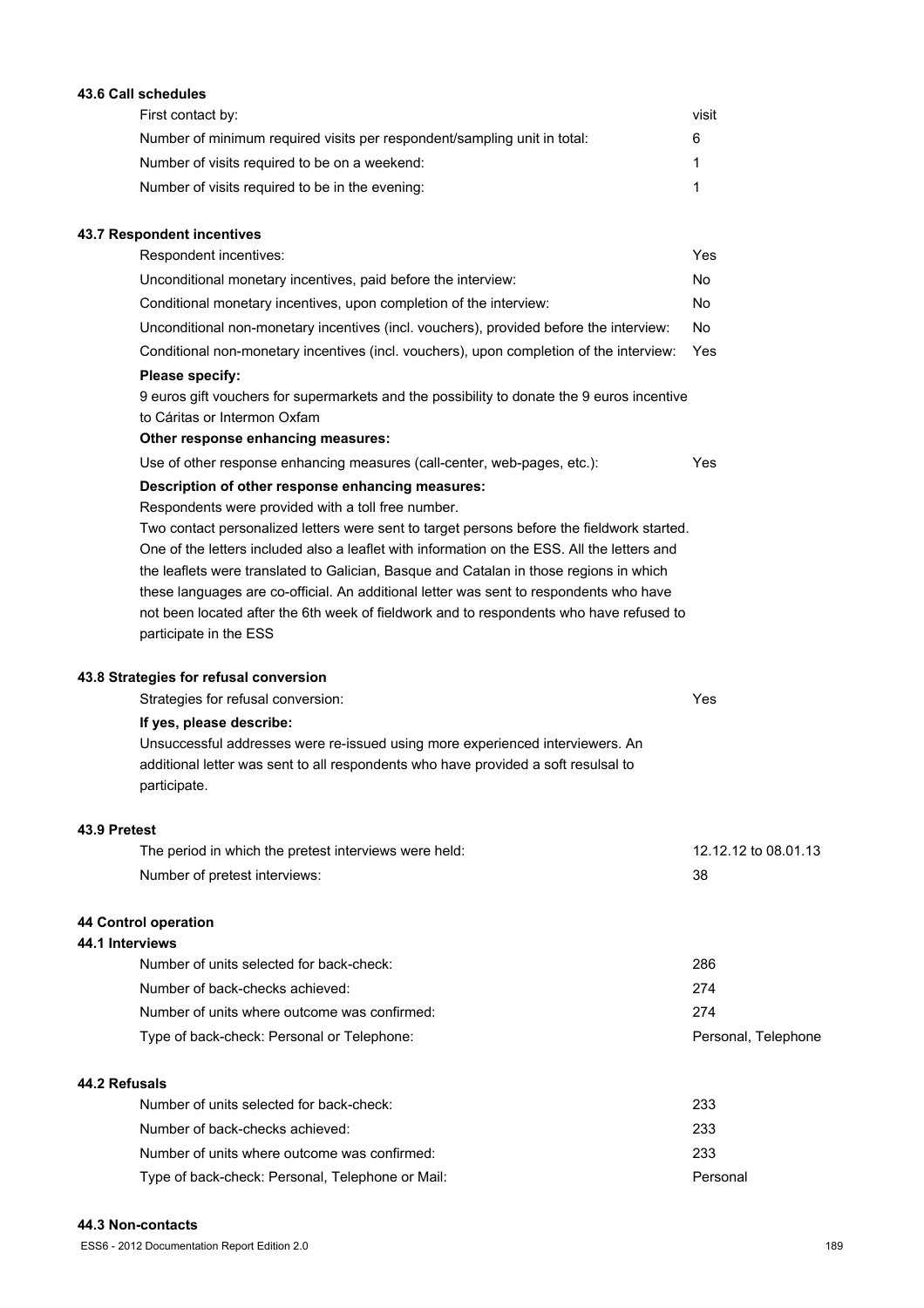| Number of units selected for back-check:         | 55       |
|--------------------------------------------------|----------|
| Number of back-checks achieved:                  | 55       |
| Number of units where outcome was confirmed:     | 55       |
| Type of back-check: Personal, Telephone or Mail: | Personal |

#### **45 Cleaning operations**

**45.2 Checking and control of main questionnaire CAPI program(s)**

Both individual and automatic corrections were implemented

#### **45.3 Verification of optical scanning or keying of main questionnaire**

Was the scanning or keying of the main questionnaire checked?:

Approximate proportion of the main questionnaires checked:

#### **45.4 Verification of supplementary questionnaire**

If the supplementary questionnaires were scanned or keyed, was the scanning or keying checked?:

Approximate proportion of the supplementary questionnaires checked:

#### **46 Deviations**

F15 (EDULVLB), F15 (EISCED), F44 (EDULVLPB), F44 (EISCEDP), F52 (EDULVLFB), F52 (EISCEDF), F56 (EDULVLMB), F56 (EISCEDM): The underlying national questionnaire items have changed since ESS5-2010. Please see Appendix 1 Education.

F39 (MBTRU): Error in coding. Interviewers have to a large extent erroneously coded 2 "yes previously" in stead of 3 "no". The variable shows unnatural high amount of respondents reporting to previously have been member of trade union or similar organisation (45.42% in ESS6 vs 8.28% in ESS5 and 5.24% in ESS4). The data from the variable have been omitted from the integrated data file, but the variable has been renamed MBTRUES and is available from a separate country-specific file for Spain at http://www.europeansocialsurvey.org/data/

INWTM: In 38 cases (IDNO= 6, 8, 149, 208, 236, 252, 308, 337, 462, 468, 514, 846, 940, 969, 002, 1398, 1497, 1501, 1598, 655, 1704, 1741, 1837, 1902, 1972, 1975, 1987, 1993, 2040, 2119, 2346, 2361, 2364, 2454, 2473, 2647, 2709 and 2865) the interview was conducted as Papi not Capi and interview time was not recorded. INWTM is set to missing (".") for these cases.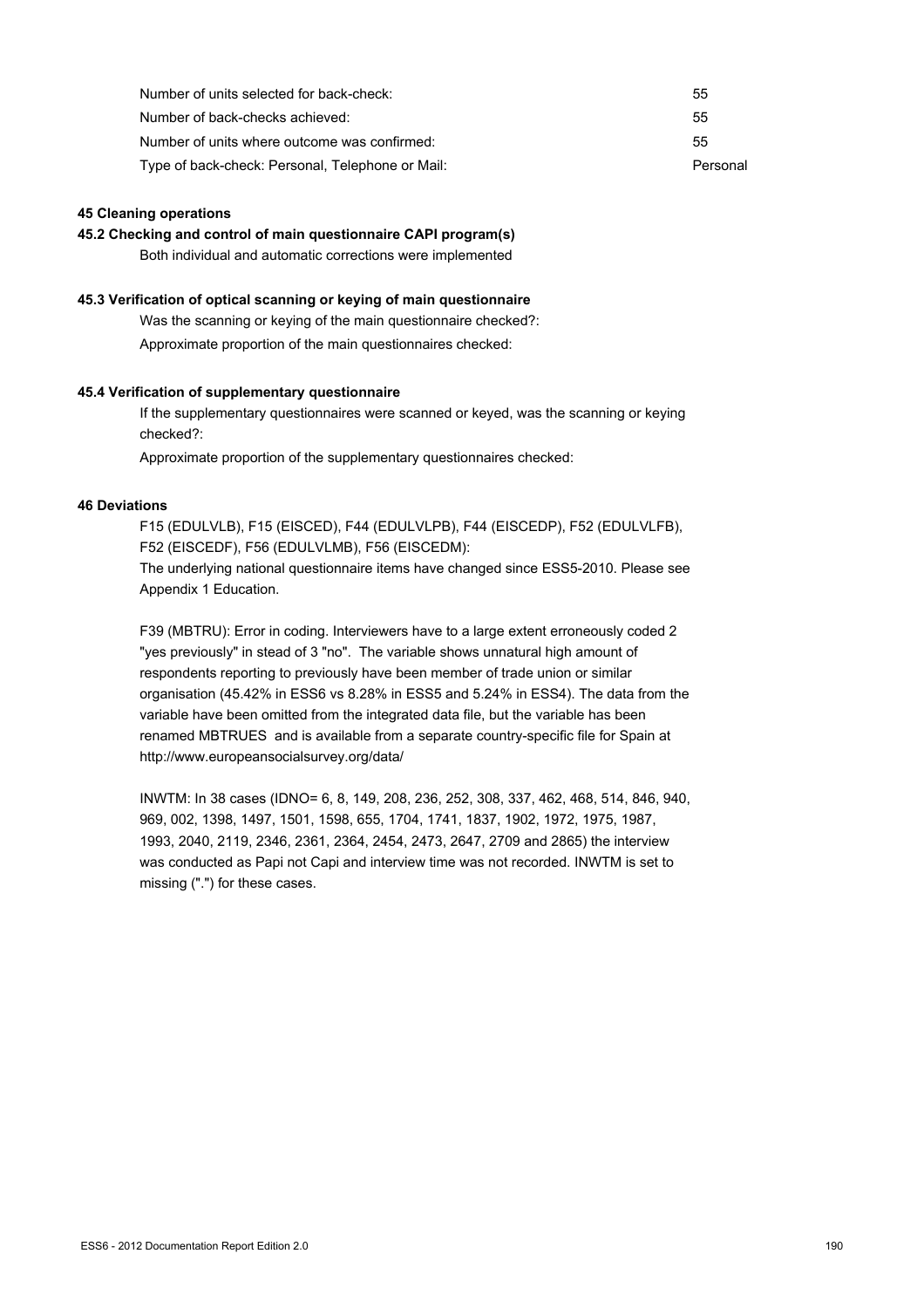## **47 Response rates**

## **47.1 Break down of response and non response, main questionnaire**

| A. Total number of issued sample units (addresses, households or individuals):         | 2868         |
|----------------------------------------------------------------------------------------|--------------|
| B. Refusal by respondent:                                                              | 253          |
| C. Refusals by opt-out list:                                                           | $\mathbf{0}$ |
| D. Refusal by proxy (or household or address refusal):                                 | 65           |
| E. No contact (after at least 4 visits):                                               | 324          |
| F. Language barrier:                                                                   | 14           |
| G. Respondent mentally or physically unable to co-operate throughout fieldwork period: | 76           |
| H. Broken appointment, respondent unavailable, no interviews for other reasons:        | 46           |
| I. Address not residential (institution, business/industrial purpose):                 | 9            |
| J. Address not occupied (not occupied, demolished, not yet built):                     | 53           |
| K. Address not traceable:                                                              | 21           |
| L. Other ineligible address:                                                           | 5            |
| M. Respondent moved abroad:                                                            | 70           |
| N. Respondent deceased:                                                                | 43           |
| Y. Invalid interviews:                                                                 | $\Omega$     |
| Z. Number of valid interviews:                                                         | 1889         |
| V. Records in the data file:                                                           | 1889         |
| X) Number of sample units not accounted for:                                           |              |
| Response rate main questionnaire V/(A-(sum I, J, L, M, N)):                            | 70.28%       |
| 47.2 Supplementary questionnaires                                                      |              |

| Number of completed supplementary questionnaires: | 1889 |
|---------------------------------------------------|------|
|---------------------------------------------------|------|

#### **48 Estimates of Sampling error**

### **49 Weighting**

Basic characteristics of the design weight calculation process: Number of realized stages: 2 Number of weights above 4.0: 0 Initial weights above 4.0 IDNOs of weights above 4.0 Dep: 1.01

#### **50 Other study-related materials**

### **50.7 Occupation coding**

| Classification used in coding of occupation:                                         |     |
|--------------------------------------------------------------------------------------|-----|
| First coded to a national classification based on ISCO and then bridged to match the | No  |
| ISCO08:                                                                              |     |
| First coded to a national classification and then bridged to match the ISCO08:       | No  |
| No previous coding, occupation coded directly into the 4-digit ISCO08:               | Yes |
| <b>Occupation coding procedures:</b>                                                 |     |
| When did the coding of occupation for respondent and partner take place:             |     |
| At the time of the interview:                                                        | No. |
| Later on:                                                                            | Yes |
| Number of occupation coders:                                                         |     |
| 3                                                                                    |     |
| Coding procedures:                                                                   |     |
| Were any occupation strings coded by more than one coder (double coding):            | Yes |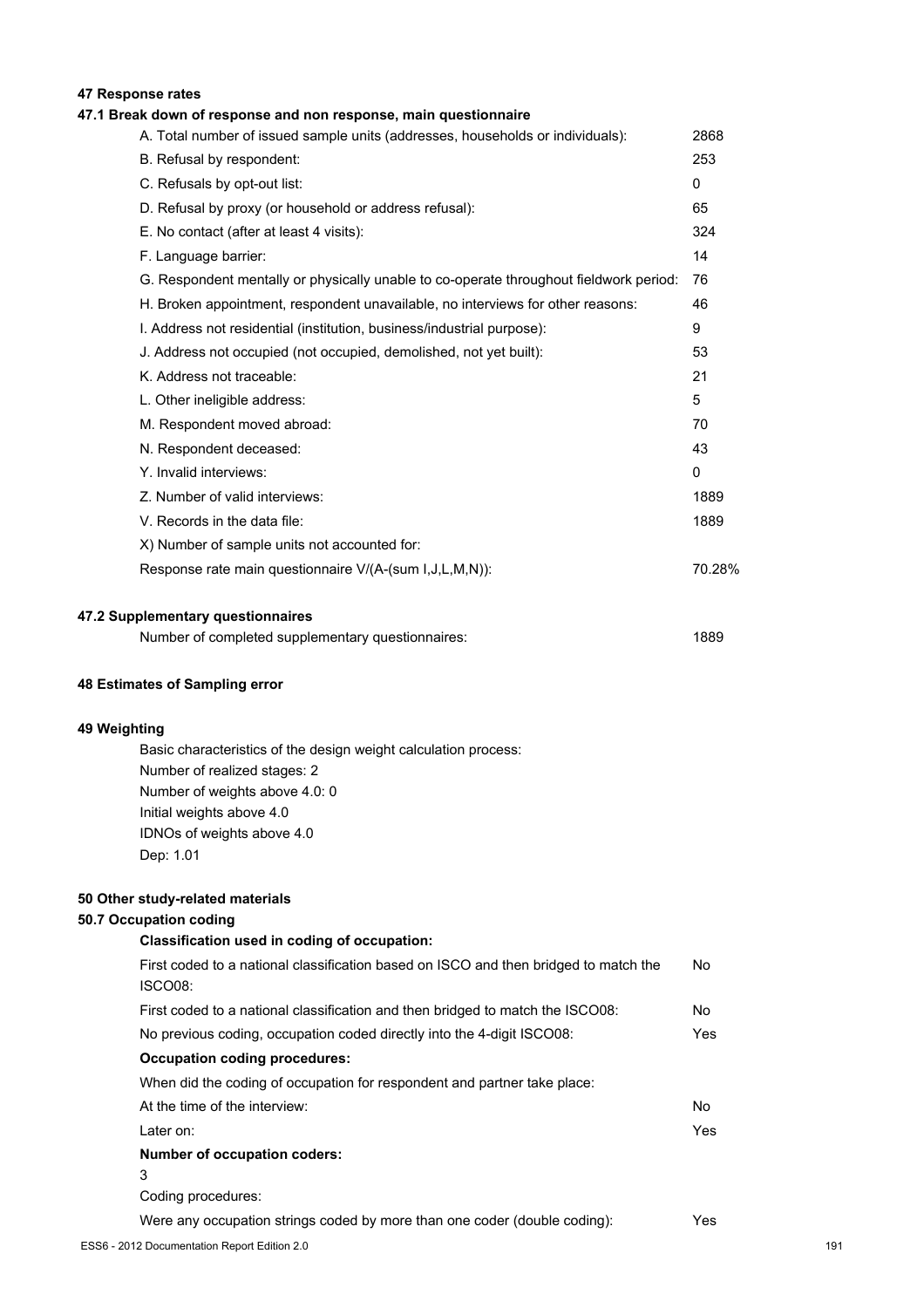| Was an adjudicator used:                                                                 | Yes |
|------------------------------------------------------------------------------------------|-----|
| If yes, was adjudication done:                                                           |     |
| by sampling                                                                              | Yes |
| on difficult cases                                                                       | Yes |
| Is some kind of automatic/semiautomatic coding used in the coding process:               | No. |
| Short description of coding and checking procedures:                                     |     |
| The coding and checking procedure consist of the following steps: first, interviewers    |     |
| register respondents' literal answer to the occupation items. Second, coders assign a 4- |     |
|                                                                                          |     |

digit ISCO88 code to respondents' answer. Third, a back coding procedure is implemented. The assigned code is translated into the code source definition to check that it matches respondents' literal answer. Fourth, cases which had been classified incorrectly were reviewed. When respondent answer was not sufficiently clear, the coders responsible called the respondent to clarify the respondent occupation. Finally, after the coding process had been completed, the codes were assigned an English label.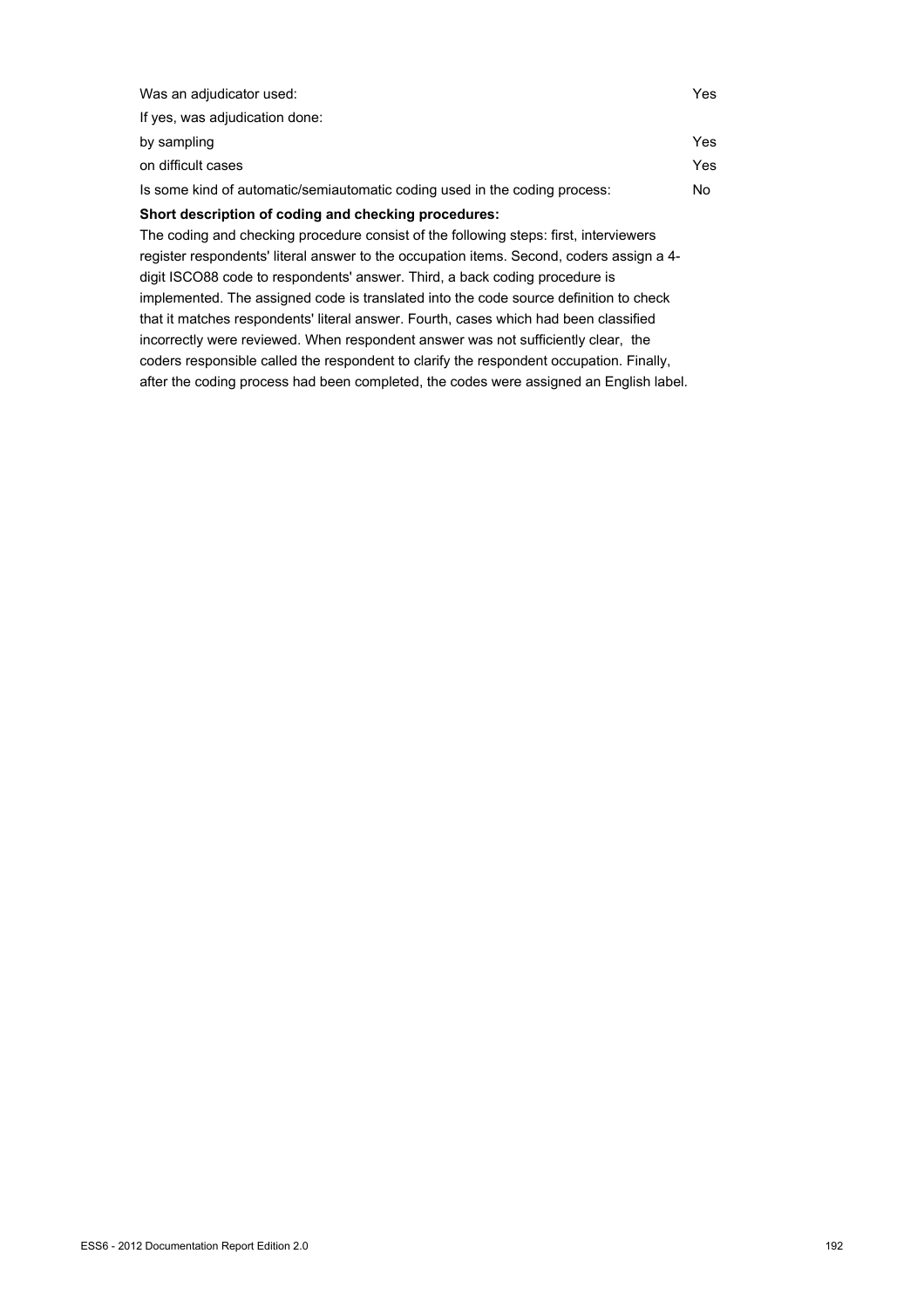# **Sweden**

## **33 Data collector**

Ipsos Observer Sweden, S:t Göransgatan 63, Box 12236, 102 26 Stockholm

## **34 Depositor**

Ingemar Johansson Sevä Mikael Hjerm, National Coordinator

### **35 Funding agency**

Vetenskapsrådet (The Swedish Research Council)

#### **36 Grant number**

ESS6: 829-2011-5076

#### **37 Mode of data collection**

#### **37.1 Main questionnaire**

| Computer assisted personal interview, CAPI: | Yes |
|---------------------------------------------|-----|
| Paper and pencil interview, PAPI:           | No. |

## **37.2 Contact form questionnaire**

| Computer assisted personal interview, CAPI: | Yes |
|---------------------------------------------|-----|
| Paper and pencil interview, PAPI:           | No. |

#### **38 Type of research instrument**

**Structured questionnaires in:**

Swedish

#### **39 Field work period(s)**

01.10.12 - 05.05.13

# **40 Geographic unit**

| Statistical inference possible at the regional level:                                                                    | No                |
|--------------------------------------------------------------------------------------------------------------------------|-------------------|
| Is your country part of the NUTS nomenclature or Eurostat's statistical regions for EFTA Yes<br>and Candidate countries? |                   |
| Suggested grouping of the regional categories:                                                                           |                   |
| When using NUTS 3 the small size of the regional samples does not ensure regional                                        |                   |
| representativity. Statistical inference at the regional level is possible at NUTS 2 level.                               |                   |
| Position 3 and 4 in the NUTS 3 code represent NUTS 2 units.                                                              |                   |
| NUTS level in data file                                                                                                  | NUTS <sub>3</sub> |
| Geographic units in dataset:                                                                                             |                   |
| SE110 - Stockholms län                                                                                                   |                   |
| SE121 - Uppsala län                                                                                                      |                   |

- SE122 Södermanlands län
- SE123 Östergötlands län
- SE124 Örebro län
- SE125 Västmanlands län
- SE211 Jönköpings län
- SE212 Kronobergs län
- SE213 Kalmar län
- SE214 Gotlands län
- SE221 Blekinge län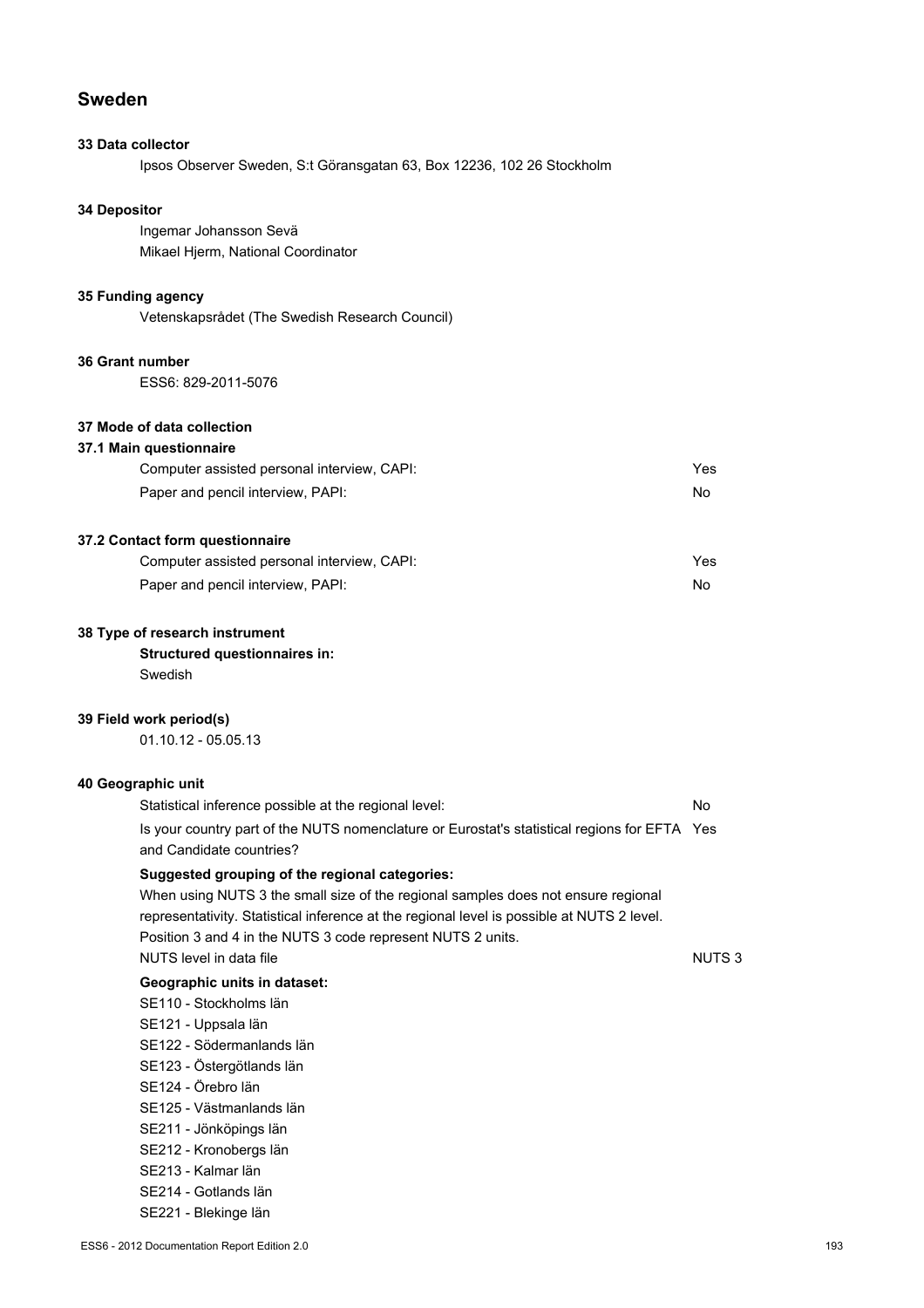- SE224 Skåne län SE231 - Hallands län SE232 - Västra Götalands län SE311 - Värmlands län SE312 - Dalarnas län SE313 - Gävleborgs län SE321 - Västernorrlands län SE322 - Jämtlands län
- 
- SE331 Västerbottens län
- SE332 Norrbottens län

#### **41 Geographic coverage**

Sweden

#### **42 Sampling procedure**

Sampling frame:

The frame to be used is the register of the population, which includes all individuals living in Sweden. The frame is extremely well suited for this kind of sampling due to the full coverage of the total population.

Updating: The register is updated continuously, which means that the problem with selecting individuals that have e.g. died, moved abroad, emigrated etc is small and applies mainly in those cases where such events take place between the selection process and the time for the interviews. Individuals that do not reside on the address stated in the register will be traced through the use of complimentary registers. The sampling frame includes those living in institutions, since there is no way to filter them.

#### Sampling procedure:

One-stage equal probability sample without clustering. Fully random sample of individuals (equal probability selection) born before 15 years + at start of survey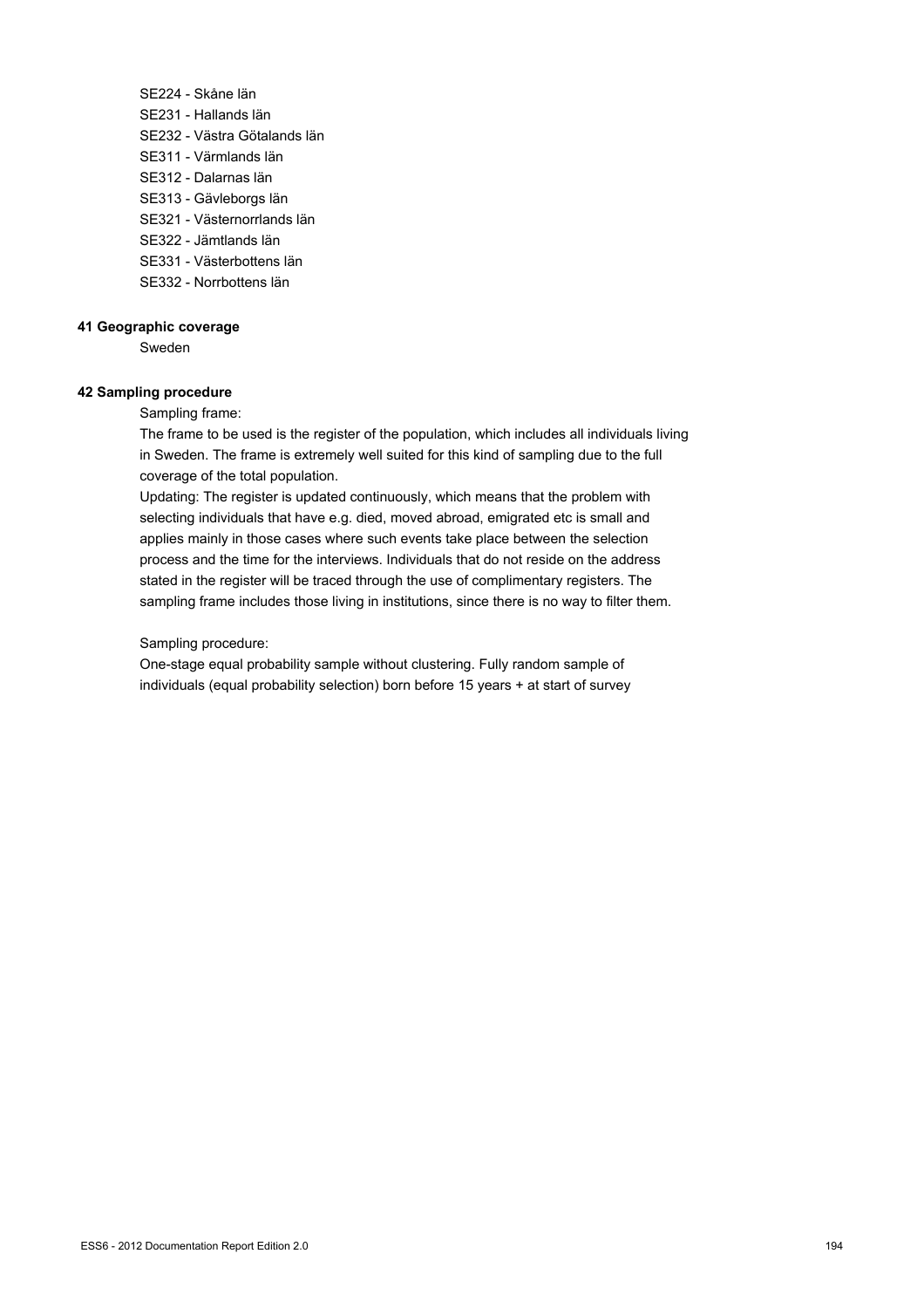## **43 Fieldwork procedures**

## **43.1 Interviewer selection**

| Total number of interviewers:         | 76 |
|---------------------------------------|----|
| Number of inexperienced interviewers: |    |

## **43.2 Briefing of interviewers**

| How many of the interviewers received ESS specific personal briefing?:                                           | 70        |
|------------------------------------------------------------------------------------------------------------------|-----------|
| Total length of ESS specific personal briefing(s) per interviewer:                                               | 4-8 hours |
| Written ESS specific instructions:                                                                               | No        |
| Was the ESS guidelines document: "Best practice guidelines and Interview scenarios"<br>provided to interviewers: | No        |
| Was the ESS briefing example interview ("dummy interview") conducted using the<br>guidance provided:             | Yes       |
| Training in refusal conversion:                                                                                  | Yes       |
| Training on how to fill in contact forms:                                                                        | Yes       |
| Training on how to fill in observable and dwelling information:                                                  | No        |
| Materials on observable and dwelling information:                                                                |           |
| Photos:                                                                                                          | No        |
| Video-tape recording:                                                                                            | No        |
| 43.3 Employment status of interviewers                                                                           |           |
| Free-lance interviewers:                                                                                         | Yes       |
| Employees of the fieldwork organisation:                                                                         | No        |
| Other:                                                                                                           | <b>No</b> |
| 43.4 Payments of interviewers                                                                                    |           |
| Hourly rate:                                                                                                     | Yes       |
| Per completed interview:                                                                                         | Yes       |
| Assignment fee (set fee for working on a set of sample units):                                                   | No        |
| A regular fixed salary:                                                                                          | <b>No</b> |
| Bonus arrangement:                                                                                               | Yes       |

#### **43.5 Advance information**

| Use of advance letter: | Yes |
|------------------------|-----|
| Use of brochure:       | Yes |

Other: No

#### **43.6 Call schedules**

| First contact by:                                           | Telephone |
|-------------------------------------------------------------|-----------|
| Number of minimum required calls per respondent (in total): | 15        |
| Number of calls required to be on a weekend:                |           |
| Number of calls required to be in the evening:              |           |

## **43.7 Respondent incentives** Respondent incentives: Yes

| Unconditional monetary incentives, paid before the interview:                           | No. |
|-----------------------------------------------------------------------------------------|-----|
| Conditional monetary incentives, upon completion of the interview:                      | Yes |
| Unconditional non-monetary incentives (incl. vouchers), provided before the interview:  | Yes |
| Conditional non-monetary incentives (incl. vouchers), upon completion of the interview: | No. |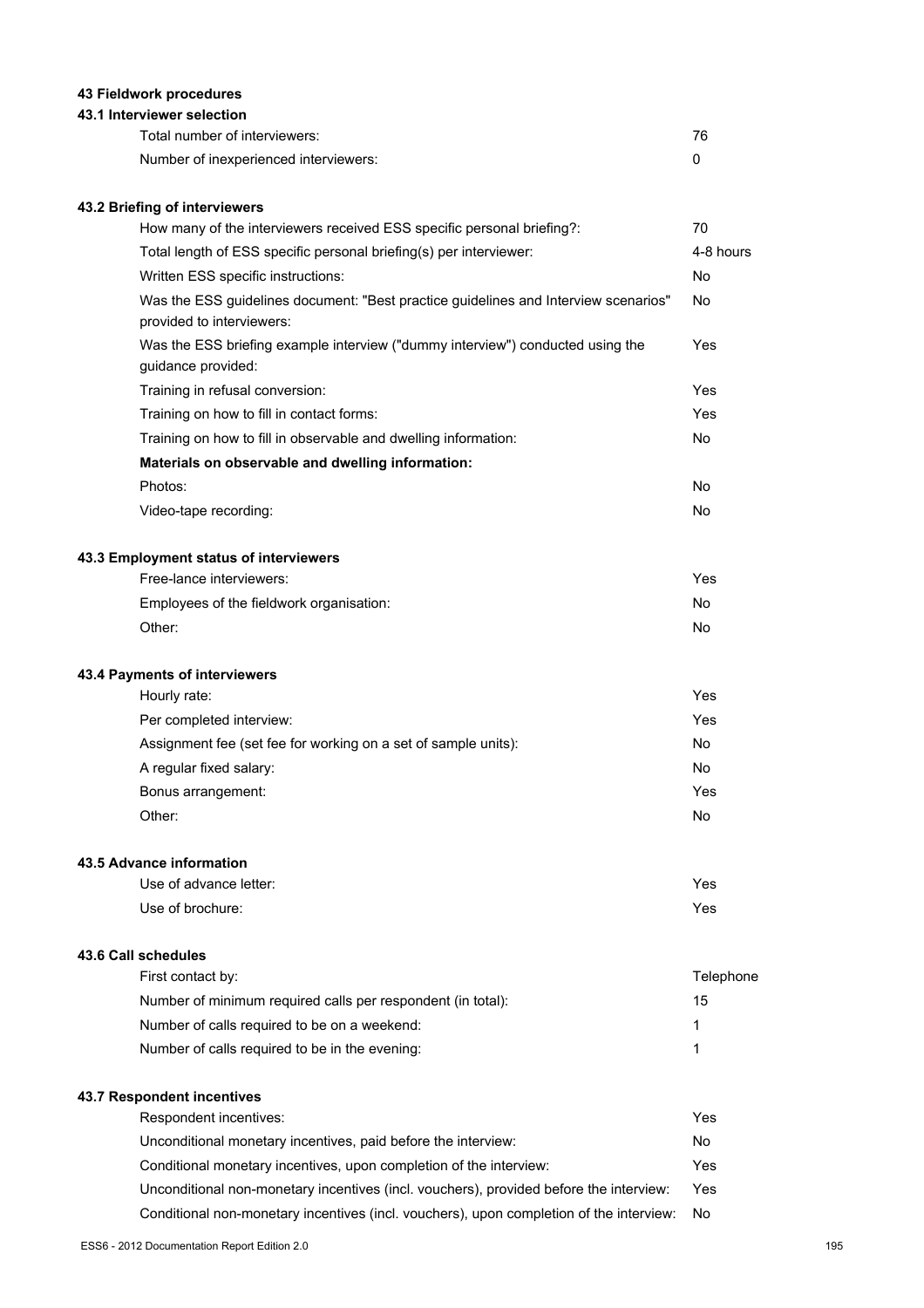|                 | <b>Please specify:</b>                                                                  |                     |
|-----------------|-----------------------------------------------------------------------------------------|---------------------|
|                 | Everyone in the sample got an unconditional incentive of 60 SEK.                        |                     |
|                 | For those respondents contacted by the "special task force", they were offered an       |                     |
|                 | incentive of 300 SEK after completion of the interview.                                 |                     |
|                 | Other response enhancing measures:                                                      |                     |
|                 | Use of other response enhancing measures (call-center, web-pages, etc.):                | Yes                 |
|                 | Description of other response enhancing measures:                                       |                     |
|                 | - Web-page                                                                              |                     |
|                 | - Toll-free telephone number                                                            |                     |
|                 | 43.8 Strategies for refusal conversion                                                  |                     |
|                 | Strategies for refusal conversion:                                                      | Yes                 |
|                 | If yes, please describe:                                                                |                     |
|                 | All refusals were re-contacted by special refusal conversion interviewers. Non-contacts |                     |
|                 | and "soft refusals" were contacted again by letter. Extra incentives were also used.    |                     |
| 43.9 Pretest    |                                                                                         |                     |
|                 | The period in which the pretest interviews were held:                                   | 25.06.12 - 27.06.12 |
|                 | Number of pretest interviews:                                                           | 50                  |
|                 | 44 Control operation                                                                    |                     |
| 44.1 Interviews |                                                                                         |                     |
|                 | Number of units selected for back-check:                                                | 717                 |
|                 | Number of back-checks achieved:                                                         | 314                 |
|                 | Number of units where outcome was confirmed:                                            | 314                 |
|                 | Type of back-check: Personal or Telephone:                                              | Telephone           |
| 44.2 Refusals   |                                                                                         |                     |
|                 | Number of units selected for back-check:                                                | 980                 |
|                 | Number of back-checks achieved:                                                         | 280                 |
|                 | Number of units where outcome was confirmed:                                            | 280                 |
|                 | Type of back-check: Personal, Telephone or Mail:                                        | Telephone           |
|                 |                                                                                         |                     |

### **44.3 Non-contacts**

Number of units selected for back-check:

Number of back-checks achieved:

Number of units where outcome was confirmed:

Type of back-check: Personal, Telephone or Mail:

## **45 Cleaning operations**

## **45.2 Checking and control of main questionnaire CAPI program(s)**

Manual checks, dummy data and printed scripts in text-format.

## **45.3 Verification of optical scanning or keying of main questionnaire**

Was the scanning or keying of the main questionnaire checked?:

Approximate proportion of the main questionnaires checked:

## **45.4 Verification of supplementary questionnaire**

If the supplementary questionnaires were scanned or keyed, was the scanning or keying checked?:

Approximate proportion of the supplementary questionnaires checked: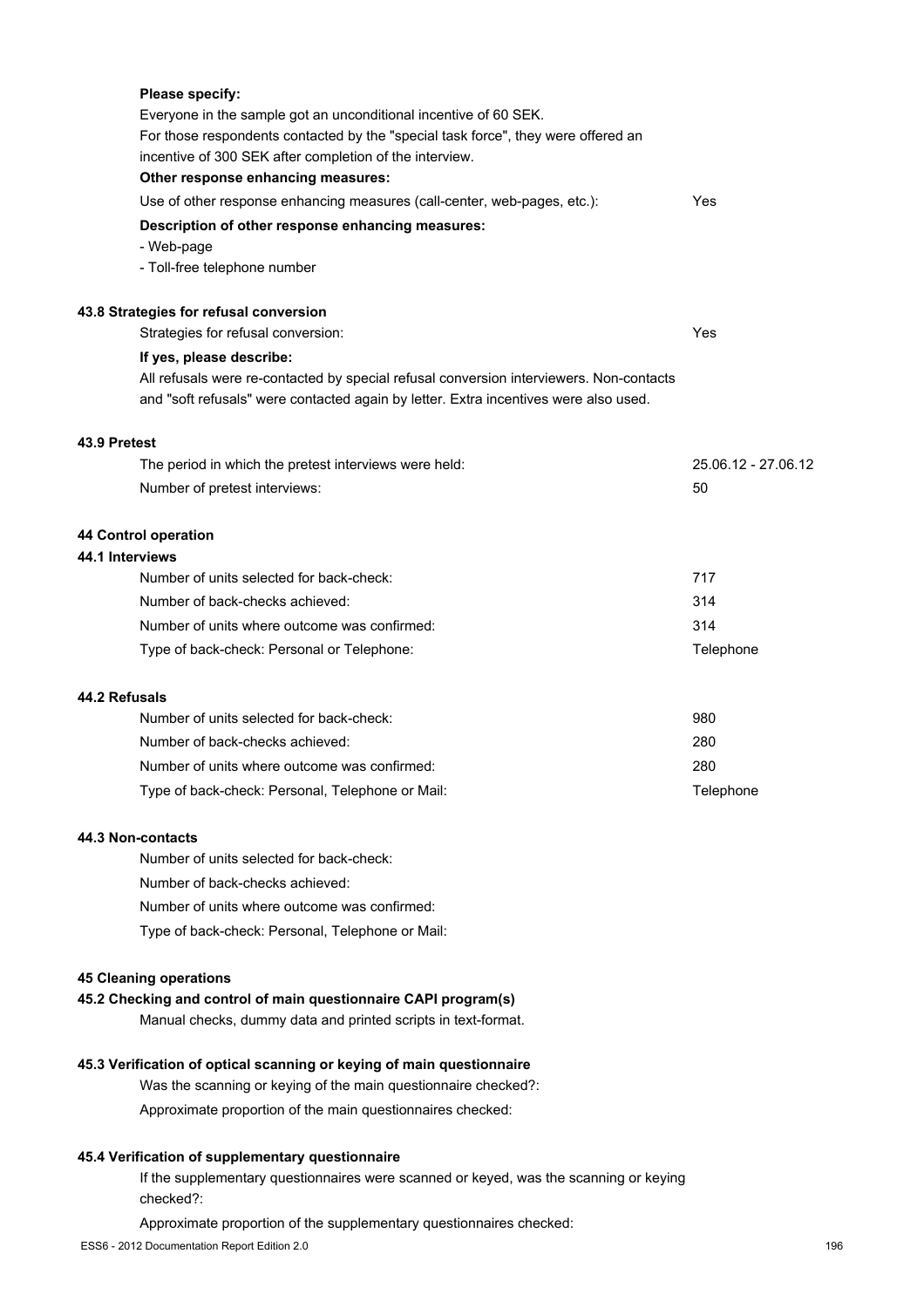**46 Deviations**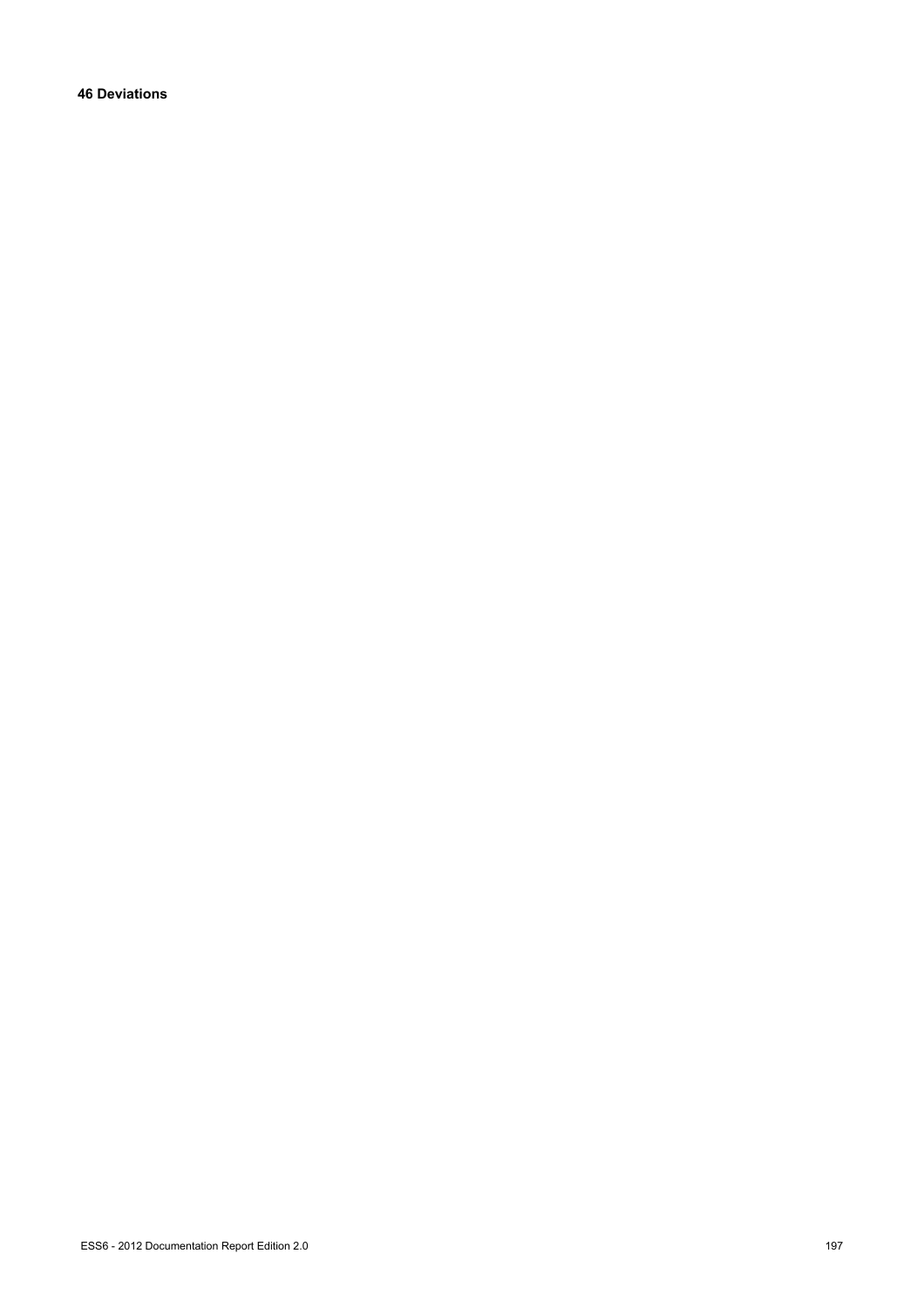## **47 Response rates**

## **47.1 Break down of response and non response, main questionnaire**

| A. Total number of issued sample units (addresses, households or individuals):         | 3750         |
|----------------------------------------------------------------------------------------|--------------|
| B. Refusal by respondent:                                                              | 981          |
| C. Refusals by opt-out list:                                                           | $\mathbf{0}$ |
| D. Refusal by proxy (or household or address refusal):                                 | 193          |
| E. No contact (after at least 4 visits):                                               | 69           |
| F. Language barrier:                                                                   | 99           |
| G. Respondent mentally or physically unable to co-operate throughout fieldwork period: | 113          |
| H. Broken appointment, respondent unavailable, no interviews for other reasons:        | 183          |
| I. Address not residential (institution, business/industrial purpose):                 | 36           |
| J. Address not occupied (not occupied, demolished, not yet built):                     | $\Omega$     |
| K. Address not traceable:                                                              | 36           |
| L. Other ineligible address:                                                           | 134          |
| M. Respondent moved abroad:                                                            | 46           |
| N. Respondent deceased:                                                                | 12           |
| Y. Invalid interviews:                                                                 | 1            |
| Z. Number of valid interviews:                                                         | 1847         |
| V. Records in the data file:                                                           | 1847         |
| X) Number of sample units not accounted for:                                           | $\mathbf{0}$ |
| Response rate main questionnaire V/(A-(sum I,J,L,M,N)):                                | 52.44%       |
|                                                                                        |              |

#### **47.2 Supplementary questionnaires**

|  |  | Number of completed supplementary questionnaires: | 1847 |  |
|--|--|---------------------------------------------------|------|--|
|--|--|---------------------------------------------------|------|--|

#### **48 Estimates of Sampling error**

## **49 Weighting**

Basic characteristics of the design weight calculation process: Number of realized stages 1 Number of weights above 4.0 0 Initial weights above 4.0 IDNOs of weights above 4.0 Dep: 1.00

## **50 Other study-related materials**

## 50.7 Occ

| upation coding:                                                                                 |     |
|-------------------------------------------------------------------------------------------------|-----|
| Classification used in coding of occupation:                                                    |     |
| First coded to a national classification based on ISCO and then bridged to match the<br>ISCO08: | No. |
| First coded to a national classification and then bridged to match the ISCO08:                  | No. |
| No previous coding, occupation coded directly into the 4-digit ISCO08:                          | Yes |
| <b>Occupation coding procedures:</b>                                                            |     |
| When did the coding of occupation for respondent and partner take place:                        |     |
| At the time of the interview:                                                                   | No. |
| Later on:                                                                                       | Yes |
| <b>Number of occupation coders:</b>                                                             |     |
| 4                                                                                               |     |
| Coding procedures:                                                                              |     |
| Were any occupation strings coded by more than one coder (double coding):                       | Yes |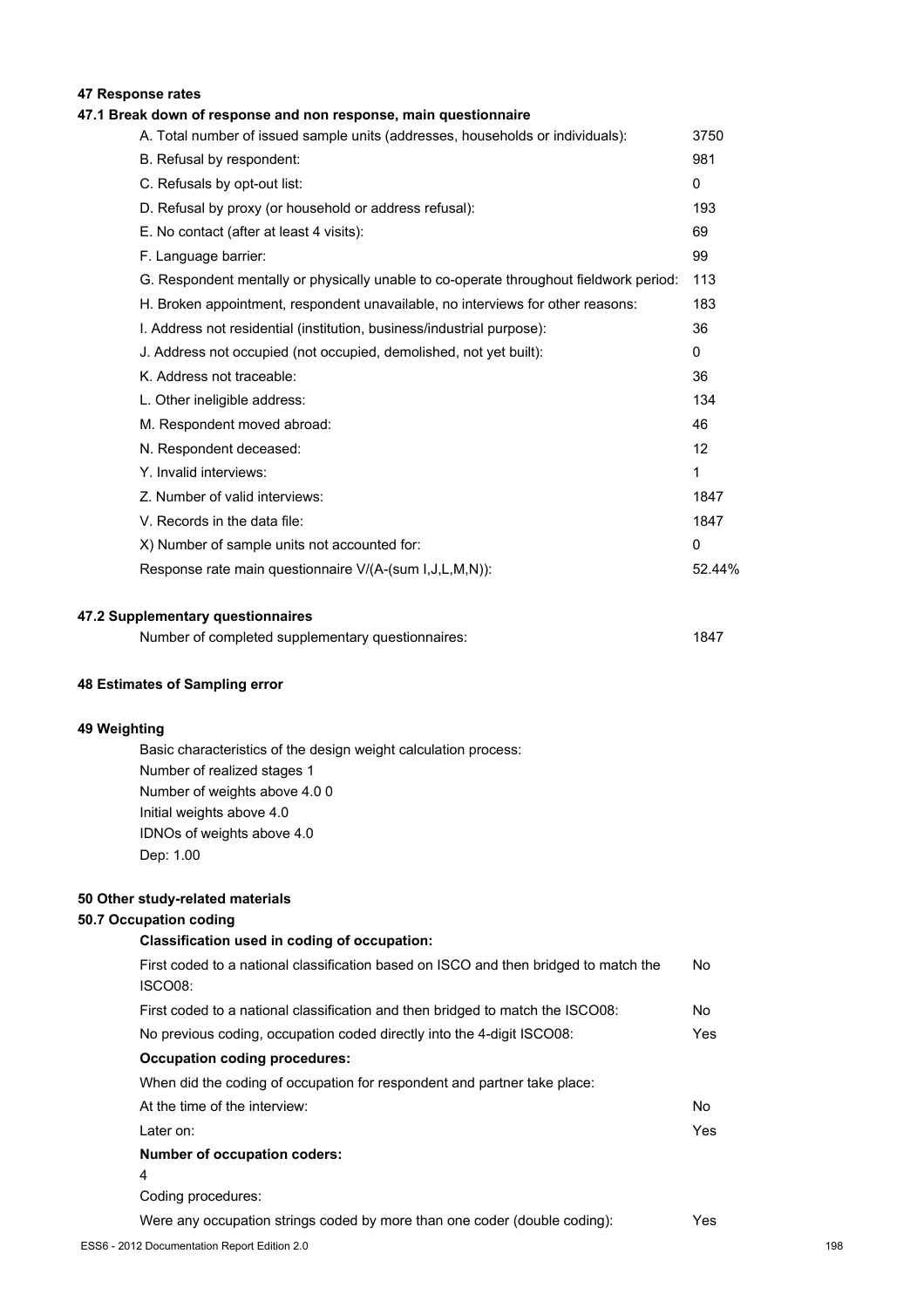Was an adjudicator used: No

If yes, was adjudication done:

by sampling

on difficult cases

Is some kind of automatic/semiautomatic coding used in the coding process: No

## **Short description of coding and checking procedures:**

The coding was done using Ascribe coding-software. Codelists for each variable were read into the software and the coders choose manually the appropriate code for each answer.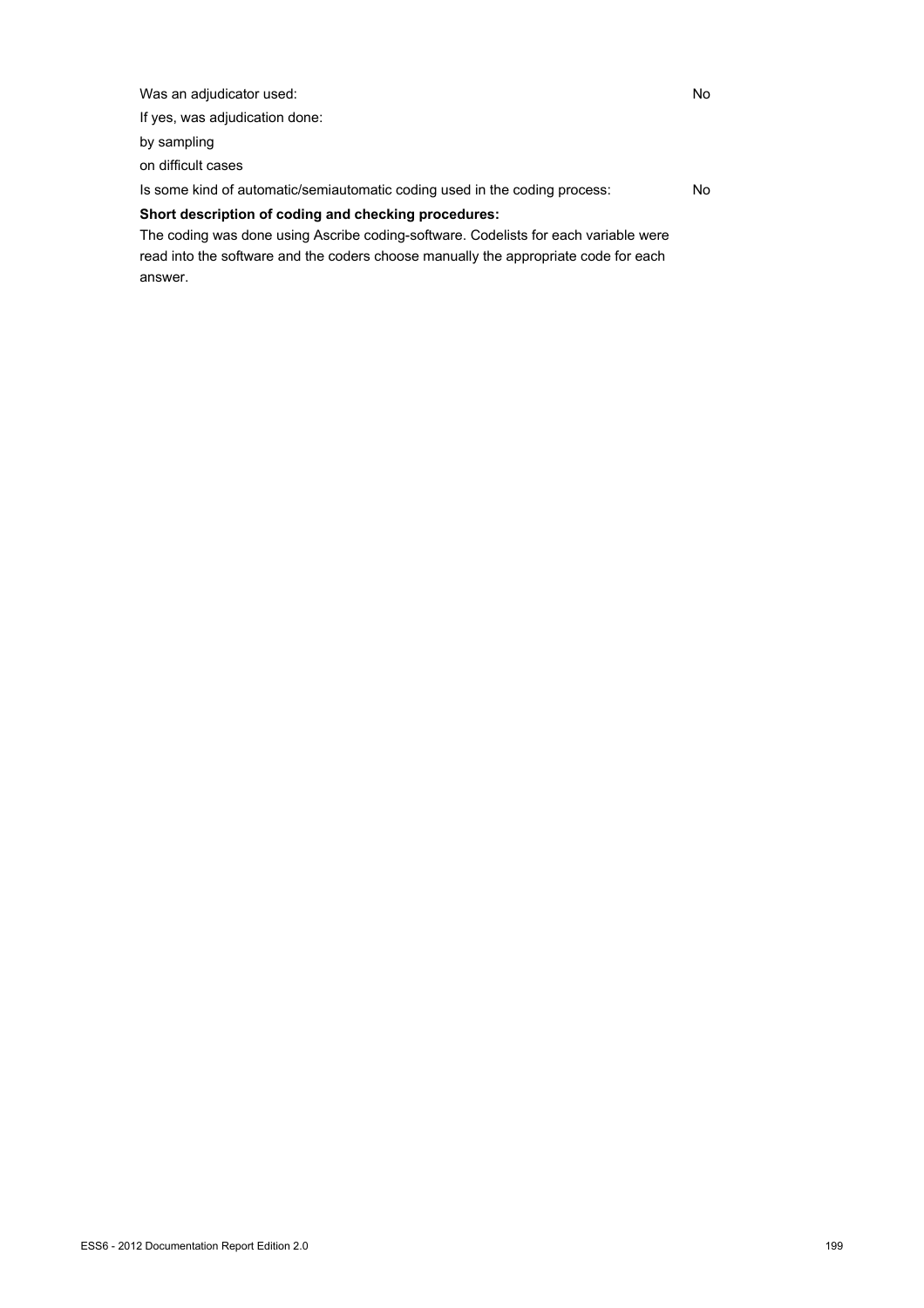# **Switzerland**

## **33 Data collector**

M.I.S. Trend SA, Lausanne, Switzerland

## **34 Depositor**

Michèle Ernst Stähli, National Coordinator

#### **35 Funding agency**

SNFS (Swiss National Science Foundation)

#### **36 Grant number**

10FI13\_139523/1

#### **37 Mode of data collection**

## **37.1 Main questionnaire**

| Computer assisted personal interview, CAPI: | Yes |
|---------------------------------------------|-----|
| Paper and pencil interview, PAPI:           | No. |

## **37.2 Contact form questionnaire**

| Computer assisted personal interview, CAPI: | Yes |
|---------------------------------------------|-----|
| Paper and pencil interview, PAPI:           | No. |

#### **38 Type of research instrument**

## **Structured questionnaires in:**

German/Swiss-German, French, Italian

#### **39 Field work period(s)**

01.09.12 - 22.04.13

#### **40 Geographic unit**

| Statistical inference possible at the regional level:                                        | Yes               |
|----------------------------------------------------------------------------------------------|-------------------|
| Is your country part of the NUTS nomenclature or Eurostat's statistical regions for EFTA Yes |                   |
| and Candidate countries?                                                                     |                   |
| NUTS level in data file                                                                      | NUTS <sub>2</sub> |
| Geographic units in dataset:                                                                 |                   |
| CH01 - Région lémanique                                                                      |                   |
| CH02 - Espace Mittelland                                                                     |                   |
| CH03 - Nordwestschweiz                                                                       |                   |
| CH04 - Zürich                                                                                |                   |
| CH05 - Ostschweiz                                                                            |                   |
| CH06 - Zentralschweiz                                                                        |                   |
| CH07 - Ticino                                                                                |                   |

#### **41 Geographic coverage**

**Switzerland** 

## **42 Sampling procedure**

Sampling Frame: Population database (total register).

#### Sampling Design: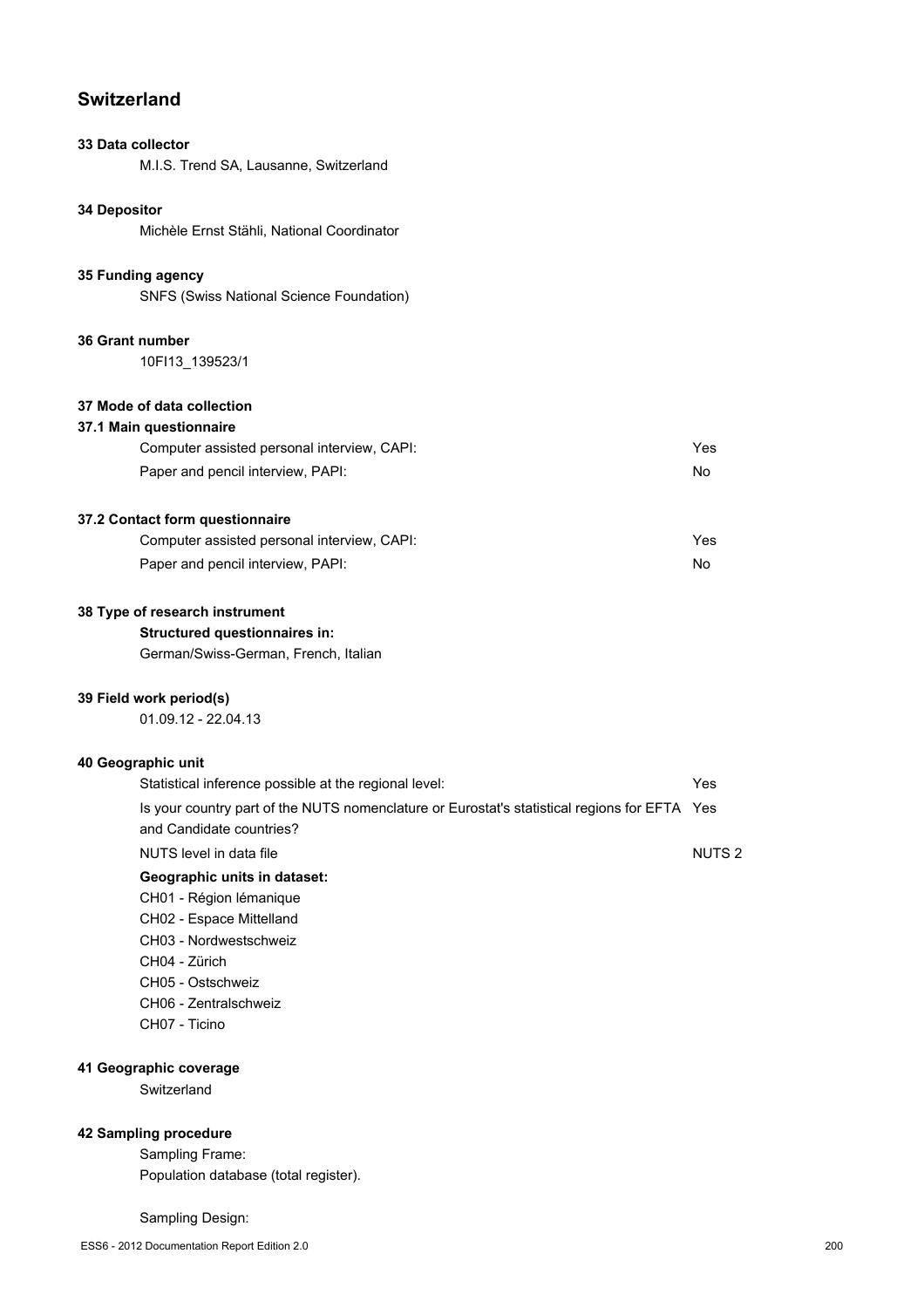Stratified equal probability systematic sample (no clustering)

Stratification: Regional stratification (7 NUTS regions)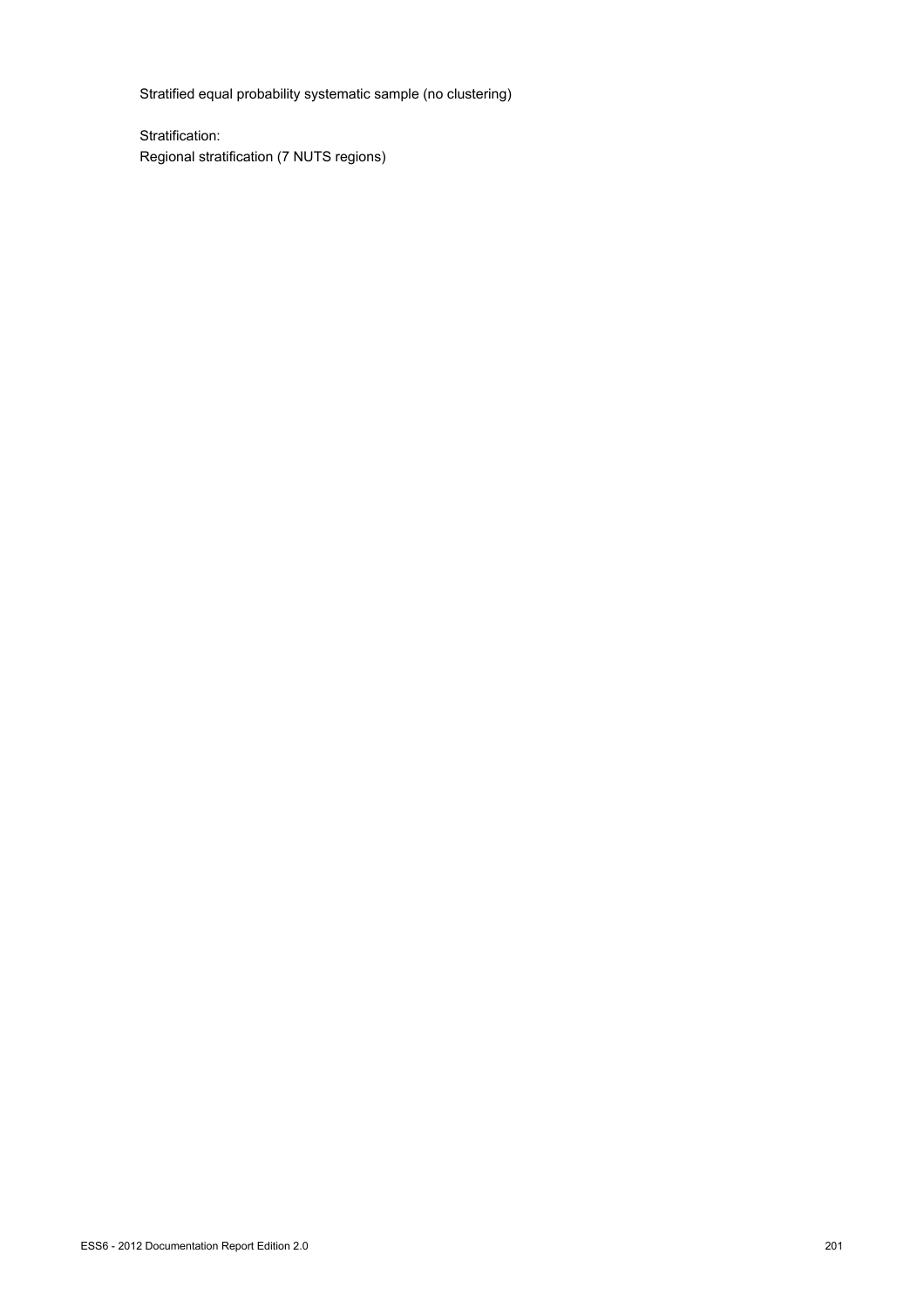## **43 Fieldwork procedures**

## **43.1 Interviewer selection**

| Total number of interviewers:         |    |
|---------------------------------------|----|
| Number of inexperienced interviewers: | 25 |

## **43.2 Briefing of interviewers**

| How many of the interviewers received ESS specific personal briefing?:                                           | 70             |
|------------------------------------------------------------------------------------------------------------------|----------------|
| Total length of ESS specific personal briefing(s) per interviewer:                                               | 4-8 hours      |
| Written ESS specific instructions:                                                                               | Yes            |
| Was the ESS guidelines document: "Best practice guidelines and Interview scenarios"<br>provided to interviewers: | Yes            |
| Was the ESS briefing example interview ("dummy interview") conducted using the<br>guidance provided:             | Yes            |
| Training in refusal conversion:                                                                                  | Yes            |
| Training on how to fill in contact forms:                                                                        | Yes            |
| Training on how to fill in observable and dwelling information:                                                  | No.            |
| Materials on observable and dwelling information:                                                                |                |
| Photos:                                                                                                          | Yes            |
| Video-tape recording:                                                                                            | N <sub>0</sub> |
| 43.3 Employment status of interviewers                                                                           |                |
| Free-lance interviewers:                                                                                         | Yes            |
| Employees of the fieldwork organisation:                                                                         | Yes            |
| Other:                                                                                                           | No             |
| 43.4 Payments of interviewers                                                                                    |                |

| Hourly rate:                                                   | No  |
|----------------------------------------------------------------|-----|
| Per completed interview:                                       | Yes |
| Assignment fee (set fee for working on a set of sample units): | Yes |
| A regular fixed salary:                                        | No  |
| Bonus arrangement:                                             | Yes |
| Other:                                                         | No  |

## **If bonus arrangement or other, please specify:**

Interviewers are paid per completed interview and compensated with a lump-sum for each contact attempt resp. for travel fees. For contact attempts ONLY, additionally to the 70 CAPI interviewers, the fieldwork

agency hired 43 CATI interviewers. These were remunerated on an hourly basis.

## **43.5 Advance information**

| Use of advance letter:                                                   | Yes   |
|--------------------------------------------------------------------------|-------|
| Use of brochure:                                                         | Yes   |
| 43.6 Call schedules                                                      |       |
| First contact by:                                                        | Visit |
| Number of minimum required visits per respondent/sampling unit in total: | 5     |
| Number of visits required to be on a weekend:                            | 1     |
| Number of visits required to be in the evening:                          |       |

#### **43.7 Respondent incentives**

Respondent incentives: Yes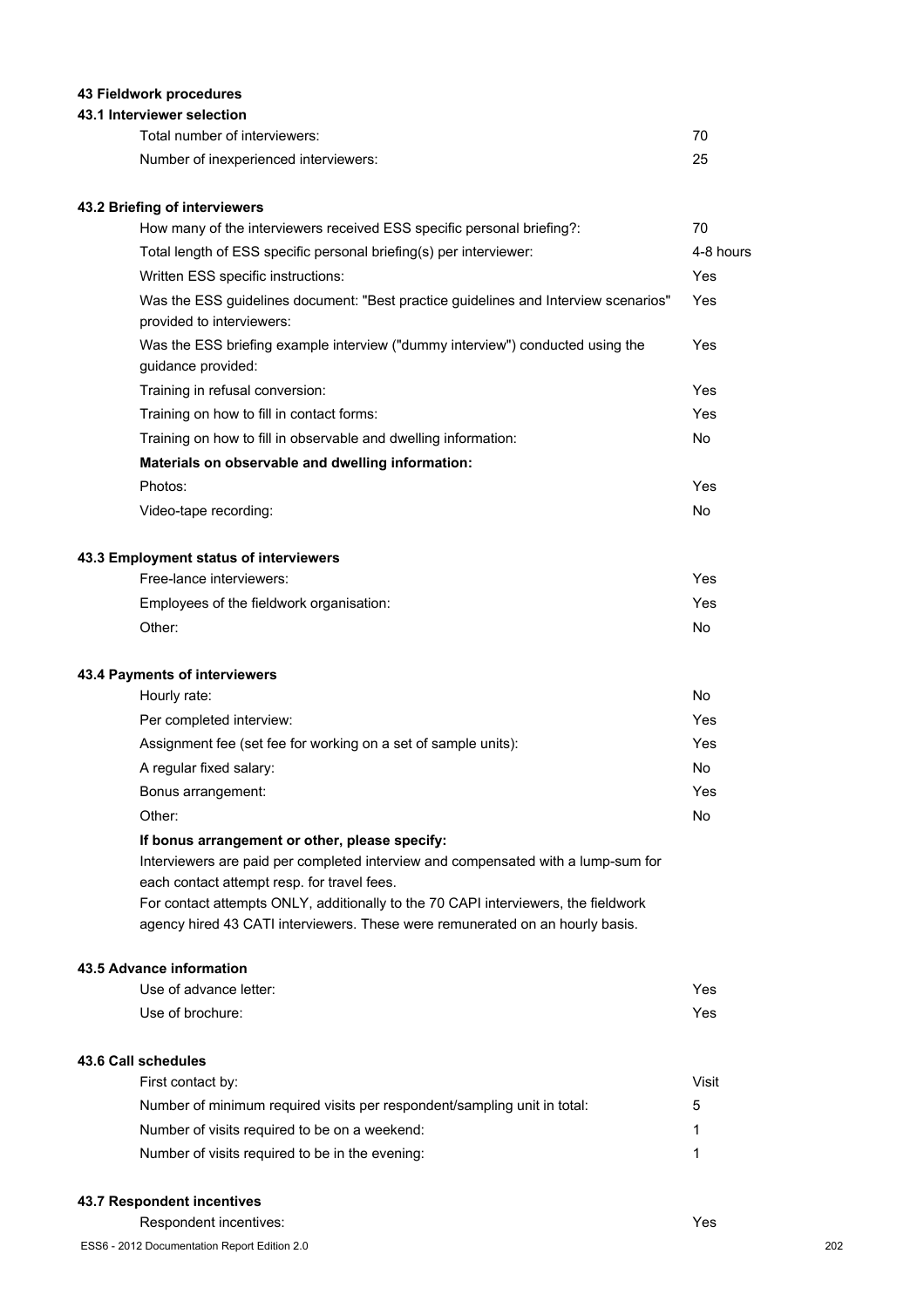| 43.8 Strategies for refusal conversion                                                    |                     |     |
|-------------------------------------------------------------------------------------------|---------------------|-----|
| Strategies for refusal conversion:                                                        | Yes                 |     |
| If yes, please describe:                                                                  |                     |     |
| Following a reminder via letter, refusals were contacted face-to-face by a specially      |                     |     |
| trained and experienced interviewer.                                                      |                     |     |
| Refusals announced by the sample units directly at FORS or at the survey agencies were    |                     |     |
| not reissued for conversion. For the conversion attempts, interviewers could use a        |                     |     |
| twelve-page booklet with findings of previous ESS-rounds.                                 |                     |     |
| After the face-to-face refusal conversion procedure, all non-respondents with a known     |                     |     |
| fixed-line telephone number where contacted by phone.                                     |                     |     |
| Refusals belonging to the conditional-incentive-sample (2/3 of the sample) were offered a |                     |     |
| conditional incentive of 30 CHF or an equivalent donation.                                |                     |     |
| 43.9 Pretest                                                                              |                     |     |
| The period in which the pretest interviews were held:                                     | 18.07.12 - 25.07.12 |     |
| Number of pretest interviews:                                                             | 50 (20 German, 20   |     |
|                                                                                           | French, 10 Italian) |     |
| 44 Control operation                                                                      |                     |     |
| 44.1 Interviews                                                                           |                     |     |
| ESS6 - 2012 Documentation Report Edition 2.0                                              |                     | 203 |
|                                                                                           |                     |     |
|                                                                                           |                     |     |

| Unconditional non-monetary incentives (incl. vouchers), provided before the interview:                                                                                                                                                                                                                                                                                                                               | No. |
|----------------------------------------------------------------------------------------------------------------------------------------------------------------------------------------------------------------------------------------------------------------------------------------------------------------------------------------------------------------------------------------------------------------------|-----|
| Conditional non-monetary incentives (incl. vouchers), upon completion of the interview:                                                                                                                                                                                                                                                                                                                              | Yes |
| Please specify:                                                                                                                                                                                                                                                                                                                                                                                                      |     |
| A sub-sample of one third of the gross sample (n=965) received a 10 CHF - unconditional<br>incentive in the advance letter. The other two thirds (n=1942) were offered a conditional<br>incentive with the option of 30 CHF cash or a donation (to not-for-profit organizations with<br>charitable motives - "WWF", "Theodora", "Krebsliga Schweiz", "Amnesty International").<br>Other response enhancing measures: |     |
| Use of other response enhancing measures (call-center, web-pages, etc.):                                                                                                                                                                                                                                                                                                                                             | Yes |
| Description of other response enhancing measures:<br>For respondents:<br>- Sampled units were sent an advance letter including a brochure with details on the<br>ESS.                                                                                                                                                                                                                                                |     |
| - Half of the foreigners received an adapted advance letter (same partition of incentives)<br>that explicitly stated that the survey was interested also in the answers from people that<br>don't hold swiss citizenship and that this was a way for people not having voting-rights to<br>state their opinion.<br>- The fieldwork agency provided a hotline for respondents.                                        |     |
| - Non-contacts were sent a reminder letter showing a hotline number and including<br>response card as possible means to make an appointment for an interview.<br>- Interviewers used an internationally comparing graph on the relationship between<br>satisfaction with life and economic performance to demonstrate analyses done with ESS<br>data                                                                 |     |

Unconditional monetary incentives, paid before the interview: Yes Conditional monetary incentives, upon completion of the interview: Yes

- Accommodated on the FORS website, there is a respondent-specific web-page (in German and French) that was made available to the whole sample. For interviewers:

Interviewers were sent a newsletter (E-mail), updating them on contact, accomplishment and refusal rates. While always seeking to accentuate positive achievements and enhancing motivation of interviewers, this newsletter also mentioned aspects where expectations hadn't been met.

## **43.8 Strategies for refusal**

### 43.9 F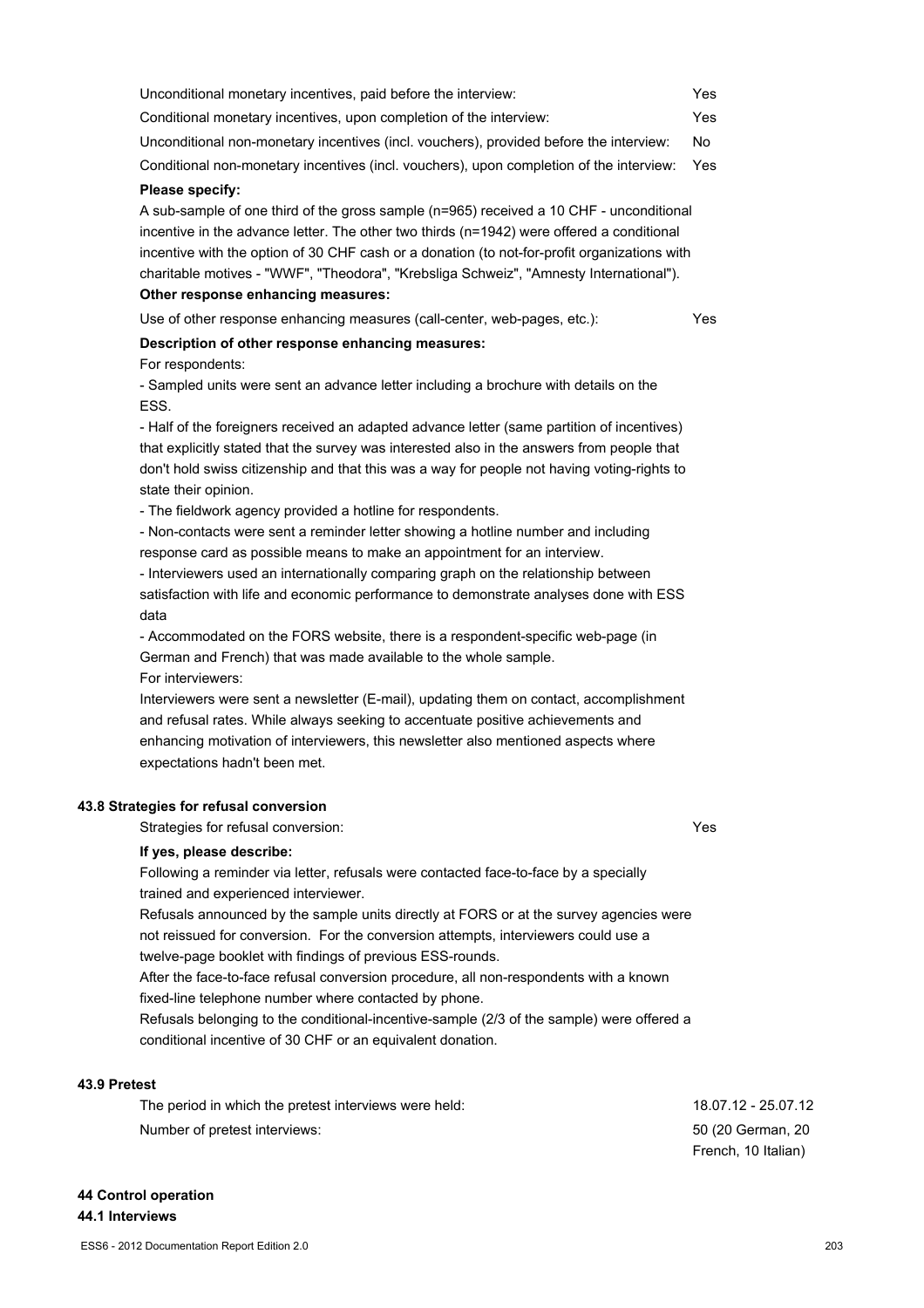| Number of units selected for back-check:         | 423                 |
|--------------------------------------------------|---------------------|
| Number of back-checks achieved:                  | 423                 |
| Number of units where outcome was confirmed:     | 422                 |
| Type of back-check: Personal or Telephone:       | Telephone           |
| 44.2 Refusals                                    |                     |
| Number of units selected for back-check:         | 590                 |
| Number of back-checks achieved:                  | 590                 |
| Number of units where outcome was confirmed:     | 590                 |
| Type of back-check: Personal, Telephone or Mail: | Personal, Telephone |
|                                                  | and Mail            |
| 44.3 Non-contacts                                |                     |
| Number of units selected for back-check:         | 580                 |
| Number of back-checks achieved:                  | 580                 |
| Number of units where outcome was confirmed:     | 580                 |
| Type of back-check: Personal, Telephone or Mail: | Personal, Telephone |
|                                                  | and Mail            |

#### **45 Cleaning operations**

## **45.2 Checking and control of main questionnaire CAPI program(s)**

Using a comprehensive range of respondent-scenarios, three researchers per language (one in Italian) tested CAPI programming on consistency of rooting, wording and lay-out. The tests were held on 16th and 17th of July, 2012.

## **45.3 Verification of optical scanning or keying of main questionnaire**

Was the scanning or keying of the main questionnaire checked?: Approximate proportion of the main questionnaires checked:

## **45.4 Verification of supplementary questionnaire**

If the supplementary questionnaires were scanned or keyed, was the scanning or keying checked?:

Approximate proportion of the supplementary questionnaires checked:

## **46 Deviations**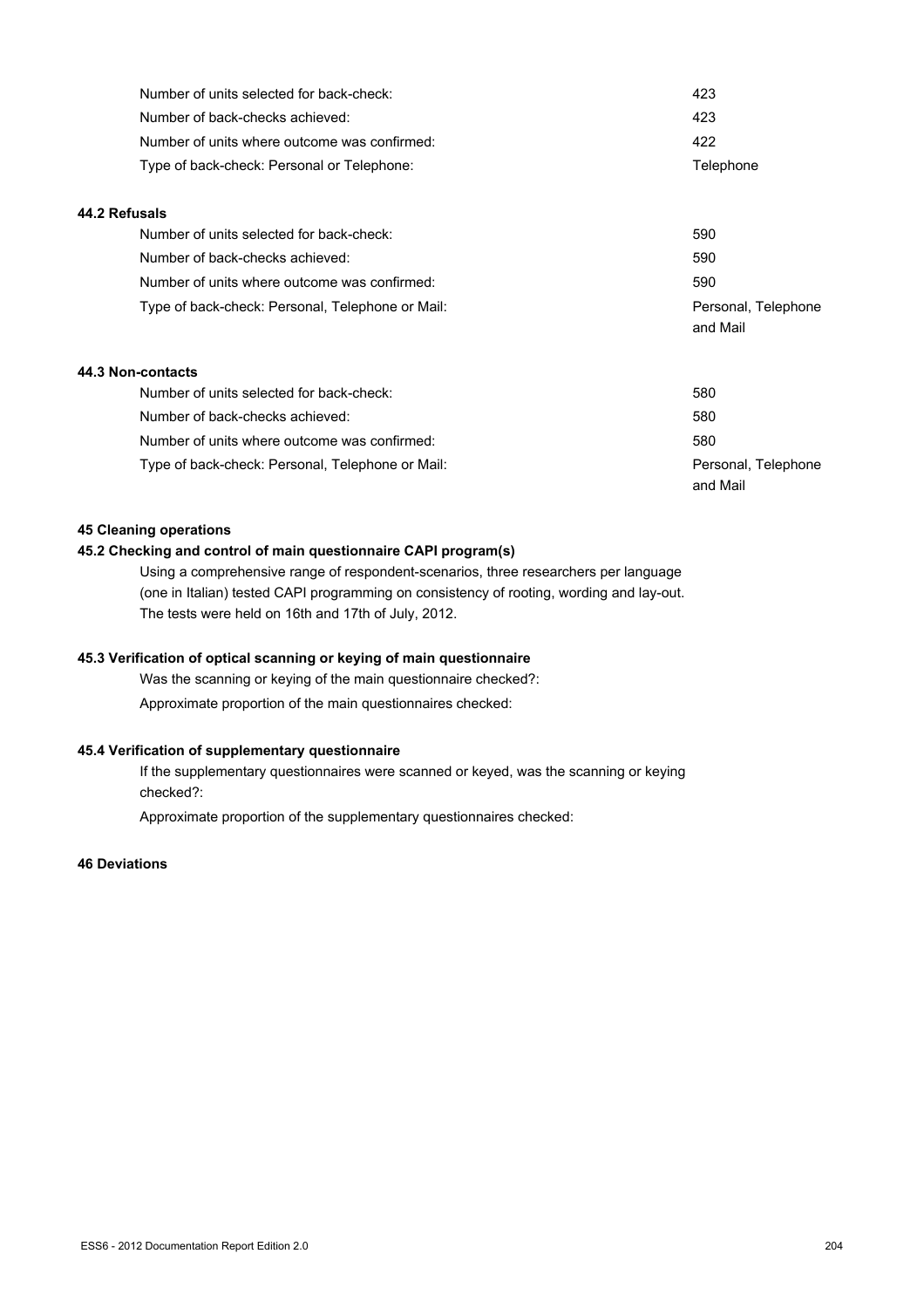## **47 Response rates**

### **47.1 Break down of response and non response, main questionnaire**

| A. Total number of issued sample units (addresses, households or individuals):         | 2907         |
|----------------------------------------------------------------------------------------|--------------|
| B. Refusal by respondent:                                                              | 784          |
| C. Refusals by opt-out list:                                                           | $\mathbf{0}$ |
| D. Refusal by proxy (or household or address refusal):                                 | 110          |
| E. No contact (after at least 4 visits):                                               | 263          |
| F. Language barrier:                                                                   | 83           |
| G. Respondent mentally or physically unable to co-operate throughout fieldwork period: | 34           |
| H. Broken appointment, respondent unavailable, no interviews for other reasons:        | 108          |
| I. Address not residential (institution, business/industrial purpose):                 | 6            |
| J. Address not occupied (not occupied, demolished, not yet built):                     | 0            |
| K. Address not traceable:                                                              | 10           |
| L. Other ineligible address:                                                           | 0            |
| M. Respondent moved abroad:                                                            | 9            |
| N. Respondent deceased:                                                                | 6            |
| Y. Invalid interviews:                                                                 | 1            |
| Z. Number of valid interviews:                                                         | 1493         |
| V. Records in the data file:                                                           | 1493         |
| X) Number of sample units not accounted for:                                           | $\mathbf{0}$ |
| Response rate main questionnaire V/(A-(sum I,J,L,M,N)):                                | 51.73%       |
|                                                                                        |              |

#### **47.2 Supplementary questionnaires**

| Number of completed supplementary questionnaires: | 1493 |
|---------------------------------------------------|------|
|---------------------------------------------------|------|

#### **48 Estimates of Sampling error**

#### **49 Weighting**

Basic characteristics of the design weight calculation process: Number of realized stages: 1 Number of weights above 4.0: 0 Initial weights above 4.0 IDNOs of weights above 4.0 Deffp: 1.00

#### **50 Other study-related materials**

#### **50.7 Occupation coding**

# **Classification used in coding of occupation:** First coded to a national classification based on ISCO and then bridged to match the ISCO08: First coded to a national classification and then bridged to match the ISCO08: No No previous coding, occupation coded directly into the 4-digit ISCO08: Yes **Occupation coding procedures:** When did the coding of occupation for respondent and partner take place: At the time of the interview: No

Later on: Yes

## **Number of occupation coders:**

2

Coding procedures:

Were any occupation strings coded by more than one coder (double coding): Yes

No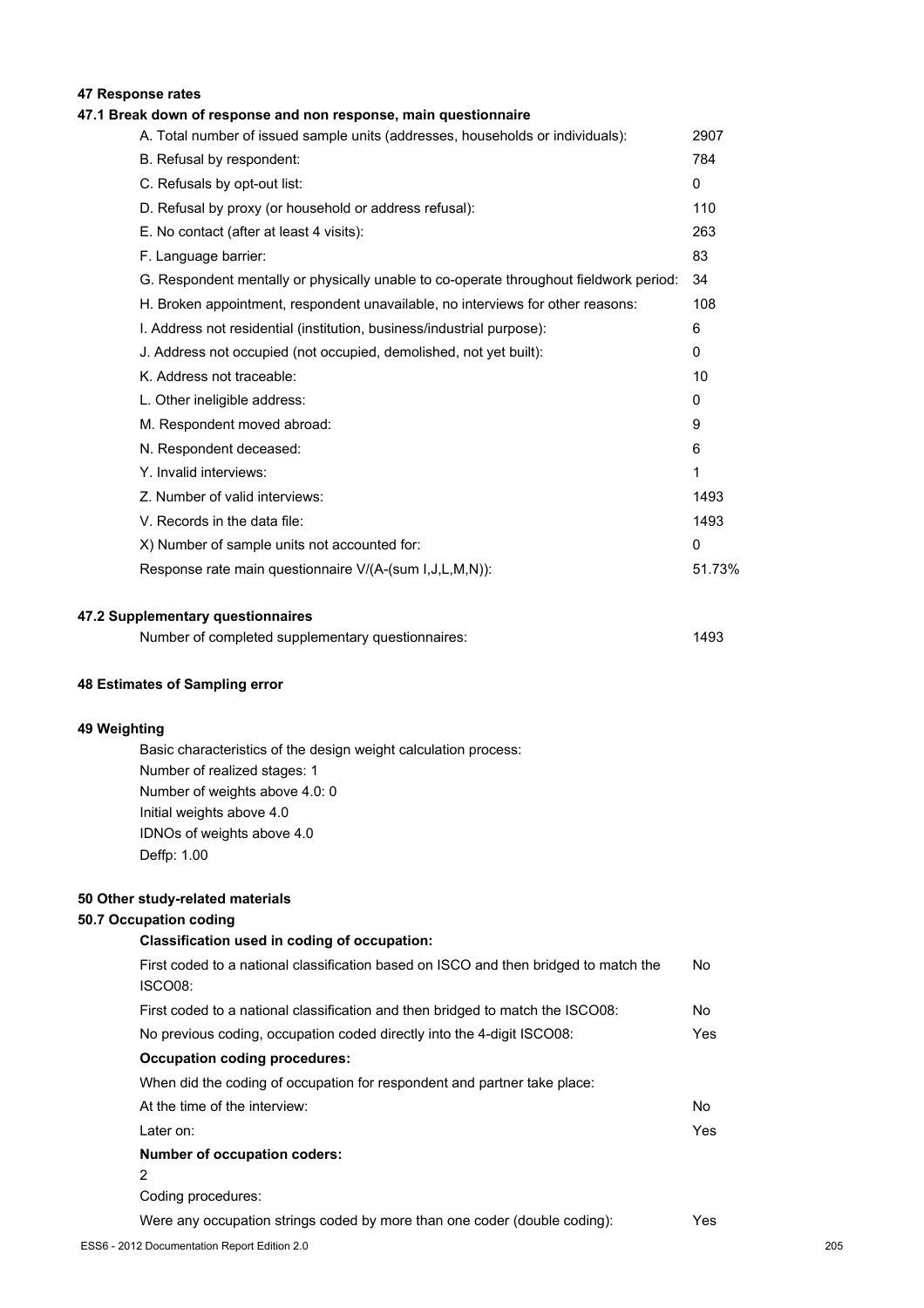| Was an adjudicator used:                                                   | Yes |
|----------------------------------------------------------------------------|-----|
| If yes, was adjudication done:                                             |     |
| by sampling                                                                | Yes |
| on difficult cases                                                         | Yes |
| Is some kind of automatic/semiautomatic coding used in the coding process: | Yes |
|                                                                            |     |

#### **Short description of coding and checking procedures:**

Coding was done using a programme that proposed codes that are most similar to the terms interviewers registered. Based on a comprehensive national classification system of professions provided by the federal statistical office, the programme measured the "Levenshtein-distance" (algorithm measuring "similarity of words") to the profession interviewers coded and proposed the 10 most similar names from the list and respective ISCO-08 codes. The researcher decided whether to use one of the proposed codes or manually inserted the right code with the help of the ILO-specifications. With this technique more than 95 percent of the cases were coded.

Difficult cases were discussed with a team member. Coding finally was validated via crossing with education: cases with suspicious combinations (high education, high ISCO and vice versa) were controlled.

The federal statistical office provided a list of 18746 common names for professions in Switzerland (in German, French and Italian) that links them to an eight-digit-code. Together with a translation key, these codes can be converted to ISCO-08 codes.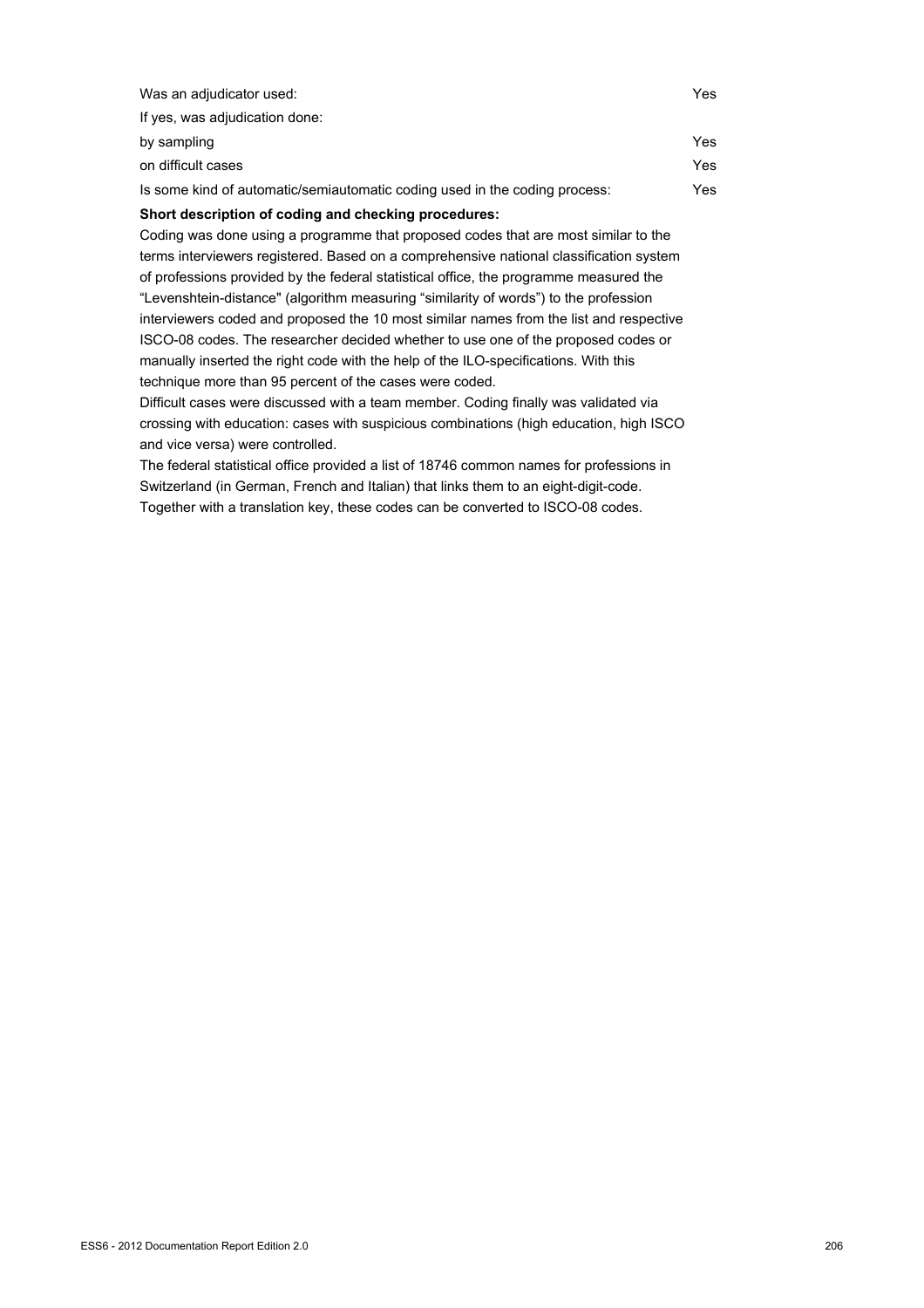## **Ukraine**

## **33 Data collector**

Center for Social and Marketing Research SOCIS

## **34 Depositor**

Andrii Gorbachyk, National Coordinator

### **35 Funding agency**

National Academy of Science of Ukraine

### **36 Grant number**

## **37 Mode of data collection**

| 37.1 Main questionnaire |  |
|-------------------------|--|
|-------------------------|--|

| Computer assisted personal interview, CAPI: | No. |
|---------------------------------------------|-----|
| Paper and pencil interview, PAPI:           | Yes |

### **37.2 Contact form questionnaire**

| Computer assisted personal interview, CAPI: |  |
|---------------------------------------------|--|
| Paper and pencil interview, PAPI:           |  |

## **38 Type of research instrument**

**Structured questionnaires in:**

Ukrainian, Russian

## **39 Field work period(s)**

11.07.13 - 09.08.13

## **40 Geographic unit**

| Statistical inference possible at the regional level:                                                                   | No. |
|-------------------------------------------------------------------------------------------------------------------------|-----|
| Is your country part of the NUTS nomenclature or Eurostat's statistical regions for EFTA No<br>and Candidate countries? |     |
| Suggested grouping of the regional categories:                                                                          |     |
| The regional units can be grouped to produce representative samples for each regional                                   |     |
| unit:                                                                                                                   |     |
| Kyiv city = Kyiv city                                                                                                   |     |
| North = Zhytomyrska + Kyivska + Chernigivska oblasts                                                                    |     |
| Center = Vynnytska + Kirovogradska + Poltavska + Cherkasska oblasts                                                     |     |
| North-East = Sumska + Kharkivska oblasts                                                                                |     |
| North-West = Volynska + Rivenska + Khmelnitska oblasts                                                                  |     |
| South-East = Dnipropetrovska + Zaporizska oblasts                                                                       |     |
| West = Ivano-Frankivska + Lvivska + Ternopilska oblasts                                                                 |     |
| South-West = Zakarpatska + Chernovytska oblast                                                                          |     |
|                                                                                                                         |     |

South = Mykolaivska + Odesska + Khersonska oblasts

Crimea= Crimea, Autonomy Republic

East = Donetska + Luganska oblasts

## NUTS level in data file

**If your country is not part of the NUTS nomenclature, please give a short description of the regional level used in the data file**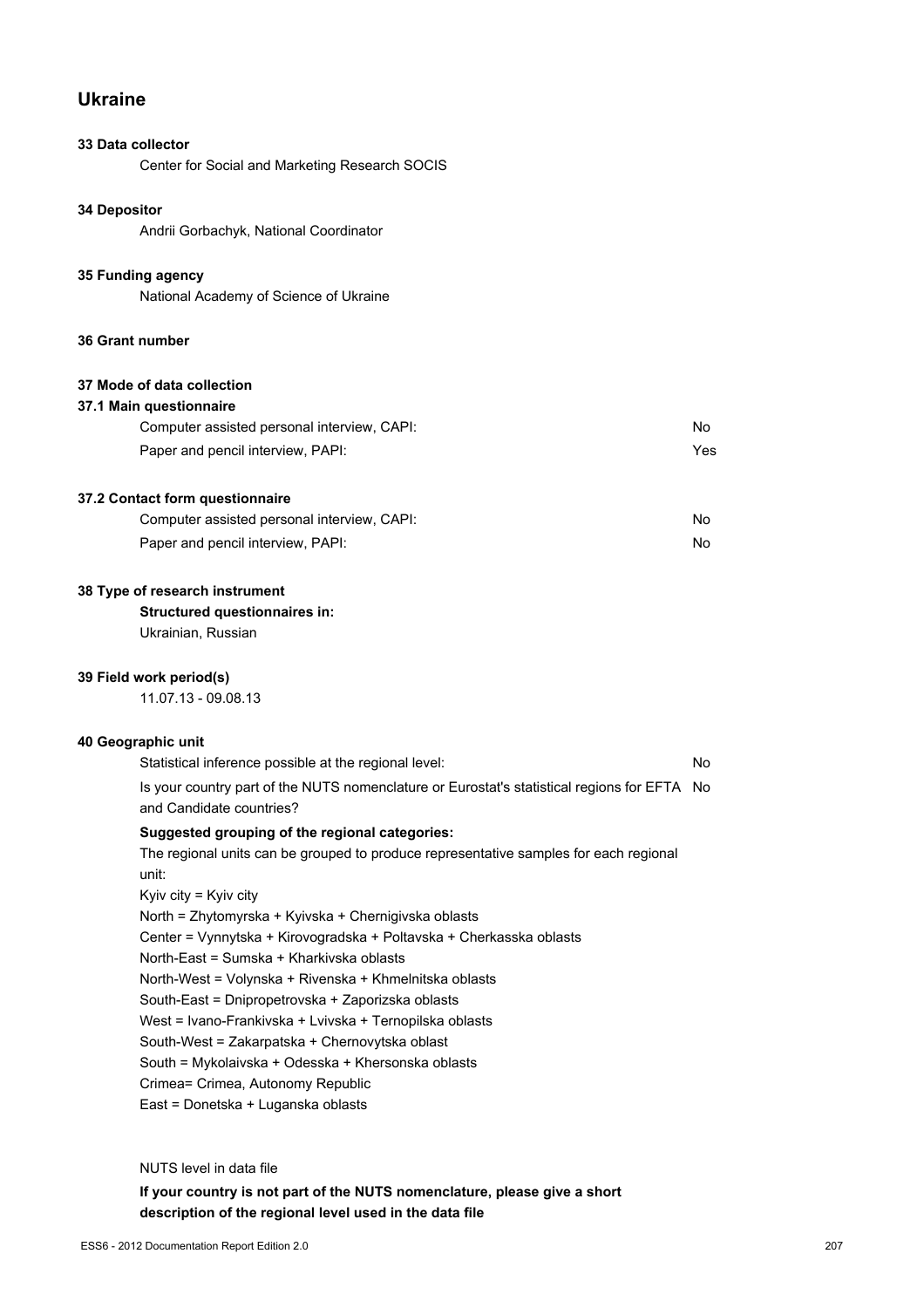As in Rounds 2-5, for every interview we coded one of 26 administrative unit: 24 oblasts, Crimea republic and Kyiv city. Our sample is not representative for any of this administrative unit separately. 1 Crimea, Autonomy Republic

- 2 Vynnytska oblast
- 3 Volynska oblast
- 4 Dnipropetrovska oblast
- 5 Donetska oblast
- 6 Zhytomyrska oblast
- 7 Zakarpatska oblast
- 8 Zaporizska oblast
- 9 Ivano-Frankivska oblast
- 10 Kyivska oblast
- 11 Kirovogradska oblast
- 12 Luganska oblast
- 13 Lvivska oblast
- 14 Mykolaivska oblast
- 15 Odesska oblast
- 16 Poltavska oblast
- 17 Rivenska oblast
- 18 Sumska oblast
- 19 Ternopilska oblast
- 20 Kharkivska oblast
- 21 Khersonska oblast
- 22 Khmelnitska oblast
- 23 Cherkasska oblast
- 24 Chernovytska oblast
- 25 Chernigivska oblast
- 26 Kyiv city

#### **41 Geographic coverage**

Ukraine

### **42 Sampling procedure**

Sampling Frame

Persons 15 years or older who are resident within private households in Ukraine, regardless of nationality and citizenship, language or legal status. Homeless and institutional populations are excluded.

For selection of PSUs: Census 2001 data and Register of electoral districts. For selection of addresses and households: Area sampling.

#### Sampling Design

Stratified 4-stage probability sampling electoral districts, houses, dwellings, persons. Statistically, the first stage is nominal and electoral districts (the PSUs) are the clustering units.

#### Stratification:

(PSUs = electoral districts): Allocation of sample clusters (PSUs) to regional strata. 56 strata: 11 geographic regions 7 types of settlement sizes (habitat). Total is 56 because some settlement types are missing in some regions (21 empty cells). 308 clusters are allocated to the 56 strata proportional to the size of the stratum population (15 years and older).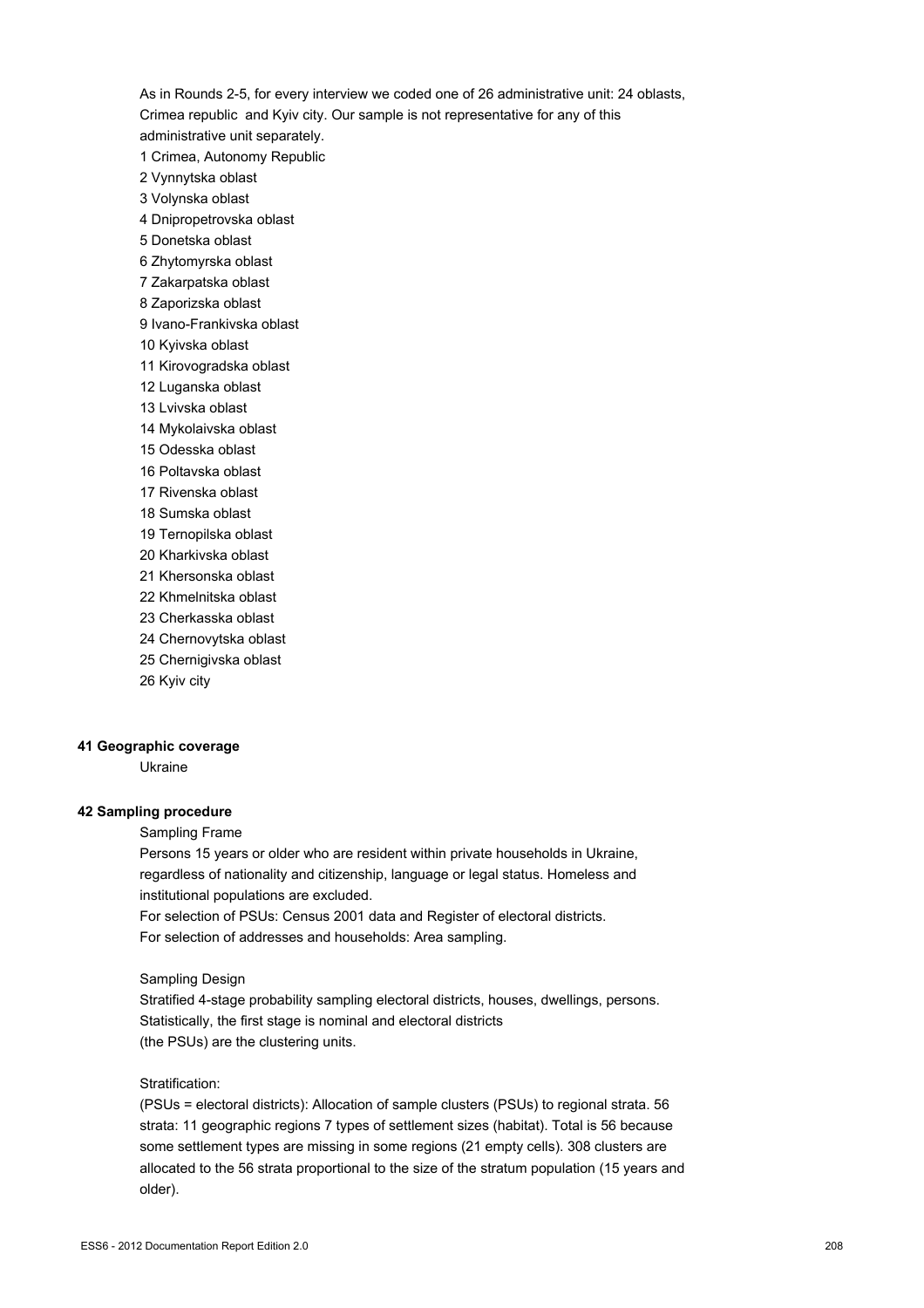## Stage 1 (electoral districts):

Within each stratum, electoral districts are selected by probability proportional to electoral districts' population size (18+ years). Proportion of 18+ years population (not 15+) is used because only information about 18+ population is available for electoral districts.

#### Stage 2 (houses):

In each selected electoral district the houses (address) are selected by probability proportional to number of people allowed to vote (18+) in this house with replacement. If a house is selected more than once, it will be allocated an appropriate number of dwellings.

## Stage 3 (dwellings):

Within each selected house the required number of dwellings will be selected using equal probabilities (simple random sampling using table of random numbers). If dwelling is permanently closed interviewer tries next one.

#### Stage 4 (persons):

One person aged 15+ will be selected for interview at each sampled dwelling using the last birthday method.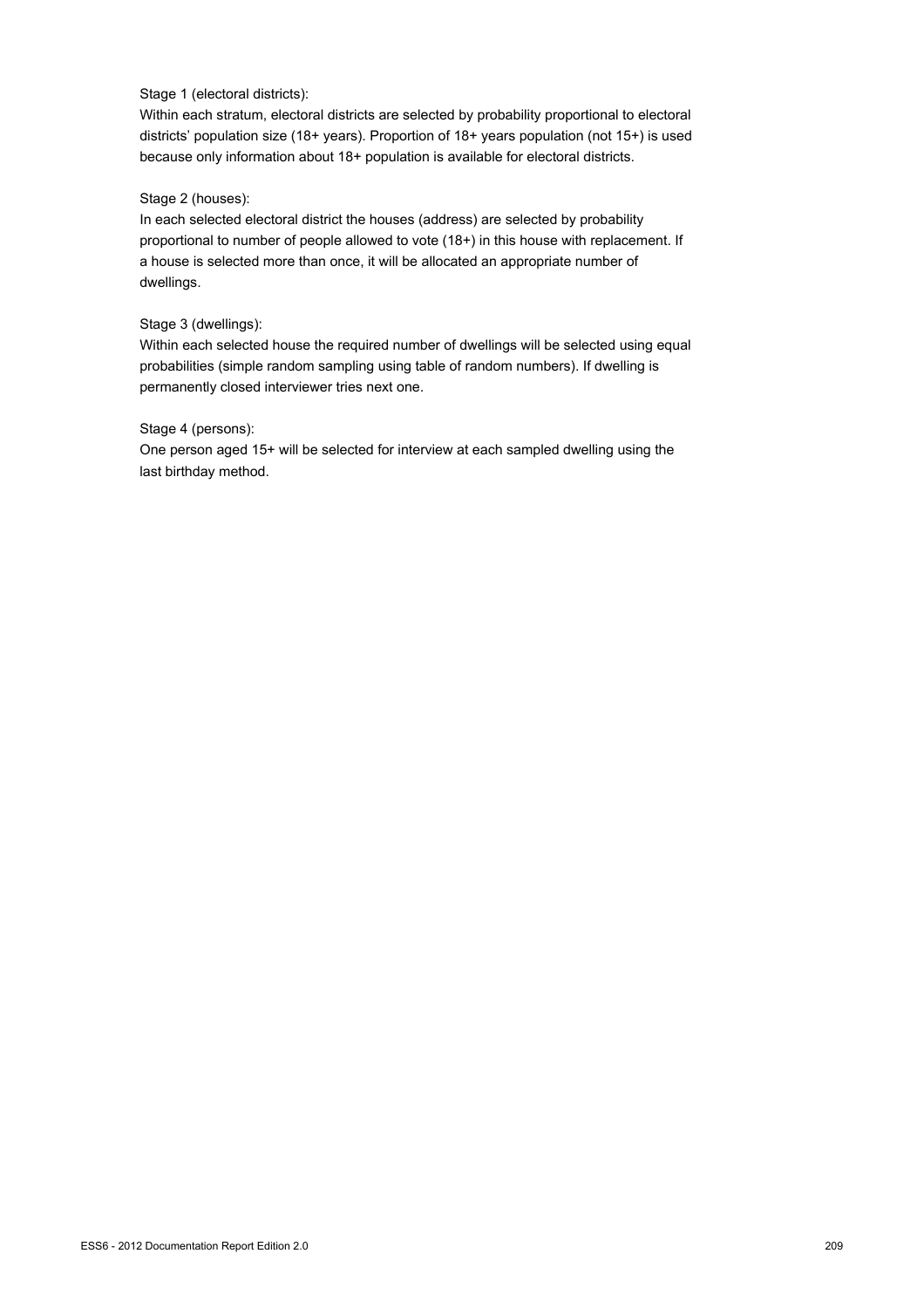## **43 Fieldwork procedures**

## **43.1 Interviewer selection**

| Total number of interviewers:         | 238 |
|---------------------------------------|-----|
| Number of inexperienced interviewers: |     |

## **43.2 Briefing of interviewers**

| How many of the interviewers received ESS specific personal briefing?:                                           | 238             |
|------------------------------------------------------------------------------------------------------------------|-----------------|
| Total length of ESS specific personal briefing(s) per interviewer:                                               | 4 hours or less |
| Written ESS specific instructions:                                                                               | Yes             |
| Was the ESS guidelines document: "Best practice guidelines and Interview scenarios"<br>provided to interviewers: | No              |
| Was the ESS briefing example interview ("dummy interview") conducted using the<br>guidance provided:             | Yes             |
| Training in refusal conversion:                                                                                  | <b>No</b>       |
| Training on how to fill in contact forms:                                                                        | Yes             |
| Training on how to fill in observable and dwelling information:                                                  | Yes             |
| Materials on observable and dwelling information:                                                                |                 |
| Photos:                                                                                                          | Yes             |
| Video-tape recording:                                                                                            | <b>No</b>       |
| 43.3 Employment status of interviewers                                                                           |                 |
| Free-lance interviewers:                                                                                         | Yes             |
| Employees of the fieldwork organisation:                                                                         | No              |
| Other:                                                                                                           | <b>No</b>       |
| 43.4 Payments of interviewers                                                                                    |                 |
| Hourly rate:                                                                                                     | No              |
| Per completed interview:                                                                                         | Yes             |
| Assignment fee (set fee for working on a set of sample units):                                                   | No              |
| A regular fixed salary:                                                                                          | <b>No</b>       |
| Bonus arrangement:                                                                                               | No              |
| Other:                                                                                                           | No              |
| 43.5 Advance information                                                                                         |                 |
| Use of advance letter:                                                                                           | No              |
| Use of brochure:                                                                                                 | <b>No</b>       |
| 43.6 Call schedules                                                                                              |                 |
| First contact by:                                                                                                | <b>Visit</b>    |
| Number of minimum required visits per respondent/sampling unit in total:                                         | 4               |

required visits per respondent/sampling unit in tota Number of visits required to be on a weekend: 1 Number of visits required to be in the evening: 1

## **43.7 Respondent incentives**

| Respondent incentives:                                                                  | Nο |
|-----------------------------------------------------------------------------------------|----|
| Unconditional monetary incentives, paid before the interview:                           | No |
| Conditional monetary incentives, upon completion of the interview:                      | N٥ |
| Unconditional non-monetary incentives (incl. vouchers), provided before the interview:  | No |
| Conditional non-monetary incentives (incl. vouchers), upon completion of the interview: | No |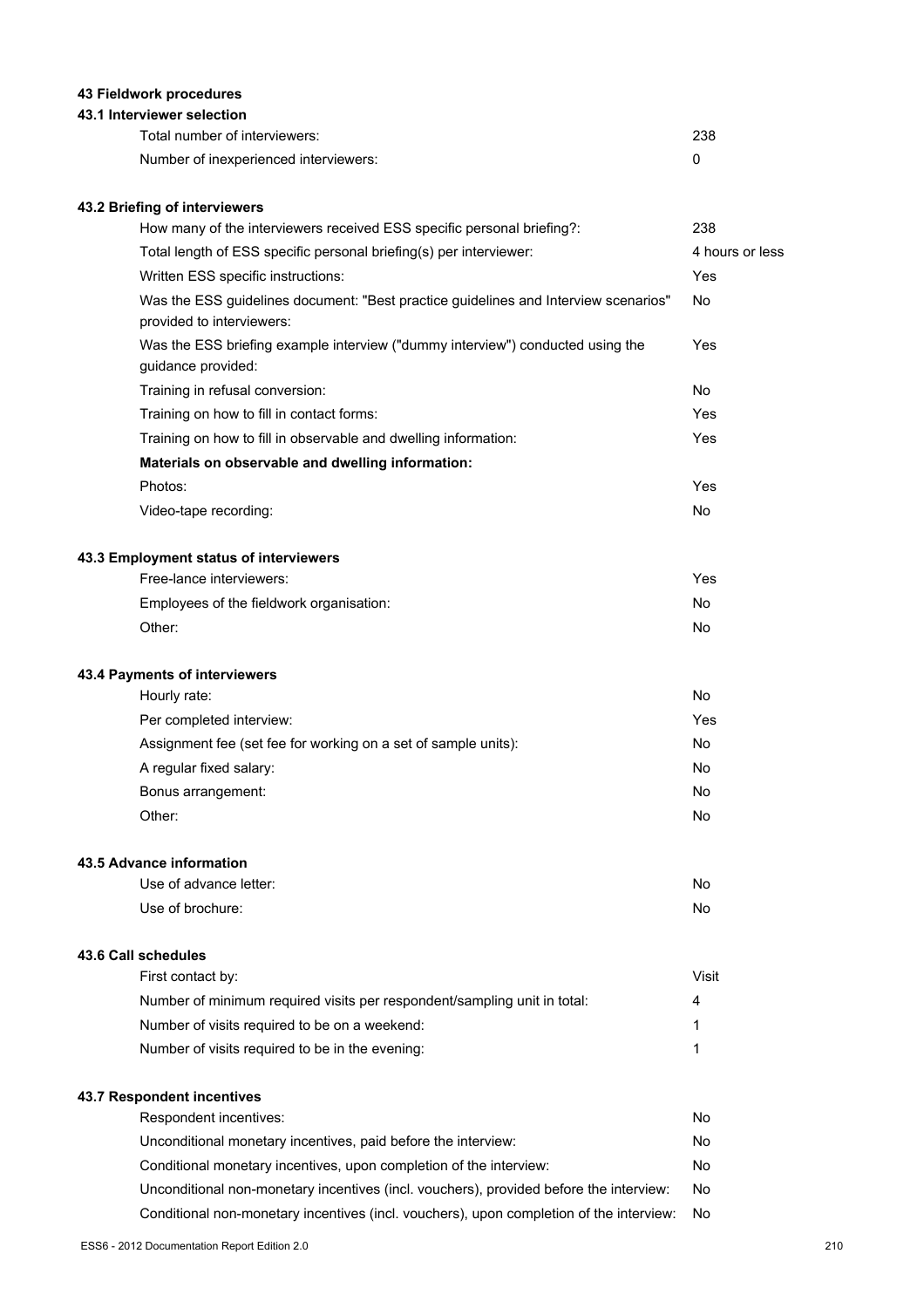| Other response enhancing measures:                                                                    |                     |
|-------------------------------------------------------------------------------------------------------|---------------------|
| Use of other response enhancing measures (call-center, web-pages, etc.):                              | No                  |
| 43.8 Strategies for refusal conversion                                                                |                     |
| Strategies for refusal conversion:                                                                    | No                  |
| 43.9 Pretest                                                                                          |                     |
| The period in which the pretest interviews were held:                                                 | 18.03.13 - 25.03.13 |
| Number of pretest interviews:                                                                         | 54                  |
| 44 Control operation                                                                                  |                     |
| 44.1 Interviews                                                                                       |                     |
| Number of units selected for back-check:                                                              | 372                 |
| Number of back-checks achieved:                                                                       | 372                 |
| Number of units where outcome was confirmed:                                                          | 372                 |
| Type of back-check: Personal or Telephone:                                                            | P                   |
| 44.2 Refusals                                                                                         |                     |
| Number of units selected for back-check:                                                              | 0                   |
| Number of back-checks achieved:                                                                       | 0                   |
| Number of units where outcome was confirmed:                                                          | 0                   |
| Type of back-check: Personal, Telephone or Mail:                                                      | 0                   |
| 44.3 Non-contacts                                                                                     |                     |
| Number of units selected for back-check:                                                              | 0                   |
| Number of back-checks achieved:                                                                       | 0                   |
| Number of units where outcome was confirmed:                                                          | 0                   |
| Type of back-check: Personal, Telephone or Mail:                                                      | 0                   |
| <b>45 Cleaning operations</b>                                                                         |                     |
| 45.2 Checking and control of main questionnaire CAPI program(s)                                       |                     |
| 45.3 Verification of optical scanning or keying of main questionnaire                                 |                     |
| Was the scanning or keying of the main questionnaire checked?:                                        | No                  |
| Approximate proportion of the main questionnaires checked:                                            |                     |
| 45.4 Verification of supplementary questionnaire                                                      |                     |
| If the supplementary questionnaires were scanned or keyed, was the scanning or keying No<br>checked?: |                     |
| Approximate proportion of the supplementary questionnaires checked:                                   |                     |

### **46 Deviations**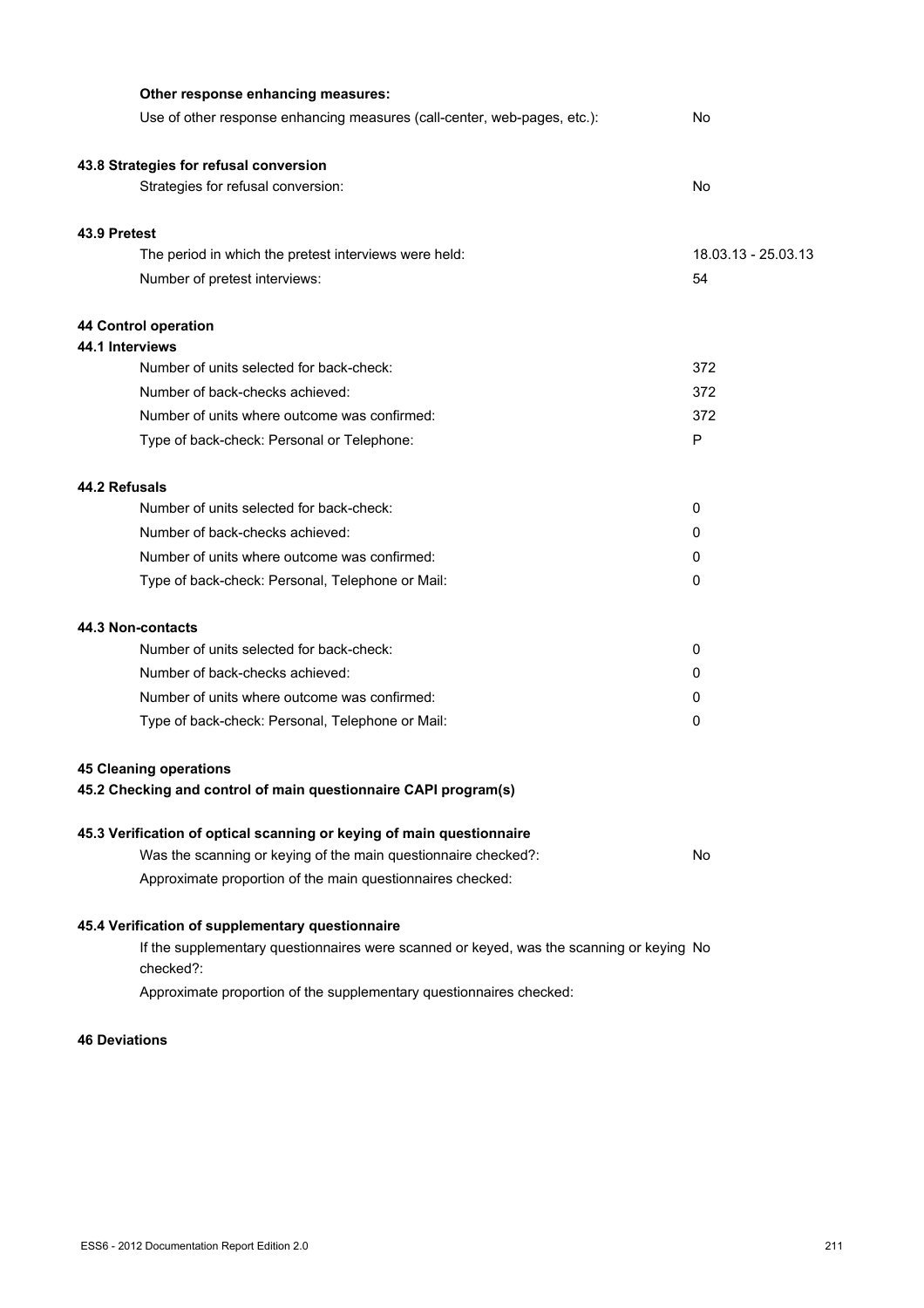## **47 Response rates**

## **47.1 Break down of response and non response, main questionnaire**

| A. Total number of issued sample units (addresses, households or individuals):         | 3692         |
|----------------------------------------------------------------------------------------|--------------|
| B. Refusal by respondent:                                                              | 854          |
| C. Refusals by opt-out list:                                                           | $\mathbf{0}$ |
| D. Refusal by proxy (or household or address refusal):                                 | 178          |
| E. No contact (after at least 4 visits):                                               | 154          |
| F. Language barrier:                                                                   | 2            |
| G. Respondent mentally or physically unable to co-operate throughout fieldwork period: | 21           |
| H. Broken appointment, respondent unavailable, no interviews for other reasons:        | 298          |
| I. Address not residential (institution, business/industrial purpose):                 | 0            |
| J. Address not occupied (not occupied, demolished, not yet built):                     | 0            |
| K. Address not traceable:                                                              | $\Omega$     |
| L. Other ineligible address:                                                           | 5            |
| M. Respondent moved abroad:                                                            | 2            |
| N. Respondent deceased:                                                                | 0            |
| Y. Invalid interviews:                                                                 | $\mathbf{0}$ |
| Z. Number of valid interviews:                                                         | 2178         |
| V. Records in the data file:                                                           | 2178         |
| X) Number of sample units not accounted for:                                           | $\mathbf{0}$ |
| Response rate main questionnaire V/(A-(sum I, J, L, M, N)):                            | 59.10%       |
|                                                                                        |              |
|                                                                                        |              |

## **47.2 Supplementary questionnaires**

| Number of completed supplementary questionnaires: | 2178 |
|---------------------------------------------------|------|
|                                                   |      |

#### **48 Estimates of Sampling error**

#### **49 Weighting**

Basic characteristics of the design weight calculation process: Number of realized stages: 3 Number of weights above 4.0: 4 Initial weights above 4.0: 4.64, 4.64, 4.71, 4.09 IDNOs of weights above 4.0: 561, 562, 887, 2442 Deffp: 1.23

#### **50 Other study-related materials**

## **50.7 Occupation coding**

| Classification used in coding of occupation:                                                    |      |
|-------------------------------------------------------------------------------------------------|------|
| First coded to a national classification based on ISCO and then bridged to match the<br>ISCO08: | No   |
| First coded to a national classification and then bridged to match the ISCO08:                  | No.  |
| No previous coding, occupation coded directly into the 4-digit ISCO08:                          | Yes. |
| <b>Occupation coding procedures:</b>                                                            |      |
| When did the coding of occupation for respondent and partner take place:                        |      |
| At the time of the interview:                                                                   | No.  |
| Later on:                                                                                       | Yes. |
| <b>Number of occupation coders:</b>                                                             |      |
| 5                                                                                               |      |
| Coding procedures:                                                                              |      |
| Were any occupation strings coded by more than one coder (double coding):                       | Yes. |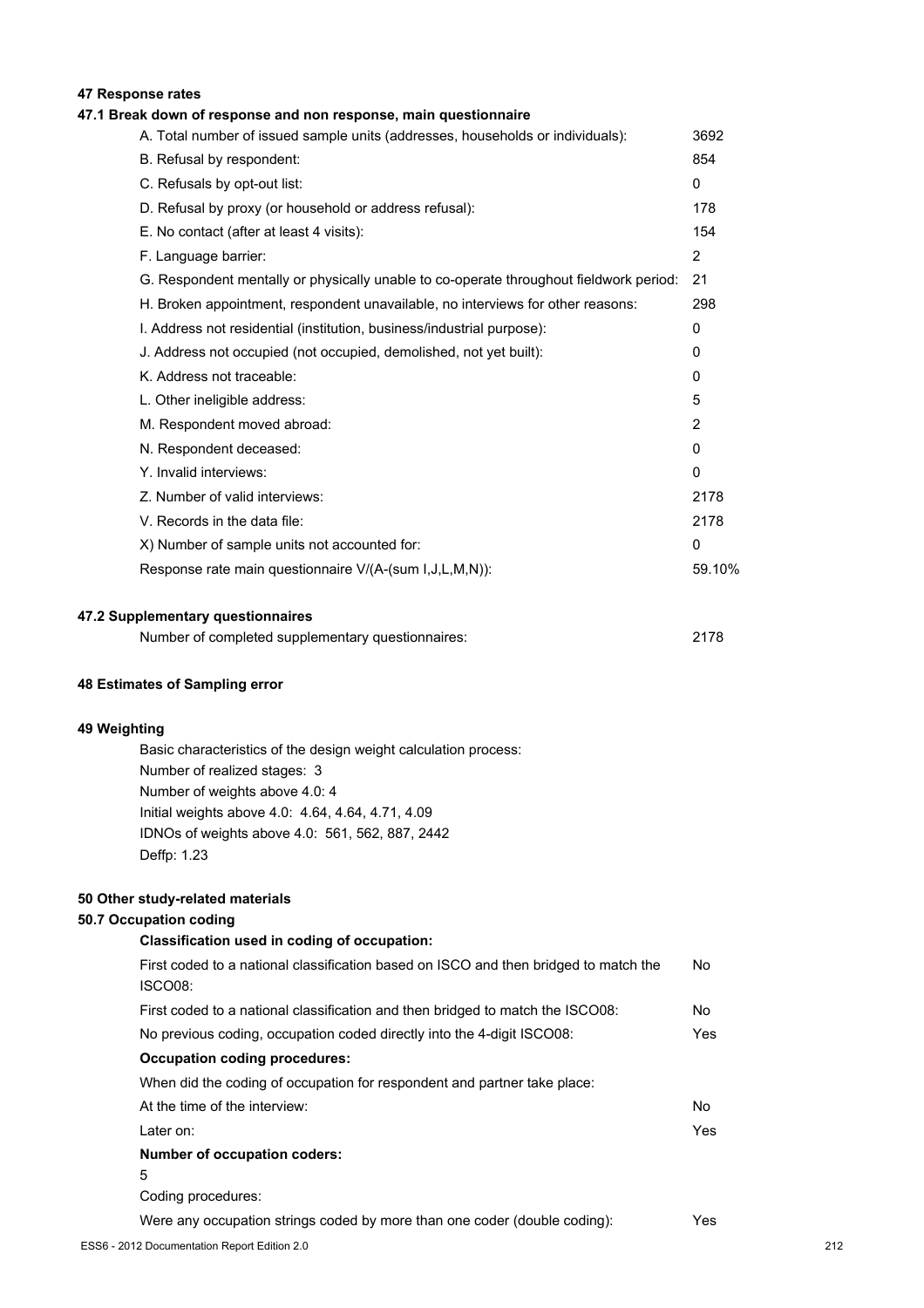| Was an adjudicator used:                                                              | Yes |
|---------------------------------------------------------------------------------------|-----|
| If yes, was adjudication done:                                                        |     |
| by sampling                                                                           | No. |
| on difficult cases                                                                    | Yes |
| Is some kind of automatic/semiautomatic coding used in the coding process:            | No. |
| Short description of coding and checking procedures:                                  |     |
| We produced Excel table with necessary variables and texts. Five researchers from the |     |
| Institute of Sociology (all five have PhD in sociology) made coding. All of them have |     |
|                                                                                       |     |

experience of coding from ESS R2-5.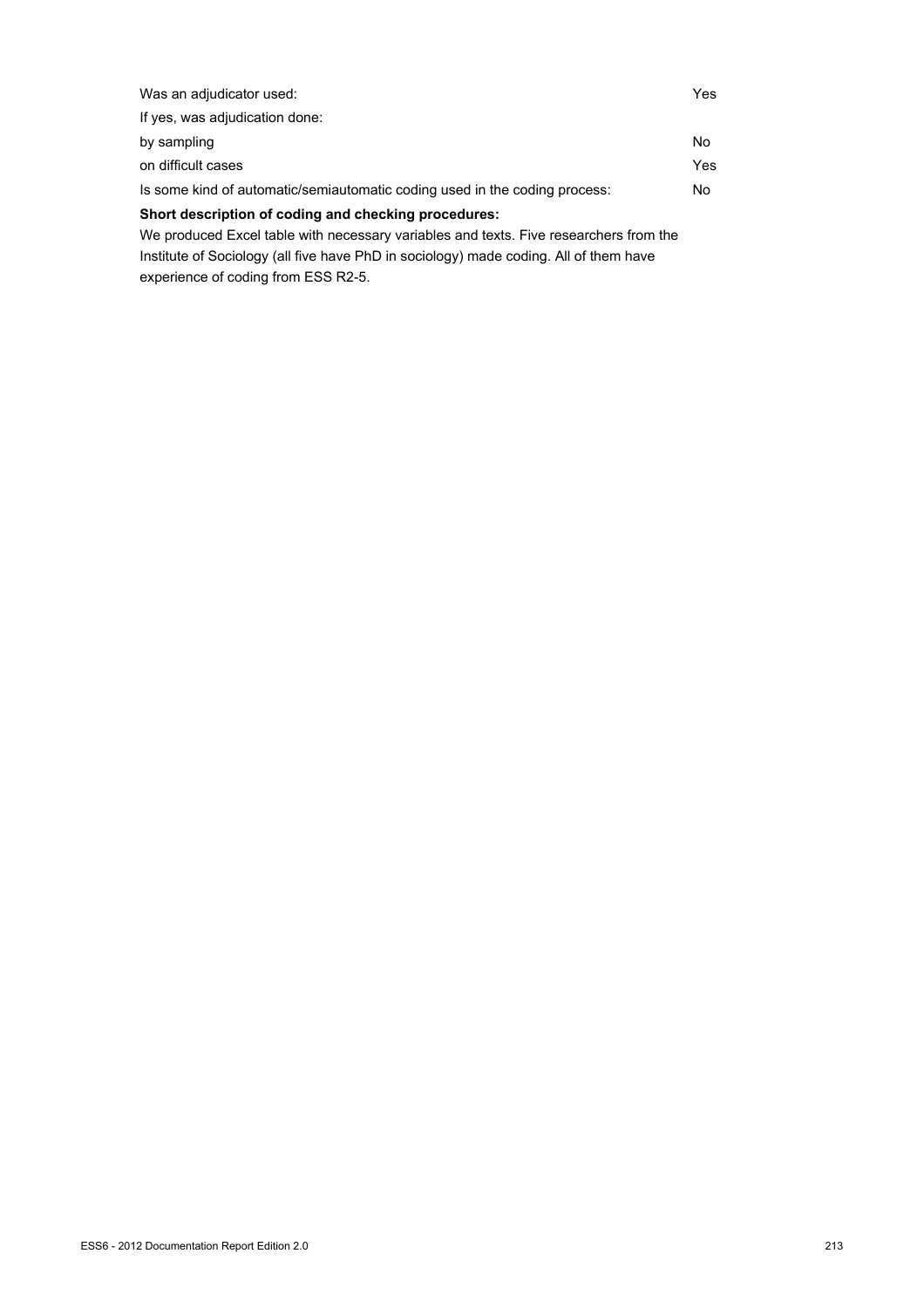## **United Kingdom**

## **33 Data collector**

Ipsos-MORI, 79-81 Borough Road, LONDON, SE1 1FY

#### **34 Depositor**

Alun Humphrey, National Coordinator

#### **35 Funding agency**

ESRC

## **36 Grant number**

## **37 Mode of data collection**

| 37.1 Main questionnaire                     |     |
|---------------------------------------------|-----|
| Computer assisted personal interview, CAPI: | Yes |
| Paper and pencil interview, PAPI:           | No. |

#### **37.2 Contact form questionnaire**

| Computer assisted personal interview, CAPI: | Yes |
|---------------------------------------------|-----|
| Paper and pencil interview, PAPI:           | Yes |

#### **38 Type of research instrument**

**Structured questionnaires in: English** 

## **39 Field work period(s)**

01.09.12 - 07.02.13

## **40 Geographic unit**

| Statistical inference possible at the regional level:                                        | No |
|----------------------------------------------------------------------------------------------|----|
| Is your country part of the NUTS nomenclature or Eurostat's statistical regions for EFTA Yes |    |
| and Candidate countries?                                                                     |    |

#### **Suggested grouping of the regional categories:**

The sample design stipulated a representative sample of those aged 15 or above living in the UK. Given the varying population sizes across Regions, the sample sizes across regions also vary. While it is possible to group together some neighbouring regions, as below, some regions are still too small to produce representative samples on a regional level. In particular, Wales, Scotland and Ireland are treated as different countries under the United Kingdom and so we do not recommend merging them together; they are too small to analyse on their own. North (North East, North West, Yorkshire and Humber) Midlands (East Midlands and West Midlands) South (East of England, South East, South West) Wales **Scotland** Northern Ireland NUTS level in data file NUTS 1 and the NUTS 1 **Geographic units in dataset:** UKJ South East UKK South West UKC North East (England)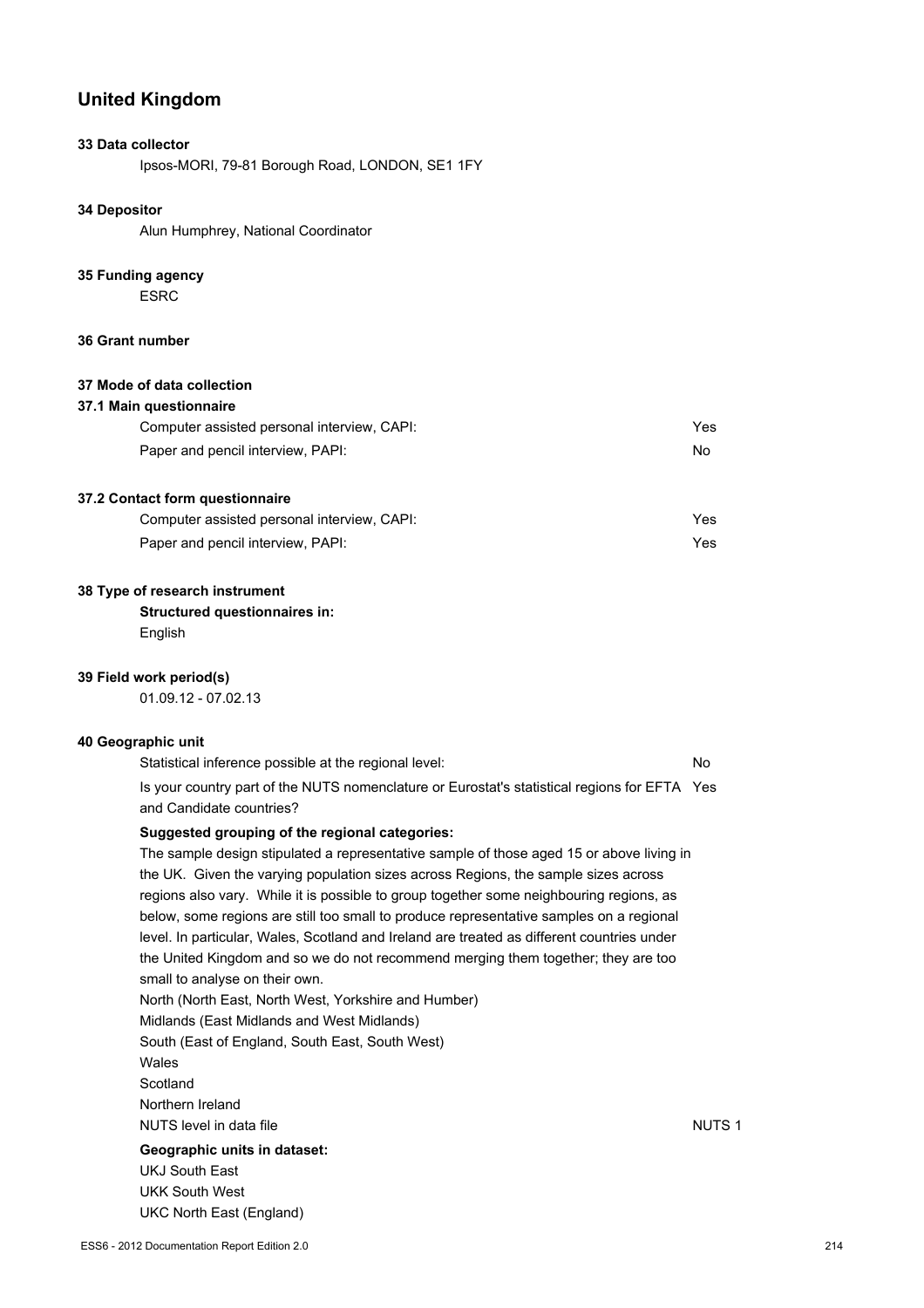UKD North West (England) UKF East Midlands (England) UKG West Midlands (England) UKH East of England (England) UKI London (England) UKE Yorkshire & the Humber UKL Wales UKM Scotland UKN Northern Ireland

#### **41 Geographic coverage**

The Channel Islands, the Isle of Man, and the area north of the Caledonian Canal in Scotland (that is most of the Highlands and the Islands regions) are excluded.

#### **42 Sampling procedure**

Sampling Frame: The Post Office's small user postcode address file (PAF)

#### Sampling Design:

Stratified three-stage probability sampling: The Primary Sampling Units (PSUs) will be postcode sectors with smaller sectors (fewer than 500 delivery points) merged together.

#### Stratification:

1. There are nine regions in England, plus Scotland, Wales & NI as separate regions, making 12 in total.

2. Each region then is ordered into 3 strata based on high, medium and low IMD score, making 36 strata. The postal sectors are simply ranked in order of IMD score, rather than using deciles

3. The 9 strata in North East,Wales and Northern Ireland (set 1) are then ordered by % private renters

4. The 27 remaining strata in other regions (set 2), are further sub-divided into 3 groups based on high, medium and low % private renters, giving 81 strata (again in creating these strata, the % private renters is a continuous variable which is ranked, rather than using deciles or suchlike)

5. Then order these by % pensioners.

This results in implicit stratification of the sectors in this order:

Stage 1: 226 PSUs will be selected with probability proportional to PAF address count by the random start and fixed interval method from the PSU file ordered as mentioned above.

Stage 2: Within each PSU, 20 individual PAF addresses are selected from across the whole PSU by the method of random start and fixed interval. Once the dwelling unit has been selected, in the very rare instances where the dwelling unit contains more than once household, one household will be randomly selected using a Kish selection grid.

Stage 3: Interviewers will follow standard Kish procedures for respondent selection collecting the names of all household members and sorting them alphabetically.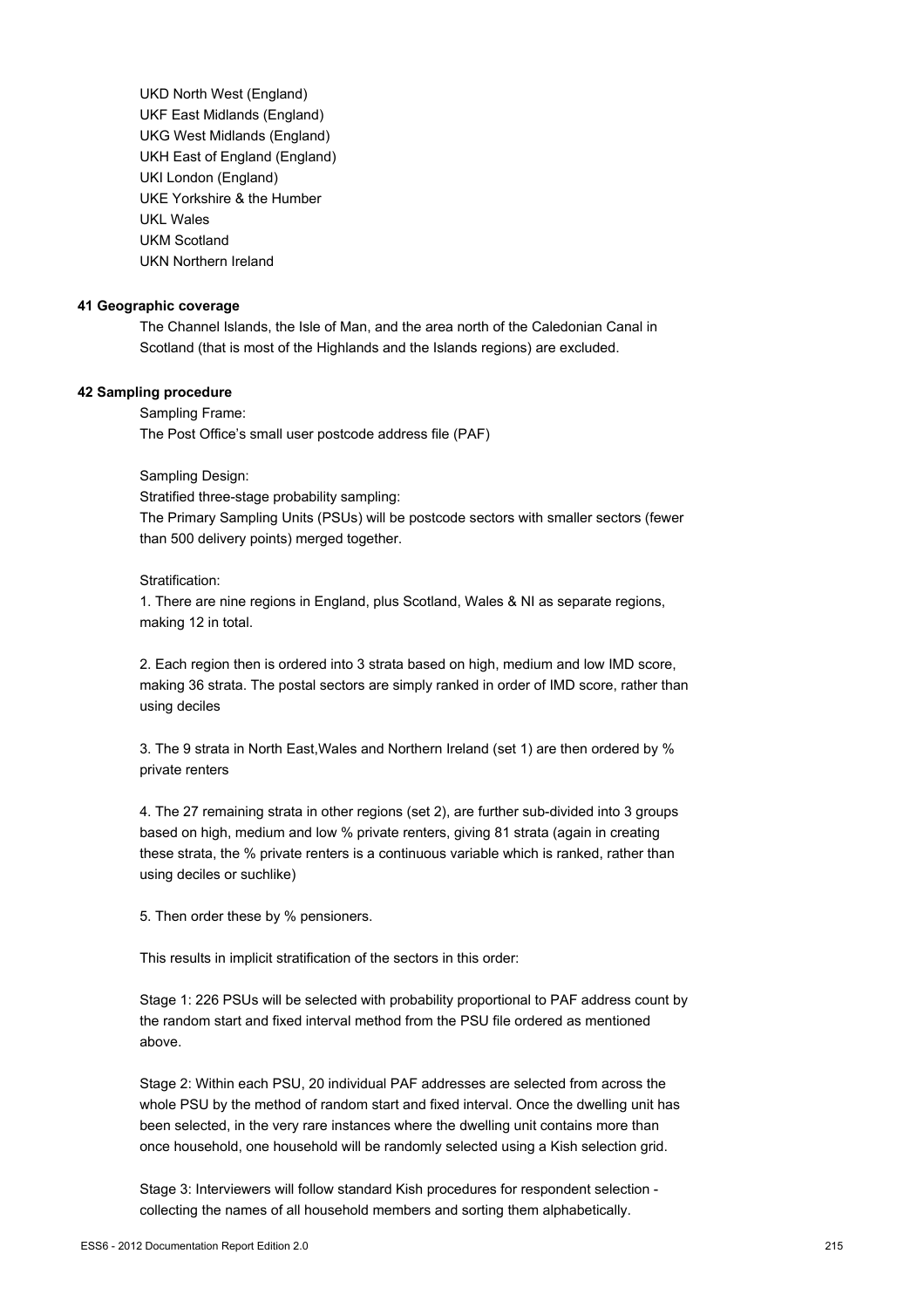## **43 Fieldwork procedures**

## **43.1 Interviewer selection**

| Total number of interviewers:         | 149 |
|---------------------------------------|-----|
| Number of inexperienced interviewers: |     |

## **43.2 Briefing of interviewers**

| How many of the interviewers received ESS specific personal briefing?:                                           | 149       |
|------------------------------------------------------------------------------------------------------------------|-----------|
| Total length of ESS specific personal briefing(s) per interviewer:                                               | 4-8 hours |
| Written ESS specific instructions:                                                                               | Yes       |
| Was the ESS guidelines document: "Best practice guidelines and Interview scenarios"<br>provided to interviewers: | Yes       |
| Was the ESS briefing example interview ("dummy interview") conducted using the<br>guidance provided:             | Yes       |
| Training in refusal conversion:                                                                                  | Yes       |
| Training on how to fill in contact forms:                                                                        | Yes       |
| Training on how to fill in observable and dwelling information:                                                  | Yes       |
| Materials on observable and dwelling information:                                                                |           |
| Photos:                                                                                                          | Yes       |
| Video-tape recording:                                                                                            | No.       |
| 43.3 Employment status of interviewers                                                                           |           |
| Free-lance interviewers:                                                                                         | Yes       |
| Employees of the fieldwork organisation:                                                                         | No        |
| Other:                                                                                                           | No        |

#### **43.4 Payments of interviewers**

| Hourly rate:                                                   | No  |
|----------------------------------------------------------------|-----|
| Per completed interview:                                       | Yes |
| Assignment fee (set fee for working on a set of sample units): | No  |
| A regular fixed salary:                                        | No  |
| Bonus arrangement:                                             | No  |
| Other:                                                         | No  |

#### **43.5 Advance information**

| Use of advance letter: | Yes |
|------------------------|-----|
| Use of brochure:       | Yes |

#### **43.6 Call schedules**

| First contact by:                                                        | Visit |
|--------------------------------------------------------------------------|-------|
| Number of minimum required visits per respondent/sampling unit in total: | 6     |
| Number of visits required to be on a weekend:                            |       |
| Number of visits required to be in the evening:                          |       |

## **43.7 Respondent incentives**

| Respondent incentives:                                                                  | Yes  |
|-----------------------------------------------------------------------------------------|------|
| Unconditional monetary incentives, paid before the interview:                           | No   |
| Conditional monetary incentives, upon completion of the interview:                      | No.  |
| Unconditional non-monetary incentives (incl. vouchers), provided before the interview:  | Yes  |
| Conditional non-monetary incentives (incl. vouchers), upon completion of the interview: | - No |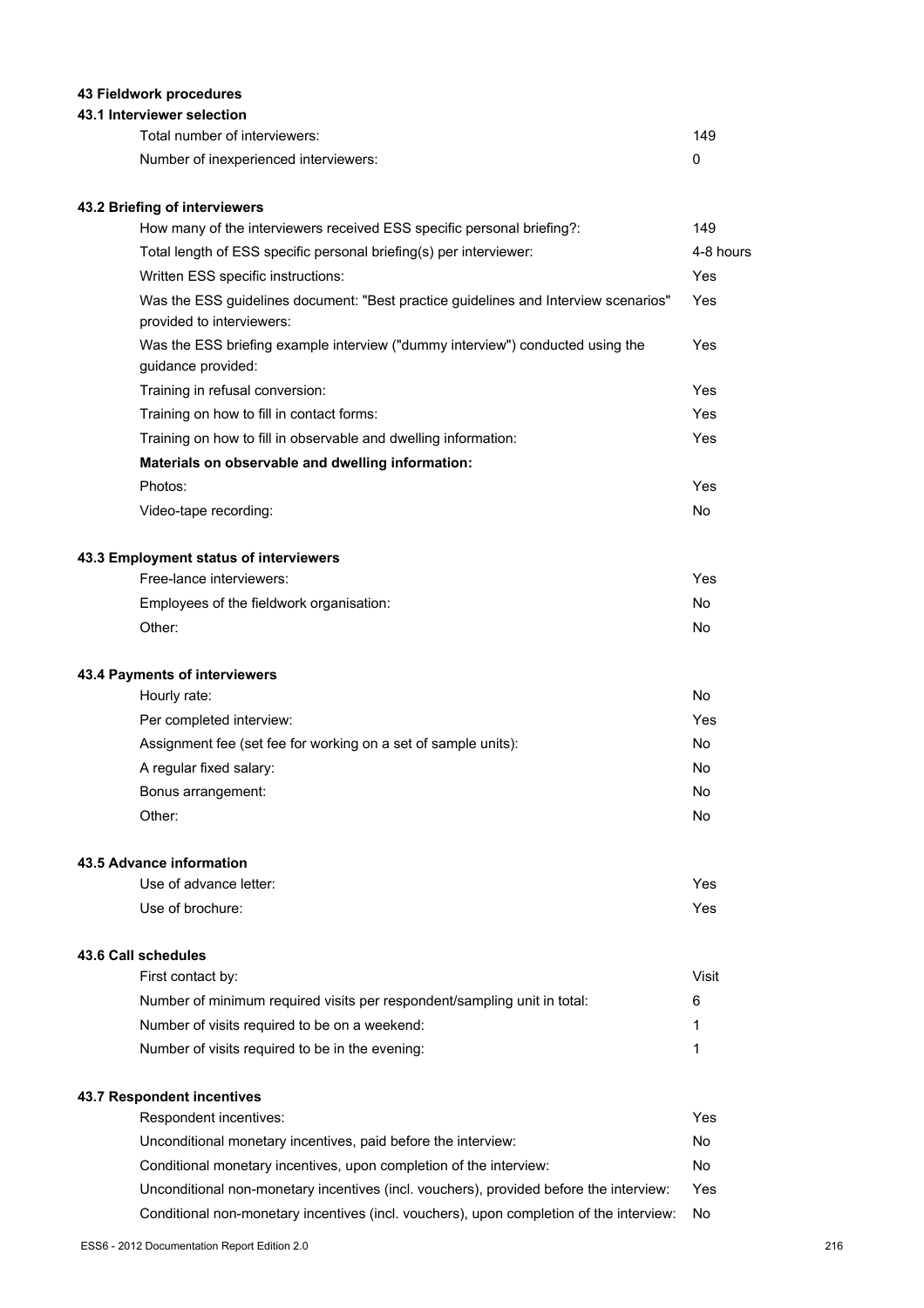|              | Please specify:                                                                              |                                 |
|--------------|----------------------------------------------------------------------------------------------|---------------------------------|
|              | £5 high street voucher was enclosed with the advance letter and sent to all selected         |                                 |
|              | addresses                                                                                    |                                 |
|              | Other response enhancing measures:                                                           |                                 |
|              | Use of other response enhancing measures (call-center, web-pages, etc.):                     | No                              |
|              | 43.8 Strategies for refusal conversion                                                       |                                 |
|              | Strategies for refusal conversion:                                                           | Yes                             |
|              | If yes, please describe:                                                                     |                                 |
|              | All interviewers were trained in refusal conversion and refusal avoidance during the         |                                 |
|              | briefing sessions. This included training on the potential reasons for refusal they might be |                                 |
|              | given by target respondents and ways to counter those refusals.                              |                                 |
|              | Re-issued addresses were given to the most experienced interviewers where possible           |                                 |
|              | and the conversion attempt was made by different interveiwers to the first issue             |                                 |
| 43.9 Pretest |                                                                                              |                                 |
|              | The period in which the pretest interviews were held:                                        | 18.06.13 - 12.07.13             |
|              | Number of pretest interviews:                                                                | 25                              |
|              | 44 Control operation                                                                         |                                 |
|              | 44.1 Interviews                                                                              |                                 |
|              | Number of units selected for back-check:                                                     | 338                             |
|              | Number of back-checks achieved:                                                              | 227                             |
|              | Number of units where outcome was confirmed:                                                 | 227                             |
|              | Type of back-check: Personal or Telephone:                                                   | Telephone                       |
|              | 44.2 Refusals                                                                                |                                 |
|              | Number of units selected for back-check:                                                     | 848                             |
|              | Number of back-checks achieved:                                                              | 726                             |
|              | Number of units where outcome was confirmed:                                                 | 726                             |
|              | Type of back-check: Personal, Telephone or Mail:                                             | Personal, Telephone             |
|              |                                                                                              | and Mail                        |
|              | 44.3 Non-contacts                                                                            |                                 |
|              | Number of units selected for back-check:                                                     | 568                             |
|              | Number of back-checks achieved:                                                              | 516                             |
|              | Number of units where outcome was confirmed:                                                 | 516                             |
|              | Type of back-check: Personal, Telephone or Mail:                                             | Personal, Telephone<br>and Mail |
|              |                                                                                              |                                 |

# **45 Cleaning operations**

# **45.2 Checking and control of main questionnaire CAPI program(s)**

The CAPI program was checked in full against a Word version of the questionnaire by members of the survey organisation and by the national coordination team. Question wording, answer options, labelling, showcard instructions and on-screen interviewer instructions were all systematically checked in this way, while routing was checked using dummy data.

### **45.3 Verification of optical scanning or keying of main questionnaire**

Was the scanning or keying of the main questionnaire checked?: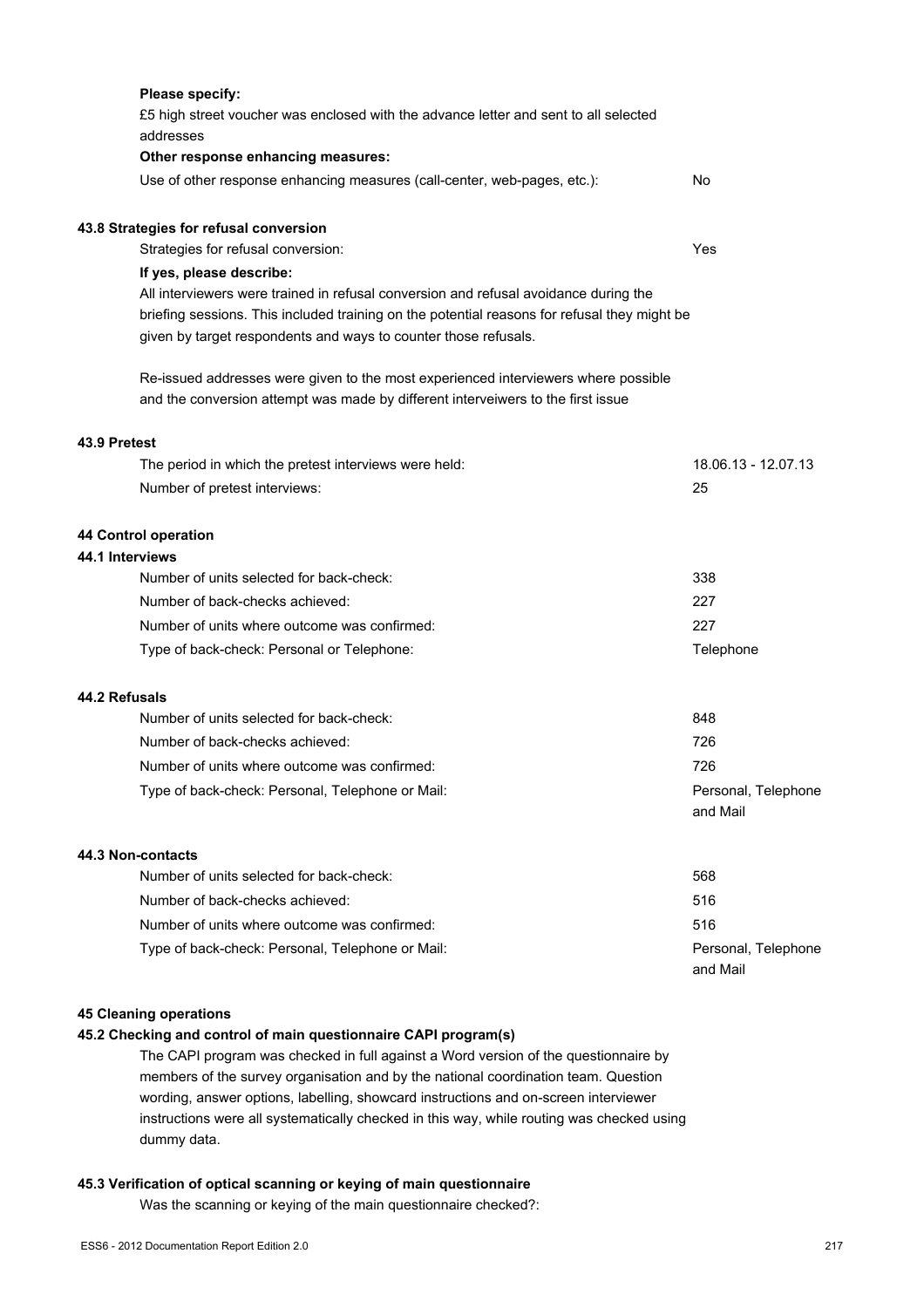Approximate proportion of the main questionnaires checked:

#### **45.4 Verification of supplementary questionnaire**

If the supplementary questionnaires were scanned or keyed, was the scanning or keying checked?:

Approximate proportion of the supplementary questionnaires checked:

## **46 Deviations**

F11 (MARSTS): Country specific bridging of category "Legally separated" has been introduced since ESS5-2010. Please see Appendix A4 Legal marital and relationship status..

F15 (EDULVLB), F15 (EISCED), F44 (EDULVLPB), F44 (EISCEDP), F52 (EDULVLFB), F52 (EISCEDF), F56 (EDULVLMB), F56 (EISCEDM):

The following underlying national questionnaire items for respondent, partner, father and mother have changed since ESS5-2010: EDUAGB1, EDUPAGB1, EDUFAGB1, EDUMAGB1. Please see Appendix 1 Education.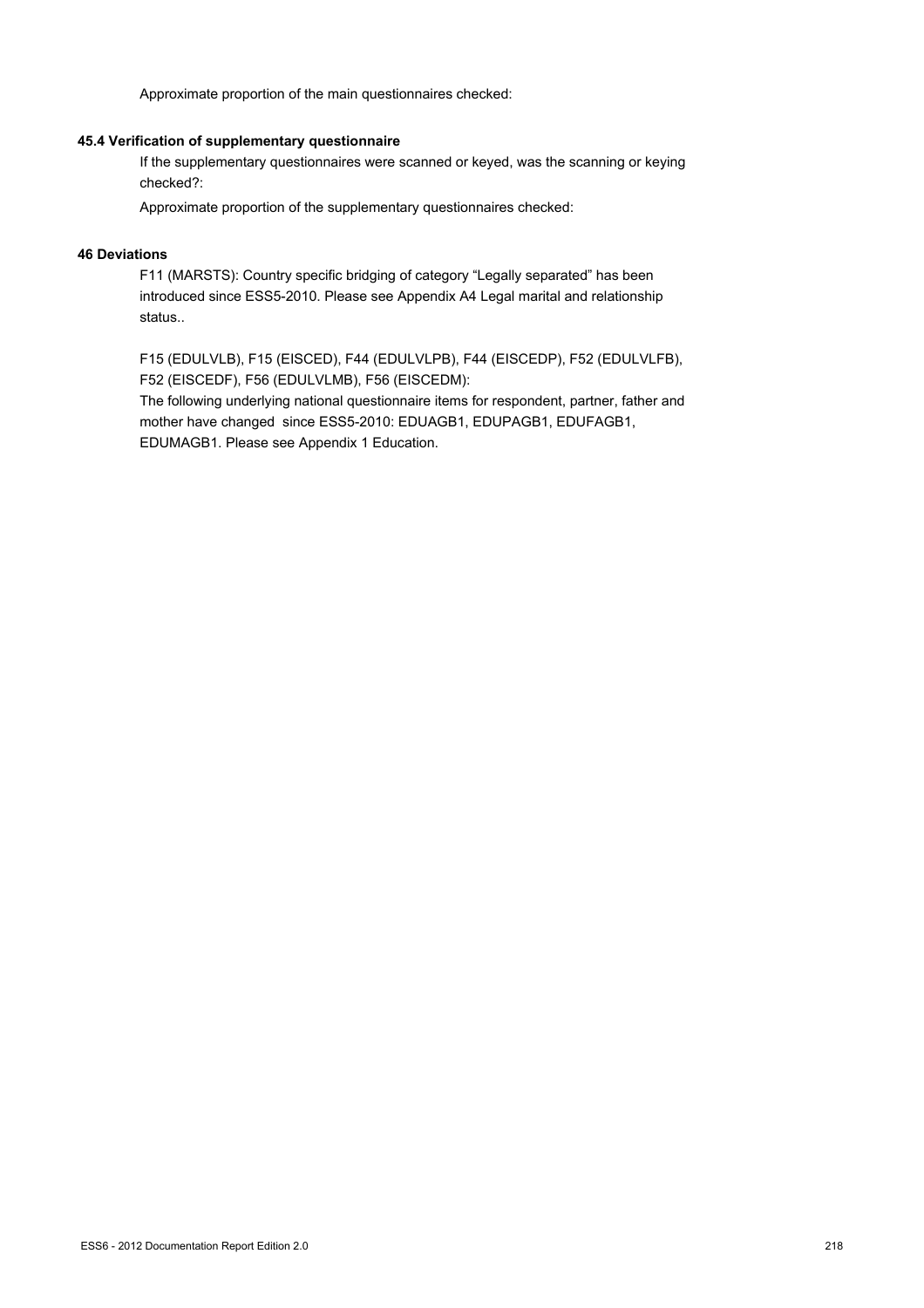# **47 Response rates**

## **47.1 Break down of response and non response, main questionnaire**

| A. Total number of issued sample units (addresses, households or individuals):         | 4520         |
|----------------------------------------------------------------------------------------|--------------|
| B. Refusal by respondent:                                                              | 727          |
| C. Refusals by opt-out list:                                                           | $\Omega$     |
| D. Refusal by proxy (or household or address refusal):                                 | 526          |
| E. No contact (after at least 4 visits):                                               | 483          |
| F. Language barrier:                                                                   | 23           |
| G. Respondent mentally or physically unable to co-operate throughout fieldwork period: | 72           |
| H. Broken appointment, respondent unavailable, no interviews for other reasons:        | 145          |
| I. Address not residential (institution, business/industrial purpose):                 | 32           |
| J. Address not occupied (not occupied, demolished, not yet built):                     | 142          |
| K. Address not traceable:                                                              | 27           |
| L. Other ineligible address:                                                           | 38           |
| M. Respondent moved abroad:                                                            | $\mathbf{0}$ |
| N. Respondent deceased:                                                                | $\mathbf{0}$ |
| Y. Invalid interviews:                                                                 | 19           |
| Z. Number of valid interviews:                                                         | 2286         |
| V. Records in the data file:                                                           | 2286         |
| X) Number of sample units not accounted for:                                           | 4520         |
| Response rate main questionnaire V/(A-(sum I, J, L, M, N)):                            | 53.06%       |
|                                                                                        |              |

#### **47.2 Supplementary questionnaires**

| Number of completed supplementary questionnaires: | 2286 |
|---------------------------------------------------|------|
|                                                   |      |

#### **48 Estimates of Sampling error**

#### **49 Weighting**

Basic characteristics of the design weight calculation process: Number of realized stages: 5 Number of weights above 4.0: 11 Initial weights above 4.0: 4.91, 7.37, 10.8, 10.8, 5.4, 10.8, 8.39, 4.42, 27.01, 5.4, 11.78 IDNOs of weights above 4.0: 129015, 129205, 163030, 174169, 179150, 224030, 244145, 245100, 276204, 280149, 323121 Deffp: 1.27

#### **50 Other study-related materials**

### **50.7 Occupation coding**

| Classification used in coding of occupation:                                                    |      |  |
|-------------------------------------------------------------------------------------------------|------|--|
| First coded to a national classification based on ISCO and then bridged to match the<br>ISCO08: | No.  |  |
| First coded to a national classification and then bridged to match the ISCO08:                  | Yes  |  |
| No previous coding, occupation coded directly into the 4-digit ISCO08:                          | No.  |  |
| <b>Occupation coding procedures:</b>                                                            |      |  |
| When did the coding of occupation for respondent and partner take place:                        |      |  |
| At the time of the interview:                                                                   | No.  |  |
| Later on:                                                                                       | Yes. |  |
| Coding procedures:                                                                              |      |  |
| Were any occupation strings coded by more than one coder (double coding):                       | No   |  |
| Was an adjudicator used:                                                                        | No   |  |